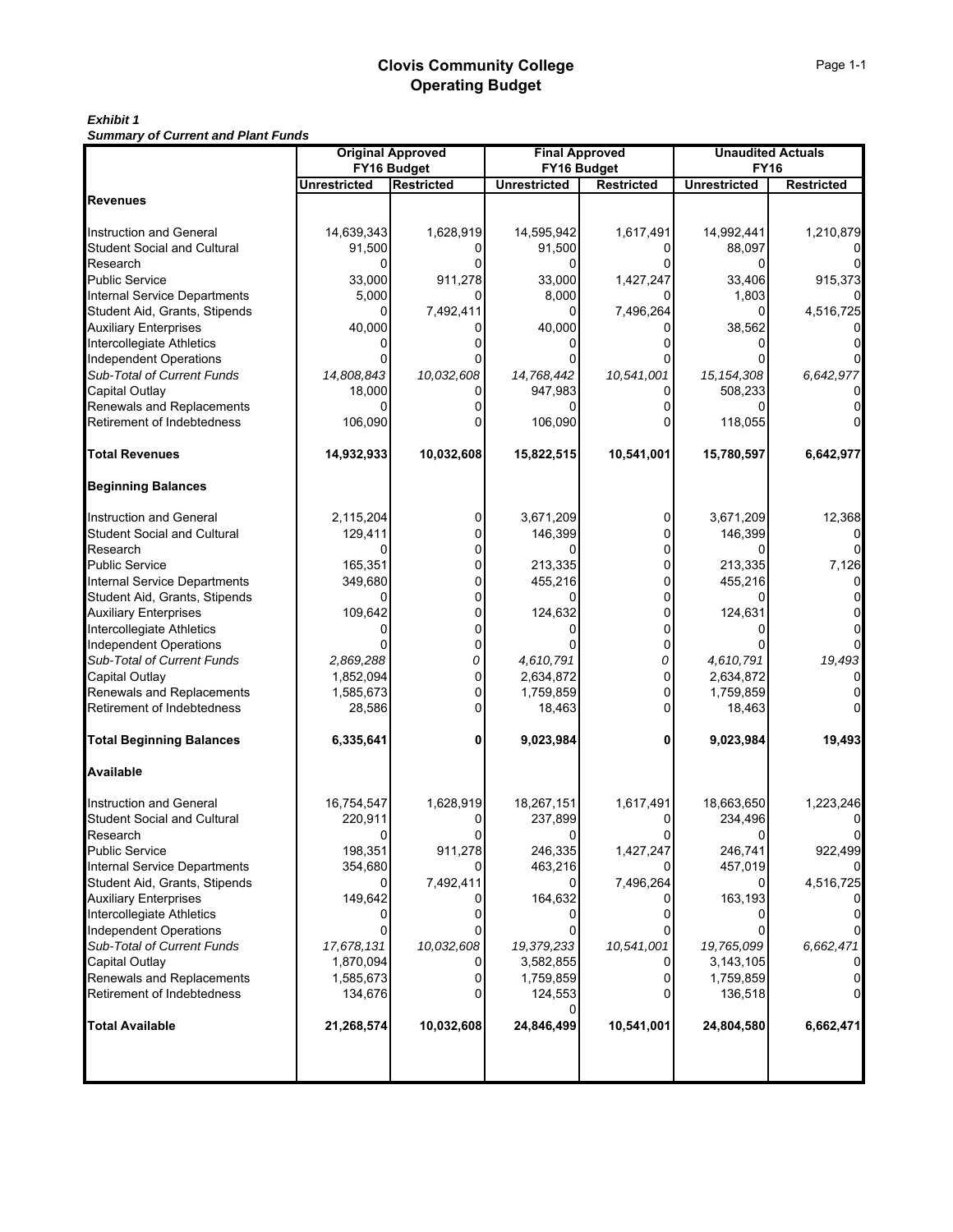## *Exhibit 1*

*Summary of Current and Plant Funds*

|                                                    | <b>Original Approved</b> |                   | <b>Final Approved</b> |                   | <b>Unaudited Actuals</b> |                   |
|----------------------------------------------------|--------------------------|-------------------|-----------------------|-------------------|--------------------------|-------------------|
|                                                    | FY16 Budget              |                   | FY16 Budget           |                   | <b>FY16</b>              |                   |
| <b>Expenditures</b>                                | <b>Unrestricted</b>      | <b>Restricted</b> | <b>Unrestricted</b>   | <b>Restricted</b> | <b>Unrestricted</b>      | <b>Restricted</b> |
|                                                    |                          |                   |                       |                   |                          |                   |
| Instruction and General                            | 15,070,651               | 1,628,919         | 15,786,338            | 1,617,491         | 13,685,878               | 1,201,616         |
| Student Social and Cultural                        | 94,800                   | 0                 | 109,850               |                   | 88,015                   |                   |
| Research                                           |                          |                   | 0                     |                   | $\Omega$                 |                   |
| <b>Public Service</b>                              | 93,098                   | 911,278           | 93,098                | 1,427,247         | 47,547                   | 913,427           |
| Internal Service Departments                       | 25,127                   | <sup>0</sup>      | 76,227                |                   | $-70,285$                |                   |
| Student Aid, Grants, Stipends                      | 86,116                   | 7,492,411         | 86,116                | 7,496,264         | 86,116                   | 4,516,725         |
| <b>Auxiliary Enterprises</b>                       | 40,000                   |                   | 40.000                |                   | 20,045                   |                   |
| Intercollegiate Athletics                          |                          |                   |                       |                   |                          |                   |
| <b>Independent Operations</b>                      |                          |                   |                       |                   |                          |                   |
| Sub-Total of Current Funds                         | 15,409,792               | 10,032,608        | 16, 191, 629          | 10,541,002        | 13,857,316               | 6,631,769         |
| Capital Outlay<br>Renewals and Replacements        | 433,000                  | 0                 | 2,080,905             |                   | 1,080,286                |                   |
| Retirement of Indebtedness                         | 1,221,377<br>172,986     | U                 | 1,221,377<br>172,986  | 0                 | 804,293<br>168,384       | $\Omega$          |
|                                                    |                          |                   |                       |                   |                          |                   |
| <b>Total Expenditures</b>                          | 17,237,155               | 10,032,608        | 19,666,897            | 10,541,002        | 15,910,278               | 6,631,769         |
| Transfers to or (from)                             |                          |                   |                       |                   |                          |                   |
| <b>Instruction and General</b>                     | (518, 550)               | 0                 | (693, 550)            | 0                 | (693, 550)               | 0                 |
| <b>Student Social and Cultural</b>                 | (65,000)                 | 0                 | (65,000)              | 0                 | (65,000)                 | 0                 |
| Research                                           | U                        | 0                 | 0                     | 0                 |                          | 0                 |
| <b>Public Service</b>                              | 70,000                   | 0                 | 70,000                | 0                 | 70,000                   | 0                 |
| Internal Service Departments                       | 0                        | 0                 | 0                     | 0                 | <sup>0</sup>             | 0                 |
| Student Aid, Grants, Stipends                      | 86,116                   | 0                 | 86,116                | $\Omega$          | 86,116                   | 0                 |
| <b>Auxiliary Enterprises</b>                       | 0                        | 0                 | 0                     | 0                 | 0                        | 0                 |
| Intercollegiate Athletics                          | 0                        | 0                 | 0                     | 0                 | 0                        | 0                 |
| <b>Independent Operations</b>                      | U                        | 0                 | 0                     | 0                 |                          | 0                 |
| Sub-Total of Current Funds                         | (427, 434)               | 0                 | (602, 434)            | 0                 | (602, 434)               | 0                 |
| Capital Outlay                                     | 60,000                   | 0                 | 235,000               | 0                 | 235,000                  | 0                 |
| Renewals and Replacements                          | 302,434                  | 0                 | 302,434               | 0                 | 302,434                  | 0                 |
| Retirement of Indebtedness                         | 65,000                   | 0                 | 65,000                | $\Omega$          | 65,000                   | 0                 |
| <b>Total Transfers</b>                             | 0                        | 0                 | 0                     | $\mathbf{0}$      | 0                        | 0                 |
| <b>Ending Balances</b>                             |                          |                   |                       |                   |                          |                   |
| <b>Instruction and General</b>                     | 1,165,346                | 0                 | 1,787,263             | 0                 | 4,284,222                | 21,630            |
| <b>Student Social and Cultural</b>                 | 61,111                   | 0                 | 63,049                | 0                 | 81,481                   | 0                 |
| Research                                           |                          | 0                 | 0                     | 0                 | 0                        | $\overline{0}$    |
| <b>Public Service</b>                              | 175,253                  | 0                 | 223,237               | 0                 | 269,194                  | 9,072             |
| Internal Service Departments                       | 329,553                  | 0                 | 386,989               | 0                 | 527,304                  | 0                 |
| Student Aid, Grants, Stipends                      | $\Omega$                 | 0                 | 0                     | 0                 |                          | 0                 |
| <b>Auxiliary Enterprises</b>                       | 109,642                  | 0                 | 124,632               | 0                 | 143,149                  | 0                 |
| Intercollegiate Athletics                          |                          | 0                 |                       |                   |                          | 0                 |
| Independent Operations                             | 0                        | 0                 | 0                     | 0                 | 0                        | $\overline{0}$    |
| Sub-Total of Current Funds                         | 1,840,905                | 0                 | 2,585,170             | 0                 | 5,305,349                | 30,702            |
| <b>Capital Outlay</b><br>Renewals and Replacements | 1,497,094<br>666,730     | 0<br>0            | 1,736,950<br>840,916  | 0<br>0            | 2,297,819<br>1,258,000   | 0<br>0            |
| Retirement of Indebtedness                         | 26,690                   | 0                 | 16,567                | 0                 | 33,134                   | $\Omega$          |
| <b>Total Balances</b>                              | 4,031,419                | 0                 | 5,179,603             | 0                 | 8,894,302                | 30,702            |
| <b>Grand Total,</b>                                |                          |                   |                       |                   |                          |                   |
| <b>Transfers and Balances</b>                      | 21,268,574               | 10,032,608        | 24,846,499            | 10,541,001        | 24,804,580               | 6,662,471         |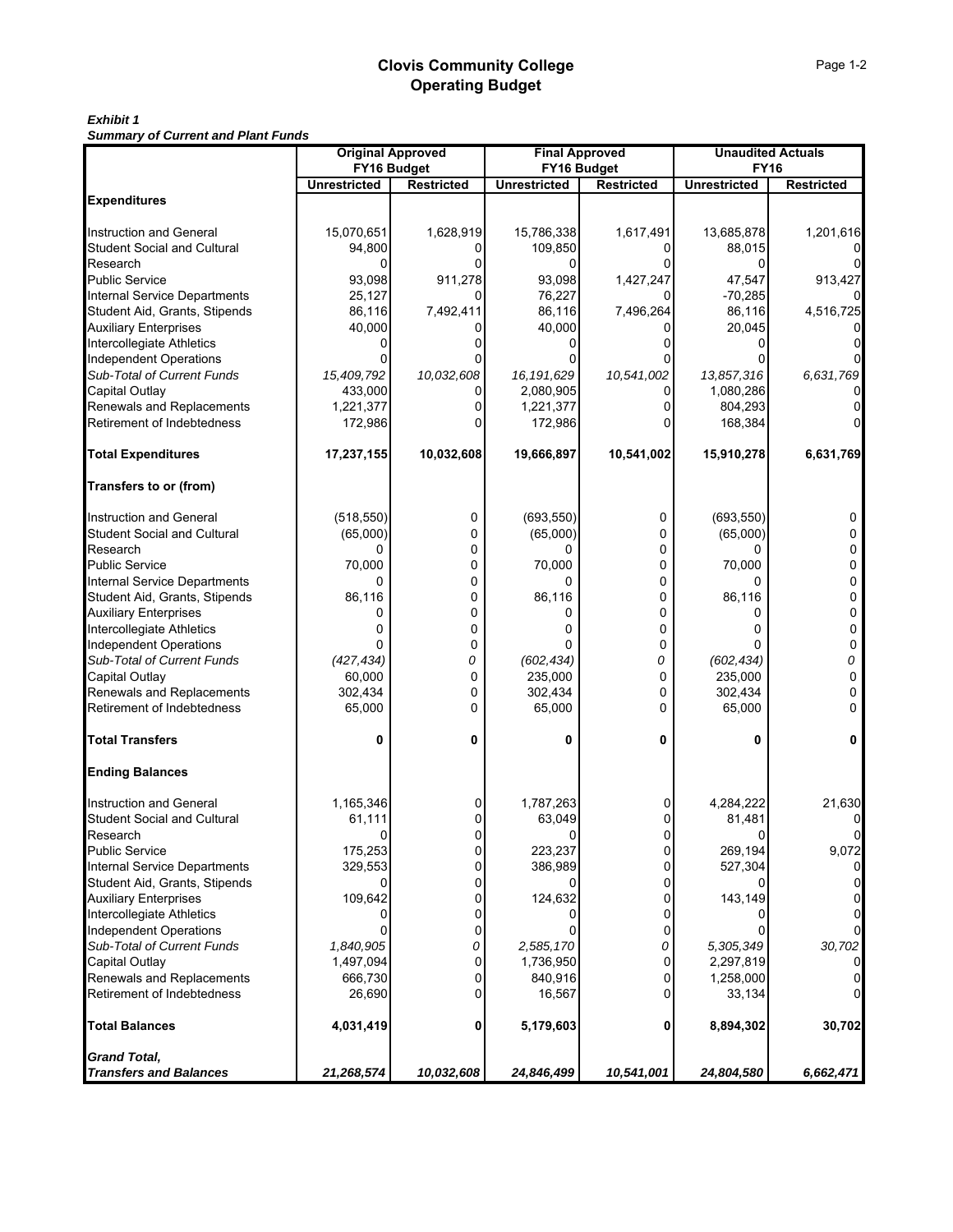## **Clovis Community College Operating Budget DETAIL OF TRANSFERS**

#### *Exhibit 1ADetail of Transfers*

|                                            |            | <b>Original Approved</b><br>FY16 Budget |            |                   |            | <b>Final Approved</b><br>FY16 Budget |            |                   |      | <b>Unaudited Actuals</b><br><b>FY16</b> |            |                   |
|--------------------------------------------|------------|-----------------------------------------|------------|-------------------|------------|--------------------------------------|------------|-------------------|------|-----------------------------------------|------------|-------------------|
|                                            |            | <b>Unrestricted</b>                     |            | <b>Restricted</b> |            | <b>Unrestricted</b>                  |            | <b>Restricted</b> |      | <b>Unrestricted</b>                     |            | <b>Restricted</b> |
| <b>Instruction &amp; General-From (TO)</b> | <b>FTE</b> | Amount                                  | <b>FTE</b> | <b>Amount</b>     | <b>FTE</b> | <b>Amount</b>                        | <b>FTE</b> | Amount            | FTE. | <b>Amount</b>                           | <b>FTE</b> | Amount            |
| <b>Mandatory:</b>                          |            |                                         |            |                   |            |                                      |            |                   |      |                                         |            |                   |
| Financial Aid - 3% Scholarship             |            | 86,116                                  |            |                   |            | 86,116                               |            |                   |      | 86,116                                  |            |                   |
| Building Renewals & Repl.                  |            | 231,057                                 |            |                   |            | 231,057                              |            |                   |      | 231,057                                 |            |                   |
| Retirement of Indeptedness                 |            |                                         |            |                   |            |                                      |            |                   |      |                                         |            |                   |
| Equipment Renewals & Repl.                 |            | 71,377                                  |            |                   |            | 71,377                               |            |                   |      | 71,377                                  |            |                   |
| Subtotal                                   |            | 388,550                                 |            |                   |            | 388,550                              |            |                   |      | 388,550                                 |            |                   |
| Non-Mandatory:                             |            |                                         |            |                   |            |                                      |            |                   |      |                                         |            |                   |
| <b>Student Social &amp; Cultural</b>       |            |                                         |            |                   |            |                                      |            |                   |      | $\Omega$                                |            |                   |
| <b>Public Service</b>                      |            | 70000                                   |            |                   |            | 70,000                               |            |                   |      | 70,000                                  |            |                   |
| <b>Financial Aid</b>                       |            |                                         |            |                   |            |                                      |            |                   |      |                                         |            |                   |
| <b>Auxiliary Enterprises</b>               |            |                                         |            |                   |            |                                      |            |                   |      |                                         |            |                   |
| <b>Internal Services</b>                   |            |                                         |            |                   |            |                                      |            |                   |      |                                         |            |                   |
| Capital Outlay                             |            | 60,000                                  |            |                   |            | 235,000                              |            |                   |      | 235,000                                 |            |                   |
| Building Renewals & Repl.                  |            |                                         |            |                   |            |                                      |            |                   |      |                                         |            |                   |
| Equipment Renewals & Repl.                 |            |                                         |            |                   |            |                                      |            |                   |      |                                         |            |                   |
| Retirement of Indebtedness                 |            |                                         |            |                   |            |                                      |            |                   |      |                                         |            |                   |
| Subtotal                                   |            | 130,000                                 |            |                   |            | 305,000                              |            |                   |      | 305,000                                 |            |                   |
| TOTAL FROM (TO) I & G                      |            | 518,550                                 |            |                   |            | 693,550                              |            |                   |      | 693,550                                 |            |                   |
| <b>Net Transfers In (Out)</b>              |            |                                         |            |                   |            |                                      |            |                   |      |                                         |            |                   |
| <b>Instruction &amp; General</b>           |            | (518, 550)                              |            |                   |            | (693, 550)                           |            |                   |      | (693, 550)                              |            |                   |
| <b>Student Social &amp; Cultural</b>       |            | (65,000)                                |            |                   |            | (65,000)                             |            |                   |      | (65,000)                                |            |                   |
| <b>Public Services</b>                     |            | 70,000                                  |            |                   |            | 70,000                               |            |                   |      | 70,000                                  |            |                   |
| Internal Service Dept.                     |            | $\Omega$                                |            |                   |            | $\Omega$                             |            |                   |      |                                         |            |                   |
| <b>Student Financial Aid</b>               |            | 86,116                                  |            |                   |            | 86,116                               |            |                   |      | 86,116                                  |            |                   |
| <b>Auxiliary Enterprises</b>               |            |                                         |            |                   |            |                                      |            |                   |      |                                         |            |                   |
| <b>Subtotal Current Funds</b>              |            | (427, 434)                              |            |                   |            | (602, 434)                           |            |                   |      | (602, 434)                              |            |                   |
| Capital Outlay-from Internal Services      |            | $\Omega$                                |            |                   |            | $\Omega$                             |            |                   |      |                                         |            |                   |
| Capital Outlay-from Endowment              |            | $\Omega$                                |            |                   |            | n                                    |            |                   |      |                                         |            |                   |
| Capital Outlay-from I&G                    |            | 60,000                                  |            |                   |            | 235,000                              |            |                   |      | 235,000                                 |            |                   |
| Building Renewals & Repl.                  |            | 231,057                                 |            |                   |            | 231,057                              |            |                   |      | 231,057                                 |            |                   |
| Equipment Renewals & Repl.                 |            | 71,377                                  |            |                   |            | 71,377                               |            |                   |      | 71,377                                  |            |                   |
| Retirement of Indebtedness                 |            | 65,000                                  |            |                   |            | 65,000                               |            |                   |      | 65,000                                  |            |                   |
| Other/Trust                                |            |                                         |            |                   |            |                                      |            |                   |      |                                         |            |                   |
| <b>Subtotal Plant Funds</b>                |            | 427,434                                 |            |                   |            | 602,434                              |            |                   |      | 602,434                                 |            |                   |
| <b>Net Transfers</b>                       |            | 0                                       |            |                   |            | $\Omega$                             |            |                   |      |                                         |            |                   |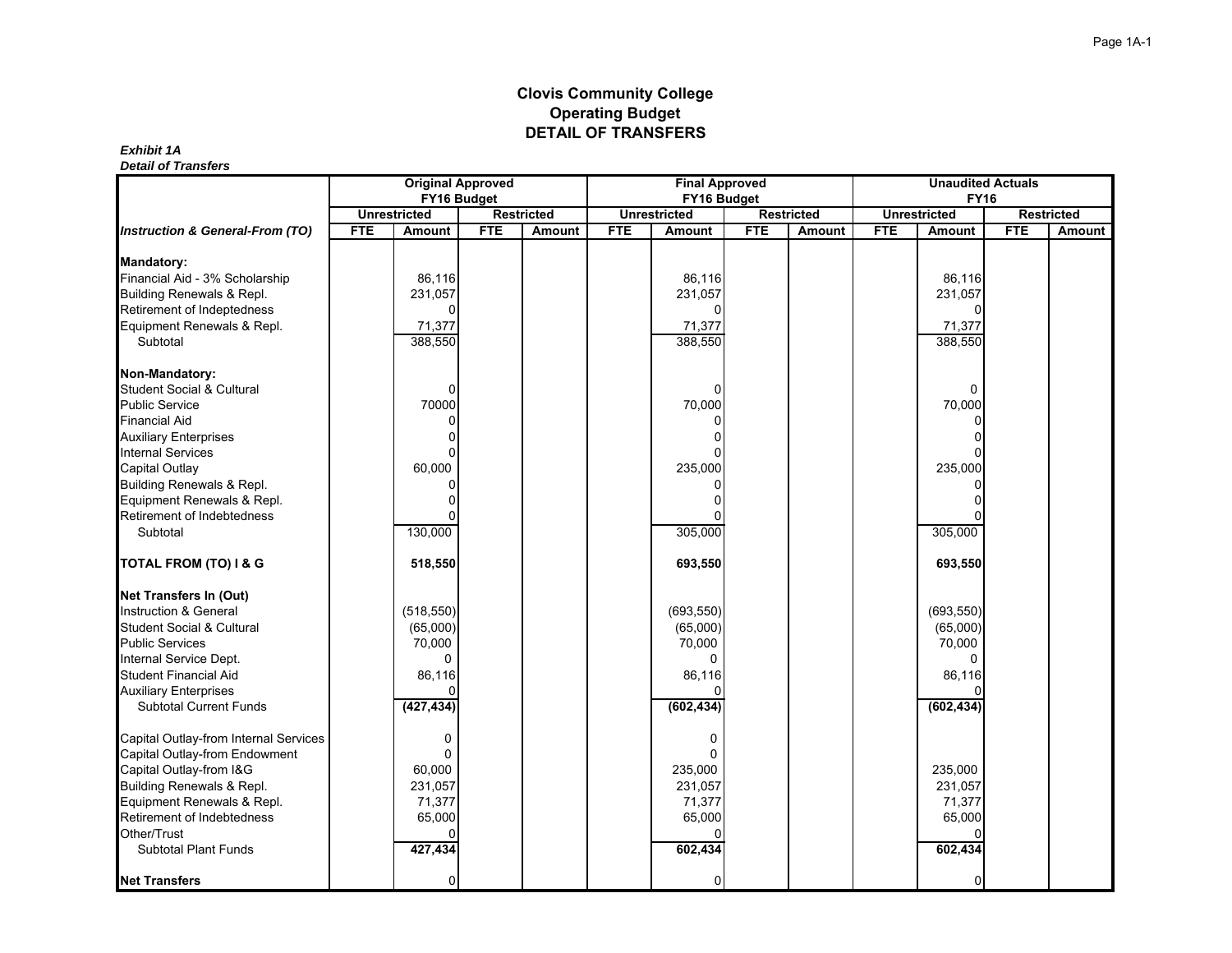## *Exhibit 2*

*Summary of Instruction and General*

|                                               | <b>Original Approved</b> |                   | <b>Final Approved</b><br>FY16 Budget |                   | <b>Unaudited Actuals</b><br><b>FY16</b> |                   |  |
|-----------------------------------------------|--------------------------|-------------------|--------------------------------------|-------------------|-----------------------------------------|-------------------|--|
|                                               |                          | FY16 Budget       |                                      |                   |                                         |                   |  |
| <b>Revenues</b>                               | <b>Unrestricted</b>      | <b>Restricted</b> | <b>Unrestricted</b>                  | <b>Restricted</b> | <b>Unrestricted</b>                     | <b>Restricted</b> |  |
|                                               |                          |                   |                                      |                   |                                         |                   |  |
| <b>Tuition and Miscellaneous Fees</b>         | 2,907,240                | 0                 | 2,925,139                            | 0                 | 3,142,568                               | 0                 |  |
| <b>Federal Government Appropriations</b>      |                          | 0                 | 0                                    | 0                 | 0                                       | 0                 |  |
| <b>State Government Appropriations</b>        | 10,242,600               | 0                 | 10,181,300                           | 0                 | 10,181,915                              | 0                 |  |
| <b>Local Government Appropriations</b>        | 1,350,000                |                   | 1,350,000                            |                   | 1,456,317                               |                   |  |
| <b>Federal Govt Grants and Contracts</b>      |                          |                   |                                      |                   |                                         |                   |  |
|                                               | 2,000                    | 1,493,459         | 2,000                                | 1,482,031         | 10,716                                  | 1,104,908         |  |
| <b>State Govt Grants and Contracts</b>        | 0                        | 135,460           | 0                                    | 135,460           | 0                                       | 105,971           |  |
| <b>Local Govt Grants and Contracts</b>        |                          | O                 |                                      |                   | 0                                       |                   |  |
| <b>Private Gifts</b>                          |                          |                   |                                      |                   | 0                                       | 0                 |  |
| Endowments, Land, Perm Fund                   |                          |                   |                                      |                   | 0                                       | 0                 |  |
| Sales and Services                            |                          |                   |                                      |                   | 0                                       | 0                 |  |
| Other Sources                                 | 137,503                  |                   | 137,503                              |                   | 200,925                                 |                   |  |
| <b>Total Revenues</b>                         | 14,639,343               | 1,628,919         | 14,595,942                           | 1,617,491         | 14,992,441                              | 1,210,879         |  |
| <b>Beginning Balances</b>                     | 2,115,204                |                   | 3,671,209                            |                   | 3,671,209                               | 12,368            |  |
| <b>Total Available</b>                        | 16,754,547               | 1,628,919         | 18,267,151                           | 1,617,491         | 18,663,650                              | 1,223,246         |  |
| <b>Expenditures</b>                           |                          |                   |                                      |                   |                                         |                   |  |
| Instruction                                   | 7,117,935                | 1,625,459         | 7,707,714                            | 1,614,031         | 6,664,638                               | 1,201,616         |  |
| Academic Support                              | 1,307,394                | 3,460             | 1,320,946                            | 3,460             | 1,128,490                               |                   |  |
| <b>Student Support</b>                        | 1,646,758                | 0                 | 1,683,699                            | 0                 | 1,570,034                               | 0                 |  |
|                                               |                          |                   |                                      |                   |                                         |                   |  |
| <b>Institutional Support</b>                  | 2,861,521                | 0                 | 2,912,751                            | 0                 | 2,534,508                               | 0                 |  |
| Operation & Maintenance of Plant              | 2,137,043                | 0                 | 2,161,228                            |                   | 1,788,207                               | $\Omega$          |  |
| <b>Total Expenditures</b>                     | 15,070,651               | 1,628,919         | 15,786,338                           | 1,617,491         | 13,685,878                              | 1,201,616         |  |
| <b>Transfers To (From)</b>                    |                          |                   |                                      |                   |                                         |                   |  |
| <b>Mandatory Transfers</b>                    |                          |                   |                                      |                   |                                         |                   |  |
| <b>HED Building Renewal &amp; Replacement</b> | 231,057                  |                   | 231,057                              |                   | 231,057                                 |                   |  |
| <b>HED Equipment R &amp; R</b>                | 71,377                   |                   | 71,377                               |                   | 71,377                                  |                   |  |
| Capital Outlay Minor Projects                 | 0                        |                   | 0                                    |                   | $\Omega$                                |                   |  |
| State Scholarship (3%)                        | 86,116                   |                   | 86,116                               |                   | 86,116                                  |                   |  |
| <b>Tsf from Capital Outlay</b>                | 0                        |                   | 0                                    |                   | 0                                       |                   |  |
| Non-Mandatory Transfers                       |                          |                   |                                      |                   |                                         |                   |  |
| Capital Outlay Minor Projects                 | 60,000                   |                   | 235,000                              |                   | 235,000                                 |                   |  |
|                                               |                          |                   |                                      |                   |                                         |                   |  |
| <b>Internal Service</b>                       |                          |                   | $\Omega$                             |                   |                                         |                   |  |
| <b>Public Service</b>                         | 70,000                   |                   | 70,000                               |                   | 70,000                                  |                   |  |
| <b>Total Net Transfers</b>                    | 518,550                  | 0                 | 693,550                              | 0                 | 693,550                                 | 0                 |  |
| <b>Ending Balance</b>                         | 1,165,346                | 0                 | 1,787,263                            | 0                 | 4,284,222                               | 21,630            |  |
|                                               |                          |                   |                                      |                   |                                         |                   |  |
|                                               | 7.73%                    |                   | 11.32%                               |                   | 31.30%                                  |                   |  |
|                                               |                          |                   |                                      |                   |                                         |                   |  |
|                                               |                          |                   |                                      |                   |                                         |                   |  |
|                                               |                          |                   |                                      |                   |                                         |                   |  |
|                                               |                          |                   |                                      |                   |                                         |                   |  |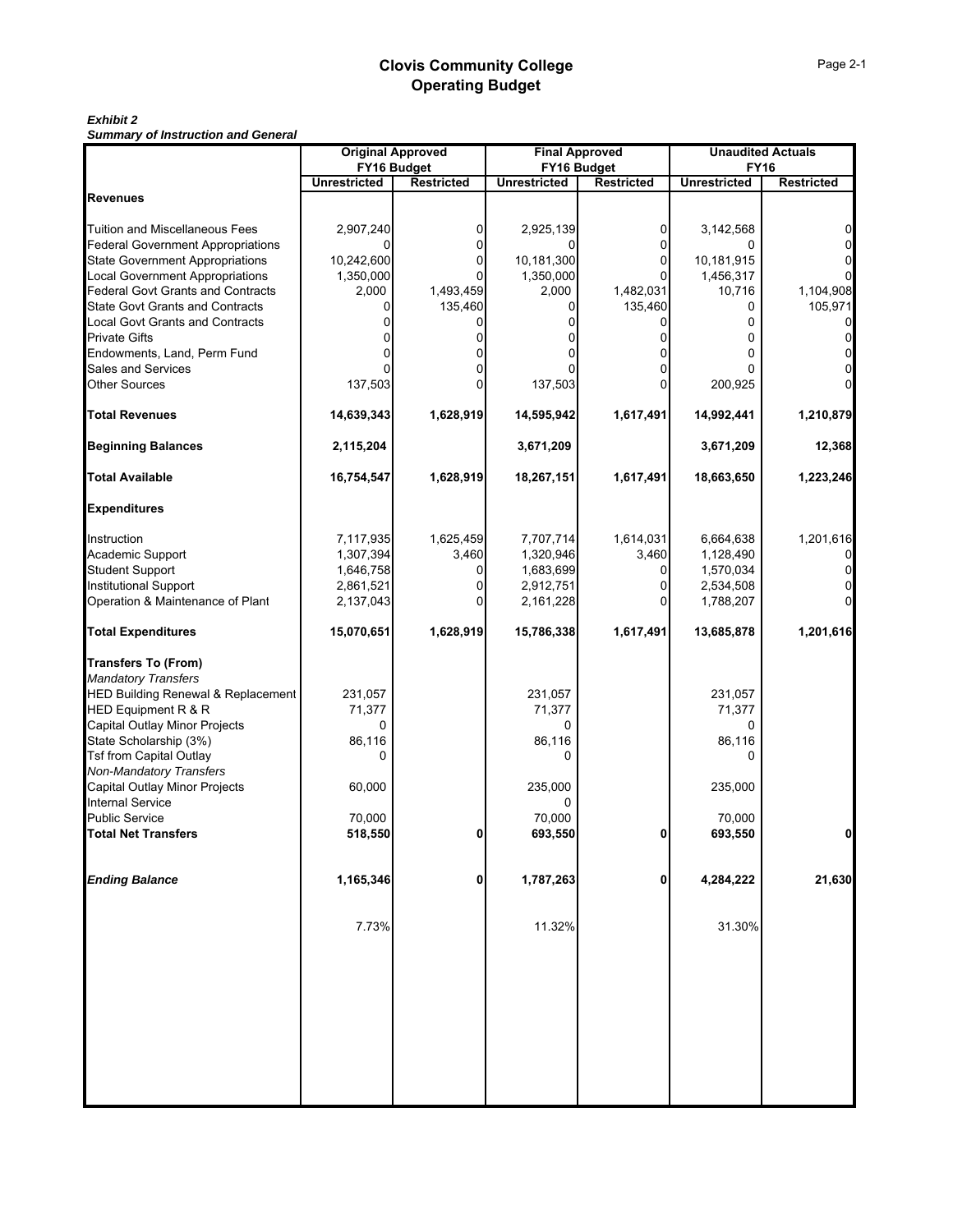### *Exhibit 3*

*Student Tuition and Miscellaneous Fees for Instruction and General*

|                                          | <b>Original Approved</b><br>FY16 Budget | <b>Final Approved</b><br>FY16 Budget | <b>Unaudited Actuals</b><br><b>FY16</b> |
|------------------------------------------|-----------------------------------------|--------------------------------------|-----------------------------------------|
|                                          |                                         |                                      |                                         |
| <b>In-District Resident Tuition</b>      |                                         |                                      |                                         |
| Summer<br>Fall                           | 133,760                                 | 133,760                              | 118,685                                 |
|                                          | 408,164                                 | 408,164                              | 398,975                                 |
| Spring<br>Total                          | 370,500<br>912,424                      | 370,500<br>912,424                   | 394,182                                 |
|                                          |                                         |                                      | 911,842                                 |
| <b>Out-of-District Resident Tuition</b>  |                                         |                                      |                                         |
| Summer                                   | 57,207                                  | 57,207                               | 72,333                                  |
| Fall                                     | 198,729                                 | 198,729                              | 224,635                                 |
| Spring                                   | 192,850                                 | 192,850                              | 216,320                                 |
| <b>Total</b>                             | 448,786                                 | 448,786                              | 513,288                                 |
| <b>Total Resident Tuition</b>            | 1,361,210                               | 1,361,210                            | 1,425,130                               |
| <b>Non-Resident Tuition</b>              |                                         |                                      |                                         |
| Summer                                   | 157,932                                 | 157,932                              | 140,278                                 |
| Fall                                     | 223,635                                 | 223,635                              | 200,850                                 |
| Spring                                   | 189,561                                 | 189,561                              | 216,893                                 |
| Total                                    | 571,128                                 | 571,128                              | 558,021                                 |
| <b>Career Technical Institutes (CTI)</b> |                                         |                                      |                                         |
| Summer                                   |                                         |                                      |                                         |
| Fall                                     | 0                                       | 0                                    | 0                                       |
| Spring                                   | $\overline{0}$                          | 0                                    | $\overline{0}$                          |
| <b>Total</b>                             | 0                                       |                                      | $\mathbf{0}$                            |
| <b>Community Education</b>               |                                         |                                      |                                         |
| <b>Community Service</b>                 | 11,000                                  | 11,000                               | 8,142                                   |
| Kid's College                            | 15,000                                  | 15,000                               | 9,870                                   |
| Total                                    | 26,000                                  | 26,000                               | 18,012                                  |
| <b>Fees</b>                              |                                         |                                      |                                         |
| Technology and Facilities Fee            | 262,871                                 | 262,871                              | 251,258                                 |
| <b>Tech and Facilities Fee-Banner</b>    | 175,247                                 | 175,247                              | 167,505                                 |
| Support for Technology                   | 9,898                                   | 9,898                                | 11,033                                  |
| <b>Transcript Fee</b>                    | 15,190                                  | 15,190                               | 25,170                                  |
| Course Challenge Fee                     | 100                                     | 100                                  |                                         |
| <b>Nursing Testing Fees</b>              | 24,700                                  | 28,700                               | 46,770                                  |
| <b>Nursing Module Fees</b>               | 18,554                                  | 18,554                               | 31,770                                  |
| Allied Health Drug Testing Fee           | 7,604                                   | 7,604                                | 12,490                                  |
| Nursing Technology Fee                   | 20,615                                  | 20,615                               | 35,300                                  |
| PTA Capstone Fee                         | 0                                       | 0                                    | 2,025                                   |
| <b>PTA Module Fee</b>                    | 0                                       | 0                                    | 1,620                                   |
| <b>PTA Test Fee</b>                      | 0                                       | 0                                    | 720                                     |
| <b>HCA Technology Fee</b>                | 1,900                                   | 1,900                                | 1,360                                   |
| Cosmetology Kit Fee<br><b>RADT Fee</b>   | 93,695<br>3,088                         | 93,695<br>3,088                      | 128,338<br>3,840                        |
| <b>RADT Module Fee</b>                   | 4,275                                   | 4,275                                | 4,770                                   |
| <b>Automotive Tech Fee</b>               | 5,178                                   | 9,250                                | 11,888                                  |
| <b>HVAC Fee</b>                          |                                         |                                      |                                         |
| <b>Welding Fee</b>                       | 20,173                                  | 30,000                               | 32,322                                  |
| Industrial Technology Fee                | 912                                     | 912                                  | 4,090                                   |
| <b>Laboratory Fees</b>                   | 280,902                                 | 280,902                              | 335,296                                 |
| <b>Graduation Fees</b>                   | 4,000                                   | 4,000                                | 3,140                                   |
| Payment Plan Fee                         |                                         |                                      | 20,580                                  |
| Late Payment Fee                         |                                         |                                      | 10,120                                  |
| Total                                    | 948,902                                 | 966,801                              | 1,141,406                               |
| <b>Total Tuition and Fees</b>            |                                         |                                      |                                         |
| for Instruction and General              | 2,907,240                               | 2,925,139                            | 3,142,568                               |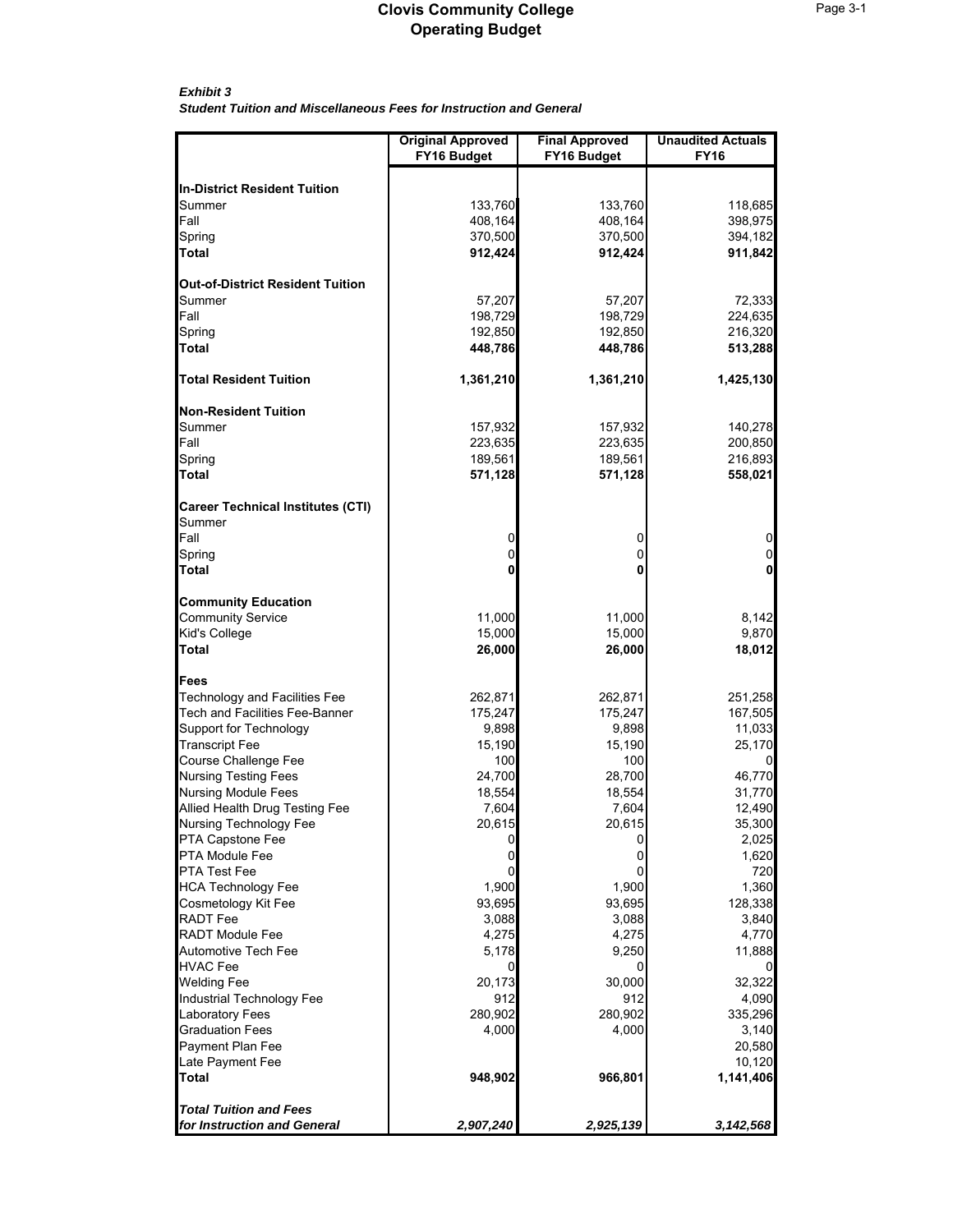### *Exhibit 4 Governmental Appropriations for Instruction and General*

|                                | <b>Original Approved</b><br>FY16 Budget | <b>Final Approved</b><br>FY16 Budget | <b>Unaudited Actuals</b><br><b>FY16</b> |
|--------------------------------|-----------------------------------------|--------------------------------------|-----------------------------------------|
| <b>Federal Appropriations</b>  |                                         |                                      |                                         |
| <b>Total</b>                   | O                                       | ŋ                                    |                                         |
| <b>State Appropriations</b>    |                                         |                                      |                                         |
| <b>Instruction and General</b> | 9,945,200                               | 9,885,681                            | 9,886,294                               |
| <b>Nursing Expansion</b>       | 297,400                                 | 295,619                              | 295,621                                 |
| Special Projects Expansion     |                                         |                                      |                                         |
| <b>Total</b>                   | 10,242,600                              | 10,181,300                           | 10,181,915                              |
| <b>Local Appropriations</b>    |                                         |                                      |                                         |
| Local Tax Levy                 | 1,350,000                               | 1,350,000                            | 1,456,317                               |
| <b>Total</b>                   | 1,350,000                               | 1,350,000                            | 1,456,317                               |
| <b>Total Appropriations</b>    |                                         |                                      |                                         |
| for Instruction and General    | 11,592,600                              | 11,531,300                           | 11,638,232                              |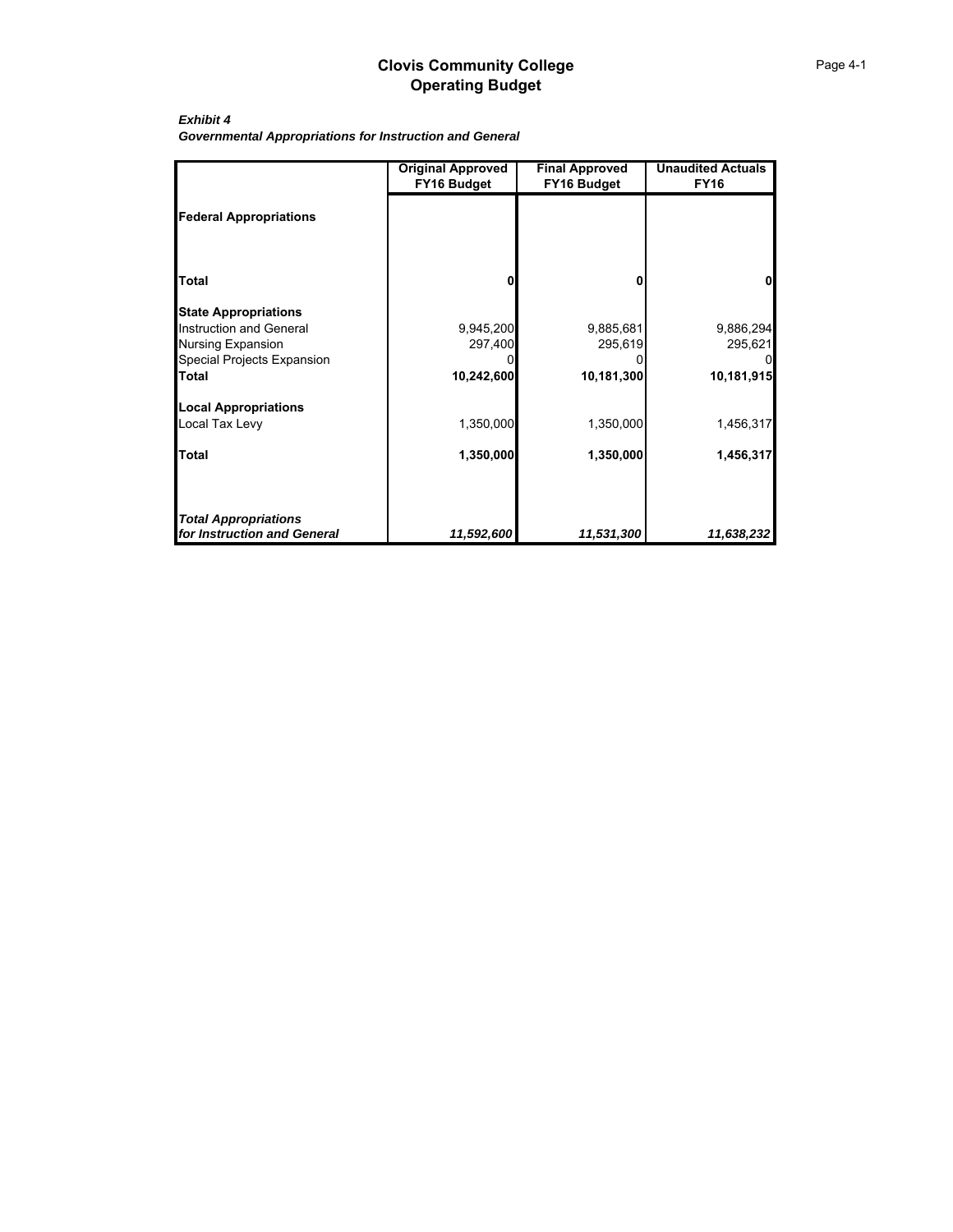| Exhibit 5                                                   |  |  |
|-------------------------------------------------------------|--|--|
| Government Grants and Contracts for Instruction and General |  |  |

|                                                                                    | <b>Original Approved</b><br>FY16 Budget | <b>Final Approved</b><br>FY16 Budget | <b>Unaudited Actuals</b><br><b>FY16</b> |
|------------------------------------------------------------------------------------|-----------------------------------------|--------------------------------------|-----------------------------------------|
|                                                                                    |                                         |                                      |                                         |
| <b>Unrestricted</b><br><b>Federal Unrestricted</b>                                 | 500                                     | 500                                  |                                         |
| <b>Reporting Veterans</b><br>Administration of Federal Student Aid<br><b>Total</b> | 1,500<br>2,000                          | 1,500<br>2,000                       | 1,359<br>9,357<br>10,716                |
|                                                                                    |                                         |                                      |                                         |
| <b>State Unrestricted</b><br><b>Nursing RFP</b>                                    | 0                                       | 0                                    | $\mathbf 0$                             |
| <b>Total</b>                                                                       | 0                                       | 0                                    | $\mathbf{0}$                            |
| <b>Local Unrestricted</b>                                                          |                                         |                                      |                                         |
| <b>Total</b>                                                                       | 0                                       | o                                    | $\mathbf{0}$                            |
| <b>Total Unrestricted</b>                                                          | 2,000                                   | 2,000                                | 10,716                                  |
| <b>Restricted</b><br><b>Federal Restricted</b>                                     |                                         |                                      |                                         |
| Work Study (I & G)                                                                 | 49,469                                  | 46,773                               | 42,782                                  |
| <b>ABE</b>                                                                         | 257,000                                 | 307,602                              | 269,795                                 |
| <b>ABE Books</b>                                                                   | 18,000                                  | 21,578                               | 9,318                                   |
| <b>TAACCCT</b>                                                                     | 1,042,990                               | 783,540                              | 635,266                                 |
| <b>Carl Perkins</b>                                                                | 126,000                                 | 116,248                              | 115,203                                 |
| Title V Ed Coop                                                                    |                                         | 206,290                              | 32,544                                  |
| Total                                                                              | 1,493,459                               | 1,482,031                            | 1,104,908                               |
| <b>State Restricted</b>                                                            |                                         |                                      |                                         |
|                                                                                    |                                         |                                      | 0                                       |
| NM College Workstudy<br><b>Faculty Development Endowment</b>                       | 132,000<br>3,460                        | 132,000<br>3,460                     | 105,971                                 |
| Total                                                                              | 135,460                                 | 135,460                              | 105,971                                 |
| <b>Local Restricted</b>                                                            |                                         |                                      |                                         |
| <b>Total</b>                                                                       | 0<br>O                                  | 0<br>ŋ                               | 0<br>0                                  |
| <b>Total Restricted</b>                                                            | 1,210,879                               | 1,617,491                            | 1,210,879                               |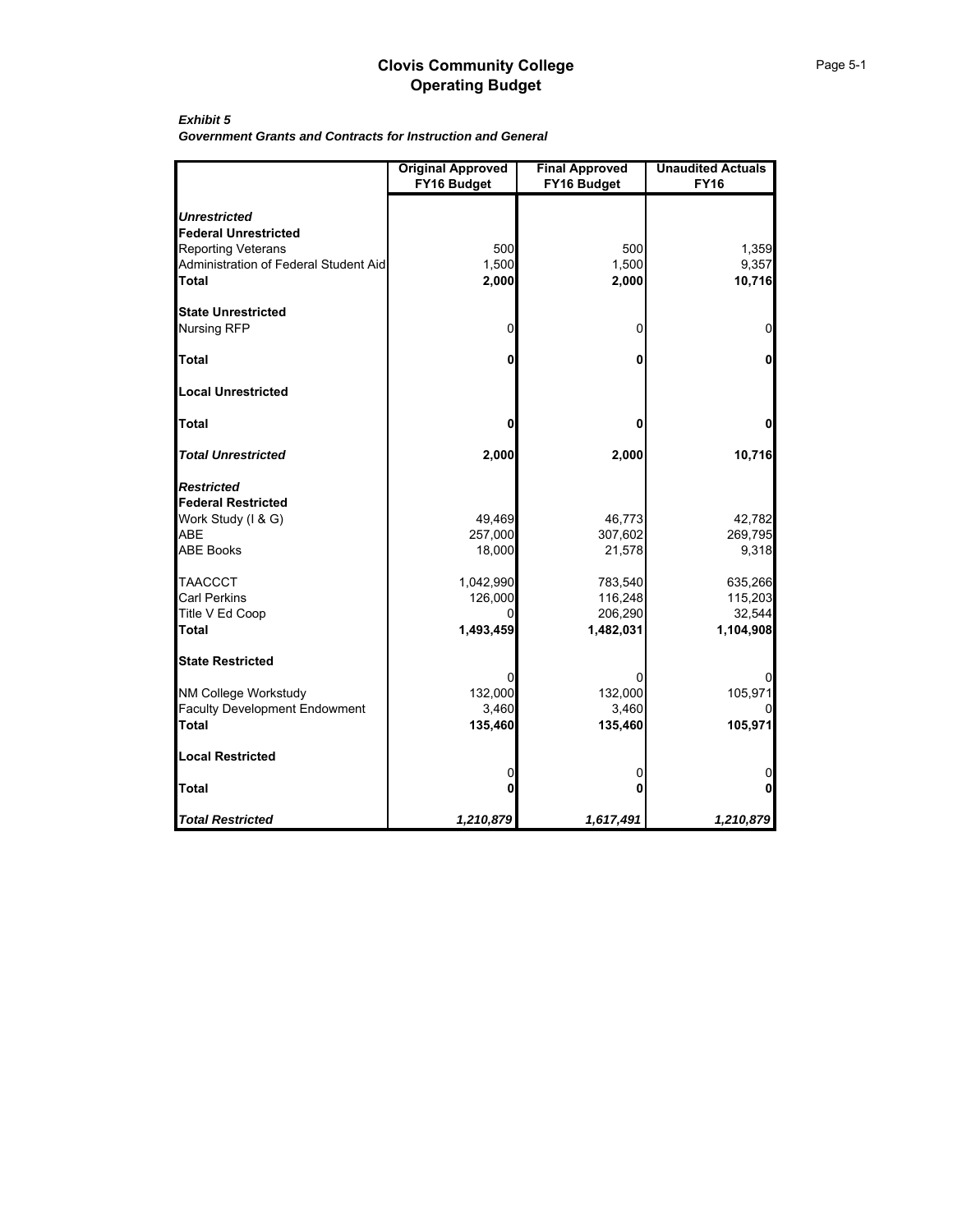*Exhibit 6 Private Gifts, Grants, and Contracts for Instruction and General*

|                     | <b>Original Approved</b><br>FY16 Budget | <b>Final Approved</b><br>FY16 Budget | <b>Unaudited Actuals</b><br><b>FY16</b> |
|---------------------|-----------------------------------------|--------------------------------------|-----------------------------------------|
| <b>Unrestricted</b> |                                         |                                      |                                         |
| <b>Total</b>        | $\bf{0}$                                | n                                    | 0                                       |
| <b>Restricted</b>   | 0                                       | 0                                    | 0                                       |
| <b>Total</b>        | 0                                       | n                                    | 0                                       |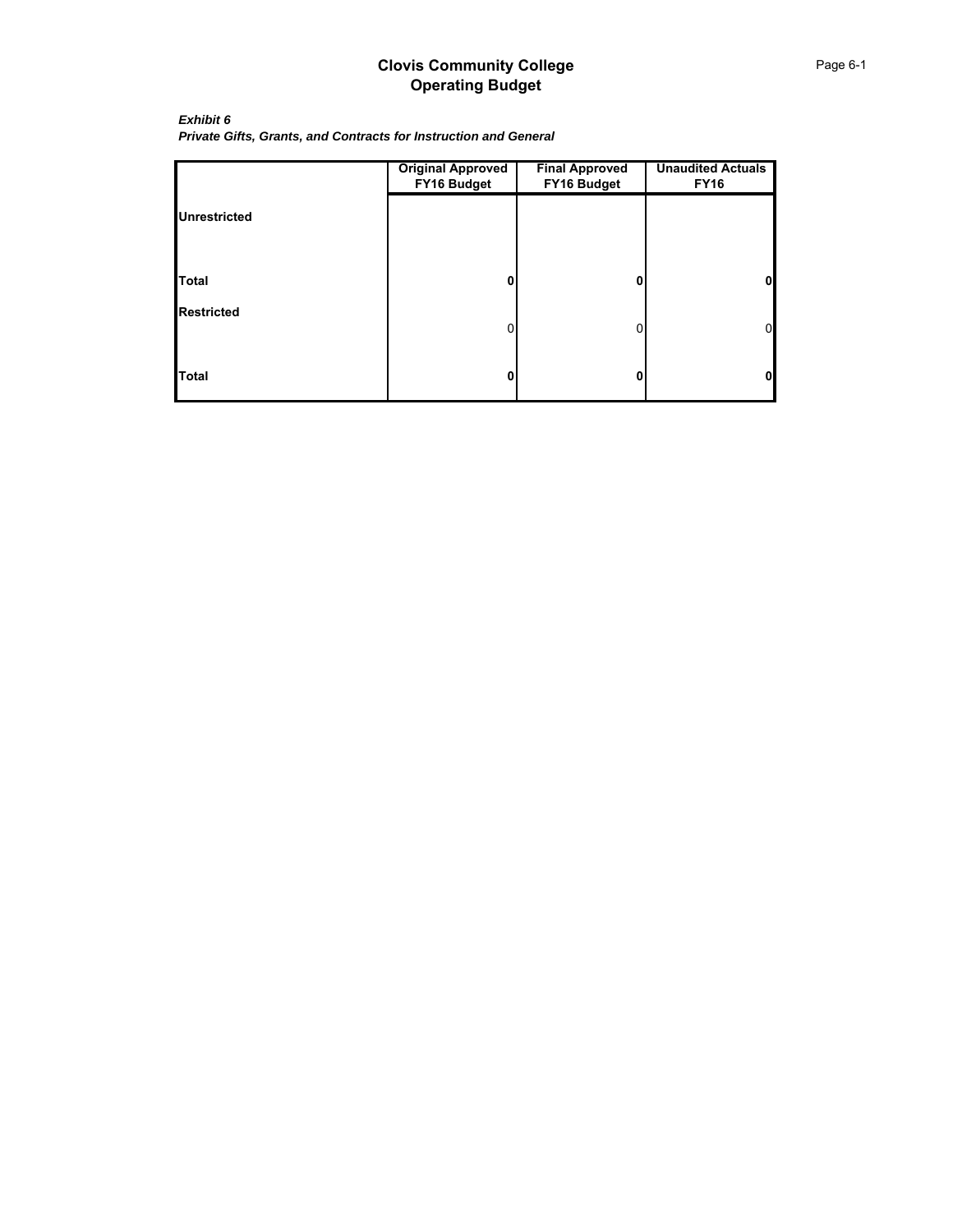#### *Exhibit 9 Other Sources of Revenue for Instruction and General*

|                                       | <b>Original Approved</b><br><b>FY16 Budget</b> | <b>Final Approved</b><br>FY16 Budget | <b>Unaudited Actuals</b><br><b>FY16</b> |
|---------------------------------------|------------------------------------------------|--------------------------------------|-----------------------------------------|
|                                       |                                                |                                      |                                         |
| Interest on Current Fund Balance      | 3,700                                          | 3,700                                | 7,155                                   |
| <b>Vending Machines</b>               |                                                |                                      |                                         |
| <b>Miscellaneous Fees</b>             | 10,403                                         | 10,403                               | 18,025                                  |
| Rentals                               | 1,400                                          | 1,400                                | 2,825                                   |
| <b>Library Fines</b>                  | 2,000                                          | 2,000                                | $-665$                                  |
| <b>Library Gifts</b>                  |                                                |                                      |                                         |
| <b>Testing Fees</b>                   |                                                |                                      |                                         |
| <b>Duplicating Machines</b>           |                                                |                                      |                                         |
| <b>Indirect Costs</b>                 | 20,000                                         | 20,000                               | 32,031                                  |
| Commission on Bookstore Sales         | 100.000                                        | 100.000                              | 141,553                                 |
| <b>Total Other Sources of Revenue</b> |                                                |                                      |                                         |
| for Instruction and General           | 137,503                                        | 137,503                              | 200,925                                 |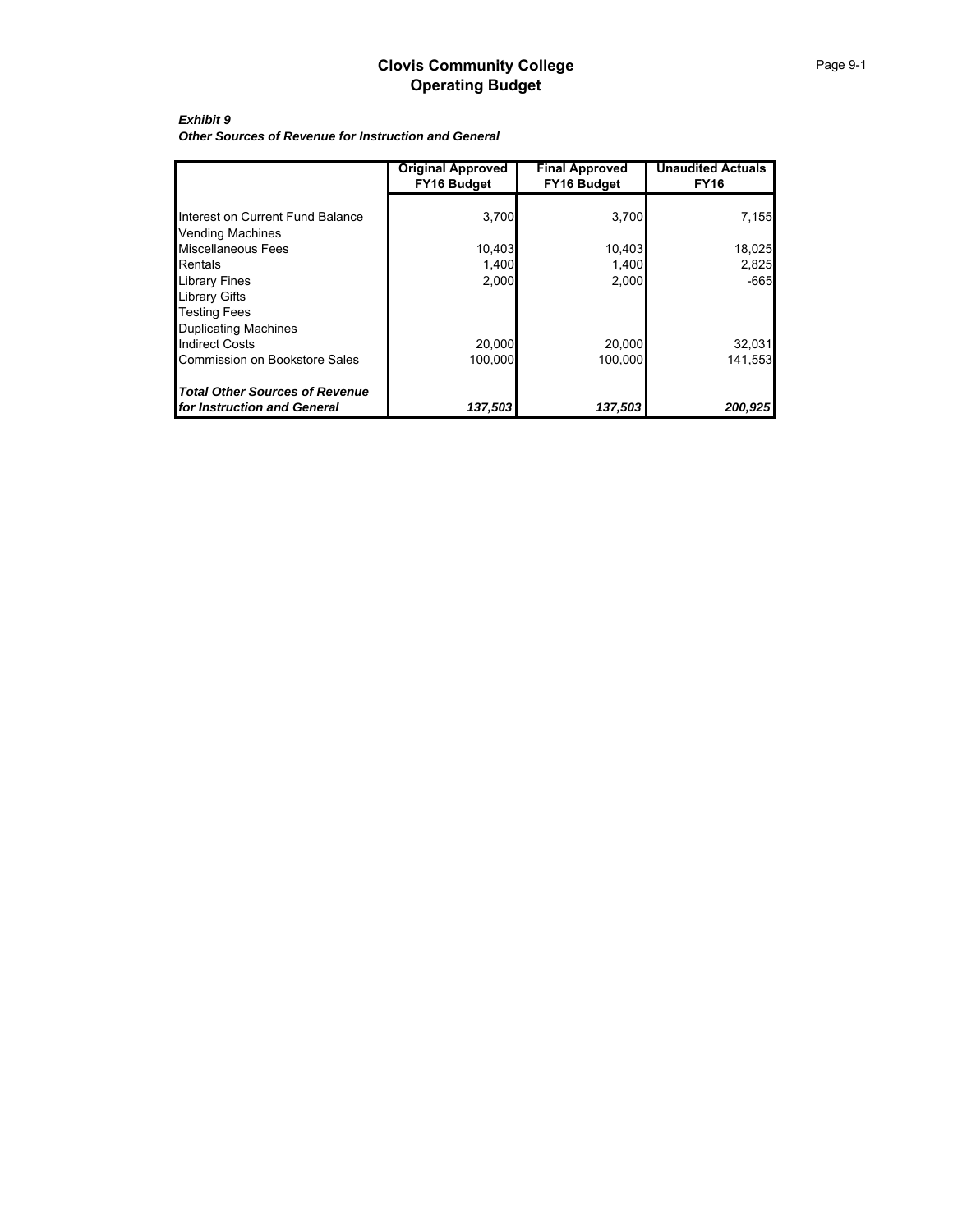|                                          | <b>Original Approved</b> |                   | <b>Final Approved</b> |                   | <b>Unaudited Actuals</b> |                   |
|------------------------------------------|--------------------------|-------------------|-----------------------|-------------------|--------------------------|-------------------|
|                                          |                          | FY16 Budget       | FY16 Budget           |                   | <b>FY16</b>              |                   |
|                                          | <b>Unrestricted</b>      | <b>Restricted</b> | <b>Unrestricted</b>   | <b>Restricted</b> | <b>Unrestricted</b>      | <b>Restricted</b> |
| <b>General Academic Instruction</b>      |                          |                   |                       |                   |                          |                   |
| Accounting (Sanchez)                     | 44,743                   | 0                 | 44,743                | 0                 | 44,584                   | $\overline{0}$    |
| Science V (Clapp)                        | 45,104                   | 0                 | 45,104                | 0                 | 44,641                   | $\mathsf{o}$      |
| Art I (Inactive)                         | O                        | 0                 | 0                     | 0                 |                          | $\overline{0}$    |
| Art II (Lindsey)                         | 44,120                   | $\Omega$          | 44,120                | 0                 | 43,007                   | $\mathbf 0$       |
| <b>Business</b>                          | 41,491                   | 0                 | 41,491                | 0                 | 40,702                   | $\overline{0}$    |
| Developmental Math (VKBussen)            | 43,932                   | $\overline{0}$    | 43,932                | 0                 | 43,262                   | $\mathbf 0$       |
| Business II (Reed)                       | 44,924                   | $\mathbf 0$       | 44,924                | $\overline{0}$    | 41,916                   | $\overline{0}$    |
| Communications II (Chavez)               | 43,120                   | $\overline{0}$    | 43,120                | 0                 | 42,952                   | $\overline{0}$    |
| English V                                | 32,888                   | $\overline{0}$    | 35,645                | $\overline{0}$    | 31,278                   | $\mathbf 0$       |
| English I (Nieman)                       | 44,924                   | 0                 | 43,120                | 0                 | 42,804                   | $\overline{0}$    |
| English II (Hochholter)                  | 43,120                   | 0                 | 43,120                | 0                 | 36,592                   | $\mathbf 0$       |
| English III (J Johnson)                  | 43,932                   | 0                 | 43,932                | 0                 | 43,578                   | $\overline{0}$    |
| English IV (Nagy)                        | 42,053                   | $\Omega$          | 53,221                | 0                 | 52,727                   | $\mathbf 0$       |
| HPE I (M Bussen)                         | 42,922                   | 0                 | 42,922                | 0                 | 42,239                   | $\overline{0}$    |
| HPE III (Williams)                       | 55,296                   | 0                 | 55,296                | 0                 | 54,702                   | $\mathbf 0$       |
| HPE II (Heath)                           | 47,178                   | 0                 | 47,178                | 0                 | 47,124                   | $\overline{0}$    |
| History I (Anderson)                     | 46,727                   | 0                 | 46,727                | 0                 | 46,117                   | $\overline{0}$    |
| History II (Powers)                      | 47,359                   | $\overline{0}$    | 47,359                | $\overline{0}$    | 47,070                   | $\overline{0}$    |
| Math I (Pharies)                         | 43,120                   | 0                 | 43,120                | 0                 | 42,465                   | $\overline{0}$    |
| Math II (Akhtar)                         | 43,120                   | 0                 | 43,120                | 0                 | 42,994                   | $\overline{0}$    |
| Math III (Inactive)                      | U                        | 0                 | 0                     | 0                 |                          | $\overline{0}$    |
| Performing Arts II (Mendoza)             | 50,453                   | $\Omega$          | 50,453                | 0                 | 50,019                   | $\mathbf 0$       |
| Psychology II (Albright)                 | 52,229                   | 0                 | 52,229                | 0                 | 52,146                   | $\overline{0}$    |
| Science I (Arth)                         | 40,685                   | 0                 | 40,685                | $\mathbf{0}$      | 40,536                   | $\mathsf{o}$      |
| Science II (Hughes)                      | 42,308                   | 0                 | 42,308                | 0                 | 41,955                   | $\overline{0}$    |
| Science IV (Robino)                      | 43,120                   | 0                 | 45,916                | 0                 | 45,844                   | $\overline{0}$    |
| Science III (T Kuykendall)               | 38,241                   | 0                 | 39,483                | $\overline{0}$    | 39,342                   | $\overline{0}$    |
| Sociology I (Richeson)                   | 46,727                   | 0                 | 46,727                | 0                 | 45,998                   | $\overline{0}$    |
| Spanish (Guillen)                        | 43,120                   | $\overline{0}$    | 43,120                | 0                 | 42,579                   | $\overline{0}$    |
| <b>Total Academic Instruction</b>        | 1,196,956                | 0                 | 1,213,115             | 0                 | 1,189,174                | $\mathbf{0}$      |
| <b>Special Session Instruction</b>       |                          |                   |                       |                   |                          |                   |
| Part Time Academic Instruction           | 1,048,006                | 0                 | 1,051,194             | 0                 | 986,671                  | $\mathbf 0$       |
| Summer School                            | 250,000                  | 0                 | 250,000               | 0                 | 215,576                  | $\mathbf{0}$      |
| <b>Student Salaries</b>                  | 260,000                  | 181,469           | 260,000               | 178,773           | 210,199                  | 148,753           |
| On-Line Course Delivery                  | 41,561                   | 0                 | 41,561                | 0                 | 13,017                   | $\overline{0}$    |
| <b>Total Special Session Instruction</b> | 1,599,567                | 181,469           | 1,602,755             | 178,773           | 1,425,463                | 148,753           |
|                                          |                          |                   |                       |                   |                          |                   |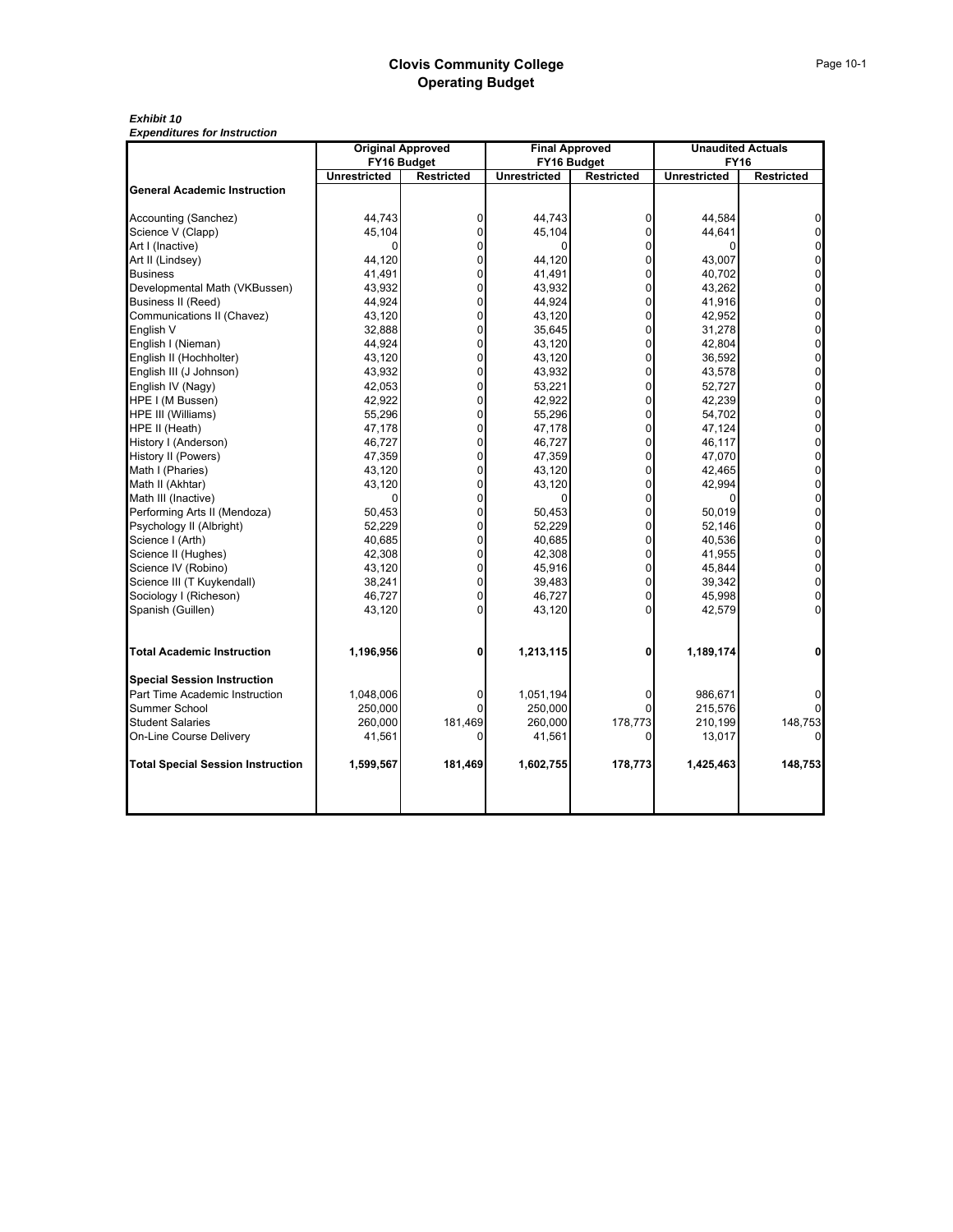|                                                           | <b>Original Approved</b> |                   | <b>Final Approved</b> |                   | <b>Unaudited Actuals</b> |                        |
|-----------------------------------------------------------|--------------------------|-------------------|-----------------------|-------------------|--------------------------|------------------------|
|                                                           |                          | FY16 Budget       |                       | FY16 Budget       | <b>FY16</b>              |                        |
|                                                           | <b>Unrestricted</b>      | <b>Restricted</b> | <b>Unrestricted</b>   | <b>Restricted</b> | <b>Unrestricted</b>      | <b>Restricted</b>      |
| <b>Vocational/Technical Instruction</b>                   |                          |                   |                       |                   |                          |                        |
| Perkins                                                   | $\mathbf 0$              | 126,000           | 0                     | 116,248           | 0                        | 115,203                |
| <b>TAACCCT</b>                                            | 0                        | 1,042,990         | 0                     | 783,540           | 0                        | 635,266                |
| <b>TV Ed Coop Grant</b>                                   | 0                        |                   | 0                     | 206,290           | 0                        | 32,544                 |
| Automotive Technology (Blair)                             | 57,781                   | 0                 | 57,781                | 0                 | 57,597                   |                        |
| <b>Business Tech III</b>                                  | 36,271                   | $\Omega$          | 36,271                | 0                 | 256                      | 0                      |
| Nail Tech                                                 | 2,000                    | 0                 | 2,000                 | 0                 | 349                      | $\pmb{0}$              |
| Cosmetology I (Lotz)                                      | 52,742                   | 0                 | 52,742                | 0                 | 50,746                   | $\mathbf 0$            |
| Cosmetology II (Szaloy)                                   | 51,121                   | 0                 | 51,121                | 0                 | 50,767                   | $\pmb{0}$              |
| Cosmetology III (Cobb)                                    | 39,136                   | 0                 | 39,136                | $\mathbf{0}$      | 39,067                   | $\mathbf 0$            |
| Cosmetology Kits                                          | 90,000                   | 0                 | 90,000                | 0                 | 83,047                   | $\pmb{0}$              |
| Aesthetician (Cos IV) Anderson                            | 41,021                   | 0                 | 40,209                | $\mathbf{0}$      | 40,195                   | $\mathbf 0$            |
| Cisco Academy                                             | 3,500                    | 0                 | 3,500                 | 0                 | 2,065                    | $\pmb{0}$              |
| CIS I (Inactive)                                          | 0                        | 0                 | 0                     | 0                 | 0                        | $\pmb{0}$              |
| CIS II (Walker)                                           | 39,512                   | 0                 | 39,512                | 0                 | 39,321                   | $\pmb{0}$              |
| CIS III (Davis)                                           | 55,476                   | 0                 | 55,476                | $\mathbf{0}$      | 55,046                   | $\mathbf 0$            |
| Industrial Technology (Mitchell)                          | 50,062                   | 0                 | 50,062                | 0                 | 49,933                   | $\pmb{0}$              |
| <b>PTA</b>                                                | 45,526                   | 0                 | 45,410                | $\mathbf{0}$      | 35,685                   | $\mathbf 0$            |
| Nursing I                                                 | 916,570                  | 0                 | 1,432,070             | 0                 | 999,484                  | $\pmb{0}$              |
| Health Info Tech (vacant)                                 | 1,000                    | 0                 |                       | 0                 |                          | $\mathbf 0$            |
| Nursing Testing                                           | 38,000                   | 0                 | 42,000                | 0                 | 42,437                   | $\pmb{0}$              |
| <b>Nursing Modules</b>                                    | 53,560                   | 0                 | 60,560                | $\Omega$          | 38,901                   | $\pmb{0}$              |
| Radiologic Technology                                     | 124,854                  | 0                 | 129,854               | 0                 | 117,753                  | $\pmb{0}$              |
| <b>RADT Modules</b>                                       | 3,200                    | 0                 | 3,200                 | $\Omega$          | 78                       | $\mathbf 0$            |
| Welding (Poindexter)                                      | 37,577                   | 0                 | 37,577                | 0                 | 37,381                   | $\pmb{0}$              |
| RadTech Badge Fee                                         | 4,500                    | 0                 | 4,500                 | 0                 | 2,738                    | $\pmb{0}$              |
| Graphic Art (CTI)                                         | 12,500                   | 0<br>0            | 12,500                | 0<br>0            |                          | $\pmb{0}$<br>$\pmb{0}$ |
| Automotive Technology (CTI)<br>Nurse Tech (CTI)           | 12,500<br>12,500         | 0                 | 12,500<br>12,500      | 0                 | 1,075                    | $\pmb{0}$              |
| Industrial Technology (CTI)                               | 12,500                   | 0                 | 12,500                | 0                 | 1,070                    | $\mathbf 0$            |
| Cosmetology (CTI)                                         | 13,500                   | 0                 | 13,500                | 0                 | 12,068                   | $\pmb{0}$              |
| Nail Tech (CTI)                                           | 0                        | 0                 | 0                     | 0                 | 0                        | $\mathbf 0$            |
| EMT (CTI)                                                 | 0                        | 0                 | 0                     | 0                 | 0                        | $\pmb{0}$              |
| Health Care Asst (CTI)                                    | 12,000                   | 0                 | 12,000                | 0                 | 1,118                    | $\pmb{0}$              |
| <b>Emergency Med Tech</b>                                 | 1,500                    | 0                 | 1,500                 | 0                 | 200                      | $\pmb{0}$              |
| Welding (CTI)                                             | 0                        | $\Omega$          | 0                     | 0                 |                          | $\mathbf 0$            |
| PTA Fee                                                   | 0                        | 0                 |                       | 0                 |                          | 0                      |
| Automotive Tech Fee                                       | 6,350                    | $\Omega$          | 9,250                 | 0                 | 9,130                    | $\mathbf 0$            |
| <b>HVAC Fee</b>                                           | 0                        | 0                 | 0                     | 0                 | 0                        | 0                      |
| <b>Welding Fee</b>                                        | 22,040                   | 0                 | 30,000                | 0                 | 29,078                   | 0                      |
| Industrial Technology Fee                                 | 4,180                    |                   | 4,180                 |                   | 2,955                    |                        |
| <b>Total Vocational/Technical</b>                         | 1,852,979                | 1,168,990         | 2,393,411             | 1,106,078         | 1,799,537                | 783,013                |
|                                                           |                          |                   |                       |                   |                          |                        |
| <b>Community Education</b>                                |                          |                   |                       |                   |                          |                        |
| <b>Community Service</b>                                  | 9,000                    | $\Omega$          | 9,000                 | $\overline{0}$    | 6,487                    | $\Omega$               |
| Kid's College                                             | 16,000                   | 0                 | 16,000                | 0                 | 4,455                    | $\mathbf 0$            |
| <b>ABE Center</b>                                         | 0                        | 257,000           |                       | 307,602           |                          | 269,795                |
| <b>ABE Books</b>                                          | $\Omega$                 | 18,000            | 0                     | 21,578            |                          | 56                     |
| <b>Total Community Education</b>                          | 25,000                   | 275,000           | 25,000                | 329,180           | 10,942                   | 269,850                |
| Items Not Included in 10a                                 |                          |                   |                       |                   |                          |                        |
| Retirement                                                | 561,629                  |                   | 561,629               |                   | 481,994                  |                        |
| Social Security                                           | 327,974                  |                   | 327,974               |                   | 279,455                  |                        |
| Group Insurance                                           | 656,638                  |                   | 656,638               |                   | 619,795                  |                        |
| Workmen's Compensation                                    | 5,700                    |                   | 5,700                 |                   | 859                      |                        |
| Unemployment Compensation                                 | 10,200                   |                   | 10,200                |                   | 5,744                    |                        |
| Waiver of Tuition                                         | 75,000                   |                   | 105,000               |                   | 101,887                  |                        |
| <b>Computer Service</b>                                   | 766,562                  |                   | 766,562               |                   | 766,562                  |                        |
| <b>Vacation Accrual</b>                                   | 39,730                   |                   | 39,730                |                   | $-16,774$                |                        |
| Total Items Not Included in 10a                           | 2,443,433                | 0                 | 2,473,433             | 0                 | 2,239,521                | $\mathbf 0$            |
| <b>Grand Total</b><br><b>Expenditures for Instruction</b> | 7,117,935                | 1,625,459         | 7,707,714             | 1,614,031         | 6,664,638                | 1,201,616              |
|                                                           |                          |                   |                       |                   |                          |                        |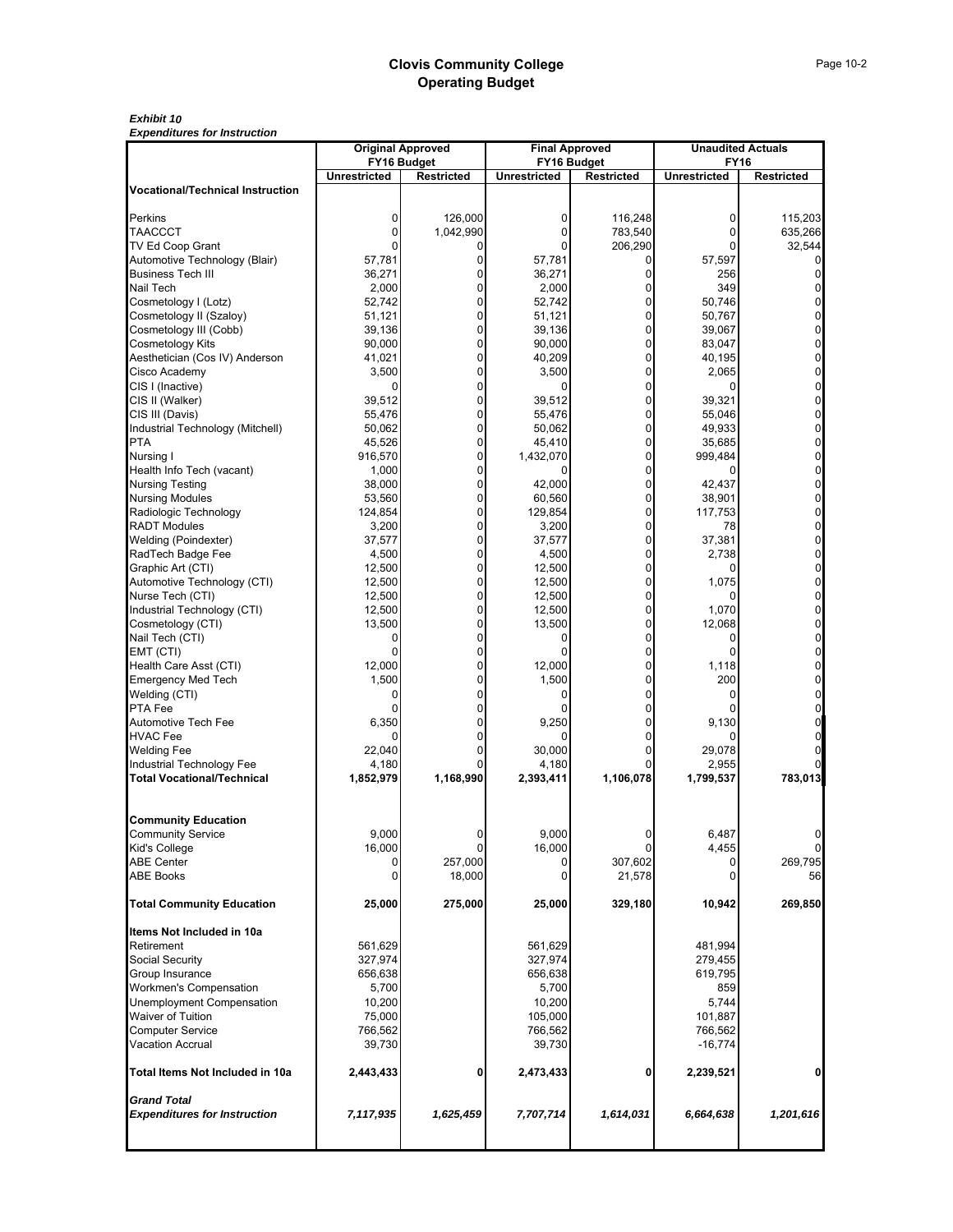|                                                                                                                                                                                                                                                                        | <b>Original Approved</b><br>FY16 Budget |                     |            |                   |            | <b>Final Approved</b>              |            |                   |            | <b>Unaudited Actuals</b>           |            |                   |
|------------------------------------------------------------------------------------------------------------------------------------------------------------------------------------------------------------------------------------------------------------------------|-----------------------------------------|---------------------|------------|-------------------|------------|------------------------------------|------------|-------------------|------------|------------------------------------|------------|-------------------|
|                                                                                                                                                                                                                                                                        |                                         | <b>Unrestricted</b> |            | <b>Restricted</b> |            | FY16 Budget<br><b>Unrestricted</b> |            | <b>Restricted</b> |            | <b>FY16</b><br><b>Unrestricted</b> |            | <b>Restricted</b> |
| <b>General Academic Instruction</b>                                                                                                                                                                                                                                    | <b>FTE</b>                              | <b>Amount</b>       | <b>FTE</b> | Amount            | <b>FTE</b> | Amount                             | <b>FTE</b> | Amount            | <b>FTE</b> | <b>Amount</b>                      | <b>FTE</b> | Amount            |
|                                                                                                                                                                                                                                                                        |                                         |                     |            |                   |            |                                    |            |                   |            |                                    |            |                   |
| <b>Accounting (Sanchez)</b><br><b>Faculty Salaries</b><br><b>Professional Salaries</b><br><b>Support Staff Salaries</b><br><b>GA/TA/RA Salaries</b>                                                                                                                    | 1.0                                     | 43,743              |            |                   | 1.0        | 43,743                             |            |                   | 1.0        | 43,743                             |            |                   |
| <b>Student Salaries</b><br><b>Federal Work Study Salaries</b><br><b>State Work Study Salaries</b><br><b>Other Salaries</b>                                                                                                                                             |                                         | 0                   |            |                   |            | 0                                  |            |                   |            | 0                                  |            |                   |
| <b>Supplies and Expenses</b><br>Travel<br>Equipment                                                                                                                                                                                                                    |                                         | 1,000               |            |                   |            | 1,000                              |            |                   |            | 841                                |            |                   |
| <b>Total</b>                                                                                                                                                                                                                                                           | 1.0                                     | 44,743              | 0.0        | $\mathbf{0}$      | 1.0        | 44,743                             | 0.0        | 0                 | 1.0        | 44,584                             | 0.0        |                   |
| <b>Science V (Clapp)</b><br><b>Faculty Salaries</b><br><b>Professional Salaries</b><br><b>Support Staff Salaries</b><br><b>GA/TA/RA Salaries</b><br><b>Student Salaries</b>                                                                                            | 1.0                                     | 44,104              |            |                   | 1.0        | 44,104                             |            |                   | 1.0        | 44,104                             |            |                   |
| <b>Federal Work Study Salaries</b><br><b>State Work Study Salaries</b><br><b>Other Salaries</b><br>Supplies and Expenses<br>Travel<br>Equipment                                                                                                                        |                                         | 1,000               |            |                   |            | 1,000                              |            |                   |            | 537                                |            |                   |
| <b>Total</b>                                                                                                                                                                                                                                                           | 1.0                                     | 45,104              | 0.0        | 0                 | 1.0        | 45,104                             | $0.0\,$    | 0                 | 1.0        | 44,641                             | 0.0        |                   |
| Art I (Inactive)<br><b>Faculty Salaries</b><br><b>Professional Salaries</b><br><b>Support Staff Salaries</b><br><b>GA/TA/RA Salaries</b><br><b>Student Salaries</b><br><b>Federal Work Study Salaries</b><br><b>State Work Study Salaries</b><br><b>Other Salaries</b> |                                         |                     |            |                   |            |                                    |            |                   |            |                                    |            |                   |
| Supplies and Expenses                                                                                                                                                                                                                                                  |                                         |                     |            |                   |            |                                    |            |                   |            | 0                                  |            |                   |
| <b>Travel</b><br>Equipment                                                                                                                                                                                                                                             |                                         |                     |            |                   |            |                                    |            |                   |            |                                    |            |                   |
| <b>Total</b>                                                                                                                                                                                                                                                           | 0.0                                     | 0                   | 0.0        | $\mathbf{0}$      | $0.0\,$    | $\mathbf{0}$                       | 0.0        | $\mathbf 0$       | 0.0        | 0                                  | 0.0        | O                 |
| Art II (Lindsey)<br><b>Faculty Salaries</b><br><b>Professional Salaries</b>                                                                                                                                                                                            | 1.0                                     | 42,120              |            |                   | 1.0        | 42,120                             |            |                   | 1.0        | 42,119                             |            |                   |
| <b>Support Staff Salaries</b><br><b>GA/TA/RA Salaries</b><br><b>Student Salaries</b><br><b>Federal Work Study Salaries</b><br><b>State Work Study Salaries</b><br><b>Other Salaries</b>                                                                                |                                         | 0                   |            |                   |            | $\overline{0}$                     |            |                   |            | 0                                  |            |                   |
| <b>Supplies and Expenses</b><br>Travel<br>Equipment                                                                                                                                                                                                                    |                                         | 2,000               |            |                   |            | 2,000                              |            |                   |            | 888                                |            |                   |
| <b>Total</b>                                                                                                                                                                                                                                                           | $1.0\,$                                 | 44,120 0.0          |            | $\mathbf{0}$      | $1.0$      | 44,120 0.0                         |            | $\mathbf{0}$      | 1.0        | 43,007 0.0                         |            | O                 |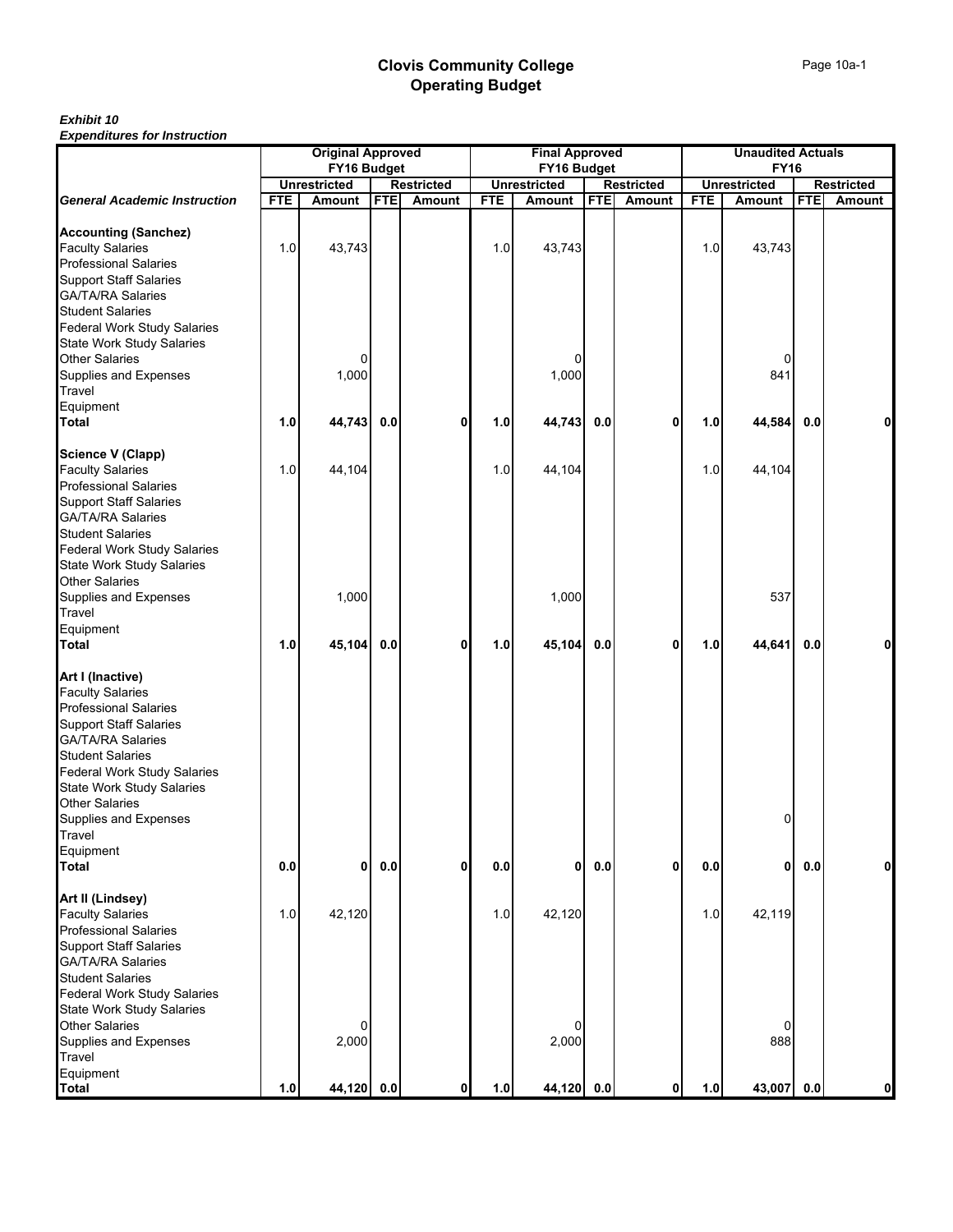|                                                         |            | <b>Original Approved</b>           |            |                   | <b>Final Approved</b> |                                    |            |                   | <b>Unaudited Actuals</b> |                                    |            |                   |
|---------------------------------------------------------|------------|------------------------------------|------------|-------------------|-----------------------|------------------------------------|------------|-------------------|--------------------------|------------------------------------|------------|-------------------|
|                                                         |            | FY16 Budget<br><b>Unrestricted</b> |            | <b>Restricted</b> |                       | FY16 Budget<br><b>Unrestricted</b> |            | <b>Restricted</b> |                          | <b>FY16</b><br><b>Unrestricted</b> |            | <b>Restricted</b> |
| <b>General Academic Instruction</b>                     | <b>FTE</b> | <b>Amount</b>                      | <b>FTE</b> | Amount            | <b>FTE</b>            | Amount                             | <b>FTE</b> | <b>Amount</b>     | <b>FTE</b>               | <b>Amount</b>                      | <b>FTE</b> | Amount            |
|                                                         |            |                                    |            |                   |                       |                                    |            |                   |                          |                                    |            |                   |
| <b>Business</b>                                         |            |                                    |            |                   |                       |                                    |            |                   |                          |                                    |            |                   |
| <b>Faculty Salaries</b>                                 | 0.6        | 39,354                             |            |                   | 0.6                   | 39,354                             |            |                   | 0.6                      | 39,353                             |            |                   |
| <b>Professional Salaries<br/>Support Staff Salaries</b> |            |                                    |            |                   |                       |                                    |            |                   |                          |                                    |            |                   |
|                                                         |            |                                    |            |                   |                       |                                    |            |                   |                          |                                    |            |                   |
| <b>GA/TA/RA Salaries</b>                                |            |                                    |            |                   |                       |                                    |            |                   |                          |                                    |            |                   |
| Student Salaries<br>Federal Work Study Salaries         |            |                                    |            |                   |                       |                                    |            |                   |                          |                                    |            |                   |
|                                                         |            |                                    |            |                   |                       |                                    |            |                   |                          |                                    |            |                   |
| <b>State Work Study Salaries</b>                        |            |                                    |            |                   |                       |                                    |            |                   |                          |                                    |            |                   |
| <b>Other Salaries</b>                                   |            | 0                                  |            |                   |                       | 0                                  |            |                   |                          |                                    |            |                   |
| Supplies and Expenses<br>Travel                         |            | 2,137                              |            |                   |                       | 2,137                              |            |                   |                          | 1,349                              |            |                   |
| Equipment                                               |            |                                    |            |                   |                       |                                    |            |                   |                          |                                    |            |                   |
| <b>Total</b>                                            | 0.6        | 41,491                             | 0.0        | 0                 | 0.6                   | 41,491                             | 0.0        | 0                 | 0.6                      | 40,702                             | 0.0        | 0                 |
|                                                         |            |                                    |            |                   |                       |                                    |            |                   |                          |                                    |            |                   |
| PTA                                                     |            |                                    |            |                   |                       |                                    |            |                   |                          |                                    |            |                   |
| <b>Faculty Salaries</b>                                 | 0.5        | 26,732                             |            |                   | 1.0                   | 31,690                             |            | 0                 | 1.0                      | 31,448                             |            |                   |
| Professional Salaries                                   | 0.00       | 0                                  | 0.0        | $\overline{0}$    |                       | 0.00                               | 0.0        | $\mathbf{0}$      | 0.00                     | 0                                  | 0.0        | 0                 |
| <b>Support Staff Salaries</b>                           | 0.25       | 5,074                              |            |                   | 0.00                  | 0                                  |            |                   | 0.00                     |                                    |            |                   |
| GA/TA/RA Salaries                                       |            |                                    |            |                   |                       |                                    |            |                   |                          |                                    |            |                   |
|                                                         |            |                                    |            |                   |                       |                                    |            |                   |                          |                                    |            |                   |
| Student Salaries<br>Federal Work Study Salaries         |            |                                    |            |                   |                       |                                    |            |                   |                          |                                    |            |                   |
| <b>State Work Study Salaries</b>                        |            |                                    |            |                   |                       |                                    |            |                   |                          |                                    |            |                   |
|                                                         |            |                                    |            |                   |                       |                                    |            |                   |                          |                                    |            |                   |
| Other Salaries<br>Supplies and Expenses                 |            | 13,720                             |            | $\Omega$          |                       | 13,720                             |            | 0                 |                          | 4,237                              |            | 0                 |
| Travel                                                  |            | 0                                  |            |                   |                       |                                    |            |                   |                          | O                                  |            |                   |
| Equipment<br>Total                                      |            |                                    |            |                   |                       |                                    |            | 0                 |                          |                                    |            |                   |
|                                                         | 0.75       | 45,526                             | 0.0        | $\mathbf{0}$      | 1.00                  | 45,410                             | 0.0        | $\mathbf{0}$      | 1.00                     | 35,685                             | 0.0        | 0                 |
|                                                         |            |                                    |            |                   |                       |                                    |            |                   |                          |                                    |            |                   |
| Developmental Math (VKBussen)                           |            |                                    |            |                   |                       |                                    |            |                   |                          |                                    |            |                   |
| <b>Faculty Salaries</b>                                 | $1.0$      | 42,932                             |            |                   | 1.0                   | 42,932                             |            |                   | 1.0                      | 42,931                             |            |                   |
| Professional Salaries                                   |            |                                    |            |                   |                       |                                    |            |                   |                          |                                    |            |                   |
| <b>Support Staff Salaries</b>                           |            |                                    |            |                   |                       |                                    |            |                   |                          |                                    |            |                   |
| GA/TA/RA Salaries<br>Student Salaries                   |            |                                    |            |                   |                       |                                    |            |                   |                          |                                    |            |                   |
|                                                         |            |                                    |            |                   |                       |                                    |            |                   |                          |                                    |            |                   |
| <b>Federal Work Study Salaries</b>                      |            |                                    |            |                   |                       |                                    |            |                   |                          |                                    |            |                   |
| State Work Study Salaries<br>Other Salaries             |            | 0                                  |            |                   |                       | 0                                  |            |                   |                          | 0                                  |            |                   |
| Supplies and Expenses                                   |            | 1,000                              |            |                   |                       | 1,000                              |            |                   |                          | 331                                |            |                   |
| Travel                                                  |            |                                    |            |                   |                       |                                    |            |                   |                          |                                    |            |                   |
|                                                         |            |                                    |            |                   |                       |                                    |            |                   |                          |                                    |            |                   |
| Equipment<br>Total                                      | 1.0        | 43,932                             | 0.0        | $\mathbf{0}$      | 1.0                   | 43,932                             | 0.0        | $\mathbf{0}$      | 1.0                      | 43,262                             | 0.0        | O                 |
|                                                         |            |                                    |            |                   |                       |                                    |            |                   |                          |                                    |            |                   |
| <b>Business Tech III</b>                                |            |                                    |            |                   |                       |                                    |            |                   |                          |                                    |            |                   |
| <b>Faculty Salaries</b>                                 | 0.6        | 35,186                             |            |                   | 0.6                   | 35,186                             |            |                   | 0.6                      | 0                                  |            |                   |
| <b>Professional Salaries</b>                            |            |                                    |            |                   |                       |                                    |            |                   |                          |                                    |            |                   |
| <b>Support Staff Salaries</b>                           |            |                                    |            |                   |                       |                                    |            |                   |                          |                                    |            |                   |
| GA/TA/RA Salaries                                       |            |                                    |            |                   |                       |                                    |            |                   |                          |                                    |            |                   |
| <b>Student Salaries</b>                                 |            |                                    |            |                   |                       |                                    |            |                   |                          |                                    |            |                   |
| <b>Federal Work Study Salaries</b>                      |            |                                    |            |                   |                       |                                    |            |                   |                          |                                    |            |                   |
|                                                         |            |                                    |            |                   |                       |                                    |            |                   |                          |                                    |            |                   |
| State Work Study Salaries<br>Other Salaries             |            | 0                                  |            |                   |                       | 0                                  |            |                   |                          | 0                                  |            |                   |
| Supplies and Expenses                                   |            | 1,085                              |            |                   |                       | 1,085                              |            |                   |                          | 256                                |            |                   |
| Travel                                                  |            |                                    |            |                   |                       |                                    |            |                   |                          |                                    |            |                   |
| Equipment                                               |            |                                    |            |                   |                       |                                    |            |                   |                          |                                    |            |                   |
| <b>Total</b>                                            | 0.6        | 36,271 0.0                         |            | 0                 | 0.6                   | 36,271                             | 0.0        | 0                 | 0.6                      | 256                                | 0.0        | $\mathbf{0}$      |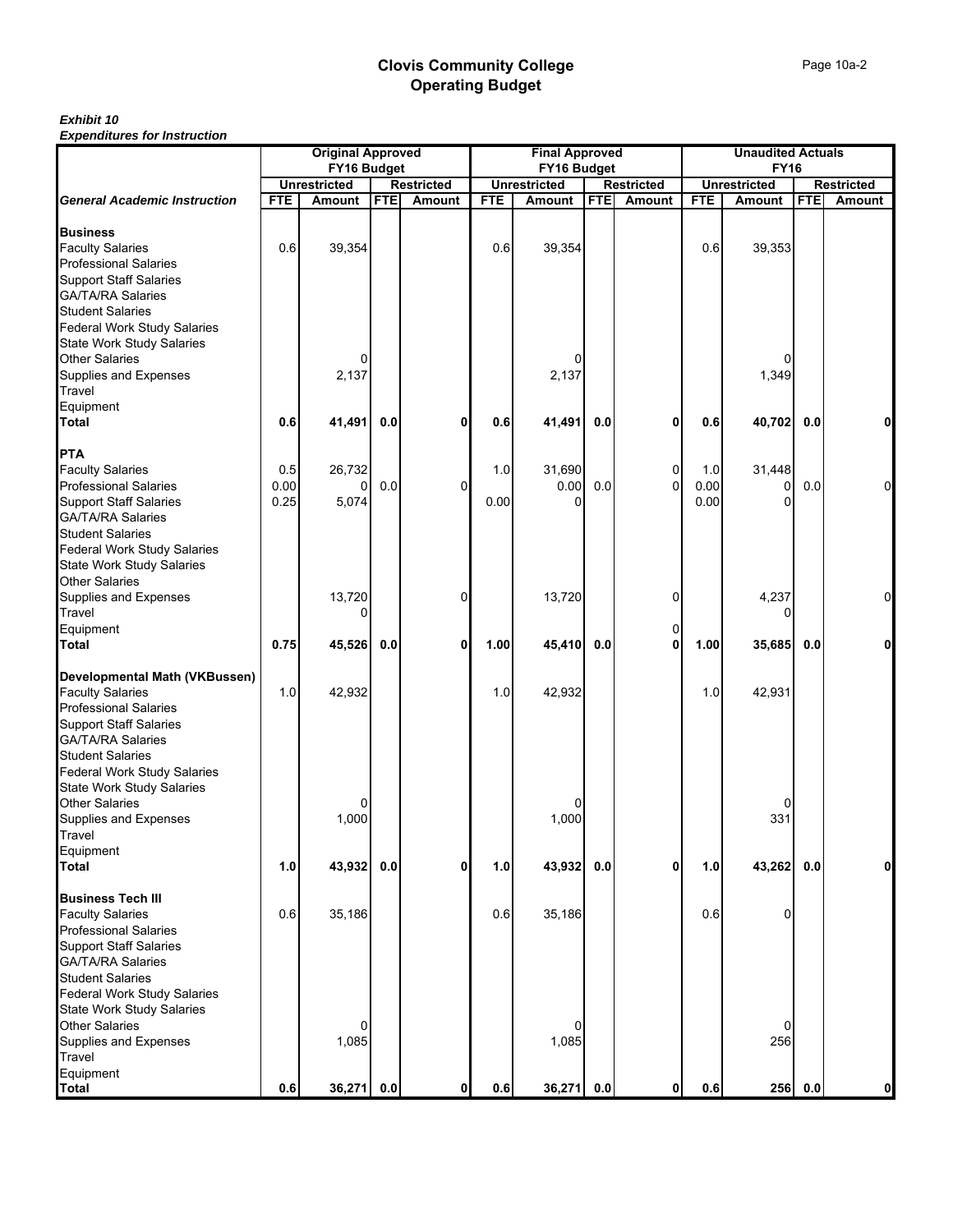|                                                                                                                                                                                                                                                                                                                  | <b>Original Approved</b><br>FY16 Budget |                      |            |                   |            | <b>Final Approved</b>              |            |                   |            | <b>Unaudited Actuals</b>           |            |                   |
|------------------------------------------------------------------------------------------------------------------------------------------------------------------------------------------------------------------------------------------------------------------------------------------------------------------|-----------------------------------------|----------------------|------------|-------------------|------------|------------------------------------|------------|-------------------|------------|------------------------------------|------------|-------------------|
|                                                                                                                                                                                                                                                                                                                  |                                         | <b>Unrestricted</b>  |            | <b>Restricted</b> |            | FY16 Budget<br><b>Unrestricted</b> |            | <b>Restricted</b> |            | <b>FY16</b><br><b>Unrestricted</b> |            | <b>Restricted</b> |
| <b>General Academic Instruction</b>                                                                                                                                                                                                                                                                              | <b>FTE</b>                              | <b>Amount</b>        | <b>FTE</b> | Amount            | <b>FTE</b> | <b>Amount</b>                      | <b>FTE</b> | Amount            | <b>FTE</b> | <b>Amount</b>                      | <b>FTE</b> | Amount            |
| <b>Business II (Reed)</b><br><b>Faculty Salaries</b><br><b>Professional Salaries</b><br><b>Support Staff Salaries</b>                                                                                                                                                                                            | 1.0                                     | 43,924               |            |                   | 1.0        | 43,924                             |            |                   | 1.0        | 41,308                             |            |                   |
| <b>GA/TA/RA Salaries</b><br><b>Student Salaries</b><br><b>Federal Work Study Salaries</b><br><b>State Work Study Salaries</b><br><b>Other Salaries</b><br><b>Supplies and Expenses</b><br>Travel                                                                                                                 |                                         | 0<br>1,000           |            |                   |            | 0<br>1,000                         |            |                   |            | 0<br>608                           |            |                   |
| Equipment<br><b>Total</b>                                                                                                                                                                                                                                                                                        | 1.0                                     | 44,924               | 0.0        | $\mathbf{0}$      | 1.0        | 44,924                             | 0.0        | 0                 | 1.0        | 41,916                             | 0.0        | 0                 |
| <b>Communications II (Chavez)</b>                                                                                                                                                                                                                                                                                |                                         |                      |            |                   |            |                                    |            |                   |            |                                    |            |                   |
| <b>Faculty Salaries</b><br><b>Professional Salaries</b><br><b>Support Staff Salaries</b><br><b>GA/TA/RA Salaries</b><br><b>Student Salaries</b><br><b>Federal Work Study Salaries</b>                                                                                                                            | 1.0                                     | 42,120               |            |                   | 1.0        | 42,120                             |            |                   | 1.0        | 42,119                             |            |                   |
| <b>State Work Study Salaries</b><br><b>Other Salaries</b><br>Supplies and Expenses<br>Travel<br>Equipment                                                                                                                                                                                                        |                                         | 0<br>1,000           |            |                   |            | 0<br>1,000                         |            |                   |            | 0<br>833                           |            |                   |
| <b>Total</b>                                                                                                                                                                                                                                                                                                     | 1.0                                     | 43,120               | 0.0        | $\mathbf 0$       | 1.0        | 43,120                             | $0.0\,$    | 0                 | 1.0        | 42,952                             | 0.0        |                   |
| CIS I (Inactive)<br><b>Faculty Salaries</b><br><b>Professional Salaries</b><br><b>Support Staff Salaries</b><br><b>GA/TA/RA Salaries</b><br><b>Student Salaries</b><br><b>Federal Work Study Salaries</b><br><b>State Work Study Salaries</b><br><b>Other Salaries</b><br>Supplies and Expenses<br><b>Travel</b> |                                         |                      |            |                   |            |                                    |            |                   |            |                                    |            |                   |
| Equipment                                                                                                                                                                                                                                                                                                        |                                         |                      |            |                   |            |                                    |            |                   |            |                                    |            |                   |
| <b>Total</b><br>CIS II (Walker)                                                                                                                                                                                                                                                                                  | 0.0                                     | 0                    | 0.0        | $\mathbf 0$       | 0.0        | 0                                  | 0.0        | $\mathbf{0}$      | 0.0        | 0                                  | 0.0        | O                 |
| <b>Faculty Salaries</b><br><b>Professional Salaries</b><br><b>Support Staff Salaries</b><br><b>GA/TA/RA Salaries</b><br><b>Student Salaries</b><br><b>Federal Work Study Salaries</b><br><b>State Work Study Salaries</b><br><b>Other Salaries</b><br>Supplies and Expenses                                      | 1.0                                     | 38,512<br>0<br>1,000 |            |                   | 1.0        | 38,512<br>0<br>1,000               |            |                   | 1.0        | 38,512<br>0<br>809                 |            |                   |
| Travel<br>Equipment                                                                                                                                                                                                                                                                                              |                                         |                      |            |                   |            |                                    |            |                   |            |                                    |            |                   |
| <b>Total</b>                                                                                                                                                                                                                                                                                                     | $1.0$                                   | 39,512 0.0           |            | $\mathbf{0}$      | $1.0$      | 39,512                             | 0.0        | $\mathbf 0$       | 1.0        | 39,321 0.0                         |            | O                 |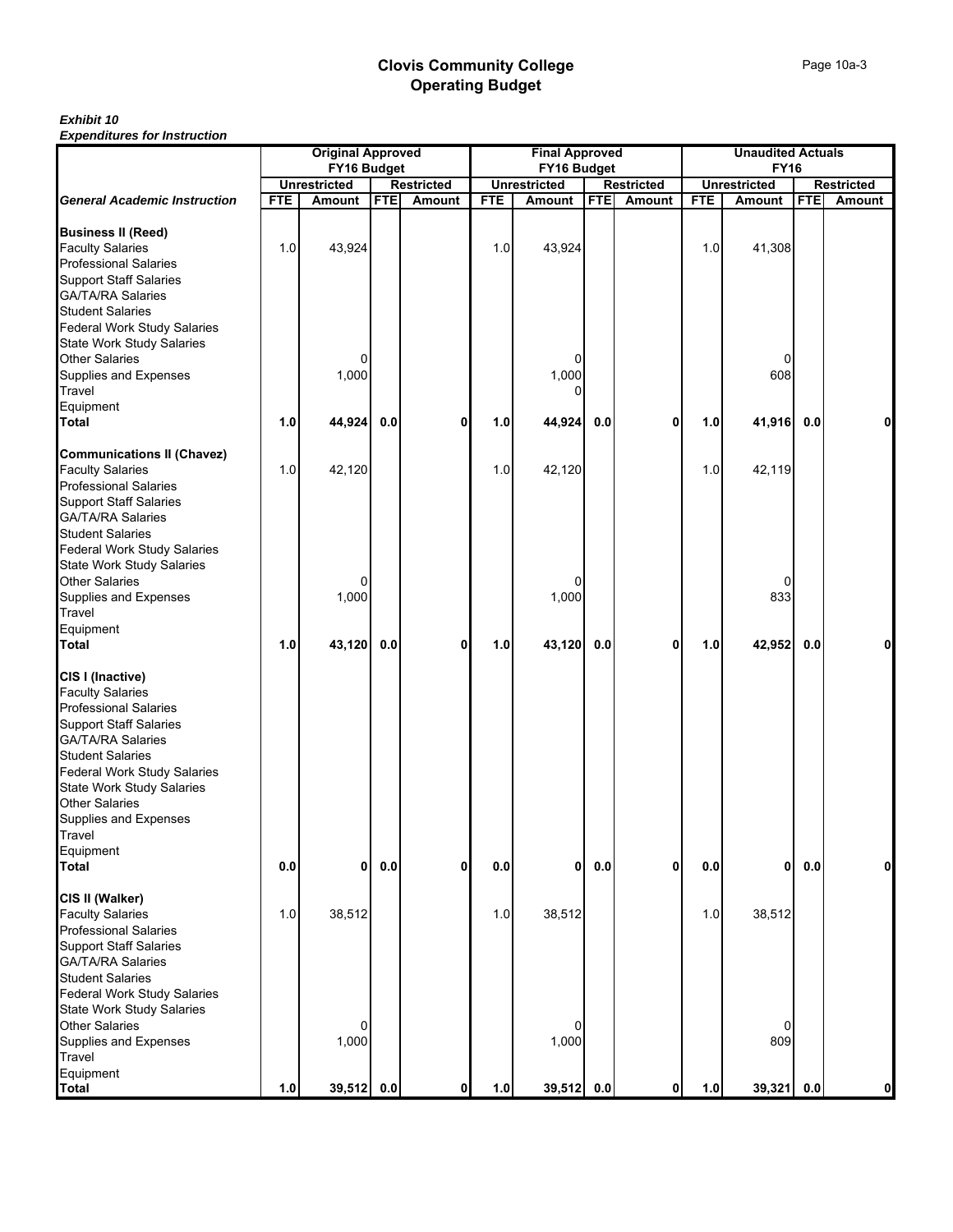|                                                                                                                                                                                                                                                                                                 | <b>Original Approved</b><br>FY16 Budget |                          |            |                   |            | <b>Final Approved</b><br>FY16 Budget |            |                   |            | <b>Unaudited Actuals</b><br><b>FY16</b> |            |                   |
|-------------------------------------------------------------------------------------------------------------------------------------------------------------------------------------------------------------------------------------------------------------------------------------------------|-----------------------------------------|--------------------------|------------|-------------------|------------|--------------------------------------|------------|-------------------|------------|-----------------------------------------|------------|-------------------|
|                                                                                                                                                                                                                                                                                                 |                                         | <b>Unrestricted</b>      |            | <b>Restricted</b> |            | <b>Unrestricted</b>                  |            | <b>Restricted</b> |            | <b>Unrestricted</b>                     |            | <b>Restricted</b> |
| <b>General Academic Instruction</b>                                                                                                                                                                                                                                                             | <b>FTE</b>                              | Amount                   | <b>FTE</b> | Amount            | <b>FTE</b> | <b>Amount</b>                        | <b>FTE</b> | Amount            | <b>FTE</b> | Amount                                  | <b>FTE</b> | Amount            |
| CIS III (Davis)<br><b>Faculty Salaries</b><br><b>Professional Salaries</b><br><b>Support Staff Salaries</b><br><b>GA/TA/RA Salaries</b><br><b>Student Salaries</b><br><b>Federal Work Study Salaries</b>                                                                                        | 1.0                                     | 54,476                   |            |                   | 1.0        | 54,476                               |            |                   | 1.0        | 54,475                                  |            |                   |
| <b>State Work Study Salaries</b><br><b>Other Salaries</b><br><b>Supplies and Expenses</b><br>Travel<br>Equipment                                                                                                                                                                                |                                         | 0<br>1,000               |            |                   |            | 0<br>1,000                           |            |                   |            | 0<br>571                                |            |                   |
| <b>Total</b>                                                                                                                                                                                                                                                                                    | 1.0                                     | 55,476                   | 0.0        | 0                 | 1.0        | 55,476                               | 0.0        | 0                 | 1.0        | 55,046                                  | 0.0        |                   |
| <b>English V</b><br><b>Faculty Salaries</b><br><b>Professional Salaries</b><br><b>Support Staff Salaries</b><br><b>GA/TA/RA Salaries</b><br><b>Student Salaries</b><br><b>Federal Work Study Salaries</b><br><b>State Work Study Salaries</b><br><b>Other Salaries</b><br>Supplies and Expenses | 0.6                                     | 30,888<br>2,000          |            |                   | 0.6        | 30,888<br>4,757                      |            |                   | 0.6        | 30,887<br>391                           |            |                   |
| Travel<br>Equipment                                                                                                                                                                                                                                                                             |                                         |                          |            |                   |            |                                      |            |                   |            |                                         |            |                   |
| <b>Total</b>                                                                                                                                                                                                                                                                                    | 0.6                                     | 32,888                   | 0.0        | 0                 | 0.6        | 35,645                               | 0.0        | 0                 | 0.6        | 31,278                                  | 0.0        |                   |
| English I (Nieman)<br><b>Faculty Salaries</b><br><b>Professional Salaries</b><br><b>Support Staff Salaries</b><br><b>GA/TA/RA Salaries</b><br><b>Student Salaries</b><br><b>Federal Work Study Salaries</b>                                                                                     | 1.0                                     | 43,924                   |            |                   | 1.0        | 42,120                               |            |                   | 1.0        | 42,119                                  |            |                   |
| <b>State Work Study Salaries</b><br><b>Other Salaries</b><br>Supplies and Expenses<br>Travel                                                                                                                                                                                                    |                                         | 0<br>1,000               |            |                   |            | 0<br>1,000                           |            |                   |            | 0<br>685                                |            |                   |
| Equipment<br><b>Total</b>                                                                                                                                                                                                                                                                       | 1.0                                     |                          | 0.0        | 0                 |            |                                      | 0.0        | 0                 |            |                                         | 0.0        | ٥l                |
| English II (Hochholter)<br><b>Faculty Salaries</b><br><b>Professional Salaries</b><br><b>Support Staff Salaries</b><br><b>GA/TA/RA Salaries</b><br><b>Student Salaries</b><br><b>Federal Work Study Salaries</b>                                                                                | 1.0                                     | 44,924<br>42,120         |            |                   | 1.0<br>1.0 | 43,120<br>42,120                     |            |                   | 1.0<br>1.0 | 42,804<br>35,912                        |            |                   |
| <b>State Work Study Salaries</b><br><b>Other Salaries</b><br>Supplies and Expenses<br>Travel<br>Equipment<br><b>Total</b>                                                                                                                                                                       | 1.0                                     | 0<br>1,000<br>43,120 0.0 |            | 0                 | $1.0$      | 0<br>1,000<br>43,120 0.0             |            | $\mathbf{0}$      | 1.0        | $\Omega$<br>680<br>36,592 0.0           |            | ٥l                |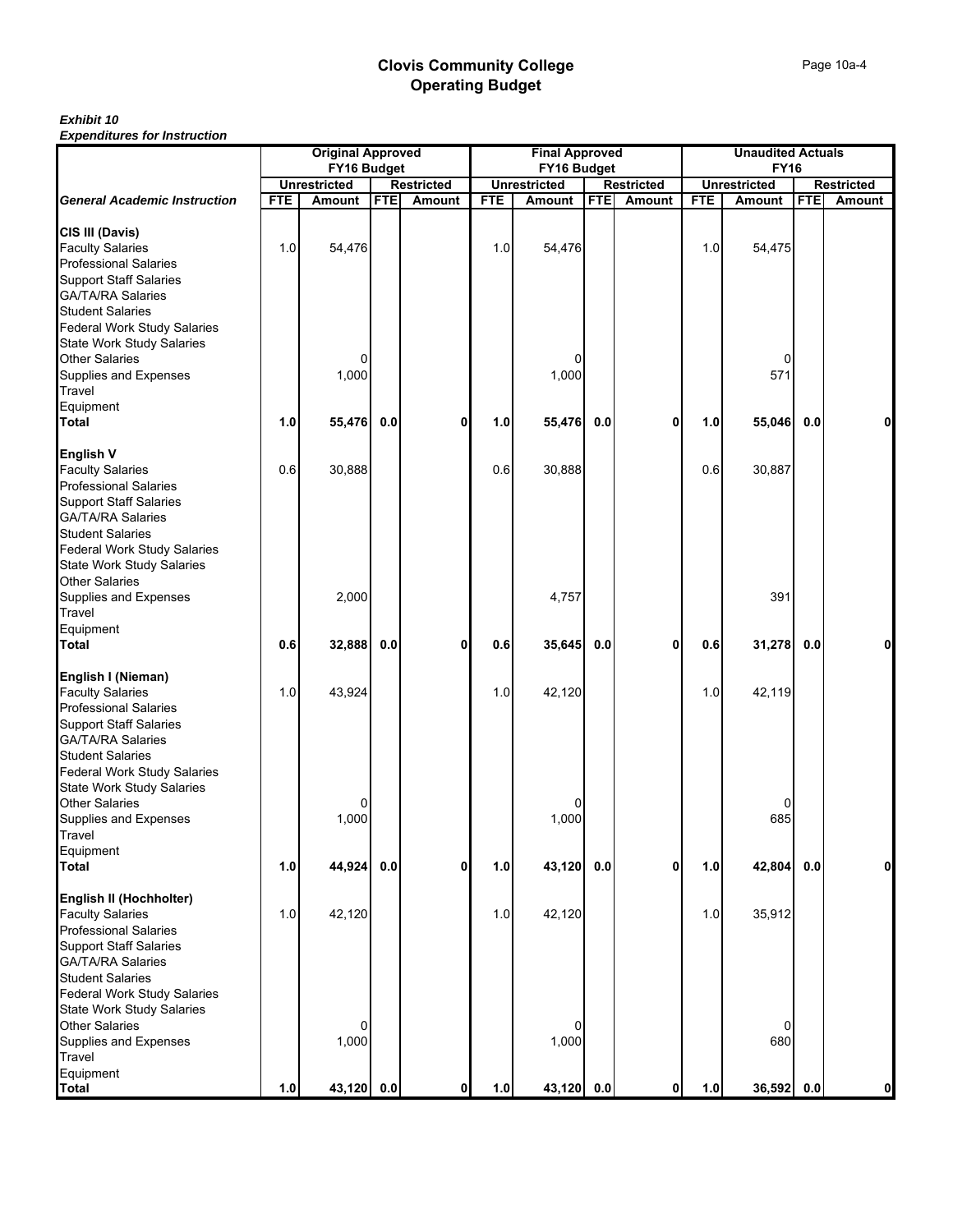|                                                                                                                                                                            | <b>Original Approved</b><br>FY16 Budget |                     |            |                   |            | <b>Final Approved</b>              |            |                   |            | <b>Unaudited Actuals</b>           |            |                   |
|----------------------------------------------------------------------------------------------------------------------------------------------------------------------------|-----------------------------------------|---------------------|------------|-------------------|------------|------------------------------------|------------|-------------------|------------|------------------------------------|------------|-------------------|
|                                                                                                                                                                            |                                         | <b>Unrestricted</b> |            | <b>Restricted</b> |            | FY16 Budget<br><b>Unrestricted</b> |            | <b>Restricted</b> |            | <b>FY16</b><br><b>Unrestricted</b> |            | <b>Restricted</b> |
| <b>General Academic Instruction</b>                                                                                                                                        | <b>FTE</b>                              | <b>Amount</b>       | <b>FTE</b> | Amount            | <b>FTE</b> | <b>Amount</b>                      | <b>FTE</b> | Amount            | <b>FTE</b> | <b>Amount</b>                      | <b>FTE</b> | Amount            |
|                                                                                                                                                                            |                                         |                     |            |                   |            |                                    |            |                   |            |                                    |            |                   |
| English III (J Johnson)<br><b>Faculty Salaries</b><br><b>Professional Salaries</b><br><b>Support Staff Salaries</b><br><b>GA/TA/RA Salaries</b><br><b>Student Salaries</b> | 1.0                                     | 42,932              |            |                   | 1.0        | 42,932                             |            |                   | 1.0        | 42,931                             |            |                   |
| <b>Federal Work Study Salaries</b><br><b>State Work Study Salaries</b><br><b>Other Salaries</b>                                                                            |                                         | 0                   |            |                   |            | 0                                  |            |                   |            | 0                                  |            |                   |
| <b>Supplies and Expenses</b><br>Travel<br>Equipment                                                                                                                        |                                         | 1,000               |            |                   |            | 1,000                              |            |                   |            | 647                                |            |                   |
| <b>Total</b>                                                                                                                                                               | 1.0                                     | 43,932              | 0.0        | $\mathbf 0$       | 1.0        | 43,932                             | 0.0        | $\mathbf 0$       | 1.0        | 43,578                             | 0.0        |                   |
| English IV (Nagy)                                                                                                                                                          |                                         |                     |            |                   |            |                                    |            |                   |            |                                    |            |                   |
| <b>Faculty Salaries</b><br><b>Professional Salaries</b><br><b>Support Staff Salaries</b><br><b>GA/TA/RA Salaries</b><br><b>Student Salaries</b>                            | 0.6                                     | 38,296              |            |                   | 1.0        | 52,221                             |            |                   | 1.0        | 52,221                             |            |                   |
| <b>Federal Work Study Salaries</b><br><b>State Work Study Salaries</b><br><b>Other Salaries</b>                                                                            |                                         | 0                   |            |                   |            | 0                                  |            |                   |            | $\Omega$                           |            |                   |
| Supplies and Expenses<br>Travel<br>Equipment                                                                                                                               |                                         | 3,757               |            |                   |            | 1,000                              |            |                   |            | 506                                |            |                   |
| <b>Total</b>                                                                                                                                                               | 0.6                                     | 42,053              | 0.0        | $\mathbf 0$       | 1.0        | 53,221                             | $0.0\,$    | 0                 | 1.0        | 52,727                             | 0.0        |                   |
| HPE I (M Bussen)<br><b>Faculty Salaries</b><br><b>Professional Salaries</b>                                                                                                | 0.6                                     | 41,007              |            |                   | 0.6        | 41,007                             |            |                   | 0.6        | 41,007                             |            |                   |
| <b>Support Staff Salaries</b><br><b>GA/TA/RA Salaries</b><br><b>Student Salaries</b>                                                                                       |                                         |                     |            |                   |            |                                    |            |                   |            |                                    |            |                   |
| <b>Federal Work Study Salaries</b><br><b>State Work Study Salaries</b><br><b>Other Salaries</b>                                                                            |                                         | 0                   |            |                   |            | ი                                  |            |                   |            |                                    |            |                   |
| Supplies and Expenses<br><b>Travel</b>                                                                                                                                     |                                         | 1,915               |            |                   |            | 1,915                              |            |                   |            | 1,232                              |            |                   |
| Equipment<br><b>Total</b>                                                                                                                                                  | 0.6                                     | 42,922              | 0.0        | $\mathbf 0$       | 0.6        | 42,922                             | 0.0        | $\mathbf{0}$      | 0.6        | 42,239                             | 0.0        | $\mathbf{0}$      |
| <b>HPE III (Williams)</b><br><b>Faculty Salaries</b>                                                                                                                       | 1.0                                     | 54,296              |            |                   | 1.0        | 54,296                             |            |                   | 1.0        | 54,295                             |            |                   |
| <b>Professional Salaries</b><br><b>Support Staff Salaries</b><br><b>GA/TA/RA Salaries</b><br><b>Student Salaries</b><br><b>Federal Work Study Salaries</b>                 |                                         |                     |            |                   |            |                                    |            |                   |            |                                    |            |                   |
| <b>State Work Study Salaries</b>                                                                                                                                           |                                         |                     |            |                   |            |                                    |            |                   |            |                                    |            |                   |
| <b>Other Salaries</b><br>Supplies and Expenses<br>Travel                                                                                                                   |                                         | 0<br>1,000          |            |                   |            | 1,000                              |            |                   |            | 0<br>407                           |            |                   |
| Equipment<br><b>Total</b>                                                                                                                                                  | $1.0$                                   | 55,296 0.0          |            | $\mathbf{0}$      | 1.0        | 55,296                             | 0.0        | 0                 | 1.0        | 54,702 0.0                         |            | $\mathbf{0}$      |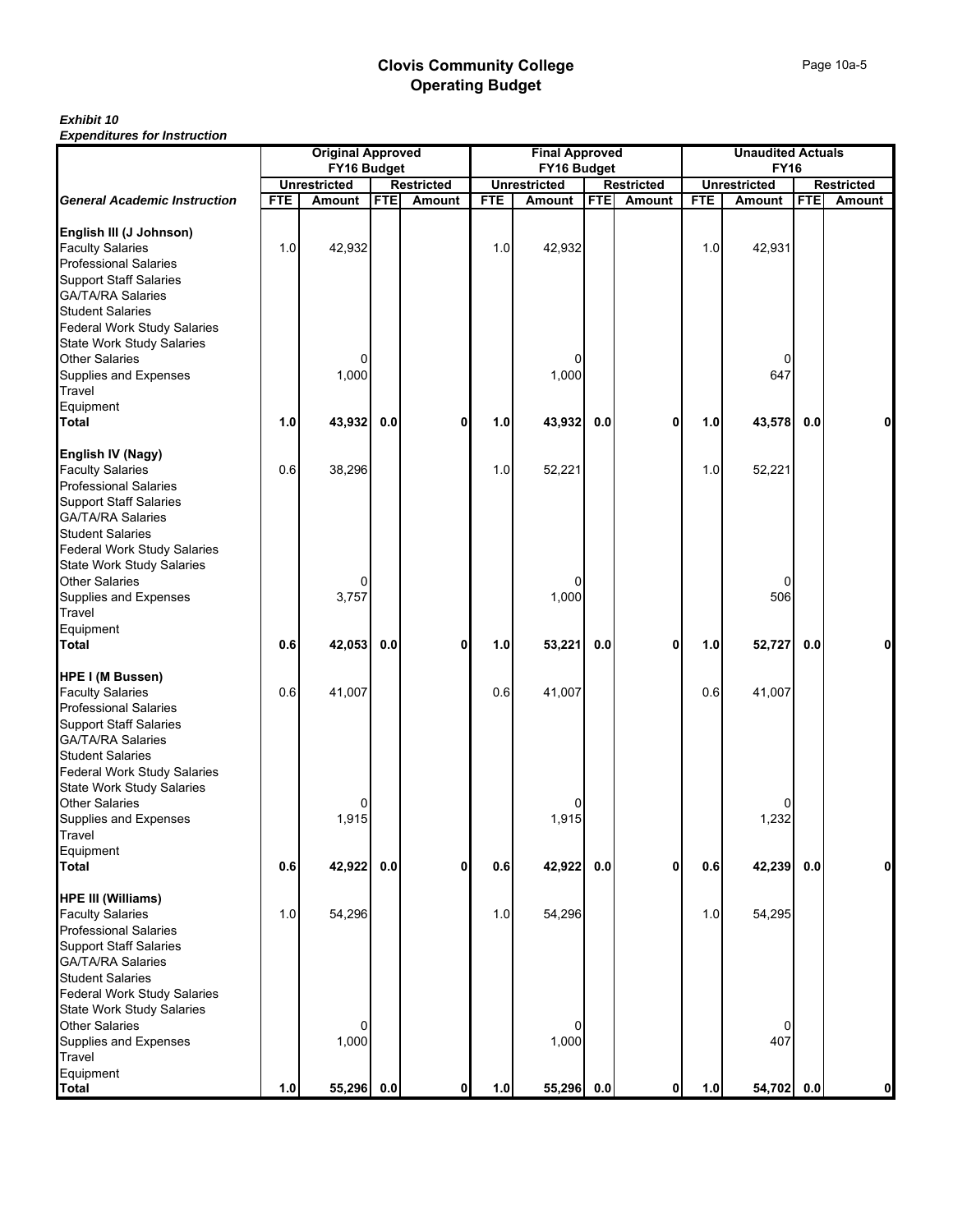| <b>Original Approved</b><br>FY16 Budget                                                                                                                    |            |                     |            |                   |            | <b>Final Approved</b>              |            |                   |            | <b>Unaudited Actuals</b><br><b>FY16</b> |            |                   |
|------------------------------------------------------------------------------------------------------------------------------------------------------------|------------|---------------------|------------|-------------------|------------|------------------------------------|------------|-------------------|------------|-----------------------------------------|------------|-------------------|
|                                                                                                                                                            |            | <b>Unrestricted</b> |            | <b>Restricted</b> |            | FY16 Budget<br><b>Unrestricted</b> |            | <b>Restricted</b> |            | <b>Unrestricted</b>                     |            | <b>Restricted</b> |
| <b>General Academic Instruction</b>                                                                                                                        | <b>FTE</b> | <b>Amount</b>       | <b>FTE</b> | Amount            | <b>FTE</b> | Amount                             | <b>FTE</b> | <b>Amount</b>     | <b>FTE</b> | <b>Amount</b>                           | <b>FTE</b> | Amount            |
|                                                                                                                                                            |            |                     |            |                   |            |                                    |            |                   |            |                                         |            |                   |
| <b>HPE II (Heath)</b><br><b>Faculty Salaries</b><br><b>Professional Salaries</b><br><b>Support Staff Salaries</b>                                          | 1.0        | 46,178              |            |                   | 1.0        | 46,178                             |            |                   | 1.0        | 46,178                                  |            |                   |
| <b>GA/TA/RA Salaries</b><br><b>Student Salaries</b><br><b>Federal Work Study Salaries</b>                                                                  |            |                     |            |                   |            |                                    |            |                   |            |                                         |            |                   |
| <b>State Work Study Salaries</b>                                                                                                                           |            |                     |            |                   |            |                                    |            |                   |            |                                         |            |                   |
| <b>Other Salaries</b><br>Supplies and Expenses<br>Travel                                                                                                   |            | 0<br>1,000          |            |                   |            | 0<br>1,000                         |            |                   |            | 0<br>946                                |            |                   |
| Equipment<br><b>Total</b>                                                                                                                                  | 1.0        | 47,178              | 0.0        | 0                 | 1.0        | 47,178                             | 0.0        | 0                 | 1.0        | 47,124                                  | 0.0        | 0                 |
| <b>History I (Anderson)</b>                                                                                                                                |            |                     |            |                   |            |                                    |            |                   |            |                                         |            |                   |
| <b>Faculty Salaries</b><br><b>Professional Salaries</b><br><b>Support Staff Salaries</b><br><b>GA/TA/RA Salaries</b><br><b>Student Salaries</b>            | 1.0        | 45,727              |            |                   | 1.0        | 45,727                             |            |                   | 1.0        | 45,727                                  |            |                   |
| <b>Federal Work Study Salaries</b><br><b>State Work Study Salaries</b>                                                                                     |            |                     |            |                   |            |                                    |            |                   |            |                                         |            |                   |
| <b>Other Salaries</b><br>Supplies and Expenses<br>Travel                                                                                                   |            | 0<br>1,000          |            |                   |            | 0<br>1,000                         |            |                   |            | 0<br>390                                |            |                   |
| Equipment<br><b>Total</b>                                                                                                                                  | 1.0        | 46,727              | 0.0        | 0                 | 1.0        | 46,727                             | 0.0        | 0                 | 1.0        | 46,117                                  | 0.0        |                   |
| <b>History II (Powers)</b><br><b>Faculty Salaries</b>                                                                                                      | 1.0        | 46,359              |            |                   | 1.0        | 46,359                             |            |                   | 1.0        | 46,358                                  |            |                   |
| <b>Professional Salaries</b><br><b>Support Staff Salaries</b><br><b>GA/TA/RA Salaries</b><br><b>Student Salaries</b><br><b>Federal Work Study Salaries</b> |            |                     |            |                   |            |                                    |            |                   |            |                                         |            |                   |
| <b>State Work Study Salaries</b>                                                                                                                           |            |                     |            |                   |            |                                    |            |                   |            |                                         |            |                   |
| <b>Other Salaries</b><br>Supplies and Expenses<br>Travel                                                                                                   |            | 0<br>1,000          |            |                   |            | 0<br>1,000                         |            |                   |            | 0<br>711                                |            |                   |
| Equipment<br><b>Total</b>                                                                                                                                  | 1.0        | 47,359              | 0.0        | $\mathbf{0}$      | 1.0        | 47,359                             | 0.0        | $\mathbf{0}$      | 1.0        | 47,070                                  | 0.0        | ΟI                |
| <b>TAACCCT</b>                                                                                                                                             |            |                     |            |                   |            |                                    |            |                   |            |                                         |            |                   |
| <b>Faculty Salaries</b>                                                                                                                                    |            |                     | 4.0        | 287,031           |            |                                    | 4.0        | 228,672           |            |                                         | 4.0        | 197,023           |
| <b>Professional Salaries</b>                                                                                                                               |            |                     | 2.5        | 96,812            |            |                                    | 2.5        | 65,332            |            |                                         | 2.5        | 56,972            |
| <b>Support Staff Salaries</b>                                                                                                                              |            |                     | 1.0        | 25,222            |            |                                    | 1.0        | 15,568            |            |                                         | 0.0        | $\overline{0}$    |
| <b>GA/TA/RA Salaries</b>                                                                                                                                   |            |                     |            |                   |            |                                    |            |                   |            |                                         |            |                   |
| <b>Student Salaries</b>                                                                                                                                    |            |                     |            |                   |            |                                    |            |                   |            |                                         |            |                   |
| <b>Federal Work Study Salaries</b>                                                                                                                         |            |                     |            |                   |            |                                    |            |                   |            |                                         |            |                   |
| <b>State Work Study Salaries</b>                                                                                                                           |            |                     |            |                   |            |                                    |            |                   |            |                                         |            |                   |
| <b>Other Salaries</b><br><b>Supplies and Expenses</b>                                                                                                      |            |                     |            | 20,000<br>227,925 |            |                                    |            | 22,000<br>135,994 |            |                                         |            | 0<br>131,130      |
| Travel                                                                                                                                                     |            |                     |            | 55,000            |            |                                    |            | 54,680            |            |                                         |            | 01                |
| Equipment                                                                                                                                                  |            |                     |            | 142,000           |            |                                    |            | 142,678           |            |                                         |            | 160,384           |
| <b>Benefits</b>                                                                                                                                            |            |                     |            | 189,000           |            |                                    |            | 118,616           |            |                                         |            | 89,756            |
| <b>Total</b>                                                                                                                                               |            |                     | 7.5        | 1,042,990         |            |                                    | 7.5        | 783,540           |            |                                         | 6.5        | 635,266           |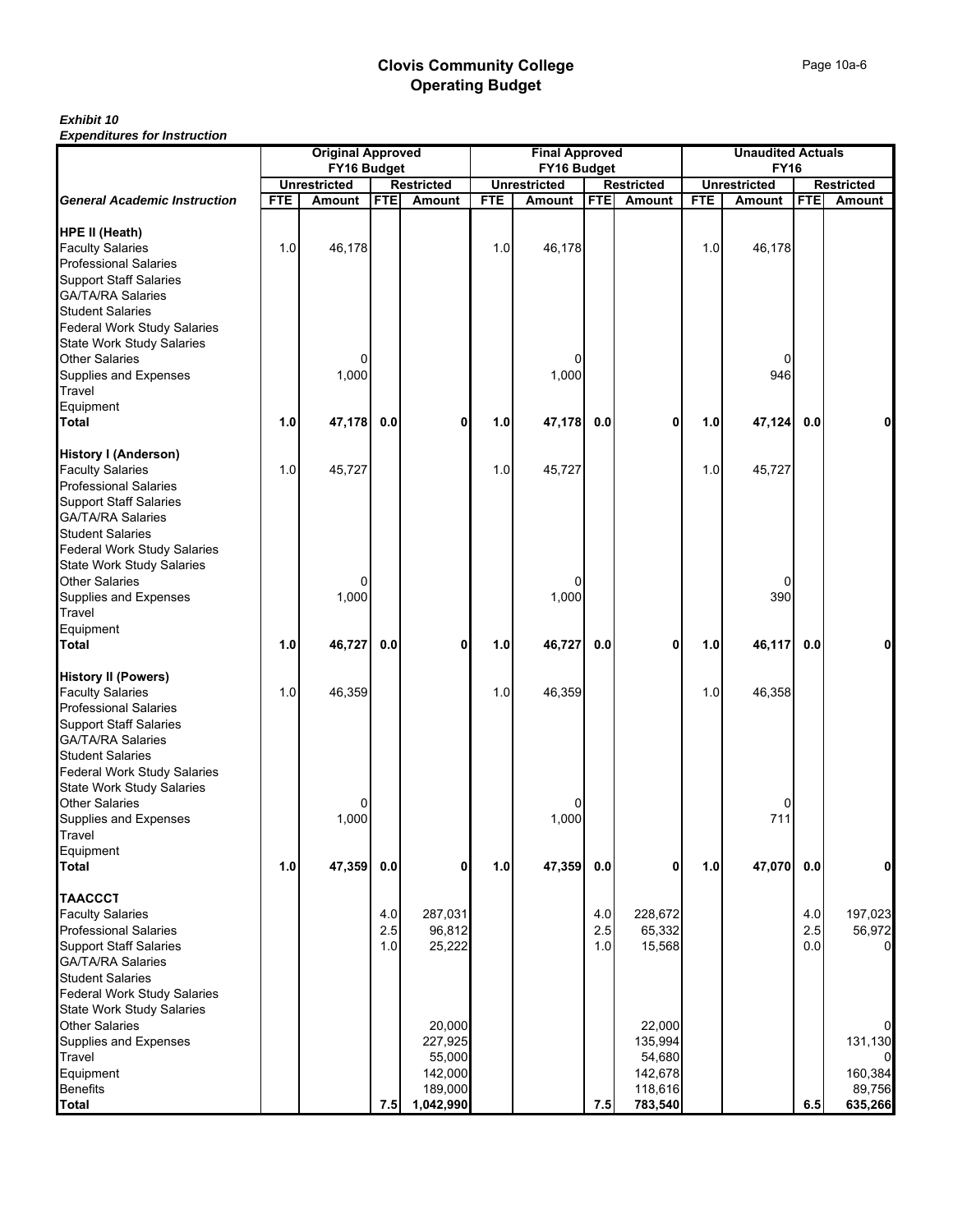|                                                                                                                                                                                                                                                                                                 |            | <b>Original Approved</b><br>FY16 Budget |            |                   |            | <b>Final Approved</b><br>FY16 Budget |            |                   |            | <b>Unaudited Actuals</b><br><b>FY16</b> |            |                   |
|-------------------------------------------------------------------------------------------------------------------------------------------------------------------------------------------------------------------------------------------------------------------------------------------------|------------|-----------------------------------------|------------|-------------------|------------|--------------------------------------|------------|-------------------|------------|-----------------------------------------|------------|-------------------|
|                                                                                                                                                                                                                                                                                                 |            | <b>Unrestricted</b>                     |            | <b>Restricted</b> |            | <b>Unrestricted</b>                  |            | <b>Restricted</b> |            | <b>Unrestricted</b>                     |            | <b>Restricted</b> |
| <b>General Academic Instruction</b>                                                                                                                                                                                                                                                             | <b>FTE</b> | <b>Amount</b>                           | <b>FTE</b> | <b>Amount</b>     | <b>FTE</b> | Amount                               | <b>FTE</b> | Amount            | <b>FTE</b> | Amount                                  | <b>FTE</b> | Amount            |
| <b>Math I (Pharies)</b><br><b>Faculty Salaries</b><br><b>Professional Salaries</b><br><b>Support Staff Salaries</b><br><b>GA/TA/RA Salaries</b><br><b>Student Salaries</b><br><b>Federal Work Study Salaries</b><br><b>State Work Study Salaries</b><br>Other Salaries<br>Supplies and Expenses | 1.0        | 42,120<br>1,000                         |            |                   | 1.0        | 42,120<br>1,000                      |            |                   | 1.0        | 42,119<br>346                           |            |                   |
| Travel<br>Equipment<br><b>Total</b>                                                                                                                                                                                                                                                             | 1.0        | 43,120                                  | 0.0        | 0                 | 1.0        | 43,120                               | 0.0        | 0                 | 1.0        | 42,465                                  | 0.0        | 0                 |
| Math II (Akhtar)<br><b>Faculty Salaries</b><br><b>Professional Salaries</b><br><b>Support Staff Salaries</b><br><b>GA/TA/RA Salaries</b><br><b>Student Salaries</b><br><b>Federal Work Study Salaries</b>                                                                                       | 1.0        | 42,120                                  |            |                   | 1.0        | 42,120                               |            |                   | 1.0        | 42,119                                  |            |                   |
| <b>State Work Study Salaries</b><br><b>Other Salaries</b><br>Supplies and Expenses<br>Travel<br>Equipment<br><b>Total</b>                                                                                                                                                                       | 1.0        | 0<br>1,000<br>43,120                    | 0.0        | 0                 | 1.0        | 0<br>1,000<br>43,120                 | 0.0        | 0                 | 1.0        | 0<br>875<br>42,994                      | 0.0        |                   |
| Math III (Inactive)<br><b>Faculty Salaries</b><br><b>Professional Salaries</b><br><b>Support Staff Salaries</b><br><b>GA/TA/RA Salaries</b><br><b>Student Salaries</b><br><b>Federal Work Study Salaries</b>                                                                                    | 0.0        | 0                                       |            |                   | $0.0\,$    | 0                                    |            |                   | 0.0        | 0                                       |            |                   |
| <b>State Work Study Salaries</b><br>Other Salaries<br>Supplies and Expenses<br><b>Travel</b>                                                                                                                                                                                                    |            | 0<br>0                                  |            |                   |            | 0                                    |            |                   |            | 0<br>$\overline{0}$                     |            |                   |
| Equipment<br><b>Total</b>                                                                                                                                                                                                                                                                       | 0.0        | $\pmb{0}$                               | 0.0        | $\mathbf{0}$      | 0.0        | $\mathbf{0}$                         | 0.0        | 0                 | 0.0        | $\mathbf 0$                             | 0.0        | ΟI                |
| Performing Arts II (Mendoza)<br><b>Faculty Salaries</b><br><b>Professional Salaries</b><br><b>Support Staff Salaries</b><br><b>GA/TA/RA Salaries</b><br><b>Student Salaries</b><br><b>Federal Work Study Salaries</b><br><b>State Work Study Salaries</b>                                       | 1.0        | 48,614                                  |            |                   | 1.0        | 48,614                               |            |                   | 1.0        | 48,613                                  |            |                   |
| <b>Other Salaries</b><br>Supplies and Expenses<br>Travel<br>Equipment                                                                                                                                                                                                                           |            | 0<br>1,839                              |            |                   |            | 0<br>1,839                           |            |                   |            | 0<br>1,406                              |            | ٥l                |
| Total                                                                                                                                                                                                                                                                                           | $1.0$      | 50,453 0.0                              |            | 0                 | 1.0        | 50,453 0.0                           |            | $\mathbf 0$       | 1.0        | 50,019                                  | 0.0        |                   |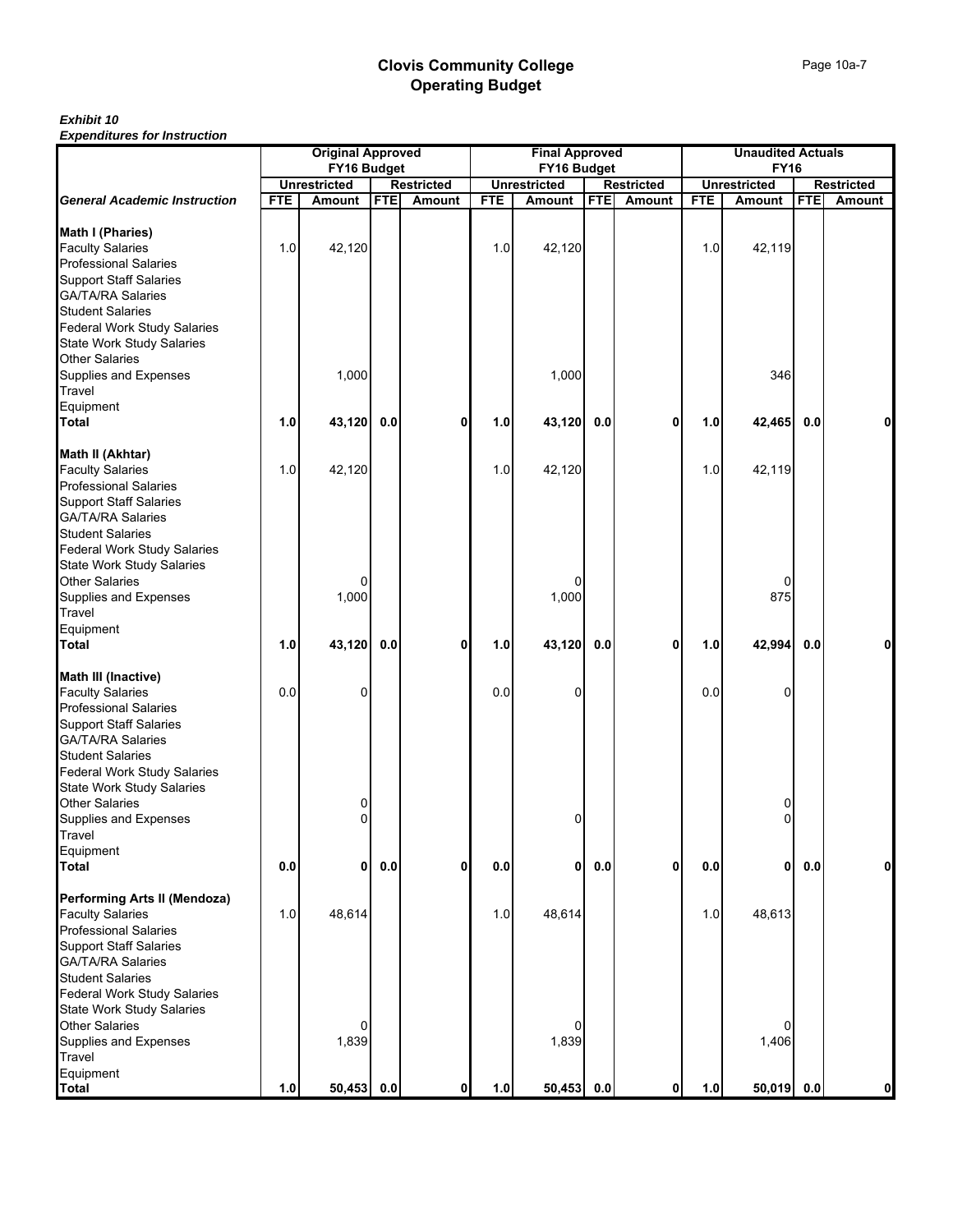|                                                                                                                                                                                    |            | <b>Original Approved</b><br>FY16 Budget |            |                   | <b>Final Approved</b><br>FY16 Budget |                         |            |                   | <b>Unaudited Actuals</b><br><b>FY16</b> |                     |            |                   |
|------------------------------------------------------------------------------------------------------------------------------------------------------------------------------------|------------|-----------------------------------------|------------|-------------------|--------------------------------------|-------------------------|------------|-------------------|-----------------------------------------|---------------------|------------|-------------------|
|                                                                                                                                                                                    |            | <b>Unrestricted</b>                     |            | <b>Restricted</b> |                                      | <b>Unrestricted</b>     |            | <b>Restricted</b> |                                         | <b>Unrestricted</b> |            | <b>Restricted</b> |
| <b>General Academic Instruction</b>                                                                                                                                                | <b>FTE</b> | <b>Amount</b>                           | <b>FTE</b> | Amount            | <b>FTE</b>                           | <b>Amount</b>           | <b>FTE</b> | Amount            | <b>FTE</b>                              | <b>Amount</b>       | <b>FTE</b> | Amount            |
| <b>Industrial Technology (Mitchell)</b><br><b>Faculty Salaries</b><br><b>Professional Salaries</b><br><b>Support Staff Salaries</b>                                                | 1.0        | 48,062                                  |            |                   | 1.0                                  | 48,062                  |            |                   | 1.0                                     | 48,062              |            |                   |
| <b>GA/TA/RA Salaries</b><br><b>Student Salaries</b><br><b>Federal Work Study Salaries</b><br><b>State Work Study Salaries</b><br><b>Other Salaries</b>                             |            | 0                                       |            |                   |                                      | 0                       |            |                   |                                         |                     |            |                   |
| <b>Supplies and Expenses</b><br>Travel<br>Equipment<br><b>Total</b>                                                                                                                | 1.0        | 2,000                                   |            | 0                 | 1.0                                  | 2,000                   |            | $\mathbf 0$       |                                         | 1,871               |            |                   |
|                                                                                                                                                                                    |            | 50,062                                  | 0.0        |                   |                                      | 50,062                  | 0.0        |                   | 1.0                                     | 49,933              | 0.0        | 0                 |
| <b>Psychology II (Albright)</b><br><b>Faculty Salaries</b><br><b>Professional Salaries</b><br><b>Support Staff Salaries</b><br><b>GA/TA/RA Salaries</b><br><b>Student Salaries</b> | 1.0        | 51,229                                  |            |                   | 1.0                                  | 51,229                  |            |                   | 1.0                                     | 51,229              |            |                   |
| <b>Federal Work Study Salaries</b><br><b>State Work Study Salaries</b><br><b>Other Salaries</b><br>Supplies and Expenses                                                           |            | 0<br>1,000                              |            |                   |                                      | 0<br>1,000              |            |                   |                                         | 0<br>918            |            |                   |
| Travel                                                                                                                                                                             |            |                                         |            |                   |                                      |                         |            |                   |                                         |                     |            |                   |
| Equipment<br><b>Total</b>                                                                                                                                                          | 1.0        | 52,229                                  | 0.0        | 0                 | 1.0                                  | 52,229                  | 0.0        | 0                 | 1.0                                     | 52,146              | 0.0        |                   |
| Science I (Arth)<br><b>Faculty Salaries</b><br><b>Professional Salaries</b><br><b>Support Staff Salaries</b><br><b>GA/TA/RA Salaries</b>                                           | 1.0        | 39,685                                  |            |                   | 1.0                                  | 39,685                  |            |                   | 1.0                                     | 39,684              |            |                   |
| <b>Student Salaries</b><br><b>Federal Work Study Salaries</b><br><b>State Work Study Salaries</b><br><b>Other Salaries</b>                                                         |            | 0                                       |            |                   |                                      | 0                       |            |                   |                                         | 0                   |            |                   |
| Supplies and Expenses<br>Travel                                                                                                                                                    |            | 1,000                                   |            |                   |                                      | 1,000                   |            |                   |                                         | 852                 |            |                   |
| Equipment<br><b>Total</b>                                                                                                                                                          | 1.0        | 40,685                                  | 0.0        | 0                 | 1.0                                  | 40,685                  | 0.0        | $\mathbf{0}$      | 1.0                                     | 40,536              | 0.0        | ٥l                |
| <b>Science II (Hughes)</b><br><b>Faculty Salaries</b>                                                                                                                              | 1.0        | 41,308                                  |            |                   | 1.0                                  | 41,308                  |            |                   | 1.0                                     | 41,308              |            |                   |
| <b>Professional Salaries</b><br><b>Support Staff Salaries</b><br><b>GA/TA/RA Salaries</b><br><b>Student Salaries</b><br><b>Federal Work Study Salaries</b>                         |            |                                         |            |                   |                                      |                         |            |                   |                                         |                     |            |                   |
| <b>State Work Study Salaries</b><br><b>Other Salaries</b><br><b>Supplies and Expenses</b><br>Travel<br>Equipment                                                                   |            | 0<br>1,000                              |            |                   |                                      | $\overline{0}$<br>1,000 |            |                   |                                         | $\Omega$<br>648     |            |                   |
| <b>Total</b>                                                                                                                                                                       | $1.0$      | 42,308 0.0                              |            | 0                 | $1.0$                                | 42,308 0.0              |            | $\mathbf 0$       | 1.0                                     | 41,955 0.0          |            | O                 |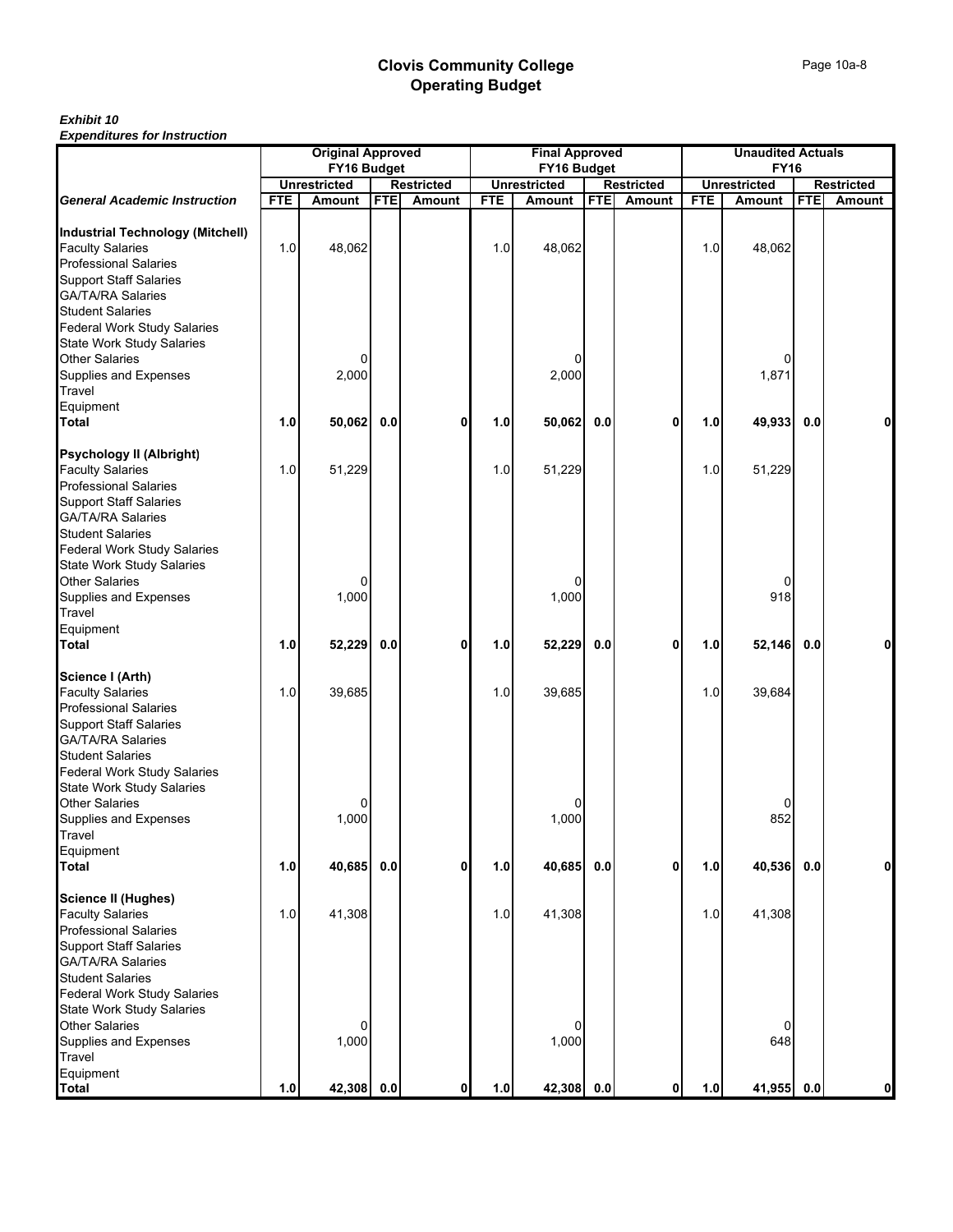|                                                                                                                                                                                        | <b>Original Approved</b><br>FY16 Budget |                     |            |                   |            | <b>Final Approved</b><br>FY16 Budget |            |                   |            | <b>Unaudited Actuals</b><br><b>FY16</b> |            |                   |
|----------------------------------------------------------------------------------------------------------------------------------------------------------------------------------------|-----------------------------------------|---------------------|------------|-------------------|------------|--------------------------------------|------------|-------------------|------------|-----------------------------------------|------------|-------------------|
|                                                                                                                                                                                        |                                         | <b>Unrestricted</b> |            | <b>Restricted</b> |            | <b>Unrestricted</b>                  |            | <b>Restricted</b> |            | <b>Unrestricted</b>                     |            | <b>Restricted</b> |
| <b>General Academic Instruction</b>                                                                                                                                                    | <b>FTE</b>                              | <b>Amount</b>       | <b>FTE</b> | Amount            | <b>FTE</b> | <b>Amount</b>                        | <b>FTE</b> | Amount            | <b>FTE</b> | <b>Amount</b>                           | <b>FTE</b> | Amount            |
| <b>Science IV (Robino)</b><br><b>Faculty Salaries</b><br><b>Professional Salaries</b><br><b>Support Staff Salaries</b>                                                                 | 1.0                                     | 42,120              |            |                   | 1.0        | 44,916                               |            |                   | 1.0        | 44,915                                  |            |                   |
| <b>GA/TA/RA Salaries</b><br><b>Student Salaries</b><br><b>Federal Work Study Salaries</b><br><b>State Work Study Salaries</b><br><b>Other Salaries</b><br><b>Supplies and Expenses</b> |                                         | 1,000               |            |                   |            | 1,000                                |            |                   |            | 929                                     |            |                   |
| Travel<br>Equipment<br><b>Total</b>                                                                                                                                                    | 1.0                                     | 43,120              | 0.0        | 0                 | 1.0        | 45,916                               | 0.0        | $\mathbf 0$       | 1.0        | 45,844                                  | 0.0        | 0                 |
|                                                                                                                                                                                        |                                         |                     |            |                   |            |                                      |            |                   |            |                                         |            |                   |
| Science III (T Kuykendall)<br><b>Faculty Salaries</b><br><b>Professional Salaries</b><br><b>Support Staff Salaries</b><br><b>GA/TA/RA Salaries</b><br><b>Student Salaries</b>          | 0.6                                     | 31,483              |            |                   | 0.6        | 31,483                               |            |                   | 0.6        | 31,483                                  |            |                   |
| <b>Federal Work Study Salaries</b><br><b>State Work Study Salaries</b><br><b>Other Salaries</b>                                                                                        |                                         | 0                   |            |                   |            | 0                                    |            |                   |            |                                         |            |                   |
| Supplies and Expenses<br>Travel                                                                                                                                                        |                                         | 6,758               |            |                   |            | 8,000                                |            |                   |            | 7,859                                   |            |                   |
| Equipment<br><b>Total</b>                                                                                                                                                              | 0.6                                     | 38,241              | 0.0        | 0                 | 0.6        | 39,483                               | 0.0        | 0                 | 0.6        | 39,342                                  | 0.0        |                   |
| Sociology I (Richeson)<br><b>Faculty Salaries</b><br><b>Professional Salaries</b><br><b>Support Staff Salaries</b>                                                                     | 1.0                                     | 45,727              |            |                   | 1.0        | 45,727                               |            |                   | 1.0        | 45,727                                  |            |                   |
| <b>GA/TA/RA Salaries</b><br><b>Student Salaries</b><br><b>Federal Work Study Salaries</b>                                                                                              |                                         |                     |            |                   |            |                                      |            |                   |            |                                         |            |                   |
| <b>State Work Study Salaries</b><br><b>Other Salaries</b><br>Supplies and Expenses                                                                                                     |                                         | 0<br>1,000          |            |                   |            | 0<br>1,000                           |            |                   |            | 0<br>272                                |            |                   |
| Travel                                                                                                                                                                                 |                                         |                     |            |                   |            |                                      |            |                   |            |                                         |            |                   |
| Equipment<br><b>Total</b>                                                                                                                                                              | 1.0                                     | 46,727              | 0.0        | $\mathbf{0}$      | 1.0        | 46,727                               | 0.0        | $\mathbf 0$       | 1.0        | 45,998                                  | 0.0        | ٥l                |
| Spanish (Guillen)<br><b>Faculty Salaries</b>                                                                                                                                           | 1.0                                     | 42,120              |            |                   | 1.0        | 42,120                               |            |                   | 1.0        | 42,119                                  |            |                   |
| <b>Professional Salaries</b><br><b>Support Staff Salaries</b><br><b>GA/TA/RA Salaries</b><br><b>Student Salaries</b><br><b>Federal Work Study Salaries</b>                             |                                         |                     |            |                   |            |                                      |            |                   |            |                                         |            |                   |
| <b>State Work Study Salaries</b><br><b>Other Salaries</b><br><b>Supplies and Expenses</b>                                                                                              |                                         | 0<br>1,000          |            |                   |            | $\overline{0}$<br>1,000              |            |                   |            | 0<br>460                                |            |                   |
| Travel<br>Equipment<br><b>Total</b>                                                                                                                                                    | $1.0$                                   | 43,120 0.0          |            | 0                 | $1.0$      | 43,120 0.0                           |            | $\mathbf{0}$      | 1.0        | 42,579 0.0                              |            | ٥l                |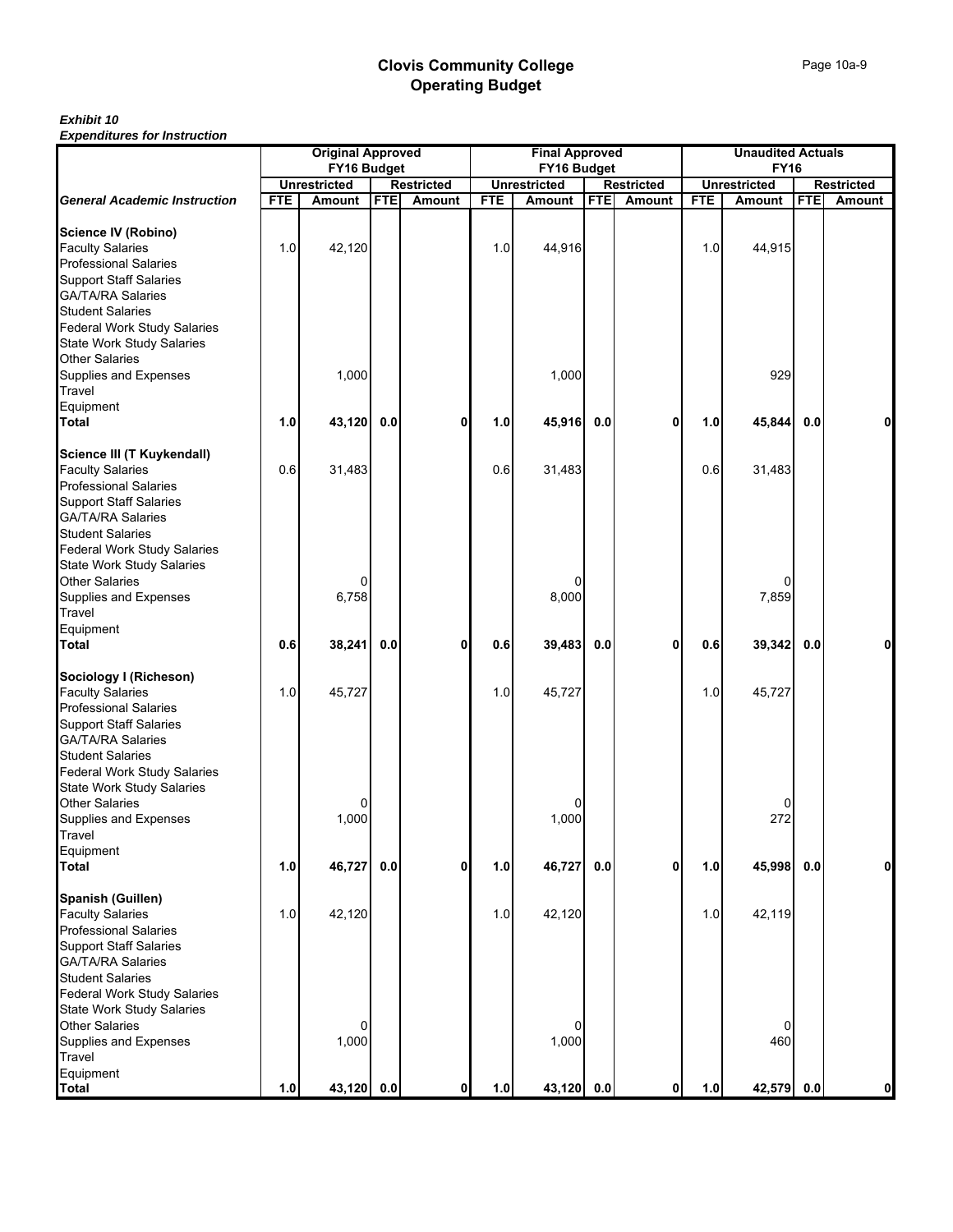| LAPCHURUIGS IVI IIISUUGUUH            |            |                          |            |                   |            |                       |            |                   |            |                          |            |                   |
|---------------------------------------|------------|--------------------------|------------|-------------------|------------|-----------------------|------------|-------------------|------------|--------------------------|------------|-------------------|
|                                       |            | <b>Original Approved</b> |            |                   |            | <b>Final Approved</b> |            |                   |            | <b>Unaudited Actuals</b> |            |                   |
|                                       |            | FY16 Budget              |            |                   |            | FY16 Budget           |            |                   |            | <b>FY16</b>              |            |                   |
|                                       |            | <b>Unrestricted</b>      |            | <b>Restricted</b> |            | <b>Unrestricted</b>   |            | <b>Restricted</b> |            | <b>Unrestricted</b>      |            | <b>Restricted</b> |
| <b>General Academic Instruction</b>   | <b>FTE</b> | Amount                   | <b>FTE</b> | <b>Amount</b>     | <b>FTE</b> | <b>Amount</b>         | <b>FTE</b> | <b>Amount</b>     | <b>FTE</b> | <b>Amount</b>            | <b>FTE</b> | <b>Amount</b>     |
|                                       |            |                          |            |                   |            |                       |            |                   |            |                          |            |                   |
| <b>Cisco Academy</b>                  |            |                          |            |                   |            |                       |            |                   |            |                          |            |                   |
| <b>Faculty Salaries</b>               |            |                          |            |                   |            |                       |            |                   |            |                          |            |                   |
| <b>Professional Salaries</b>          |            |                          |            |                   |            |                       |            |                   |            |                          |            |                   |
|                                       |            |                          |            |                   |            |                       |            |                   |            |                          |            |                   |
| <b>Support Staff Salaries</b>         |            |                          |            |                   |            |                       |            |                   |            |                          |            |                   |
| <b>GA/TA/RA Salaries</b>              |            |                          |            |                   |            |                       |            |                   |            |                          |            |                   |
| <b>Student Salaries</b>               |            |                          |            |                   |            |                       |            |                   |            |                          |            |                   |
| <b>Federal Work Study Salaries</b>    |            |                          |            |                   |            |                       |            |                   |            |                          |            |                   |
| <b>State Work Study Salaries</b>      |            |                          |            |                   |            |                       |            |                   |            |                          |            |                   |
| <b>Other Salaries</b>                 |            |                          |            |                   |            |                       |            |                   |            |                          |            |                   |
| Supplies and Expenses                 |            | 3,500                    |            |                   |            | 3,500                 |            |                   |            | 2,065                    |            |                   |
| Travel                                |            |                          |            |                   |            |                       |            |                   |            |                          |            |                   |
| Equipment                             |            |                          |            |                   |            |                       |            |                   |            |                          |            |                   |
| <b>Total</b>                          | 0.0        | 3,500                    | 0.0        | 0                 | 0.0        | 3,500                 | 0.0        | 0                 | 0.0        | 2,065                    | 0.0        | 0                 |
|                                       |            |                          |            |                   |            |                       |            |                   |            |                          |            |                   |
| <b>Part Time Academic Instruction</b> |            |                          |            |                   |            |                       |            |                   |            |                          |            |                   |
| <b>Faculty Salaries</b>               | 65.0       | 875,000                  |            |                   | 65.0       | 875,000               |            |                   | 65.0       | 834,904                  |            |                   |
| <b>Professional Salaries</b>          |            |                          |            |                   |            |                       |            |                   |            | 3,465                    |            |                   |
| <b>Support Staff Salaries</b>         | 4.0        | 87,443                   |            |                   | 4.0        | 90,631                |            |                   | 4.0        | 88,007                   |            |                   |
| <b>GA/TA/RA Salaries</b>              |            |                          |            |                   |            |                       |            |                   |            |                          |            |                   |
| <b>Student Salaries</b>               |            |                          |            |                   |            |                       |            |                   |            |                          |            |                   |
|                                       |            |                          |            |                   |            |                       |            |                   |            |                          |            |                   |
| <b>Federal Work Study Salaries</b>    |            |                          |            |                   |            |                       |            |                   |            |                          |            |                   |
| <b>State Work Study Salaries</b>      |            |                          |            |                   |            |                       |            |                   |            |                          |            |                   |
| <b>Other Salaries</b>                 |            | 0                        |            |                   |            |                       |            |                   |            | 16,930                   |            |                   |
| Supplies and Expenses                 |            | 85,563                   |            |                   |            | 85,563                |            |                   |            | 43,365                   |            |                   |
| Travel                                |            |                          |            |                   |            |                       |            |                   |            |                          |            |                   |
| Equipment                             |            |                          |            |                   |            |                       |            |                   |            |                          |            |                   |
| <b>Total</b>                          | 69.0       | 1,048,006                | 0.0        | 0                 | 69.0       | 1,051,194             | 0.0        | 0                 | 69.0       | 986,671                  | 0.0        | 0                 |
|                                       |            |                          |            |                   |            |                       |            |                   |            |                          |            |                   |
| <b>Summer School</b>                  |            |                          |            |                   |            |                       |            |                   |            |                          |            |                   |
| <b>Faculty Salaries</b>               | 13.5       | 250,000                  |            |                   | 13.5       | 250,000               |            |                   | 13.5       | 215,576                  |            |                   |
| <b>Professional Salaries</b>          |            |                          |            |                   |            |                       |            |                   |            |                          |            |                   |
| <b>Support Staff Salaries</b>         |            |                          |            |                   |            |                       |            |                   |            |                          |            |                   |
| <b>GA/TA/RA Salaries</b>              |            |                          |            |                   |            |                       |            |                   |            |                          |            |                   |
| <b>Student Salaries</b>               |            |                          |            |                   |            |                       |            |                   |            |                          |            |                   |
| <b>Federal Work Study Salaries</b>    |            |                          |            |                   |            |                       |            |                   |            |                          |            |                   |
| <b>State Work Study Salaries</b>      |            |                          |            |                   |            |                       |            |                   |            |                          |            |                   |
| <b>Other Salaries</b>                 |            |                          |            |                   |            |                       |            |                   |            |                          |            |                   |
| Supplies and Expenses                 |            |                          |            |                   |            |                       |            |                   |            |                          |            |                   |
| Travel                                |            |                          |            |                   |            |                       |            |                   |            |                          |            |                   |
| Equipment                             |            |                          |            |                   |            |                       |            |                   |            |                          |            |                   |
| <b>Total</b>                          | 13.5       | 250,000                  | 0.0        | $\mathbf{0}$      | 13.5       | 250,000               | 0.0        | $\mathbf{0}$      | 13.5       | 215,576 0.0              |            | $\Omega$          |
|                                       |            |                          |            |                   |            |                       |            |                   |            |                          |            |                   |
| <b>Student Salaries</b>               |            |                          |            |                   |            |                       |            |                   |            |                          |            |                   |
| <b>Faculty Salaries</b>               |            |                          |            |                   |            |                       |            |                   |            |                          |            |                   |
| <b>Professional Salaries</b>          |            |                          |            |                   |            |                       |            |                   |            |                          |            |                   |
|                                       |            |                          |            |                   |            |                       |            |                   |            |                          |            |                   |
| <b>Support Staff Salaries</b>         |            |                          |            |                   |            |                       |            |                   |            |                          |            |                   |
| <b>GA/TA/RA Salaries</b>              |            |                          |            |                   |            |                       |            |                   |            |                          |            |                   |
| <b>Student Salaries</b>               | 17.6       | 225,000                  |            |                   | 17.6       | 225,000               |            |                   | 17.6       | 188,059                  |            |                   |
| <b>Federal Work Study Salaries</b>    |            |                          | 3.2        | 49,469            |            |                       | 3.2        | 46,773            |            |                          | 3.2        | 42,782            |
| <b>State Work Study Salaries</b>      | 2.2        | 35,000                   | 8.5        | 132,000           | 2.2        | 35,000                | 8.5        | 132,000           | 2.2        | 22,141                   | 8.5        | 105,971           |
| <b>Other Salaries</b>                 |            |                          |            |                   |            |                       |            |                   |            |                          |            |                   |
| <b>Supplies and Expenses</b>          |            |                          |            |                   |            |                       |            |                   |            |                          |            |                   |
| Travel                                |            |                          |            |                   |            |                       |            |                   |            |                          |            |                   |
| Equipment                             |            |                          |            |                   |            |                       |            |                   |            |                          |            |                   |
| Total                                 | 19.8       | 260,000 11.7             |            | 181,469           | 19.8       | 260,000 11.7          |            | 178,773           | 19.8       | 210,199 11.7             |            | 148,753           |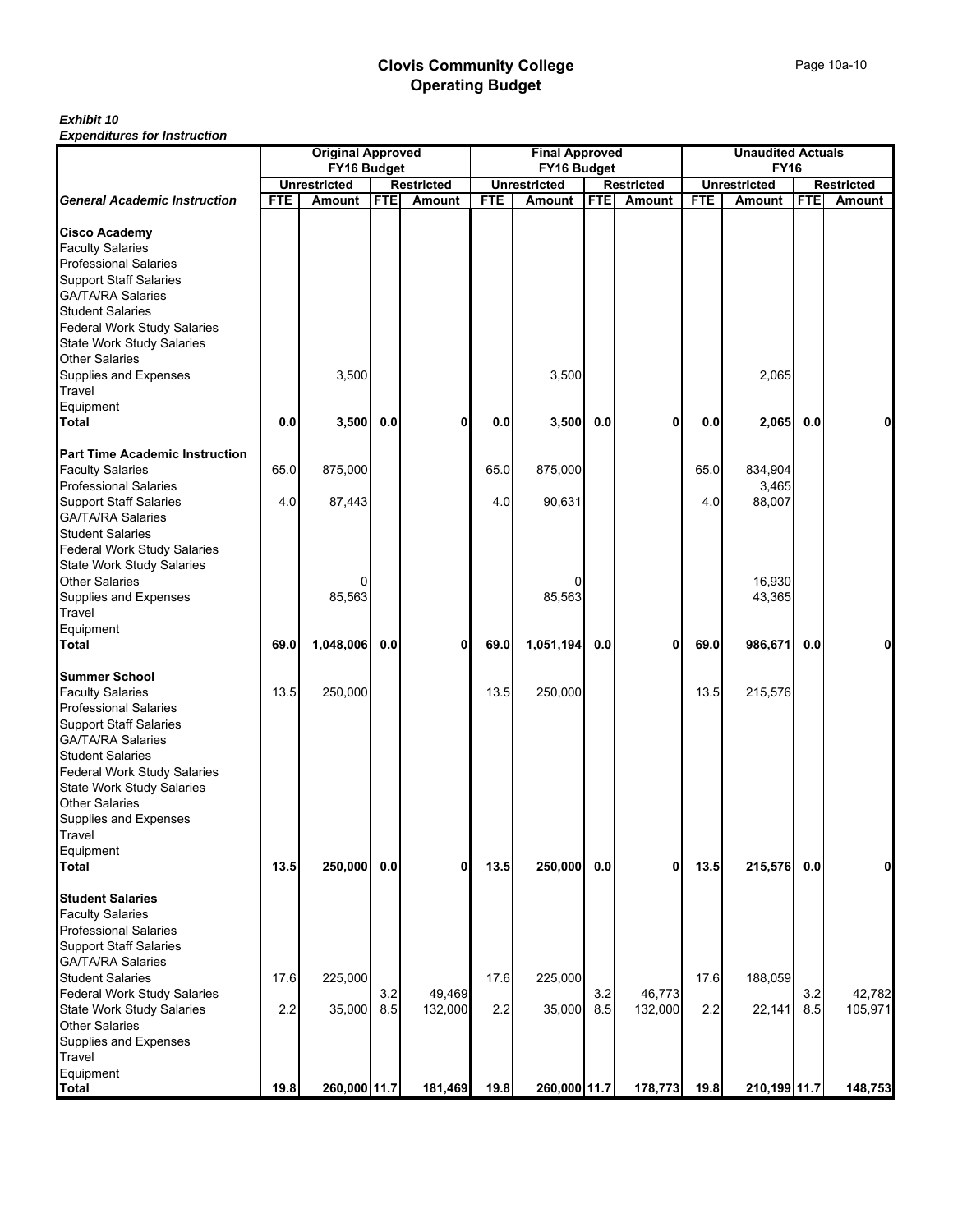|                                                                                                                                                        | <b>Original Approved</b> |                               |            |                             |            | <b>Final Approved</b>         |            |                                    |            | <b>Unaudited Actuals</b>             |            |                             |
|--------------------------------------------------------------------------------------------------------------------------------------------------------|--------------------------|-------------------------------|------------|-----------------------------|------------|-------------------------------|------------|------------------------------------|------------|--------------------------------------|------------|-----------------------------|
|                                                                                                                                                        |                          | FY16 Budget                   |            |                             |            | FY16 Budget                   |            |                                    |            | <b>FY16</b>                          |            |                             |
| <b>Special Session Instruction</b>                                                                                                                     | <b>FTE</b>               | <b>Unrestricted</b><br>Amount | <b>FTE</b> | <b>Restricted</b><br>Amount | <b>FTE</b> | <b>Unrestricted</b><br>Amount | <b>FTE</b> | <b>Restricted</b><br><b>Amount</b> | <b>FTE</b> | <b>Unrestricted</b><br><b>Amount</b> | <b>FTE</b> | <b>Restricted</b><br>Amount |
|                                                                                                                                                        |                          |                               |            |                             |            |                               |            |                                    |            |                                      |            |                             |
| <b>On-Line Course Delivery</b><br><b>Faculty Salaries</b><br><b>Professional Salaries</b><br><b>Support Staff Salaries</b><br><b>GA/TA/RA Salaries</b> | 0.5                      | 11,561                        |            |                             | 0.5        | 11,561                        |            |                                    | 0.5        | 10,035                               |            |                             |
| <b>Student Salaries</b><br><b>Federal Work Study Salaries</b><br><b>State Work Study Salaries</b><br>Other Salaries                                    |                          |                               |            |                             |            |                               |            |                                    |            |                                      |            |                             |
| Supplies and Expenses<br>Travel<br>Equipment                                                                                                           |                          | 30,000                        |            |                             |            | 30,000                        |            |                                    |            | 2,982                                |            |                             |
| <b>Total</b>                                                                                                                                           | 0.5                      | 41,561                        | 0.0        | 0                           | 0.5        | 41,561                        | 0.0        | $\mathbf 0$                        | 0.5        | 13,017                               | 0.0        | 0                           |
| <b>Perkins</b>                                                                                                                                         |                          |                               |            |                             |            |                               |            |                                    |            |                                      |            |                             |
| <b>Faculty Salaries</b><br><b>Professional Salaries</b><br><b>Support Staff Salaries</b><br><b>GA/TA/RA Salaries</b>                                   |                          |                               | 0.0        | 0                           |            |                               | 0.0        | $\mathbf 0$                        |            |                                      | 0.0        | $\overline{0}$              |
| <b>Student Salaries</b><br><b>Federal Work Study Salaries</b><br><b>State Work Study Salaries</b><br><b>Other Salaries</b>                             |                          |                               |            |                             |            |                               |            |                                    |            |                                      |            |                             |
| Supplies and Expenses<br>Travel                                                                                                                        |                          |                               |            | 76,000                      |            |                               |            | 7,674<br>430                       |            |                                      |            | 7,186<br>$\Omega$           |
| Equipment                                                                                                                                              |                          |                               |            | 50,000                      |            |                               |            | 108,144                            |            |                                      |            | 108,017                     |
| <b>Benefits</b><br><b>Total</b>                                                                                                                        | 0.0                      | 0                             | 0.0        | 126,000                     | 0.0        | 0                             | 0.0        | 0<br>116,248                       | 0.0        | 0                                    | $0.0\,$    | 115,203                     |
| <b>TV Ed Coop Grant</b><br><b>Faculty Salaries</b><br><b>Professional Salaries</b><br><b>Support Staff Salaries</b><br><b>GA/TA/RA Salaries</b>        | 0.0                      | 0                             |            |                             | 0.0        | 0                             | 5.0        | 114,167                            | 0.0        | $\Omega$                             | 5.0        | 16,388                      |
| <b>Student Salaries</b><br><b>Federal Work Study Salaries</b><br><b>State Work Study Salaries</b><br><b>Other Salaries</b>                             |                          | 0                             |            |                             |            | 0                             |            | 1,000                              |            | 0                                    |            | 0                           |
| Supplies and Expenses<br>Travel                                                                                                                        |                          | 0                             |            |                             |            | 0                             |            | 27,100                             |            | $\overline{0}$                       |            | 9,152                       |
| Equipment<br><b>Benefits</b>                                                                                                                           |                          |                               |            |                             |            |                               |            | 20,450<br>43,573                   |            |                                      |            | $\overline{0}$<br>7,003     |
| <b>Total</b>                                                                                                                                           | 0.0                      | $\mathbf 0$                   | 0.0        | 0                           | 0.0        | $\mathbf{0}$                  | 5.0        | 206,290                            | 0.0        | 0                                    | $5.0\,$    | 32,544                      |
| <b>Automotive Technology (Blair)</b><br><b>Faculty Salaries</b><br><b>Professional Salaries</b><br><b>Support Staff Salaries</b>                       | 1.0                      | 52,031                        |            |                             | 1.0        | 52,031                        |            |                                    | 1.0        | 52,030                               |            |                             |
| <b>GA/TA/RA Salaries</b><br><b>Student Salaries</b><br><b>Federal Work Study Salaries</b>                                                              |                          |                               |            |                             |            |                               |            |                                    |            |                                      |            |                             |
| <b>State Work Study Salaries</b>                                                                                                                       |                          |                               |            |                             |            |                               |            |                                    |            |                                      |            |                             |
| <b>Other Salaries</b><br>Supplies and Expenses<br>Travel                                                                                               |                          | 0<br>5,750                    |            |                             |            | 0<br>5,750                    |            |                                    |            | 5,567                                |            |                             |
| Equipment<br><b>Total</b>                                                                                                                              | 1.0                      | 57,781 0.0                    |            | $\mathbf{0}$                | 1.0        | 57,781                        | 0.0        | $\mathbf{0}$                       | 1.0        | 57,597                               | 0.0        | 0                           |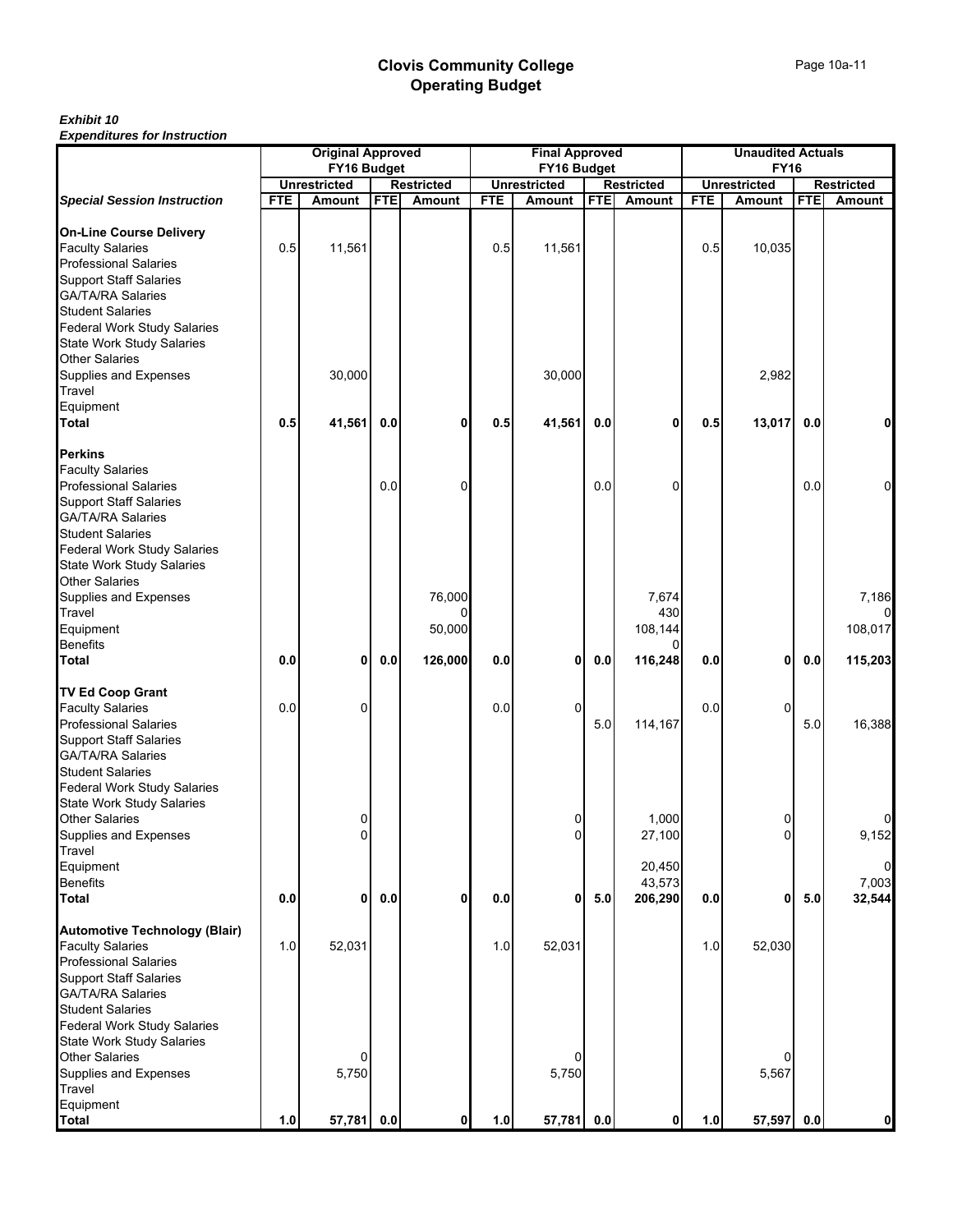|                                                                                                                      | <b>Original Approved</b><br>FY16 Budget |                     |            |                   |            | <b>Final Approved</b>              |            |                   |            | <b>Unaudited Actuals</b>           |            |                   |
|----------------------------------------------------------------------------------------------------------------------|-----------------------------------------|---------------------|------------|-------------------|------------|------------------------------------|------------|-------------------|------------|------------------------------------|------------|-------------------|
|                                                                                                                      |                                         | <b>Unrestricted</b> |            | <b>Restricted</b> |            | FY16 Budget<br><b>Unrestricted</b> |            | <b>Restricted</b> |            | <b>FY16</b><br><b>Unrestricted</b> |            | <b>Restricted</b> |
| <b>Vocational/Technical Instruction</b>                                                                              | <b>FTE</b>                              | <b>Amount</b>       | <b>FTE</b> | Amount            | <b>FTE</b> | <b>Amount</b>                      | <b>FTE</b> | Amount            | <b>FTE</b> | <b>Amount</b>                      | <b>FTE</b> | Amount            |
| <b>Nail Tech</b>                                                                                                     |                                         |                     |            |                   |            |                                    |            |                   |            |                                    |            |                   |
| <b>Faculty Salaries</b><br><b>Professional Salaries</b><br><b>Support Staff Salaries</b>                             | 0.0                                     | 0                   |            |                   | 0.0        | 0                                  |            |                   | 0.0        | $\Omega$                           |            |                   |
| <b>GA/TA/RA Salaries</b><br><b>Student Salaries</b>                                                                  |                                         |                     |            |                   |            |                                    |            |                   |            |                                    |            |                   |
| <b>Federal Work Study Salaries</b><br><b>State Work Study Salaries</b><br>Other Salaries                             |                                         |                     |            |                   |            |                                    |            |                   |            |                                    |            |                   |
| Supplies and Expenses<br>Travel                                                                                      |                                         | 2,000               |            |                   |            | 2,000                              |            |                   |            | 349                                |            |                   |
| Equipment<br><b>Total</b>                                                                                            | 0.0                                     | 2,000               | 0.0        | $\mathbf{0}$      | 0.0        | 2,000                              | 0.0        | 0                 | 0.0        | 349                                | 0.0        | 0                 |
| <b>Cosmetology I (Lotz)</b><br><b>Faculty Salaries</b>                                                               | 1.0                                     | 45,089              |            |                   | 1.0        | 45,089                             |            |                   | 1.0        | 45,089                             |            |                   |
| <b>Professional Salaries</b><br><b>Support Staff Salaries</b><br><b>GA/TA/RA Salaries</b>                            |                                         |                     |            |                   |            |                                    |            |                   |            |                                    |            |                   |
| <b>Student Salaries</b><br><b>Federal Work Study Salaries</b><br><b>State Work Study Salaries</b>                    |                                         |                     |            |                   |            |                                    |            |                   |            |                                    |            |                   |
| <b>Other Salaries</b><br>Supplies and Expenses                                                                       |                                         | 0<br>7,653          |            |                   |            | ი<br>7,653                         |            |                   |            | ŋ<br>5,657                         |            |                   |
| Travel<br>Equipment<br><b>Total</b>                                                                                  | 1.0                                     | 52,742              | 0.0        | $\mathbf 0$       | 1.0        | 52,742                             | 0.0        | 0                 | 1.0        | 50,746                             | 0.0        |                   |
| <b>Cosmetology II (Szaloy)</b>                                                                                       |                                         |                     |            |                   |            |                                    |            |                   |            |                                    |            |                   |
| <b>Faculty Salaries</b><br><b>Professional Salaries</b><br><b>Support Staff Salaries</b><br><b>GA/TA/RA Salaries</b> | 1.0                                     | 49,054              |            |                   | $1.0$      | 49,054                             |            |                   | 1.0        | 49,054                             |            |                   |
| <b>Student Salaries</b><br><b>Federal Work Study Salaries</b><br><b>State Work Study Salaries</b>                    |                                         |                     |            |                   |            |                                    |            |                   |            |                                    |            |                   |
| <b>Other Salaries</b><br>Supplies and Expenses<br><b>Travel</b>                                                      |                                         | 0<br>2,067          |            |                   |            | ი<br>2,067                         |            |                   |            | 1,713                              |            |                   |
| Equipment<br><b>Total</b>                                                                                            | 1.0                                     | 51,121              | 0.0        | $\mathbf 0$       | $1.0$      | 51,121                             | 0.0        | $\mathbf{0}$      | 1.0        | 50,767                             | 0.0        | ٥l                |
| <b>Cosmetology III (Cobb)</b><br><b>Faculty Salaries</b>                                                             | 1.0                                     | 36,891              |            |                   | 1.0        | 36,891                             |            |                   | 1.0        | 36,891                             |            |                   |
| <b>Professional Salaries</b><br><b>Support Staff Salaries</b><br><b>GA/TA/RA Salaries</b>                            |                                         |                     |            |                   |            |                                    |            |                   |            |                                    |            |                   |
| <b>Student Salaries</b><br>Federal Work Study Salaries<br><b>State Work Study Salaries</b>                           |                                         |                     |            |                   |            |                                    |            |                   |            |                                    |            |                   |
| <b>Other Salaries</b><br>Supplies and Expenses<br>Travel                                                             |                                         | 2,245               |            |                   |            | 2,245                              |            |                   |            | 2,176                              |            |                   |
| Equipment<br><b>Total</b>                                                                                            | 1.0                                     | 39,136 0.0          |            | $\mathbf 0$       | $1.0$      | 39,136 0.0                         |            | $\mathbf 0$       | 1.0        | 39,067 0.0                         |            | 0                 |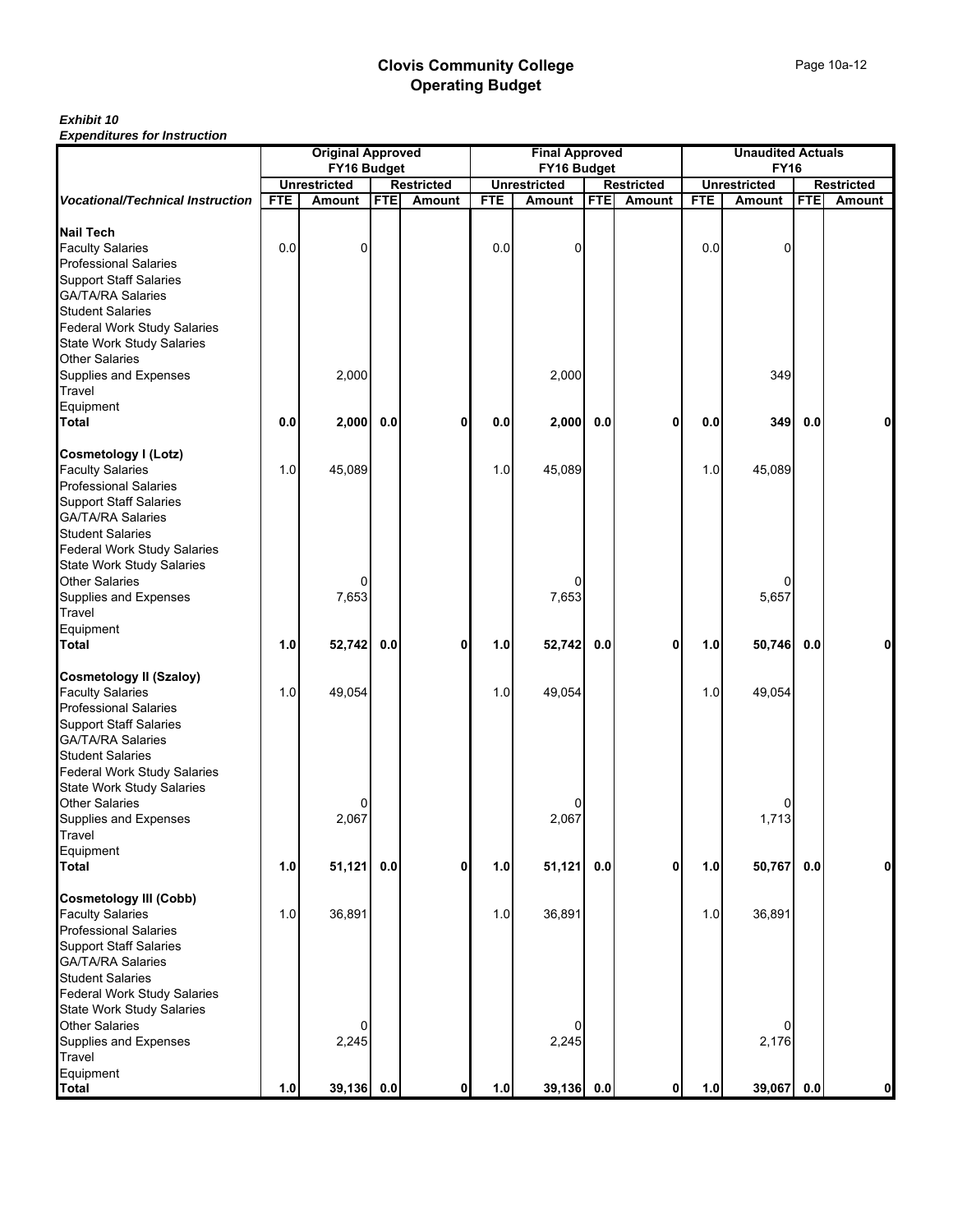| Lybenumures for msu ucuon                    |            |                          |            |                   |            |                       |            |                   |            |                          |            |                   |
|----------------------------------------------|------------|--------------------------|------------|-------------------|------------|-----------------------|------------|-------------------|------------|--------------------------|------------|-------------------|
|                                              |            | <b>Original Approved</b> |            |                   |            | <b>Final Approved</b> |            |                   |            | <b>Unaudited Actuals</b> |            |                   |
|                                              |            | FY16 Budget              |            |                   |            | FY16 Budget           |            |                   |            | <b>FY16</b>              |            |                   |
|                                              |            | <b>Unrestricted</b>      |            | <b>Restricted</b> |            | <b>Unrestricted</b>   |            | <b>Restricted</b> |            | <b>Unrestricted</b>      |            | <b>Restricted</b> |
| <b>Vocational/Technical Instruction</b>      | <b>FTE</b> | Amount                   | <b>FTE</b> | <b>Amount</b>     | <b>FTE</b> | <b>Amount</b>         | <b>FTE</b> | Amount            | <b>FTE</b> | <b>Amount</b>            | <b>FTE</b> | <b>Amount</b>     |
|                                              |            |                          |            |                   |            |                       |            |                   |            |                          |            |                   |
|                                              |            |                          |            |                   |            |                       |            |                   |            |                          |            |                   |
| <b>Cosmetology Kits</b><br>Faculty Salaries  |            |                          |            |                   |            |                       |            |                   |            |                          |            |                   |
| <b>Professional Salaries</b>                 |            |                          |            |                   |            |                       |            |                   |            |                          |            |                   |
| <b>Support Staff Salaries</b>                |            |                          |            |                   |            |                       |            |                   |            |                          |            |                   |
|                                              |            |                          |            |                   |            |                       |            |                   |            |                          |            |                   |
| <b>GA/TA/RA Salaries</b>                     |            |                          |            |                   |            |                       |            |                   |            |                          |            |                   |
| <b>Student Salaries</b>                      |            |                          |            |                   |            |                       |            |                   |            |                          |            |                   |
| <b>Federal Work Study Salaries</b>           |            |                          |            |                   |            |                       |            |                   |            |                          |            |                   |
| State Work Study Salaries<br>Other Salaries  |            |                          |            |                   |            |                       |            |                   |            |                          |            |                   |
|                                              |            |                          |            |                   |            |                       |            |                   |            |                          |            |                   |
| Supplies and Expenses                        |            | 90,000                   |            |                   |            | 90,000                |            |                   |            | 83,047                   |            |                   |
| Travel                                       |            |                          |            |                   |            |                       |            |                   |            |                          |            |                   |
|                                              |            |                          |            |                   |            |                       |            |                   |            |                          |            |                   |
| Equipment<br>Total                           | 0.0        | 90,000                   | $0.0\,$    | 0                 | 0.0        | 90,000                | 0.0        | 0                 | 0.0        | 83,047                   | 0.0        | 0                 |
|                                              |            |                          |            |                   |            |                       |            |                   |            |                          |            |                   |
| Aesthetician (Cos IV) Anderson               |            |                          |            |                   |            |                       |            |                   |            |                          |            |                   |
| <b>Faculty Salaries</b>                      | 1.0        | 38,512                   |            |                   | 1.0        | 37,700                |            |                   | 1.0        | 37,700                   |            |                   |
|                                              |            |                          |            |                   |            |                       |            |                   |            |                          |            |                   |
| <b>Professional Salaries</b>                 |            |                          |            |                   |            |                       |            |                   |            |                          |            |                   |
| <b>Support Staff Salaries</b>                |            |                          |            |                   |            |                       |            |                   |            |                          |            |                   |
| GA/TA/RA Salaries                            |            |                          |            |                   |            |                       |            |                   |            |                          |            |                   |
| <b>Student Salaries</b>                      |            |                          |            |                   |            |                       |            |                   |            |                          |            |                   |
| <b>Federal Work Study Salaries</b>           |            |                          |            |                   |            |                       |            |                   |            |                          |            |                   |
| <b>State Work Study Salaries</b>             |            |                          |            |                   |            |                       |            |                   |            |                          |            |                   |
| Other Salaries                               |            | 0                        |            |                   |            | 0                     |            |                   |            |                          |            |                   |
| Supplies and Expenses                        |            | 2,509                    |            |                   |            | 2,509                 |            |                   |            | 2,495                    |            |                   |
| Travel                                       |            |                          |            |                   |            |                       |            |                   |            |                          |            |                   |
| Equipment                                    |            |                          |            |                   |            |                       |            |                   |            |                          |            |                   |
| <b>Total</b>                                 | 1.0        | 41,021                   | 0.0        | 0                 | 1.0        | 40,209                | 0.0        | 0                 | 1.0        | 40,195                   | 0.0        | 0                 |
|                                              |            |                          |            |                   |            |                       |            |                   |            |                          |            |                   |
| <b>Nursing I</b>                             |            |                          |            |                   |            |                       |            |                   |            |                          |            |                   |
|                                              |            |                          |            |                   |            |                       |            |                   |            |                          |            |                   |
| <b>Faculty Salaries</b>                      | 15.0       | 725,000                  |            |                   | 15.0       | 900,000               |            |                   | 15.0       | 762,520                  |            |                   |
| <b>Professional Salaries</b>                 | 1.0        | 28,650                   |            |                   | 1.0        | 28,650                |            |                   | 1.0        | 34,161                   |            |                   |
| <b>Support Staff Salaries</b>                | 2.0        | 42,477                   |            |                   | 2.0        | 42,477                |            |                   | 2.0        | 42,633                   |            |                   |
| GA/TA/RA Salaries                            |            |                          |            |                   |            |                       |            |                   |            |                          |            |                   |
| <b>Student Salaries</b>                      |            |                          |            |                   |            |                       |            |                   |            |                          |            |                   |
| <b>Federal Work Study Salaries</b>           |            |                          |            |                   |            |                       |            |                   |            |                          |            |                   |
| <b>State Work Study Salaries</b>             |            |                          |            |                   |            |                       |            |                   |            |                          |            |                   |
| <b>Other Salaries</b>                        |            |                          |            |                   |            | 0                     |            |                   |            |                          |            |                   |
|                                              |            | 120,443                  |            |                   |            | 426,943               |            |                   |            | 160,170                  |            |                   |
|                                              |            |                          |            |                   |            |                       |            |                   |            |                          |            |                   |
| Supplies and Expenses<br>Travel<br>Equipment |            |                          |            |                   |            | 34,000                |            |                   |            |                          |            |                   |
| <b>Total</b>                                 | 18.0       | 916,570                  | 0.0        | $\mathbf{0}$      | 18.0       | 1,432,070             | 0.0        | οI                | 18.0       | 999,484                  | 0.0        | $\mathbf{0}$      |
|                                              |            |                          |            |                   |            |                       |            |                   |            |                          |            |                   |
| <b>Health Info Tech (vacant)</b>             |            |                          |            |                   |            |                       |            |                   |            |                          |            |                   |
|                                              |            | 0                        |            |                   |            | 0                     |            |                   |            | $\Omega$                 |            |                   |
| <b>Faculty Salaries</b>                      | 0.0        |                          |            |                   | 0.0        |                       |            |                   | 0.0        |                          |            |                   |
| <b>Professional Salaries</b>                 |            |                          |            |                   |            |                       |            |                   |            |                          |            |                   |
| <b>Support Staff Salaries</b>                |            |                          |            |                   |            |                       |            |                   |            |                          |            |                   |
| <b>GA/TA/RA Salaries</b>                     |            |                          |            |                   |            |                       |            |                   |            |                          |            |                   |
| <b>Student Salaries</b>                      |            |                          |            |                   |            |                       |            |                   |            |                          |            |                   |
| Federal Work Study Salaries                  |            |                          |            |                   |            |                       |            |                   |            |                          |            |                   |
| <b>State Work Study Salaries</b>             |            |                          |            |                   |            |                       |            |                   |            |                          |            |                   |
| <b>Other Salaries</b>                        |            | 0                        |            |                   |            | 0                     |            |                   |            | $\overline{0}$           |            |                   |
|                                              |            | 1,000                    |            | 0                 |            | $\Omega$              |            | 0                 |            | $\Omega$                 |            | $\Omega$          |
| Supplies and Expenses<br>Travel              |            |                          |            |                   |            |                       |            |                   |            |                          |            |                   |
| Equipment                                    |            |                          |            |                   |            |                       |            |                   |            |                          |            |                   |
| <b>Total</b>                                 | 0.0        | $1,000$ 0.0              |            | 0                 | 0.0        | $\mathbf{0}$          | 0.0        | 0                 | 0.0        | 0                        | 0.0        | 0                 |
|                                              |            |                          |            |                   |            |                       |            |                   |            |                          |            |                   |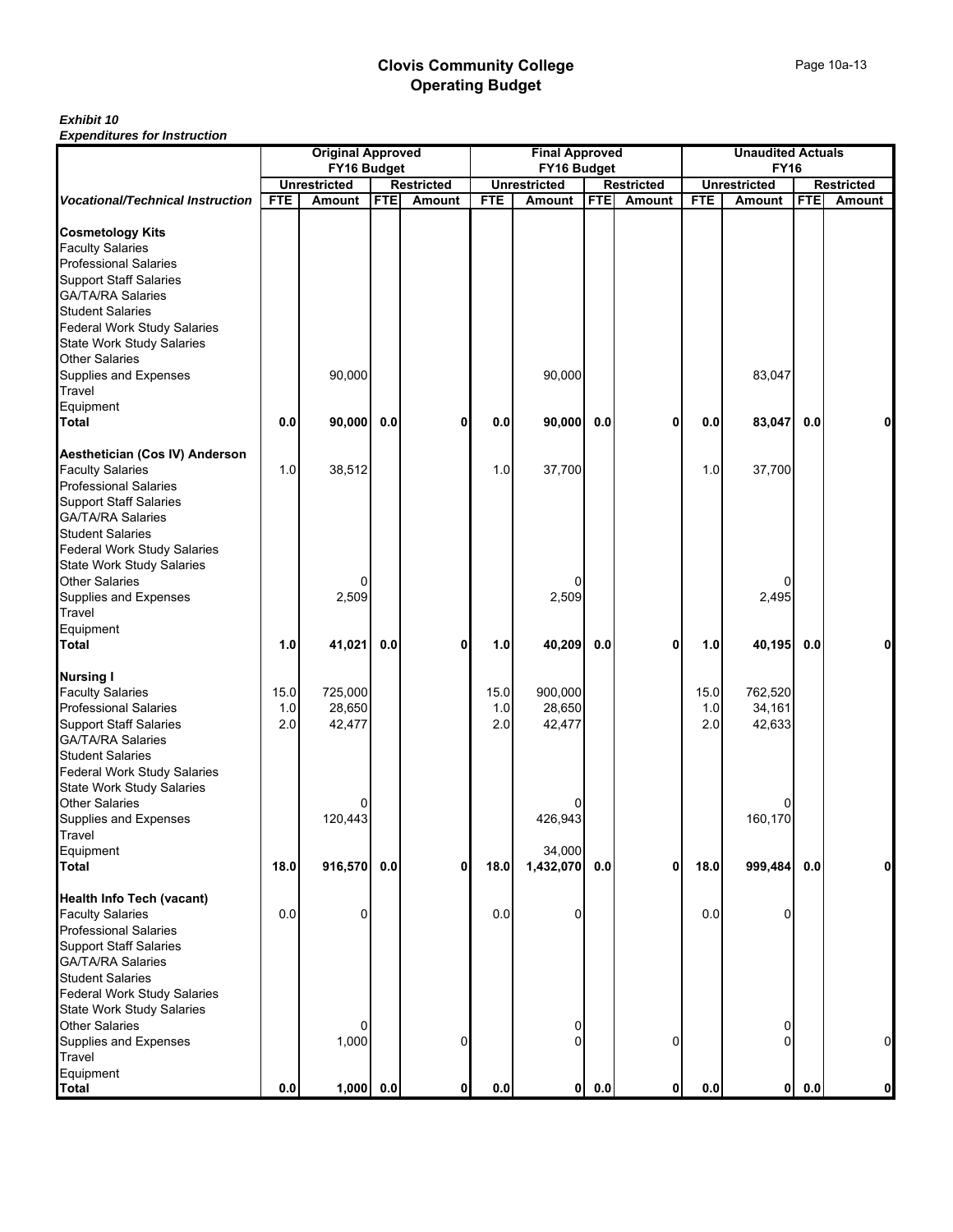|                                                                                                 | <b>Original Approved</b><br>FY16 Budget |                     |            |                   |            | <b>Final Approved</b>              |            |                   |            | <b>Unaudited Actuals</b><br><b>FY16</b> |            |                   |
|-------------------------------------------------------------------------------------------------|-----------------------------------------|---------------------|------------|-------------------|------------|------------------------------------|------------|-------------------|------------|-----------------------------------------|------------|-------------------|
|                                                                                                 |                                         | <b>Unrestricted</b> |            | <b>Restricted</b> |            | FY16 Budget<br><b>Unrestricted</b> |            | <b>Restricted</b> |            | <b>Unrestricted</b>                     |            | <b>Restricted</b> |
| <b>Vocational/Technical Instruction</b>                                                         | <b>FTE</b>                              | <b>Amount</b>       | <b>FTE</b> | <b>Amount</b>     | <b>FTE</b> | <b>Amount</b>                      | <b>FTE</b> | Amount            | <b>FTE</b> | <b>Amount</b>                           | <b>FTE</b> | <b>Amount</b>     |
|                                                                                                 |                                         |                     |            |                   |            |                                    |            |                   |            |                                         |            |                   |
| <b>Nursing Testing</b><br><b>Faculty Salaries</b><br><b>Professional Salaries</b>               |                                         |                     |            |                   |            |                                    |            |                   |            |                                         |            |                   |
| <b>Support Staff Salaries</b><br><b>GA/TA/RA Salaries</b>                                       |                                         |                     |            |                   |            |                                    |            |                   |            |                                         |            |                   |
| <b>Student Salaries</b>                                                                         |                                         |                     |            |                   |            |                                    |            |                   |            |                                         |            |                   |
| <b>Federal Work Study Salaries</b><br><b>State Work Study Salaries</b>                          |                                         |                     |            |                   |            |                                    |            |                   |            |                                         |            |                   |
| <b>Other Salaries</b><br><b>Supplies and Expenses</b>                                           |                                         | 38,000              |            |                   |            | 42,000                             |            |                   |            | 42,437                                  |            |                   |
| Travel<br>Equipment                                                                             |                                         |                     |            |                   |            |                                    |            |                   |            |                                         |            |                   |
| <b>Total</b>                                                                                    | 0.0                                     | 38,000              | 0.0        | 0                 | 0.0        | 42,000                             | 0.0        | $\mathbf 0$       | 0.0        | 42,437                                  | 0.0        |                   |
| <b>Nursing Modules</b><br><b>Faculty Salaries</b><br><b>Professional Salaries</b>               |                                         |                     |            |                   |            |                                    |            |                   |            |                                         |            |                   |
| <b>Support Staff Salaries</b><br><b>GA/TA/RA Salaries</b><br><b>Student Salaries</b>            |                                         |                     |            |                   |            |                                    |            |                   |            |                                         |            |                   |
| <b>Federal Work Study Salaries</b><br><b>State Work Study Salaries</b><br><b>Other Salaries</b> |                                         |                     |            |                   |            |                                    |            |                   |            |                                         |            |                   |
| Supplies and Expenses                                                                           |                                         | 20,000              |            |                   |            | 20,000                             |            |                   |            | 3,089                                   |            |                   |
| Nursing Drug Testing fee<br>Nursing Technology Fee                                              |                                         | 8,860<br>24,700     |            |                   |            | 12,860<br>27,700                   |            |                   |            | 12,736<br>23,075                        |            |                   |
| Fingerprints<br><b>HCA Technology Fee</b>                                                       |                                         | 0<br>0              |            |                   |            | 0<br>0                             |            |                   |            | 0                                       |            |                   |
| Nursing Insurance Fee                                                                           |                                         | 0                   |            |                   |            | 0                                  |            |                   |            |                                         |            |                   |
| <b>Total</b>                                                                                    | 0.0                                     | 53,560              | 0.0        | 0                 | 0.0        | 60,560                             | 0.0        | 0                 | 0.0        | 38,901                                  | 0.0        | 0                 |
| <b>Radiologic Technology</b><br><b>Faculty Salaries</b>                                         | 2.0                                     | 109,904             |            |                   | 2.0        | 114,904                            |            |                   | 2.0        | 113,983                                 |            |                   |
| <b>Professional Salaries</b><br><b>Support Staff Salaries</b>                                   |                                         |                     |            |                   |            |                                    |            |                   |            |                                         |            |                   |
| <b>GA/TA/RA Salaries</b>                                                                        |                                         |                     |            |                   |            |                                    |            |                   |            |                                         |            |                   |
| <b>Student Salaries</b><br><b>Federal Work Study Salaries</b>                                   |                                         |                     |            |                   |            |                                    |            |                   |            |                                         |            |                   |
| <b>State Work Study Salaries</b><br><b>Other Salaries</b>                                       |                                         | 0                   |            |                   |            | $\mathbf 0$                        |            |                   |            | 0                                       |            |                   |
| <b>Supplies and Expenses</b><br>Travel                                                          |                                         | 14,950              |            |                   |            | 14,950                             |            |                   |            | 3,770                                   |            |                   |
| Equipment<br>Total                                                                              | 2.0                                     | 124,854 0.0         |            | 0                 | 2.0        | 129,854                            | 0.0        | $\mathbf 0$       | 2.0        | 117,753                                 | 0.0        | $\mathbf{0}$      |
| <b>Welding (Poindexter)</b>                                                                     |                                         |                     |            |                   |            |                                    |            |                   |            |                                         |            |                   |
| <b>Faculty Salaries</b><br><b>Professional Salaries</b>                                         | $1.0$                                   | 36,077              |            |                   | 1.0        | 36,077                             |            |                   | 1.0        | 36,076                                  |            |                   |
| <b>Support Staff Salaries</b><br><b>GA/TA/RA Salaries</b>                                       |                                         |                     |            |                   |            |                                    |            |                   |            |                                         |            |                   |
| <b>Student Salaries</b>                                                                         |                                         |                     |            |                   |            |                                    |            |                   |            |                                         |            |                   |
| <b>Federal Work Study Salaries</b><br><b>State Work Study Salaries</b>                          |                                         |                     |            |                   |            |                                    |            |                   |            |                                         |            |                   |
| <b>Other Salaries</b><br>Supplies and Expenses                                                  |                                         | 0<br>1,500          |            |                   |            | $\overline{0}$<br>1,500            |            |                   |            | 1,305                                   |            |                   |
| Travel                                                                                          |                                         |                     |            |                   |            |                                    |            |                   |            |                                         |            |                   |
| Equipment<br><b>Total</b>                                                                       | 1.0                                     | 37,577              | 0.0        | $\mathbf{0}$      | $1.0\,$    | 37,577                             | 0.0        | $\mathbf 0$       | 1.0        | 37,381                                  | 0.0        | $\mathbf{0}$      |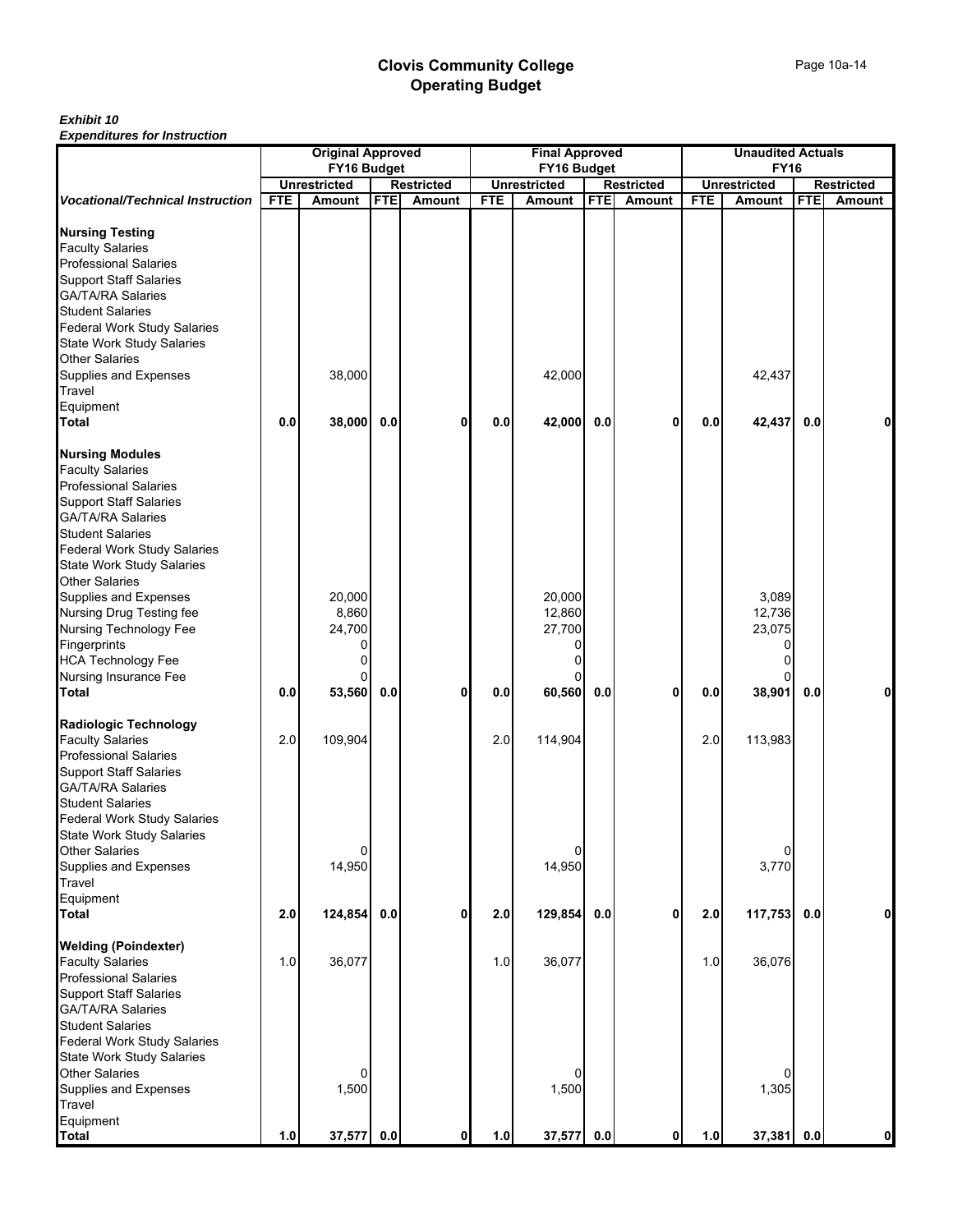|                                                                                                                                                                             | <b>Original Approved</b> |                     |            |                   |            | <b>Final Approved</b> |            |                   |            | <b>Unaudited Actuals</b> |            |                   |
|-----------------------------------------------------------------------------------------------------------------------------------------------------------------------------|--------------------------|---------------------|------------|-------------------|------------|-----------------------|------------|-------------------|------------|--------------------------|------------|-------------------|
|                                                                                                                                                                             |                          | FY16 Budget         |            |                   |            | FY16 Budget           |            |                   |            | <b>FY16</b>              |            |                   |
|                                                                                                                                                                             |                          | <b>Unrestricted</b> |            | <b>Restricted</b> |            | <b>Unrestricted</b>   |            | <b>Restricted</b> |            | <b>Unrestricted</b>      |            | <b>Restricted</b> |
| <b>Vocational/Technical Instruction</b>                                                                                                                                     | <b>FTE</b>               | <b>Amount</b>       | <b>FTE</b> | Amount            | <b>FTE</b> | <b>Amount</b>         | <b>FTE</b> | Amount            | <b>FTE</b> | <b>Amount</b>            | <b>FTE</b> | <b>Amount</b>     |
| <b>Graphic Art (CTI)</b><br><b>Faculty Salaries</b><br><b>Professional Salaries</b><br><b>Support Staff Salaries</b><br><b>GA/TA/RA Salaries</b><br><b>Student Salaries</b> | 0.4                      | 10,000              |            |                   | 0.4        | 10,000                |            |                   | 0.0        | 0                        |            |                   |
| <b>Federal Work Study Salaries</b><br><b>State Work Study Salaries</b><br><b>Other Salaries</b>                                                                             |                          |                     |            |                   |            |                       |            |                   |            |                          |            |                   |
| <b>Supplies and Expenses</b><br>Travel<br>Equipment                                                                                                                         |                          | 2,500               |            |                   |            | 2,500                 |            |                   |            | 0                        |            |                   |
| <b>Total</b>                                                                                                                                                                | 0.4                      | 12,500              | 0.0        | $\mathbf{0}$      | 0.4        | 12,500                | $0.0\,$    | 0                 | 0.0        | 0                        | 0.0        |                   |
| <b>Automotive Technology (CTI)</b><br><b>Faculty Salaries</b><br><b>Professional Salaries</b><br><b>Support Staff Salaries</b><br><b>GA/TA/RA Salaries</b>                  | 0.4                      | 10,000              |            |                   | 0.4        | 10,000                |            |                   | 0.0        | $\Omega$                 |            |                   |
| <b>Student Salaries</b><br>Federal Work Study Salaries<br><b>State Work Study Salaries</b><br><b>Other Salaries</b><br>Supplies and Expenses                                |                          | 2,500               |            |                   |            | 2,500                 |            |                   |            | 1,075                    |            |                   |
| Travel<br>Equipment                                                                                                                                                         |                          |                     |            |                   |            |                       |            |                   |            |                          |            |                   |
| <b>Total</b>                                                                                                                                                                | 0.4                      | 12,500              | 0.0        | $\mathbf 0$       | 0.4        | 12,500                | $0.0\,$    | 0                 | 0.0        | 1,075                    | 0.0        |                   |
| <b>Nurse Tech (CTI)</b><br><b>Faculty Salaries</b><br><b>Professional Salaries</b><br><b>Support Staff Salaries</b><br><b>GA/TA/RA Salaries</b><br><b>Student Salaries</b>  | 0.4                      | 10,000              |            |                   | 0.4        | 10,000                |            |                   | 0.0        | $\Omega$                 |            |                   |
| <b>Federal Work Study Salaries</b><br><b>State Work Study Salaries</b><br><b>Other Salaries</b><br>Supplies and Expenses                                                    |                          | 2,500               |            |                   |            | 2,500                 |            |                   |            | 0                        |            |                   |
| <b>Travel</b>                                                                                                                                                               |                          |                     |            |                   |            |                       |            |                   |            |                          |            |                   |
| Equipment<br><b>Total</b>                                                                                                                                                   | 0.4                      | 12,500              | 0.0        | $\mathbf 0$       | 0.4        | 12,500                | 0.0        | 0                 | 0.0        | $\mathbf 0$              | 0.0        | 0                 |
| <b>Industrial Technology (CTI)</b><br><b>Faculty Salaries</b><br><b>Professional Salaries</b><br><b>Support Staff Salaries</b>                                              | 0.4                      | 10,000              |            |                   | 0.4        | 10,000                |            |                   | 0.0        | 0                        |            |                   |
| <b>GA/TA/RA Salaries</b><br><b>Student Salaries</b><br><b>Federal Work Study Salaries</b><br><b>State Work Study Salaries</b>                                               |                          |                     |            |                   |            |                       |            |                   |            |                          |            |                   |
| <b>Other Salaries</b><br>Supplies and Expenses<br>Travel<br>Equipment                                                                                                       |                          | 2,500               |            |                   |            | 2,500                 |            |                   |            | 1,070                    |            |                   |
| <b>Total</b>                                                                                                                                                                | 0.4                      | 12,500 0.0          |            | $\mathbf{0}$      | 0.4        | $12,500$ 0.0          |            | $\mathbf 0$       | $0.0\,$    | $1,070$ 0.0              |            | 0                 |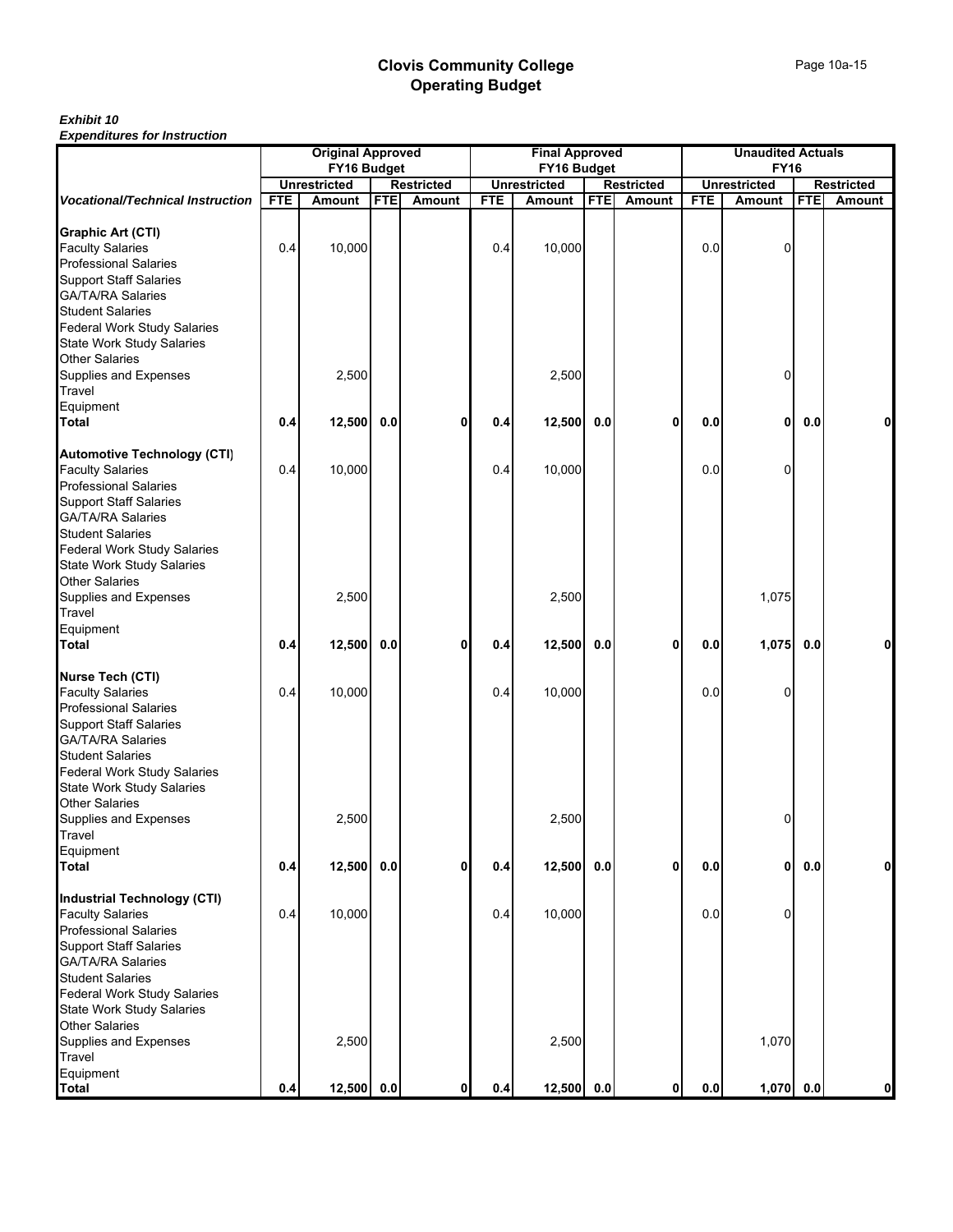|                                                                                           | <b>Original Approved</b> |                     |            |                   |            | <b>Final Approved</b> |            |                   |            | <b>Unaudited Actuals</b> |            |                   |
|-------------------------------------------------------------------------------------------|--------------------------|---------------------|------------|-------------------|------------|-----------------------|------------|-------------------|------------|--------------------------|------------|-------------------|
| FY16 Budget                                                                               |                          |                     |            |                   |            | FY16 Budget           |            |                   |            | <b>FY16</b>              |            |                   |
|                                                                                           |                          | <b>Unrestricted</b> |            | <b>Restricted</b> |            | <b>Unrestricted</b>   |            | <b>Restricted</b> |            | <b>Unrestricted</b>      |            | <b>Restricted</b> |
| <b>Vocational/Technical Instruction</b>                                                   | <b>FTE</b>               | <b>Amount</b>       | <b>FTE</b> | <b>Amount</b>     | <b>FTE</b> | <b>Amount</b>         | <b>FTE</b> | Amount            | <b>FTE</b> | Amount                   | <b>FTE</b> | Amount            |
| <b>Cosmetology (CTI)</b>                                                                  |                          |                     |            |                   |            |                       |            |                   |            |                          |            |                   |
| <b>Faculty Salaries</b>                                                                   | 0.4                      | 10,000              |            |                   | 0.4        | 10,000                |            |                   | 0.4        | 10,000                   |            |                   |
| <b>Professional Salaries</b>                                                              |                          |                     |            |                   |            |                       |            |                   |            |                          |            |                   |
| <b>Support Staff Salaries</b>                                                             |                          |                     |            |                   |            |                       |            |                   |            |                          |            |                   |
| <b>GA/TA/RA Salaries</b>                                                                  |                          |                     |            |                   |            |                       |            |                   |            |                          |            |                   |
| <b>Student Salaries</b>                                                                   |                          |                     |            |                   |            |                       |            |                   |            |                          |            |                   |
| <b>Federal Work Study Salaries</b>                                                        |                          |                     |            |                   |            |                       |            |                   |            |                          |            |                   |
| <b>State Work Study Salaries</b>                                                          |                          |                     |            |                   |            |                       |            |                   |            |                          |            |                   |
| <b>Other Salaries</b>                                                                     |                          |                     |            |                   |            |                       |            |                   |            |                          |            |                   |
| <b>Supplies and Expenses</b>                                                              |                          | 3,500               |            |                   |            | 3,500                 |            |                   |            | 2,068                    |            |                   |
| Travel                                                                                    |                          |                     |            |                   |            |                       |            |                   |            |                          |            |                   |
| Equipment                                                                                 |                          |                     |            |                   |            |                       |            |                   |            |                          |            |                   |
| <b>Total</b>                                                                              | 0.4                      | 13,500              | 0.0        | 0                 | 0.4        | 13,500                | 0.0        | $\mathbf 0$       | 0.4        | 12,068                   | 0.0        | 0                 |
| Nail Tech (CTI)<br><b>Faculty Salaries</b>                                                |                          |                     |            |                   |            |                       |            |                   |            |                          |            |                   |
| <b>Professional Salaries</b><br><b>Support Staff Salaries</b><br><b>GA/TA/RA Salaries</b> |                          |                     |            |                   |            |                       |            |                   |            |                          |            |                   |
| <b>Student Salaries</b>                                                                   |                          |                     |            |                   |            |                       |            |                   |            |                          |            |                   |
| <b>Federal Work Study Salaries</b><br><b>State Work Study Salaries</b>                    |                          |                     |            |                   |            |                       |            |                   |            |                          |            |                   |
| <b>Other Salaries</b><br>Supplies and Expenses                                            |                          | 0                   |            |                   |            | 0                     |            |                   |            | 0                        |            |                   |
| Travel                                                                                    |                          |                     |            |                   |            |                       |            |                   |            |                          |            |                   |
| Equipment                                                                                 |                          |                     |            |                   |            |                       |            |                   |            |                          |            |                   |
| <b>Total</b>                                                                              | 0.0                      | 0                   | 0.0        | 0                 | 0.0        | 0                     | 0.0        | $\mathbf 0$       | 0.0        | 0                        | 0.0        |                   |
| EMT (CTI)                                                                                 |                          |                     |            |                   |            |                       |            |                   |            |                          |            |                   |
| <b>Faculty Salaries</b>                                                                   | 0.0                      | 0                   |            |                   | 0.0        | $\overline{0}$        |            |                   |            |                          |            |                   |
| <b>Professional Salaries</b>                                                              |                          |                     |            |                   |            |                       |            |                   |            |                          |            |                   |
| <b>Support Staff Salaries</b>                                                             |                          |                     |            |                   |            |                       |            |                   |            |                          |            |                   |
| <b>GA/TA/RA Salaries</b>                                                                  |                          |                     |            |                   |            |                       |            |                   |            |                          |            |                   |
| <b>Student Salaries</b>                                                                   |                          |                     |            |                   |            |                       |            |                   |            |                          |            |                   |
| <b>Federal Work Study Salaries</b>                                                        |                          |                     |            |                   |            |                       |            |                   |            |                          |            |                   |
| <b>State Work Study Salaries</b>                                                          |                          |                     |            |                   |            |                       |            |                   |            |                          |            |                   |
| <b>Other Salaries</b>                                                                     |                          |                     |            |                   |            |                       |            |                   |            |                          |            |                   |
| Supplies and Expenses                                                                     |                          | 0                   |            |                   |            | 0                     |            |                   |            |                          |            |                   |
| <b>Travel</b>                                                                             |                          |                     |            |                   |            |                       |            |                   |            |                          |            |                   |
| Equipment                                                                                 |                          |                     |            |                   |            |                       |            |                   |            |                          |            |                   |
| <b>Total</b>                                                                              | 0.0                      | 0                   | 0.0        | $\mathbf{0}$      | $0.0\,$    | 0                     | 0.0        | $\mathbf 0$       | 0.0        | $\mathbf{0}$             | 0.0        | 0                 |
| <b>Health Care Asst (CTI)</b>                                                             |                          |                     |            |                   |            |                       |            |                   |            |                          |            |                   |
| <b>Faculty Salaries</b>                                                                   | 0.4                      | 10,000              |            |                   | 0.4        | 10,000                |            |                   | 0.0        | 0                        |            |                   |
| <b>Professional Salaries</b>                                                              |                          |                     |            |                   |            |                       |            |                   |            |                          |            |                   |
| <b>Support Staff Salaries</b>                                                             |                          |                     |            |                   |            |                       |            |                   |            |                          |            |                   |
| <b>GA/TA/RA Salaries</b>                                                                  |                          |                     |            |                   |            |                       |            |                   |            |                          |            |                   |
| <b>Student Salaries</b>                                                                   |                          |                     |            |                   |            |                       |            |                   |            |                          |            |                   |
| <b>Federal Work Study Salaries</b>                                                        |                          |                     |            |                   |            |                       |            |                   |            |                          |            |                   |
| <b>State Work Study Salaries</b>                                                          |                          |                     |            |                   |            |                       |            |                   |            |                          |            |                   |
| <b>Other Salaries</b>                                                                     |                          |                     |            |                   |            |                       |            |                   |            |                          |            |                   |
| Supplies and Expenses                                                                     |                          | 2,000               |            |                   |            | 2,000                 |            |                   |            | 1,118                    |            |                   |
| Travel                                                                                    |                          |                     |            |                   |            |                       |            |                   |            |                          |            |                   |
| Equipment                                                                                 |                          |                     |            |                   |            |                       |            |                   |            |                          |            |                   |
| <b>Total</b>                                                                              | $0.4\,$                  | $12,000$ 0.0        |            | $\mathbf 0$       | $0.4\,$    | $12,000$ 0.0          |            | $\mathbf{0}$      | $0.0\,$    | $1,118$ 0.0              |            | $\mathbf{0}$      |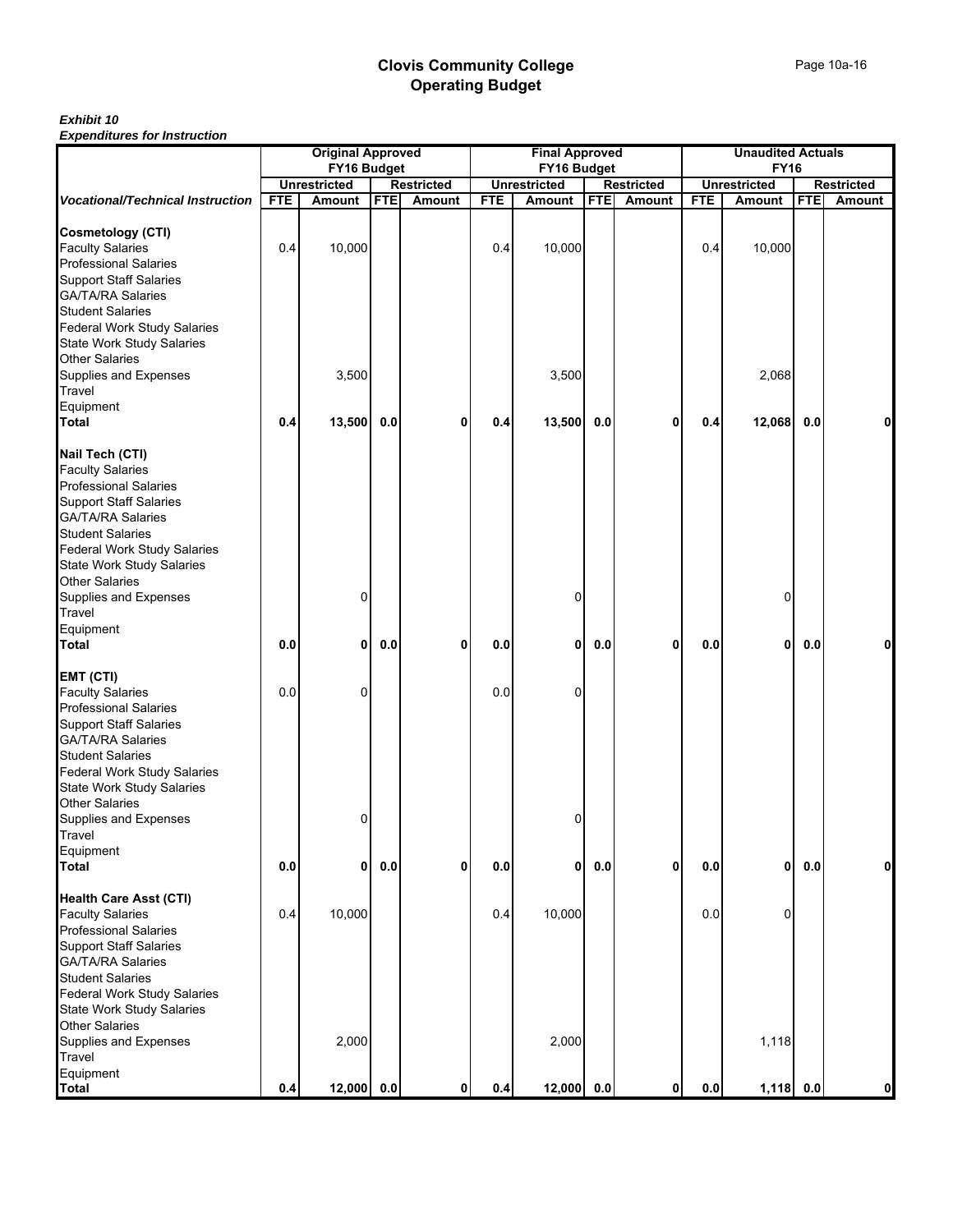|     |                    |                                      |            |                                                                                                         |                                          |                                      |                |                                                                                                            |                                                                      |                               | <b>Restricted</b>                                                     |
|-----|--------------------|--------------------------------------|------------|---------------------------------------------------------------------------------------------------------|------------------------------------------|--------------------------------------|----------------|------------------------------------------------------------------------------------------------------------|----------------------------------------------------------------------|-------------------------------|-----------------------------------------------------------------------|
|     |                    |                                      |            |                                                                                                         |                                          |                                      |                |                                                                                                            |                                                                      |                               | Amount                                                                |
| 0.0 | 0                  |                                      |            | 0.0                                                                                                     | $\mathbf 0$                              |                                      |                | 0.0                                                                                                        | 0                                                                    |                               |                                                                       |
|     | 0<br>1,500         |                                      |            |                                                                                                         | 0<br>1,500                               |                                      |                |                                                                                                            | 0<br>200                                                             |                               |                                                                       |
| 0.0 | 1,500              | 0.0                                  |            | 0.0                                                                                                     | 1,500                                    | 0.0                                  | 0              | 0.0                                                                                                        | 200                                                                  | 0.0                           | Λ                                                                     |
|     |                    |                                      |            |                                                                                                         |                                          |                                      |                | 0.0                                                                                                        | ſ                                                                    |                               |                                                                       |
| 0.0 | 0                  | 0.0                                  |            | 0.0                                                                                                     | 0<br>0                                   | 0.0                                  | $\mathbf 0$    | 0.0                                                                                                        | $\Omega$<br>0                                                        | 0.0                           | 0                                                                     |
|     |                    |                                      |            | 0.0                                                                                                     | 0                                        |                                      |                |                                                                                                            |                                                                      |                               |                                                                       |
| 0.0 | $\Omega$<br>0<br>0 | 0.0                                  |            | $0.0\,$                                                                                                 | 0<br>0<br>$\overline{0}$<br>$\mathbf{0}$ |                                      | $\mathbf{0}$   | 0.0                                                                                                        | $\Omega$<br>0<br>$\mathbf 0$                                         | 0.0                           | $\mathbf{0}$                                                          |
|     |                    |                                      |            |                                                                                                         |                                          |                                      |                |                                                                                                            |                                                                      |                               |                                                                       |
|     | 4,500              |                                      |            |                                                                                                         | 4,500                                    |                                      | $\overline{0}$ |                                                                                                            | 2,738                                                                |                               | $\overline{0}$<br>$\mathbf{0}$                                        |
|     | <b>FTE</b>         | <b>Unrestricted</b><br><b>Amount</b> | <b>FTE</b> | <b>Original Approved</b><br>FY16 Budget<br><b>Restricted</b><br>Amount<br>0<br>0<br>0<br>$\overline{0}$ | <b>FTE</b>                               | <b>Unrestricted</b><br><b>Amount</b> | <b>FTE</b>     | <b>Final Approved</b><br>FY16 Budget<br><b>Restricted</b><br>Amount<br>0.0<br>$\mathbf{0}$<br>$\mathbf{0}$ | <b>FTE</b><br>4,500<br>0.0<br>$0.0\,$<br>4,500 0.0<br>0.0<br>$0.0\,$ | <b>Unrestricted</b><br>Amount | <b>Unaudited Actuals</b><br><b>FY16</b><br><b>FTE</b><br>2,738<br>0.0 |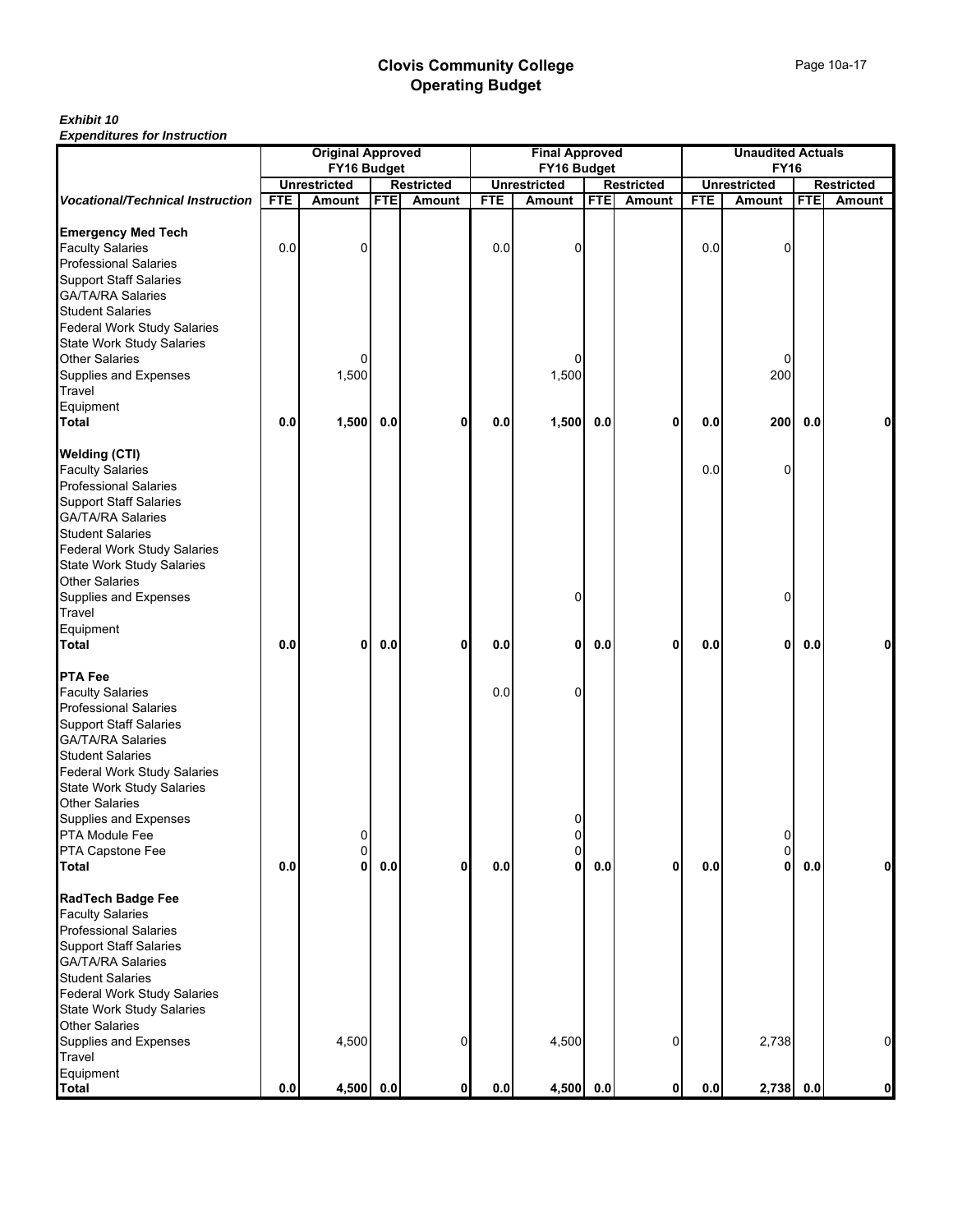|                                         |                                    | <b>Original Approved</b> |            |                   | <b>Final Approved</b> |                     |            |                   | <b>Unaudited Actuals</b> |                     |            |                   |
|-----------------------------------------|------------------------------------|--------------------------|------------|-------------------|-----------------------|---------------------|------------|-------------------|--------------------------|---------------------|------------|-------------------|
|                                         | FY16 Budget<br><b>Unrestricted</b> |                          |            |                   |                       | FY16 Budget         |            |                   |                          | <b>FY16</b>         |            |                   |
|                                         |                                    |                          |            | <b>Restricted</b> |                       | <b>Unrestricted</b> |            | <b>Restricted</b> |                          | <b>Unrestricted</b> |            | <b>Restricted</b> |
| <b>Vocational/Technical Instruction</b> | <b>FTE</b>                         | <b>Amount</b>            | <b>FTE</b> | <b>Amount</b>     | <b>FTE</b>            | Amount              | <b>FTE</b> | Amount            | <b>FTE</b>               | Amount              | <b>FTE</b> | Amount            |
| <b>Radiologic Tech Module</b>           |                                    |                          |            |                   |                       |                     |            |                   |                          |                     |            |                   |
| <b>Faculty Salaries</b>                 |                                    |                          |            |                   |                       |                     |            |                   |                          |                     |            |                   |
| <b>Professional Salaries</b>            |                                    |                          |            |                   |                       |                     |            |                   |                          |                     |            |                   |
| <b>Support Staff Salaries</b>           |                                    |                          |            |                   |                       |                     |            |                   |                          |                     |            |                   |
| <b>GA/TA/RA Salaries</b>                |                                    |                          |            |                   |                       |                     |            |                   |                          |                     |            |                   |
| <b>Student Salaries</b>                 |                                    |                          |            |                   |                       |                     |            |                   |                          |                     |            |                   |
| <b>Federal Work Study Salaries</b>      |                                    |                          |            |                   |                       |                     |            |                   |                          |                     |            |                   |
| <b>State Work Study Salaries</b>        |                                    |                          |            |                   |                       |                     |            |                   |                          |                     |            |                   |
| <b>Other Salaries</b>                   |                                    |                          |            |                   |                       |                     |            |                   |                          |                     |            |                   |
| <b>Supplies and Expenses</b>            |                                    | 3,200                    |            |                   |                       | 3,200               |            |                   |                          | 78                  |            |                   |
| Travel                                  |                                    |                          |            |                   |                       |                     |            |                   |                          |                     |            |                   |
| Equipment                               |                                    |                          |            |                   |                       |                     |            |                   |                          |                     |            |                   |
| <b>Total</b>                            | 0.0                                | 3,200                    | 0.0        | $\mathbf{0}$      | 0.0                   | 3,200               | 0.0        | 0                 | 0.0                      | 78                  | 0.0        |                   |
|                                         |                                    |                          |            |                   |                       |                     |            |                   |                          |                     |            |                   |
| <b>Automotive Tech Fee</b>              |                                    |                          |            |                   |                       |                     |            |                   |                          |                     |            |                   |
| <b>Faculty Salaries</b>                 |                                    |                          |            |                   |                       |                     |            |                   |                          |                     |            |                   |
| <b>Professional Salaries</b>            |                                    |                          |            |                   |                       |                     |            |                   |                          |                     |            |                   |
| <b>Support Staff Salaries</b>           |                                    |                          |            |                   |                       |                     |            |                   |                          |                     |            |                   |
| Supplies and Expenses                   |                                    | 6,350                    |            |                   |                       | 9,250               |            |                   |                          | 9,130               |            |                   |
| Travel                                  |                                    |                          |            |                   |                       |                     |            |                   |                          |                     |            |                   |
| Equipment                               |                                    |                          |            |                   |                       |                     |            |                   |                          |                     |            |                   |
| <b>Total</b>                            | 0.0                                | 6,350                    | 0.0        | $\mathbf{0}$      | 0.0                   | 9,250               | 0.0        | 0                 | $0.0\,$                  | 9,130               | 0.0        | 0                 |
|                                         |                                    |                          |            |                   |                       |                     |            |                   |                          |                     |            |                   |
| (unassigned)                            |                                    |                          |            |                   |                       |                     |            |                   |                          |                     |            |                   |
| <b>Faculty Salaries</b>                 |                                    |                          |            |                   |                       |                     |            |                   |                          |                     |            |                   |
| <b>Professional Salaries</b>            |                                    |                          |            |                   |                       |                     |            |                   |                          |                     |            |                   |
| <b>Support Staff Salaries</b>           |                                    |                          |            |                   |                       |                     |            |                   |                          |                     |            |                   |
| <b>Supplies and Expenses</b>            |                                    | 0                        |            |                   |                       | 0                   |            |                   |                          | 0                   |            |                   |
| <b>Travel</b>                           |                                    |                          |            |                   |                       |                     |            |                   |                          |                     |            |                   |
| Equipment                               |                                    |                          |            |                   |                       |                     |            |                   |                          |                     |            |                   |
| <b>Total</b>                            | 0.0                                | 0                        | 0.0        | <sub>0</sub>      | 0.0                   | 0                   | $0.0\,$    | 0                 | 0.0                      | 0                   | 0.0        |                   |
| <b>Industrial Technology Fee</b>        |                                    |                          |            |                   |                       |                     |            |                   |                          |                     |            |                   |
| <b>Faculty Salaries</b>                 |                                    |                          |            |                   |                       |                     |            |                   |                          |                     |            |                   |
| <b>Professional Salaries</b>            |                                    |                          |            |                   |                       |                     |            |                   |                          |                     |            |                   |
| <b>Support Staff Salaries</b>           |                                    |                          |            |                   |                       |                     |            |                   |                          |                     |            |                   |
| Supplies and Expenses                   |                                    | 4,180                    |            |                   |                       | 4,180               |            |                   |                          | 2,955               |            |                   |
| Travel                                  |                                    |                          |            |                   |                       |                     |            |                   |                          |                     |            |                   |
| Equipment                               |                                    |                          |            |                   |                       |                     |            |                   |                          |                     |            |                   |
| <b>Total</b>                            | 0.0                                | 4,180 0.0                |            | Ol                | 0.0                   | 4,180               | 0.0        | 0                 | 0.0                      | $2,955$ 0.0         |            | 0                 |
|                                         |                                    |                          |            |                   |                       |                     |            |                   |                          |                     |            |                   |
| <b>Welding Fee</b>                      |                                    |                          |            |                   |                       |                     |            |                   |                          |                     |            |                   |
| <b>Faculty Salaries</b>                 |                                    |                          |            |                   |                       |                     |            |                   |                          |                     |            |                   |
| <b>Professional Salaries</b>            |                                    |                          |            |                   |                       |                     |            |                   |                          |                     |            |                   |
| <b>Support Staff Salaries</b>           |                                    |                          |            |                   |                       |                     |            |                   |                          |                     |            |                   |
| Supplies and Expenses                   |                                    | 22,040                   |            |                   |                       | 30,000              |            |                   |                          | 29,078              |            |                   |
| Travel                                  |                                    |                          |            |                   |                       |                     |            |                   |                          |                     |            |                   |
| Equipment                               |                                    |                          |            |                   |                       |                     |            |                   |                          |                     |            |                   |
| <b>Total</b>                            | $0.0\,$                            | 22,040 0.0               |            | 0                 | $\mathbf{0.0}$        | $30,000$ 0.0        |            | 0                 | $0.0\,$                  | 29,078 0.0          |            | 0                 |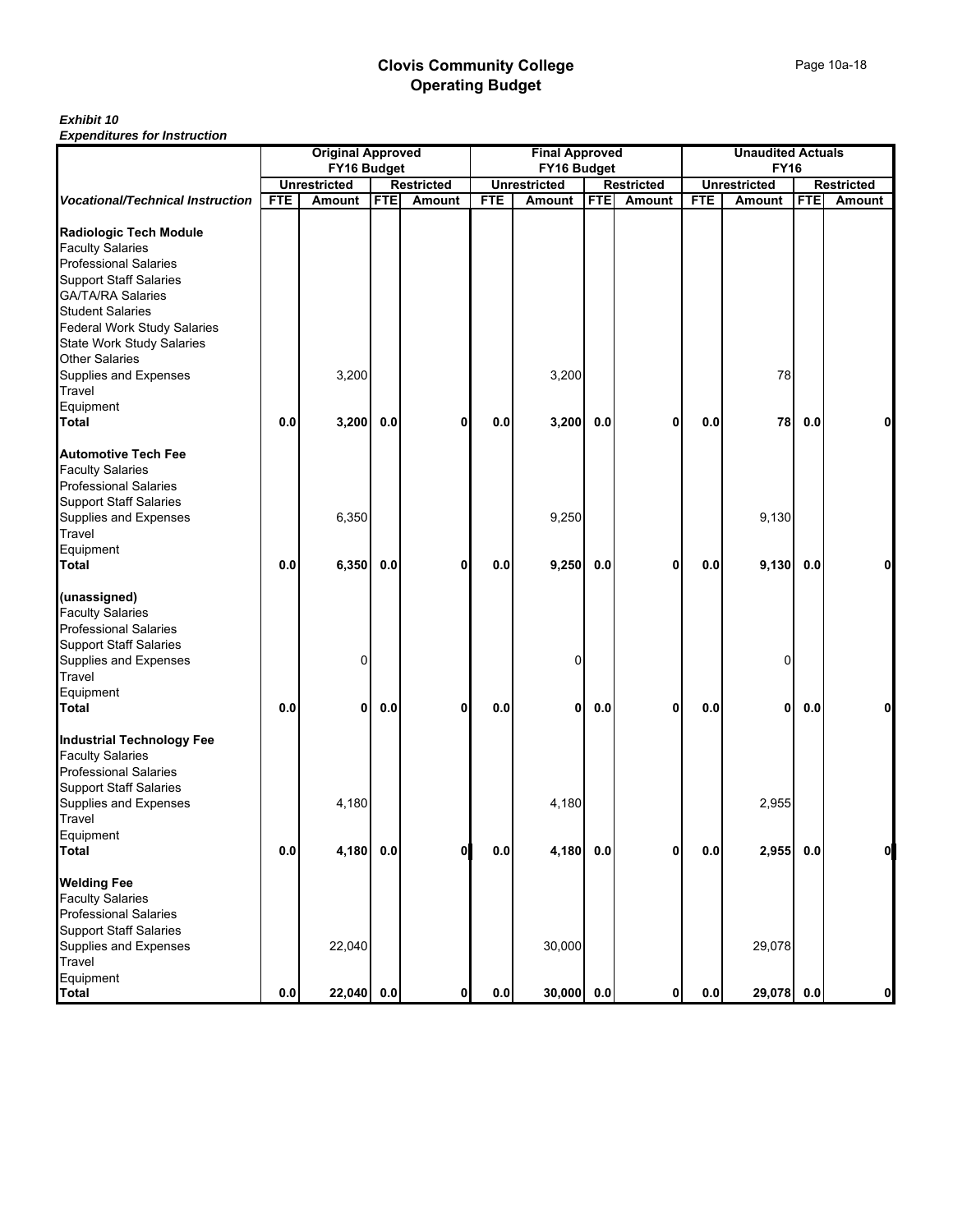|                                                                                                                                                                                                                                                                                                                                                                          | <b>Original Approved</b><br>FY16 Budget |                     |                                 |                                                                                   | <b>Final Approved</b><br>FY16 Budget |                     |                                 |                                                                         | <b>Unaudited Actuals</b><br><b>FY16</b> |                     |                                 |                                                                                               |
|--------------------------------------------------------------------------------------------------------------------------------------------------------------------------------------------------------------------------------------------------------------------------------------------------------------------------------------------------------------------------|-----------------------------------------|---------------------|---------------------------------|-----------------------------------------------------------------------------------|--------------------------------------|---------------------|---------------------------------|-------------------------------------------------------------------------|-----------------------------------------|---------------------|---------------------------------|-----------------------------------------------------------------------------------------------|
|                                                                                                                                                                                                                                                                                                                                                                          |                                         | <b>Unrestricted</b> |                                 | <b>Restricted</b>                                                                 |                                      | <b>Unrestricted</b> |                                 | <b>Restricted</b>                                                       |                                         | <b>Unrestricted</b> |                                 | <b>Restricted</b>                                                                             |
| <b>Community Education</b>                                                                                                                                                                                                                                                                                                                                               | <b>FTE</b>                              | Amount              | <b>FTE</b>                      | <b>Amount</b>                                                                     | <b>FTE</b>                           | <b>Amount</b>       | <b>FTE</b>                      | Amount                                                                  | <b>FTE</b>                              | <b>Amount</b>       | <b>FTE</b>                      | Amount                                                                                        |
| <b>Community Service</b><br><b>Faculty Salaries</b><br><b>Professional Salaries</b><br><b>Support Staff Salaries</b><br><b>GA/TA/RA Salaries</b><br><b>Student Salaries</b><br><b>Federal Work Study Salaries</b><br><b>State Work Study Salaries</b><br><b>Other Salaries</b><br><b>Supplies and Expenses</b><br>Travel                                                 | 0.2                                     | 4,000<br>5,000      |                                 |                                                                                   | 0.2                                  | 4,000<br>5,000      |                                 |                                                                         | 0.2                                     | 3,154<br>3,333      |                                 |                                                                                               |
| Equipment<br><b>Total</b>                                                                                                                                                                                                                                                                                                                                                | 0.2                                     | 9,000               | 0.0                             | 0                                                                                 | 0.2                                  | 9,000               | 0.0                             | $\mathbf 0$                                                             | 0.2                                     | 6,487               | 0.0                             | 0                                                                                             |
| <b>Kid's College</b><br><b>Faculty Salaries</b><br><b>Professional Salaries</b><br><b>Support Staff Salaries</b><br><b>GA/TA/RA Salaries</b><br><b>Student Salaries</b><br><b>Federal Work Study Salaries</b><br><b>State Work Study Salaries</b><br><b>Other Salaries</b><br>Supplies and Expenses<br><b>Travel</b>                                                     | 0.3                                     | 4,500<br>11,500     |                                 |                                                                                   | 0.3                                  | 4,500<br>11,500     |                                 |                                                                         | 0.3                                     | 3,628<br>827        |                                 |                                                                                               |
| Equipment<br><b>Total</b>                                                                                                                                                                                                                                                                                                                                                | 0.3                                     | 16,000              | 0.0                             | 0                                                                                 | 0.3                                  | 16,000              | 0.0                             | 0                                                                       | 0.3                                     | 4,455               | 0.0                             | 0                                                                                             |
| <b>ABE Center</b><br><b>Faculty Salaries</b><br><b>Professional Salaries</b><br><b>Support Staff Salaries</b><br><b>GA/TA/RA Salaries</b><br><b>Student Salaries</b><br><b>Federal Work Study Salaries</b><br><b>State Work Study Salaries</b><br><b>Other Salaries</b><br><b>Supplies and Expenses</b><br><b>Travel</b><br>Equipment<br><b>Benefits</b><br><b>Total</b> | 0.0                                     | 0                   | 2.4<br>1.5<br>0.0<br>3.0<br>6.9 | 125,000<br>20,000<br>0<br>50,000<br>12,000<br>$\overline{0}$<br>50,000<br>257,000 | 0.0                                  | $\mathbf 0$         | 2.4<br>1.5<br>0.0<br>3.0<br>6.9 | 89,299<br>50,000<br>0<br>75,000<br>16,000<br>5,350<br>71,953<br>307,602 | $0.0\,$                                 | 0                   | 2.4<br>1.5<br>0.0<br>3.0<br>6.9 | 88,426<br>3,158<br>$\overline{0}$<br>101,302<br>21,708<br>$\overline{0}$<br>55,203<br>269,795 |
| <b>ABE Books</b><br><b>Faculty Salaries</b><br><b>Professional Salaries</b><br><b>Support Staff Salaries</b><br><b>GA/TA/RA Salaries</b><br><b>Student Salaries</b><br><b>Federal Work Study Salaries</b><br><b>State Work Study Salaries</b><br><b>Other Salaries</b><br><b>Supplies and Expenses</b><br>Travel<br>Equipment                                            |                                         |                     |                                 | 18,000                                                                            |                                      |                     |                                 | 21,578                                                                  |                                         |                     |                                 | 56                                                                                            |
| <b>Benefits</b><br><b>Total</b>                                                                                                                                                                                                                                                                                                                                          |                                         |                     |                                 | 18,000                                                                            |                                      | $\mathbf 0$         |                                 | 21,578                                                                  |                                         |                     |                                 | 56                                                                                            |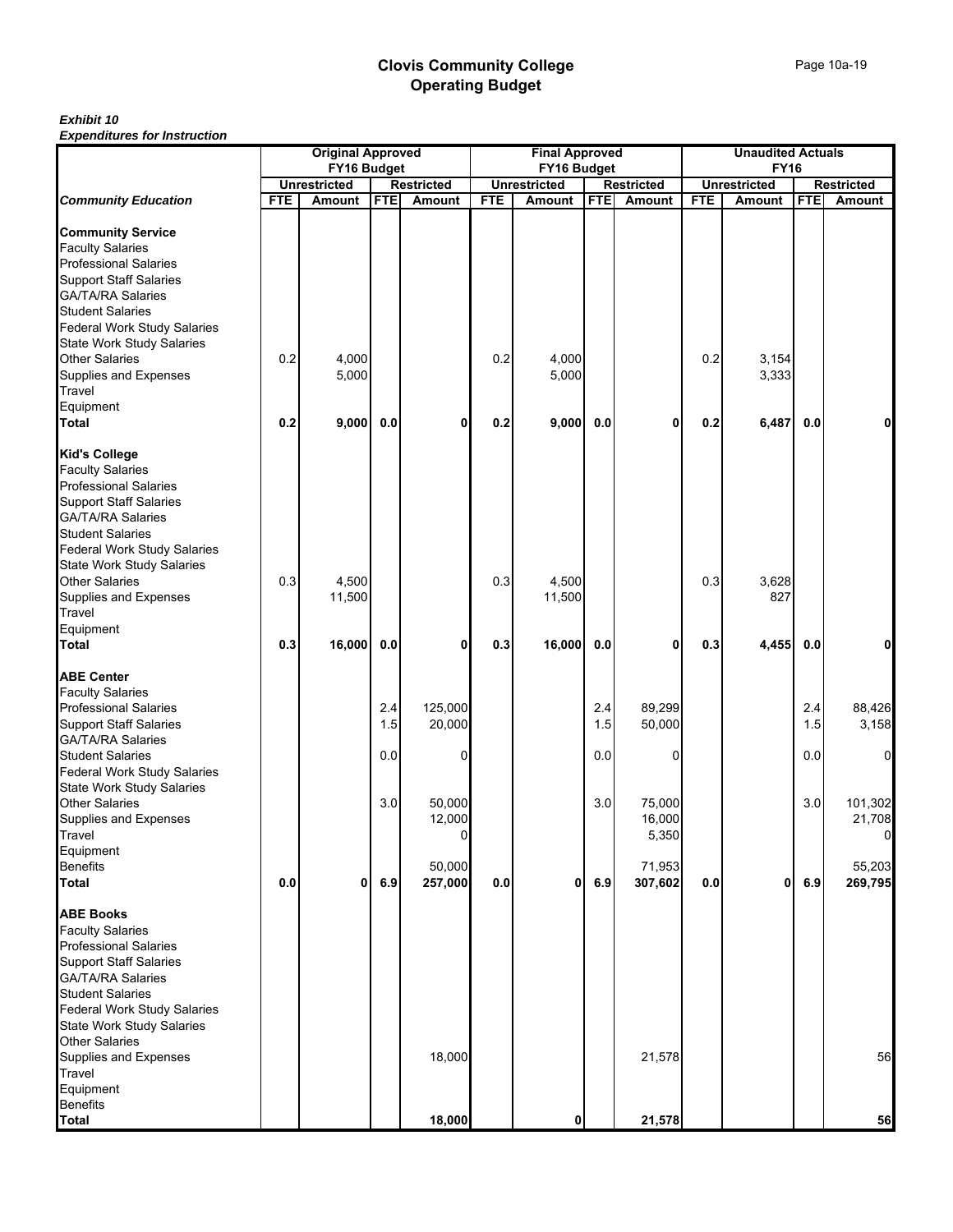## *Exhibit 10*

*Expenditures for Instruction*

|                                    |       | <b>Original Approved</b> |                  |                   |            | <b>Final Approved</b> |                  |                   |       | <b>Unaudited Actuals</b> |                  |                   |
|------------------------------------|-------|--------------------------|------------------|-------------------|------------|-----------------------|------------------|-------------------|-------|--------------------------|------------------|-------------------|
|                                    |       | FY16 Budget              |                  |                   |            | FY16 Budget           |                  |                   |       | <b>FY16</b>              |                  |                   |
|                                    |       | <b>Unrestricted</b>      |                  | <b>Restricted</b> |            | <b>Unrestricted</b>   |                  | <b>Restricted</b> |       | Unrestricted             |                  | <b>Restricted</b> |
| <b>Totals</b>                      | FTE.  | Amount                   | <b>FTEI</b>      | Amount            | <b>FTE</b> | Amount                | <b>FTEI</b>      | Amount            | FTE.  | Amount                   | <b>FTE</b>       | <b>Amount</b>     |
|                                    |       |                          |                  |                   |            |                       |                  |                   |       |                          |                  |                   |
| <b>Faculty Salaries</b>            | 133.5 | 3,648,637                | 4.0              | 287,031           | 134.4      | 3,847,700             | 4.0              | 228,672           | 132.4 | 3,538,985                | 4.0              | 197,023           |
| <b>Professional Salaries</b>       | 1.0   | 28,650                   | 4.9              | 221,812           | 1.0        | 28,650                | 9.9              | 268,798           | 1.00  | 37,626                   | 9.9              | 161,786           |
| <b>Support Staff Salaries</b>      | 6.3   | 134,994                  | 2.5              | 45,222            | 6.0        | 133,108               | 2.5              | 65,568            | 6.0   | 130,639                  | 1.5              | 3,158             |
| <b>GA/TA/RA Salaries</b>           | 0.0   | 01                       | 0.0              |                   | 0.0        |                       | 0.0              |                   | 0.0   |                          | 0.0 <sub>l</sub> |                   |
| <b>Student Salaries</b>            | 17.6  | 225,000                  | 0.0              |                   | 17.6       | 225,000               | 0.0              |                   | 17.6  | 188,059                  | 0.0              |                   |
| <b>Federal Work Study Salaries</b> | 0.0   |                          | 3.2              | 49.469            | 0.0        |                       | 3.2              | 46,773            | 0.0   |                          | 3.2              | 42,782            |
| <b>State Work Study Salaries</b>   | 2.2   | 35,000                   | 8.5              | 132,000.0         | 2.2        | 35,000                | 8.5              | 132.000           | 2.2   | 22,141                   | 8.5              | 105,971           |
| <b>Other Salaries</b>              | 0.5   | 8,500                    | 3.0 <sub>l</sub> | 70,000            | 0.5        | 8,500                 | 3.0 <sub>l</sub> | 98.000            | 0.5   | 23,712                   | 3.0 <sub>l</sub> | 101,302           |
| Supplies and Expenses              | 0.0   | 593,721                  | 0.0              | 333,925           | 0.0        | 922,323               | 0.0              | 208,346           | 0.0   | 483,956                  | 0.0              | 169,232           |
| Travel                             | 0.0   |                          | 0.0              | 55,000            | 0.0        |                       | 0.0              | 60.460            | 0.0   | 0                        | 0.0              |                   |
| Equipment                          | 0.0   |                          | 0.0              | 192,000           | 0.0        | 34,000                | 0.0              | 271,272           | 0.0   |                          | 0.0              | 268,401           |
| <b>Benefits</b>                    | 0.0   | 676,871                  | 0.0              | 239,000           | 0.0        | 1,706,871             | 0.0              | 234,142           | 0.0   | 1,472,959                | 0.0              | 151,962           |
| Int'l Services Pooled Charges      | 0.0   | 766,562                  | 0.0              |                   | 0.0        | 766,562               | 0.0              |                   | 0.0   | 766,562                  | 0.0              |                   |
| Total                              | 161.1 | 7,117,935 26.1           |                  | 1,625,459         | 161.7      | 7,707,714 31.1        |                  | 1,614,031         | 159.7 | 6,664,638 30.1           |                  | 1,201,616         |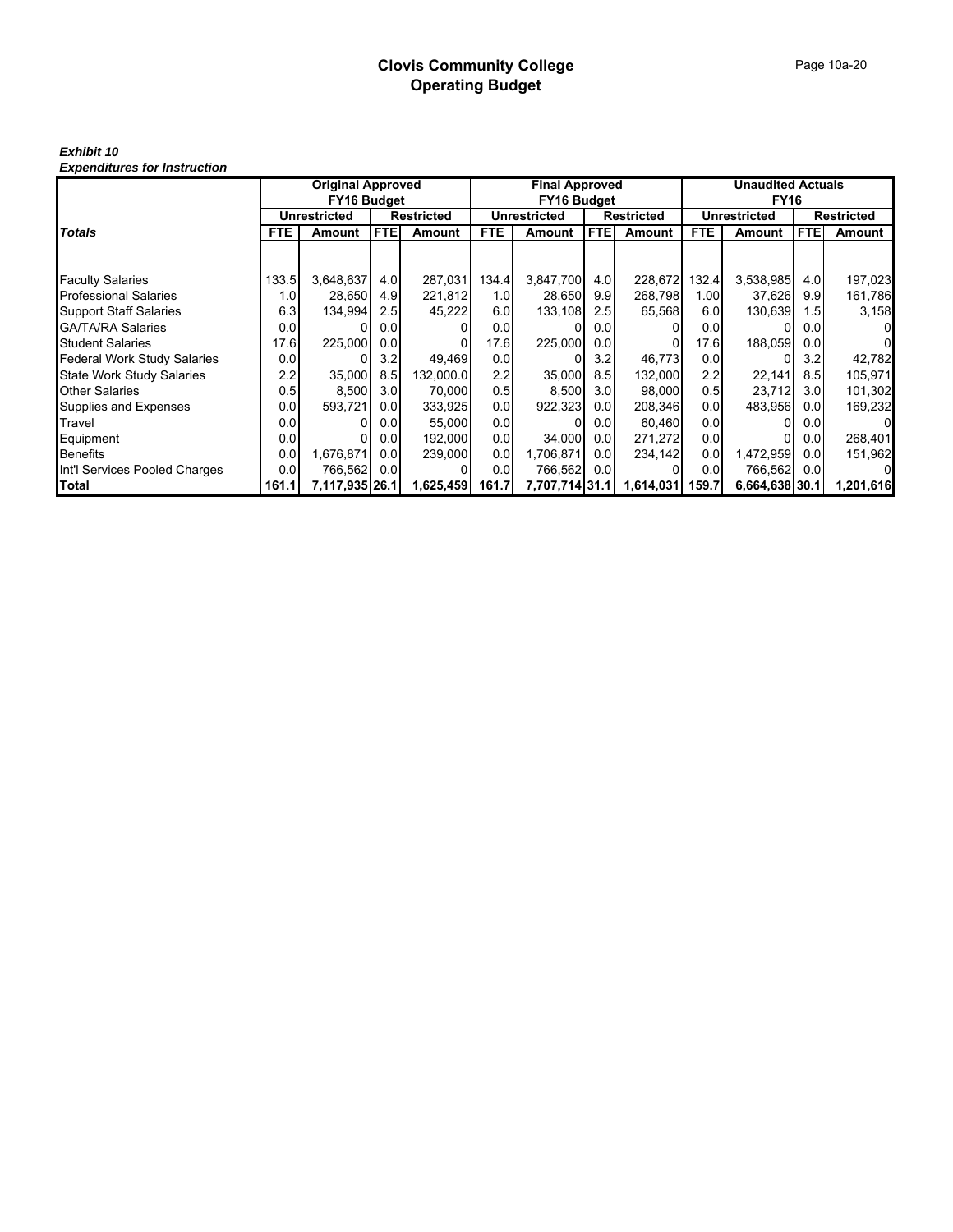|                                       |                     | <b>Original Approved</b> |                     | <b>Final Approved</b> |                     | <b>Unaudited Actuals</b> |
|---------------------------------------|---------------------|--------------------------|---------------------|-----------------------|---------------------|--------------------------|
|                                       | FY16 Budget         |                          | FY16 Budget         |                       | <b>FY16</b>         |                          |
|                                       | <b>Unrestricted</b> | <b>Restricted</b>        | <b>Unrestricted</b> | <b>Restricted</b>     | <b>Unrestricted</b> | <b>Restricted</b>        |
|                                       |                     |                          |                     |                       |                     |                          |
| Library                               | 259,319             | 0                        | 261,919             | 0                     | 254,819             | $\mathbf{0}$             |
| <b>Media Center</b>                   | 2,800               | $\mathbf{0}$             | 2,800               | $\mathbf{0}$          | 2,028               | $\mathbf{0}$             |
| <b>Academic Administration</b>        |                     |                          |                     |                       |                     |                          |
| Executive VP for Instruction          | 192,864             | 0                        | 203,816             | $\mathbf 0$           | 183,559             | $\overline{0}$           |
| Asst to VP for Ed Services            |                     | 0                        | 0                   | 0                     |                     | $\overline{0}$           |
| Division Chairs                       | 197,203             | 0                        | 197,203             | 0                     | 170,991             | $\overline{0}$           |
| <b>Advisory Committee</b>             | 3,500               |                          | 3,500               |                       |                     |                          |
| Director of Federal Programs          | 60,642              | 0                        | 60,642              | 0                     | 59,834              | $\overline{0}$           |
| Dir Extended Learning                 | 62,987              | 0                        | 62,987              | 0                     | 57,669              | $\overline{0}$           |
| <b>Health and Fitness Center</b>      | 122,949             | 0                        | 122,949             | 0                     | 105,390             | $\mathbf 0$              |
| <b>Total Academic Administration</b>  | 640,145             | 0                        | 651,097             | 0                     | 577,443             | $\mathbf{0}$             |
| <b>Faculty Curriculum Development</b> | 11,000              |                          | 11,000              | 0                     | 8,679               | $\overline{0}$           |
| <b>Faculty Development Endowment</b>  |                     | 3,460                    |                     | 3,460                 |                     | $\mathbf 0$              |
| <b>Total Faculty Development</b>      | 11,000              | 3,460                    | 11,000              | 3,460                 | 8,679               | $\mathbf{0}$             |
| Items Not Included in 11a             |                     |                          |                     |                       |                     |                          |
| Retirement                            | 125,708             |                          | 125,708             |                       | 66,545              |                          |
| Social Security                       | 61,573              |                          | 61,573              |                       | 35,015              |                          |
| Group Insurance                       | 56,084              |                          | 56,084              |                       | 35,546              |                          |
| Workmen's Compensation                | 2,040               |                          | 2,040               |                       | 134                 |                          |
| Unemployment Compensation             | 1,020               |                          | 1,020               |                       | 576                 |                          |
| Waiver of Tuition                     |                     |                          |                     |                       |                     |                          |
| <b>Computer Service</b>               | 147,705             |                          | 147,705             |                       | 147,705             |                          |
| Total Items Not Included in 11a       | 394,130             | 0                        | 394,130             | 0                     | 285,521             | $\mathbf{0}$             |
| <b>Grand Total Expenditures</b>       |                     |                          |                     |                       |                     |                          |
| for Academic Support                  | 1,307,394           | 3,460                    | 1,320,946           | 3,460                 | 1,128,490           | $\boldsymbol{o}$         |
|                                       |                     |                          |                     |                       |                     |                          |
|                                       |                     |                          |                     |                       |                     |                          |
|                                       |                     |                          |                     |                       |                     |                          |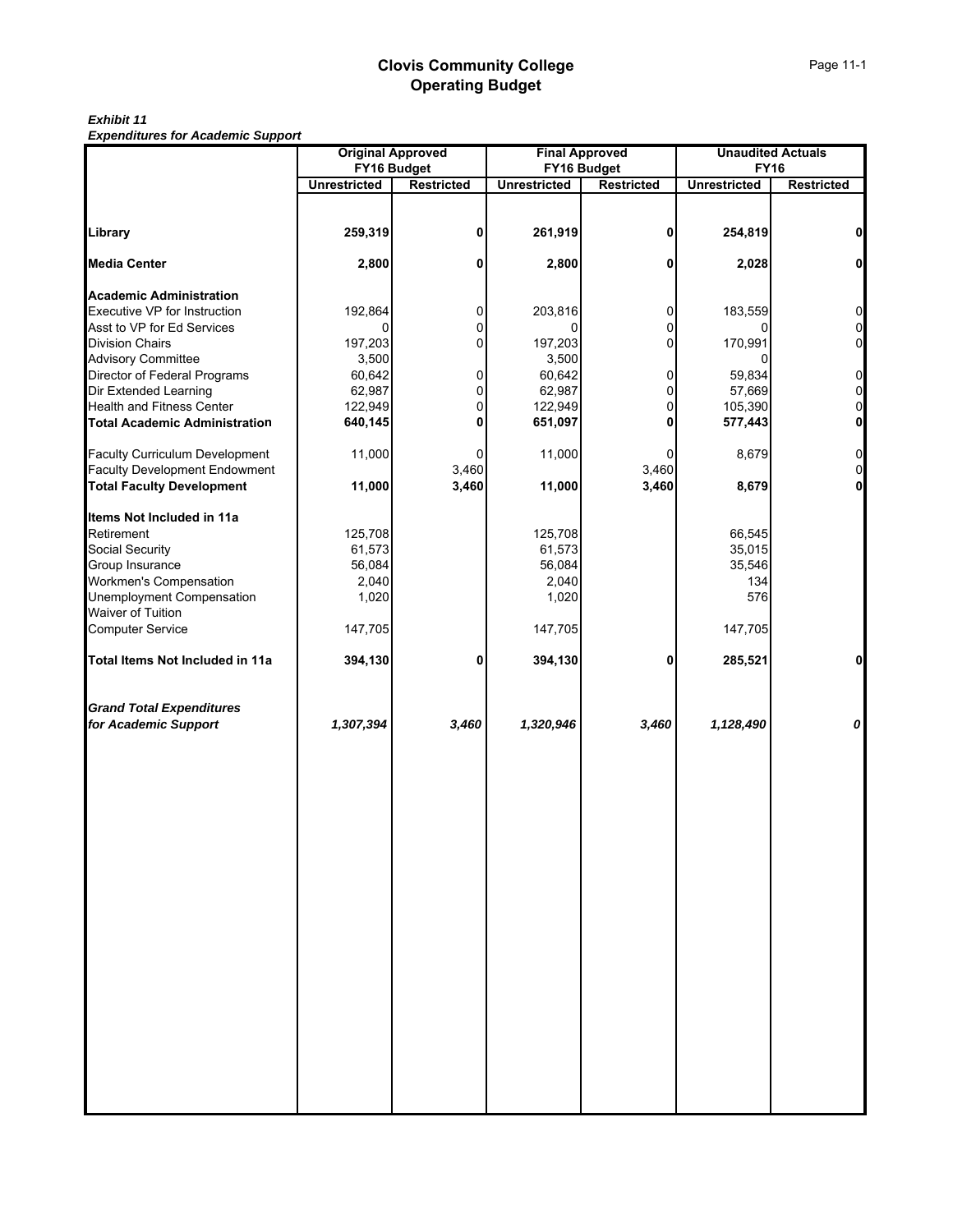|                                                  |            | <b>Original Approved</b> |            |                   |            | <b>Final Approved</b> |            |                   |            | <b>Unaudited Actuals</b> |            |                   |
|--------------------------------------------------|------------|--------------------------|------------|-------------------|------------|-----------------------|------------|-------------------|------------|--------------------------|------------|-------------------|
|                                                  |            | FY16 Budget              |            |                   |            | FY16 Budget           |            |                   |            | <b>FY16</b>              |            |                   |
|                                                  |            | <b>Unrestricted</b>      |            | <b>Restricted</b> |            | <b>Unrestricted</b>   |            | <b>Restricted</b> |            | <b>Unrestricted</b>      |            | <b>Restricted</b> |
| Library                                          | <b>FTE</b> | <b>Amount</b>            | <b>FTE</b> | <b>Amount</b>     | <b>FTE</b> | <b>Amount</b>         | <b>FTE</b> | <b>Amount</b>     | <b>FTE</b> | <b>Amount</b>            | <b>FTE</b> | <b>Amount</b>     |
| <b>Faculty Salaries</b><br>Professional Salaries | 2.0        | 111,666                  |            |                   | 2.0        | 114,266               |            |                   | 2.0        | 114,266                  |            |                   |
| <b>Support Staff Salaries</b>                    | 2.0        | 46,835                   |            |                   | 2.0        | 46,835                |            |                   | 2.0        | 40,056                   |            |                   |
|                                                  |            |                          |            |                   |            |                       |            |                   |            |                          |            |                   |
| GA/TA/RA Salaries<br>Student Salaries            |            |                          |            |                   |            |                       |            |                   |            |                          |            |                   |
| <b>Federal Work Study Salaries</b>               |            |                          |            |                   |            |                       |            |                   |            |                          |            |                   |
|                                                  |            |                          |            |                   |            |                       |            |                   |            |                          |            |                   |
| State Work Study Salaries<br>Other Salaries      |            |                          |            |                   |            |                       |            |                   |            | 3,162                    |            |                   |
| Supplies and Expenses                            |            | 100,818                  |            |                   |            | 100,818               |            |                   |            | 97,335                   |            |                   |
| Travel                                           |            |                          |            |                   |            |                       |            |                   |            |                          |            |                   |
|                                                  |            |                          |            |                   |            |                       |            |                   |            |                          |            |                   |
| Equipment<br>Collection                          |            |                          |            |                   |            |                       |            |                   |            |                          |            |                   |
| <b>Total</b>                                     | 4.0        | 259,319                  | 0.0        | $\mathbf 0$       | 4.0        | 261,919               | 0.0        | 0                 | 4.0        | 254,819                  | 0.0        |                   |
|                                                  |            |                          |            |                   |            |                       |            |                   |            |                          |            |                   |
| <b>Media Center</b>                              |            |                          |            |                   |            |                       |            |                   |            |                          |            |                   |
| <b>Faculty Salaries</b>                          |            |                          |            |                   |            |                       |            |                   |            |                          |            |                   |
| <b>Professional Salaries</b>                     |            |                          |            |                   |            |                       |            |                   |            |                          |            |                   |
|                                                  |            |                          |            |                   |            |                       |            |                   |            |                          |            |                   |
| Support Staff Salaries<br>GA/TA/RA Salaries      |            |                          |            |                   |            |                       |            |                   |            |                          |            |                   |
| <b>Student Salaries</b>                          |            |                          |            |                   |            |                       |            |                   |            |                          |            |                   |
| <b>Federal Work Study Salaries</b>               |            |                          |            |                   |            |                       |            |                   |            |                          |            |                   |
| State Work Study Salaries                        |            |                          |            |                   |            |                       |            |                   |            |                          |            |                   |
| <b>Other Salaries</b>                            |            |                          |            |                   |            |                       |            |                   |            |                          |            |                   |
|                                                  |            | 2,800                    |            |                   |            | 2,800                 |            |                   |            | 2,028                    |            |                   |
| Supplies and Expenses<br>Travel                  |            |                          |            |                   |            |                       |            |                   |            |                          |            |                   |
| Equipment                                        |            |                          |            |                   |            | 0                     |            |                   |            |                          |            |                   |
| <b>Total</b>                                     | 0.0        | 2,800                    | 0.0        | 0                 | 0.0        | 2,800                 | 0.0        | 0                 | 0.0        | 2,028                    | 0.0        | 0                 |
|                                                  |            |                          |            |                   |            |                       |            |                   |            |                          |            |                   |
| <b>Executive VP for Instruction</b>              |            |                          |            |                   |            |                       |            |                   |            |                          |            |                   |
| <b>Faculty Salaries</b>                          |            |                          |            |                   |            |                       |            |                   |            |                          |            |                   |
| <b>Professional Salaries</b>                     | 2.0        | 152,329                  |            |                   | 1.0        | 152,329               |            |                   | 2.0        | 152,328                  |            |                   |
| <b>Support Staff Salaries</b>                    | 0.0        |                          |            |                   | 1.0        | 10,952                |            |                   | 0.0        | 6,437                    |            |                   |
| GA/TA/RA Salaries                                |            |                          |            |                   |            |                       |            |                   |            |                          |            |                   |
| Student Salaries<br>Federal Work Study Salaries  |            |                          |            |                   |            |                       |            |                   |            |                          |            |                   |
|                                                  |            |                          |            |                   |            |                       |            |                   |            |                          |            |                   |
| <b>State Work Study Salaries</b>                 |            |                          |            |                   |            |                       |            |                   |            |                          |            |                   |
| <b>Other Salaries</b>                            |            |                          |            |                   |            | O                     |            |                   |            | 0                        |            |                   |
| Supplies and Expenses<br>Travel                  |            | 5,035                    |            |                   |            | 5,035                 |            |                   |            | 2,711                    |            |                   |
|                                                  |            | 35,500                   |            |                   |            | 35,500                |            |                   |            | 22,083                   |            |                   |
| Equipment                                        |            |                          |            |                   |            |                       |            |                   |            |                          |            |                   |
| Total                                            | 2.0        | 192,864                  | 0.0        | οl                | 2.0        | 203,816               | 0.0        | 0                 | 2.0        | 183,559                  | $0.0\,$    | 0                 |
|                                                  |            |                          |            |                   |            |                       |            |                   |            |                          |            |                   |
| Asst to VP for Ed Services                       |            |                          |            |                   |            |                       |            |                   |            |                          |            |                   |
| <b>Faculty Salaries</b>                          |            |                          |            |                   |            |                       |            |                   |            |                          |            |                   |
| <b>Professional Salaries</b>                     |            |                          |            |                   |            |                       |            |                   |            |                          |            |                   |
| <b>Support Staff Salaries</b>                    |            |                          |            |                   |            |                       |            |                   |            |                          |            |                   |
| <b>GA/TA/RA Salaries</b>                         |            |                          |            |                   |            |                       |            |                   |            |                          |            |                   |
| <b>Student Salaries</b>                          |            |                          |            |                   |            |                       |            |                   |            |                          |            |                   |
| <b>Federal Work Study Salaries</b>               |            |                          |            |                   |            |                       |            |                   |            |                          |            |                   |
| <b>State Work Study Salaries</b>                 |            |                          |            |                   |            |                       |            |                   |            |                          |            |                   |
| <b>Other Salaries</b>                            |            |                          |            |                   |            |                       |            |                   |            |                          |            |                   |
| Supplies and Expenses                            |            |                          |            |                   |            |                       |            |                   |            |                          |            |                   |
| Travel                                           |            |                          |            |                   |            |                       |            |                   |            |                          |            |                   |
| Equipment<br>Total                               |            |                          |            |                   |            |                       |            |                   |            |                          |            |                   |
|                                                  | $0.0\,$    | $\mathbf{0}$             | $0.0\,$    | $\mathbf{0}$      | $0.0\,$    | $\mathbf{0}$          | $0.0\,$    | $\mathbf 0$       | 0.0        | 0                        | $0.0\,$    | 0                 |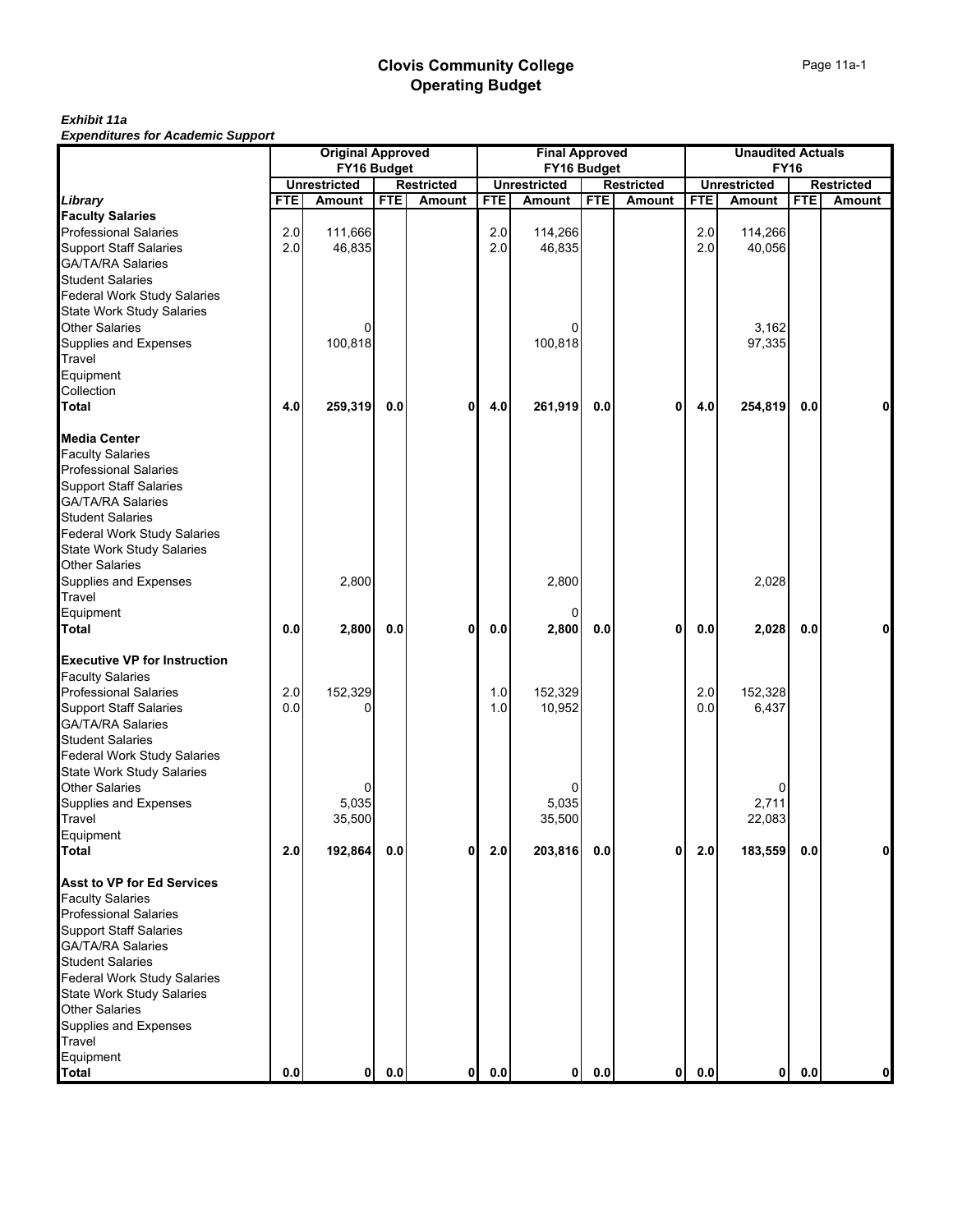|                                       |            | <b>Original Approved</b> |            |                   |            | <b>Final Approved</b> |            |                   |                | <b>Unaudited Actuals</b> |            |                   |
|---------------------------------------|------------|--------------------------|------------|-------------------|------------|-----------------------|------------|-------------------|----------------|--------------------------|------------|-------------------|
|                                       |            | FY16 Budget              |            |                   |            | FY16 Budget           |            |                   |                | <b>FY16</b>              |            |                   |
|                                       |            | <b>Unrestricted</b>      |            | <b>Restricted</b> |            | <b>Unrestricted</b>   |            | <b>Restricted</b> |                | <b>Unrestricted</b>      |            | <b>Restricted</b> |
|                                       | <b>FTE</b> | <b>Amount</b>            | <b>FTE</b> | Amount            | <b>FTE</b> | Amount                | <b>FTE</b> | Amount            | <b>FTE</b>     | Amount                   | <b>FTE</b> | <b>Amount</b>     |
| <b>Division Chairs</b>                |            |                          |            |                   |            |                       |            |                   |                |                          |            |                   |
| <b>Faculty Salaries</b>               |            |                          |            |                   |            |                       |            |                   |                |                          |            |                   |
| <b>Professional Salaries</b>          | 3.0        | 197,203                  |            |                   | 3.0        | 197,203               |            |                   | 3.0            | 170,991                  |            |                   |
| <b>Support Staff Salaries</b>         |            |                          |            |                   |            |                       |            |                   |                |                          |            |                   |
| <b>GA/TA/RA Salaries</b>              |            |                          |            |                   |            |                       |            |                   |                |                          |            |                   |
| <b>Student Salaries</b>               |            |                          |            |                   |            |                       |            |                   |                |                          |            |                   |
| <b>Federal Work Study Salaries</b>    |            |                          |            |                   |            |                       |            |                   |                |                          |            |                   |
| <b>State Work Study Salaries</b>      |            |                          |            |                   |            |                       |            |                   |                |                          |            |                   |
| <b>Other Salaries</b>                 |            |                          |            |                   |            |                       |            |                   |                |                          |            |                   |
| Supplies and Expenses                 |            |                          |            |                   |            |                       |            |                   |                |                          |            |                   |
| Travel                                |            |                          |            |                   |            |                       |            |                   |                |                          |            |                   |
| Equipment                             |            |                          |            |                   |            |                       |            |                   |                |                          |            |                   |
| <b>Total</b>                          | 3.0        | 197,203                  | 0.0        | 0                 | 3.0        | 197,203               | 0.0        | 0                 | 3.0            | 170,991                  | 0.0        |                   |
| <b>Director of Federal Programs</b>   |            |                          |            |                   |            |                       |            |                   |                |                          |            |                   |
| <b>Faculty Salaries</b>               |            |                          |            |                   |            |                       |            |                   |                |                          |            |                   |
| <b>Professional Salaries</b>          | 1.0        | 58,550                   |            |                   | 1.0        | 58,550                |            |                   | 1.0            | 58,549                   |            |                   |
| <b>Support Staff Salaries</b>         |            |                          |            |                   |            |                       |            |                   |                |                          |            |                   |
| <b>GA/TA/RA Salaries</b>              |            |                          |            |                   |            |                       |            |                   |                |                          |            |                   |
| <b>Student Salaries</b>               |            |                          |            |                   |            |                       |            |                   |                |                          |            |                   |
| <b>Federal Work Study Salaries</b>    |            |                          |            |                   |            |                       |            |                   |                |                          |            |                   |
| <b>State Work Study Salaries</b>      |            |                          |            |                   |            |                       |            |                   |                |                          |            |                   |
| <b>Other Salaries</b>                 |            |                          |            |                   |            | 0                     |            |                   |                | 0                        |            |                   |
| Supplies and Expenses                 |            | 2,092                    |            |                   |            | 2,092                 |            |                   |                | 1,285                    |            |                   |
| Travel                                |            |                          |            |                   |            |                       |            |                   |                |                          |            |                   |
| Equipment                             |            |                          |            |                   |            |                       |            |                   |                |                          |            |                   |
| <b>Total</b>                          | 1.0        | 60,642                   | 0.0        | 0                 | 1.0        | 60,642                | 0.0        | 0                 | 1.0            | 59,834                   | 0.0        |                   |
|                                       |            |                          |            |                   |            |                       |            |                   |                |                          |            |                   |
| <b>Faculty Curriculum Development</b> |            |                          |            |                   |            |                       |            |                   |                |                          |            |                   |
| <b>Faculty Salaries</b>               |            |                          |            |                   |            |                       |            |                   |                |                          |            |                   |
| <b>Professional Salaries</b>          |            |                          |            |                   |            |                       |            |                   |                |                          |            |                   |
| <b>Support Staff Salaries</b>         |            |                          |            |                   |            |                       |            |                   |                |                          |            |                   |
| <b>GA/TA/RA Salaries</b>              |            |                          |            |                   |            |                       |            |                   |                |                          |            |                   |
| <b>Student Salaries</b>               |            |                          |            |                   |            |                       |            |                   |                |                          |            |                   |
| Federal Work Study Salaries           |            |                          |            |                   |            |                       |            |                   |                |                          |            |                   |
| <b>State Work Study Salaries</b>      |            |                          |            |                   |            |                       |            |                   |                |                          |            |                   |
| Other Salaries                        |            |                          |            |                   |            |                       |            |                   |                |                          |            |                   |
| Supplies and Expenses                 |            | 11,000                   |            |                   |            | 11,000                |            |                   |                | 8,679                    |            |                   |
| Travel                                |            |                          |            |                   |            |                       |            |                   |                |                          |            |                   |
| Equipment                             |            |                          |            |                   |            |                       |            |                   |                |                          |            |                   |
| <b>Total</b>                          | 0.0        | 11,000                   | 0.0        | ٥I                | 0.0        | 11,000                | 0.0        | 0                 | $\mathbf{0.0}$ | 8,679                    | 0.0        | 0                 |
| <b>Dir Extended Learning</b>          |            |                          |            |                   |            |                       |            |                   |                |                          |            |                   |
| <b>Faculty Salaries</b>               |            |                          |            |                   |            |                       |            |                   |                |                          |            |                   |
| <b>Professional Salaries</b>          | 1.0        | 45,895                   |            |                   | 1.0        | 45,895                |            |                   | 1.0            | 45,895                   |            |                   |
| <b>Support Staff Salaries</b>         |            |                          |            |                   |            |                       |            |                   |                |                          |            |                   |
| <b>GA/TA/RA Salaries</b>              |            |                          |            |                   |            |                       |            |                   |                |                          |            |                   |
| <b>Student Salaries</b>               |            |                          |            |                   |            |                       |            |                   |                |                          |            |                   |
| <b>Federal Work Study Salaries</b>    |            |                          |            |                   |            |                       |            |                   |                |                          |            |                   |
|                                       |            |                          |            |                   |            |                       |            |                   |                |                          |            |                   |
| <b>State Work Study Salaries</b>      |            |                          |            |                   |            |                       |            |                   |                |                          |            |                   |
| <b>Other Salaries</b>                 |            |                          |            |                   |            | 0                     |            |                   |                | $\Omega$                 |            |                   |
| <b>Supplies and Expenses</b>          |            | 16,092                   |            |                   |            | 16,092                |            |                   |                | 11,412                   |            |                   |
| <b>Travel</b>                         |            | 1,000                    |            |                   |            | 1,000                 |            |                   |                | 362                      |            |                   |
| Equipment                             |            |                          |            |                   |            |                       |            |                   |                |                          |            |                   |
| <b>Total</b>                          | 1.0        | 62,987                   | 0.0        | 0                 | 1.0        | 62,987                | $0.0\,$    | 0                 | 1.0            | 57,669                   | 0.0        | 0                 |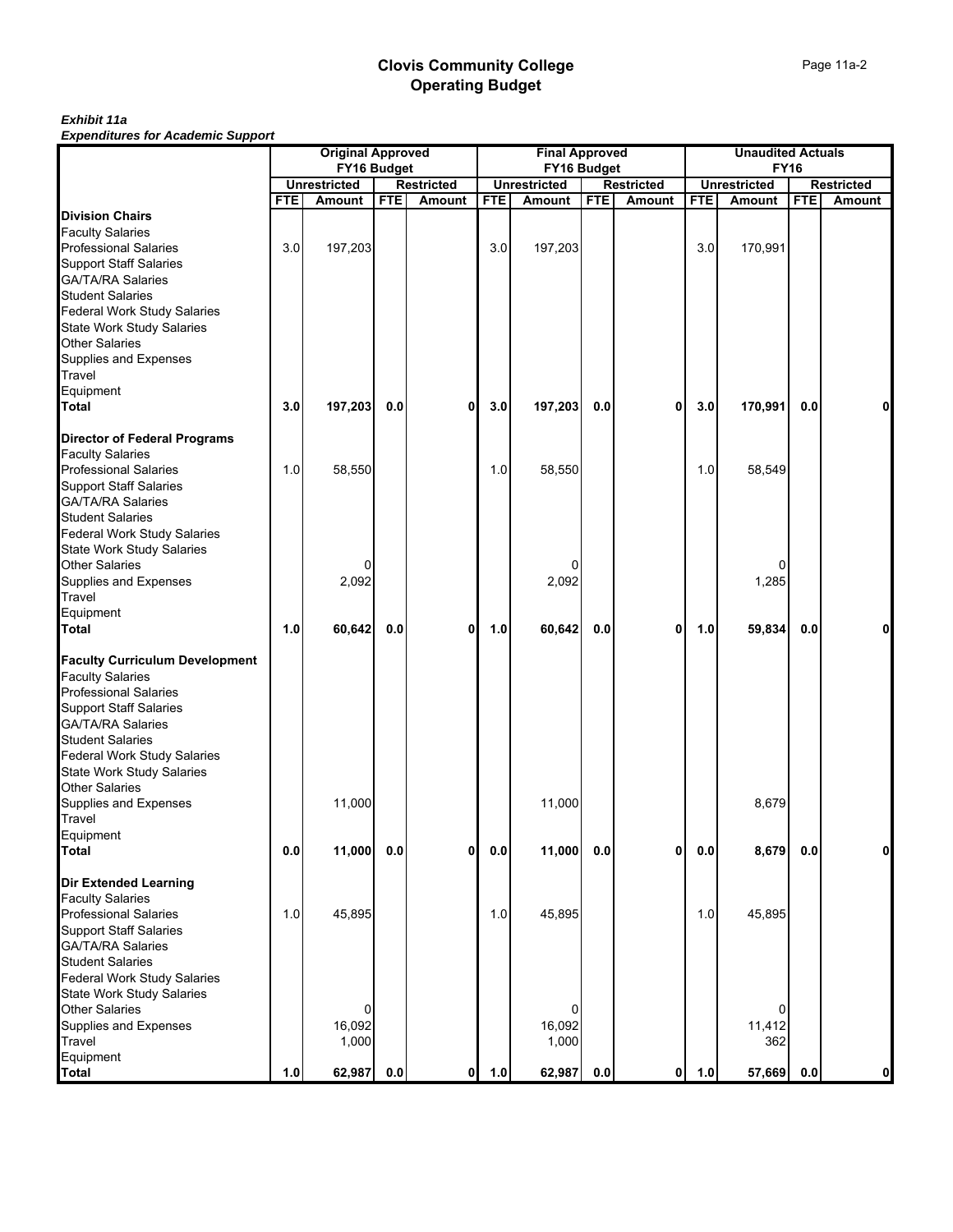|                                                                            |            | <b>Original Approved</b>           |            |                   |            | <b>Final Approved</b>              |            |                   |            | <b>Unaudited Actuals</b>           |            |                   |
|----------------------------------------------------------------------------|------------|------------------------------------|------------|-------------------|------------|------------------------------------|------------|-------------------|------------|------------------------------------|------------|-------------------|
|                                                                            |            | FY16 Budget<br><b>Unrestricted</b> |            | <b>Restricted</b> |            | FY16 Budget<br><b>Unrestricted</b> |            | <b>Restricted</b> |            | <b>FY16</b><br><b>Unrestricted</b> |            | <b>Restricted</b> |
|                                                                            | <b>FTE</b> | <b>Amount</b>                      | <b>FTE</b> | <b>Amount</b>     | <b>FTE</b> | <b>Amount</b>                      | <b>FTE</b> | Amount            | <b>FTE</b> | Amount                             | <b>FTE</b> | Amount            |
| <b>Health and Fitness Center</b>                                           |            |                                    |            |                   |            |                                    |            |                   |            |                                    |            |                   |
| <b>Faculty Salaries</b>                                                    |            |                                    |            |                   |            |                                    |            |                   |            |                                    |            |                   |
| <b>Professional Salaries</b>                                               | 1.0        | 38,549                             |            |                   | 1.0        | 38,549                             |            |                   | 1.0        | 38,548                             |            |                   |
| <b>Support Staff Salaries</b>                                              |            |                                    |            |                   |            |                                    |            |                   |            |                                    |            |                   |
| GA/TA/RA Salaries                                                          |            |                                    |            |                   |            |                                    |            |                   |            |                                    |            |                   |
| <b>Student Salaries</b>                                                    |            |                                    |            |                   |            |                                    |            |                   |            |                                    |            |                   |
| Federal Work Study Salaries                                                |            |                                    |            |                   |            |                                    |            |                   |            |                                    |            |                   |
|                                                                            |            |                                    |            |                   |            | 0                                  |            |                   |            |                                    |            |                   |
| State Work Study Salaries<br>Other Salaries                                | 1.5        | 72,000                             |            |                   | 1.5        | 72,000                             |            |                   | 1.5        | 55,480                             |            |                   |
| Supplies and Expenses                                                      |            | 12,400                             |            |                   |            | 12,400                             |            |                   |            | 11,362                             |            |                   |
|                                                                            |            |                                    |            |                   |            |                                    |            |                   |            |                                    |            |                   |
| Travel                                                                     |            |                                    |            |                   |            |                                    |            |                   |            |                                    |            |                   |
| Equipment<br>Total                                                         |            |                                    |            |                   |            |                                    |            |                   |            |                                    |            |                   |
|                                                                            | 2.5        | 122,949                            | 0.0        | 0                 | 2.5        | 122,949                            | 0.0        | 0                 | 2.5        | 105,390                            | 0.0        | 0                 |
| <b>Advisory Committees</b>                                                 |            |                                    |            |                   |            |                                    |            |                   |            |                                    |            |                   |
| Faculty Salaries                                                           |            |                                    |            |                   |            |                                    |            |                   |            |                                    |            |                   |
| <b>Professional Salaries</b>                                               |            |                                    |            |                   |            |                                    |            |                   |            |                                    |            |                   |
|                                                                            |            |                                    |            |                   |            |                                    |            |                   |            |                                    |            |                   |
| Support Staff Salaries<br>GA/TA/RA Salaries                                |            |                                    |            |                   |            |                                    |            |                   |            |                                    |            |                   |
| <b>Student Salaries</b>                                                    |            |                                    |            |                   |            |                                    |            |                   |            |                                    |            |                   |
|                                                                            |            |                                    |            |                   |            |                                    |            |                   |            |                                    |            |                   |
|                                                                            |            |                                    |            |                   |            |                                    |            |                   |            |                                    |            |                   |
| Federal Work Study Salaries<br>State Work Study Salaries<br>Other Salaries |            |                                    |            |                   |            |                                    |            |                   |            |                                    |            |                   |
|                                                                            |            |                                    |            |                   |            |                                    |            |                   |            |                                    |            |                   |
| Supplies and Expenses                                                      |            | 3,500                              |            |                   |            | 3,500                              |            |                   |            | 0                                  |            |                   |
| Travel                                                                     |            |                                    |            |                   |            |                                    |            |                   |            |                                    |            |                   |
| Equipment                                                                  |            |                                    |            |                   |            |                                    |            |                   |            |                                    |            |                   |
| <b>Total</b>                                                               | 0.0        | 3,500                              | 0.0        | $\mathbf 0$       | 0.0        | 3,500                              | 0.0        | 0                 | 0.0        | 0                                  | 0.0        |                   |
| <b>Faculty Dev Endowment</b>                                               |            |                                    |            |                   |            |                                    |            |                   |            |                                    |            |                   |
| <b>Faculty Salaries</b>                                                    |            |                                    |            |                   |            |                                    |            |                   |            |                                    |            |                   |
| <b>Professional Salaries</b>                                               |            |                                    |            |                   |            |                                    |            |                   |            |                                    |            |                   |
|                                                                            |            |                                    |            |                   |            |                                    |            |                   |            |                                    |            |                   |
| Support Staff Salaries<br>GA/TA/RA Salaries                                |            |                                    |            |                   |            |                                    |            |                   |            |                                    |            |                   |
| <b>Student Salaries</b>                                                    |            |                                    |            |                   |            |                                    |            |                   |            |                                    |            |                   |
|                                                                            |            |                                    |            |                   |            |                                    |            |                   |            |                                    |            |                   |
| <b>Federal Work Study Salaries</b>                                         |            |                                    |            |                   |            |                                    |            |                   |            |                                    |            |                   |
| State Work Study Salaries                                                  |            |                                    |            |                   |            |                                    |            |                   |            |                                    |            |                   |
| <b>Other Salaries</b>                                                      |            |                                    |            |                   |            |                                    |            |                   |            |                                    |            |                   |
| Supplies and Expenses<br>Travel                                            |            |                                    |            | 3,460             |            |                                    |            | 3,460             |            |                                    |            | $\overline{0}$    |
|                                                                            |            |                                    |            |                   |            |                                    |            |                   |            |                                    |            |                   |
| Equipment                                                                  |            |                                    |            |                   |            |                                    |            |                   |            |                                    |            |                   |
| Total                                                                      | 0.0        | 0                                  | $0.0\,$    | 3,460             | 0.0        | 0                                  | 0.0        | 3,460             | 0.0        | Οl                                 | $0.0\,$    | 0                 |
| <b>Unassigned</b>                                                          |            |                                    |            |                   |            |                                    |            |                   |            |                                    |            |                   |
| <b>Faculty Salaries</b>                                                    |            |                                    |            |                   |            |                                    |            |                   |            |                                    |            |                   |
| <b>Professional Salaries</b>                                               |            |                                    |            |                   |            |                                    |            |                   |            |                                    |            |                   |
| <b>Support Staff Salaries</b>                                              |            |                                    |            |                   |            |                                    |            |                   |            |                                    |            |                   |
|                                                                            |            |                                    |            |                   |            |                                    |            |                   |            |                                    |            |                   |
| <b>GA/TA/RA Salaries</b>                                                   |            |                                    |            |                   |            |                                    |            |                   |            |                                    |            |                   |
| <b>Student Salaries</b>                                                    |            |                                    |            |                   |            |                                    |            |                   |            |                                    |            |                   |
| Federal Work Study Salaries                                                |            |                                    |            |                   |            |                                    |            |                   |            |                                    |            |                   |
| <b>State Work Study Salaries</b>                                           |            |                                    |            |                   |            |                                    |            |                   |            |                                    |            |                   |
| <b>Other Salaries</b>                                                      |            |                                    |            |                   |            |                                    |            |                   |            |                                    |            |                   |
| Supplies and Expenses<br>Travel                                            |            |                                    |            |                   |            |                                    |            |                   |            |                                    |            |                   |
|                                                                            |            |                                    |            |                   |            |                                    |            |                   |            |                                    |            |                   |
| Equipment                                                                  |            |                                    |            |                   |            |                                    |            |                   |            |                                    |            |                   |
| <b>Total</b>                                                               | 0.0        | $\mathbf{0}$                       | 0.0        | $\mathbf{0}$      | 0.0        | $\mathbf{0}$                       | 0.0        | 0                 | 0.0        | 0                                  | 0.0        | 0                 |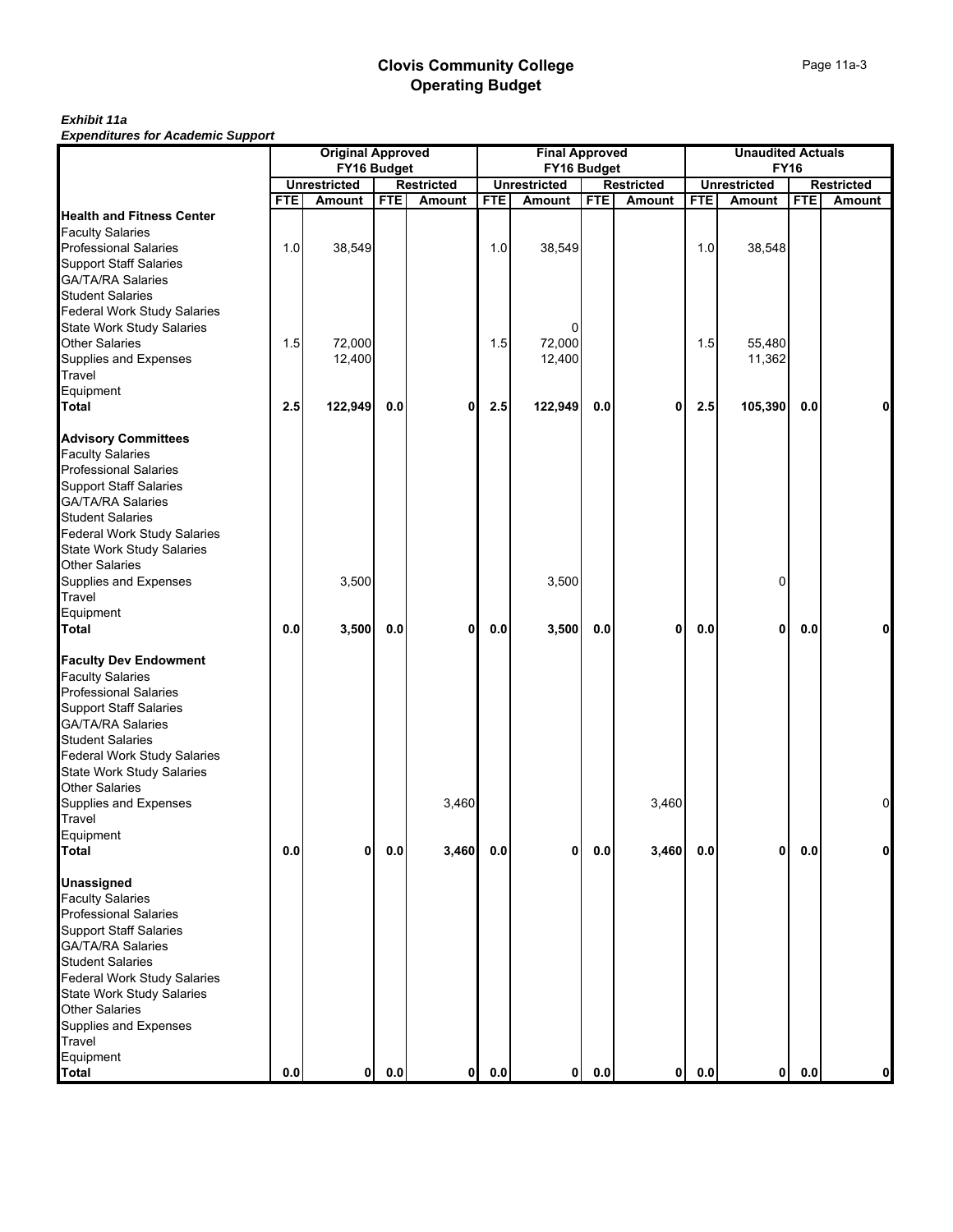|                                  | <b>Original Approved</b><br>FY16 Budget |              |                   |               | <b>Final Approved</b><br><b>FY16 Budget</b> |               |                   |            | <b>Unaudited Actuals</b><br><b>FY16</b> |              |                   |               |
|----------------------------------|-----------------------------------------|--------------|-------------------|---------------|---------------------------------------------|---------------|-------------------|------------|-----------------------------------------|--------------|-------------------|---------------|
|                                  |                                         |              |                   |               |                                             |               |                   |            |                                         |              |                   |               |
|                                  | <b>Unrestricted</b>                     |              | <b>Restricted</b> |               | <b>Unrestricted</b>                         |               | <b>Restricted</b> |            | Unrestricted                            |              | <b>Restricted</b> |               |
|                                  | <b>FTEI</b>                             | Amount       | FTE.              | <b>Amount</b> | <b>FTE</b>                                  | <b>Amount</b> | <b>FTE</b>        | Amount     | <b>FTE</b>                              | Amount       | <b>FTE</b>        | <b>Amount</b> |
| <b>Details</b>                   |                                         |              |                   |               |                                             |               |                   |            |                                         |              |                   |               |
| <b>Faculty Salaries</b>          | 0.01                                    | <sup>0</sup> | 0.0               |               | 0.0                                         |               | 0.0               | 0          | 0.0                                     | ŋ            | 0.0               |               |
| <b>Professional Salaries</b>     | 10.0                                    | 604,192      | 0.0               |               | 9.0                                         | 606,792       | 0.0               | 0          | 10.0                                    | 580,577      | 0.0               |               |
| <b>Support Staff Salaries</b>    | 2.0                                     | 46,835       | 0.0               |               | 3.0                                         | 57,787        | 0.0               |            | 2.0                                     | 46,493       | 0.0               |               |
| <b>GA/TA/RA Salaries</b>         | 0.0                                     |              | 0.0               |               | 0.0                                         |               | 0.0               |            | 0.0                                     |              | 0.0               |               |
| <b>Student Salaries</b>          | 0.0                                     |              | 0.0               |               | 0.0                                         |               | 0.0               |            | 0.0                                     |              | 0.0               |               |
| Federal Work Study Salaries      | 0.0                                     |              | 0.0               |               | 0.0 <sub>l</sub>                            |               | 0.0               |            | 0.0 <sub>l</sub>                        | <sup>0</sup> | 0.0               |               |
| <b>State Work Study Salaries</b> | 0.01                                    |              | 0.0               |               | 0.0                                         |               | 0.0               |            | 0.0                                     |              | 0.0               |               |
| <b>Other Salaries</b>            | 1.5                                     | 72,000       | 0.0               |               | 1.5                                         | 72,000        | 0.0               |            | 1.5                                     | 58,642       | 0.0 <sub>l</sub>  |               |
| Supplies and Expenses            | 0.0                                     | 153,737      | 0.0               | 3,460         | 0.01                                        | 153,737       | 0.0 <sub>l</sub>  | 3,460      | 0.0 <sub>l</sub>                        | 134,811      | 0.0 <sub>l</sub>  |               |
| Travel                           | 0.01                                    | 36,500       | 0.0               |               | 0.0                                         | 36,500        | 0.0               |            | 0.01                                    | 22,446       | 0.0 <sub>l</sub>  |               |
| Equipment                        | 0.0                                     |              | 0.0               |               | 0.0                                         |               | 0.0               |            | 0.0                                     |              | 0.0               |               |
| <b>Pooled Benefits</b>           | 0.01                                    | 246,425      | 0.0               |               | 0.0                                         | 246,425       | 0.0               |            | 0.0                                     | 137,816      | 0.0 <sub>l</sub>  |               |
| Int'l Services Pooled Charges    | 0.0                                     | 147,705      | 0.0               |               | 0.0                                         | 147,705       | 0.0               |            | 0.0                                     | 147,705      | 0.0               |               |
| Total                            | 13.5                                    | 1,307,394    | 0.0               | 3,460 13.5    |                                             | 1,320,946     | 0.0               | 3,460 13.5 |                                         | 1,128,490    | 0.0               |               |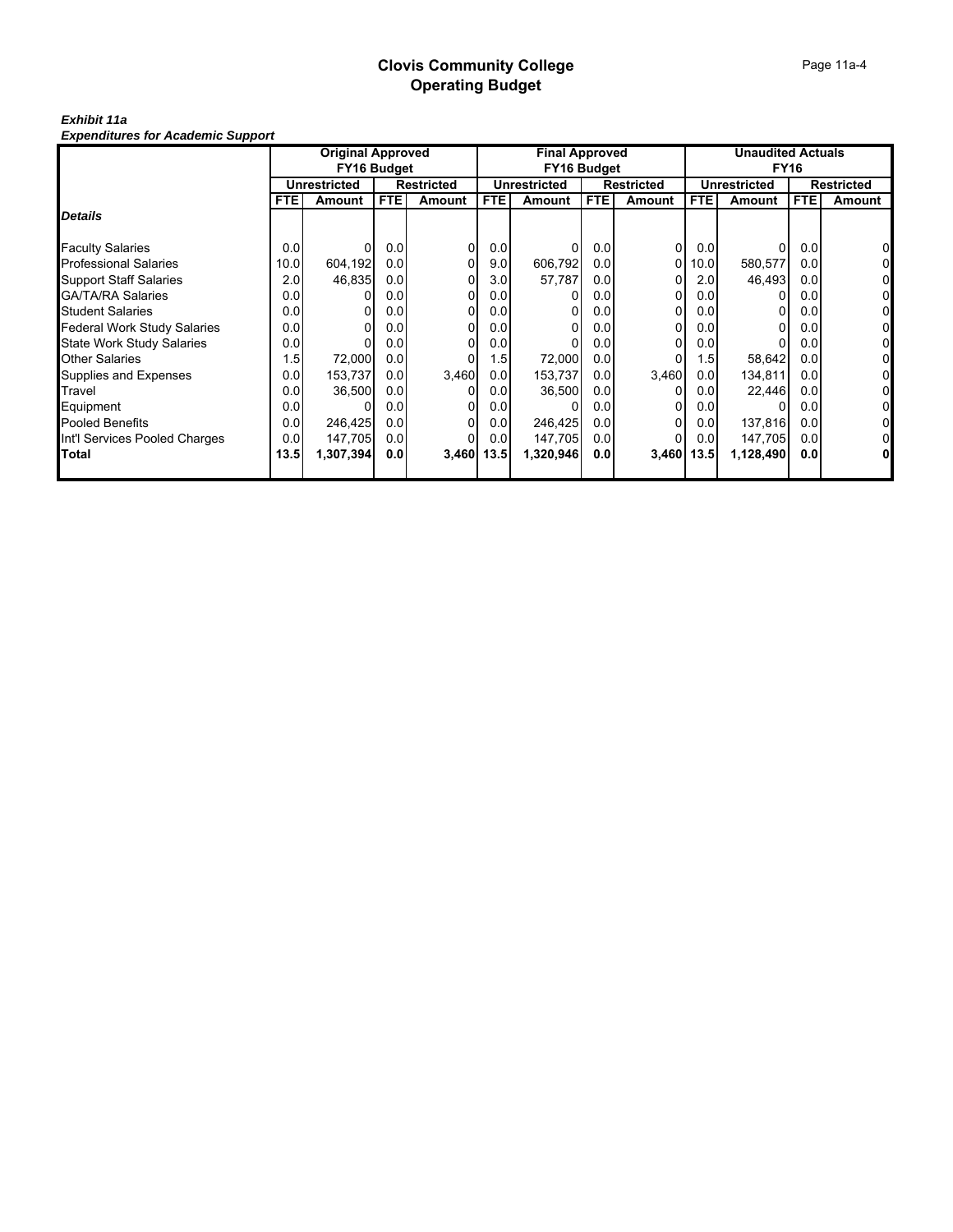#### *Exhibit 12 Expenditures for Student Support*

|                                                        | <b>Original Approved</b> |                   | <b>Final Approved</b> |                   | <b>Unaudited Actuals</b> |                          |  |  |
|--------------------------------------------------------|--------------------------|-------------------|-----------------------|-------------------|--------------------------|--------------------------|--|--|
|                                                        |                          | FY16 Budget       |                       | FY16 Budget       | <b>FY16</b>              |                          |  |  |
|                                                        | <b>Unrestricted</b>      | <b>Restricted</b> | <b>Unrestricted</b>   | <b>Restricted</b> | <b>Unrestricted</b>      | <b>Restricted</b>        |  |  |
| <b>Student Services Administration</b>                 |                          |                   |                       |                   |                          |                          |  |  |
| Campus Life                                            | 0                        | 0                 | 0                     | 0                 |                          | $\mathbf 0$              |  |  |
| <b>Information Desk</b>                                | 0                        | 0                 |                       | 0                 |                          | $\overline{0}$           |  |  |
| Commencement                                           | 12,500                   | 0                 | 12,500                | 0                 | 13,157                   | $\mathbf 0$              |  |  |
| <b>Center for Student Success</b>                      | 73,120                   | 0                 | 73,120                | 0                 | 61,392                   | $\mathbf 0$              |  |  |
| <b>ABE Book Funds</b>                                  | $\Omega$                 | 0                 | 0                     | $\mathbf 0$       | U                        | $\overline{0}$           |  |  |
| Recruiting                                             | 40,266                   | 0                 | 40,266                | 0                 | 33,051                   | $\pmb{0}$                |  |  |
|                                                        |                          | 0                 |                       | 0                 |                          |                          |  |  |
| <b>Special Services</b>                                | 49,720                   |                   | 60,600                | 0                 | 39,818                   | $\mathbf 0$              |  |  |
| Assessment Program<br><b>Total</b>                     | 6,000<br>181,606         | 0<br>0            | 6,000<br>192,486      | 0                 | 945<br>148,363           | $\pmb{0}$<br>$\mathbf 0$ |  |  |
| <b>Counseling and Career Guidance</b>                  |                          |                   |                       |                   |                          |                          |  |  |
| Academic Advising                                      | 176,777                  | 0                 | 176,777               | 0                 | 179,203                  | $\bf{0}$                 |  |  |
| <b>Career Services</b>                                 | 14,615                   | 0                 | 14,615                | 0                 | 11,670                   | $\mathbf 0$              |  |  |
|                                                        | 0                        | 0                 |                       | 0                 |                          | $\mathbf 0$              |  |  |
| (Inactive)                                             |                          |                   |                       |                   |                          |                          |  |  |
| Transcripts                                            | O                        | 0                 | 3,700                 | 0                 |                          | $\overline{0}$           |  |  |
| Academic Tutoring/Writing Ctr                          | 63,500                   | 0                 | 63,500                | 0                 | 59,673                   | $\pmb{0}$                |  |  |
| Testing                                                | 113,354                  | 0                 | 113,354               | 0                 | 103,086                  | $\mathbf 0$              |  |  |
| (Inactive)                                             |                          | 0                 |                       | 0                 |                          | $\mathbf 0$              |  |  |
| <b>Total</b>                                           | 368,246                  | 0                 | 371,946               | 0                 | 353,632                  | 0                        |  |  |
| <b>Financial Aid Administration</b>                    | 312,441                  | 0                 | 312,441               | 0                 | 296,703                  | 0                        |  |  |
| <b>Student Records</b>                                 | 197,922                  | 0                 | 197,922               | 0                 | 173,576                  | $\mathbf 0$              |  |  |
| <b>Student Services Administration</b>                 |                          |                   |                       |                   |                          |                          |  |  |
| <b>Community Outreach</b>                              |                          | 0                 | 0                     | 0                 |                          | $\mathbf 0$              |  |  |
| Dean of Student Serv (vacant)                          | 0                        | 0                 |                       | 0                 |                          | $\overline{0}$           |  |  |
| <b>CAFB Center</b>                                     | 25,491                   | 0                 | 25,568                | 0                 | 22,608                   | $\overline{0}$           |  |  |
| <b>Total</b>                                           | 25,491                   | 0                 | 25,568                | 0                 | 22,608                   | $\mathbf 0$              |  |  |
| Items Not Included in 12a                              |                          |                   |                       |                   |                          |                          |  |  |
| Retirement                                             | 122,918                  |                   | 145,202               |                   | 147,511                  |                          |  |  |
| Social Security                                        | 75,711                   |                   | 75,711                |                   | 78,887                   |                          |  |  |
| Group Insurance                                        | 177,526                  |                   | 177,526               |                   | 169,177                  |                          |  |  |
| <b>Workmen's Compensation</b>                          | 3,060                    |                   | 3,060                 |                   | 363                      |                          |  |  |
| Unemployment Compensation                              | 4,590                    |                   | 4,590                 |                   | 1,967                    |                          |  |  |
| Waiver of Tuition                                      |                          |                   |                       |                   |                          |                          |  |  |
| <b>Computer Service</b>                                | 177,247                  |                   | 177,247               |                   | 177,247                  |                          |  |  |
| Total Items Not Included in 12a                        | 561,052                  | $\mathbf{0}$      | 583,336               | 0                 | 575,152                  | 0                        |  |  |
|                                                        |                          |                   |                       |                   |                          |                          |  |  |
| <b>Grand Total Expenditures</b><br>for Student Support | 1,646,758                | 0                 | 1,683,699             | 0                 | 1,570,034                | $\pmb{\mathit{o}}$       |  |  |
|                                                        |                          |                   |                       |                   |                          |                          |  |  |
|                                                        |                          |                   |                       |                   |                          |                          |  |  |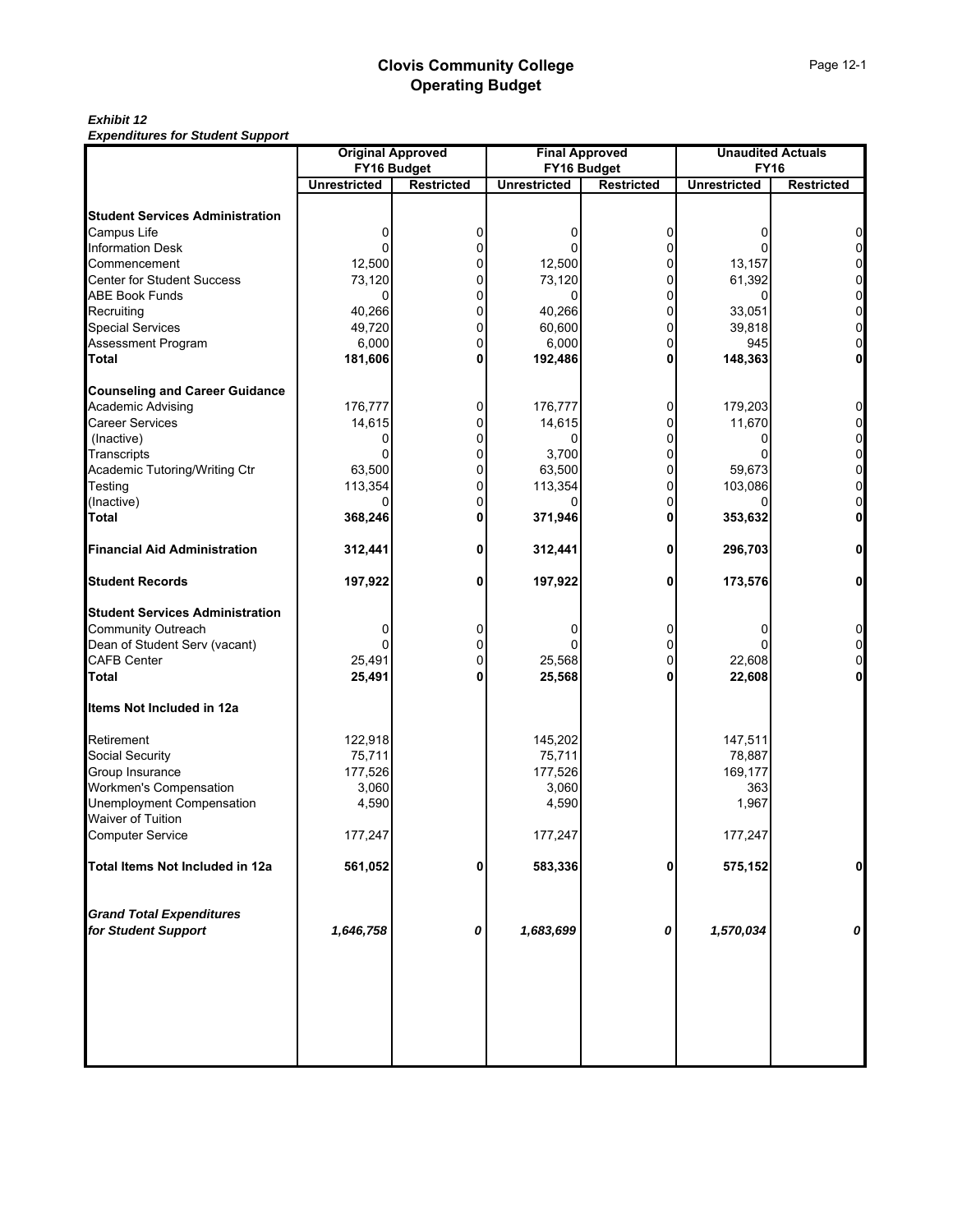|                                                           |            | <b>Original Approved</b> |            |                   |            | <b>Final Approved</b> |            |                   |            | <b>Unaudited Actuals</b> |            |                   |  |  |
|-----------------------------------------------------------|------------|--------------------------|------------|-------------------|------------|-----------------------|------------|-------------------|------------|--------------------------|------------|-------------------|--|--|
|                                                           |            | FY16 Budget              |            |                   |            | FY16 Budget           |            |                   |            | <b>FY16</b>              |            |                   |  |  |
| <b>Student Services</b>                                   |            | <b>Unrestricted</b>      |            | <b>Restricted</b> |            | <b>Unrestricted</b>   |            | <b>Restricted</b> |            | <b>Unrestricted</b>      |            | <b>Restricted</b> |  |  |
| <b>Campus Life</b>                                        | <b>FTE</b> | <b>Amount</b>            | <b>FTE</b> | Amount            | <b>FTE</b> | <b>Amount</b>         | <b>FTE</b> | <b>Amount</b>     | <b>FTE</b> | Amount                   | <b>FTE</b> | Amount            |  |  |
| <b>Faculty Salaries</b>                                   |            |                          |            |                   |            |                       |            |                   |            |                          |            |                   |  |  |
| Professional Salaries                                     |            |                          |            |                   |            |                       |            |                   |            |                          |            |                   |  |  |
| <b>Support Staff Salaries</b>                             |            |                          |            |                   |            |                       |            |                   |            |                          |            |                   |  |  |
| GA/TA/RA Salaries<br>Student Salaries                     |            |                          |            |                   |            |                       |            |                   |            |                          |            |                   |  |  |
|                                                           |            |                          |            |                   |            |                       |            |                   |            |                          |            |                   |  |  |
| <b>Federal Work Study Salaries</b>                        |            |                          |            |                   |            |                       |            |                   |            |                          |            |                   |  |  |
| <b>State Work Study Salaries</b><br><b>Other Salaries</b> |            |                          |            |                   |            |                       |            |                   |            |                          |            |                   |  |  |
| Supplies and Expenses                                     |            | 0                        |            |                   |            | $\Omega$              |            |                   |            | $\Omega$                 |            |                   |  |  |
| Travel                                                    |            |                          |            |                   |            |                       |            |                   |            |                          |            |                   |  |  |
| Equipment                                                 |            |                          |            |                   |            |                       |            |                   |            |                          |            |                   |  |  |
| <b>Benefits</b>                                           |            |                          |            |                   |            |                       |            |                   |            |                          |            |                   |  |  |
| Total                                                     | 0.0        | 0                        | 0.0        | 0                 | 0.0        | 0                     | 0.0        | 0                 | 0.0        | 0                        | 0.0        | 0                 |  |  |
|                                                           |            |                          |            |                   |            |                       |            |                   |            |                          |            |                   |  |  |
| <b>Information Desk</b>                                   |            |                          |            |                   |            |                       |            |                   |            |                          |            |                   |  |  |
| <b>Faculty Salaries</b>                                   |            |                          |            |                   |            |                       |            |                   |            |                          |            |                   |  |  |
| <b>Professional Salaries</b>                              |            |                          |            |                   |            |                       |            |                   |            |                          |            |                   |  |  |
| <b>Support Staff Salaries</b>                             | 0.0        | 0                        |            |                   | 0.0        | 0                     |            |                   | 0.0        | 0                        |            |                   |  |  |
| GA/TA/RA Salaries                                         |            |                          |            |                   |            |                       |            |                   |            |                          |            |                   |  |  |
| <b>Student Salaries</b>                                   |            |                          |            |                   |            |                       |            |                   |            |                          |            |                   |  |  |
| <b>Federal Work Study Salaries</b>                        |            |                          |            |                   |            |                       |            |                   |            |                          |            |                   |  |  |
| State Work Study Salaries                                 |            |                          |            |                   |            |                       |            |                   |            |                          |            |                   |  |  |
| <b>Other Salaries</b>                                     |            |                          |            |                   |            |                       |            |                   |            |                          |            |                   |  |  |
|                                                           |            | 0                        |            |                   |            | $\Omega$              |            |                   |            | 0                        |            |                   |  |  |
| Supplies and Expenses<br>Travel                           |            |                          |            |                   |            |                       |            |                   |            |                          |            |                   |  |  |
| Equipment                                                 |            |                          |            |                   |            |                       |            |                   |            |                          |            |                   |  |  |
| <b>Benefits</b>                                           |            |                          |            |                   |            |                       |            |                   |            |                          |            |                   |  |  |
| <b>Total</b>                                              | 0.0        | 0                        | 0.0        | 0                 | 0.0        | 0                     | 0.0        | 0                 | 0.0        | 0                        | 0.0        |                   |  |  |
| Commencement                                              |            |                          |            |                   |            |                       |            |                   |            |                          |            |                   |  |  |
|                                                           |            |                          |            |                   |            |                       |            |                   |            |                          |            |                   |  |  |
| <b>Faculty Salaries</b><br>Professional Salaries          |            |                          |            |                   |            |                       |            |                   |            |                          |            |                   |  |  |
| <b>Support Staff Salaries</b>                             |            |                          |            |                   |            |                       |            |                   |            |                          |            |                   |  |  |
|                                                           |            |                          |            |                   |            |                       |            |                   |            |                          |            |                   |  |  |
| GA/TA/RA Salaries<br>Student Salaries                     |            |                          |            |                   |            |                       |            |                   |            |                          |            |                   |  |  |
| <b>Federal Work Study Salaries</b>                        |            |                          |            |                   |            |                       |            |                   |            |                          |            |                   |  |  |
| <b>State Work Study Salaries</b>                          |            |                          |            |                   |            |                       |            |                   |            |                          |            |                   |  |  |
| <b>Other Salaries</b>                                     |            |                          |            |                   |            |                       |            |                   |            |                          |            |                   |  |  |
| Supplies and Expenses                                     |            | 12,500                   |            |                   |            | 12,500                |            |                   |            | 13,157                   |            |                   |  |  |
| Travel                                                    |            |                          |            |                   |            |                       |            |                   |            |                          |            |                   |  |  |
|                                                           |            |                          |            |                   |            |                       |            |                   |            |                          |            |                   |  |  |
| Equipment<br>Total                                        | 0.0        | 12,500                   | 0.0        | $\mathbf{0}$      | 0.0        | 12,500                | 0.0        | 0                 | 0.0        | 13,157                   | 0.0        | 0                 |  |  |
|                                                           |            |                          |            |                   |            |                       |            |                   |            |                          |            |                   |  |  |
| <b>Center for Student Success</b>                         |            |                          |            |                   |            |                       |            |                   |            |                          |            |                   |  |  |
| <b>Faculty Salaries</b>                                   |            |                          |            |                   |            |                       |            |                   |            |                          |            |                   |  |  |
| <b>Professional Salaries</b>                              | 2.0        | 65,370                   |            |                   | 2.0        | 65,370                |            |                   | 2.0        | 58,965                   |            |                   |  |  |
| <b>Support Staff Salaries</b>                             | 0.0        |                          |            |                   | 0.0        |                       |            |                   | 0.0        |                          |            |                   |  |  |
| <b>GA/TA/RA Salaries</b>                                  |            |                          |            |                   |            |                       |            |                   |            |                          |            |                   |  |  |
| <b>Student Salaries</b>                                   |            |                          |            |                   |            |                       |            |                   |            |                          |            |                   |  |  |
| <b>Federal Work Study Salaries</b>                        |            |                          |            |                   |            |                       |            |                   |            |                          |            |                   |  |  |
| State Work Study Salaries<br>Other Salaries               |            |                          |            |                   |            |                       |            |                   |            |                          |            |                   |  |  |
|                                                           |            |                          |            |                   |            |                       |            |                   |            |                          |            |                   |  |  |
| Supplies and Expenses                                     |            | 7,750                    |            |                   |            | 7,750                 |            |                   |            | 2,427                    |            |                   |  |  |
| Travel                                                    |            |                          |            |                   |            |                       |            |                   |            |                          |            |                   |  |  |
| Equipment<br>Total                                        | 2.0        | 73,120                   | $0.0\,$    | 0                 | $2.0\,$    | 73,120                | $0.0\,$    | 0                 | $2.0\,$    | 61,392                   |            | 0                 |  |  |
|                                                           |            |                          |            |                   |            |                       |            |                   |            |                          | 0.0        |                   |  |  |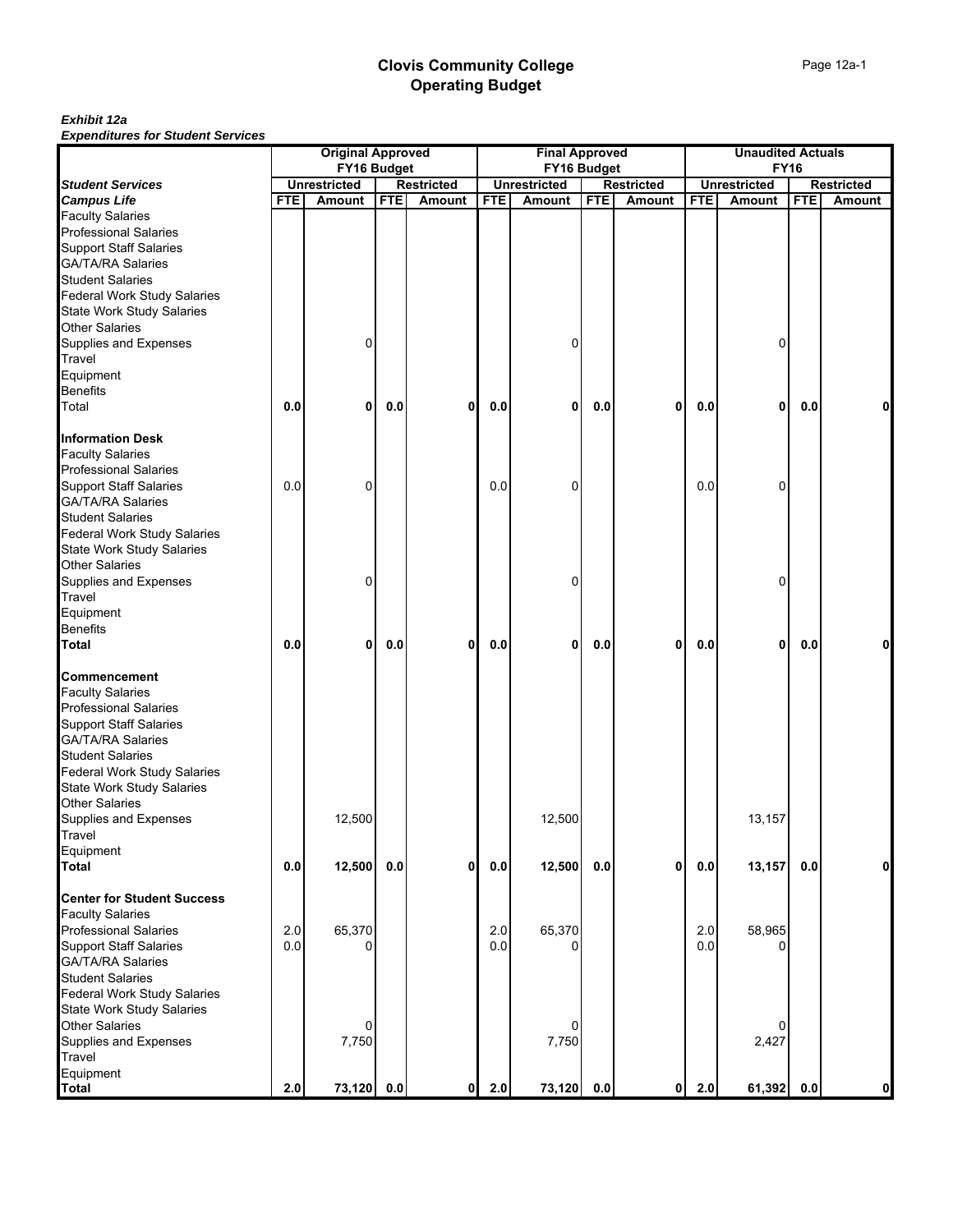|                                                           |            | <b>Original Approved</b><br>FY16 Budget |            |                   |            | <b>Final Approved</b><br>FY16 Budget |            |                   |            | <b>Unaudited Actuals</b><br><b>FY16</b> |            |                   |  |
|-----------------------------------------------------------|------------|-----------------------------------------|------------|-------------------|------------|--------------------------------------|------------|-------------------|------------|-----------------------------------------|------------|-------------------|--|
|                                                           |            | <b>Unrestricted</b>                     |            | <b>Restricted</b> |            | <b>Unrestricted</b>                  |            | <b>Restricted</b> |            | <b>Unrestricted</b>                     |            | <b>Restricted</b> |  |
| <b>Student Services</b>                                   | <b>FTE</b> | Amount                                  | <b>FTE</b> | <b>Amount</b>     | <b>FTE</b> | <b>Amount</b>                        | <b>FTE</b> | Amount            | <b>FTE</b> | Amount                                  | <b>FTE</b> | Amount            |  |
| <b>ABE Book Funds</b>                                     |            |                                         |            |                   |            |                                      |            |                   |            |                                         |            |                   |  |
| <b>Faculty Salaries</b>                                   |            |                                         |            |                   |            |                                      |            |                   |            |                                         |            |                   |  |
| <b>Professional Salaries</b>                              |            |                                         |            |                   |            |                                      |            |                   |            |                                         |            |                   |  |
| <b>Support Staff Salaries</b>                             |            |                                         |            |                   |            |                                      |            |                   |            |                                         |            |                   |  |
| <b>GA/TA/RA Salaries</b>                                  |            |                                         |            |                   |            |                                      |            |                   |            |                                         |            |                   |  |
| <b>Student Salaries</b>                                   |            |                                         |            |                   |            |                                      |            |                   |            |                                         |            |                   |  |
| <b>Federal Work Study Salaries</b>                        |            |                                         |            |                   |            |                                      |            |                   |            |                                         |            |                   |  |
| <b>State Work Study Salaries</b><br><b>Other Salaries</b> |            |                                         |            |                   |            |                                      |            |                   |            |                                         |            |                   |  |
| Supplies and Expenses                                     |            |                                         |            |                   |            |                                      |            |                   |            |                                         |            |                   |  |
| Travel                                                    |            |                                         |            |                   |            |                                      |            |                   |            |                                         |            |                   |  |
| Equipment                                                 |            |                                         |            |                   |            |                                      |            |                   |            |                                         |            |                   |  |
| Total                                                     | 0.0        | 0                                       | 0.0        | 0                 | 0.0        | 0                                    | 0.0        | 0                 | 0.0        | 0                                       | 0.0        | 0                 |  |
| Recruiting                                                |            |                                         |            |                   |            |                                      |            |                   |            |                                         |            |                   |  |
| <b>Faculty Salaries</b>                                   |            |                                         |            |                   |            |                                      |            |                   |            |                                         |            |                   |  |
| <b>Professional Salaries</b>                              | 1.0        | 30,239                                  |            |                   | 0.0        | 30,239                               |            |                   | 1.0        | 24,275                                  |            |                   |  |
| <b>Support Staff Salaries</b>                             |            |                                         |            |                   |            |                                      |            |                   |            |                                         |            |                   |  |
| <b>GA/TA/RA Salaries</b>                                  |            |                                         |            |                   |            |                                      |            |                   |            |                                         |            |                   |  |
| <b>Student Salaries</b>                                   |            |                                         |            |                   |            |                                      |            |                   |            |                                         |            |                   |  |
| <b>Federal Work Study Salaries</b>                        |            |                                         |            |                   |            |                                      |            |                   |            |                                         |            |                   |  |
| <b>State Work Study Salaries</b><br><b>Other Salaries</b> | 0.0        |                                         |            |                   | 0.0        |                                      |            |                   |            |                                         |            |                   |  |
| <b>Supplies and Expenses</b>                              |            | 10,027                                  |            |                   |            | 10,027                               |            |                   | 0.0        | 8,776                                   |            |                   |  |
| Travel                                                    |            |                                         |            |                   |            |                                      |            |                   |            |                                         |            |                   |  |
| Equipment                                                 |            |                                         |            |                   |            |                                      |            |                   |            |                                         |            |                   |  |
| Total                                                     | 1.0        | 40,266                                  | 0.0        | 0                 | 0.0        | 40,266                               | 0.0        | 0                 | 1.0        | 33,051                                  | 0.0        | 0                 |  |
| <b>Special Services</b>                                   |            |                                         |            |                   |            |                                      |            |                   |            |                                         |            |                   |  |
| <b>Faculty Salaries</b>                                   |            |                                         |            |                   |            |                                      |            |                   |            |                                         |            |                   |  |
| <b>Professional Salaries</b>                              | 1.0        | 29,359                                  |            |                   | 1.0        | 30,239                               |            |                   | 1.0        | 31,393                                  |            |                   |  |
| <b>Support Staff Salaries</b>                             |            |                                         |            |                   |            |                                      |            |                   |            |                                         |            |                   |  |
| <b>GA/TA/RA Salaries</b>                                  |            |                                         |            |                   |            |                                      |            |                   |            |                                         |            |                   |  |
| <b>Student Salaries</b>                                   |            |                                         |            |                   |            |                                      |            |                   |            |                                         |            |                   |  |
| <b>Federal Work Study Salaries</b>                        |            |                                         |            |                   |            |                                      |            |                   |            |                                         |            |                   |  |
| <b>State Work Study Salaries</b>                          |            |                                         |            |                   |            |                                      |            |                   |            |                                         |            |                   |  |
| <b>Other Salaries</b>                                     | 1.1        | 17,166                                  |            |                   | 1.1        | 17,166                               |            |                   | 1.1        | 2,700                                   |            |                   |  |
| Supplies and Expenses                                     |            | 3,195                                   |            |                   |            | 11,117                               |            |                   |            | 5,725                                   |            |                   |  |
| Travel<br>Equipment                                       |            |                                         |            |                   |            | 2,078                                |            |                   |            |                                         |            |                   |  |
| <b>Benefits</b>                                           |            |                                         |            |                   |            |                                      |            |                   |            |                                         |            |                   |  |
| <b>Total</b>                                              | 2.1        | 49,720                                  | 0.0        | $\mathbf 0$       | 2.1        | 60,600                               | 0.0        | $\mathbf 0$       | 2.1        | 39,818                                  | 0.0        | $\mathbf{0}$      |  |
| <b>Assessment Program</b>                                 |            |                                         |            |                   |            |                                      |            |                   |            |                                         |            |                   |  |
| <b>Faculty Salaries</b>                                   |            |                                         |            |                   |            |                                      |            |                   |            |                                         |            |                   |  |
| <b>Professional Salaries</b>                              | 0.0        | $\Omega$                                |            |                   | 0.0        | 0                                    |            |                   | 0.0        | 0                                       |            |                   |  |
| <b>Support Staff Salaries</b>                             |            |                                         |            |                   |            |                                      |            |                   |            |                                         |            |                   |  |
| <b>GA/TA/RA Salaries</b>                                  |            |                                         |            |                   |            |                                      |            |                   |            |                                         |            |                   |  |
| <b>Student Salaries</b>                                   |            |                                         |            |                   |            |                                      |            |                   |            |                                         |            |                   |  |
| <b>Federal Work Study Salaries</b>                        |            |                                         |            |                   |            |                                      |            |                   |            |                                         |            |                   |  |
| <b>State Work Study Salaries</b>                          |            |                                         |            |                   |            |                                      |            |                   |            |                                         |            |                   |  |
| <b>Other Salaries</b><br>Supplies and Expenses            |            | 6,000                                   |            |                   |            | 6,000                                |            |                   |            | 945                                     |            |                   |  |
| Travel                                                    |            |                                         |            |                   |            |                                      |            |                   |            |                                         |            |                   |  |
| Equipment                                                 |            |                                         |            |                   |            |                                      |            |                   |            |                                         |            |                   |  |
| <b>Total</b>                                              | 0.0        | 6,000                                   | 0.0        | 0                 | $0.0\,$    | 6,000                                | $0.0\,$    | $\mathbf{0}$      | 0.0        | 945                                     | 0.0        | $\mathbf{0}$      |  |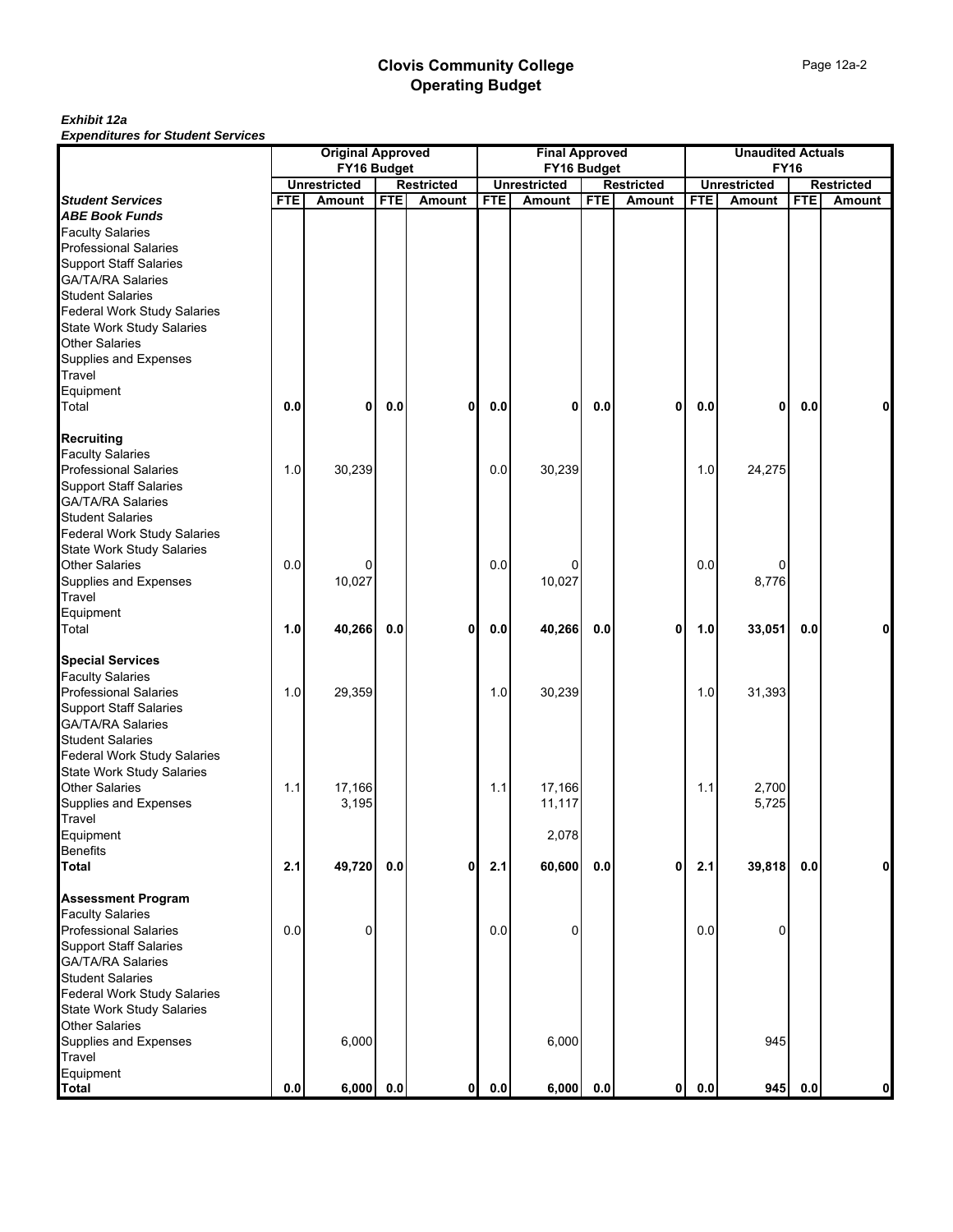|                                                                                                                                                                                                                                                                                                                           | <b>Original Approved</b><br>FY16 Budget |                     |            |                                    |            | <b>Final Approved</b><br>FY16 Budget |            |                                    |            | <b>Unaudited Actuals</b> |            |                   |  |
|---------------------------------------------------------------------------------------------------------------------------------------------------------------------------------------------------------------------------------------------------------------------------------------------------------------------------|-----------------------------------------|---------------------|------------|------------------------------------|------------|--------------------------------------|------------|------------------------------------|------------|--------------------------|------------|-------------------|--|
|                                                                                                                                                                                                                                                                                                                           |                                         |                     |            |                                    |            |                                      |            |                                    |            | <b>FY16</b>              |            |                   |  |
| <b>Counseling and Career Guidance</b>                                                                                                                                                                                                                                                                                     | <b>FTE</b>                              | <b>Unrestricted</b> | <b>FTE</b> | <b>Restricted</b><br><b>Amount</b> | <b>FTE</b> | <b>Unrestricted</b>                  | <b>FTE</b> | <b>Restricted</b><br><b>Amount</b> |            | <b>Unrestricted</b>      | <b>FTE</b> | <b>Restricted</b> |  |
|                                                                                                                                                                                                                                                                                                                           |                                         | Amount              |            |                                    |            | <b>Amount</b>                        |            |                                    | <b>FTE</b> | Amount                   |            | Amount            |  |
| <b>Academic Advising</b><br><b>Faculty Salaries</b><br><b>Professional Salaries</b><br><b>Support Staff Salaries</b><br><b>GA/TA/RA Salaries</b><br><b>Student Salaries</b><br><b>Federal Work Study Salaries</b>                                                                                                         | 4.0<br>1.0                              | 144,452<br>22,175   |            |                                    | 5.0<br>1.0 | 144,452<br>22,175                    |            |                                    | 4.0<br>1.0 | 147,956<br>22,260        |            |                   |  |
| <b>State Work Study Salaries</b><br><b>Other Salaries</b><br><b>Supplies and Expenses</b><br>Travel                                                                                                                                                                                                                       |                                         | 10,150              |            |                                    |            | 0<br>10,150                          |            |                                    |            | 8,987                    |            |                   |  |
| Equipment<br><b>Total</b>                                                                                                                                                                                                                                                                                                 | 5.0                                     | 176,777             | $0.0\,$    | 0                                  | 6.0        | 176,777                              | 0.0        | 0                                  | 5.0        | 179,203                  | 0.0        | 0                 |  |
| <b>Career Services</b>                                                                                                                                                                                                                                                                                                    |                                         |                     |            |                                    |            |                                      |            |                                    |            |                          |            |                   |  |
| <b>Faculty Salaries</b><br><b>Professional Salaries</b><br><b>Support Staff Salaries</b><br><b>GA/TA/RA Salaries</b><br><b>Student Salaries</b>                                                                                                                                                                           | 0.7                                     | 11,115              |            |                                    | 0.4        | 11,115                               |            |                                    | 0.4        | 10,314                   |            |                   |  |
| <b>Federal Work Study Salaries</b><br><b>State Work Study Salaries</b><br><b>Other Salaries</b><br>Supplies and Expenses                                                                                                                                                                                                  |                                         | 3,500               |            |                                    |            | 3,500                                |            |                                    |            | 1,355                    |            |                   |  |
| Travel                                                                                                                                                                                                                                                                                                                    |                                         |                     |            |                                    |            |                                      |            |                                    |            |                          |            |                   |  |
| Equipment<br><b>Total</b>                                                                                                                                                                                                                                                                                                 | 0.7                                     | 14,615              | $0.0\,$    | $\mathbf 0$                        | 0.4        | 14,615                               | $0.0\,$    | 0                                  | 0.4        | 11,670                   | 0.0        |                   |  |
| (Inactive)<br><b>Faculty Salaries</b><br><b>Professional Salaries</b><br><b>Support Staff Salaries</b><br><b>GA/TA/RA Salaries</b><br><b>Student Salaries</b><br><b>Federal Work Study Salaries</b><br>State Work Study Salaries<br><b>Other Salaries</b><br>Supplies and Expenses<br>Travel<br>Equipment<br><b>Total</b> | 0.0                                     | 0                   | $0.0\,$    | $\mathbf{0}$                       | 0.0        | 0                                    | 0.0        | 0                                  | 0.0        | $\mathbf{0}$             | 0.0        | 0                 |  |
| <b>Transcripts</b><br><b>Faculty Salaries</b><br><b>Professional Salaries</b><br><b>Support Staff Salaries</b><br><b>GA/TA/RA Salaries</b><br><b>Student Salaries</b><br><b>Federal Work Study Salaries</b><br><b>State Work Study Salaries</b><br><b>Other Salaries</b>                                                  |                                         |                     |            |                                    |            |                                      |            |                                    |            |                          |            |                   |  |
| Supplies and Expenses<br>Travel                                                                                                                                                                                                                                                                                           |                                         | 0                   |            |                                    |            | 3,700                                |            |                                    |            | $\mathbf 0$              |            |                   |  |
| Equipment<br><b>Total</b>                                                                                                                                                                                                                                                                                                 | 0.0                                     | $\mathbf{0}$        | 0.0        | $\mathbf{0}$                       | 0.0        | 3,700                                | $0.0\,$    | 0                                  | 0.0        | 0                        | $0.0\,$    | 0                 |  |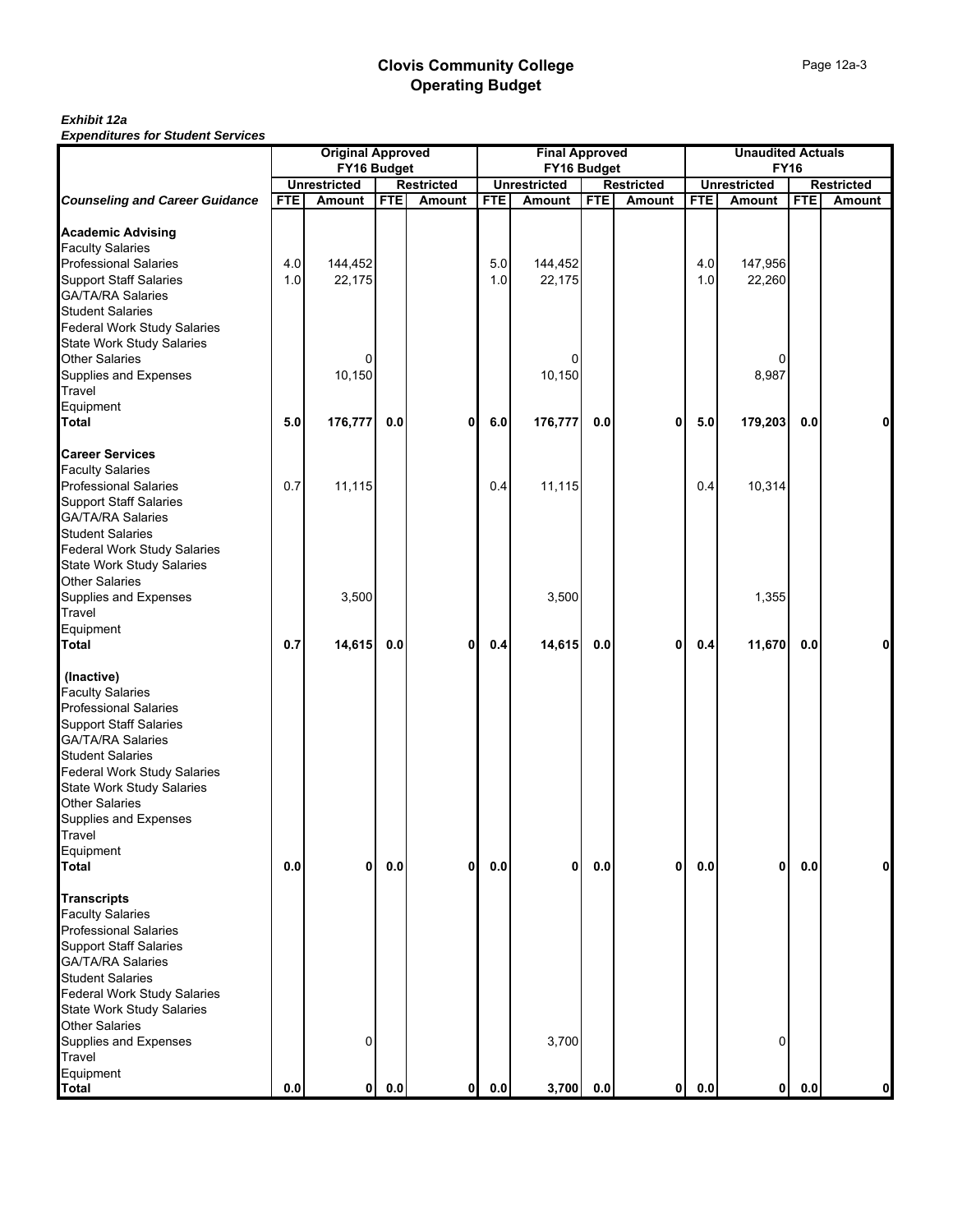|                                                                                                                                                                                                                                                   | <b>Original Approved</b><br>FY16 Budget |                     |            |                   | <b>Final Approved</b><br>FY16 Budget |                     |            |                   | <b>Unaudited Actuals</b><br><b>FY16</b> |                     |            |                   |
|---------------------------------------------------------------------------------------------------------------------------------------------------------------------------------------------------------------------------------------------------|-----------------------------------------|---------------------|------------|-------------------|--------------------------------------|---------------------|------------|-------------------|-----------------------------------------|---------------------|------------|-------------------|
| <b>Financial Aid, Enrollment</b>                                                                                                                                                                                                                  |                                         | <b>Unrestricted</b> |            | <b>Restricted</b> |                                      | <b>Unrestricted</b> |            | <b>Restricted</b> |                                         | <b>Unrestricted</b> |            | <b>Restricted</b> |
| <b>Management &amp; Administration</b>                                                                                                                                                                                                            | <b>FTE</b>                              | <b>Amount</b>       | <b>FTE</b> | <b>Amount</b>     | <b>FTE</b>                           | <b>Amount</b>       | <b>FTE</b> | <b>Amount</b>     | <b>FTE</b>                              | Amount              | <b>FTE</b> | <b>Amount</b>     |
| <b>Financial Aid</b><br><b>Faculty Salaries</b><br><b>Professional Salaries</b><br><b>Support Staff Salaries</b><br><b>GA/TA/RA Salaries</b><br><b>Student Salaries</b><br><b>Federal Work Study Salaries</b><br><b>State Work Study Salaries</b> | 4.0<br>5.0                              | 160,922<br>113,465  |            |                   | 4.0<br>5.0                           | 160,922<br>113,465  |            |                   | 4.0<br>5.0                              | 165,150<br>107,026  |            |                   |
| <b>Other Salaries</b><br>Supplies and Expenses<br>Travel<br>Equipment                                                                                                                                                                             |                                         | 38,054              |            |                   |                                      | 0<br>38,054         |            |                   |                                         | 24,527              |            |                   |
| <b>Total</b>                                                                                                                                                                                                                                      | 9.0                                     | 312,441             | 0.0        | $\mathbf 0$       | 9.0                                  | 312,441             | 0.0        | 0                 | 9.0                                     | 296,703             | 0.0        | 0                 |
| <b>Admissions and Records</b><br><b>Faculty Salaries</b><br><b>Professional Salaries</b><br><b>Support Staff Salaries</b><br><b>GA/TA/RA Salaries</b><br><b>Student Salaries</b><br><b>Federal Work Study Salaries</b>                            | 3.0<br>3.0                              | 121,986<br>60,888   |            |                   | 3.0<br>3.0                           | 121,986<br>60,888   |            |                   | 3.0<br>3.0                              | 122,244<br>37,282   |            |                   |
| <b>State Work Study Salaries</b><br><b>Other Salaries</b><br>Supplies and Expenses<br>Travel<br>Equipment                                                                                                                                         |                                         | 15,048              |            |                   |                                      | 0<br>15,048         |            |                   |                                         | 14,050              |            |                   |
| <b>Total</b>                                                                                                                                                                                                                                      | 6.0                                     | 197,922             | 0.0        | 0                 | 6.0                                  | 197,922             | 0.0        | 0                 | 6.0                                     | 173,576             | 0.0        | 0                 |
| <b>Community Outreach</b><br><b>Faculty Salaries</b><br><b>Professional Salaries</b><br><b>Support Staff Salaries</b><br><b>GA/TA/RA Salaries</b><br><b>Student Salaries</b><br>Federal Work Study Salaries<br><b>State Work Study Salaries</b>   |                                         |                     |            |                   | 0.0                                  | 0                   |            |                   |                                         |                     |            |                   |
| <b>Other Salaries</b><br>Supplies and Expenses<br>Travel                                                                                                                                                                                          |                                         |                     |            |                   |                                      | 0                   |            |                   |                                         |                     |            |                   |
| Equipment                                                                                                                                                                                                                                         |                                         |                     |            |                   |                                      |                     |            |                   |                                         |                     |            |                   |
| <b>Total</b><br><b>Academic Tutoring/Writing Ctr</b><br><b>Faculty Salaries</b>                                                                                                                                                                   | 0.0                                     | $\mathbf{0}$        | $0.0\,$    | $\mathbf 0$       | 0.0                                  | 0                   | 0.0        | $\mathbf{0}$      | 0.0                                     | 0                   | 0.0        | $\mathbf 0$       |
| <b>Professional Salaries</b><br><b>Support Staff Salaries</b><br><b>GA/TA/RA Salaries</b><br><b>Student Salaries</b><br><b>Federal Work Study Salaries</b><br><b>State Work Study Salaries</b><br><b>Other Salaries</b>                           | 1.5                                     | 61,500              |            |                   | 1.5                                  | 61,500<br>0         |            |                   | 1.5                                     | 57,813              |            |                   |
| Supplies and Expenses<br>Travel<br>Equipment                                                                                                                                                                                                      |                                         | 2,000               |            |                   |                                      | 2,000               |            |                   |                                         | 1,860               |            |                   |
| <b>Total</b>                                                                                                                                                                                                                                      | 1.5                                     | 63,500              | 0.0        | 0                 | $1.5$                                | 63,500              | 0.0        | $\mathbf{0}$      | 1.5                                     | 59,673              | 0.0        | $\mathbf 0$       |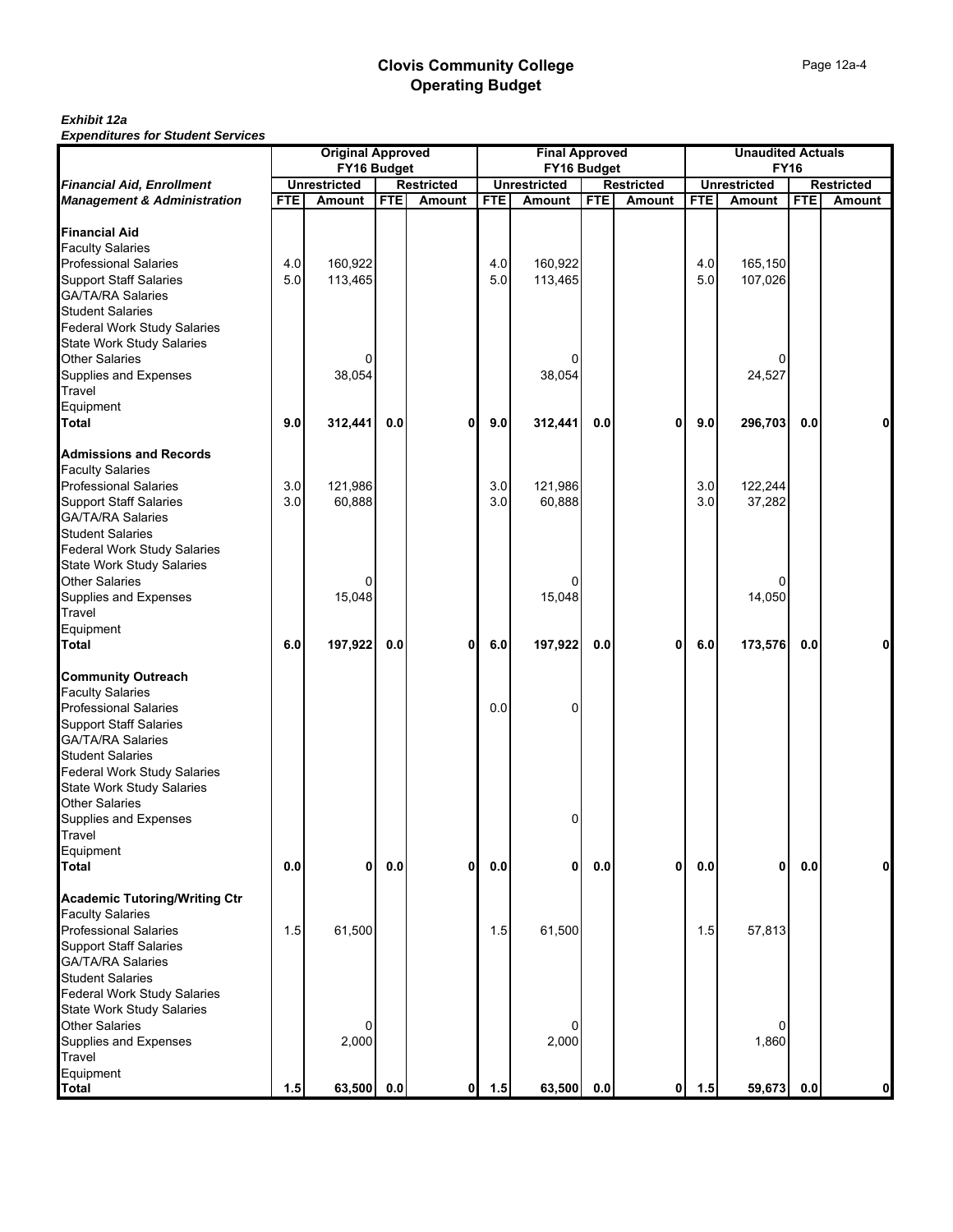|                                                                                                                                                                                                                        | <b>Original Approved</b><br>FY16 Budget |                     |            |                   |            | <b>Final Approved</b> |            |                   |            | <b>Unaudited Actuals</b> |            |                   |  |  |
|------------------------------------------------------------------------------------------------------------------------------------------------------------------------------------------------------------------------|-----------------------------------------|---------------------|------------|-------------------|------------|-----------------------|------------|-------------------|------------|--------------------------|------------|-------------------|--|--|
|                                                                                                                                                                                                                        |                                         |                     |            |                   |            | FY16 Budget           |            |                   |            | <b>FY16</b>              |            |                   |  |  |
| <b>Financial Aid, Enrollment</b>                                                                                                                                                                                       |                                         | <b>Unrestricted</b> |            | <b>Restricted</b> |            | <b>Unrestricted</b>   |            | <b>Restricted</b> |            | <b>Unrestricted</b>      |            | <b>Restricted</b> |  |  |
| <b>Management &amp; Administration</b>                                                                                                                                                                                 | <b>FTE</b>                              | <b>Amount</b>       | <b>FTE</b> | <b>Amount</b>     | <b>FTE</b> | Amount                | <b>FTE</b> | Amount            | <b>FTE</b> | Amount                   | <b>FTE</b> | <b>Amount</b>     |  |  |
| Dean of Student Serv (vacant)<br><b>Faculty Salaries</b><br><b>Professional Salaries</b><br><b>Support Staff Salaries</b><br><b>GA/TA/RA Salaries</b><br><b>Student Salaries</b><br><b>Federal Work Study Salaries</b> |                                         |                     |            |                   | 0.0<br>0.0 | 0<br>$\Omega$         |            |                   |            |                          |            |                   |  |  |
| <b>State Work Study Salaries</b><br><b>Other Salaries</b><br><b>Supplies and Expenses</b>                                                                                                                              |                                         |                     |            |                   |            | 0                     |            |                   |            |                          |            |                   |  |  |
| Travel                                                                                                                                                                                                                 |                                         |                     |            |                   |            | 0                     |            |                   |            |                          |            |                   |  |  |
| Equipment                                                                                                                                                                                                              |                                         |                     |            |                   |            |                       |            |                   |            |                          |            |                   |  |  |
| <b>Total</b>                                                                                                                                                                                                           | 0.0                                     | $\mathbf{0}$        | 0.0        | 0                 | 0.0        | 0                     | 0.0        | $\mathbf 0$       | 0.0        | 0                        | 0.0        | 0                 |  |  |
| <b>CAFB Center</b>                                                                                                                                                                                                     |                                         |                     |            |                   |            |                       |            |                   |            |                          |            |                   |  |  |
| <b>Faculty Salaries</b>                                                                                                                                                                                                |                                         |                     |            |                   |            |                       |            |                   |            |                          |            |                   |  |  |
| <b>Professional Salaries</b><br><b>Support Staff Salaries</b><br><b>GA/TA/RA Salaries</b>                                                                                                                              | 1.0                                     | 20,296              |            |                   | 1.0        | 20,373                |            |                   | 1.0        | 20,373                   |            |                   |  |  |
| <b>Student Salaries</b><br><b>Federal Work Study Salaries</b><br><b>State Work Study Salaries</b><br><b>Other Salaries</b>                                                                                             |                                         |                     |            |                   |            | 0                     |            |                   |            |                          |            |                   |  |  |
| Supplies and Expenses<br>Travel                                                                                                                                                                                        |                                         | 5,195               |            |                   |            | 5,195                 |            |                   |            | 2,235                    |            |                   |  |  |
| Equipment<br><b>Total</b>                                                                                                                                                                                              | 1.0                                     | 25,491              | 0.0        | 0                 | 1.0        | 25,568                | 0.0        | 0                 | 1.0        | 22,608                   | 0.0        | 0                 |  |  |
|                                                                                                                                                                                                                        |                                         |                     |            |                   |            |                       |            |                   |            |                          |            |                   |  |  |
| <b>Testing</b><br><b>Faculty Salaries</b><br><b>Professional Salaries</b><br><b>Support Staff Salaries</b><br><b>GA/TA/RA Salaries</b><br><b>Student Salaries</b>                                                      | 1.0                                     | 32,081              |            |                   | 1.0        | 32,081                |            |                   | 1.0        | 32,081                   |            |                   |  |  |
| <b>Federal Work Study Salaries</b><br><b>State Work Study Salaries</b>                                                                                                                                                 |                                         |                     |            |                   |            |                       |            |                   |            |                          |            |                   |  |  |
| <b>Other Salaries</b><br>Supplies and Expenses<br>Travel                                                                                                                                                               |                                         | 59,363<br>21,910    |            |                   |            | 59,363<br>21,910      |            |                   |            | 58,453<br>12,552         |            |                   |  |  |
| Equipment                                                                                                                                                                                                              |                                         |                     |            |                   |            |                       |            |                   |            |                          |            |                   |  |  |
| <b>Total</b>                                                                                                                                                                                                           | 1.0                                     | 113,354             | 0.0        | $\mathbf 0$       | 1.0        | 113,354               | 0.0        | 0                 | 1.0        | 103,086                  | 0.0        | $\mathbf 0$       |  |  |
| (Inactive)<br><b>Faculty Salaries</b>                                                                                                                                                                                  |                                         |                     |            |                   |            |                       |            |                   |            |                          |            |                   |  |  |
| <b>Professional Salaries</b><br><b>Support Staff Salaries</b><br><b>GA/TA/RA Salaries</b><br><b>Student Salaries</b>                                                                                                   |                                         |                     |            |                   |            |                       |            | 0                 |            |                          |            |                   |  |  |
| <b>Federal Work Study Salaries</b><br><b>State Work Study Salaries</b><br><b>Other Salaries</b>                                                                                                                        |                                         |                     |            |                   |            |                       |            |                   |            |                          |            |                   |  |  |
| <b>Supplies and Expenses</b><br>Travel<br>Equipment                                                                                                                                                                    |                                         |                     |            |                   |            |                       |            |                   |            |                          |            |                   |  |  |
| <b>Total</b>                                                                                                                                                                                                           | 0.0                                     | $\mathbf{0}$        | $0.0\,$    | $\mathbf{0}$      | 0.0        | 0                     | 0.0        | $\mathbf{0}$      | 0.0        | $\mathbf 0$              | $0.0\,$    | $\mathbf 0$       |  |  |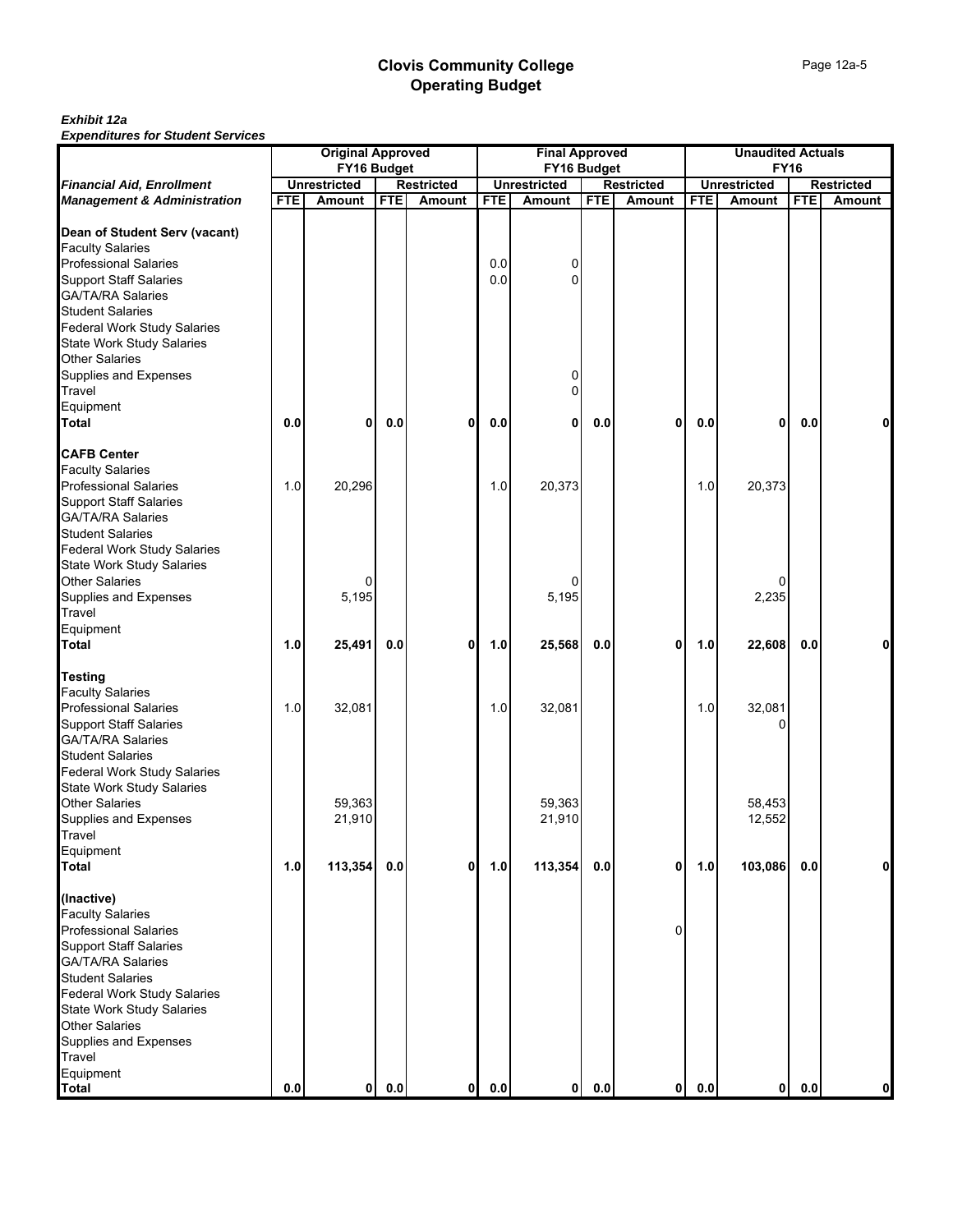|                                    | <b>Original Approved</b> |                     |                  |                   | <b>Final Approved</b> |                     |                  |                   | <b>Unaudited Actuals</b> |                     |                  |                   |  |
|------------------------------------|--------------------------|---------------------|------------------|-------------------|-----------------------|---------------------|------------------|-------------------|--------------------------|---------------------|------------------|-------------------|--|
|                                    |                          | FY16 Budget         |                  |                   |                       | <b>FY16 Budget</b>  |                  |                   |                          | <b>FY16</b>         |                  |                   |  |
|                                    |                          | <b>Unrestricted</b> |                  | <b>Restricted</b> |                       | <b>Unrestricted</b> |                  | <b>Restricted</b> |                          | <b>Unrestricted</b> |                  | <b>Restricted</b> |  |
|                                    | FTE.                     | <b>Amount</b>       | FTE.             | <b>Amount</b>     | <b>FTE</b>            | <b>Amount</b>       | FTE.             | Amount            | <b>FTE</b>               | <b>Amount</b>       | <b>FTE</b>       | <b>Amount</b>     |  |
| Details                            |                          |                     |                  |                   |                       |                     |                  |                   |                          |                     |                  |                   |  |
| <b>Faculty Salaries</b>            | 0.0                      |                     | 0.0              |                   | 0.0                   |                     | 0.0              | 0                 | 0.0                      | O                   | 0.0              |                   |  |
| <b>Professional Salaries</b>       | 19.2                     | 677,320             | 0.0              |                   | 18.9                  | 678,277             | 0.0              | 0                 | 18.9                     | 670,564             | 0.0              |                   |  |
| <b>Support Staff Salaries</b>      | 9.0                      | 196,528             | 0.0              |                   | 9.0                   | 196,528             | 0.0              |                   | 9.0                      | 166,568             | 0.0              |                   |  |
| <b>GA/TA/RA Salaries</b>           | 0.0                      |                     | 0.0              |                   | 0.0                   |                     | 0.0              |                   | 0.0                      |                     | 0.0              |                   |  |
| <b>Student Salaries</b>            | 0.0                      |                     | 0.0              |                   | 0.0                   |                     | 0.0              |                   | 0.0                      |                     | 0.0              |                   |  |
| <b>Federal Work Study Salaries</b> | 0.0                      |                     | 0.0              |                   | 0.0                   |                     | 0.0              |                   | 0.01                     | 0                   | 0.0              |                   |  |
| <b>State Work Study Salaries</b>   | 0.0                      |                     | 0.0              |                   | 0.0                   |                     | 0.0              |                   | 0.0                      |                     | 0.0              |                   |  |
| <b>Other Salaries</b>              | 1.1                      | 76,529              | 0.0              |                   | 1.1                   | 76,529              | 0.0              |                   | 1.1                      | 61,153              | 0.0              |                   |  |
| Supplies and Expenses              | 0.0                      | 135,329             | 0.0              |                   | 0.0                   | 146,951             | 0.0              |                   | 0.0                      | 96,597              | 0.0              |                   |  |
| Travel                             | 0.0                      |                     | 0.0              |                   | 0.0                   |                     | 0.0              |                   | 0.01                     |                     | 0.0              |                   |  |
| Equipment                          | 0.0 <sub>l</sub>         |                     | 0.0              |                   | 0.0                   | 2,078               | 0.0              |                   | 0.0                      |                     | 0.0              |                   |  |
| <b>Benefits</b>                    | 0.0                      | 383.805             | 0.0 <sub>l</sub> |                   | 0.0                   | 406,089             | 0.0 <sub>l</sub> |                   | 0.0                      | 397,905             | 0.0              |                   |  |
| Int'l Services Pooled Charges      | 0.01                     | 177,247             | 0.0              |                   | 0.0                   | 177,247             | 0.0              |                   | 0.0                      | 177,247             | 0.0              |                   |  |
| <b>Total</b>                       | 29.3                     | 1,646,758           | 0.0              |                   | 29.0                  | 1,683,699           | 0.01             | 0                 | 29.0                     | 1,570,034           | 0.0 <sub>l</sub> |                   |  |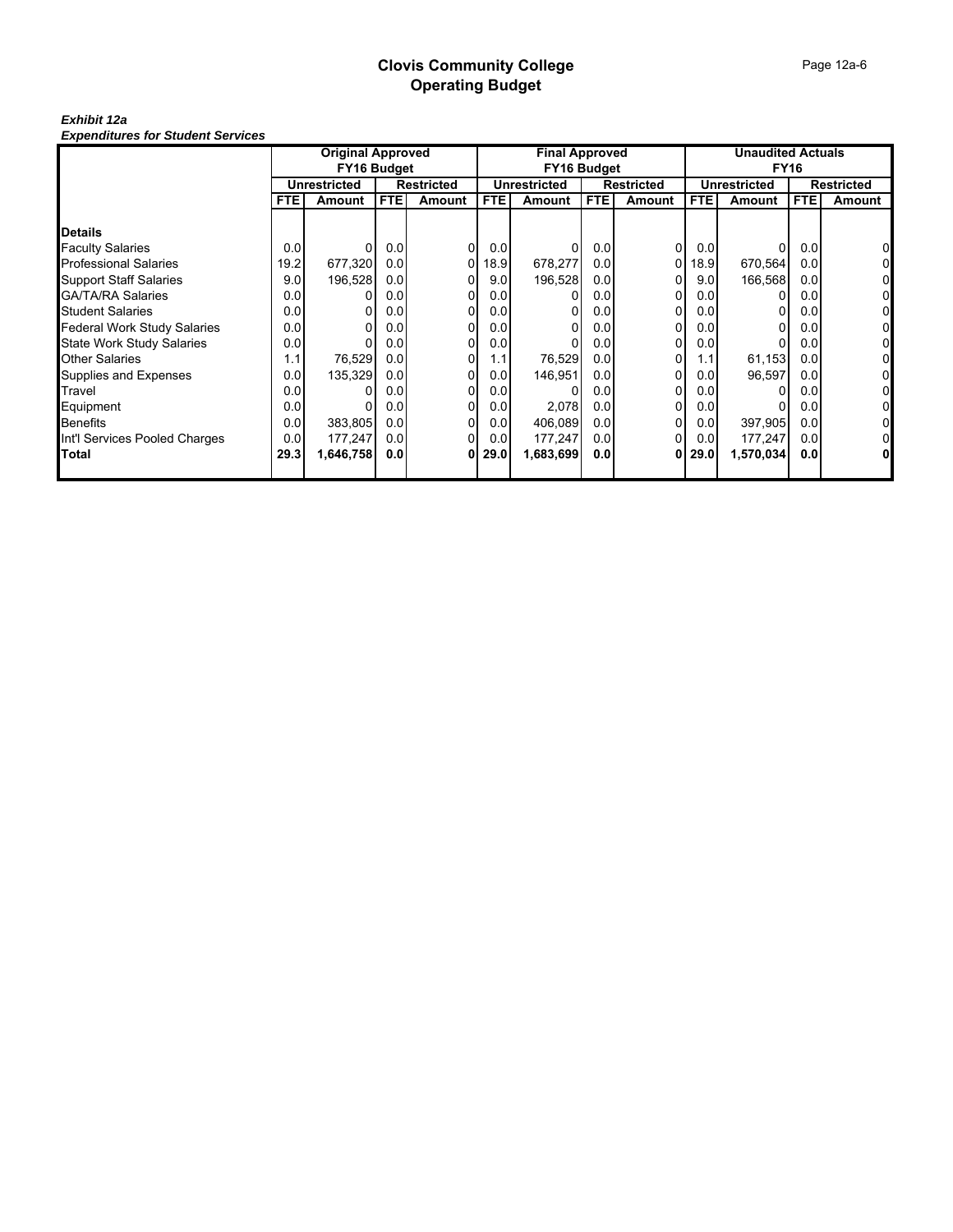#### *Exhibit 13*

|                                    |                     | <b>Original Approved</b> |                     | <b>Final Approved</b> | <b>Unaudited Actuals</b> |                     |  |  |
|------------------------------------|---------------------|--------------------------|---------------------|-----------------------|--------------------------|---------------------|--|--|
|                                    |                     | FY16 Budget              |                     | FY16 Budget           |                          | <b>FY16</b>         |  |  |
|                                    | <b>Unrestricted</b> | <b>Restricted</b>        | <b>Unrestricted</b> | <b>Restricted</b>     | <b>Unrestricted</b>      | <b>Restricted</b>   |  |  |
|                                    |                     |                          |                     |                       |                          |                     |  |  |
| <b>Executive Management</b>        |                     |                          |                     |                       |                          |                     |  |  |
| President                          | 224,786             | 0                        | 224,786             | 0                     | 216,438                  | 0                   |  |  |
| <b>Legal Services</b>              | 30,000              | 0                        | 30,000              | 0                     | 4,596                    | $\pmb{0}$           |  |  |
| <b>Board of Trustees</b>           | 15,000              | $\Omega$                 | 15,000              | 0                     | 4,887                    | $\overline{0}$      |  |  |
| CIO                                | 98,948              | $\mathbf 0$              | 98,948              | 0                     | 97,545                   | $\mathbf 0$         |  |  |
| Institutional Research             | 35,806              | 0                        | 35,806              | $\pmb{0}$             | 34,788                   | $\overline{0}$      |  |  |
| Total                              | 404,540             | 0                        | 404,540             | 0                     | 358,254                  | $\mathbf{0}$        |  |  |
| <b>Fiscal Operations</b>           |                     |                          |                     |                       |                          |                     |  |  |
| <b>Business Office</b>             | 252,013             | 0                        | 256,413             | 0                     | 250,264                  | 0                   |  |  |
| Purchasing                         | 71,896              | $\Omega$                 | 95,555              | 0                     | 70,786                   | $\overline{0}$      |  |  |
| Human Resource Services            | 173,067             | 0                        | 146,067             | $\mathbf 0$           | 143,026                  | $\mathbf 0$         |  |  |
| <b>Employment Advertising</b>      | 40,000              | 0                        | 50,000              | 0                     | 50,453                   | $\mathbf 0$         |  |  |
| CFO                                | 143,362             | $\Omega$                 | 161,756             | 0                     | 118,628                  | $\mathbf 0$         |  |  |
| <b>Bank Charges</b>                | 50,000              | $\Omega$                 | 50,000              | 0                     | 34,213                   | $\mathbf 0$         |  |  |
| <b>External Audit</b>              | 45,000              | 0                        | 45,000              | $\mathbf 0$           | 58,079                   | $\mathbf 0$         |  |  |
| <b>VP Admin</b>                    | 121,931             | 0                        | 121,931             | 0                     | 120,975                  | $\mathbf 0$         |  |  |
| Uncollectable Accounts             | 145,000             | $\Omega$                 | 145,000             | 0                     | 76,685                   | $\mathbf 0$         |  |  |
| Professional Development           | 60,000              | 0                        | 60,000              | $\pmb{0}$             | 58,159                   | $\overline{0}$      |  |  |
| Total                              | 1,102,269           | 0                        | 1,131,722           | 0                     | 981,266                  | $\mathbf{0}$        |  |  |
| <b>General Administrative and</b>  |                     |                          |                     |                       |                          |                     |  |  |
| <b>Logistical Services</b>         |                     |                          |                     |                       |                          |                     |  |  |
| <b>Official Functions</b>          | 20,000              | 0                        | 20,000              | 0                     | 17,480                   | 0                   |  |  |
| Postage                            | 32,500              | $\mathbf{0}$             | 32,500              | 0                     | 30,590                   | $\overline{0}$      |  |  |
| Wellness                           | 2,000               | 0                        | 3,000               | $\mathbf 0$           | 2,547                    | $\mathbf 0$         |  |  |
| Security                           | 128,647             | 0                        | 128,647             | 0                     | 129,138                  | $\mathbf 0$         |  |  |
| <b>Total</b>                       | 183,147             |                          | 184,147             | 0                     | 179,754                  | $\mathbf{0}$        |  |  |
| <b>Community Relations</b>         |                     |                          |                     |                       |                          |                     |  |  |
| <b>Administrative Publications</b> | 15,000              | 0                        | 15,000              | 0                     | 10,521                   | $\mathbf 0$         |  |  |
| Dues and Memberships               | 33,500              | 0                        | 38,000              | $\mathbf 0$           | 36,516                   | $\overline{0}$      |  |  |
| <b>Community Waivers</b>           | 0                   | 0                        | 0                   | 0                     | 0                        | $\overline{0}$      |  |  |
| Marketing/PR                       | 221,258             | 0                        | 187,125             | $\overline{0}$        | 165,824                  | $\overline{0}$      |  |  |
| Development                        | 58,637              | 0                        | 63,557              | 0                     | 58,159                   | $\mathsf{O}\xspace$ |  |  |
| Accreditation                      | 17,000              |                          | 27,000              |                       | 10,802                   |                     |  |  |
| <b>Background Checks</b>           | 5,000               | 0                        | 5,000               | 0                     | 4,598                    | $\overline{0}$      |  |  |
| Alumni                             |                     |                          | 14,115              |                       | 10,725                   |                     |  |  |
| <b>Facilities Schedule Spec</b>    |                     |                          | 21,375              |                       | 20,628                   |                     |  |  |
| <b>Total</b>                       | 350,395             | 0                        | 371,172             | 0                     | 317,773                  | 0                   |  |  |
|                                    |                     |                          |                     |                       |                          |                     |  |  |
| Items Not Included in 13a          |                     |                          |                     |                       |                          |                     |  |  |
| Retirement                         | 175,534             |                          | 175,534             |                       | 153,322                  |                     |  |  |
| Social Security                    | 103,295             |                          | 103,295             |                       | 77,797                   |                     |  |  |
| Group Insurance                    | 239,789             |                          | 239,789             |                       | 169,363                  |                     |  |  |
| <b>Workmen's Compensation</b>      | 4,080               |                          | 4,080               |                       | 215                      |                     |  |  |
| Unemployment Compensation          | 3,060               |                          | 3,060               |                       | 1,352                    |                     |  |  |
| Waiver of Tuition                  |                     |                          |                     |                       |                          |                     |  |  |
| <b>Computer Service</b>            | 295,412             |                          | 295,412             |                       | 295,412                  |                     |  |  |
|                                    |                     |                          |                     |                       |                          |                     |  |  |
| Total Items Not Included in 13a    | 821,170             | ŋ                        | 821,170             | 0                     | 697,461                  | 0                   |  |  |
| <b>Grand Total Expenditures</b>    |                     |                          |                     |                       |                          |                     |  |  |
| for Institutional Support          | 2,861,521           | 0                        | 2,912,751           | 0                     | 2,534,508                | $\boldsymbol{o}$    |  |  |
|                                    |                     |                          |                     |                       |                          |                     |  |  |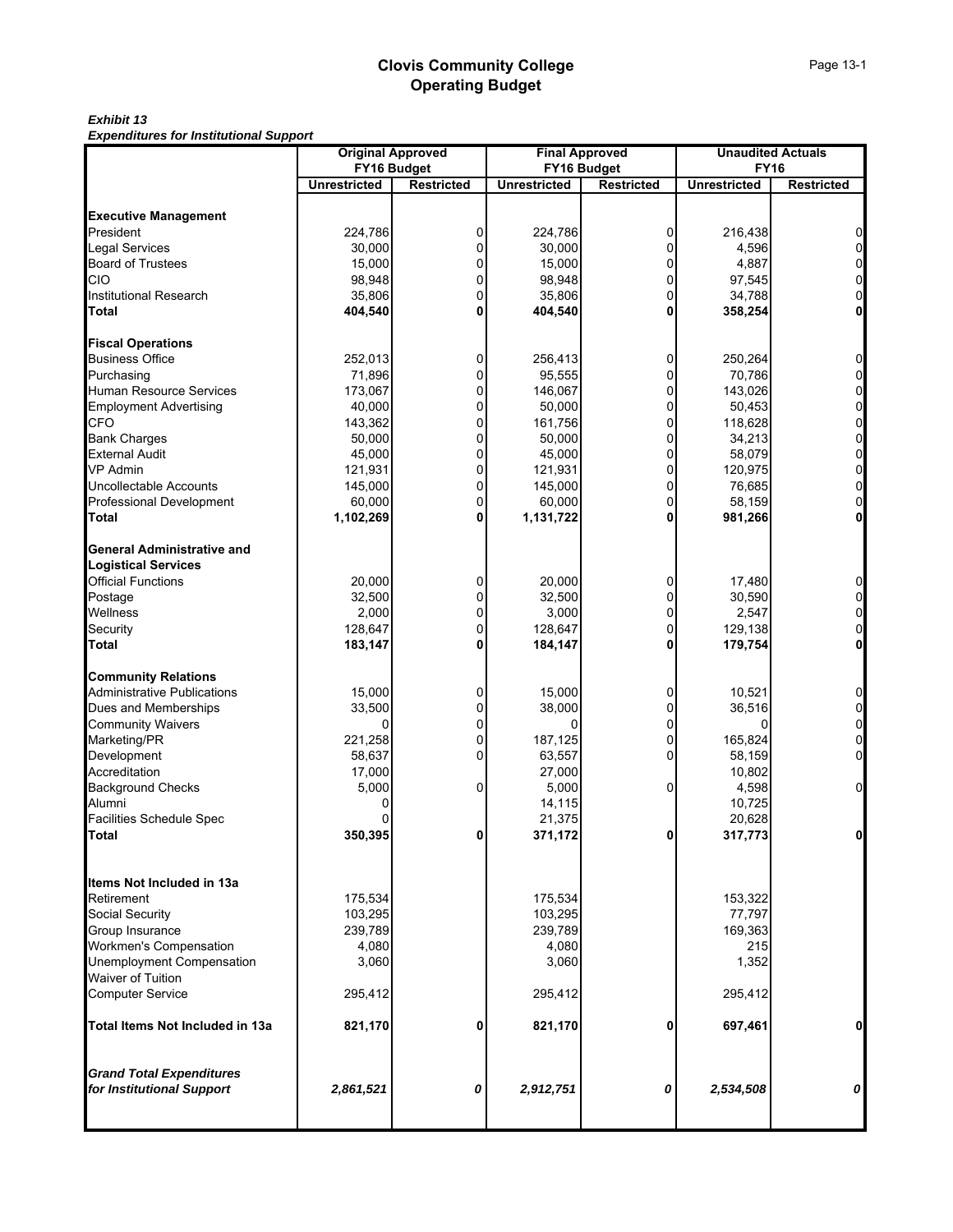#### *Exhibit 13a Expenditures for Institutional Support*

|                                                          | <b>Original Approved</b> |                     |            |                   | <b>Final Approved</b> |                     |            |                   | <b>Unaudited Actuals</b> |                     |            |                   |  |
|----------------------------------------------------------|--------------------------|---------------------|------------|-------------------|-----------------------|---------------------|------------|-------------------|--------------------------|---------------------|------------|-------------------|--|
|                                                          |                          | FY16 Budget         |            |                   |                       | FY16 Budget         |            |                   |                          | <b>FY16</b>         |            |                   |  |
| <b>Executive Management</b>                              |                          | <b>Unrestricted</b> |            | <b>Restricted</b> |                       | <b>Unrestricted</b> |            | <b>Restricted</b> |                          | <b>Unrestricted</b> |            | <b>Restricted</b> |  |
|                                                          | <b>FTE</b>               | <b>Amount</b>       | <b>FTE</b> | <b>Amount</b>     | <b>FTE</b>            | Amount              | <b>FTE</b> | Amount            | <b>FTE</b>               | Amount              | <b>FTE</b> | Amount            |  |
| <b>President</b>                                         |                          |                     |            |                   |                       |                     |            |                   |                          |                     |            |                   |  |
| <b>Faculty Salaries</b>                                  |                          |                     |            |                   |                       |                     |            |                   |                          |                     |            |                   |  |
| <b>Professional Salaries</b>                             | 2.0                      | 188,786             |            |                   | 2.0                   | 188,786             |            |                   | 2.0                      | 188,786             |            |                   |  |
| Support Staff Salaries<br>GA/TA/RA Salaries              |                          |                     |            |                   |                       |                     |            |                   |                          |                     |            |                   |  |
|                                                          |                          |                     |            |                   |                       |                     |            |                   |                          |                     |            |                   |  |
| <b>Student Salaries</b>                                  |                          |                     |            |                   |                       |                     |            |                   |                          |                     |            |                   |  |
| <b>Federal Work Study Salaries</b>                       |                          |                     |            |                   |                       |                     |            |                   |                          |                     |            |                   |  |
| State Work Study Salaries<br>Other Salaries              |                          |                     |            |                   |                       |                     |            |                   |                          |                     |            |                   |  |
|                                                          |                          |                     |            |                   |                       | $\Omega$            |            |                   |                          |                     |            |                   |  |
| Supplies and Expenses                                    |                          | 30,000              |            |                   |                       | 30,000              |            |                   |                          | 17,556              |            |                   |  |
| Travel<br>Equipment                                      |                          | 6,000               |            |                   |                       | 6,000               |            |                   |                          | 10,095              |            |                   |  |
| Total                                                    |                          |                     |            |                   |                       |                     |            |                   |                          |                     |            |                   |  |
|                                                          | 2.0                      | 224,786             | 0.0        | 0                 | 2.0                   | 224,786             | 0.0        | 0                 | 2.0                      | 216,438             | 0.0        | 0                 |  |
| <b>Legal Services</b>                                    |                          |                     |            |                   |                       |                     |            |                   |                          |                     |            |                   |  |
| <b>Faculty Salaries</b>                                  |                          |                     |            |                   |                       |                     |            |                   |                          |                     |            |                   |  |
| <b>Professional Salaries</b>                             |                          |                     |            |                   |                       |                     |            |                   |                          |                     |            |                   |  |
|                                                          |                          |                     |            |                   |                       |                     |            |                   |                          |                     |            |                   |  |
| Support Staff Salaries<br>GA/TA/RA Salaries              |                          |                     |            |                   |                       |                     |            |                   |                          |                     |            |                   |  |
| <b>Student Salaries</b>                                  |                          |                     |            |                   |                       |                     |            |                   |                          |                     |            |                   |  |
|                                                          |                          |                     |            |                   |                       |                     |            |                   |                          |                     |            |                   |  |
| Federal Work Study Salaries<br>State Work Study Salaries |                          |                     |            |                   |                       |                     |            |                   |                          |                     |            |                   |  |
| Other Salaries                                           |                          |                     |            |                   |                       |                     |            |                   |                          |                     |            |                   |  |
|                                                          |                          | 30,000              |            |                   |                       | 30,000              |            |                   |                          | 4,596               |            |                   |  |
| Supplies and Expenses<br>Travel                          |                          |                     |            |                   |                       |                     |            |                   |                          |                     |            |                   |  |
| Equipment                                                |                          |                     |            |                   |                       |                     |            |                   |                          |                     |            |                   |  |
| <b>Total</b>                                             | 0.0                      | 30,000              | 0.0        | 0                 | 0.0                   | 30,000              | 0.0        | 0                 | 0.0                      | 4,596               | 0.0        | 0                 |  |
|                                                          |                          |                     |            |                   |                       |                     |            |                   |                          |                     |            |                   |  |
| <b>Board of Trustees</b>                                 |                          |                     |            |                   |                       |                     |            |                   |                          |                     |            |                   |  |
| <b>Faculty Salaries</b>                                  |                          |                     |            |                   |                       |                     |            |                   |                          |                     |            |                   |  |
| Professional Salaries<br>Support Staff Salaries          |                          |                     |            |                   |                       |                     |            |                   |                          |                     |            |                   |  |
| GA/TA/RA Salaries                                        |                          |                     |            |                   |                       |                     |            |                   |                          |                     |            |                   |  |
|                                                          |                          |                     |            |                   |                       |                     |            |                   |                          |                     |            |                   |  |
| Student Salaries<br>Federal Work Study Salaries          |                          |                     |            |                   |                       |                     |            |                   |                          |                     |            |                   |  |
| State Work Study Salaries                                |                          |                     |            |                   |                       |                     |            |                   |                          |                     |            |                   |  |
| <b>Other Salaries</b>                                    |                          |                     |            |                   |                       |                     |            |                   |                          |                     |            |                   |  |
|                                                          |                          | 15,000              |            |                   |                       | 15,000              |            |                   |                          | 4,887               |            |                   |  |
| Supplies and Expenses<br>Travel                          |                          |                     |            |                   |                       |                     |            |                   |                          |                     |            |                   |  |
| Equipment                                                |                          |                     |            |                   |                       |                     |            |                   |                          |                     |            |                   |  |
| Total                                                    | 0.0                      | 15,000              | $0.0\,$    | ٥I                | 0.0                   | 15,000              | 0.0        | 0                 | $0.0\,$                  | 4,887               | $0.0\,$    | $\mathbf{0}$      |  |
|                                                          |                          |                     |            |                   |                       |                     |            |                   |                          |                     |            |                   |  |
|                                                          |                          |                     |            |                   |                       |                     |            |                   |                          |                     |            |                   |  |
| CIO                                                      |                          |                     |            |                   |                       |                     |            |                   |                          |                     |            |                   |  |
| <b>Faculty Salaries</b>                                  |                          |                     |            |                   |                       |                     |            |                   |                          |                     |            |                   |  |
| <b>Professional Salaries</b>                             | 1.0                      | 93,948              |            |                   | 1.0                   | 93,948              |            |                   | 1.0                      | 93,948              |            |                   |  |
| <b>Support Staff Salaries</b>                            |                          |                     |            |                   |                       |                     |            |                   |                          |                     |            |                   |  |
| GA/TA/RA Salaries<br>Student Salaries                    |                          |                     |            |                   |                       |                     |            |                   |                          |                     |            |                   |  |
| <b>Federal Work Study Salaries</b>                       |                          |                     |            |                   |                       |                     |            |                   |                          |                     |            |                   |  |
|                                                          |                          |                     |            |                   |                       |                     |            |                   |                          |                     |            |                   |  |
| State Work Study Salaries<br>Other Salaries              |                          |                     |            |                   |                       |                     |            |                   |                          |                     |            |                   |  |
| Supplies and Expenses                                    |                          | 2,000               |            |                   |                       | 2,000               |            |                   |                          | 1,140               |            |                   |  |
| Travel                                                   |                          | 3,000               |            |                   |                       | 3,000               |            |                   |                          | 2,458               |            |                   |  |
|                                                          |                          |                     |            |                   |                       |                     |            |                   |                          |                     |            |                   |  |
| Equipment<br>Total                                       | 1.0                      | 98,948              | 0.0        | 0                 | 1.0                   | 98,948              | 0.0        | $\mathbf{0}$      | $1.0$                    | 97,545              | 0.0        | $\mathbf 0$       |  |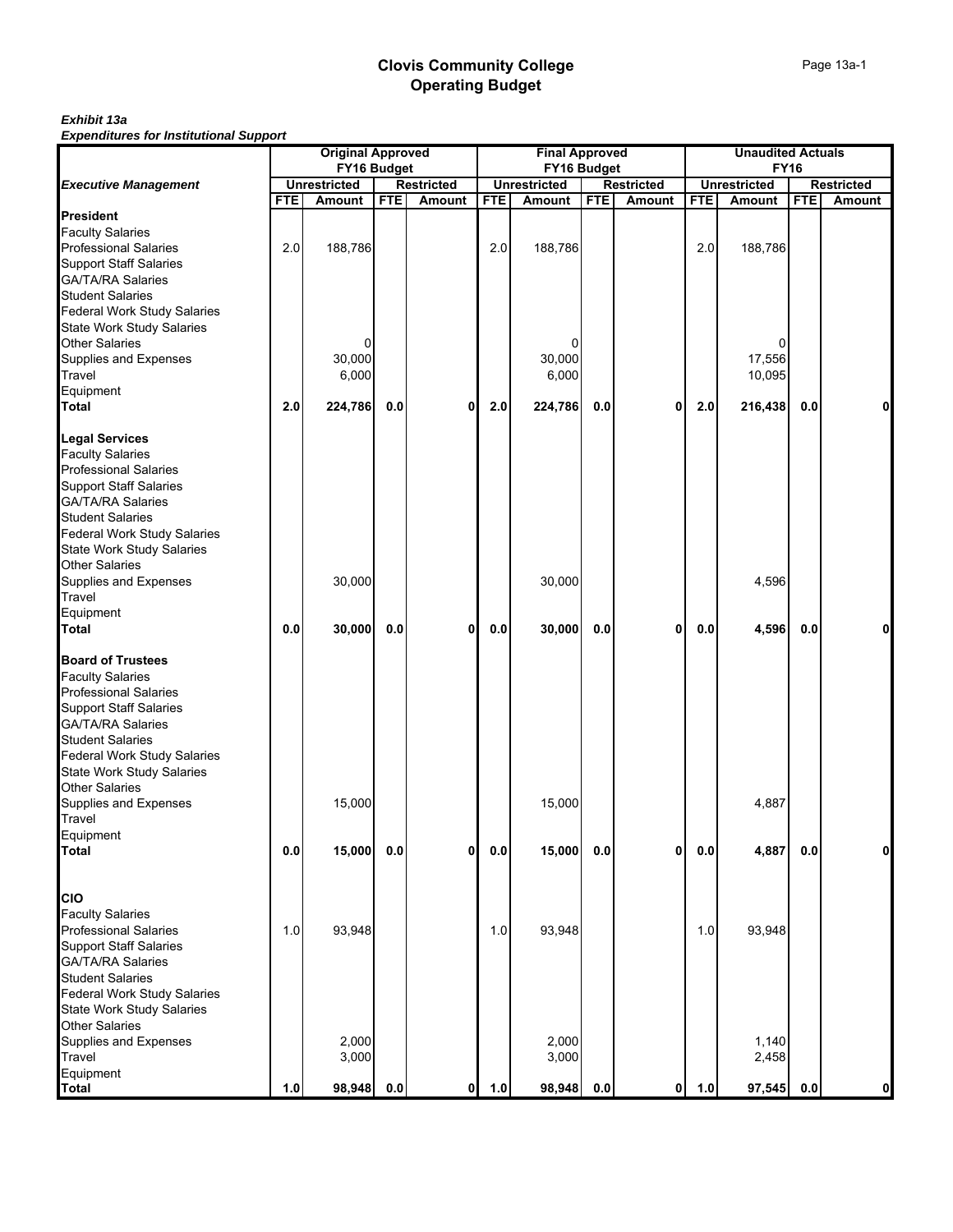#### *Exhibit 13a Expenditures for Institutional Support*

|                                    | <b>Original Approved</b><br>FY16 Budget |                                      |            |                             | <b>Final Approved</b><br>FY16 Budget |                                      |            |                             | <b>Unaudited Actuals</b><br><b>FY16</b> |                               |            |                                    |
|------------------------------------|-----------------------------------------|--------------------------------------|------------|-----------------------------|--------------------------------------|--------------------------------------|------------|-----------------------------|-----------------------------------------|-------------------------------|------------|------------------------------------|
|                                    |                                         |                                      |            |                             |                                      |                                      |            |                             |                                         |                               |            |                                    |
| <b>Executive Management</b>        | <b>FTE</b>                              | <b>Unrestricted</b><br><b>Amount</b> | <b>FTE</b> | <b>Restricted</b><br>Amount | <b>FTE</b>                           | <b>Unrestricted</b><br><b>Amount</b> | <b>FTE</b> | <b>Restricted</b><br>Amount | <b>FTE</b>                              | <b>Unrestricted</b><br>Amount | <b>FTE</b> | <b>Restricted</b><br><b>Amount</b> |
| <b>Institutional Research</b>      |                                         |                                      |            |                             |                                      |                                      |            |                             |                                         |                               |            |                                    |
| <b>Faculty Salaries</b>            |                                         |                                      |            |                             |                                      |                                      |            |                             |                                         |                               |            |                                    |
| <b>Professional Salaries</b>       | 1.0                                     | 33,483                               |            |                             | 1.0                                  | 33,483                               |            |                             | 1.0                                     | 33,482                        |            |                                    |
| <b>Support Staff Salaries</b>      | 0.0                                     | ŋ                                    |            |                             | 0.0                                  | ŋ                                    |            |                             | 0.0                                     |                               |            |                                    |
| <b>GA/TA/RA Salaries</b>           |                                         |                                      |            |                             |                                      |                                      |            |                             |                                         |                               |            |                                    |
| <b>Student Salaries</b>            |                                         |                                      |            |                             |                                      |                                      |            |                             |                                         |                               |            |                                    |
| <b>Federal Work Study Salaries</b> |                                         |                                      |            |                             |                                      |                                      |            |                             |                                         |                               |            |                                    |
| <b>State Work Study Salaries</b>   |                                         |                                      |            |                             |                                      |                                      |            |                             |                                         |                               |            |                                    |
| <b>Other Salaries</b>              |                                         | 0                                    |            |                             |                                      | 0                                    |            |                             |                                         | 0                             |            |                                    |
| Supplies and Expenses              |                                         | 2,323                                |            |                             |                                      | 2,323                                |            |                             |                                         | 1,306                         |            |                                    |
| Travel                             |                                         | $\Omega$                             |            |                             |                                      | 0                                    |            |                             |                                         | 0                             |            |                                    |
| Equipment                          |                                         |                                      |            |                             |                                      |                                      |            |                             |                                         |                               |            |                                    |
| Total                              | 1.0                                     | 35,806                               | 0.0        | $\mathbf 0$                 | 1.0                                  | 35,806                               | 0.0        | 0                           | 1.0                                     | 34,788                        | 0.0        | $\mathbf{0}$                       |
| <b>Fiscal Operations</b>           |                                         |                                      |            |                             |                                      |                                      |            |                             |                                         |                               |            |                                    |
| <b>Business Office</b>             |                                         |                                      |            |                             |                                      |                                      |            |                             |                                         |                               |            |                                    |
| <b>Faculty Salaries</b>            |                                         |                                      |            |                             |                                      |                                      |            |                             |                                         |                               |            |                                    |
| <b>Professional Salaries</b>       | 3.0                                     | 146,542                              |            |                             | 3.0                                  | 150,542                              |            |                             | 3.0                                     | 150,541                       |            |                                    |
| <b>Support Staff Salaries</b>      | 4.0                                     | 89,471                               |            |                             | 4.0                                  | 89,871                               |            |                             | 4.0                                     | 89,814                        |            |                                    |
| <b>GA/TA/RA Salaries</b>           |                                         |                                      |            |                             |                                      |                                      |            |                             |                                         |                               |            |                                    |
| <b>Student Salaries</b>            |                                         |                                      |            |                             |                                      |                                      |            |                             |                                         |                               |            |                                    |
| <b>Federal Work Study Salaries</b> |                                         |                                      |            |                             |                                      |                                      |            |                             |                                         |                               |            |                                    |
| <b>State Work Study Salaries</b>   |                                         |                                      |            |                             |                                      |                                      |            |                             |                                         |                               |            |                                    |
| <b>Other Salaries</b>              |                                         | 0                                    |            |                             |                                      | 0                                    |            |                             |                                         |                               |            |                                    |
| Supplies and Expenses              |                                         | 16,000                               |            |                             |                                      | 16,000                               |            |                             |                                         | 9,910                         |            |                                    |
| Travel                             |                                         |                                      |            |                             |                                      |                                      |            |                             |                                         |                               |            |                                    |
| Equipment                          |                                         |                                      |            |                             |                                      |                                      |            |                             |                                         |                               |            |                                    |
| Total                              | 7.0                                     | 252,013                              | 0.0        | $\mathbf 0$                 | 7.0                                  | 256,413                              | 0.0        | 0                           | 7.0                                     | 250,264                       | 0.0        | $\mathbf{0}$                       |
| <b>Purchasing</b>                  |                                         |                                      |            |                             |                                      |                                      |            |                             |                                         |                               |            |                                    |
| <b>Faculty Salaries</b>            |                                         |                                      |            |                             |                                      |                                      |            |                             |                                         |                               |            |                                    |
| <b>Professional Salaries</b>       | 1.0                                     | 45,576                               |            |                             | 1.0                                  | 45,576                               |            |                             | 1.0                                     | 45,595                        |            |                                    |
| <b>Support Staff Salaries</b>      | 1.0                                     | 21,820                               |            |                             | 1.0                                  | 45,479                               |            |                             | 1.0                                     | 22,901                        |            |                                    |
| <b>GA/TA/RA Salaries</b>           |                                         |                                      |            |                             |                                      |                                      |            |                             |                                         |                               |            |                                    |
| <b>Student Salaries</b>            |                                         |                                      |            |                             |                                      |                                      |            |                             |                                         |                               |            |                                    |
| <b>Federal Work Study Salaries</b> |                                         |                                      |            |                             |                                      |                                      |            |                             |                                         |                               |            |                                    |
| <b>State Work Study Salaries</b>   |                                         |                                      |            |                             |                                      |                                      |            |                             |                                         |                               |            |                                    |
| <b>Other Salaries</b>              |                                         | 0                                    |            |                             |                                      | 0                                    |            |                             |                                         |                               |            |                                    |
| Supplies and Expenses              |                                         | 4,500                                |            |                             |                                      | 4,500                                |            |                             |                                         | 2,289                         |            |                                    |
| Travel                             |                                         |                                      |            |                             |                                      |                                      |            |                             |                                         |                               |            |                                    |
| Equipment<br><b>Total</b>          | 2.0                                     | 71,896                               | 0.0        | 0                           | 2.0                                  | 95,555                               | 0.0        | 0                           | 2.0                                     | 70,786                        | 0.0        | $\mathbf{0}$                       |
| <b>Human Resource Services</b>     |                                         |                                      |            |                             |                                      |                                      |            |                             |                                         |                               |            |                                    |
| <b>Faculty Salaries</b>            |                                         |                                      |            |                             |                                      |                                      |            |                             |                                         |                               |            |                                    |
| <b>Professional Salaries</b>       | 3.0                                     | 162,521                              |            |                             | 3.0                                  | 135,521                              |            |                             | 3.0                                     | 135,401                       |            |                                    |
| <b>Support Staff Salaries</b>      | 0.0                                     | O                                    |            |                             | 0.0                                  |                                      |            |                             | 0.0                                     |                               |            |                                    |
| <b>GA/TA/RA Salaries</b>           |                                         |                                      |            |                             |                                      |                                      |            |                             |                                         |                               |            |                                    |
| <b>Student Salaries</b>            |                                         |                                      |            |                             |                                      |                                      |            |                             |                                         |                               |            |                                    |
| <b>Federal Work Study Salaries</b> |                                         |                                      |            |                             |                                      |                                      |            |                             |                                         |                               |            |                                    |
| <b>State Work Study Salaries</b>   |                                         |                                      |            |                             |                                      |                                      |            |                             |                                         |                               |            |                                    |
| <b>Other Salaries</b>              | 0.0                                     | $\Omega$                             |            |                             | 0.0                                  | 0                                    |            |                             | 0.0                                     |                               |            |                                    |
| Supplies and Expenses              |                                         | 10,546                               |            |                             |                                      | 10,546                               |            |                             |                                         | 7,625                         |            |                                    |
| Travel                             |                                         |                                      |            |                             |                                      |                                      |            |                             |                                         |                               |            |                                    |
| Equipment                          |                                         |                                      |            |                             |                                      |                                      |            |                             |                                         |                               |            |                                    |
| Total                              | 3.0                                     | 173,067                              | 0.0        | 0                           | 3.0                                  | 146,067                              | 0.0        | 0                           | 3.0                                     | 143,026                       | 0.0        | $\mathbf{0}$                       |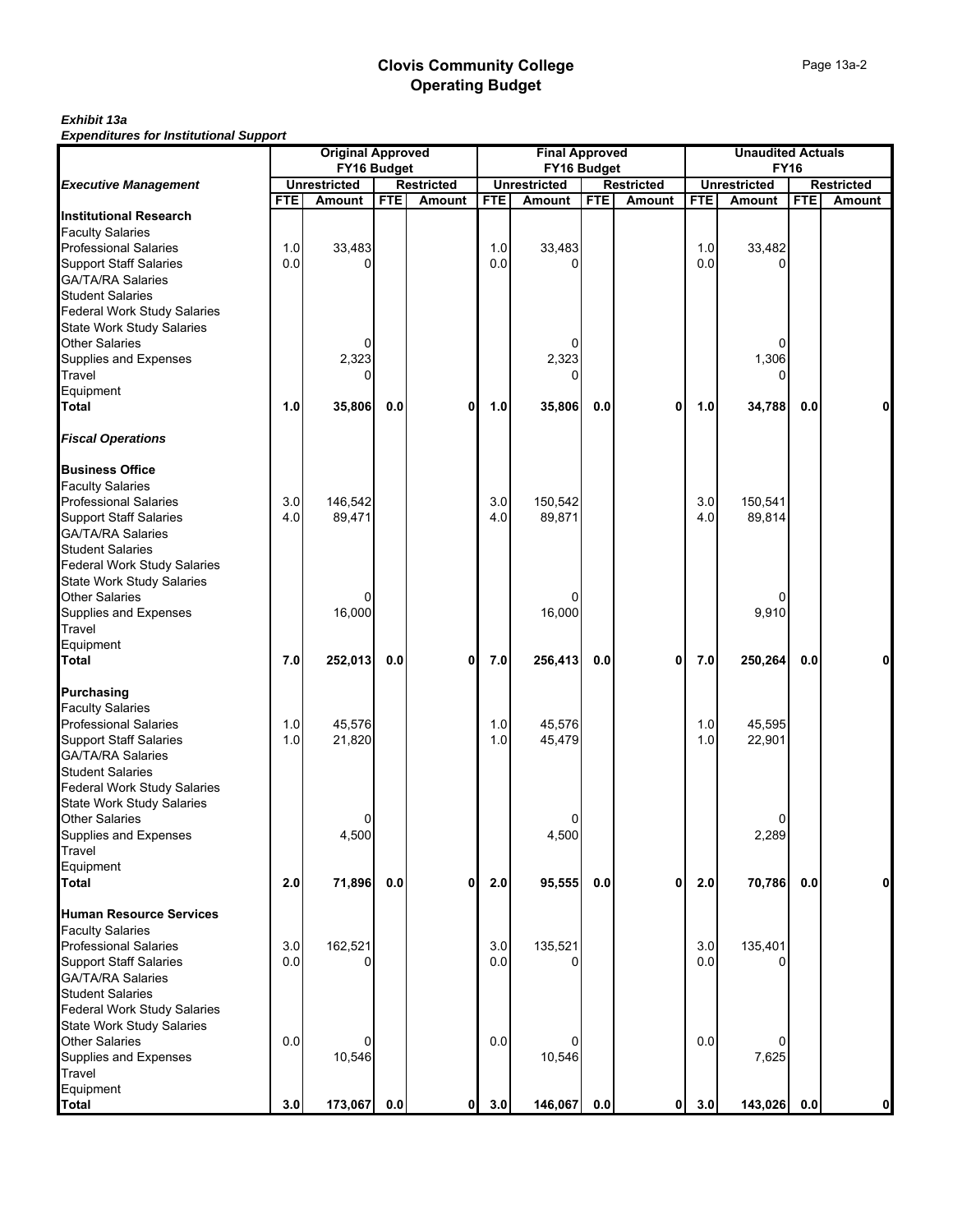|                                                                                                                                                                                                                                                    | <b>Original Approved</b> |                     |            |                   | <b>Final Approved</b> |                     |            |                   | <b>Unaudited Actuals</b> |                     |            |                   |
|----------------------------------------------------------------------------------------------------------------------------------------------------------------------------------------------------------------------------------------------------|--------------------------|---------------------|------------|-------------------|-----------------------|---------------------|------------|-------------------|--------------------------|---------------------|------------|-------------------|
|                                                                                                                                                                                                                                                    |                          | FY16 Budget         |            |                   |                       | FY16 Budget         |            |                   | <b>FY16</b>              |                     |            |                   |
| <b>Fiscal Operations</b>                                                                                                                                                                                                                           |                          | <b>Unrestricted</b> |            | <b>Restricted</b> |                       | <b>Unrestricted</b> |            | <b>Restricted</b> |                          | <b>Unrestricted</b> |            | <b>Restricted</b> |
|                                                                                                                                                                                                                                                    | <b>FTE</b>               | Amount              | <b>FTE</b> | <b>Amount</b>     | <b>FTE</b>            | Amount              | <b>FTE</b> | <b>Amount</b>     | <b>FTE</b>               | <b>Amount</b>       | <b>FTE</b> | Amount            |
| <b>CFO</b><br><b>Faculty Salaries</b><br><b>Professional Salaries</b><br><b>Support Staff Salaries</b><br><b>GA/TA/RA Salaries</b>                                                                                                                 | 1.0<br>1.0               | 109,606<br>23,156   |            |                   | 1.0<br>1.0            | 114,000<br>23,156   |            |                   | 1.0<br>1.0               | 92,071<br>18,478    |            |                   |
| <b>Student Salaries</b><br>Federal Work Study Salaries<br><b>State Work Study Salaries</b><br><b>Other Salaries</b><br>Supplies and Expenses                                                                                                       |                          | 3,100               |            |                   |                       | 17,100              |            |                   |                          | 6,072               |            |                   |
| Travel                                                                                                                                                                                                                                             |                          | 7,500               |            |                   |                       | 7,500               |            |                   |                          | 2,007               |            |                   |
| Equipment                                                                                                                                                                                                                                          |                          |                     |            |                   |                       |                     |            |                   |                          |                     |            |                   |
| <b>Total</b>                                                                                                                                                                                                                                       | 2.0                      | 143,362             | 0.0        | $\mathbf 0$       | 2.0                   | 161,756             | 0.0        | 0                 | 2.0                      | 118,628             | 0.0        | 0                 |
| Logistics                                                                                                                                                                                                                                          |                          |                     |            |                   |                       |                     |            |                   |                          |                     |            |                   |
| <b>Official Functions</b><br><b>Faculty Salaries</b><br><b>Professional Salaries</b><br><b>Support Staff Salaries</b><br><b>GA/TA/RA Salaries</b><br><b>Student Salaries</b><br>Federal Work Study Salaries                                        |                          |                     |            |                   |                       |                     |            |                   |                          |                     |            |                   |
| <b>State Work Study Salaries</b><br><b>Other Salaries</b><br>Supplies and Expenses<br>Travel<br>Equipment                                                                                                                                          |                          | 20,000              |            |                   |                       | 20,000              |            |                   |                          | 17,480              |            |                   |
| <b>Total</b>                                                                                                                                                                                                                                       | 0.0                      | 20,000              | 0.0        | $\mathbf{0}$      | $0.0\,$               | 20,000              | 0.0        | 0                 | 0.0                      | 17,480              | 0.0        | 0                 |
| <b>Bank Charges</b><br><b>Faculty Salaries</b><br><b>Professional Salaries</b><br><b>Support Staff Salaries</b><br>Federal Work Study Salaries<br><b>State Work Study Salaries</b><br><b>Other Salaries</b><br>Supplies and Expenses               |                          | 50,000              |            |                   |                       | 50,000              |            |                   |                          | 34,213              |            |                   |
| Travel                                                                                                                                                                                                                                             |                          |                     |            |                   |                       |                     |            |                   |                          |                     |            |                   |
| Equipment<br><b>Total</b>                                                                                                                                                                                                                          | 0.0                      | 50,000              | 0.0        | $\mathbf 0$       | 0.0                   | 50,000              | 0.0        | 0                 | 0.0                      | 34,213              | 0.0        | 0                 |
| <b>External Audit</b><br><b>Faculty Salaries</b><br><b>Professional Salaries</b><br><b>Support Staff Salaries</b><br><b>GA/TA/RA Salaries</b><br><b>Student Salaries</b><br><b>Federal Work Study Salaries</b><br><b>State Work Study Salaries</b> |                          |                     |            |                   |                       |                     |            |                   |                          |                     |            |                   |
| <b>Other Salaries</b><br>Supplies and Expenses<br><b>Travel</b>                                                                                                                                                                                    |                          | 45,000              |            |                   |                       | 45,000              |            |                   |                          | 58,079              |            |                   |
| Equipment<br><b>Total</b>                                                                                                                                                                                                                          | 0.0                      | 45,000              | 0.0        | $\mathbf{0}$      | 0.0                   | 45,000              | 0.0        | $\mathbf{0}$      | 0.0                      | 58,079              | 0.0        | 0                 |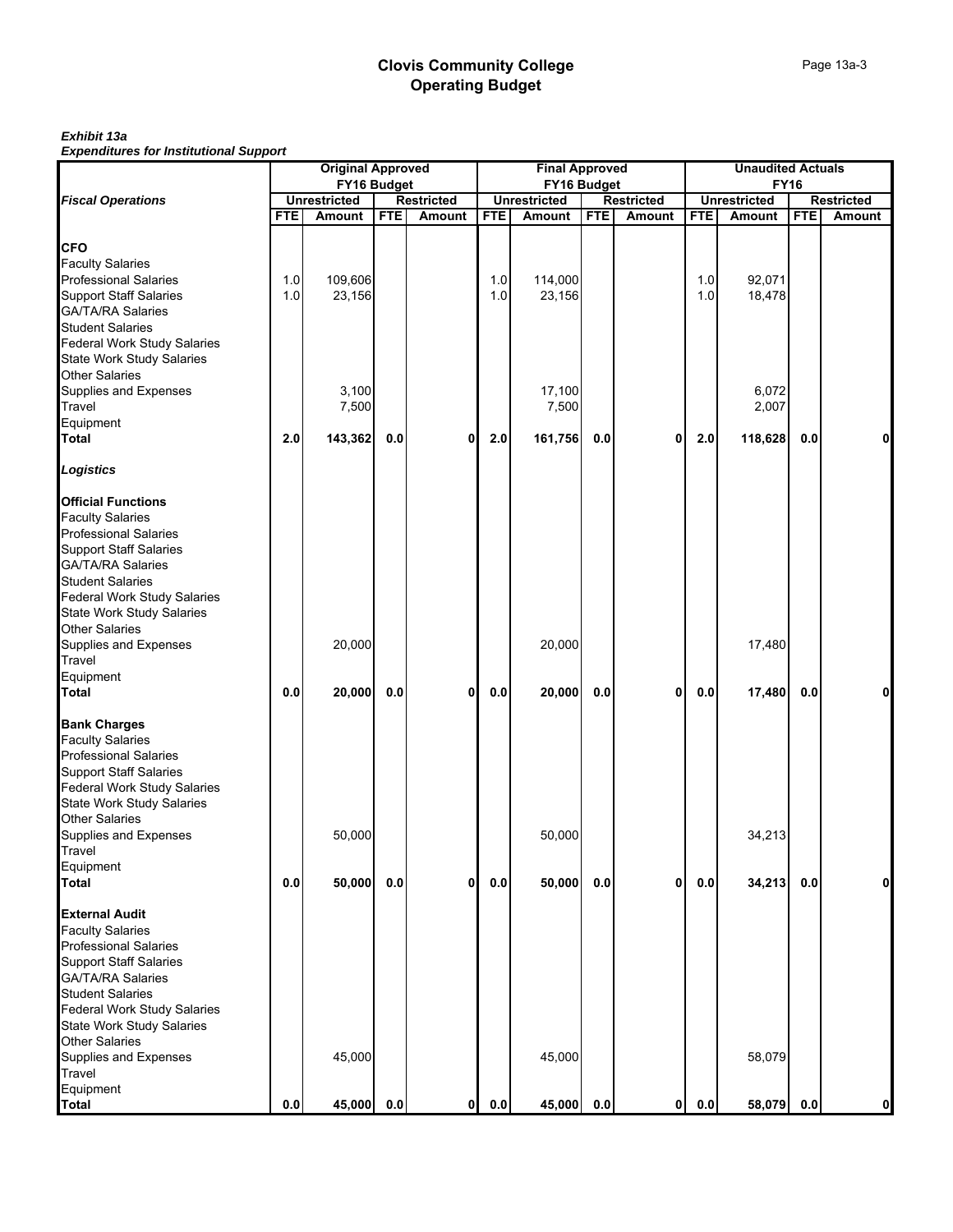#### *Exhibit 13a*

|                                                                                                                                                                                                                                                                                                                         | <b>Original Approved</b><br>FY16 Budget |                           |            |                   | <b>Final Approved</b> |                           |            |                   | <b>Unaudited Actuals</b> |                           |            |                   |  |
|-------------------------------------------------------------------------------------------------------------------------------------------------------------------------------------------------------------------------------------------------------------------------------------------------------------------------|-----------------------------------------|---------------------------|------------|-------------------|-----------------------|---------------------------|------------|-------------------|--------------------------|---------------------------|------------|-------------------|--|
|                                                                                                                                                                                                                                                                                                                         |                                         |                           |            |                   |                       | FY16 Budget               |            |                   |                          | <b>FY16</b>               |            |                   |  |
| <b>Fiscal Operations</b>                                                                                                                                                                                                                                                                                                |                                         | <b>Unrestricted</b>       |            | <b>Restricted</b> |                       | <b>Unrestricted</b>       |            | <b>Restricted</b> |                          | <b>Unrestricted</b>       |            | <b>Restricted</b> |  |
|                                                                                                                                                                                                                                                                                                                         | <b>FTE</b>                              | <b>Amount</b>             | <b>FTE</b> | Amount            | <b>FTE</b>            | <b>Amount</b>             | <b>FTE</b> | <b>Amount</b>     | <b>FTE</b>               | Amount                    | <b>FTE</b> | <b>Amount</b>     |  |
| <b>VP Admin</b><br><b>Faculty Salaries</b><br>Professional Salaries<br><b>Support Staff Salaries</b><br>GA/TA/RA Salaries<br><b>Student Salaries</b>                                                                                                                                                                    | 1.0                                     | 112,738                   |            |                   | 1.0                   | 112,738                   |            |                   | 1.0                      | 112,738                   |            |                   |  |
| <b>Federal Work Study Salaries</b><br><b>State Work Study Salaries</b><br>Other Salaries<br>Supplies and Expenses<br>Travel<br>Equipment<br>Total                                                                                                                                                                       | 1.0                                     | 4,193<br>5,000<br>121,931 | 0.0        | $\mathbf{0}$      | 1.0                   | 4,193<br>5,000<br>121,931 | 0.0        | 0                 | 1.0                      | 5,220<br>3,017<br>120,975 | 0.0        | 0                 |  |
| <b>Uncollectable Accounts</b><br><b>Faculty Salaries</b><br><b>Professional Salaries</b><br><b>Support Staff Salaries</b><br>GA/TA/RA Salaries<br>Student Salaries<br><b>Federal Work Study Salaries</b><br>State Work Study Salaries<br>Other Salaries<br>Supplies and Expenses<br>Travel                              |                                         | 145,000                   |            |                   |                       | 145,000                   |            |                   |                          | 76,685                    |            |                   |  |
| Equipment<br>Total                                                                                                                                                                                                                                                                                                      |                                         |                           |            |                   |                       |                           |            |                   |                          |                           |            |                   |  |
|                                                                                                                                                                                                                                                                                                                         | 0.0                                     | 145,000                   | 0.0        | $\mathbf 0$       | 0.0                   | 145,000                   | 0.0        | 0                 | 0.0                      | 76,685                    | 0.0        | 0                 |  |
| <b>Postage</b><br>Faculty Salaries<br><b>Professional Salaries</b><br>Support Staff Salaries<br>GA/TA/RA Salaries<br><b>Student Salaries</b><br>Federal Work Study Salaries<br>State Work Study Salaries<br><b>Other Salaries</b><br>Supplies and Expenses<br>Travel<br>Equipment<br>Total                              | 0.0                                     | 32,500<br>32,500          | 0.0        | $\mathbf{0}$      | 0.0                   | 32,500<br>32,500          | 0.0        | 0                 | 0.0                      | 30,590<br>30,590          | 0.0        | 0                 |  |
| <b>Wellness</b><br><b>Faculty Salaries</b><br><b>Professional Salaries</b><br><b>Support Staff Salaries</b><br>GA/TA/RA Salaries<br><b>Student Salaries</b><br><b>Federal Work Study Salaries</b><br>State Work Study Salaries<br><b>Other Salaries</b><br>Supplies and Expenses<br>Travel<br>Equipment<br><b>Total</b> | 0.0                                     | 2,000<br>2,000            | 0.0        | 0                 | 0.0                   | 3,000<br>3,000            | 0.0        | $\mathbf 0$       | 0.0                      | 2,547<br>2,547            | 0.0        | 0                 |  |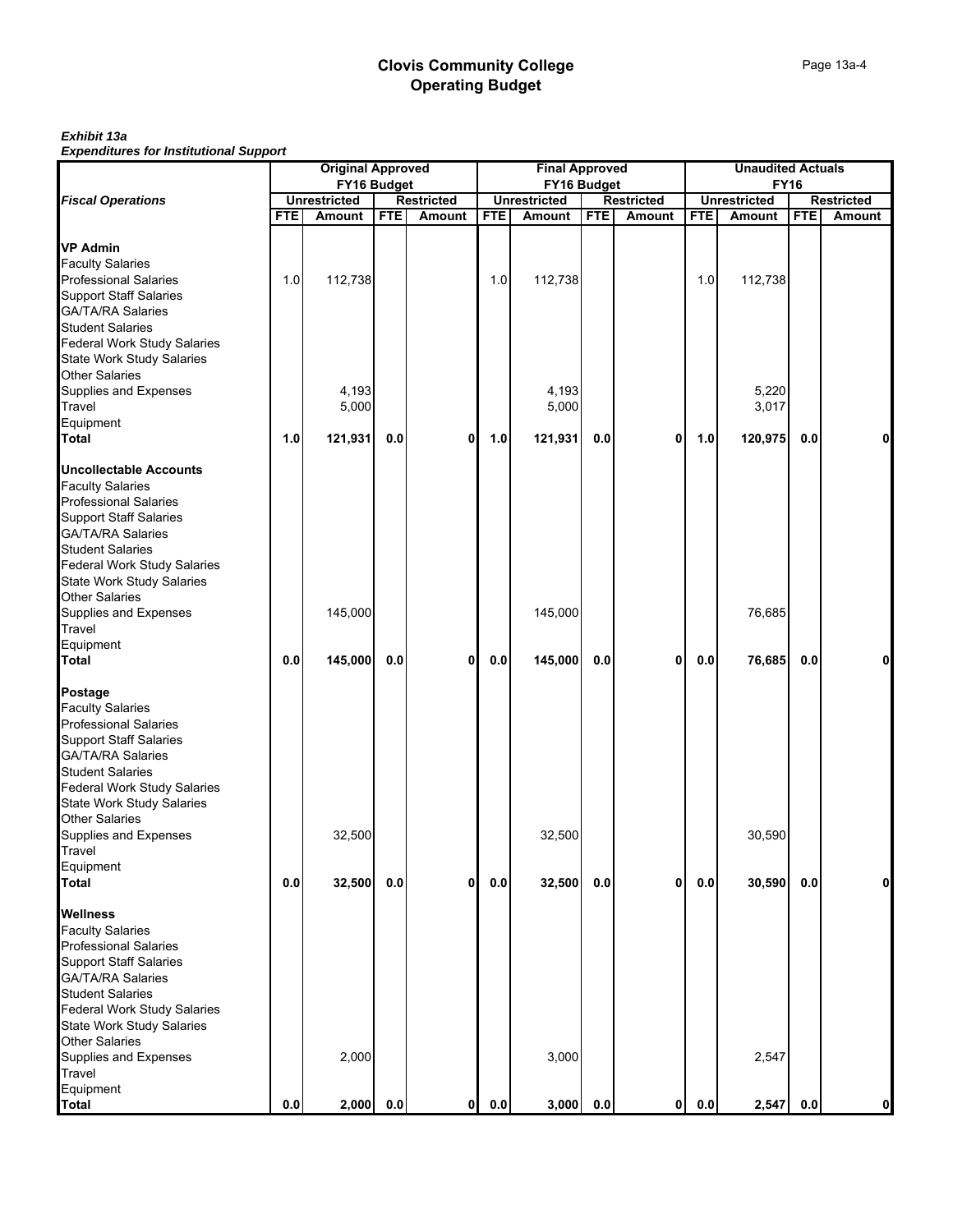#### *Exhibit 13a*

|                                                                                                                                                                                                                                                                                                                                   | <b>Original Approved</b> |                       |            |                   | <b>Final Approved</b> |                                    |            |                   | <b>Unaudited Actuals</b> |                       |            |                   |  |
|-----------------------------------------------------------------------------------------------------------------------------------------------------------------------------------------------------------------------------------------------------------------------------------------------------------------------------------|--------------------------|-----------------------|------------|-------------------|-----------------------|------------------------------------|------------|-------------------|--------------------------|-----------------------|------------|-------------------|--|
|                                                                                                                                                                                                                                                                                                                                   |                          | FY16 Budget           |            |                   |                       | FY16 Budget                        |            |                   |                          | <b>FY16</b>           |            |                   |  |
| <b>Fiscal Operations</b>                                                                                                                                                                                                                                                                                                          |                          | <b>Unrestricted</b>   |            | <b>Restricted</b> |                       | <b>Unrestricted</b>                |            | <b>Restricted</b> |                          | <b>Unrestricted</b>   |            | <b>Restricted</b> |  |
|                                                                                                                                                                                                                                                                                                                                   | FTE                      | <b>Amount</b>         | <b>FTE</b> | <b>Amount</b>     | <b>FTE</b>            | Amount                             | <b>FTE</b> | <b>Amount</b>     | <b>FTE</b>               | Amount                | <b>FTE</b> | Amount            |  |
| <b>Security</b><br><b>Faculty Salaries</b><br>Professional Salaries<br><b>Support Staff Salaries</b><br>GA/TA/RA Salaries<br>Student Salaries                                                                                                                                                                                     | 1.0<br>3.0               | 55,187<br>65,460      |            |                   | 1.0<br>3.0            | 55,187<br>65,460                   |            |                   | 1.0<br>3.0               | 55,188<br>66,795      |            |                   |  |
| <b>Federal Work Study Salaries</b><br>State Work Study Salaries<br>Other Salaries<br>Supplies and Expenses<br>Travel<br>Equipment<br>Total                                                                                                                                                                                        | 4.0                      | 0<br>8,000<br>128,647 | 0.0        | $\mathbf{0}$      | 4.0                   | $\overline{0}$<br>8,000<br>128,647 | 0.0        | 0                 | 4.0                      | 0<br>7,155<br>129,138 | 0.0        | 0                 |  |
|                                                                                                                                                                                                                                                                                                                                   |                          |                       |            |                   |                       |                                    |            |                   |                          |                       |            |                   |  |
| <b>Administrative Publications</b><br><b>Faculty Salaries</b><br><b>Professional Salaries</b><br>Support Staff Salaries<br>GA/TA/RA Salaries<br><b>Student Salaries</b><br>Federal Work Study Salaries<br>State Work Study Salaries<br><b>Other Salaries</b><br>Supplies and Expenses<br>Travel<br>Equipment<br><b>Total</b>      | 0.0                      | 15,000<br>15,000      | 0.0        | $\mathbf 0$       | 0.0                   | 15,000<br>15,000                   | $0.0\,$    | 0                 | $0.0\,$                  | 10,521<br>10,521      | 0.0        | 0                 |  |
| <b>Dues and Memberships</b><br><b>Faculty Salaries</b><br><b>Professional Salaries</b><br><b>Support Staff Salaries</b><br><b>Federal Work Study Salaries</b><br>State Work Study Salaries<br>Other Salaries<br>Supplies and Expenses<br>Travel<br>Equipment                                                                      |                          | 33,500                |            |                   |                       | 38,000                             |            |                   |                          | 36,516                |            |                   |  |
| <b>Total</b><br><b>Community Waivers</b><br><b>Faculty Salaries</b><br><b>Professional Salaries</b><br><b>Support Staff Salaries</b><br><b>GA/TA/RA Salaries</b><br><b>Student Salaries</b><br><b>Federal Work Study Salaries</b><br><b>State Work Study Salaries</b><br>Other Salaries<br><b>Supplies and Expenses</b><br>Travel | 0.0                      | 33,500<br>$\Omega$    | 0.0        | $\mathbf{0}$      | 0.0                   | 38,000<br>$\mathbf 0$              | 0.0        | 0                 | 0.0                      | 36,516<br>0           | 0.0        | $\mathbf{0}$      |  |
| Equipment<br><b>Total</b>                                                                                                                                                                                                                                                                                                         | 0.0                      | $\mathbf{0}$          | $0.0\,$    | $\mathbf{0}$      | $0.0\,$               | $\mathbf{0}$                       | 0.0        | 0                 | $0.0\,$                  | 0                     | $0.0\,$    | 0                 |  |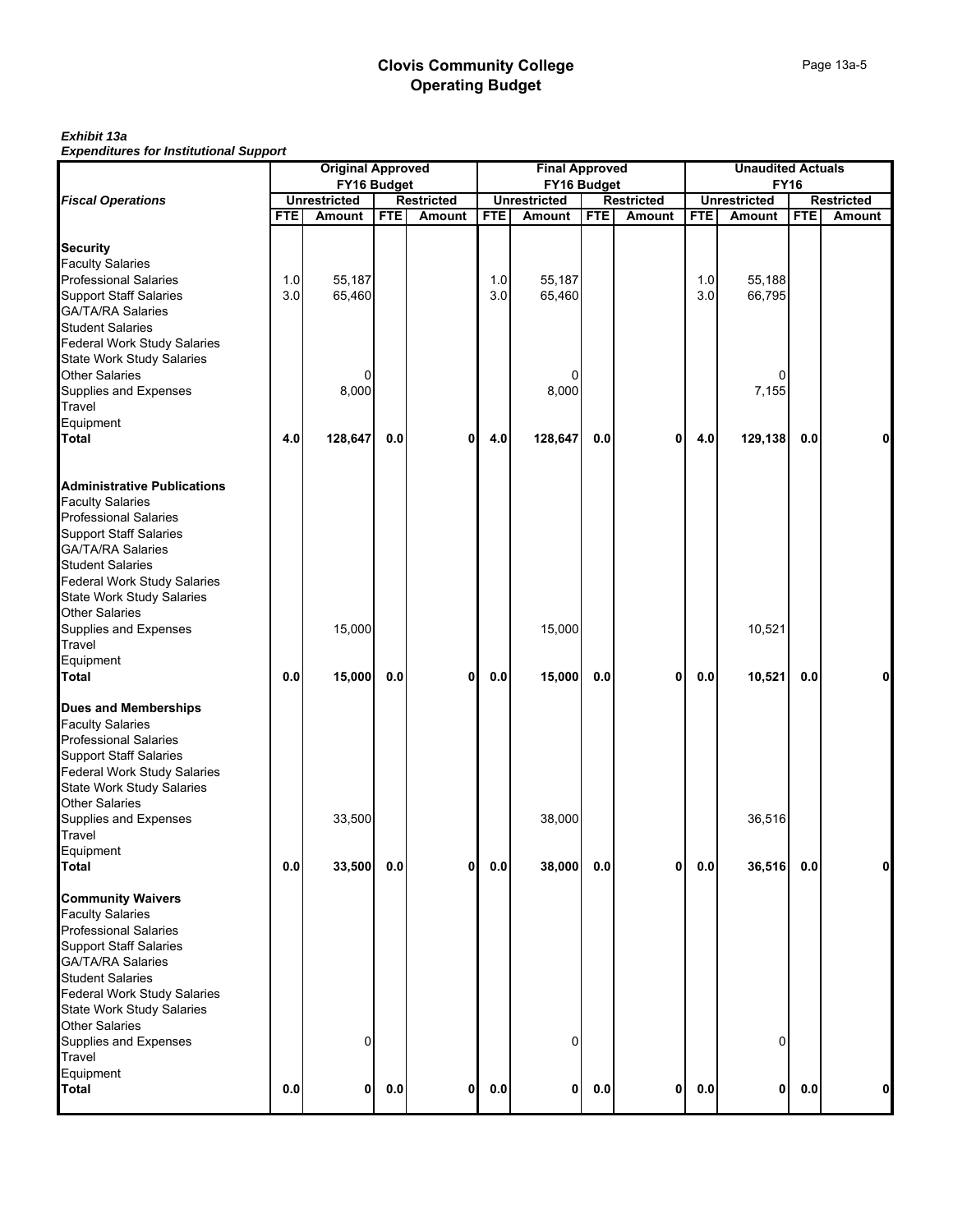### *Exhibit 13a*

|                                                                                                                                                                                            |            | <b>Original Approved</b>      |            | <b>Final Approved</b>       |            |                               |            | <b>Unaudited Actuals</b>    |            |                               |            |                             |
|--------------------------------------------------------------------------------------------------------------------------------------------------------------------------------------------|------------|-------------------------------|------------|-----------------------------|------------|-------------------------------|------------|-----------------------------|------------|-------------------------------|------------|-----------------------------|
|                                                                                                                                                                                            |            | FY16 Budget                   |            |                             |            | FY16 Budget                   |            |                             |            | <b>FY16</b>                   |            |                             |
|                                                                                                                                                                                            | <b>FTE</b> | <b>Unrestricted</b><br>Amount | <b>FTE</b> | <b>Restricted</b><br>Amount | <b>FTE</b> | <b>Unrestricted</b><br>Amount | <b>FTE</b> | <b>Restricted</b><br>Amount | <b>FTE</b> | <b>Unrestricted</b><br>Amount | <b>FTE</b> | <b>Restricted</b><br>Amount |
|                                                                                                                                                                                            |            |                               |            |                             |            |                               |            |                             |            |                               |            |                             |
| <b>Professional Development</b><br><b>Faculty Salaries</b><br><b>Professional Salaries</b><br><b>Support Staff Salaries</b><br><b>GA/TA/RA Salaries</b><br><b>Student Salaries</b>         |            |                               |            |                             |            |                               |            |                             |            |                               |            |                             |
| <b>Federal Work Study Salaries</b><br><b>State Work Study Salaries</b><br><b>Other Salaries</b>                                                                                            |            |                               |            |                             |            |                               |            |                             |            |                               |            |                             |
| Supplies and Expenses<br>Travel<br>Equipment                                                                                                                                               |            | 60,000                        |            |                             |            | 60,000                        |            |                             |            | 58,159                        |            |                             |
| <b>Total</b>                                                                                                                                                                               | 0.0        | 60,000                        | 0.0        | $\mathbf{0}$                | 0.0        | 60,000                        | 0.0        | 0                           | 0.0        | 58,159                        | 0.0        | $\mathbf{0}$                |
| <b>Community Relations</b>                                                                                                                                                                 |            |                               |            |                             |            |                               |            |                             |            |                               |            |                             |
| <b>Marketing/PR</b><br><b>Faculty Salaries</b><br><b>Professional Salaries</b>                                                                                                             | 3.0        | 128,985                       |            |                             | 3.0        | 94,852                        |            |                             | 4.0        | 80,464                        |            |                             |
| <b>Support Staff Salaries</b><br><b>GA/TA/RA Salaries</b><br><b>Student Salaries</b><br><b>Federal Work Study Salaries</b><br><b>State Work Study Salaries</b>                             |            |                               |            |                             |            |                               |            |                             |            |                               |            |                             |
| <b>Other Salaries</b><br>Supplies and Expenses<br>Travel<br>Equipment                                                                                                                      |            | 0<br>92,273                   |            |                             |            | 92,273                        |            |                             |            | 85,360                        |            |                             |
| <b>Total</b>                                                                                                                                                                               | 3.0        | 221,258                       | 0.0        | $\mathbf{0}$                | 3.0        | 187,125                       | $0.0\,$    | 0                           | $4.0$      | 165,824                       | 0.0        | $\mathbf{0}$                |
| <b>Development</b>                                                                                                                                                                         |            |                               |            |                             |            |                               |            |                             |            |                               |            |                             |
| <b>Faculty Salaries</b><br><b>Professional Salaries</b><br><b>Support Staff Salaries</b><br><b>GA/TA/RA Salaries</b><br><b>Student Salaries</b>                                            | 1.0        | 53,581                        |            |                             | 1.0        | 58,501                        |            |                             | 0.0        | 57,599                        |            |                             |
| <b>Federal Work Study Salaries</b><br><b>State Work Study Salaries</b><br><b>Other Salaries</b>                                                                                            |            | 0                             |            |                             |            | 0                             |            |                             |            | 0                             |            |                             |
| Supplies and Expenses<br>Travel<br>Equipment<br><b>Total</b>                                                                                                                               | 1.0        | 5,056<br>n<br>58,637          | $0.0\,$    | $\mathbf{0}$                | 1.0        | 5,056<br>0<br>63,557          | 0.0        | 0                           | 0.0        | 560<br>58,159                 | 0.0        | $\mathbf{0}$                |
|                                                                                                                                                                                            |            |                               |            |                             |            |                               |            |                             |            |                               |            |                             |
| <b>Accreditation</b><br><b>Faculty Salaries</b><br><b>Professional Salaries</b><br><b>Support Staff Salaries</b><br><b>Federal Work Study Salaries</b><br><b>State Work Study Salaries</b> |            |                               |            |                             |            |                               |            |                             |            |                               |            |                             |
| <b>Other Salaries</b><br>Supplies and Expenses<br>Travel                                                                                                                                   |            | 17,000                        |            |                             |            | 27,000                        |            |                             |            | 10,802                        |            |                             |
| Equipment<br><b>Total</b>                                                                                                                                                                  | 0.0        | 17,000                        | 0.0        | 0                           | 0.0        | 27,000                        | $0.0\,$    | 0                           | 0.0        | 10,802                        | 0.0        | $\mathbf{0}$                |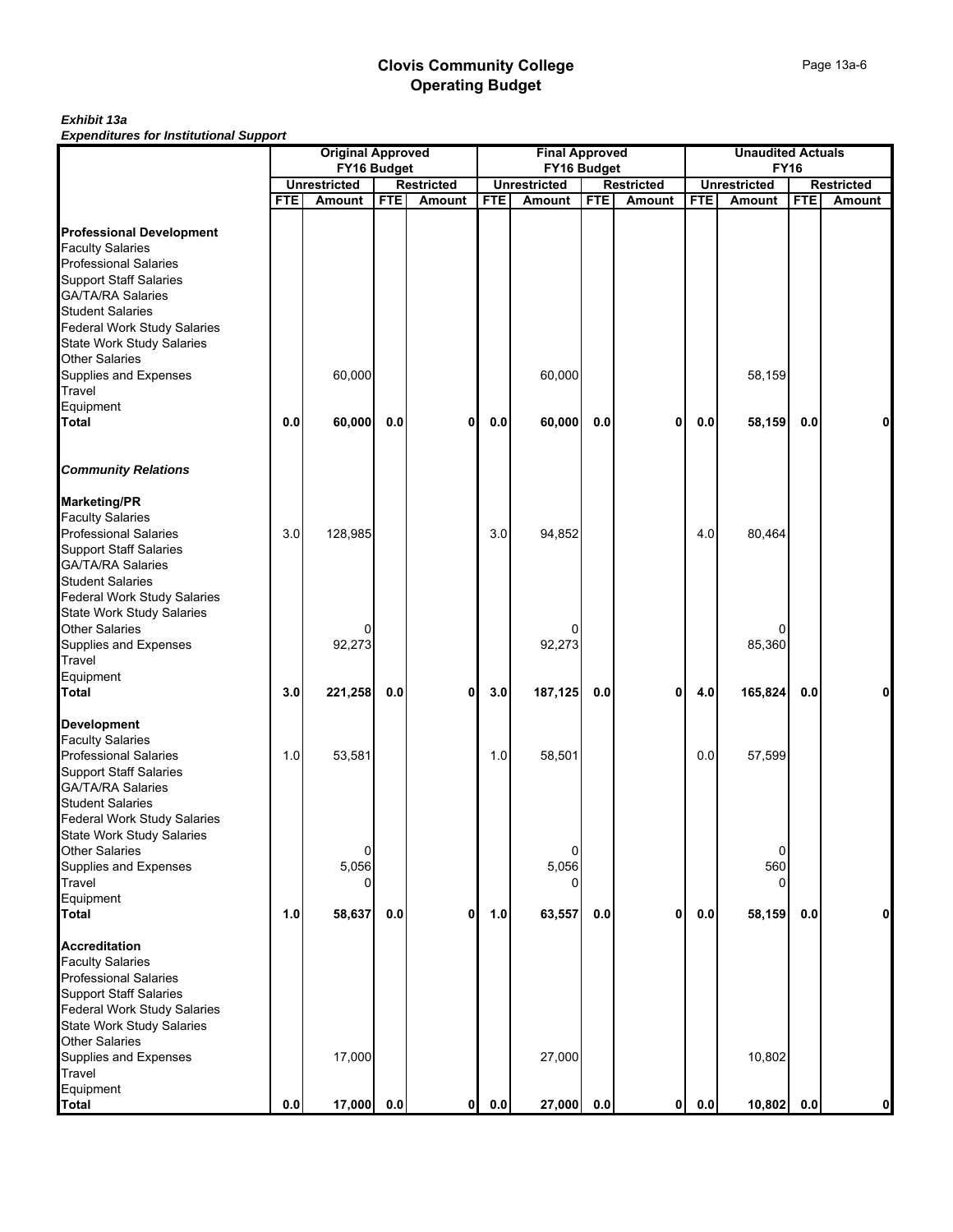#### *Exhibit 13a*

|                                                               | <b>Original Approved</b><br>FY16 Budget |                     |            |                                    | <b>Final Approved</b> |                                      |            |                                    | <b>Unaudited Actuals</b> |                                    |            |                                    |
|---------------------------------------------------------------|-----------------------------------------|---------------------|------------|------------------------------------|-----------------------|--------------------------------------|------------|------------------------------------|--------------------------|------------------------------------|------------|------------------------------------|
|                                                               |                                         | <b>Unrestricted</b> |            |                                    |                       | FY16 Budget                          |            |                                    |                          | <b>FY16</b><br><b>Unrestricted</b> |            |                                    |
|                                                               | <b>FTE</b>                              | <b>Amount</b>       | <b>FTE</b> | <b>Restricted</b><br><b>Amount</b> | <b>FTE</b>            | <b>Unrestricted</b><br><b>Amount</b> | <b>FTE</b> | <b>Restricted</b><br><b>Amount</b> | <b>FTE</b>               | <b>Amount</b>                      | <b>FTE</b> | <b>Restricted</b><br><b>Amount</b> |
|                                                               |                                         |                     |            |                                    |                       |                                      |            |                                    |                          |                                    |            |                                    |
| <b>Employment Advertising</b>                                 |                                         |                     |            |                                    |                       |                                      |            |                                    |                          |                                    |            |                                    |
| <b>Faculty Salaries</b>                                       |                                         |                     |            |                                    |                       |                                      |            |                                    |                          |                                    |            |                                    |
| <b>Professional Salaries</b>                                  |                                         |                     |            |                                    |                       |                                      |            |                                    |                          |                                    |            |                                    |
| <b>Support Staff Salaries</b>                                 |                                         |                     |            |                                    |                       |                                      |            |                                    |                          |                                    |            |                                    |
| <b>GA/TA/RA Salaries</b>                                      |                                         |                     |            |                                    |                       |                                      |            |                                    |                          |                                    |            |                                    |
| <b>Student Salaries</b><br><b>Federal Work Study Salaries</b> |                                         |                     |            |                                    |                       |                                      |            |                                    |                          |                                    |            |                                    |
| <b>State Work Study Salaries</b>                              |                                         |                     |            |                                    |                       |                                      |            |                                    |                          |                                    |            |                                    |
| <b>Other Salaries</b>                                         |                                         |                     |            |                                    |                       |                                      |            |                                    |                          |                                    |            |                                    |
| Supplies and Expenses                                         |                                         | 40,000              |            |                                    |                       | 50,000                               |            |                                    |                          | 50,453                             |            |                                    |
| Travel                                                        |                                         |                     |            |                                    |                       |                                      |            |                                    |                          |                                    |            |                                    |
| Equipment                                                     |                                         |                     |            |                                    |                       |                                      |            |                                    |                          |                                    |            |                                    |
| <b>Total</b>                                                  | 0.0                                     | 40,000              | 0.0        | 0                                  | $0.0\,$               | 50,000                               | 0.0        | 0                                  | 0.0                      | 50,453                             | 0.0        |                                    |
| <b>Background Checks</b>                                      |                                         |                     |            |                                    |                       |                                      |            |                                    |                          |                                    |            |                                    |
| <b>Faculty Salaries</b>                                       |                                         |                     |            |                                    |                       |                                      |            |                                    |                          |                                    |            |                                    |
| <b>Professional Salaries</b>                                  |                                         |                     |            |                                    |                       |                                      |            |                                    |                          |                                    |            |                                    |
| <b>Support Staff Salaries</b>                                 |                                         |                     |            |                                    |                       |                                      |            |                                    |                          |                                    |            |                                    |
| GA/TA/RA Salaries                                             |                                         |                     |            |                                    |                       |                                      |            |                                    |                          |                                    |            |                                    |
| <b>Student Salaries</b>                                       |                                         |                     |            |                                    |                       |                                      |            |                                    |                          |                                    |            |                                    |
| Federal Work Study Salaries                                   |                                         |                     |            |                                    |                       |                                      |            |                                    |                          |                                    |            |                                    |
| <b>State Work Study Salaries</b>                              |                                         |                     |            |                                    |                       |                                      |            |                                    |                          |                                    |            |                                    |
| <b>Other Salaries</b>                                         |                                         |                     |            |                                    |                       |                                      |            |                                    |                          |                                    |            |                                    |
| Supplies and Expenses                                         |                                         | 5,000               |            |                                    |                       | 5,000                                |            |                                    |                          | 4,598                              |            |                                    |
| Travel                                                        |                                         |                     |            |                                    |                       |                                      |            |                                    |                          |                                    |            |                                    |
| Equipment<br><b>Total</b>                                     | 0.0                                     | 5,000               | 0.0        | $\mathbf 0$                        | 0.0                   | 5,000                                | 0.0        | 0                                  | $0.0\,$                  | 4,598                              | 0.0        | 0                                  |
|                                                               |                                         |                     |            |                                    |                       |                                      |            |                                    |                          |                                    |            |                                    |
| Alumni                                                        |                                         |                     |            |                                    |                       |                                      |            |                                    |                          |                                    |            |                                    |
| <b>Faculty Salaries</b>                                       |                                         |                     |            |                                    |                       |                                      |            |                                    |                          |                                    |            |                                    |
| <b>Professional Salaries</b>                                  | 0.0                                     | $\mathbf 0$         |            |                                    | 0.4                   | 11,115                               |            |                                    | 0.5                      | 10,314                             |            |                                    |
| <b>Support Staff Salaries</b><br><b>GA/TA/RA Salaries</b>     |                                         |                     |            |                                    |                       |                                      |            |                                    |                          |                                    |            |                                    |
| <b>Student Salaries</b>                                       |                                         |                     |            |                                    |                       |                                      |            |                                    |                          |                                    |            |                                    |
| <b>Federal Work Study Salaries</b>                            |                                         |                     |            |                                    |                       |                                      |            |                                    |                          |                                    |            |                                    |
| <b>State Work Study Salaries</b>                              |                                         |                     |            |                                    |                       |                                      |            |                                    |                          |                                    |            |                                    |
| <b>Other Salaries</b>                                         |                                         |                     |            |                                    |                       |                                      |            |                                    |                          |                                    |            |                                    |
| Supplies and Expenses                                         |                                         | $\Omega$            |            |                                    |                       | 3,000                                |            |                                    |                          | 411                                |            |                                    |
| Travel                                                        |                                         |                     |            |                                    |                       |                                      |            |                                    |                          |                                    |            |                                    |
| Equipment                                                     |                                         |                     |            |                                    |                       |                                      |            |                                    |                          |                                    |            |                                    |
| <b>Total</b>                                                  | 0.0                                     | $\mathbf{0}$        | 0.0        | $\mathbf{0}$                       | 0.4                   | 14,115                               | 0.0        | 0                                  | 0.5                      | 10,725                             | 0.0        | ٥l                                 |
| <b>Facilities Schedule Spec</b>                               |                                         |                     |            |                                    |                       |                                      |            |                                    |                          |                                    |            |                                    |
| <b>Faculty Salaries</b>                                       |                                         |                     |            |                                    |                       |                                      |            |                                    |                          |                                    |            |                                    |
| <b>Professional Salaries</b>                                  |                                         |                     |            |                                    |                       |                                      |            |                                    |                          |                                    |            |                                    |
| <b>Support Staff Salaries</b>                                 | 0.0                                     | 0                   |            |                                    | 1.0                   | 20,375                               |            |                                    | 1.0                      | 20,373                             |            |                                    |
| <b>GA/TA/RA Salaries</b>                                      |                                         |                     |            |                                    |                       |                                      |            |                                    |                          |                                    |            |                                    |
| <b>Student Salaries</b>                                       |                                         |                     |            |                                    |                       |                                      |            |                                    |                          |                                    |            |                                    |
| <b>Federal Work Study Salaries</b>                            |                                         |                     |            |                                    |                       |                                      |            |                                    |                          |                                    |            |                                    |
| <b>State Work Study Salaries</b>                              |                                         |                     |            |                                    |                       |                                      |            |                                    |                          |                                    |            |                                    |
| <b>Other Salaries</b>                                         |                                         |                     |            |                                    |                       |                                      |            |                                    |                          |                                    |            |                                    |
| Supplies and Expenses<br>Travel                               |                                         |                     |            |                                    |                       | 1,000                                |            |                                    |                          | 255                                |            |                                    |
| Equipment                                                     |                                         |                     |            |                                    |                       |                                      |            |                                    |                          |                                    |            |                                    |
| <b>Total</b>                                                  | 0.0                                     | 0                   | 0.0        | 0                                  | 1.0                   | 21,375                               | 0.0        | 0                                  | 1.0                      | 20,628                             | 0.0        | 0                                  |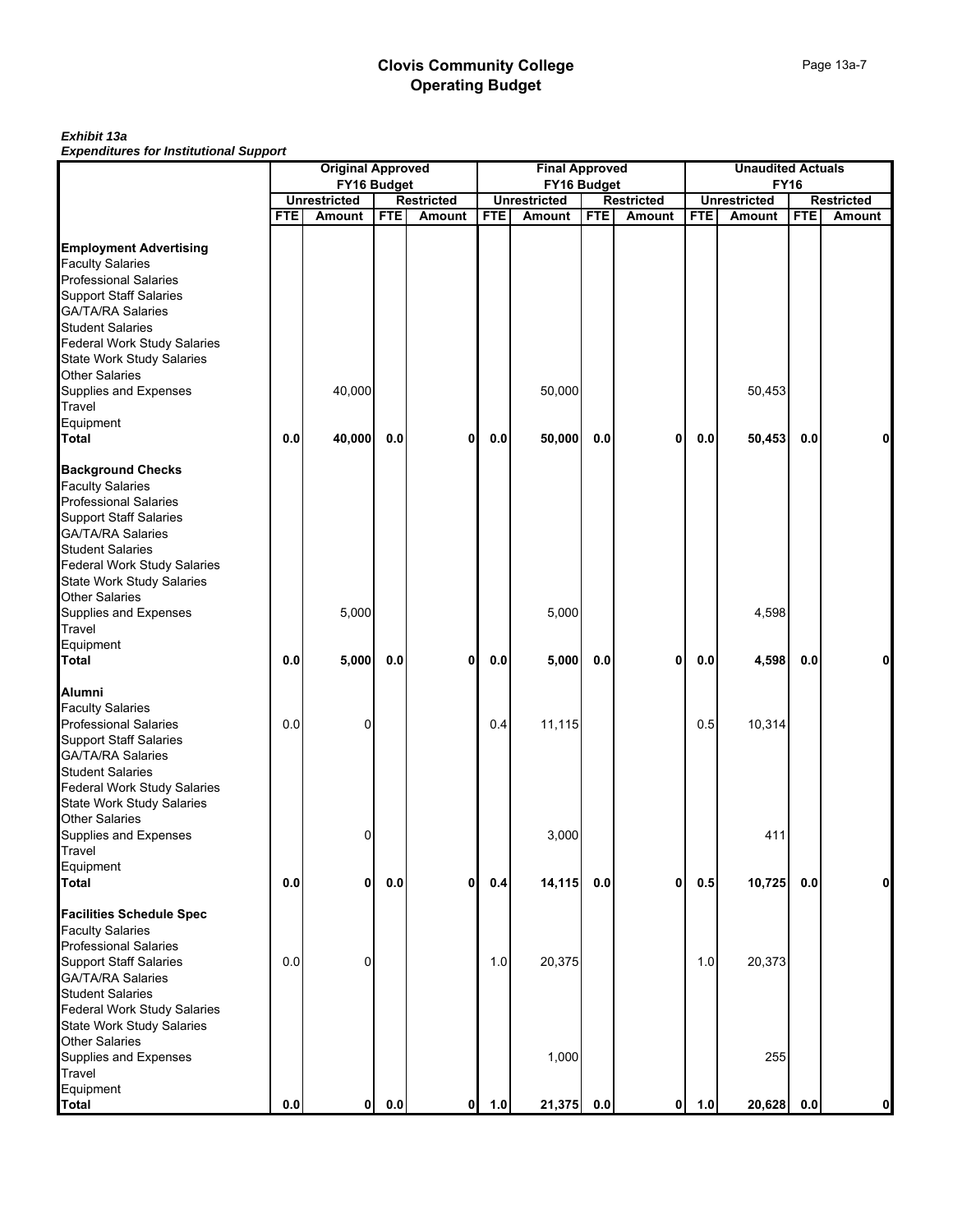#### *Exhibit 13a Expenditures for Institutional Support*

|                                    | <b>Original Approved</b><br>FY16 Budget |                     |            |                   |      | <b>Final Approved</b><br>FY16 Budget |            |                   | <b>Unaudited Actuals</b><br><b>FY16</b> |                     |                  |                   |
|------------------------------------|-----------------------------------------|---------------------|------------|-------------------|------|--------------------------------------|------------|-------------------|-----------------------------------------|---------------------|------------------|-------------------|
|                                    |                                         | <b>Unrestricted</b> |            | <b>Restricted</b> |      | <b>Unrestricted</b>                  |            | <b>Restricted</b> |                                         | <b>Unrestricted</b> |                  | <b>Restricted</b> |
|                                    | <b>FTEI</b>                             | <b>Amount</b>       | <b>FTE</b> | Amount            | FTE. | <b>Amount</b>                        | <b>FTE</b> | Amount            | <b>FTE</b>                              | Amount              | FTE.             | Amount            |
|                                    |                                         |                     |            |                   |      |                                      |            |                   |                                         |                     |                  |                   |
| <b>Details</b>                     |                                         |                     |            |                   |      |                                      |            |                   |                                         |                     |                  |                   |
| <b>Faculty Salaries</b>            | 0.0                                     |                     | 0.0        | 0l                | 0.0  |                                      | 0.0        | 0                 | 0.0                                     | $\Omega$            | 0.0              |                   |
| <b>Professional Salaries</b>       | 18.0                                    | 1,130,953           | 0.0        |                   | 18.4 | 1,094,249                            | 0.0        | 0                 | 18.5                                    | 1,056,127           | 0.0              |                   |
| <b>Support Staff Salaries</b>      | 9.0                                     | 199,907             | 0.0        | 01                | 10.0 | 244,341                              | 0.0        | 0                 | 10.0                                    | 218,361             | 0.0              |                   |
| <b>GA/TA/RA Salaries</b>           | 0.0                                     |                     | 0.0        |                   | 0.0  |                                      | 0.0        |                   | 0.0                                     |                     | 0.0              |                   |
| <b>Student Salaries</b>            | 0.0                                     |                     | 0.0        |                   | 0.0  |                                      | 0.0        |                   | 0.0                                     |                     | 0.0              |                   |
| <b>Federal Work Study Salaries</b> | 0.0                                     |                     | 0.0        |                   | 0.0  |                                      | 0.0        |                   | 0.0                                     |                     | 0.0              |                   |
| <b>State Work Study Salaries</b>   | 0.0                                     | $\Omega$            | 0.0        |                   | 0.0  |                                      | 0.0        |                   | 0.0                                     | $\Omega$            | 0.0              |                   |
| <b>Other Salaries</b>              | 0.0                                     |                     | 0.0        |                   | 0.0  |                                      | 0.0        |                   | 0.0                                     |                     | 0.0 <sub>l</sub> |                   |
| Supplies and Expenses              | 0.0                                     | 687,991             | 0.0        |                   | 0.0  | 731,491                              | 0.0        |                   | 0.0                                     | 544,982             | 0.0 <sub>l</sub> |                   |
| Travel                             | 0.0                                     | 21,500              | 0.0        |                   | 0.0  | 21,500                               | 0.0        |                   | 0.0                                     | 17,577              | 0.0 <sub>l</sub> |                   |
| Equipment                          | 0.0                                     |                     | 0.0        |                   | 0.0  |                                      | 0.0        |                   | 0.0                                     |                     | 0.0              |                   |
| Pooled Benefits                    | 0.01                                    | 525,758             | 0.0        |                   | 0.0  | 525,758                              | 0.01       |                   | 0.0                                     | 402,049             | 0.01             |                   |
| Int'l Services Pooled Charges      | 0.0 <sub>l</sub>                        | 295,412             | 0.0        |                   | 0.0  | 295,412                              | 0.01       |                   | 0.01                                    | 295,412             | 0.0              |                   |
| Total                              | <b>27.0</b>                             | 2,861,521           | 0.0        | 01                | 28.4 | 2,912,751                            | 0.01       | 0                 | 28.5                                    | 2,534,508           | 0.0 <sub>l</sub> |                   |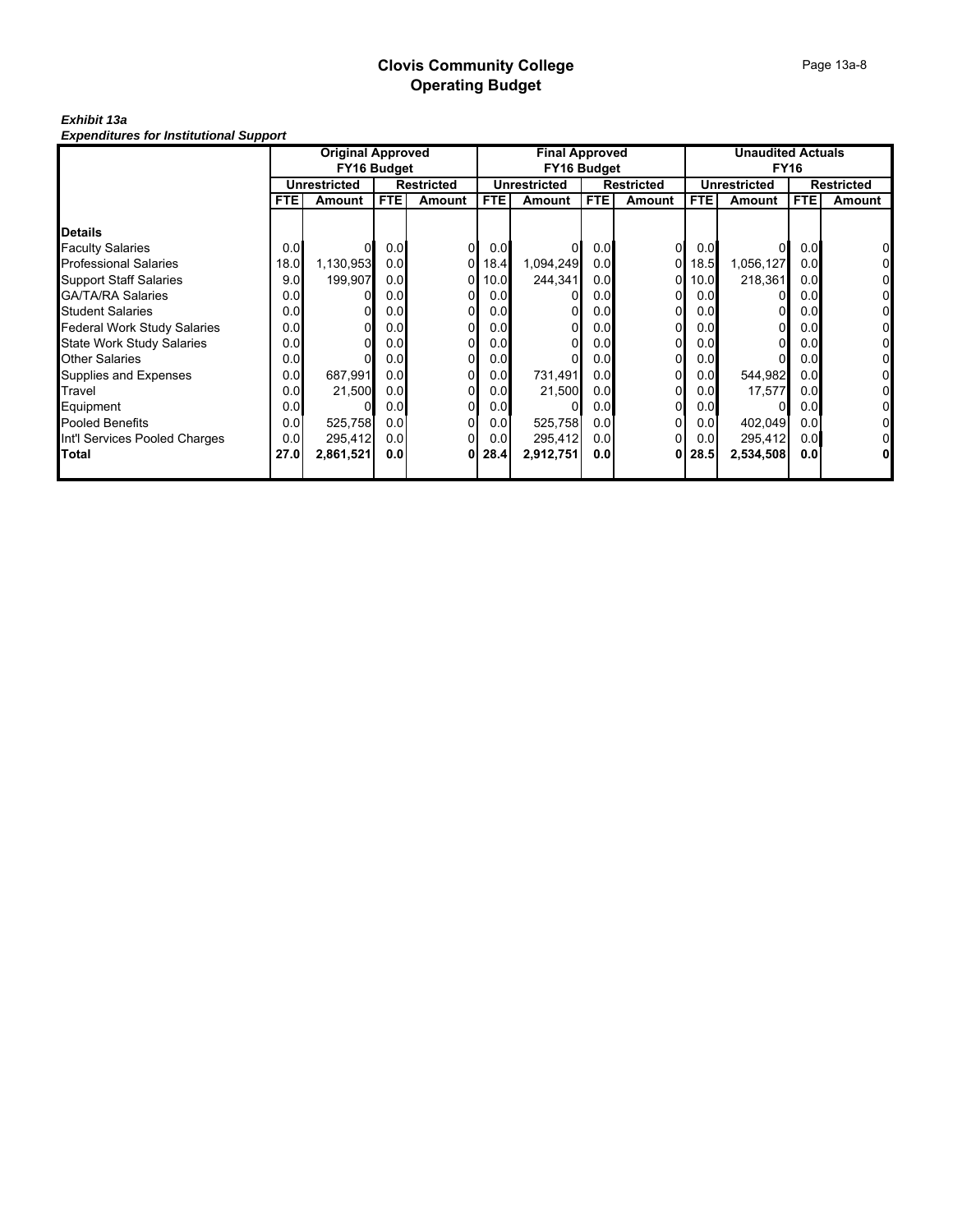#### *Exhibit 14*

*Expenditures for Operation and Maintenance of Plant*

|                                  |                     | <b>Original Approved</b> |                     | <b>Final Approved</b> |                     | <b>Unaudited Actuals</b> |
|----------------------------------|---------------------|--------------------------|---------------------|-----------------------|---------------------|--------------------------|
|                                  |                     | FY16 Budget              |                     | FY16 Budget           | <b>FY16</b>         |                          |
|                                  | <b>Unrestricted</b> | <b>Restricted</b>        | <b>Unrestricted</b> | <b>Restricted</b>     | <b>Unrestricted</b> | <b>Restricted</b>        |
|                                  |                     |                          |                     |                       |                     |                          |
| Maintenance                      | 179,483             | 0                        | 179,683             | 0                     | 177,219             | $\overline{0}$           |
| Custodial                        | 403,392             | $\pmb{0}$                | 403,392             | $\mathsf{O}\xspace$   | 370,917             | $\mathbf 0$              |
| Grounds                          | 107,030             | 0                        | 107,275             | $\pmb{0}$             | 94,346              | $\mathbf 0$              |
| <b>Building Repair</b>           | 74,304              | 0                        | 78,508              | $\mathsf{O}\xspace$   | 71,401              | $\mathsf{O}\xspace$      |
| Director, Physical Plant         | 61,104              | 0                        | 64,141              | $\mathbf 0$           | 55,077              | $\mathbf 0$              |
| Snackbar Maintenance<br>Total    | 6,000               | $\pmb{0}$                | 6,000               | $\mathsf{O}\xspace$   | 3,062               | $\mathbf 0$              |
|                                  | 831,313             | 0                        | 838,999             | $\mathbf{0}$          | 772,022             | $\mathbf{0}$             |
| Items Not Included in 14a        |                     |                          |                     |                       |                     |                          |
| Retirement                       | 55,339              |                          | 55,339              |                       | 47,337              |                          |
| Social Security                  | 34,207              |                          | 34,207              |                       | 24,556              |                          |
| Group Insurance                  | 57,919              |                          | 74,418              |                       | 71,297              |                          |
| Workmen's Compensation           | 3,060               |                          | 3,060               |                       | 120                 |                          |
| <b>Unemployment Compensation</b> | 2,040               |                          | 2,040               |                       | 710                 |                          |
| <b>Computer Service</b>          | 118,165             |                          | 118,165             |                       | 118,165             |                          |
|                                  |                     |                          |                     |                       |                     |                          |
| <b>Natural Gas</b>               | 145,000             |                          | 145,000             |                       | 45,868              |                          |
| Electricity                      | 400,000             |                          | 400,000             | 0                     | 329,045             |                          |
| Water<br>Sewer and Garbage       | 90,000              |                          | 90,000              |                       | 57,507              |                          |
| Property Insurance               | 50,000<br>350,000   |                          | 50,000<br>350,000   |                       | 22,802<br>298,778   |                          |
| Total Items Not Included in 14a  | 1,305,730           | 0                        | 1,322,229           | 0                     | 1,016,185           | $\mathbf 0$              |
|                                  |                     |                          |                     |                       |                     |                          |
| <b>Grand Total Expenditures</b>  |                     |                          |                     |                       |                     |                          |
| for Student Support              | 2,137,043           | 0                        | 2,161,228           | 0                     | 1,788,207           | $\pmb{\mathit{o}}$       |
|                                  |                     |                          |                     |                       |                     |                          |
|                                  |                     |                          |                     |                       |                     |                          |
|                                  |                     |                          |                     |                       |                     |                          |
|                                  |                     |                          |                     |                       |                     |                          |
|                                  |                     |                          |                     |                       |                     |                          |
|                                  |                     |                          |                     |                       |                     |                          |
|                                  |                     |                          |                     |                       |                     |                          |
|                                  |                     |                          |                     |                       |                     |                          |
|                                  |                     |                          |                     |                       |                     |                          |
|                                  |                     |                          |                     |                       |                     |                          |
|                                  |                     |                          |                     |                       |                     |                          |
|                                  |                     |                          |                     |                       |                     |                          |
|                                  |                     |                          |                     |                       |                     |                          |
|                                  |                     |                          |                     |                       |                     |                          |
|                                  |                     |                          |                     |                       |                     |                          |
|                                  |                     |                          |                     |                       |                     |                          |
|                                  |                     |                          |                     |                       |                     |                          |
|                                  |                     |                          |                     |                       |                     |                          |
|                                  |                     |                          |                     |                       |                     |                          |
|                                  |                     |                          |                     |                       |                     |                          |
|                                  |                     |                          |                     |                       |                     |                          |
|                                  |                     |                          |                     |                       |                     |                          |
|                                  |                     |                          |                     |                       |                     |                          |
|                                  |                     |                          |                     |                       |                     |                          |
|                                  |                     |                          |                     |                       |                     |                          |
|                                  |                     |                          |                     |                       |                     |                          |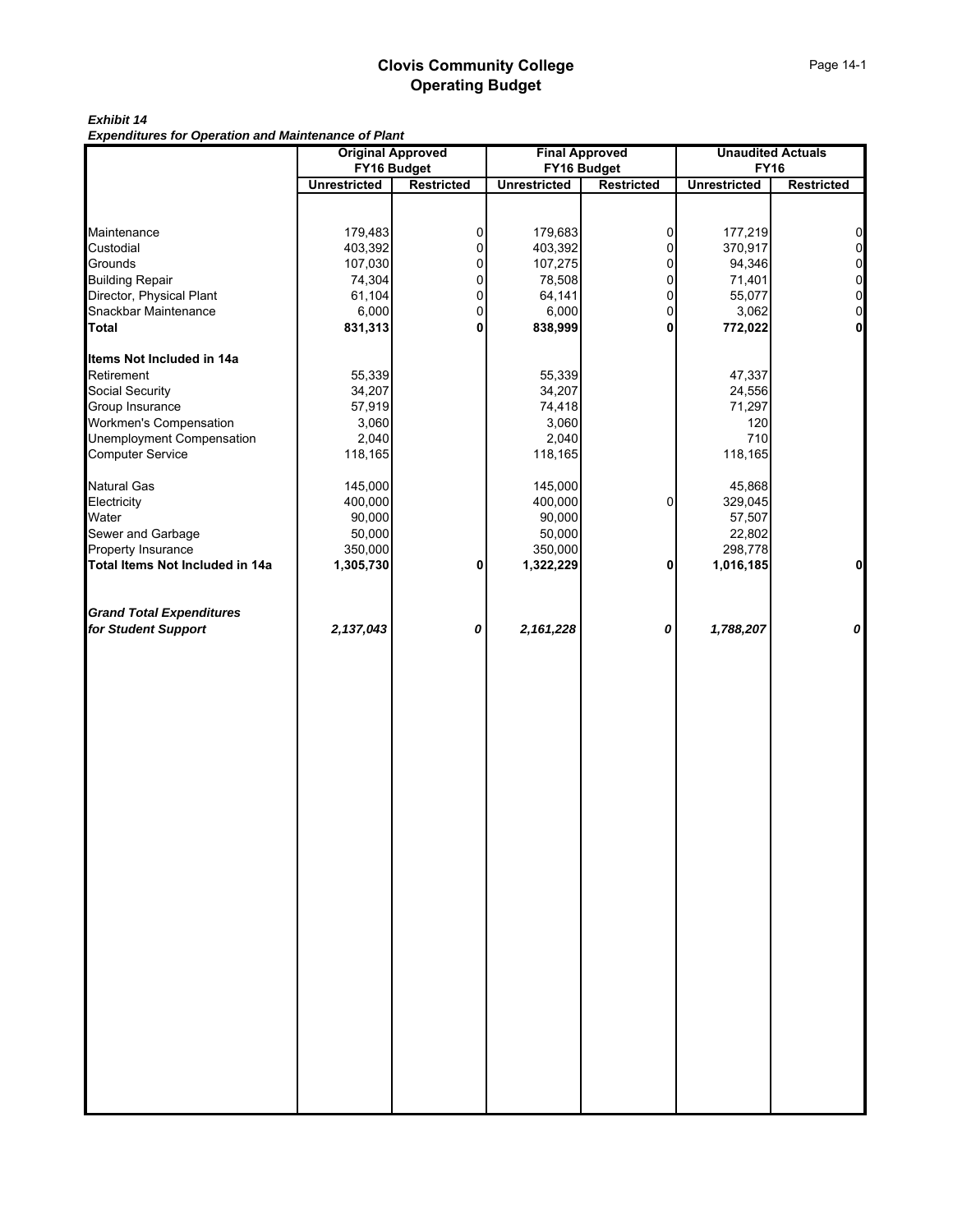*Exhibit 14a*

*Expenditures for Operation and Maintenance of Plant*

|                                    | <b>Original Approved</b><br>FY16 Budget |                     |            |                   | <b>Final Approved</b><br>FY16 Budget |                     |            |                   | <b>Unaudited Actuals</b><br><b>FY16</b> |                     |            |                   |
|------------------------------------|-----------------------------------------|---------------------|------------|-------------------|--------------------------------------|---------------------|------------|-------------------|-----------------------------------------|---------------------|------------|-------------------|
|                                    |                                         | <b>Unrestricted</b> |            | <b>Restricted</b> |                                      | <b>Unrestricted</b> |            | <b>Restricted</b> |                                         | <b>Unrestricted</b> |            | <b>Restricted</b> |
|                                    | <b>FTE</b>                              | <b>Amount</b>       | <b>FTE</b> | Amount            | <b>FTE</b>                           | <b>Amount</b>       | <b>FTE</b> | Amount            | <b>FTE</b>                              | Amount              | <b>FTE</b> | <b>Amount</b>     |
| <b>Maintenance</b>                 |                                         |                     |            |                   |                                      |                     |            |                   |                                         |                     |            |                   |
| <b>Faculty Salaries</b>            |                                         |                     |            |                   |                                      |                     |            |                   |                                         |                     |            |                   |
| <b>Professional Salaries</b>       | 1.0                                     | 34,035              |            |                   | 1.0                                  | 34,035              |            |                   | 1.0                                     | 34,035              |            |                   |
| <b>Support Staff Salaries</b>      | 2.0                                     | 50,448              |            |                   | 2.0                                  | 50,648              |            |                   | 2.0                                     | 48,879              |            |                   |
| <b>GA/TA/RA Salaries</b>           |                                         |                     |            |                   |                                      |                     |            |                   |                                         |                     |            |                   |
| <b>Student Salaries</b>            |                                         |                     |            |                   |                                      |                     |            |                   |                                         |                     |            |                   |
| <b>Federal Work Study Salaries</b> |                                         |                     |            |                   |                                      |                     |            |                   |                                         |                     |            |                   |
| <b>State Work Study Salaries</b>   |                                         |                     |            |                   |                                      |                     |            |                   |                                         |                     |            |                   |
| <b>Other Salaries</b>              |                                         |                     |            |                   |                                      | ŋ                   |            |                   |                                         |                     |            |                   |
| Supplies and Expenses              |                                         | 95,000              |            |                   |                                      | 95,000              |            |                   |                                         | 94,306              |            |                   |
| Travel                             |                                         |                     |            |                   |                                      |                     |            |                   |                                         |                     |            |                   |
| Equipment                          |                                         |                     |            |                   |                                      |                     |            |                   |                                         |                     |            |                   |
| <b>Total</b>                       | 3.0                                     | 179,483             | 0.0        | 0                 | 3.0                                  | 179,683             | 0.0        | 0                 | 3.0                                     | 177,219             | 0.0        | 0                 |
| <b>Custodial</b>                   |                                         |                     |            |                   |                                      |                     |            |                   |                                         |                     |            |                   |
| <b>Faculty Salaries</b>            |                                         |                     |            |                   |                                      |                     |            |                   |                                         |                     |            |                   |
| <b>Professional Salaries</b>       |                                         |                     |            |                   |                                      |                     |            |                   |                                         |                     |            |                   |
| <b>Support Staff Salaries</b>      | 4.0                                     | 114,362             |            |                   | 4.0                                  | 114,362             |            |                   | 4.0                                     | 87,471              |            |                   |
| <b>GA/TA/RA Salaries</b>           |                                         |                     |            |                   |                                      |                     |            |                   |                                         |                     |            |                   |
| <b>Student Salaries</b>            |                                         |                     |            |                   |                                      |                     |            |                   |                                         |                     |            |                   |
| <b>Federal Work Study Salaries</b> |                                         |                     |            |                   |                                      |                     |            |                   |                                         |                     |            |                   |
| <b>State Work Study Salaries</b>   |                                         |                     |            |                   |                                      |                     |            |                   |                                         |                     |            |                   |
| <b>Other Salaries</b>              |                                         |                     |            |                   |                                      | ŋ                   |            |                   |                                         |                     |            |                   |
| Supplies and Expenses              |                                         | 289,030             |            |                   |                                      | 289,030             |            |                   |                                         | 283,446             |            |                   |
| Travel                             |                                         |                     |            |                   |                                      |                     |            |                   |                                         |                     |            |                   |
| Equipment                          |                                         |                     |            |                   |                                      |                     |            |                   |                                         |                     |            |                   |
| <b>Total</b>                       | 4.0                                     | 403,392             | 0.0        | 0                 | 4.0                                  | 403,392             | 0.0        | 0                 | 4.0                                     | 370,917             | 0.0        |                   |
| <b>Grounds</b>                     |                                         |                     |            |                   |                                      |                     |            |                   |                                         |                     |            |                   |
| <b>Faculty Salaries</b>            |                                         |                     |            |                   |                                      |                     |            |                   |                                         |                     |            |                   |
| <b>Professional Salaries</b>       |                                         |                     |            |                   |                                      |                     |            |                   |                                         |                     |            |                   |
| <b>Support Staff Salaries</b>      | 3.0                                     | 64,061              |            |                   | 3.0                                  | 64,306              |            |                   | 3.0                                     | 64,305              |            |                   |
| <b>GA/TA/RA Salaries</b>           |                                         |                     |            |                   |                                      |                     |            |                   |                                         |                     |            |                   |
| <b>Student Salaries</b>            |                                         |                     |            |                   |                                      |                     |            |                   |                                         |                     |            |                   |
| <b>Federal Work Study Salaries</b> |                                         |                     |            |                   |                                      |                     |            |                   |                                         |                     |            |                   |
| <b>State Work Study Salaries</b>   |                                         |                     |            |                   |                                      |                     |            |                   |                                         |                     |            |                   |
| <b>Other Salaries</b>              |                                         |                     |            |                   |                                      | 0                   |            |                   |                                         |                     |            |                   |
| Supplies and Expenses              |                                         | 42,969              |            |                   |                                      | 42,969              |            |                   |                                         | 30,040              |            |                   |
| Travel                             |                                         |                     |            |                   |                                      |                     |            |                   |                                         |                     |            |                   |
| Equipment                          |                                         |                     |            |                   |                                      |                     |            |                   |                                         |                     |            |                   |
| <b>Total</b>                       | 3.0                                     | 107,030             | $0.0\,$    | O                 | 3.0                                  | 107,275             | 0.0        | $\mathbf{0}$      | 3.0                                     | 94,346              | $0.0\,$    | 0                 |
| <b>Building Repair</b>             |                                         |                     |            |                   |                                      |                     |            |                   |                                         |                     |            |                   |
| <b>Faculty Salaries</b>            |                                         |                     |            |                   |                                      |                     |            |                   |                                         |                     |            |                   |
| <b>Professional Salaries</b>       |                                         |                     |            |                   |                                      |                     |            |                   |                                         |                     |            |                   |
| <b>Support Staff Salaries</b>      | 2.0                                     | 53,161              |            |                   | 2.0                                  | 53,365              |            |                   | 2.0                                     | 53,364              |            |                   |
| <b>GA/TA/RA Salaries</b>           |                                         |                     |            |                   |                                      |                     |            |                   |                                         |                     |            |                   |
| <b>Student Salaries</b>            |                                         |                     |            |                   |                                      |                     |            |                   |                                         |                     |            |                   |
| <b>Federal Work Study Salaries</b> |                                         |                     |            |                   |                                      |                     |            |                   |                                         |                     |            |                   |
| <b>State Work Study Salaries</b>   |                                         |                     |            |                   |                                      |                     |            |                   |                                         |                     |            |                   |
| <b>Other Salaries</b>              |                                         |                     |            |                   |                                      | ŋ                   |            |                   |                                         |                     |            |                   |
| <b>Supplies and Expenses</b>       |                                         | 21,143              |            |                   |                                      | 25,143              |            |                   |                                         | 18,037              |            |                   |
| Travel                             |                                         |                     |            |                   |                                      |                     |            |                   |                                         |                     |            |                   |
| Equipment                          |                                         |                     |            |                   |                                      |                     |            |                   |                                         |                     |            |                   |
| <b>Total</b>                       | 2.0                                     | 74,304              | 0.0        | 0                 | 2.0                                  | 78,508              | 0.0        | 0                 | 2.0                                     | 71,401              | 0.0        | 0                 |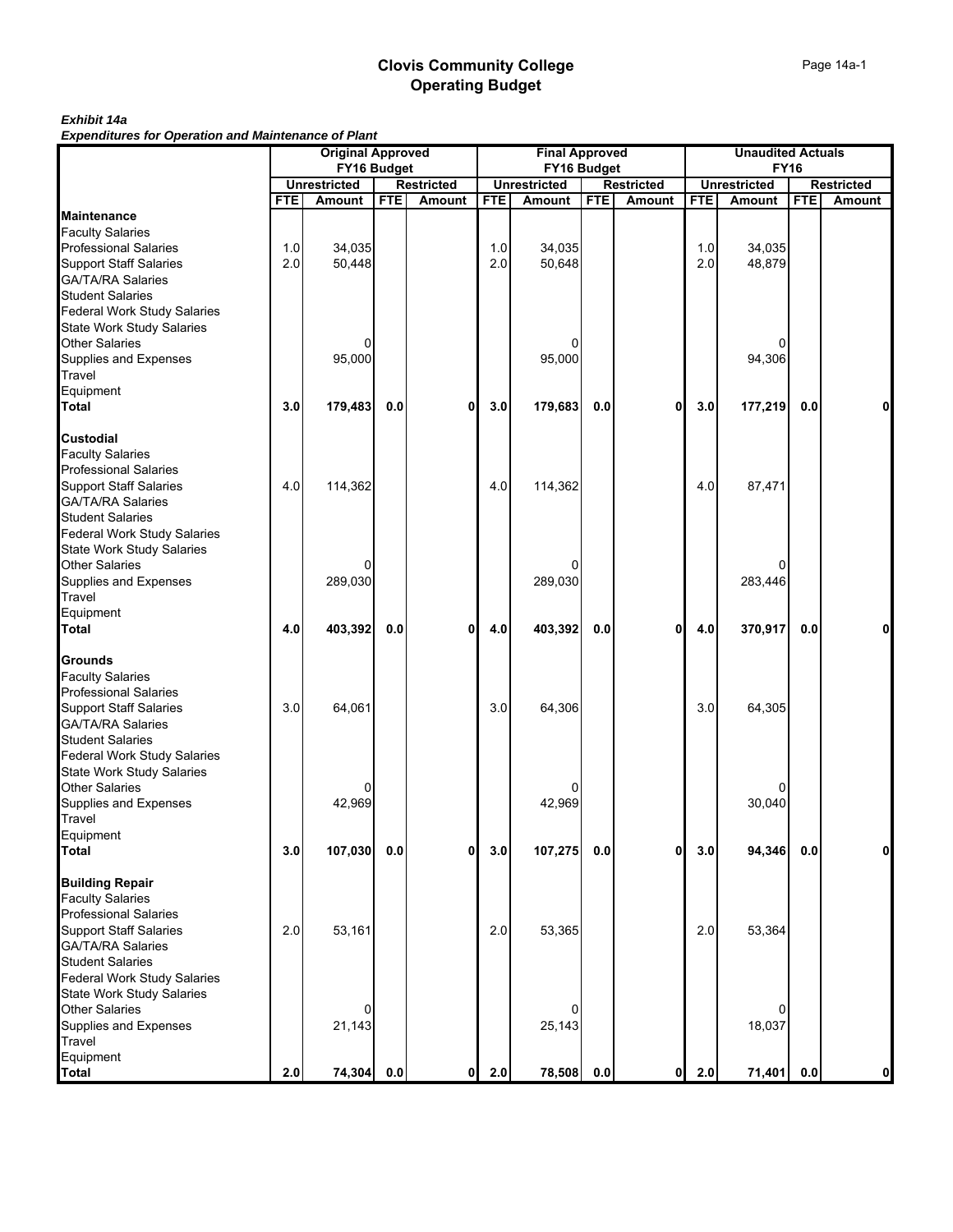*Exhibit 14a*

*Expenditures for Operation and Maintenance of Plant*

|                                             |            | <b>Original Approved</b><br><b>Final Approved</b><br><b>Unaudited Actuals</b><br><b>FY16</b><br>FY16 Budget<br>FY16 Budget |            |                   |            |                     |            |                   |                |                     |            |                   |
|---------------------------------------------|------------|----------------------------------------------------------------------------------------------------------------------------|------------|-------------------|------------|---------------------|------------|-------------------|----------------|---------------------|------------|-------------------|
|                                             |            | <b>Unrestricted</b>                                                                                                        |            | <b>Restricted</b> |            | <b>Unrestricted</b> |            | <b>Restricted</b> |                | <b>Unrestricted</b> |            | <b>Restricted</b> |
|                                             | <b>FTE</b> | Amount                                                                                                                     | <b>FTE</b> | <b>Amount</b>     | <b>FTE</b> | <b>Amount</b>       | <b>FTE</b> | Amount            | <b>FTE</b>     | Amount              | <b>FTE</b> | Amount            |
| <b>Director, Physical Plant</b>             |            |                                                                                                                            |            |                   |            |                     |            |                   |                |                     |            |                   |
| <b>Faculty Salaries</b>                     |            |                                                                                                                            |            |                   |            |                     |            |                   |                |                     |            |                   |
| Professional Salaries                       | 1.0        | 55,537                                                                                                                     |            |                   | 1.0        | 58,574              |            |                   | 1.0            | 52,500              |            |                   |
| <b>Support Staff Salaries</b>               |            |                                                                                                                            |            |                   |            |                     |            |                   |                |                     |            |                   |
| GA/TA/RA Salaries                           |            |                                                                                                                            |            |                   |            |                     |            |                   |                |                     |            |                   |
| <b>Student Salaries</b>                     |            |                                                                                                                            |            |                   |            |                     |            |                   |                |                     |            |                   |
| <b>Federal Work Study Salaries</b>          |            |                                                                                                                            |            |                   |            |                     |            |                   |                |                     |            |                   |
|                                             |            |                                                                                                                            |            |                   |            |                     |            |                   |                |                     |            |                   |
| State Work Study Salaries<br>Other Salaries |            |                                                                                                                            |            |                   |            | 0                   |            |                   |                |                     |            |                   |
| Supplies and Expenses                       |            | 5,567                                                                                                                      |            |                   |            | 5,567               |            |                   |                | 2,577               |            |                   |
| Travel                                      |            |                                                                                                                            |            |                   |            |                     |            |                   |                |                     |            |                   |
|                                             |            |                                                                                                                            |            |                   |            |                     |            |                   |                |                     |            |                   |
| Equipment<br>Total                          | 1.0        | 61,104                                                                                                                     | 0.0        | 0                 | 1.0        | 64,141              | 0.0        | 0                 | 1.0            | 55,077              | 0.0        | $\mathbf{0}$      |
| <b>Snackbar Maintenance</b>                 |            |                                                                                                                            |            |                   |            |                     |            |                   |                |                     |            |                   |
| <b>Faculty Salaries</b>                     |            |                                                                                                                            |            |                   |            |                     |            |                   |                |                     |            |                   |
| <b>Professional Salaries</b>                |            |                                                                                                                            |            |                   |            |                     |            |                   |                |                     |            |                   |
|                                             |            |                                                                                                                            |            |                   |            |                     |            |                   |                |                     |            |                   |
| Support Staff Salaries<br>GA/TA/RA Salaries |            |                                                                                                                            |            |                   |            |                     |            |                   |                |                     |            |                   |
| <b>Student Salaries</b>                     |            |                                                                                                                            |            |                   |            |                     |            |                   |                |                     |            |                   |
|                                             |            |                                                                                                                            |            |                   |            |                     |            |                   |                |                     |            |                   |
| <b>Federal Work Study Salaries</b>          |            |                                                                                                                            |            |                   |            |                     |            |                   |                |                     |            |                   |
| State Work Study Salaries<br>Other Salaries |            |                                                                                                                            |            |                   |            |                     |            |                   |                |                     |            |                   |
|                                             |            |                                                                                                                            |            |                   |            |                     |            |                   |                |                     |            |                   |
| Supplies and Expenses                       |            | 6,000                                                                                                                      |            |                   |            | 6,000               |            |                   |                | 3,062               |            |                   |
| Travel                                      |            |                                                                                                                            |            |                   |            |                     |            |                   |                |                     |            |                   |
| Equipment<br><b>Total</b>                   | 0.0        | 6,000                                                                                                                      | 0.0        | 0                 | 0.0        | 6,000               | 0.0        | 0                 | $0.0\,$        | 3,062               | $0.0\,$    | 0                 |
|                                             |            |                                                                                                                            |            |                   |            |                     |            |                   |                |                     |            |                   |
| <b>Unassigned</b>                           |            |                                                                                                                            |            |                   |            |                     |            |                   |                |                     |            |                   |
| <b>Faculty Salaries</b>                     |            |                                                                                                                            |            |                   |            |                     |            |                   |                |                     |            |                   |
| <b>Professional Salaries</b>                |            |                                                                                                                            |            |                   |            |                     |            |                   |                |                     |            |                   |
|                                             |            |                                                                                                                            |            |                   |            |                     |            |                   |                |                     |            |                   |
| Support Staff Salaries<br>GA/TA/RA Salaries |            |                                                                                                                            |            |                   |            |                     |            |                   |                |                     |            |                   |
| <b>Student Salaries</b>                     |            |                                                                                                                            |            |                   |            |                     |            |                   |                |                     |            |                   |
| <b>Federal Work Study Salaries</b>          |            |                                                                                                                            |            |                   |            |                     |            |                   |                |                     |            |                   |
| State Work Study Salaries                   |            |                                                                                                                            |            |                   |            |                     |            |                   |                |                     |            |                   |
| <b>Other Salaries</b>                       |            |                                                                                                                            |            |                   |            |                     |            |                   |                |                     |            |                   |
|                                             |            |                                                                                                                            |            |                   |            |                     |            |                   |                |                     |            |                   |
| Supplies and Expenses<br>Travel             |            |                                                                                                                            |            |                   |            |                     |            |                   |                |                     |            |                   |
| Equipment                                   |            |                                                                                                                            |            |                   |            |                     |            |                   |                |                     |            |                   |
| Total                                       | 0.0        | $\mathbf{0}$                                                                                                               | $0.0\,$    | 0                 | $0.0\,$    | 0                   | 0.0        | 0                 | $\mathbf{0.0}$ | 0                   | $0.0\,$    | 0                 |
| <b>Unassigned</b>                           |            |                                                                                                                            |            |                   |            |                     |            |                   |                |                     |            |                   |
| <b>Faculty Salaries</b>                     |            |                                                                                                                            |            |                   |            |                     |            |                   |                |                     |            |                   |
| <b>Professional Salaries</b>                |            |                                                                                                                            |            |                   |            |                     |            |                   |                |                     |            |                   |
| <b>Support Staff Salaries</b>               |            |                                                                                                                            |            |                   |            |                     |            |                   |                |                     |            |                   |
| <b>GA/TA/RA Salaries</b>                    |            |                                                                                                                            |            |                   |            |                     |            |                   |                |                     |            |                   |
| <b>Student Salaries</b>                     |            |                                                                                                                            |            |                   |            |                     |            |                   |                |                     |            |                   |
| <b>Federal Work Study Salaries</b>          |            |                                                                                                                            |            |                   |            |                     |            |                   |                |                     |            |                   |
| <b>State Work Study Salaries</b>            |            |                                                                                                                            |            |                   |            |                     |            |                   |                |                     |            |                   |
| <b>Other Salaries</b>                       |            |                                                                                                                            |            |                   |            |                     |            |                   |                |                     |            |                   |
|                                             |            |                                                                                                                            |            |                   |            |                     |            |                   |                |                     |            |                   |
| Supplies and Expenses<br>Travel             |            |                                                                                                                            |            |                   |            |                     |            |                   |                |                     |            |                   |
| Equipment                                   |            |                                                                                                                            |            |                   |            |                     |            |                   |                |                     |            |                   |
| <b>Total</b>                                | 0.0        | $\mathbf{0}$                                                                                                               | 0.0        | $\mathbf 0$       | 0.0        | $\mathbf 0$         | 0.0        | $\mathbf{0}$      | 0.0            | $\mathbf{0}$        | 0.0        | $\mathbf{0}$      |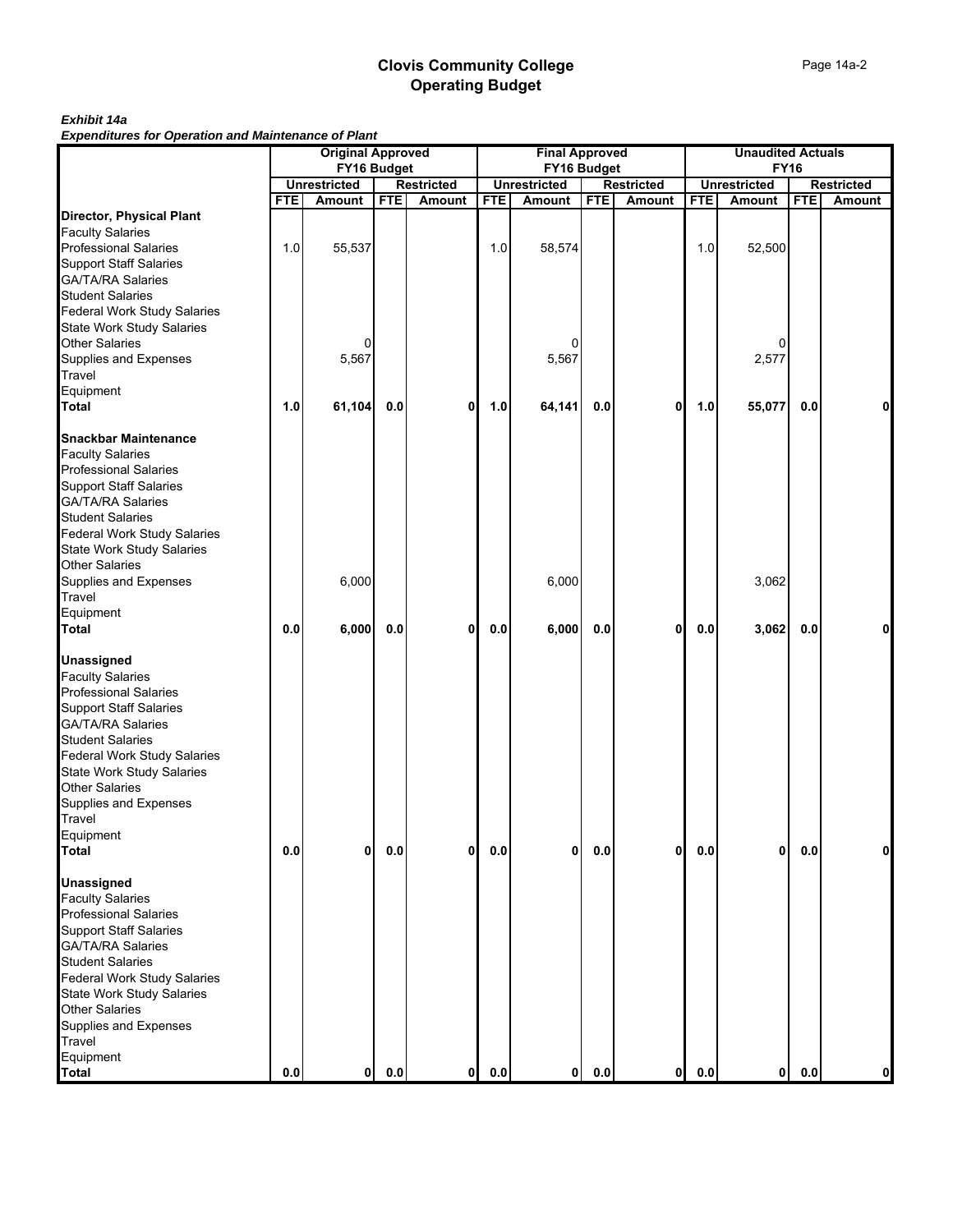#### *Exhibit 14a*

*Expenditures for Operation and Maintenance of Plant*

|                                    | <b>Original Approved</b> |                     |                  |                   | <b>Final Approved</b> |                     |            |                   | <b>Unaudited Actuals</b> |                     |            |                   |
|------------------------------------|--------------------------|---------------------|------------------|-------------------|-----------------------|---------------------|------------|-------------------|--------------------------|---------------------|------------|-------------------|
|                                    |                          | FY16 Budget         |                  |                   |                       | FY16 Budget         |            |                   |                          | <b>FY16</b>         |            |                   |
|                                    |                          | <b>Unrestricted</b> |                  | <b>Restricted</b> |                       | <b>Unrestricted</b> |            | <b>Restricted</b> |                          | <b>Unrestricted</b> |            | <b>Restricted</b> |
|                                    | FTE.                     | Amount              | <b>FTE</b>       | Amount            | FTE.                  | <b>Amount</b>       | <b>FTE</b> | Amount            | <b>FTE</b>               | Amount              | <b>FTE</b> | Amount            |
|                                    |                          |                     |                  |                   |                       |                     |            |                   |                          |                     |            |                   |
| <b>Details</b>                     |                          |                     |                  |                   |                       |                     |            |                   |                          |                     |            |                   |
| <b>Faculty Salaries</b>            | 0.0                      |                     | 0.0              | ΟI                | 0.0                   |                     | 0.0        | 0                 | 0.0                      | O                   | 0.0        |                   |
| <b>Professional Salaries</b>       | 2.0                      | 89,572              | 0.0              | 01                | 2.0                   | 92,609              | 0.0        | 0                 | 2.0                      | 86,535              | 0.0        | 0                 |
| <b>Support Staff Salaries</b>      | 11.0                     | 282,032             | 0.0              | 01                | 11.01                 | 282,681             | 0.0        | 0                 | 11.0                     | 254,019             | 0.0        |                   |
| <b>GA/TA/RA Salaries</b>           | 0.0                      |                     | 0.0              | 01                | 0.01                  |                     | 0.0        |                   | 0.0                      |                     | 0.0        |                   |
| <b>Student Salaries</b>            | 0.0                      |                     | 0.0              | 01                | 0.0                   |                     | 0.0        | U                 | 0.0                      |                     | 0.0        |                   |
| <b>Federal Work Study Salaries</b> | 0.0                      |                     | 0.0              | 01                | 0.0                   |                     | 0.0        |                   | 0.0                      |                     | 0.0        |                   |
| <b>State Work Study Salaries</b>   | 0.0                      |                     | 0.0              | 01                | 0.0                   |                     | 0.0        |                   | 0.0                      |                     | 0.0        | 0                 |
| <b>Other Salaries</b>              | 0.0                      |                     | 0.0              | 01                | 0.0                   |                     | 0.0        |                   | 0.0                      |                     | 0.0        |                   |
| Supplies and Expenses              | 0.0                      | 459,709             | 0.0              | 01                | 0.0                   | 463,709             | 0.0        |                   | 0.0                      | 431,468             | 0.0        |                   |
| Travel                             | 0.0                      |                     | 0.0              | 01                | 0.0                   |                     | 0.0        | U                 | 0.0                      |                     | 0.0        |                   |
| Equipment                          | 0.0                      |                     | 0.0              | ٥I                | 0.0                   |                     | 0.0        |                   | 0.0                      |                     | 0.0        |                   |
| <b>Utilities</b>                   | 0.0                      | 685.000             | 0.0              | 01                | 0.0                   | 685,000             | 0.0        |                   | 0.0                      | 455,222             | 0.0        | 0                 |
| <b>Pooled Benefits</b>             | 0.0                      | 152.565             | 0.0              | 01                | 0.0                   | 169,064             | 0.0        | 0                 | 0.0                      | 144,020             | 0.0        |                   |
| Int'l Services Pooled Charges      | 0.0                      | 118.165             | 0.0              | ΩI                | 0.0                   | 118,165             | 0.0        |                   | 0.0                      | 118,165             | 0.0        |                   |
| Insurance                          | 0.0                      | 350.000             | 0.0 <sub>l</sub> | 01                | 0.0                   | 350,000             | 0.0        | 0                 | 0.0                      | 298,778             | 0.0        |                   |
| <b>Total</b>                       | 13.0                     | 2,137,043           | 0.0              | 01                | 13.0                  | 2,161,228           | 0.0        | 0                 | 13.0                     | 1,788,207           | 0.0        |                   |
|                                    |                          |                     |                  |                   |                       |                     |            |                   |                          |                     |            |                   |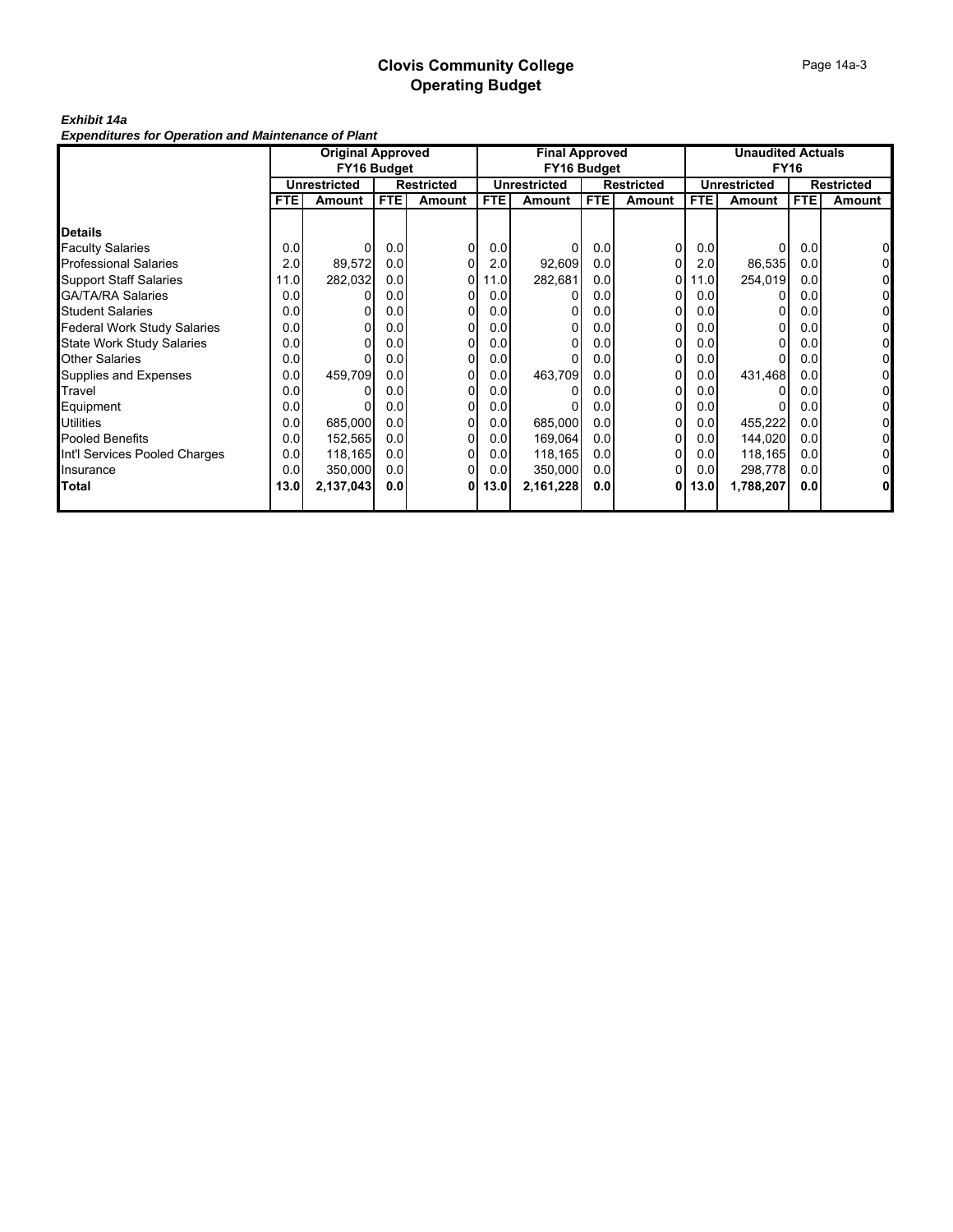*Exhibit 15 Student Social and Cultural Development*

|                                          | <b>Original Approved</b> |                              | <b>Final Approved</b> |                               |                     | <b>Unaudited Actuals</b> |
|------------------------------------------|--------------------------|------------------------------|-----------------------|-------------------------------|---------------------|--------------------------|
|                                          | FY16 Budget              |                              | FY16 Budget           |                               | <b>FY16</b>         |                          |
|                                          | <b>Unrestricted</b>      | <b>Restricted</b>            | <b>Unrestricted</b>   | <b>Restricted</b>             | <b>Unrestricted</b> | <b>Restricted</b>        |
| <b>Revenues</b>                          |                          |                              |                       |                               |                     |                          |
| <b>Tuition and Miscellaneous Fees</b>    | 16,500                   |                              | 16,500                |                               | 18,388              |                          |
| <b>Federal Government Appropriations</b> |                          |                              |                       |                               |                     |                          |
| <b>State Government Appropriations</b>   |                          |                              |                       |                               |                     |                          |
| <b>Local Government Appropriations</b>   |                          |                              |                       |                               |                     |                          |
| <b>Federal Govt Grants and Contracts</b> |                          |                              |                       |                               |                     |                          |
| <b>State Govt Grants and Contracts</b>   |                          |                              |                       |                               |                     |                          |
| <b>Local Govt Grants and Contracts</b>   |                          |                              |                       |                               |                     |                          |
| <b>Private Gifts</b>                     |                          |                              |                       |                               |                     |                          |
| Endowments, Land, Perm Fund              |                          |                              |                       |                               |                     |                          |
| Sales and Services                       | 75,000                   |                              | 75,000                |                               | 69,708              |                          |
| <b>Other Sources</b>                     |                          |                              | 0                     |                               |                     |                          |
| <b>Total Revenues</b>                    | 91,500                   | 0                            | 91,500                | 0                             | 88,097              | 0                        |
| <b>Beginning Balances</b>                | 129,411                  |                              | 146,399               |                               | 146,399             |                          |
| <b>Total Available</b>                   | 220,911                  | 0                            | 237,899               | 0                             | 234,496             | $\pmb{0}$                |
| <b>Expenditures</b>                      |                          |                              |                       |                               |                     |                          |
| <b>Faculty Salaries</b>                  |                          |                              |                       |                               |                     |                          |
| <b>Professional Salaries</b>             |                          |                              |                       |                               |                     |                          |
| <b>Support Staff Salaries</b>            |                          |                              |                       |                               |                     |                          |
| <b>GA/TA/RA Salaries</b>                 |                          |                              |                       |                               |                     |                          |
| <b>Student Salaries</b>                  |                          |                              |                       |                               |                     |                          |
| Federal Work Study Salaries              |                          |                              |                       |                               |                     |                          |
| <b>State Work Study Salaries</b>         |                          |                              |                       |                               |                     |                          |
| <b>Other Salaries</b>                    |                          |                              |                       |                               |                     |                          |
| Supplies *                               | 94,800                   |                              | 109,850               |                               | 88,015              |                          |
| Travel                                   |                          |                              |                       |                               |                     |                          |
| Equipment                                |                          |                              |                       |                               |                     |                          |
| <b>Total Expenditures</b>                | 94,800                   | 0                            | 109,850               | 0                             | 88,015              | $\mathbf 0$              |
| <b>Transfer To or (From)</b>             |                          |                              |                       |                               |                     |                          |
| <b>Debt Service</b>                      | 65,000                   | $\boldsymbol{0}$             | 65,000                | $\mathbf 0$                   | 65,000              | $\pmb{0}$                |
| Capital Outlay - Technology              |                          |                              |                       |                               |                     |                          |
| <b>Total Transfers</b>                   | 65,000                   |                              | 65,000                |                               | 65,000              |                          |
| <b>Ending Balance</b>                    | 61,111                   | 0                            | 63,049                | 0                             | 81,481              | $\pmb{0}$                |
|                                          |                          |                              |                       |                               |                     |                          |
|                                          |                          |                              |                       |                               |                     |                          |
|                                          |                          |                              |                       |                               |                     |                          |
|                                          |                          |                              |                       |                               |                     |                          |
|                                          |                          |                              |                       |                               |                     |                          |
|                                          |                          |                              |                       |                               |                     |                          |
|                                          |                          |                              |                       |                               |                     |                          |
|                                          |                          |                              |                       |                               |                     |                          |
| Budget 2015-16                           |                          | Revised Budget 2015-16       |                       | Proposed Budget 2016-17       |                     |                          |
| Cultural Arts Series \$79,950            |                          | Cultural Arts Series \$95000 |                       | Cultural Arts Series \$79,950 |                     |                          |
| <b>Student Gov</b><br>\$9,850            | <b>Student Gov</b>       | \$9,850                      |                       | <b>Student Gov</b>            | \$9,850             |                          |
| Museum<br>\$5,000                        | Museum                   | \$5,000                      |                       | Museum                        | \$5,000             |                          |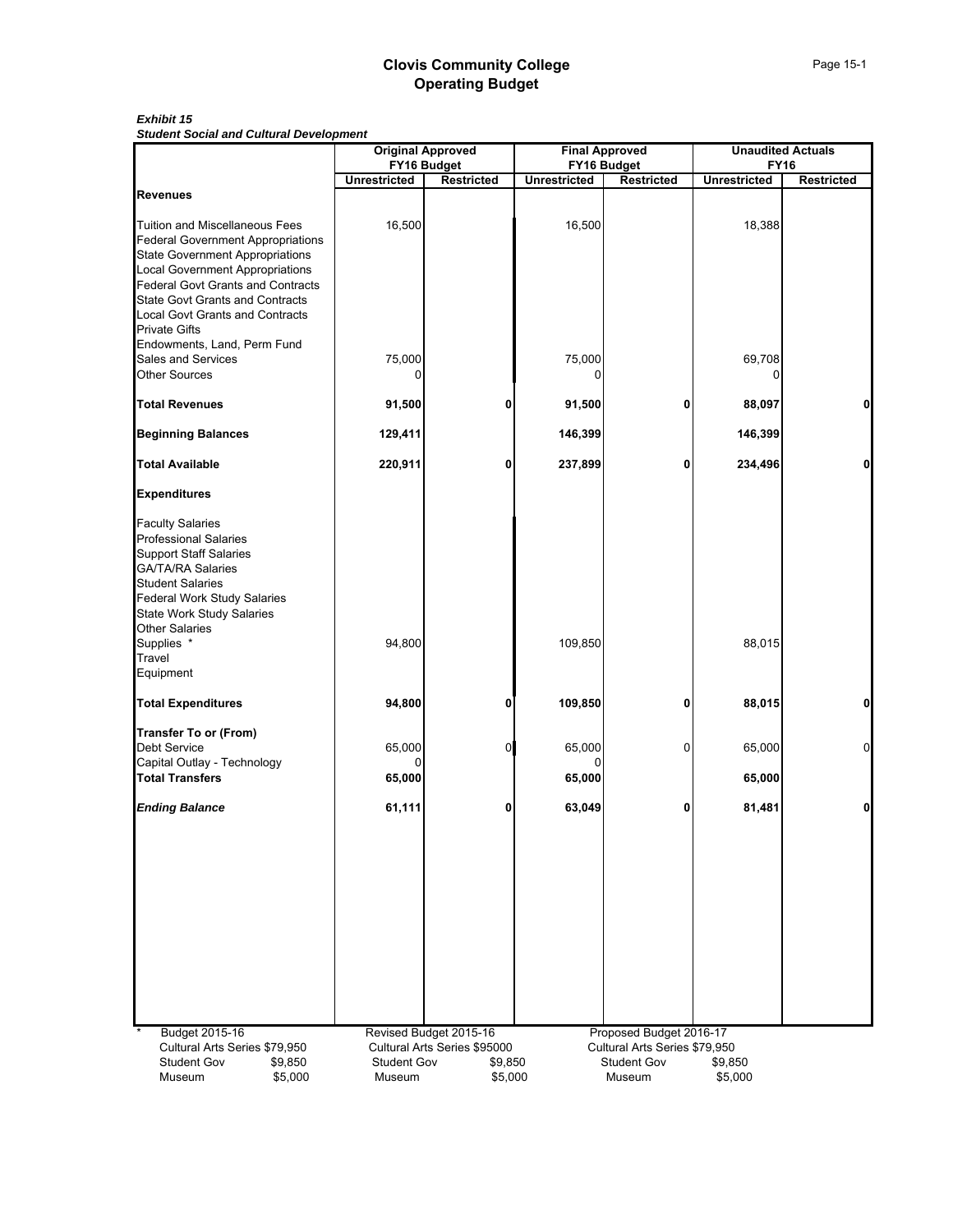|                                                                                  |            | <b>Original Approved</b> |            |                   |            | <b>Final Approved</b> |            |                    |            | <b>Unaudited Actuals</b> |            |                    |
|----------------------------------------------------------------------------------|------------|--------------------------|------------|-------------------|------------|-----------------------|------------|--------------------|------------|--------------------------|------------|--------------------|
|                                                                                  |            | FY16 Budget              |            |                   |            | FY16 Budget           |            |                    |            | <b>FY16</b>              |            |                    |
|                                                                                  |            | <b>Unrestricted</b>      |            | <b>Restricted</b> |            | <b>Unrestricted</b>   |            | <b>Restricted</b>  |            | <b>Unrestricted</b>      |            | <b>Restricted</b>  |
|                                                                                  | <b>FTE</b> | <b>Amount</b>            | <b>FTE</b> | <b>Amount</b>     | <b>FTE</b> | <b>Amount</b>         | <b>FTE</b> | <b>Amount</b>      | <b>FTE</b> | Amount                   | <b>FTE</b> | <b>Amount</b>      |
| <b>Revenues</b>                                                                  |            |                          |            |                   |            |                       |            |                    |            |                          |            |                    |
| <b>Tuition and Miscellaneous Fees</b>                                            |            |                          |            |                   |            |                       |            | 0                  |            |                          |            |                    |
| <b>Federal Government Appropriations</b>                                         |            |                          |            |                   |            |                       |            |                    |            |                          |            |                    |
| <b>State Government Appropriations</b>                                           |            | $\Omega$                 |            | 0                 |            | 0                     |            |                    |            | 0                        |            | 0                  |
| <b>Local Government Appropriations</b>                                           |            |                          |            |                   |            |                       |            |                    |            |                          |            |                    |
| <b>Federal Govt Grants and Contracts</b>                                         |            |                          |            | 699,778           |            | 0<br><sup>0</sup>     |            | 1,216,019          |            |                          |            | 729,833            |
| <b>State Govt Grants and Contracts</b><br><b>Local Govt Grants and Contracts</b> |            |                          |            | 204,500           |            |                       |            | 204,228            |            | $\Omega$                 |            | 181,675            |
| <b>Private Gifts</b>                                                             |            |                          |            |                   |            |                       |            | 0                  |            |                          |            |                    |
| Endowments, Land, Perm Fund                                                      |            |                          |            |                   |            |                       |            |                    |            |                          |            |                    |
| <b>Sales and Services</b>                                                        |            | 10,000                   |            | 7,000             |            | 10,000                |            | 7,000              |            | 290                      |            | 3,865              |
| <b>Other Sources</b>                                                             |            | 23,000                   |            | 0                 |            | 23,000                |            | $\Omega$           |            | 33,116                   |            | 01                 |
|                                                                                  |            |                          |            |                   |            |                       |            |                    |            |                          |            |                    |
| <b>Total Revenues</b>                                                            |            | 33,000                   |            | 911,278           |            | 33,000                |            | 1,427,247          |            | 33,406                   |            | 915,373            |
| <b>Beginning Balances</b>                                                        |            | 165,351                  |            | 0                 |            | 213,335               |            | $\overline{0}$     | 0          | 213,335                  |            | 7,126              |
| <b>Total Available</b>                                                           |            | 198,351                  |            | 911,278           |            | 246,335               |            | 1,427,247          |            | 246,741                  |            | 922,499            |
| <b>Expenditures</b>                                                              |            |                          | 0.0        |                   |            |                       |            |                    |            |                          |            |                    |
| <b>Faculty Salaries</b>                                                          | 0.0        | 0                        | 0.0        | 0                 | 0.0        | 0                     | 1.8        | 28,485             | 0.0        | $\Omega$                 | 5.0        | 8,767              |
| <b>Professional Salaries</b>                                                     | 1.0        | 49,348                   | $7.0\,$    | 338,000           | 1.0        | 49,348                | 10.0       | 390,144            | 1.0        | 32,345                   | 10.0       | 268,323            |
| <b>Support Staff Salaries</b>                                                    | 0.0        |                          | 2.0        | 60,000            | 0.0        |                       | 2.5        | 66,855             | 0.0        | 0                        | 2.5        | 50,161             |
| <b>GA/TA/RA Salaries</b>                                                         |            |                          |            | 0                 |            |                       | 0.0        | 0                  | 0.0        | $\Omega$                 | 0.0        | 0                  |
| <b>Student Salaries</b>                                                          |            |                          |            | 0                 |            |                       | 0.0        | 10,600             | 0.0        | 0                        | 0.0        | $\overline{0}$     |
| <b>Federal Work Study Salaries</b>                                               |            |                          |            |                   |            |                       | 0.0        | 0                  | 0.0        | $\Omega$                 | $0.0\,$    | $\overline{0}$     |
| <b>State Work Study Salaries</b>                                                 | 0.0        | 0                        | 1.0        | 15,000            | 0.0        |                       | 1.0        | 56,142             | 0.0        | $\Omega$                 | 1.0        | 28,708             |
| <b>Other Salaries</b>                                                            | 0.5        | 5,000                    | 0.0        | 31,800            | 0.5        | 5,000                 | 0.0        | 38,155             | 0.5        | $\Omega$                 | 0.0        | 23,077             |
| <b>Supplies</b>                                                                  |            | 20,000                   | 0.0        | 318,478           | 0.0        | 20,000                | 0.0        | 368,267            | 0.0        | 3,392                    | 0.0        | 234,984            |
| Travel                                                                           |            |                          | 0.0        | 55,000            | 0.0        | 0                     | 0.0        | 115,005            | 0.0        | 0                        | 0.0        | 72,165             |
| Equipment<br><b>Benefits</b>                                                     |            | $\Omega$<br>18.750       | 0.0<br>0.0 | 0<br>93,000       | 0.0<br>0.0 | 0<br>18,750           | 0.0<br>0.0 | 184,000<br>162,594 | 0.0<br>0.0 | $\Omega$                 | 0.0<br>0.0 | 118,207<br>109,035 |
| <b>Total Expenditures</b>                                                        | 1.5        | 93,098                   | 10.0       | 911,278           | 1.5        | 93,098                | 15.3       | 1,427,247          | 1.5        | 11,811<br>47,547         | 18.5       | 913,427            |
|                                                                                  |            |                          |            |                   |            |                       |            |                    |            |                          |            |                    |
| <b>Transfer To or (From)</b><br><b>Instuction &amp; General</b>                  |            | $-70,000$                |            | $\overline{0}$    |            | $-70,000$             |            | $\overline{0}$     |            | $-70,000$                |            | $\overline{0}$     |
|                                                                                  |            |                          |            |                   |            |                       |            |                    |            |                          |            |                    |
| <b>Ending Balance</b>                                                            |            | 175,253                  |            | 0                 |            | 223,237               |            | 0                  |            | 269,194                  |            | 9,072              |
|                                                                                  |            |                          |            |                   |            |                       |            |                    |            |                          |            |                    |
|                                                                                  |            |                          |            |                   |            |                       |            |                    |            |                          |            |                    |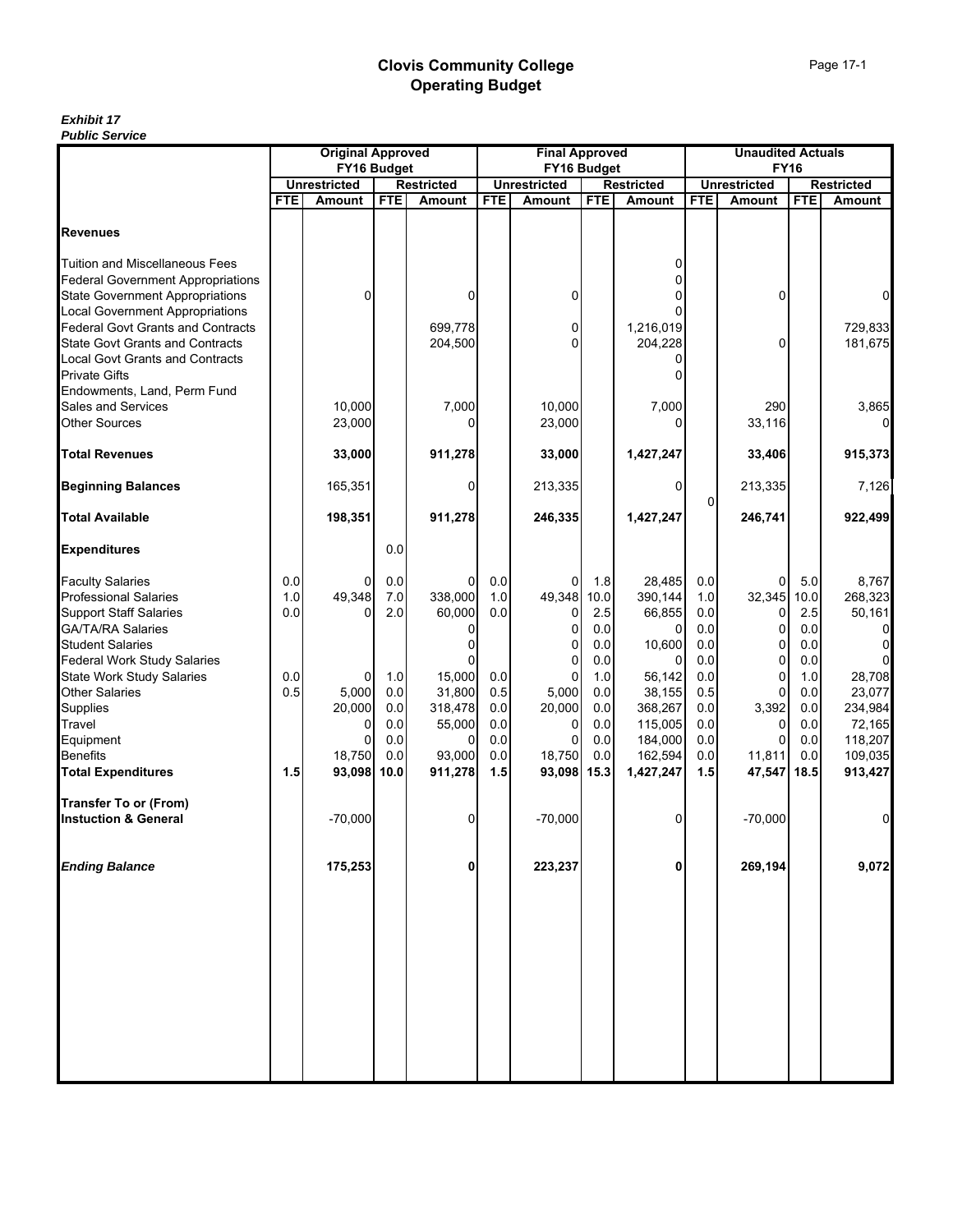| r upilo oci vicc                                                                                                                                                                                                                                                                                                                                                                                           | <b>Original Approved</b> |                     |            |                       |            | <b>Final Approved</b> |            |                              |             | <b>Unaudited Actuals</b> |            |                   |  |  |
|------------------------------------------------------------------------------------------------------------------------------------------------------------------------------------------------------------------------------------------------------------------------------------------------------------------------------------------------------------------------------------------------------------|--------------------------|---------------------|------------|-----------------------|------------|-----------------------|------------|------------------------------|-------------|--------------------------|------------|-------------------|--|--|
|                                                                                                                                                                                                                                                                                                                                                                                                            | FY <sub>16</sub> Budget  |                     |            |                       |            | FY16 Budget           |            |                              | <b>FY16</b> |                          |            |                   |  |  |
|                                                                                                                                                                                                                                                                                                                                                                                                            |                          | <b>Unrestricted</b> |            | <b>Restricted</b>     |            | <b>Unrestricted</b>   |            | <b>Restricted</b>            |             | <b>Unrestricted</b>      |            | <b>Restricted</b> |  |  |
| (Inactive)                                                                                                                                                                                                                                                                                                                                                                                                 | <b>FTE</b>               | Amount              | <b>FTE</b> | Amount                | <b>FTE</b> | Amount                | <b>FTE</b> | <b>Amount</b>                | <b>FTE</b>  | Amount                   | <b>FTE</b> | Amount            |  |  |
| <b>Revenues</b>                                                                                                                                                                                                                                                                                                                                                                                            |                          |                     |            |                       |            |                       |            |                              |             |                          |            |                   |  |  |
| <b>Tuition and Miscellaneous Fees</b><br><b>Federal Government Appropriations</b><br><b>State Government Appropriations</b><br><b>Local Government Appropriations</b><br><b>Federal Govt Grants and Contracts</b><br><b>State Govt Grants and Contracts</b><br><b>Local Govt Grants and Contracts</b><br><b>Private Gifts</b><br>Endowments, Land, Perm Fund<br>Sales and Services<br><b>Other Sources</b> |                          |                     |            | 0                     |            |                       |            | 0                            |             |                          |            | 0                 |  |  |
| <b>Total Revenues</b>                                                                                                                                                                                                                                                                                                                                                                                      |                          |                     |            | 0                     |            |                       |            | 0                            |             |                          |            | 0                 |  |  |
| <b>Beginning Balances</b>                                                                                                                                                                                                                                                                                                                                                                                  |                          |                     |            |                       |            |                       |            |                              |             |                          |            |                   |  |  |
| <b>Total Available</b>                                                                                                                                                                                                                                                                                                                                                                                     |                          |                     |            | 0                     |            |                       |            | U                            |             |                          |            | 0                 |  |  |
| <b>Expenditures</b>                                                                                                                                                                                                                                                                                                                                                                                        |                          |                     |            |                       |            |                       |            |                              |             |                          |            |                   |  |  |
| <b>Faculty Salaries</b><br><b>Professional Salaries</b><br><b>Support Staff Salaries</b><br><b>GA/TA/RA Salaries</b><br><b>Student Salaries</b><br><b>Federal Work Study Salaries</b><br><b>State Work Study Salaries</b>                                                                                                                                                                                  |                          |                     | 0.0        | 0                     |            |                       | 0.0        | 0                            |             |                          |            |                   |  |  |
| <b>Other Salaries</b><br>Supplies<br>Travel<br>Equipment<br><b>Benefits</b>                                                                                                                                                                                                                                                                                                                                |                          |                     | 0.0        | 0<br>0<br>0<br>0<br>0 |            |                       | 0.0        | 0<br>$\Omega$<br>0<br>0<br>0 |             |                          |            |                   |  |  |
| <b>Total Expenditures</b>                                                                                                                                                                                                                                                                                                                                                                                  | $0.0\,$                  |                     | 0.0        | $\mathbf{0}$          | 0.0        |                       | 0.0        | 0                            | $0.0\,$     |                          | 0.0        | 0                 |  |  |
| <b>Transfer To or (From)</b><br><b>Instruction and General</b>                                                                                                                                                                                                                                                                                                                                             |                          |                     |            |                       |            |                       |            |                              |             |                          |            |                   |  |  |
| <b>Ending Balance</b>                                                                                                                                                                                                                                                                                                                                                                                      |                          | 0                   |            | 0                     |            | 0                     |            | 0                            |             | 0                        |            | 0                 |  |  |
|                                                                                                                                                                                                                                                                                                                                                                                                            |                          |                     |            |                       |            |                       |            |                              |             |                          |            |                   |  |  |
|                                                                                                                                                                                                                                                                                                                                                                                                            |                          |                     |            |                       |            |                       |            |                              |             |                          |            |                   |  |  |
|                                                                                                                                                                                                                                                                                                                                                                                                            |                          |                     |            |                       |            |                       |            |                              |             |                          |            |                   |  |  |
|                                                                                                                                                                                                                                                                                                                                                                                                            |                          |                     |            |                       |            |                       |            |                              |             |                          |            |                   |  |  |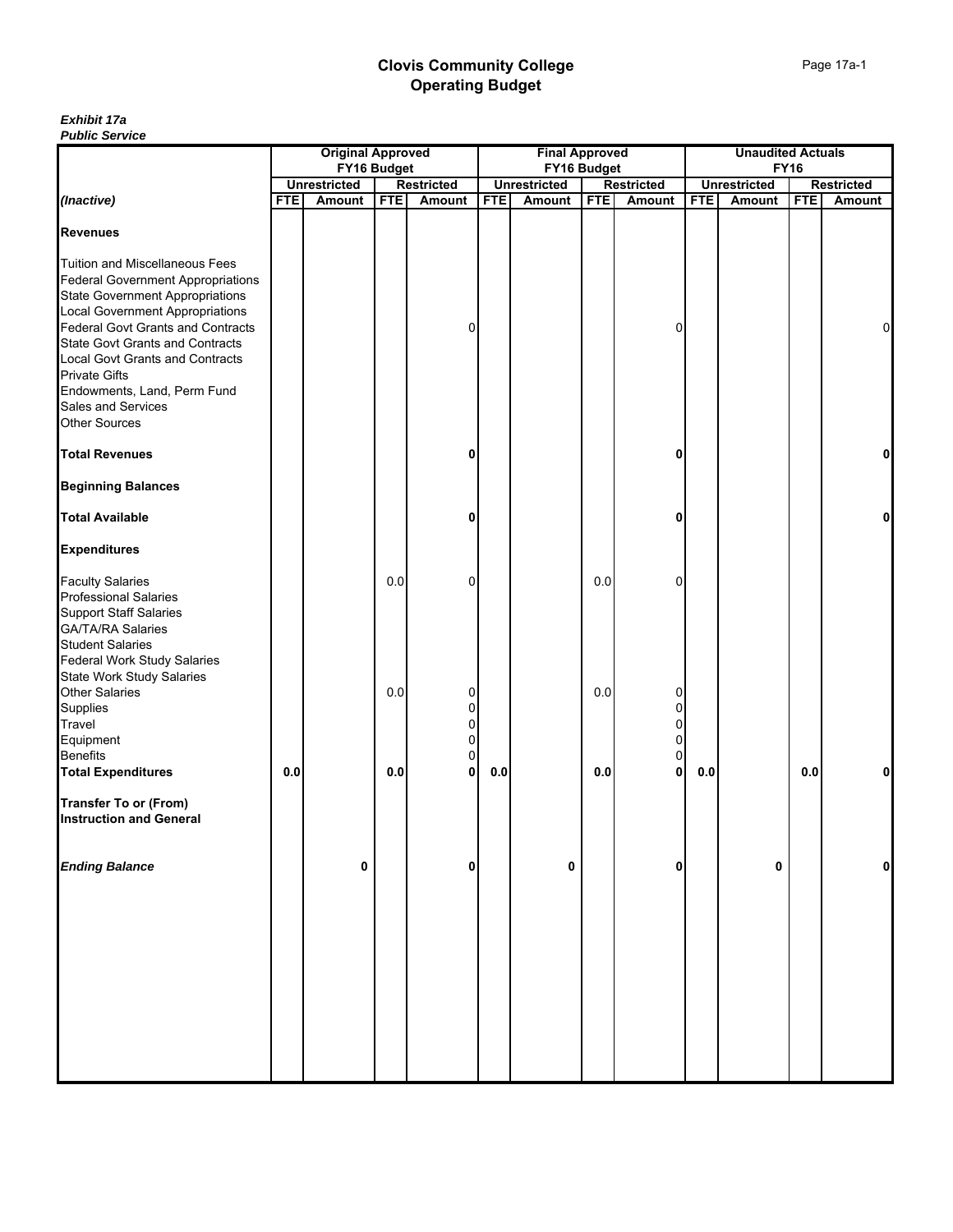| <b>FUDIIC SEIVICE</b>                                                                                                                                                                                                                                                                                                                                                                                      | <b>Original Approved</b> |                               |            |                   |            | <b>Final Approved</b> |            |                      |            | <b>Unaudited Actuals</b> |            |                         |  |  |
|------------------------------------------------------------------------------------------------------------------------------------------------------------------------------------------------------------------------------------------------------------------------------------------------------------------------------------------------------------------------------------------------------------|--------------------------|-------------------------------|------------|-------------------|------------|-----------------------|------------|----------------------|------------|--------------------------|------------|-------------------------|--|--|
|                                                                                                                                                                                                                                                                                                                                                                                                            |                          |                               |            |                   |            |                       |            |                      |            |                          |            |                         |  |  |
|                                                                                                                                                                                                                                                                                                                                                                                                            |                          | FY16 Budget                   |            |                   |            | FY16 Budget           |            |                      |            | <b>FY16</b>              |            |                         |  |  |
|                                                                                                                                                                                                                                                                                                                                                                                                            | <b>FTE</b>               | <b>Unrestricted</b><br>Amount | <b>FTE</b> | <b>Restricted</b> | <b>FTE</b> | <b>Unrestricted</b>   | <b>FTE</b> | <b>Restricted</b>    | <b>FTE</b> | <b>Unrestricted</b>      | <b>FTE</b> | <b>Restricted</b>       |  |  |
| <b>Small Business Development Ctr</b>                                                                                                                                                                                                                                                                                                                                                                      |                          |                               |            | Amount            |            | Amount                |            | Amount               |            | Amount                   |            | Amount                  |  |  |
| <b>Revenues</b>                                                                                                                                                                                                                                                                                                                                                                                            |                          |                               |            |                   |            |                       |            |                      |            |                          |            |                         |  |  |
| <b>Tuition and Miscellaneous Fees</b><br><b>Federal Government Appropriations</b><br><b>State Government Appropriations</b><br><b>Local Government Appropriations</b><br><b>Federal Govt Grants and Contracts</b><br><b>State Govt Grants and Contracts</b><br><b>Local Govt Grants and Contracts</b><br><b>Private Gifts</b><br>Endowments, Land, Perm Fund<br>Sales and Services<br><b>Other Sources</b> |                          |                               |            | 172,000           |            |                       |            | 172,500              |            |                          |            | 160,171                 |  |  |
| <b>Total Revenues</b>                                                                                                                                                                                                                                                                                                                                                                                      |                          | $\mathbf 0$                   |            | 172,000           |            | 0                     |            | 172,500              |            | 0                        |            | 160,171                 |  |  |
| <b>Beginning Balances</b>                                                                                                                                                                                                                                                                                                                                                                                  |                          |                               |            |                   |            |                       |            |                      |            |                          |            |                         |  |  |
| <b>Total Available</b>                                                                                                                                                                                                                                                                                                                                                                                     |                          | 0                             |            | 172,000           |            | 0                     |            | 172,500              |            | 0                        |            | 160,171                 |  |  |
| <b>Expenditures</b>                                                                                                                                                                                                                                                                                                                                                                                        |                          |                               |            |                   |            |                       |            |                      |            |                          |            |                         |  |  |
| <b>Faculty Salaries</b><br><b>Professional Salaries</b><br><b>Support Staff Salaries</b><br><b>GA/TA/RA Salaries</b><br><b>Student Salaries</b><br><b>Federal Work Study Salaries</b><br><b>State Work Study Salaries</b>                                                                                                                                                                                  |                          |                               | 3.0<br>0.0 | 122,000           |            |                       | 3.0<br>0.0 | 106,828<br>U         |            |                          | 3.0<br>0.0 | 100,199<br><sup>0</sup> |  |  |
| <b>Other Salaries</b><br>Supplies<br>Travel<br>Equipment                                                                                                                                                                                                                                                                                                                                                   |                          |                               |            | 30,000<br>5,000   |            |                       |            | 36,459<br>7,750<br>0 |            |                          |            | 31,253<br>6,263         |  |  |
| <b>Benefits</b><br><b>Total Expenditures</b>                                                                                                                                                                                                                                                                                                                                                               | 0.0                      | 0                             | 3.0        | 15,000<br>172,000 | 0.0        | 0                     | 3.0        | 21,463<br>172,500    | $0.0\,$    | 0                        | 3.0        | 22,457<br>160,171       |  |  |
| <b>Transfer To or (From)</b><br><b>Instruction and General</b>                                                                                                                                                                                                                                                                                                                                             |                          |                               |            |                   |            |                       |            |                      |            |                          |            |                         |  |  |
| <b>Ending Balance</b>                                                                                                                                                                                                                                                                                                                                                                                      |                          | 0                             |            | 0                 |            | 0                     |            | 0                    |            | 0                        |            | 0                       |  |  |
|                                                                                                                                                                                                                                                                                                                                                                                                            |                          |                               |            |                   |            |                       |            |                      |            |                          |            |                         |  |  |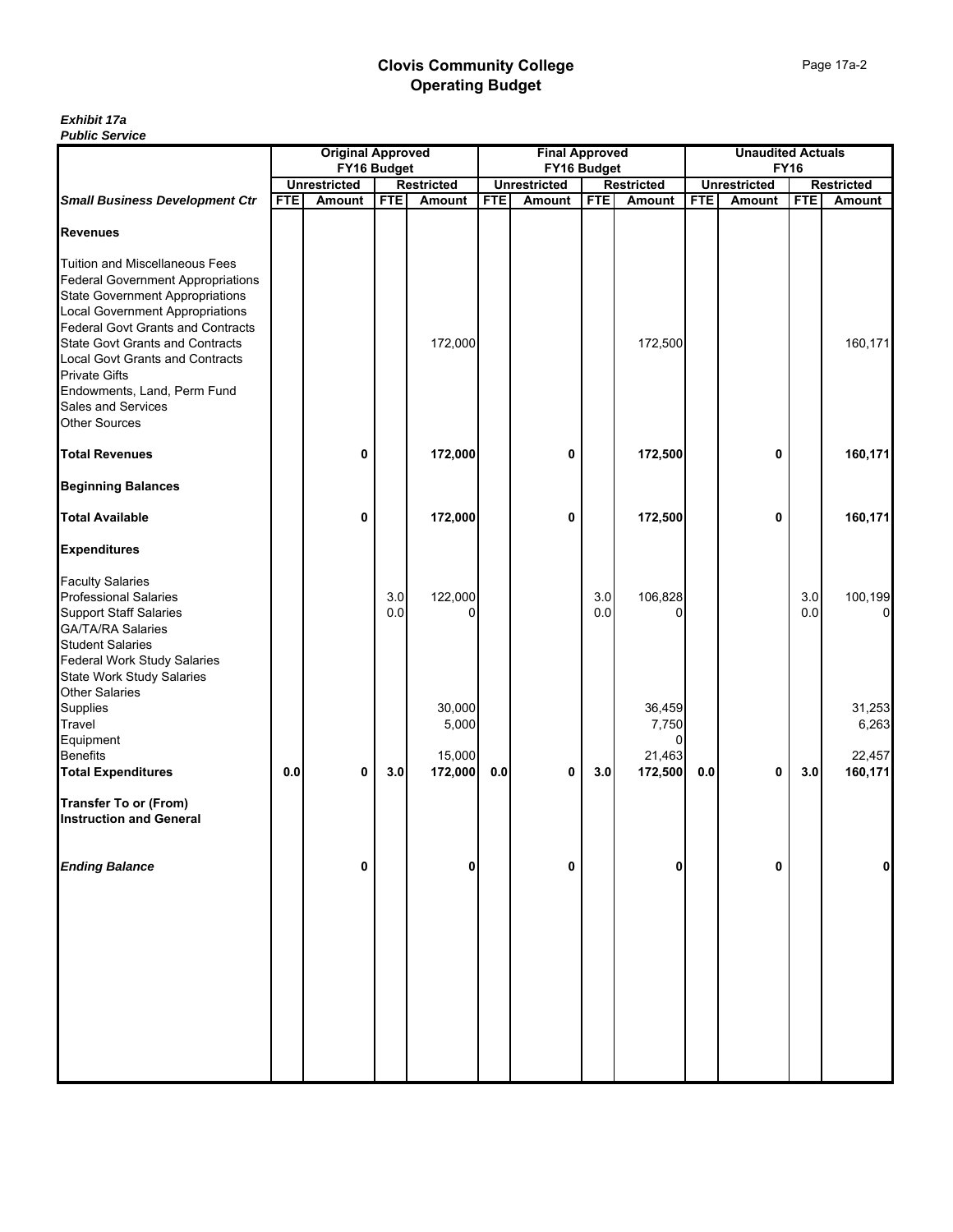|                                                                                                                                                                                                                                                                                                                                                                                    |            | <b>Original Approved</b><br>FY16 Budget |            |                   |            | <b>Final Approved</b><br>FY16 Budget |            |                   |            | <b>Unaudited Actuals</b> | <b>FY16</b> |                   |
|------------------------------------------------------------------------------------------------------------------------------------------------------------------------------------------------------------------------------------------------------------------------------------------------------------------------------------------------------------------------------------|------------|-----------------------------------------|------------|-------------------|------------|--------------------------------------|------------|-------------------|------------|--------------------------|-------------|-------------------|
|                                                                                                                                                                                                                                                                                                                                                                                    |            | <b>Unrestricted</b>                     |            | <b>Restricted</b> |            | <b>Unrestricted</b>                  |            | <b>Restricted</b> |            | <b>Unrestricted</b>      |             | <b>Restricted</b> |
| <b>SBDC Workshops</b>                                                                                                                                                                                                                                                                                                                                                              | <b>FTE</b> | Amount                                  | <b>FTE</b> | <b>Amount</b>     | <b>FTE</b> | Amount                               | <b>FTE</b> | Amount            | <b>FTE</b> | Amount                   | <b>FTE</b>  | <b>Amount</b>     |
| <b>Revenues</b>                                                                                                                                                                                                                                                                                                                                                                    |            |                                         |            |                   |            |                                      |            |                   |            |                          |             |                   |
| <b>Tuition and Miscellaneous Fees</b><br><b>Federal Government Appropriations</b><br><b>State Government Appropriations</b><br><b>Local Government Appropriations</b><br><b>Federal Govt Grants and Contracts</b><br><b>State Govt Grants and Contracts</b><br><b>Local Govt Grants and Contracts</b><br><b>Private Gifts</b><br>Endowments, Land, Perm Fund<br>Sales and Services |            |                                         |            | 7,000             |            |                                      |            | 7,000             |            |                          |             | 3,865             |
| <b>Other Sources</b>                                                                                                                                                                                                                                                                                                                                                               |            |                                         |            |                   |            |                                      |            |                   |            |                          |             |                   |
| <b>Total Revenues</b>                                                                                                                                                                                                                                                                                                                                                              |            | $\mathbf 0$                             |            | 7,000             |            | 0                                    |            | 7,000             |            | 0                        |             | 3,865             |
| <b>Beginning Balances</b>                                                                                                                                                                                                                                                                                                                                                          |            | 0                                       |            | 0                 |            | 0                                    |            | 0                 |            | 0                        |             | 7,126             |
| <b>Total Available</b>                                                                                                                                                                                                                                                                                                                                                             |            | 0                                       |            | 7,000             |            | 0                                    |            | 7,000             |            | 0                        |             | 10,990            |
| <b>Expenditures</b>                                                                                                                                                                                                                                                                                                                                                                |            |                                         |            |                   |            |                                      |            |                   |            |                          |             |                   |
| <b>Faculty Salaries</b><br><b>Professional Salaries</b><br><b>Support Staff Salaries</b><br><b>GA/TA/RA Salaries</b><br><b>Student Salaries</b><br><b>Federal Work Study Salaries</b><br>State Work Study Salaries<br><b>Other Salaries</b>                                                                                                                                        |            |                                         |            |                   |            |                                      |            |                   |            |                          |             |                   |
| Supplies<br>Travel<br>Equipment                                                                                                                                                                                                                                                                                                                                                    |            |                                         |            | 7,000             |            |                                      |            | 7,000             |            |                          |             | 1,919             |
| <b>Benefits</b><br><b>Total Expenditures</b>                                                                                                                                                                                                                                                                                                                                       | 0.0        | $\mathbf 0$                             | 0.0        | 7,000             | 0.0        | 0                                    | 0.0        | 7,000             | $0.0\,$    | 0                        | $0.0\,$     | 1,919             |
| <b>Transfer To or (From)</b><br><b>Instruction and General</b>                                                                                                                                                                                                                                                                                                                     |            |                                         |            |                   |            |                                      |            |                   |            |                          |             |                   |
| <b>Ending Balance</b>                                                                                                                                                                                                                                                                                                                                                              |            | 0                                       |            | 0                 |            | 0                                    |            | 0                 |            | 0                        |             | 9,072             |
|                                                                                                                                                                                                                                                                                                                                                                                    |            |                                         |            |                   |            |                                      |            |                   |            |                          |             |                   |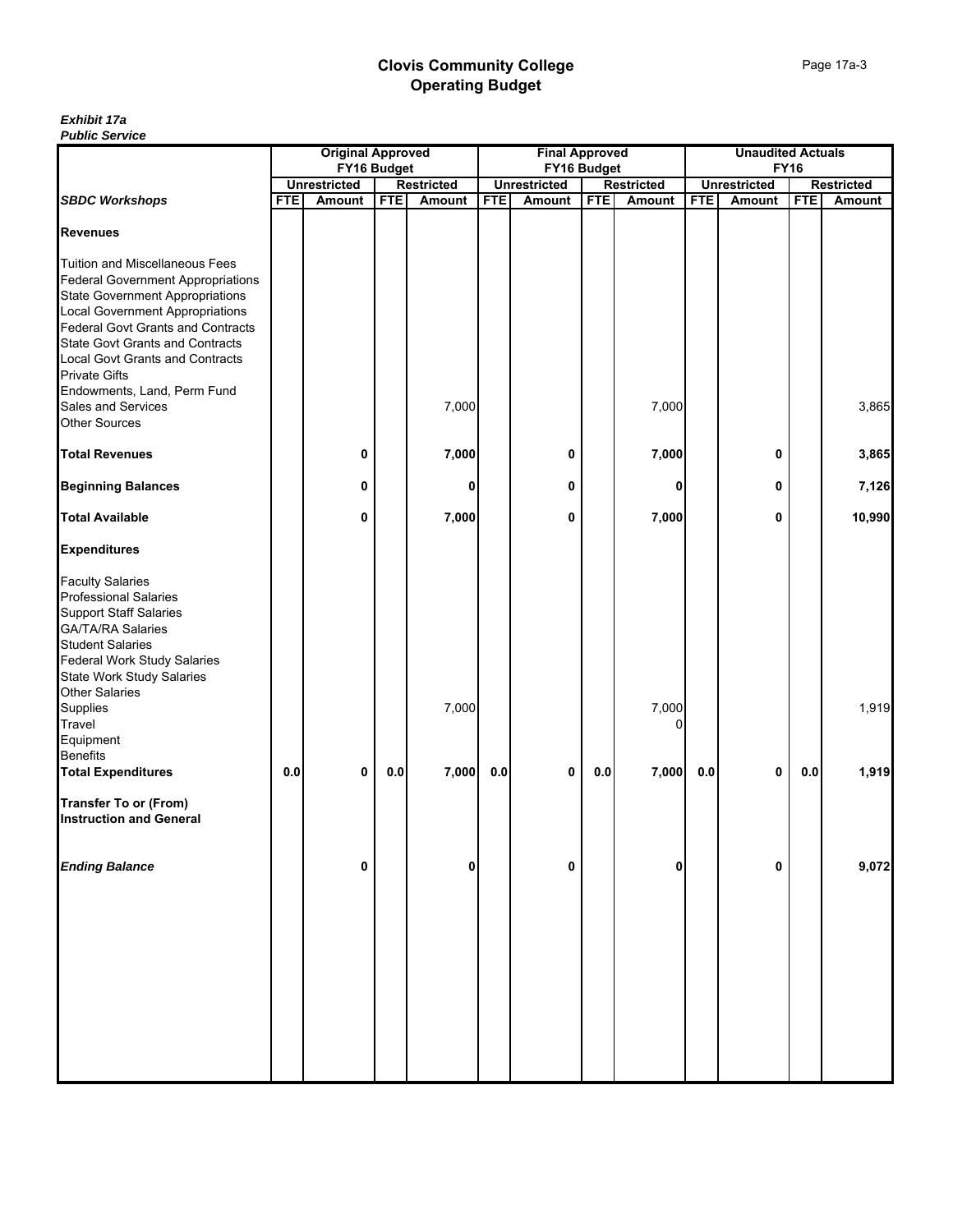|                                                                                                                                                                                                                                                                                                                                                       |            | <b>Original Approved</b>           |            |                       |            | <b>Final Approved</b>              |                   |                                            |            | <b>Unaudited Actuals</b>           |                   |                                                        |
|-------------------------------------------------------------------------------------------------------------------------------------------------------------------------------------------------------------------------------------------------------------------------------------------------------------------------------------------------------|------------|------------------------------------|------------|-----------------------|------------|------------------------------------|-------------------|--------------------------------------------|------------|------------------------------------|-------------------|--------------------------------------------------------|
|                                                                                                                                                                                                                                                                                                                                                       |            | FY16 Budget<br><b>Unrestricted</b> |            | <b>Restricted</b>     |            | FY16 Budget<br><b>Unrestricted</b> |                   | <b>Restricted</b>                          |            | <b>FY16</b><br><b>Unrestricted</b> |                   | <b>Restricted</b>                                      |
| <b>Title V</b>                                                                                                                                                                                                                                                                                                                                        | <b>FTE</b> | Amount                             | <b>FTE</b> | Amount                | <b>FTE</b> | Amount                             | <b>FTE</b>        | Amount                                     | <b>FTE</b> | Amount                             | <b>FTE</b>        | Amount                                                 |
| <b>Revenues</b>                                                                                                                                                                                                                                                                                                                                       |            |                                    |            |                       |            |                                    |                   |                                            |            |                                    |                   |                                                        |
| <b>Tuition and Miscellaneous Fees</b><br><b>Federal Government Appropriations</b><br><b>State Government Appropriations</b><br>Local Government Appropriations<br><b>Federal Govt Grants and Contracts</b><br><b>State Govt Grants and Contracts</b><br><b>Local Govt Grants and Contracts</b><br><b>Private Gifts</b><br>Endowments, Land, Perm Fund |            |                                    |            | 0                     |            |                                    |                   | 524,981                                    |            |                                    |                   | 202,769                                                |
| <b>Sales and Services</b><br><b>Other Sources</b>                                                                                                                                                                                                                                                                                                     |            |                                    |            |                       |            |                                    |                   |                                            |            |                                    |                   |                                                        |
| <b>Total Revenues</b>                                                                                                                                                                                                                                                                                                                                 |            | 0                                  |            | 0                     |            | 0                                  |                   | 524,981                                    |            | 0                                  |                   | 202,769                                                |
| <b>Beginning Balances</b>                                                                                                                                                                                                                                                                                                                             |            | 0                                  |            |                       |            | 0                                  |                   |                                            |            | 0                                  |                   |                                                        |
| <b>Total Available</b>                                                                                                                                                                                                                                                                                                                                |            | 0                                  |            | 0                     |            | 0                                  |                   | 524,981                                    |            | 0                                  |                   | 202,769                                                |
| <b>Expenditures</b>                                                                                                                                                                                                                                                                                                                                   |            |                                    |            |                       |            |                                    |                   |                                            |            |                                    |                   |                                                        |
| <b>Faculty Salaries</b><br><b>Professional Salaries</b><br><b>Support Staff Salaries</b><br><b>GA/TA/RA Salaries</b><br><b>Student Salaries</b><br><b>Federal Work Study Salaries</b>                                                                                                                                                                 |            |                                    | 0.0<br>0.0 | 0<br>0                |            |                                    | 1.0<br>3.0<br>0.5 | 28,485<br>115,500<br>11,250                |            |                                    | 5.0<br>3.0<br>0.5 | 8,767<br>25,079<br>6,437                               |
| <b>State Work Study Salaries</b><br><b>Other Salaries</b><br>Supplies<br>Travel<br>Equipment<br><b>Benefits</b>                                                                                                                                                                                                                                       |            |                                    | 0.0        | 0<br>0<br>0<br>0<br>0 |            |                                    | 0.0               | 0<br>77,450<br>51,515<br>184,000<br>56,781 |            |                                    | 0.0               | $\overline{0}$<br>26,939<br>21,200<br>96,197<br>18,149 |
| <b>Total Expenditures</b>                                                                                                                                                                                                                                                                                                                             | 0.0        | 0                                  | 0.0        | 0                     | 0.0        | 0                                  | 4.5               | 524,981                                    | 0.0        | 0                                  | 8.5               | 202,769                                                |
| <b>Transfer To or (From)</b><br><b>Instruction and General</b>                                                                                                                                                                                                                                                                                        |            |                                    |            |                       |            |                                    |                   |                                            |            |                                    |                   |                                                        |
| <b>Ending Balance</b>                                                                                                                                                                                                                                                                                                                                 |            | 0                                  |            | 0                     |            | 0                                  |                   | 0                                          |            | 0                                  |                   | $\mathbf{0}$                                           |
|                                                                                                                                                                                                                                                                                                                                                       |            |                                    |            |                       |            |                                    |                   |                                            |            |                                    |                   |                                                        |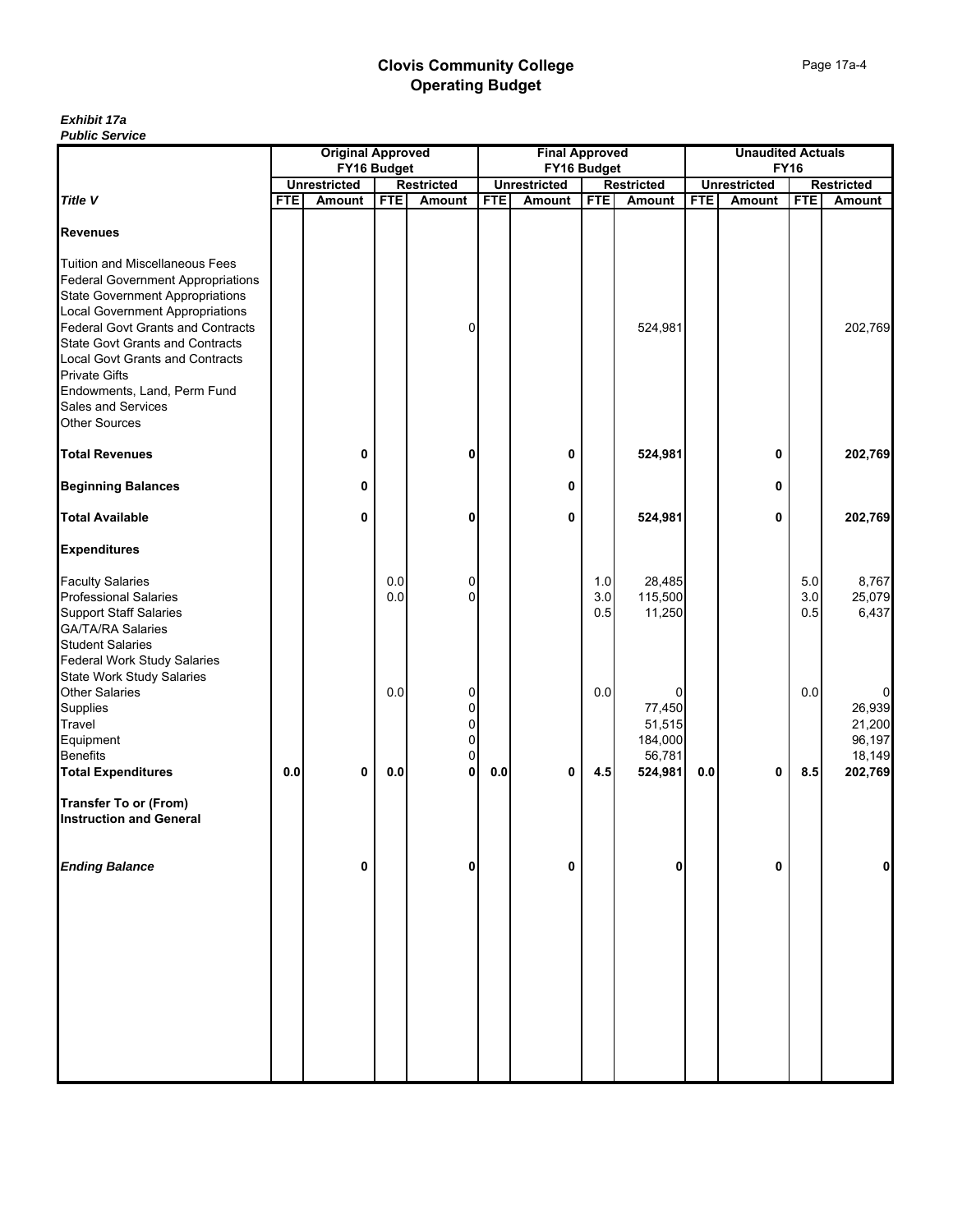| <b><i>L</i></b> ANIIC OCLAIG             |            |                          |            |                   |            |                       |            |                   |            |                          |             |                   |
|------------------------------------------|------------|--------------------------|------------|-------------------|------------|-----------------------|------------|-------------------|------------|--------------------------|-------------|-------------------|
|                                          |            | <b>Original Approved</b> |            |                   |            | <b>Final Approved</b> |            |                   |            | <b>Unaudited Actuals</b> |             |                   |
|                                          |            | FY16 Budget              |            |                   |            | FY16 Budget           |            |                   |            |                          | <b>FY16</b> |                   |
|                                          |            | <b>Unrestricted</b>      |            | <b>Restricted</b> |            | <b>Unrestricted</b>   |            | <b>Restricted</b> |            | <b>Unrestricted</b>      |             | <b>Restricted</b> |
|                                          | <b>FTE</b> |                          | <b>FTE</b> |                   | <b>FTE</b> | Amount                | <b>FTE</b> |                   | <b>FTE</b> |                          | <b>FTE</b>  | Amount            |
| <b>Inactive</b>                          |            | Amount                   |            | Amount            |            |                       |            | Amount            |            | Amount                   |             |                   |
|                                          |            |                          |            |                   |            |                       |            |                   |            |                          |             |                   |
| <b>Revenues</b>                          |            |                          |            |                   |            |                       |            |                   |            |                          |             |                   |
| Tuition and Miscellaneous Fees           |            |                          |            |                   |            |                       |            |                   |            |                          |             |                   |
|                                          |            |                          |            |                   |            |                       |            |                   |            |                          |             |                   |
| <b>Federal Government Appropriations</b> |            |                          |            |                   |            |                       |            |                   |            |                          |             |                   |
| <b>State Government Appropriations</b>   |            |                          |            |                   |            |                       |            |                   |            |                          |             |                   |
| <b>Local Government Appropriations</b>   |            |                          |            |                   |            |                       |            |                   |            |                          |             |                   |
| <b>Federal Govt Grants and Contracts</b> |            |                          |            |                   |            |                       |            |                   |            |                          |             |                   |
| <b>State Govt Grants and Contracts</b>   |            |                          |            |                   |            |                       |            |                   |            |                          |             |                   |
|                                          |            |                          |            | 0                 |            |                       |            | 0                 |            |                          |             | 0                 |
| <b>Local Govt Grants and Contracts</b>   |            |                          |            |                   |            |                       |            |                   |            |                          |             |                   |
| <b>Private Gifts</b>                     |            |                          |            |                   |            |                       |            |                   |            |                          |             |                   |
| Endowments, Land, Perm Fund              |            |                          |            |                   |            |                       |            |                   |            |                          |             |                   |
| Sales and Services                       |            |                          |            |                   |            |                       |            |                   |            |                          |             |                   |
| <b>Other Sources</b>                     |            |                          |            |                   |            |                       |            |                   |            |                          |             |                   |
|                                          |            |                          |            |                   |            |                       |            |                   |            |                          |             |                   |
| <b>Total Revenues</b>                    |            | 0                        |            | 0                 |            | 0                     |            | 0                 |            | 0                        |             | 0                 |
| <b>Beginning Balances</b>                |            |                          |            |                   |            |                       |            |                   |            |                          |             |                   |
| <b>Total Available</b>                   |            | 0                        |            | Λ                 |            | 0                     |            | 0                 |            | 0                        |             | 0                 |
|                                          |            |                          |            |                   |            |                       |            |                   |            |                          |             |                   |
| <b>Expenditures</b>                      |            |                          |            |                   |            |                       |            |                   |            |                          |             |                   |
| <b>Faculty Salaries</b>                  |            |                          |            |                   |            |                       |            |                   |            |                          |             |                   |
| <b>Professional Salaries</b>             |            |                          |            |                   |            |                       |            |                   |            |                          |             |                   |
|                                          |            |                          |            |                   |            |                       |            |                   |            |                          |             |                   |
| <b>Support Staff Salaries</b>            |            |                          |            |                   |            |                       |            |                   |            |                          |             |                   |
| <b>GA/TA/RA Salaries</b>                 |            |                          |            |                   |            |                       |            |                   |            |                          |             |                   |
| <b>Student Salaries</b>                  |            |                          |            |                   |            |                       |            |                   |            |                          |             |                   |
| <b>Federal Work Study Salaries</b>       |            |                          |            |                   |            |                       |            |                   |            |                          |             |                   |
| State Work Study Salaries                |            |                          |            |                   |            |                       |            |                   |            |                          |             |                   |
| <b>Other Salaries</b>                    |            |                          |            |                   |            |                       |            |                   |            |                          |             |                   |
| Supplies                                 |            |                          |            | 0                 |            |                       |            | 0                 |            |                          |             | $\Omega$          |
|                                          |            |                          |            |                   |            |                       |            |                   |            |                          |             |                   |
| Travel                                   |            |                          |            |                   |            |                       |            |                   |            |                          |             |                   |
| Equipment                                |            |                          |            |                   |            |                       |            |                   |            |                          |             |                   |
| <b>Benefits</b>                          |            |                          |            |                   |            |                       |            |                   |            |                          |             |                   |
| <b>Total Expenditures</b>                | 0.0        | 0                        | 0.0        | 0                 | $0.0\,$    | 0                     | $0.0\,$    | 0                 | 0.0        | 0                        |             | 0                 |
|                                          |            |                          |            |                   |            |                       |            |                   |            |                          |             |                   |
| <b>Transfer To or (From)</b>             |            |                          |            |                   |            |                       |            |                   |            |                          |             |                   |
| <b>Instruction and General</b>           |            |                          |            |                   |            |                       |            |                   |            |                          |             |                   |
|                                          |            |                          |            |                   |            |                       |            |                   |            |                          |             |                   |
| <b>Ending Balance</b>                    |            | 0                        |            | 0                 |            | 0                     |            | 0                 |            | 0                        |             | 0                 |
|                                          |            |                          |            |                   |            |                       |            |                   |            |                          |             |                   |
|                                          |            |                          |            |                   |            |                       |            |                   |            |                          |             |                   |
|                                          |            |                          |            |                   |            |                       |            |                   |            |                          |             |                   |
|                                          |            |                          |            |                   |            |                       |            |                   |            |                          |             |                   |
|                                          |            |                          |            |                   |            |                       |            |                   |            |                          |             |                   |
|                                          |            |                          |            |                   |            |                       |            |                   |            |                          |             |                   |
|                                          |            |                          |            |                   |            |                       |            |                   |            |                          |             |                   |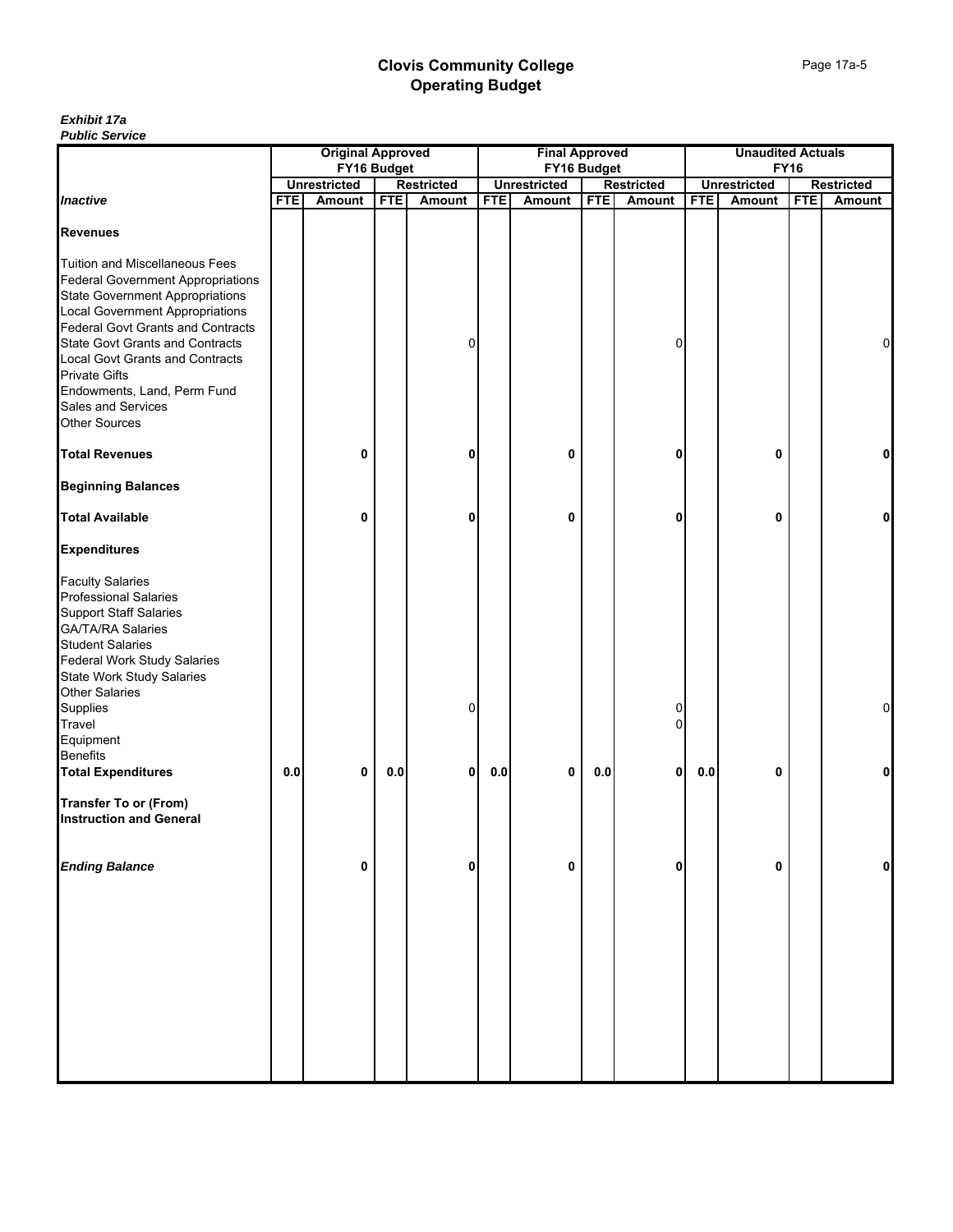| <b><i>L</i></b> ANIIC OCLAIG                                                                                                                                                                                                                                                                                                                                                                        | <b>Original Approved</b> |                     |            |                   |            | <b>Final Approved</b> |            |                   |            | <b>Unaudited Actuals</b> |            |                   |
|-----------------------------------------------------------------------------------------------------------------------------------------------------------------------------------------------------------------------------------------------------------------------------------------------------------------------------------------------------------------------------------------------------|--------------------------|---------------------|------------|-------------------|------------|-----------------------|------------|-------------------|------------|--------------------------|------------|-------------------|
|                                                                                                                                                                                                                                                                                                                                                                                                     |                          | FY16 Budget         |            |                   |            | FY16 Budget           |            |                   |            | <b>FY16</b>              |            |                   |
|                                                                                                                                                                                                                                                                                                                                                                                                     |                          | <b>Unrestricted</b> |            | <b>Restricted</b> |            | <b>Unrestricted</b>   |            | <b>Restricted</b> |            | <b>Unrestricted</b>      |            | <b>Restricted</b> |
| (Inactive)                                                                                                                                                                                                                                                                                                                                                                                          | <b>FTE</b>               | Amount              | <b>FTE</b> | <b>Amount</b>     | <b>FTE</b> | Amount                | <b>FTE</b> | <b>Amount</b>     | <b>FTE</b> | Amount                   | <b>FTE</b> | Amount            |
| <b>Revenues</b>                                                                                                                                                                                                                                                                                                                                                                                     |                          |                     |            |                   |            |                       |            |                   |            |                          |            |                   |
| Tuition and Miscellaneous Fees<br><b>Federal Government Appropriations</b><br><b>State Government Appropriations</b><br><b>Local Government Appropriations</b><br><b>Federal Govt Grants and Contracts</b><br><b>State Govt Grants and Contracts</b><br><b>Local Govt Grants and Contracts</b><br><b>Private Gifts</b><br>Endowments, Land, Perm Fund<br>Sales and Services<br><b>Other Sources</b> |                          |                     |            | 0                 |            |                       |            |                   |            |                          |            |                   |
| <b>Total Revenues</b>                                                                                                                                                                                                                                                                                                                                                                               |                          |                     |            | 0                 |            |                       |            | 0                 |            |                          |            | 0                 |
| <b>Beginning Balances</b>                                                                                                                                                                                                                                                                                                                                                                           |                          |                     |            |                   |            |                       |            |                   |            |                          |            |                   |
| <b>Total Available</b>                                                                                                                                                                                                                                                                                                                                                                              |                          |                     |            | 0                 |            |                       |            | U                 |            |                          |            | 0                 |
| <b>Expenditures</b>                                                                                                                                                                                                                                                                                                                                                                                 |                          |                     |            |                   |            |                       |            |                   |            |                          |            |                   |
| <b>Faculty Salaries</b><br><b>Professional Salaries</b><br><b>Support Staff Salaries</b><br><b>GA/TA/RA Salaries</b><br><b>Student Salaries</b><br><b>Federal Work Study Salaries</b>                                                                                                                                                                                                               |                          |                     | 0.0<br>0.0 | 0<br>0            |            |                       |            |                   |            |                          |            |                   |
| <b>State Work Study Salaries</b><br><b>Other Salaries</b><br>Supplies<br>Travel                                                                                                                                                                                                                                                                                                                     |                          |                     | 0.0        | 0<br>0<br>0       |            |                       |            |                   |            |                          |            |                   |
| Equipment<br><b>Benefits</b><br><b>Total Expenditures</b>                                                                                                                                                                                                                                                                                                                                           |                          |                     | 0.0        | 0<br>0            |            |                       | 0.0        | 0                 |            |                          | 0.0        | 0                 |
| <b>Transfer To or (From)</b><br><b>Instruction and General</b>                                                                                                                                                                                                                                                                                                                                      |                          |                     |            |                   |            |                       |            |                   |            |                          |            |                   |
| <b>Ending Balance</b>                                                                                                                                                                                                                                                                                                                                                                               |                          | 0                   |            | 0                 |            | 0                     |            | 0                 |            | 0                        |            | 0                 |
|                                                                                                                                                                                                                                                                                                                                                                                                     |                          |                     |            |                   |            |                       |            |                   |            |                          |            |                   |
|                                                                                                                                                                                                                                                                                                                                                                                                     |                          |                     |            |                   |            |                       |            |                   |            |                          |            |                   |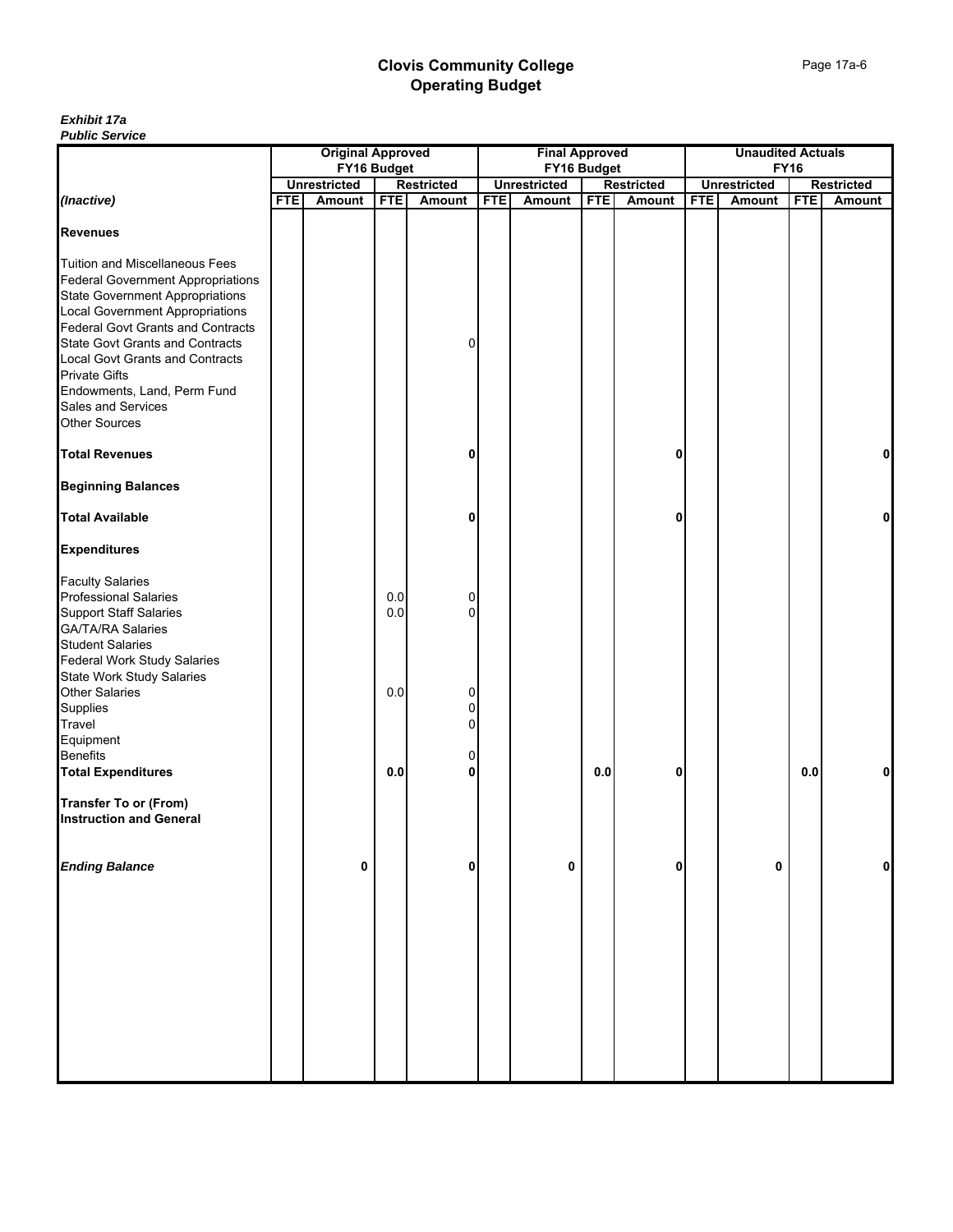|            |           |                               |             |                                                                        |                            |                               |            |                                                                            |                            |                               | <b>Restricted</b>                                     |
|------------|-----------|-------------------------------|-------------|------------------------------------------------------------------------|----------------------------|-------------------------------|------------|----------------------------------------------------------------------------|----------------------------|-------------------------------|-------------------------------------------------------|
| <b>FTE</b> |           |                               |             |                                                                        |                            |                               |            |                                                                            |                            |                               | Amount                                                |
|            |           |                               |             |                                                                        |                            |                               |            |                                                                            |                            |                               |                                                       |
|            |           |                               | 0           |                                                                        |                            |                               |            |                                                                            |                            |                               |                                                       |
|            |           |                               |             |                                                                        |                            |                               |            |                                                                            |                            |                               |                                                       |
|            |           |                               | 0           |                                                                        |                            |                               | 0          |                                                                            |                            |                               | 0                                                     |
|            |           |                               |             |                                                                        |                            |                               |            |                                                                            |                            |                               |                                                       |
|            |           |                               | 0           |                                                                        |                            |                               | U          |                                                                            |                            |                               | 0                                                     |
|            |           |                               |             |                                                                        |                            |                               |            |                                                                            |                            |                               |                                                       |
|            |           | 0.0<br>0.0                    | 0<br>0      |                                                                        |                            |                               |            |                                                                            |                            |                               |                                                       |
|            |           | 0.0                           | 0<br>0<br>0 |                                                                        |                            |                               |            |                                                                            |                            |                               |                                                       |
|            |           |                               | 0           |                                                                        |                            |                               |            |                                                                            |                            |                               |                                                       |
|            |           | 0.0                           | 0           |                                                                        |                            | 0.0                           | 0          |                                                                            |                            | 0.0                           | 0                                                     |
|            |           |                               |             |                                                                        |                            |                               |            |                                                                            |                            |                               |                                                       |
| 0.0        | $\pmb{0}$ | 0.0                           |             | $0.0\,$                                                                | 0                          | $0.0\,$                       |            | $0.0\,$                                                                    | 0                          | 0.0                           | 0                                                     |
|            |           |                               |             |                                                                        |                            |                               |            |                                                                            |                            |                               |                                                       |
|            |           | <b>Unrestricted</b><br>Amount | <b>FTE</b>  | <b>Original Approved</b><br>FY16 Budget<br><b>Restricted</b><br>Amount | <b>FTE</b><br>$\mathbf{0}$ | <b>Unrestricted</b><br>Amount | <b>FTE</b> | <b>Final Approved</b><br>FY16 Budget<br><b>Restricted</b><br><b>Amount</b> | <b>FTE</b><br>$\mathbf{0}$ | <b>Unrestricted</b><br>Amount | <b>Unaudited Actuals</b><br><b>FY16</b><br><b>FTE</b> |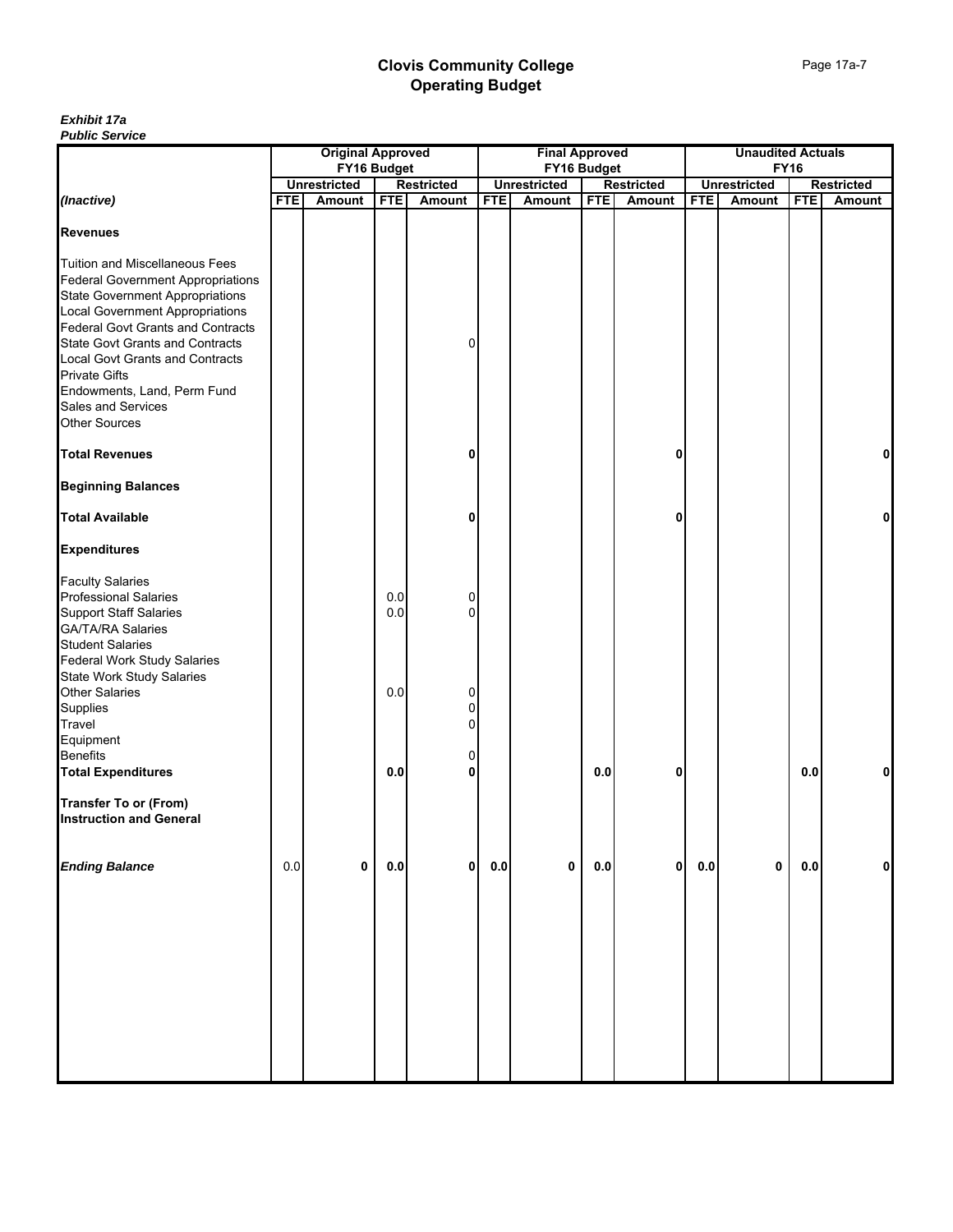| r upilo oci vicc                         |            |                          |            |                   |                       |                     |                |                   |                          |                     |             |                   |
|------------------------------------------|------------|--------------------------|------------|-------------------|-----------------------|---------------------|----------------|-------------------|--------------------------|---------------------|-------------|-------------------|
|                                          |            | <b>Original Approved</b> |            |                   | <b>Final Approved</b> |                     |                |                   | <b>Unaudited Actuals</b> |                     |             |                   |
|                                          |            | FY16 Budget              |            |                   |                       | FY16 Budget         |                |                   |                          |                     | <b>FY16</b> |                   |
|                                          |            | <b>Unrestricted</b>      |            | <b>Restricted</b> |                       | <b>Unrestricted</b> |                | <b>Restricted</b> |                          | <b>Unrestricted</b> |             | <b>Restricted</b> |
| (Inactive)                               | <b>FTE</b> | Amount                   | <b>FTE</b> | Amount            | <b>FTE</b>            | Amount              | <b>FTE</b>     | <b>Amount</b>     | <b>FTE</b>               | Amount              | <b>FTE</b>  | Amount            |
|                                          |            |                          |            |                   |                       |                     |                |                   |                          |                     |             |                   |
| <b>Revenues</b>                          |            |                          |            |                   |                       |                     |                |                   |                          |                     |             |                   |
|                                          |            |                          |            |                   |                       |                     |                |                   |                          |                     |             |                   |
| <b>Tuition and Miscellaneous Fees</b>    |            |                          |            |                   |                       |                     |                |                   |                          |                     |             |                   |
|                                          |            |                          |            |                   |                       |                     |                |                   |                          |                     |             |                   |
| <b>Federal Government Appropriations</b> |            |                          |            |                   |                       |                     |                |                   |                          |                     |             |                   |
| <b>State Government Appropriations</b>   |            |                          |            |                   |                       |                     |                |                   |                          |                     |             |                   |
| <b>Local Government Appropriations</b>   |            |                          |            |                   |                       |                     |                |                   |                          |                     |             |                   |
| <b>Federal Govt Grants and Contracts</b> |            |                          |            |                   |                       |                     |                |                   |                          |                     |             |                   |
| <b>State Govt Grants and Contracts</b>   |            |                          |            |                   |                       |                     |                |                   |                          |                     |             |                   |
| <b>Local Govt Grants and Contracts</b>   |            |                          |            |                   |                       |                     |                |                   |                          |                     |             |                   |
| <b>Private Gifts</b>                     |            |                          |            |                   |                       |                     |                |                   |                          |                     |             |                   |
|                                          |            |                          |            |                   |                       |                     |                |                   |                          |                     |             |                   |
| Endowments, Land, Perm Fund              |            |                          |            |                   |                       |                     |                |                   |                          |                     |             |                   |
| Sales and Services                       |            |                          |            |                   |                       |                     |                |                   |                          |                     |             |                   |
| <b>Other Sources</b>                     |            | 0                        |            |                   |                       | 0                   |                |                   |                          |                     |             |                   |
|                                          |            |                          |            |                   |                       |                     |                |                   |                          |                     |             |                   |
| <b>Total Revenues</b>                    |            | 0                        |            | 0                 |                       | 0                   |                | 0                 |                          | 0                   |             | 0                 |
|                                          |            |                          |            |                   |                       |                     |                |                   |                          |                     |             |                   |
| <b>Beginning Balances</b>                |            | 0                        |            |                   |                       | 0                   |                |                   |                          | 0                   |             |                   |
|                                          |            |                          |            |                   |                       |                     |                |                   |                          |                     |             |                   |
|                                          |            |                          |            |                   |                       |                     |                |                   |                          |                     |             |                   |
| <b>Total Available</b>                   |            | 0                        |            | 0                 |                       | 0                   |                | 0                 |                          | 0                   |             | 0                 |
|                                          |            |                          |            |                   |                       |                     |                |                   |                          |                     |             |                   |
| <b>Expenditures</b>                      |            |                          |            |                   |                       |                     |                |                   |                          |                     |             |                   |
|                                          |            |                          |            |                   |                       |                     |                |                   |                          |                     |             |                   |
| <b>Faculty Salaries</b>                  |            |                          |            |                   |                       |                     |                |                   |                          |                     |             |                   |
|                                          |            |                          |            |                   |                       |                     |                |                   |                          |                     |             |                   |
| <b>Professional Salaries</b>             |            |                          |            |                   |                       |                     |                |                   |                          |                     |             |                   |
| <b>Support Staff Salaries</b>            |            |                          |            |                   |                       |                     |                |                   |                          |                     |             |                   |
| <b>GA/TA/RA Salaries</b>                 |            |                          |            |                   |                       |                     |                |                   |                          |                     |             |                   |
| <b>Student Salaries</b>                  |            |                          |            |                   |                       |                     |                |                   |                          |                     |             |                   |
| <b>Federal Work Study Salaries</b>       |            |                          |            |                   |                       |                     |                |                   |                          |                     |             |                   |
|                                          |            |                          |            |                   |                       |                     |                |                   |                          |                     |             |                   |
| State Work Study Salaries                |            |                          |            |                   |                       |                     |                |                   |                          |                     |             |                   |
| <b>Other Salaries</b>                    |            |                          |            |                   |                       |                     |                |                   |                          |                     |             |                   |
| Supplies                                 |            | 0                        |            |                   |                       | 0                   |                |                   |                          |                     |             |                   |
| Travel                                   |            |                          |            |                   |                       |                     |                |                   |                          |                     |             |                   |
| Equipment                                |            |                          |            |                   |                       |                     |                |                   |                          |                     |             |                   |
| <b>Benefits</b>                          |            |                          |            |                   |                       |                     |                |                   |                          |                     |             |                   |
|                                          |            |                          |            |                   |                       |                     |                |                   |                          |                     |             |                   |
| <b>Total Expenditures</b>                | $0.0\,$    | 0                        | 0.0        | $\mathbf{0}$      | 0.0                   | 0                   | $\mathbf{0.0}$ | 0                 | 0.0                      | 0                   | 0.0         | 0                 |
|                                          |            |                          |            |                   |                       |                     |                |                   |                          |                     |             |                   |
| <b>Transfer To or (From)</b>             |            |                          |            |                   |                       |                     |                |                   |                          |                     |             |                   |
| <b>Instruction and General</b>           |            |                          |            |                   |                       |                     |                |                   |                          |                     |             |                   |
|                                          |            |                          |            |                   |                       |                     |                |                   |                          |                     |             |                   |
|                                          |            |                          |            |                   |                       |                     |                |                   |                          |                     |             |                   |
| <b>Ending Balance</b>                    |            | 0                        |            | 0                 |                       | 0                   |                | 0                 |                          | 0                   |             | 0                 |
|                                          |            |                          |            |                   |                       |                     |                |                   |                          |                     |             |                   |
|                                          |            |                          |            |                   |                       |                     |                |                   |                          |                     |             |                   |
|                                          |            |                          |            |                   |                       |                     |                |                   |                          |                     |             |                   |
|                                          |            |                          |            |                   |                       |                     |                |                   |                          |                     |             |                   |
|                                          |            |                          |            |                   |                       |                     |                |                   |                          |                     |             |                   |
|                                          |            |                          |            |                   |                       |                     |                |                   |                          |                     |             |                   |
|                                          |            |                          |            |                   |                       |                     |                |                   |                          |                     |             |                   |
|                                          |            |                          |            |                   |                       |                     |                |                   |                          |                     |             |                   |
|                                          |            |                          |            |                   |                       |                     |                |                   |                          |                     |             |                   |
|                                          |            |                          |            |                   |                       |                     |                |                   |                          |                     |             |                   |
|                                          |            |                          |            |                   |                       |                     |                |                   |                          |                     |             |                   |
|                                          |            |                          |            |                   |                       |                     |                |                   |                          |                     |             |                   |
|                                          |            |                          |            |                   |                       |                     |                |                   |                          |                     |             |                   |
|                                          |            |                          |            |                   |                       |                     |                |                   |                          |                     |             |                   |
|                                          |            |                          |            |                   |                       |                     |                |                   |                          |                     |             |                   |
|                                          |            |                          |            |                   |                       |                     |                |                   |                          |                     |             |                   |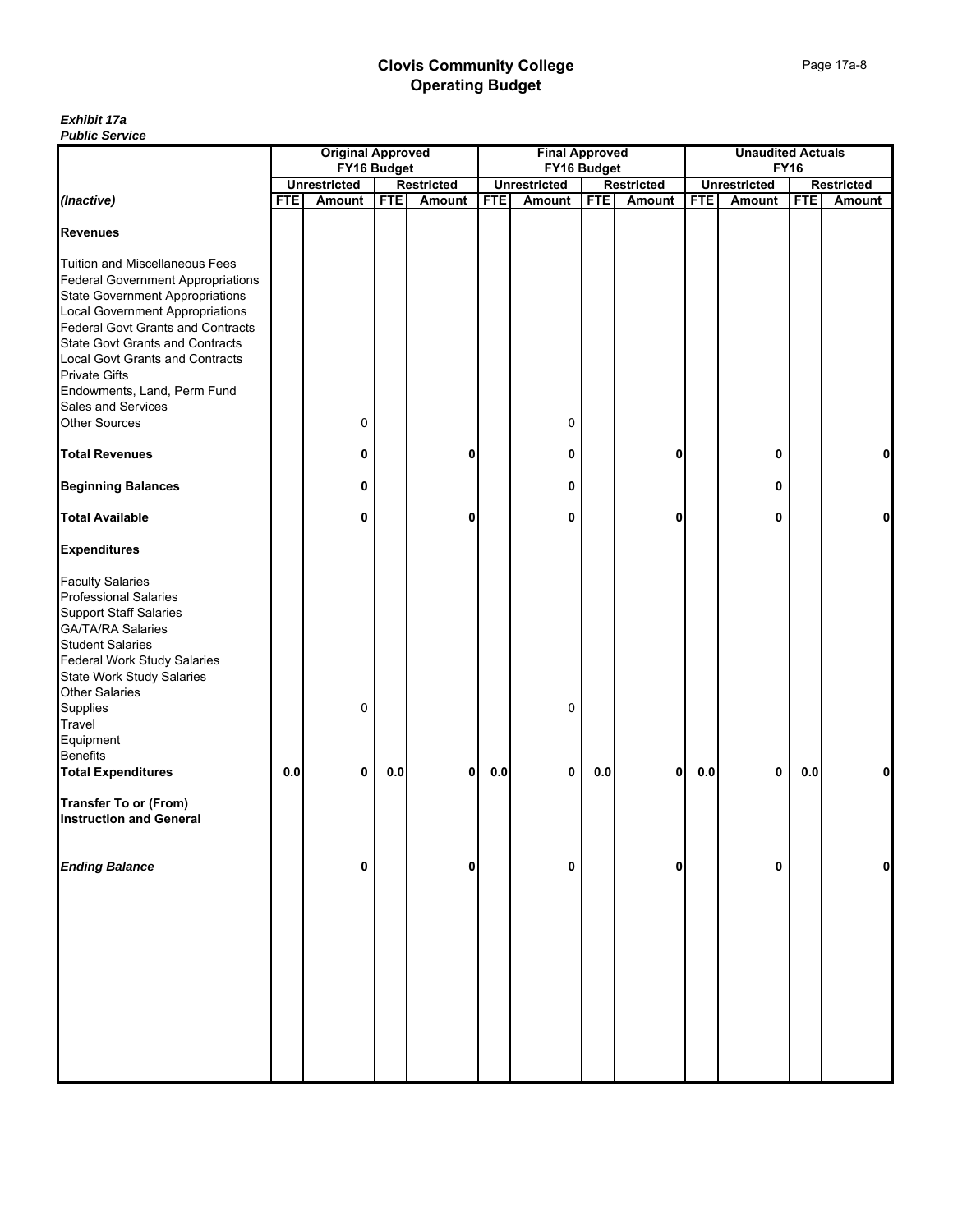| <b><i>L</i></b> ANIIC OCLAIG                                   |            |                          |            |                   |                       |                     |            |                   |                          |                     |            |                   |
|----------------------------------------------------------------|------------|--------------------------|------------|-------------------|-----------------------|---------------------|------------|-------------------|--------------------------|---------------------|------------|-------------------|
|                                                                |            | <b>Original Approved</b> |            |                   | <b>Final Approved</b> |                     |            |                   | <b>Unaudited Actuals</b> |                     |            |                   |
|                                                                |            | FY16 Budget              |            |                   |                       | FY16 Budget         |            |                   |                          | <b>FY16</b>         |            |                   |
|                                                                |            | <b>Unrestricted</b>      |            | <b>Restricted</b> |                       | <b>Unrestricted</b> |            | <b>Restricted</b> |                          | <b>Unrestricted</b> |            | <b>Restricted</b> |
|                                                                |            |                          |            |                   |                       |                     |            |                   |                          |                     |            |                   |
| <b>Contract Training</b>                                       | <b>FTE</b> | Amount                   | <b>FTE</b> | Amount            | <b>FTE</b>            | Amount              | <b>FTE</b> | Amount            | <b>FTE</b>               | Amount              | <b>FTE</b> | Amount            |
| <b>Revenues</b>                                                |            |                          |            |                   |                       |                     |            |                   |                          |                     |            |                   |
| <b>Tuition and Miscellaneous Fees</b>                          |            |                          |            |                   |                       |                     |            |                   |                          |                     |            |                   |
| <b>Federal Government Appropriations</b>                       |            |                          |            |                   |                       |                     |            |                   |                          |                     |            |                   |
| <b>State Government Appropriations</b>                         |            |                          |            |                   |                       |                     |            |                   |                          |                     |            |                   |
|                                                                |            |                          |            |                   |                       |                     |            |                   |                          |                     |            |                   |
| <b>Local Government Appropriations</b>                         |            |                          |            |                   |                       |                     |            |                   |                          |                     |            |                   |
| <b>Federal Govt Grants and Contracts</b>                       |            |                          |            |                   |                       |                     |            |                   |                          |                     |            |                   |
| <b>State Govt Grants and Contracts</b>                         |            |                          |            |                   |                       |                     |            |                   |                          |                     |            |                   |
| <b>Local Govt Grants and Contracts</b>                         |            |                          |            |                   |                       |                     |            |                   |                          |                     |            |                   |
| <b>Private Gifts</b>                                           |            |                          |            |                   |                       |                     |            |                   |                          |                     |            |                   |
| Endowments, Land, Perm Fund                                    |            |                          |            |                   |                       |                     |            |                   |                          |                     |            |                   |
| Sales and Services                                             |            | 10,000                   |            |                   |                       | 10,000              |            |                   |                          | 290                 |            |                   |
| <b>Other Sources</b>                                           |            |                          |            |                   |                       |                     |            |                   |                          |                     |            |                   |
| <b>Total Revenues</b>                                          |            | 10,000                   |            | 0                 |                       | 10,000              |            | 0                 |                          | 290                 |            | 0                 |
|                                                                |            |                          |            |                   |                       |                     |            |                   |                          |                     |            |                   |
| <b>Beginning Balances</b>                                      |            | 8,309                    |            |                   |                       | 37,449              |            |                   |                          | 37,449              |            |                   |
| <b>Total Available</b>                                         |            | 18,309                   |            | 0                 |                       | 47,449              |            | 0                 |                          | 37,739              |            | 0                 |
| <b>Expenditures</b>                                            |            |                          |            |                   |                       |                     |            |                   |                          |                     |            |                   |
| <b>Faculty Salaries</b>                                        |            |                          |            |                   |                       |                     |            |                   |                          |                     |            |                   |
| <b>Professional Salaries</b>                                   | 1.0        | 49,348                   |            |                   | 1.0                   | 49,348              |            |                   | 1.0                      | 32,345              |            |                   |
| <b>Support Staff Salaries</b>                                  |            |                          |            |                   |                       |                     |            |                   |                          |                     |            |                   |
| <b>GA/TA/RA Salaries</b>                                       |            |                          |            |                   |                       |                     |            |                   |                          |                     |            |                   |
| <b>Student Salaries</b>                                        |            |                          |            |                   |                       |                     |            |                   |                          |                     |            |                   |
| <b>Federal Work Study Salaries</b>                             |            |                          |            |                   |                       |                     |            |                   |                          |                     |            |                   |
| <b>State Work Study Salaries</b>                               |            |                          |            |                   |                       |                     |            |                   |                          |                     |            |                   |
| <b>Other Salaries</b>                                          | 0.5        | 5,000                    |            |                   | 0.5                   | 5,000               |            |                   | 0.5                      |                     |            |                   |
| Supplies                                                       |            | 5,000                    |            |                   |                       | 5,000               |            |                   |                          | 585                 |            |                   |
| Travel                                                         |            |                          |            |                   |                       |                     |            |                   |                          |                     |            |                   |
| Equipment                                                      |            |                          |            |                   |                       |                     |            |                   |                          |                     |            |                   |
|                                                                |            |                          |            |                   |                       |                     |            |                   |                          |                     |            |                   |
| <b>Benefits</b>                                                |            | 18,750                   |            |                   |                       | 18,750              |            |                   |                          | 11,811              |            |                   |
| <b>Total Expenditures</b>                                      | 1.5        | 78,098                   | 0.0        | $\mathbf{0}$      | 1.5                   | 78,098              | 0.0        | 0                 | 1.5                      | 44,740              | 0.0        | $\mathbf{0}$      |
| <b>Transfer To or (From)</b><br><b>Instruction and General</b> |            | (70,000)                 |            |                   |                       | (70,000)            |            |                   |                          | (70,000)            |            |                   |
|                                                                |            |                          |            |                   |                       |                     |            |                   |                          |                     |            |                   |
| <b>Ending Balance</b>                                          |            | 10,211                   |            | $\mathbf 0$       |                       | 39,351              |            | 0                 |                          | 62,999              |            | $\mathbf{0}$      |
|                                                                |            |                          |            |                   |                       |                     |            |                   |                          |                     |            |                   |
|                                                                |            |                          |            |                   |                       |                     |            |                   |                          |                     |            |                   |
|                                                                |            |                          |            |                   |                       |                     |            |                   |                          |                     |            |                   |
|                                                                |            |                          |            |                   |                       |                     |            |                   |                          |                     |            |                   |
|                                                                |            |                          |            |                   |                       |                     |            |                   |                          |                     |            |                   |
|                                                                |            |                          |            |                   |                       |                     |            |                   |                          |                     |            |                   |
|                                                                |            |                          |            |                   |                       |                     |            |                   |                          |                     |            |                   |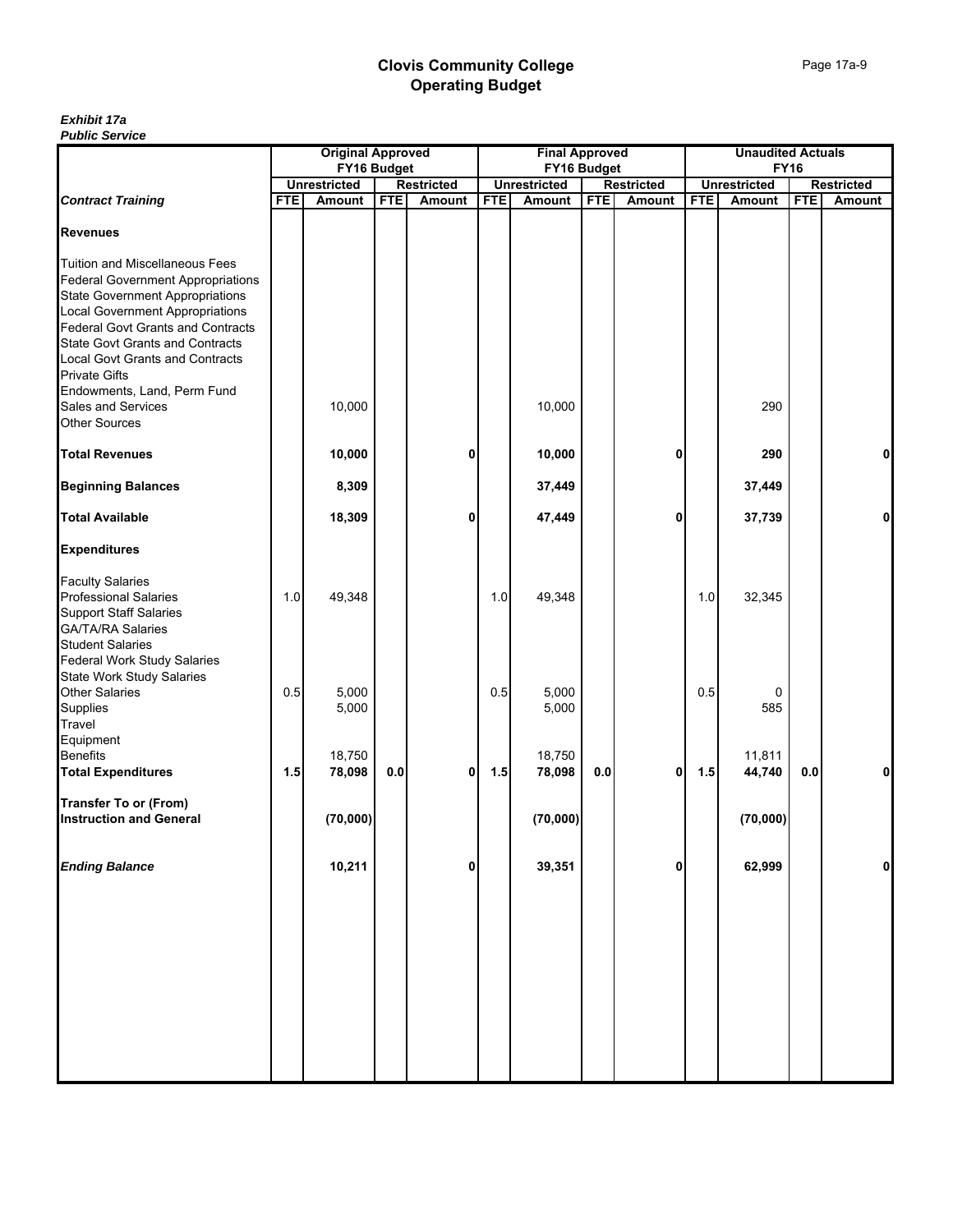| r upilo oci vicc                                                                                                                                                                                                                                                                                                                                                                   |            |                          |            |                   |                       |                     |                |                   |                          |                     |             |                   |
|------------------------------------------------------------------------------------------------------------------------------------------------------------------------------------------------------------------------------------------------------------------------------------------------------------------------------------------------------------------------------------|------------|--------------------------|------------|-------------------|-----------------------|---------------------|----------------|-------------------|--------------------------|---------------------|-------------|-------------------|
|                                                                                                                                                                                                                                                                                                                                                                                    |            | <b>Original Approved</b> |            |                   | <b>Final Approved</b> |                     |                |                   | <b>Unaudited Actuals</b> |                     |             |                   |
|                                                                                                                                                                                                                                                                                                                                                                                    |            | FY16 Budget              |            |                   |                       | FY16 Budget         |                |                   |                          |                     | <b>FY16</b> |                   |
|                                                                                                                                                                                                                                                                                                                                                                                    |            | <b>Unrestricted</b>      |            | <b>Restricted</b> |                       | <b>Unrestricted</b> |                | <b>Restricted</b> |                          | <b>Unrestricted</b> |             | <b>Restricted</b> |
| (Inactive)                                                                                                                                                                                                                                                                                                                                                                         | <b>FTE</b> | Amount                   | <b>FTE</b> | Amount            | <b>FTE</b>            | Amount              | <b>FTE</b>     | <b>Amount</b>     | <b>FTE</b>               | Amount              | <b>FTE</b>  | Amount            |
| <b>Revenues</b>                                                                                                                                                                                                                                                                                                                                                                    |            |                          |            |                   |                       |                     |                |                   |                          |                     |             |                   |
| <b>Tuition and Miscellaneous Fees</b><br><b>Federal Government Appropriations</b><br><b>State Government Appropriations</b><br><b>Local Government Appropriations</b><br><b>Federal Govt Grants and Contracts</b><br><b>State Govt Grants and Contracts</b><br><b>Local Govt Grants and Contracts</b><br><b>Private Gifts</b><br>Endowments, Land, Perm Fund<br>Sales and Services |            |                          |            | 0                 |                       |                     |                | 0                 |                          |                     |             | 0                 |
| <b>Other Sources</b><br><b>Total Revenues</b>                                                                                                                                                                                                                                                                                                                                      |            | 0                        |            | 0                 |                       | 0                   |                | 0                 |                          | 0                   |             | 0                 |
| <b>Beginning Balances</b>                                                                                                                                                                                                                                                                                                                                                          |            | 0                        |            |                   |                       | 0                   |                | Λ                 |                          | 0                   |             |                   |
| <b>Total Available</b>                                                                                                                                                                                                                                                                                                                                                             |            | 0                        |            | 0                 |                       | 0                   |                | U                 |                          | 0                   |             | 0                 |
| <b>Expenditures</b>                                                                                                                                                                                                                                                                                                                                                                |            |                          |            |                   |                       |                     |                |                   |                          |                     |             |                   |
| <b>Faculty Salaries</b><br><b>Professional Salaries</b><br><b>Support Staff Salaries</b><br><b>GA/TA/RA Salaries</b><br><b>Student Salaries</b><br><b>Federal Work Study Salaries</b><br><b>State Work Study Salaries</b>                                                                                                                                                          |            |                          |            |                   |                       |                     |                |                   |                          |                     |             |                   |
| <b>Other Salaries</b><br>Supplies<br>Travel                                                                                                                                                                                                                                                                                                                                        |            |                          | 0.0        | 0<br>0            |                       |                     | 0.0            | 0<br>U            |                          |                     | 0.0         | 0                 |
| Equipment<br><b>Benefits</b><br><b>Total Expenditures</b>                                                                                                                                                                                                                                                                                                                          | $0.0\,$    | 0                        | 0.0        | 0<br>$\mathbf{0}$ | 0.0                   | 0                   | $\mathbf{0.0}$ | 0<br>$\mathbf{0}$ | $0.0\,$                  | 0                   | 0.0         | 0                 |
| <b>Transfer To or (From)</b><br><b>Instruction and General</b>                                                                                                                                                                                                                                                                                                                     |            |                          |            |                   |                       |                     |                |                   |                          |                     |             |                   |
| <b>Ending Balance</b>                                                                                                                                                                                                                                                                                                                                                              |            | 0                        |            | 0                 |                       | 0                   | 0.0            | 0                 |                          | 0                   | 0.0         | 0                 |
|                                                                                                                                                                                                                                                                                                                                                                                    |            |                          |            |                   |                       |                     |                |                   |                          |                     |             |                   |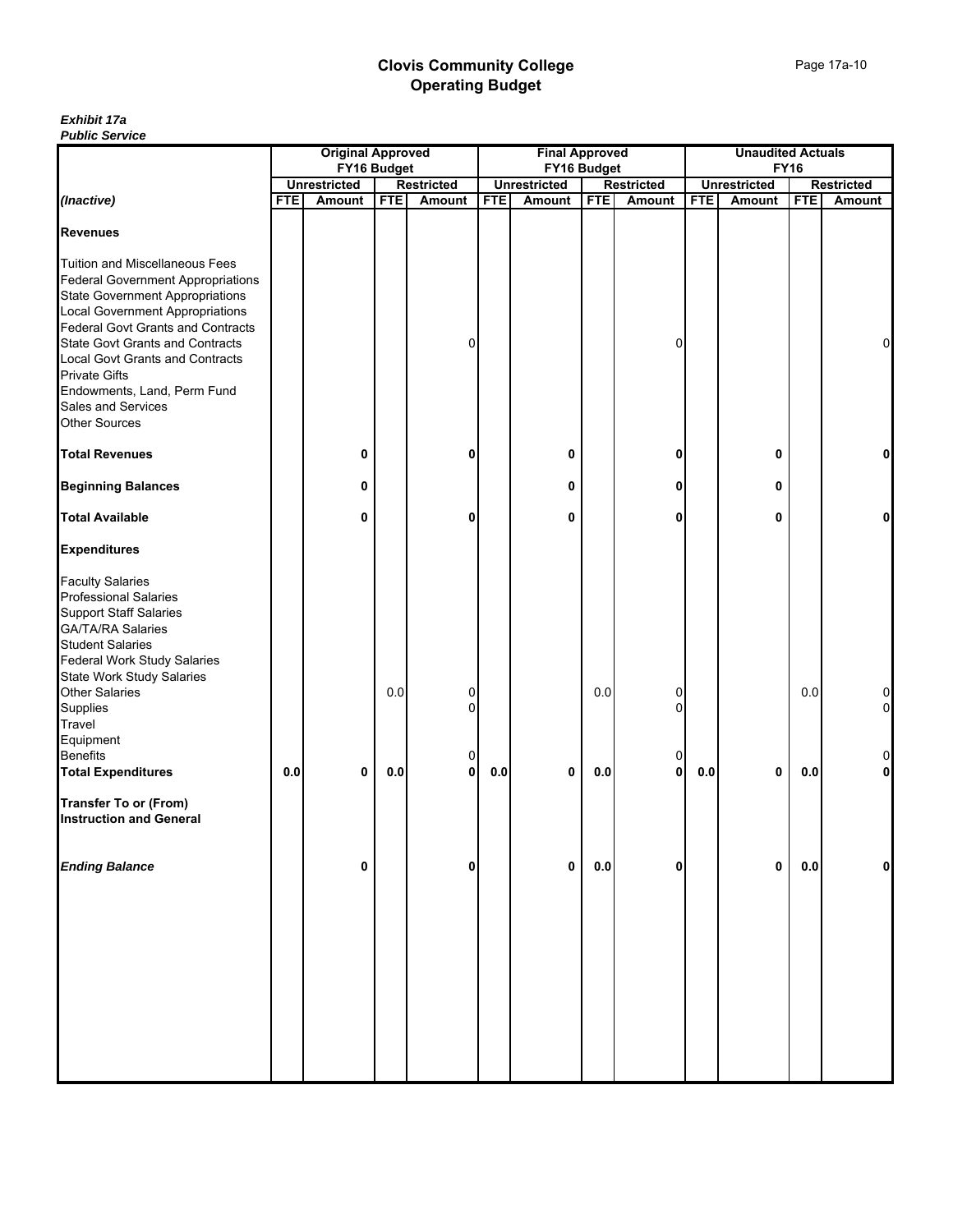| r upilo oci vicc                         |            |                          |            |                   |                       |                     |            |                   |                          |                     |             |               |
|------------------------------------------|------------|--------------------------|------------|-------------------|-----------------------|---------------------|------------|-------------------|--------------------------|---------------------|-------------|---------------|
|                                          |            | <b>Original Approved</b> |            |                   | <b>Final Approved</b> |                     |            |                   | <b>Unaudited Actuals</b> |                     |             |               |
|                                          |            | FY16 Budget              |            |                   |                       | FY16 Budget         |            |                   |                          |                     | <b>FY16</b> |               |
|                                          |            | <b>Unrestricted</b>      |            | <b>Restricted</b> |                       | <b>Unrestricted</b> |            | <b>Restricted</b> |                          | <b>Unrestricted</b> |             | Restricted    |
|                                          |            |                          |            |                   |                       |                     |            |                   |                          |                     |             |               |
| (Inactive)                               | <b>FTE</b> | <b>Amount</b>            | <b>FTE</b> | Amount            | <b>FTE</b>            | Amount              | <b>FTE</b> | Amount            | <b>FTE</b>               | Amount              | <b>FTE</b>  | <b>Amount</b> |
|                                          |            |                          |            |                   |                       |                     |            |                   |                          |                     |             |               |
| <b>Revenues</b>                          |            |                          |            |                   |                       |                     |            |                   |                          |                     |             |               |
|                                          |            |                          |            |                   |                       |                     |            |                   |                          |                     |             |               |
| Tuition and Miscellaneous Fees           |            |                          |            |                   |                       |                     |            |                   |                          |                     |             |               |
| <b>Federal Government Appropriations</b> |            |                          |            |                   |                       |                     |            |                   |                          |                     |             |               |
| <b>State Government Appropriations</b>   |            |                          |            |                   |                       |                     |            |                   |                          |                     |             |               |
| <b>Local Government Appropriations</b>   |            |                          |            |                   |                       |                     |            |                   |                          |                     |             |               |
|                                          |            |                          |            |                   |                       |                     |            |                   |                          |                     |             |               |
| <b>Federal Govt Grants and Contracts</b> |            |                          |            |                   |                       |                     |            |                   |                          |                     |             |               |
| <b>State Govt Grants and Contracts</b>   |            |                          |            |                   |                       |                     |            |                   |                          |                     |             |               |
| <b>Local Govt Grants and Contracts</b>   |            |                          |            |                   |                       |                     |            |                   |                          |                     |             |               |
| <b>Private Gifts</b>                     |            |                          |            |                   |                       |                     |            |                   |                          |                     |             |               |
| Endowments, Land, Perm Fund              |            |                          |            |                   |                       |                     |            |                   |                          |                     |             |               |
|                                          |            |                          |            |                   |                       |                     |            |                   |                          |                     |             |               |
| Sales and Services                       |            |                          |            |                   |                       |                     |            |                   |                          |                     |             |               |
| <b>Other Sources</b>                     |            |                          |            |                   |                       |                     |            |                   |                          |                     |             |               |
|                                          |            |                          |            |                   |                       |                     |            |                   |                          |                     |             |               |
| <b>Total Revenues</b>                    |            | 0                        |            | 0                 |                       | 0                   |            | 0                 |                          | 0                   |             | Οl            |
| <b>Beginning Balances</b>                |            |                          |            |                   |                       |                     |            |                   |                          |                     |             |               |
| <b>Total Available</b>                   |            | 0                        |            | 0                 |                       | 0                   |            | 0                 |                          | 0                   |             | 0             |
| <b>Expenditures</b>                      |            |                          |            |                   |                       |                     |            |                   |                          |                     |             |               |
| <b>Faculty Salaries</b>                  |            |                          |            |                   |                       |                     |            |                   |                          |                     |             |               |
|                                          |            |                          |            |                   |                       |                     |            |                   |                          |                     |             |               |
| <b>Professional Salaries</b>             |            |                          |            |                   |                       |                     |            |                   |                          |                     |             |               |
| <b>Support Staff Salaries</b>            |            |                          |            |                   |                       |                     |            |                   |                          |                     |             |               |
| <b>GA/TA/RA Salaries</b>                 |            |                          |            |                   |                       |                     |            |                   |                          |                     |             |               |
| <b>Student Salaries</b>                  |            |                          |            |                   |                       |                     |            |                   |                          |                     |             |               |
| <b>Federal Work Study Salaries</b>       |            |                          |            |                   |                       |                     |            |                   |                          |                     |             |               |
| <b>State Work Study Salaries</b>         |            |                          |            |                   |                       |                     |            |                   |                          |                     |             |               |
| <b>Other Salaries</b>                    |            |                          |            |                   |                       |                     |            |                   |                          |                     |             |               |
|                                          |            |                          |            |                   |                       |                     |            |                   |                          |                     |             |               |
| Supplies                                 |            |                          |            |                   |                       |                     |            |                   |                          |                     |             |               |
| Travel                                   |            |                          |            |                   |                       |                     |            |                   |                          |                     |             |               |
| Equipment                                |            |                          |            |                   |                       |                     |            |                   |                          |                     |             |               |
| <b>Benefits</b>                          |            |                          |            |                   |                       |                     |            |                   |                          |                     |             |               |
| <b>Total Expenditures</b>                | 0.0        | 0                        | $0.0\,$    | $\mathbf{0}$      | $0.0\,$               | 0                   | 0.0        | 0                 | $0.0\,$                  | 0                   | $0.0\,$     | 0             |
| <b>Transfer To or (From)</b>             |            |                          |            |                   |                       |                     |            |                   |                          |                     |             |               |
|                                          |            |                          |            |                   |                       |                     |            |                   |                          |                     |             |               |
| <b>Instruction and General</b>           |            |                          |            |                   |                       |                     |            |                   |                          |                     |             |               |
|                                          |            |                          |            |                   |                       |                     |            |                   |                          |                     |             |               |
| <b>Ending Balance</b>                    |            | 0                        |            | $\mathbf{0}$      |                       | 0                   |            | 0                 |                          | 0                   |             | $\mathbf{0}$  |
|                                          |            |                          |            |                   |                       |                     |            |                   |                          |                     |             |               |
|                                          |            |                          |            |                   |                       |                     |            |                   |                          |                     |             |               |
|                                          |            |                          |            |                   |                       |                     |            |                   |                          |                     |             |               |
|                                          |            |                          |            |                   |                       |                     |            |                   |                          |                     |             |               |
|                                          |            |                          |            |                   |                       |                     |            |                   |                          |                     |             |               |
|                                          |            |                          |            |                   |                       |                     |            |                   |                          |                     |             |               |
|                                          |            |                          |            |                   |                       |                     |            |                   |                          |                     |             |               |
|                                          |            |                          |            |                   |                       |                     |            |                   |                          |                     |             |               |
|                                          |            |                          |            |                   |                       |                     |            |                   |                          |                     |             |               |
|                                          |            |                          |            |                   |                       |                     |            |                   |                          |                     |             |               |
|                                          |            |                          |            |                   |                       |                     |            |                   |                          |                     |             |               |
|                                          |            |                          |            |                   |                       |                     |            |                   |                          |                     |             |               |
|                                          |            |                          |            |                   |                       |                     |            |                   |                          |                     |             |               |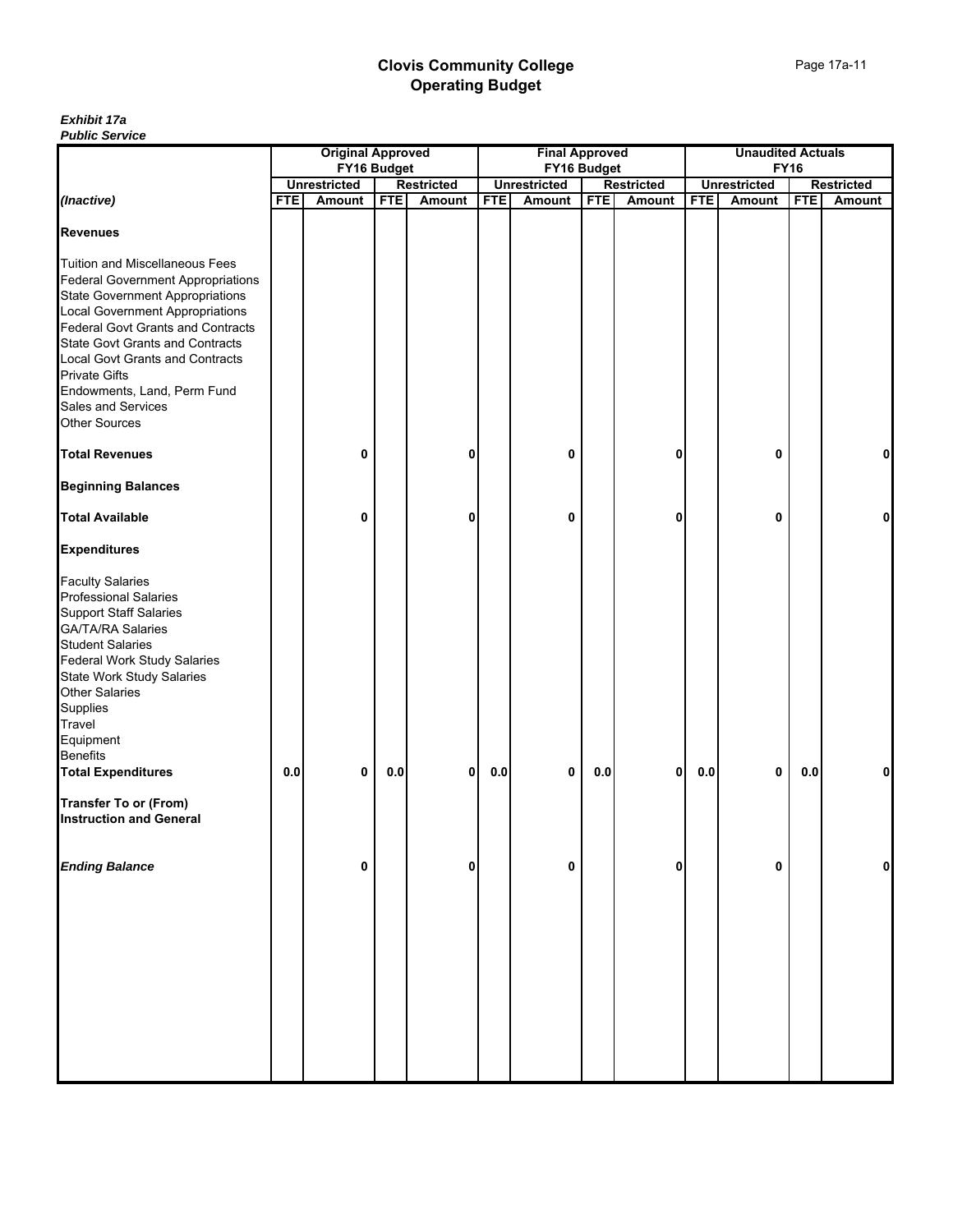| r upilo oci vicc                                                                                                                                                                                                                                                                                                                                             |            |                          |            |                   |                       |                     |            |                   |                          |                     |             |                   |
|--------------------------------------------------------------------------------------------------------------------------------------------------------------------------------------------------------------------------------------------------------------------------------------------------------------------------------------------------------------|------------|--------------------------|------------|-------------------|-----------------------|---------------------|------------|-------------------|--------------------------|---------------------|-------------|-------------------|
|                                                                                                                                                                                                                                                                                                                                                              |            | <b>Original Approved</b> |            |                   | <b>Final Approved</b> |                     |            |                   | <b>Unaudited Actuals</b> |                     |             |                   |
|                                                                                                                                                                                                                                                                                                                                                              |            | FY16 Budget              |            |                   |                       | FY16 Budget         |            |                   |                          |                     | <b>FY16</b> |                   |
|                                                                                                                                                                                                                                                                                                                                                              |            | <b>Unrestricted</b>      |            | <b>Restricted</b> |                       | <b>Unrestricted</b> |            | <b>Restricted</b> |                          | <b>Unrestricted</b> |             | <b>Restricted</b> |
| <b>Other Sources (GYM)</b>                                                                                                                                                                                                                                                                                                                                   | <b>FTE</b> | Amount                   | <b>FTE</b> | Amount            | <b>FTE</b>            | Amount              | <b>FTE</b> | Amount            | <b>FTE</b>               | Amount              | <b>FTE</b>  | Amount            |
| <b>Revenues</b>                                                                                                                                                                                                                                                                                                                                              |            |                          |            |                   |                       |                     |            |                   |                          |                     |             |                   |
| <b>Tuition and Miscellaneous Fees</b><br><b>Federal Government Appropriations</b><br><b>State Government Appropriations</b><br><b>Local Government Appropriations</b><br><b>Federal Govt Grants and Contracts</b><br><b>State Govt Grants and Contracts</b><br><b>Local Govt Grants and Contracts</b><br><b>Private Gifts</b><br>Endowments, Land, Perm Fund |            |                          |            |                   |                       |                     |            |                   |                          |                     |             |                   |
| Sales and Services                                                                                                                                                                                                                                                                                                                                           |            |                          |            |                   |                       |                     |            |                   |                          |                     |             |                   |
| <b>Other Sources</b>                                                                                                                                                                                                                                                                                                                                         |            | 3,000                    |            |                   |                       | 3,000               |            |                   |                          | 2,425               |             |                   |
| <b>Total Revenues</b>                                                                                                                                                                                                                                                                                                                                        |            | 3,000                    |            | 0                 |                       | 3,000               |            | 0                 |                          | 2,425               |             | 0                 |
| <b>Beginning Balances</b>                                                                                                                                                                                                                                                                                                                                    |            | 50,238                   |            |                   |                       | 49,383              |            |                   |                          | 49,383              |             |                   |
| <b>Total Available</b>                                                                                                                                                                                                                                                                                                                                       |            | 53,238                   |            | 0                 |                       | 52,383              |            | 0                 |                          | 51,808              |             | 0                 |
| <b>Expenditures</b>                                                                                                                                                                                                                                                                                                                                          |            |                          |            |                   |                       |                     |            |                   |                          |                     |             |                   |
| <b>Faculty Salaries</b><br><b>Professional Salaries</b><br><b>Support Staff Salaries</b><br><b>GA/TA/RA Salaries</b><br><b>Student Salaries</b><br><b>Federal Work Study Salaries</b><br><b>State Work Study Salaries</b><br><b>Other Salaries</b>                                                                                                           |            |                          |            |                   |                       |                     |            |                   |                          |                     |             |                   |
| Supplies                                                                                                                                                                                                                                                                                                                                                     |            | 3,000                    |            |                   |                       | 3,000               |            |                   |                          | 2,807               |             |                   |
| Travel                                                                                                                                                                                                                                                                                                                                                       |            |                          |            |                   |                       |                     |            |                   |                          |                     |             |                   |
| Equipment                                                                                                                                                                                                                                                                                                                                                    |            | 0                        |            |                   |                       | 0                   |            |                   |                          | 0                   |             |                   |
| <b>Benefits</b>                                                                                                                                                                                                                                                                                                                                              |            |                          |            |                   |                       |                     |            |                   |                          |                     |             |                   |
| <b>Total Expenditures</b>                                                                                                                                                                                                                                                                                                                                    | $0.0\,$    | 3,000                    | 0.0        | $\mathbf{0}$      | 0.0                   | 3,000               | $0.0\,$    | 0                 | $0.0\,$                  | 2,807               | $0.0\,$     | 0                 |
| <b>Transfer To or (From)</b><br><b>Plant Equipment</b>                                                                                                                                                                                                                                                                                                       |            |                          |            |                   |                       |                     |            |                   |                          |                     |             |                   |
| <b>Ending Balance</b>                                                                                                                                                                                                                                                                                                                                        |            | 50,238                   |            | 0                 |                       | 49,383              |            | 0                 |                          | 49,001              |             | $\mathbf{0}$      |
|                                                                                                                                                                                                                                                                                                                                                              |            |                          |            |                   |                       |                     |            |                   |                          |                     |             |                   |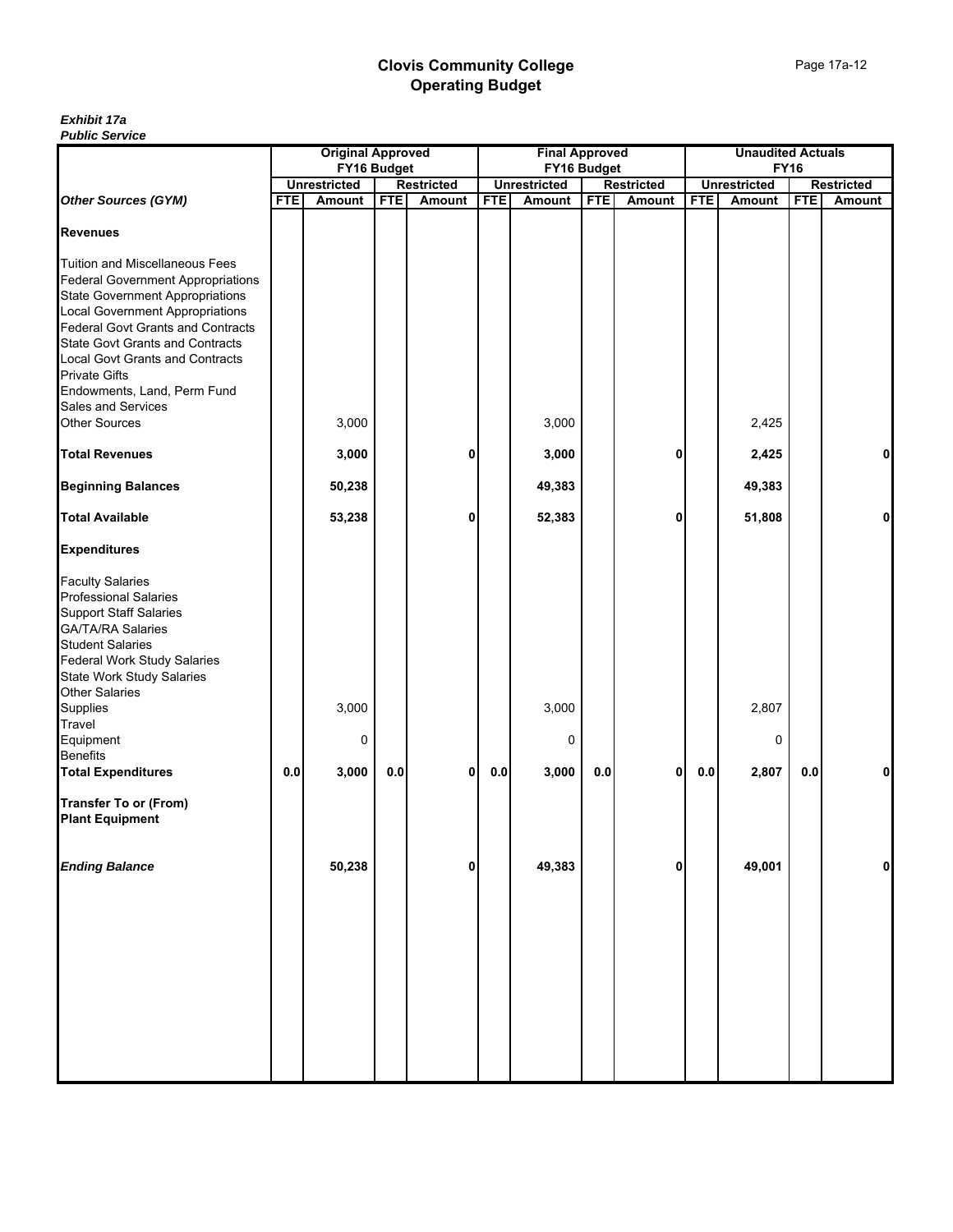| <b><i>L</i></b> ANIIC OCLAIG                                                                                                                                                                                       |            |                          |            |                   |                       |                     |            |                   |                          |                     |             |                   |
|--------------------------------------------------------------------------------------------------------------------------------------------------------------------------------------------------------------------|------------|--------------------------|------------|-------------------|-----------------------|---------------------|------------|-------------------|--------------------------|---------------------|-------------|-------------------|
|                                                                                                                                                                                                                    |            | <b>Original Approved</b> |            |                   | <b>Final Approved</b> |                     |            |                   | <b>Unaudited Actuals</b> |                     |             |                   |
|                                                                                                                                                                                                                    |            | FY16 Budget              |            |                   |                       | FY16 Budget         |            |                   |                          |                     | <b>FY16</b> |                   |
|                                                                                                                                                                                                                    |            | <b>Unrestricted</b>      |            | <b>Restricted</b> |                       | <b>Unrestricted</b> |            | <b>Restricted</b> |                          | <b>Unrestricted</b> |             | <b>Restricted</b> |
|                                                                                                                                                                                                                    |            |                          |            |                   |                       |                     |            |                   |                          |                     |             |                   |
| <b>Student Testing Services</b>                                                                                                                                                                                    | <b>FTE</b> | Amount                   | <b>FTE</b> | Amount            | <b>FTE</b>            | Amount              | <b>FTE</b> | <b>Amount</b>     | <b>FTE</b>               | Amount              | <b>FTE</b>  | Amount            |
| <b>Revenues</b>                                                                                                                                                                                                    |            |                          |            |                   |                       |                     |            |                   |                          |                     |             |                   |
| <b>Tuition and Miscellaneous Fees</b><br><b>Federal Government Appropriations</b><br><b>State Government Appropriations</b><br><b>Local Government Appropriations</b>                                              |            |                          |            |                   |                       |                     |            |                   |                          |                     |             |                   |
| <b>Federal Govt Grants and Contracts</b><br><b>State Govt Grants and Contracts</b><br>Local Govt Grants and Contracts<br><b>Private Gifts</b>                                                                      |            |                          |            |                   |                       |                     |            |                   |                          |                     |             |                   |
| Endowments, Land, Perm Fund                                                                                                                                                                                        |            |                          |            |                   |                       |                     |            |                   |                          |                     |             |                   |
| Sales and Services<br><b>Other Sources</b>                                                                                                                                                                         |            | 20,000                   |            |                   |                       | 20,000              |            |                   |                          | 30,691              |             |                   |
| <b>Total Revenues</b>                                                                                                                                                                                              |            | 20,000                   |            | 0                 |                       | 20,000              |            | 0                 |                          | 30,691              |             | 0                 |
| <b>Beginning Balances</b>                                                                                                                                                                                          |            | 106,804                  |            |                   |                       | 126,503             |            |                   |                          | 126,503             |             |                   |
| <b>Total Available</b>                                                                                                                                                                                             |            | 126,804                  |            | 0                 |                       | 146,503             |            | 0                 |                          | 157,194             |             | 0                 |
| <b>Expenditures</b>                                                                                                                                                                                                |            |                          |            |                   |                       |                     |            |                   |                          |                     |             |                   |
| <b>Faculty Salaries</b><br><b>Professional Salaries</b><br><b>Support Staff Salaries</b><br><b>GA/TA/RA Salaries</b><br><b>Student Salaries</b><br><b>Federal Work Study Salaries</b><br>State Work Study Salaries |            |                          |            |                   |                       |                     |            |                   |                          |                     |             |                   |
| <b>Other Salaries</b><br>Supplies<br>Travel<br>Equipment                                                                                                                                                           |            | 12,000                   |            |                   |                       | 12,000              |            |                   |                          | 0                   |             |                   |
| <b>Benefits</b><br><b>Total Expenditures</b>                                                                                                                                                                       | 0.0        | 12,000                   | $0.0\,$    | 0                 | $0.0\,$               | 12,000              | $0.0\,$    | 0                 | $0.0\,$                  | 0                   | $0.0\,$     | 0                 |
| <b>Transfer To or (From)</b><br><b>Instruction and General</b>                                                                                                                                                     |            |                          |            |                   |                       |                     |            |                   |                          |                     |             |                   |
| <b>Ending Balance</b>                                                                                                                                                                                              |            | 114,804                  |            | 0                 |                       | 134,503             |            | 0                 |                          | 157,194             |             | $\mathbf{0}$      |
|                                                                                                                                                                                                                    |            |                          |            |                   |                       |                     |            |                   |                          |                     |             |                   |
|                                                                                                                                                                                                                    |            |                          |            |                   |                       |                     |            |                   |                          |                     |             |                   |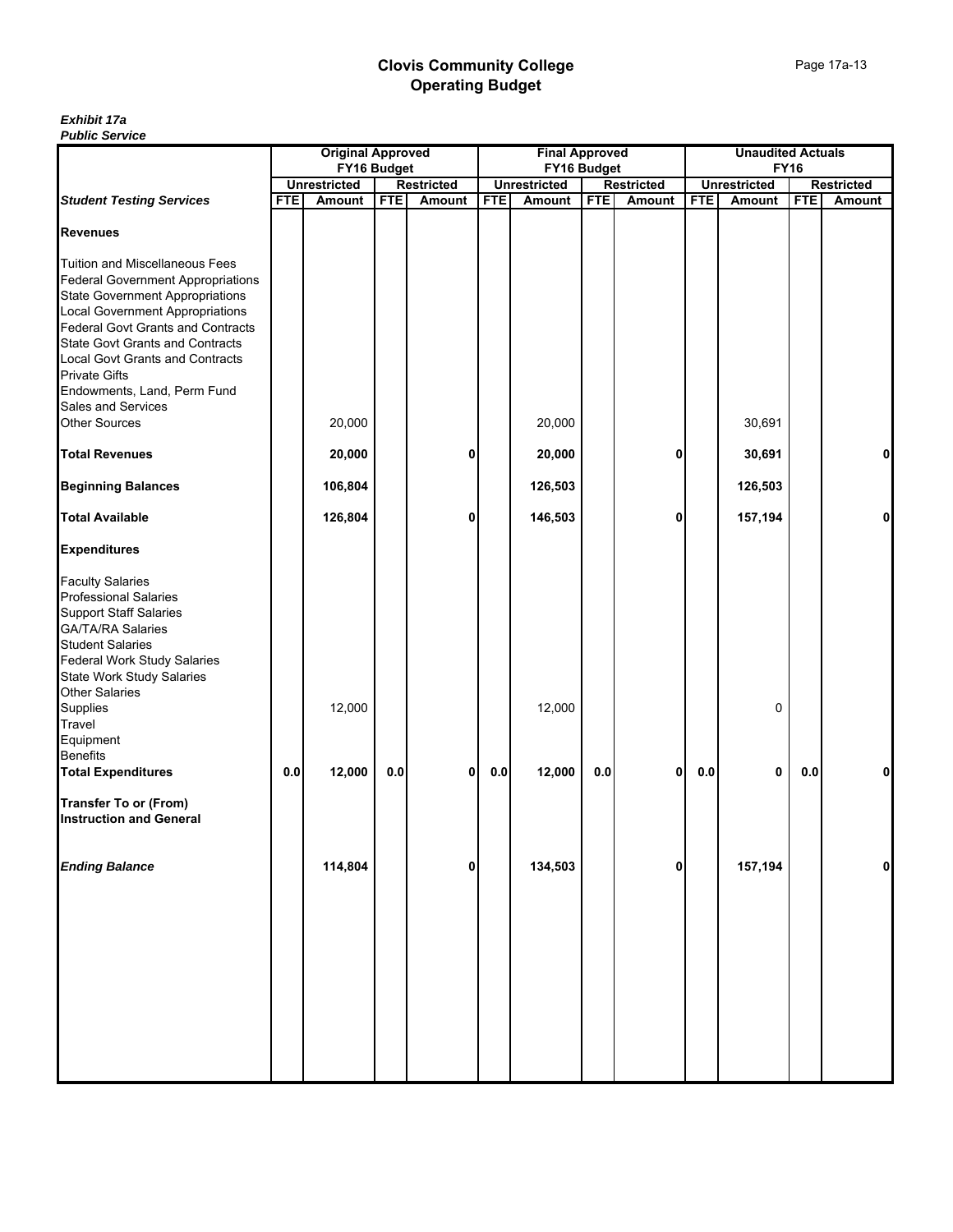| r upilo oci vicc                                                                                                                                                                                                                                                                                                                                                                                           | <b>Original Approved</b> |                     |            |                   |                       |                     |                |                   |                          |                     |             |                   |
|------------------------------------------------------------------------------------------------------------------------------------------------------------------------------------------------------------------------------------------------------------------------------------------------------------------------------------------------------------------------------------------------------------|--------------------------|---------------------|------------|-------------------|-----------------------|---------------------|----------------|-------------------|--------------------------|---------------------|-------------|-------------------|
|                                                                                                                                                                                                                                                                                                                                                                                                            |                          |                     |            |                   | <b>Final Approved</b> |                     |                |                   | <b>Unaudited Actuals</b> |                     |             |                   |
|                                                                                                                                                                                                                                                                                                                                                                                                            |                          | FY16 Budget         |            |                   |                       | FY16 Budget         |                |                   |                          |                     | <b>FY16</b> |                   |
|                                                                                                                                                                                                                                                                                                                                                                                                            |                          | <b>Unrestricted</b> |            | <b>Restricted</b> |                       | <b>Unrestricted</b> |                | <b>Restricted</b> |                          | <b>Unrestricted</b> |             | <b>Restricted</b> |
| (Inactive)                                                                                                                                                                                                                                                                                                                                                                                                 | <b>FTE</b>               | Amount              | <b>FTE</b> | Amount            | <b>FTE</b>            | Amount              | <b>FTE</b>     | <b>Amount</b>     | <b>FTE</b>               | Amount              | <b>FTE</b>  | Amount            |
| <b>Revenues</b>                                                                                                                                                                                                                                                                                                                                                                                            |                          |                     |            |                   |                       |                     |                |                   |                          |                     |             |                   |
| <b>Tuition and Miscellaneous Fees</b><br><b>Federal Government Appropriations</b><br><b>State Government Appropriations</b><br><b>Local Government Appropriations</b><br><b>Federal Govt Grants and Contracts</b><br><b>State Govt Grants and Contracts</b><br><b>Local Govt Grants and Contracts</b><br><b>Private Gifts</b><br>Endowments, Land, Perm Fund<br>Sales and Services<br><b>Other Sources</b> |                          |                     |            |                   |                       |                     |                |                   |                          |                     |             |                   |
| <b>Total Revenues</b>                                                                                                                                                                                                                                                                                                                                                                                      |                          | 0                   |            | 0                 |                       | 0                   |                | 0                 |                          | 0                   |             | 0                 |
| <b>Beginning Balances</b>                                                                                                                                                                                                                                                                                                                                                                                  |                          | 0                   |            |                   |                       | 0                   |                |                   |                          | 0                   |             |                   |
| <b>Total Available</b>                                                                                                                                                                                                                                                                                                                                                                                     |                          | 0                   |            | 0                 |                       | 0                   |                | 0                 |                          | 0                   |             | 0                 |
| <b>Expenditures</b>                                                                                                                                                                                                                                                                                                                                                                                        |                          |                     |            |                   |                       |                     |                |                   |                          |                     |             |                   |
| <b>Faculty Salaries</b><br><b>Professional Salaries</b><br><b>Support Staff Salaries</b><br><b>GA/TA/RA Salaries</b><br><b>Student Salaries</b><br><b>Federal Work Study Salaries</b><br>State Work Study Salaries<br><b>Other Salaries</b><br>Supplies<br>Travel<br>Equipment<br><b>Benefits</b>                                                                                                          |                          |                     |            |                   |                       |                     |                |                   |                          |                     |             |                   |
| <b>Total Expenditures</b>                                                                                                                                                                                                                                                                                                                                                                                  | $0.0\,$                  | 0                   | 0.0        | $\mathbf{0}$      | 0.0                   | 0                   | $\mathbf{0.0}$ | $\mathbf{0}$      | 0.0                      | 0                   | 0.0         | 0                 |
| <b>Transfer To or (From)</b><br><b>Instruction and General</b>                                                                                                                                                                                                                                                                                                                                             |                          |                     |            |                   |                       |                     |                |                   |                          |                     |             |                   |
| <b>Ending Balance</b>                                                                                                                                                                                                                                                                                                                                                                                      |                          | 0                   |            | 0                 |                       | 0                   |                | 0                 |                          | 0                   |             | 0                 |
|                                                                                                                                                                                                                                                                                                                                                                                                            |                          |                     |            |                   |                       |                     |                |                   |                          |                     |             |                   |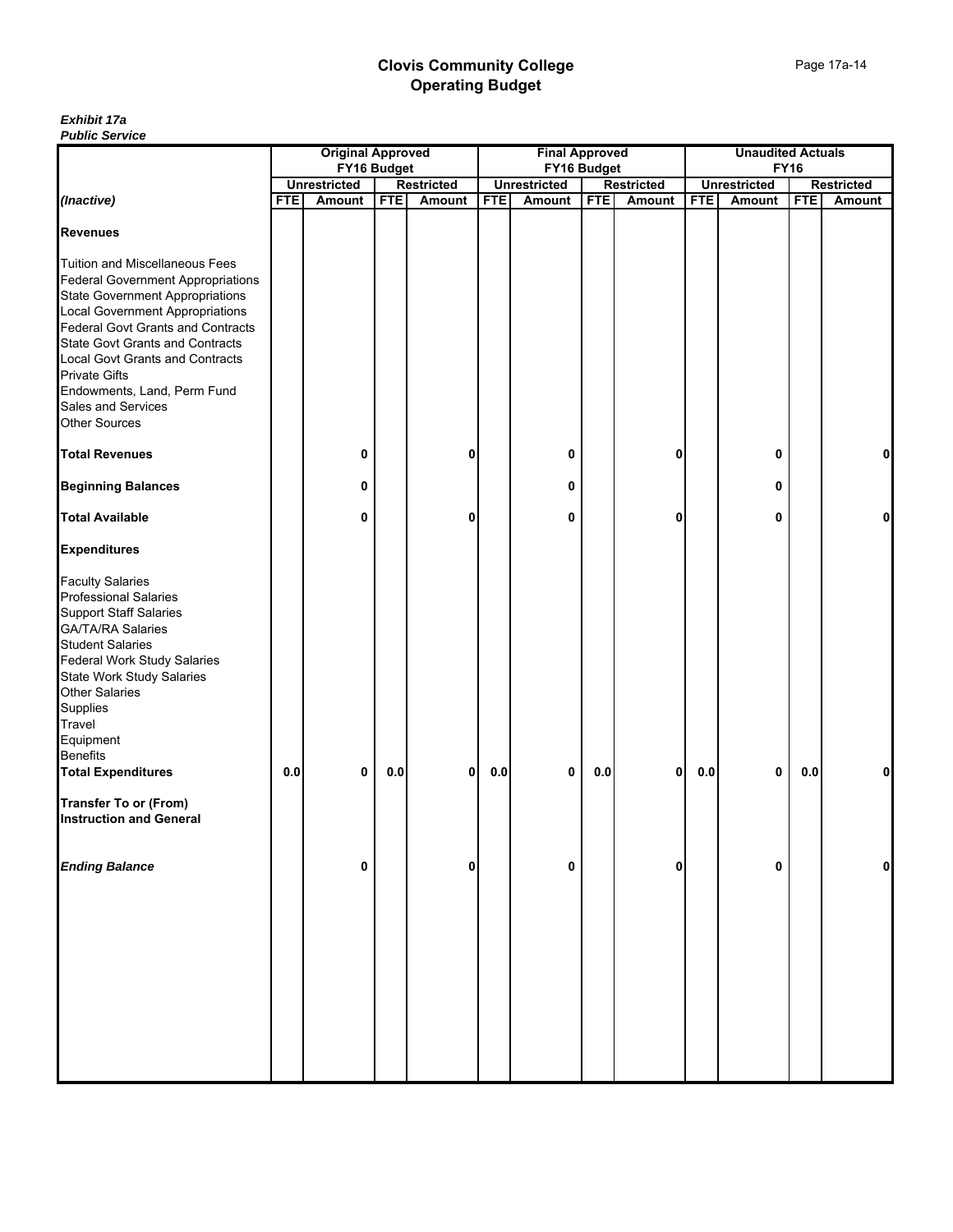| <b><i>L</i></b> ANIIC OCLAIG                                                                                                                                                                                                                                                                                                                                                                        | <b>Original Approved</b> |                     |            |                   |            | <b>Final Approved</b> |            |                   |            | <b>Unaudited Actuals</b> |             |                   |
|-----------------------------------------------------------------------------------------------------------------------------------------------------------------------------------------------------------------------------------------------------------------------------------------------------------------------------------------------------------------------------------------------------|--------------------------|---------------------|------------|-------------------|------------|-----------------------|------------|-------------------|------------|--------------------------|-------------|-------------------|
|                                                                                                                                                                                                                                                                                                                                                                                                     |                          | FY16 Budget         |            |                   |            | FY16 Budget           |            |                   |            |                          | <b>FY16</b> |                   |
|                                                                                                                                                                                                                                                                                                                                                                                                     |                          | <b>Unrestricted</b> |            | <b>Restricted</b> |            | <b>Unrestricted</b>   |            | <b>Restricted</b> |            | <b>Unrestricted</b>      |             | <b>Restricted</b> |
| (Inactive)                                                                                                                                                                                                                                                                                                                                                                                          | <b>FTE</b>               | Amount              | <b>FTE</b> | Amount            | <b>FTE</b> | Amount                | <b>FTE</b> | Amount            | <b>FTE</b> | Amount                   | <b>FTE</b>  | Amount            |
| <b>Revenues</b>                                                                                                                                                                                                                                                                                                                                                                                     |                          |                     |            |                   |            |                       |            |                   |            |                          |             |                   |
| Tuition and Miscellaneous Fees<br><b>Federal Government Appropriations</b><br><b>State Government Appropriations</b><br><b>Local Government Appropriations</b><br><b>Federal Govt Grants and Contracts</b><br><b>State Govt Grants and Contracts</b><br><b>Local Govt Grants and Contracts</b><br><b>Private Gifts</b><br>Endowments, Land, Perm Fund<br>Sales and Services<br><b>Other Sources</b> |                          |                     |            |                   |            |                       |            |                   |            |                          |             |                   |
| <b>Total Revenues</b>                                                                                                                                                                                                                                                                                                                                                                               |                          |                     |            | Λ                 |            |                       |            | Ω                 |            |                          |             | 0                 |
| <b>Beginning Balances</b>                                                                                                                                                                                                                                                                                                                                                                           |                          |                     |            |                   |            |                       |            |                   |            |                          |             |                   |
| <b>Total Available</b>                                                                                                                                                                                                                                                                                                                                                                              |                          |                     |            |                   |            |                       |            | Λ                 |            |                          |             | 0                 |
| <b>Expenditures</b>                                                                                                                                                                                                                                                                                                                                                                                 |                          |                     |            |                   |            |                       |            |                   |            |                          |             |                   |
| <b>Faculty Salaries</b><br><b>Professional Salaries</b><br><b>Support Staff Salaries</b><br><b>GA/TA/RA Salaries</b><br><b>Student Salaries</b><br><b>Federal Work Study Salaries</b><br>State Work Study Salaries<br><b>Other Salaries</b><br>Supplies<br>Travel / Transportation<br>Equipment                                                                                                     |                          |                     |            |                   |            |                       |            |                   |            |                          |             |                   |
| <b>Benefits</b><br><b>Total Expenditures</b>                                                                                                                                                                                                                                                                                                                                                        |                          |                     | 0.0        | 0                 |            |                       | 0.0        | 0                 |            |                          |             | 0                 |
| <b>Transfer To or (From)</b><br><b>Instruction and General</b>                                                                                                                                                                                                                                                                                                                                      |                          |                     |            |                   |            |                       |            |                   |            |                          |             |                   |
| <b>Ending Balance</b>                                                                                                                                                                                                                                                                                                                                                                               | 0.0                      | 0                   | $0.0\,$    | $\mathbf{0}$      | $0.0\,$    | $\mathbf 0$           | 0.0        | $\mathbf{0}$      | $0.0\,$    | 0                        | 0.0         | 0                 |
|                                                                                                                                                                                                                                                                                                                                                                                                     |                          |                     |            |                   |            |                       |            |                   |            |                          |             |                   |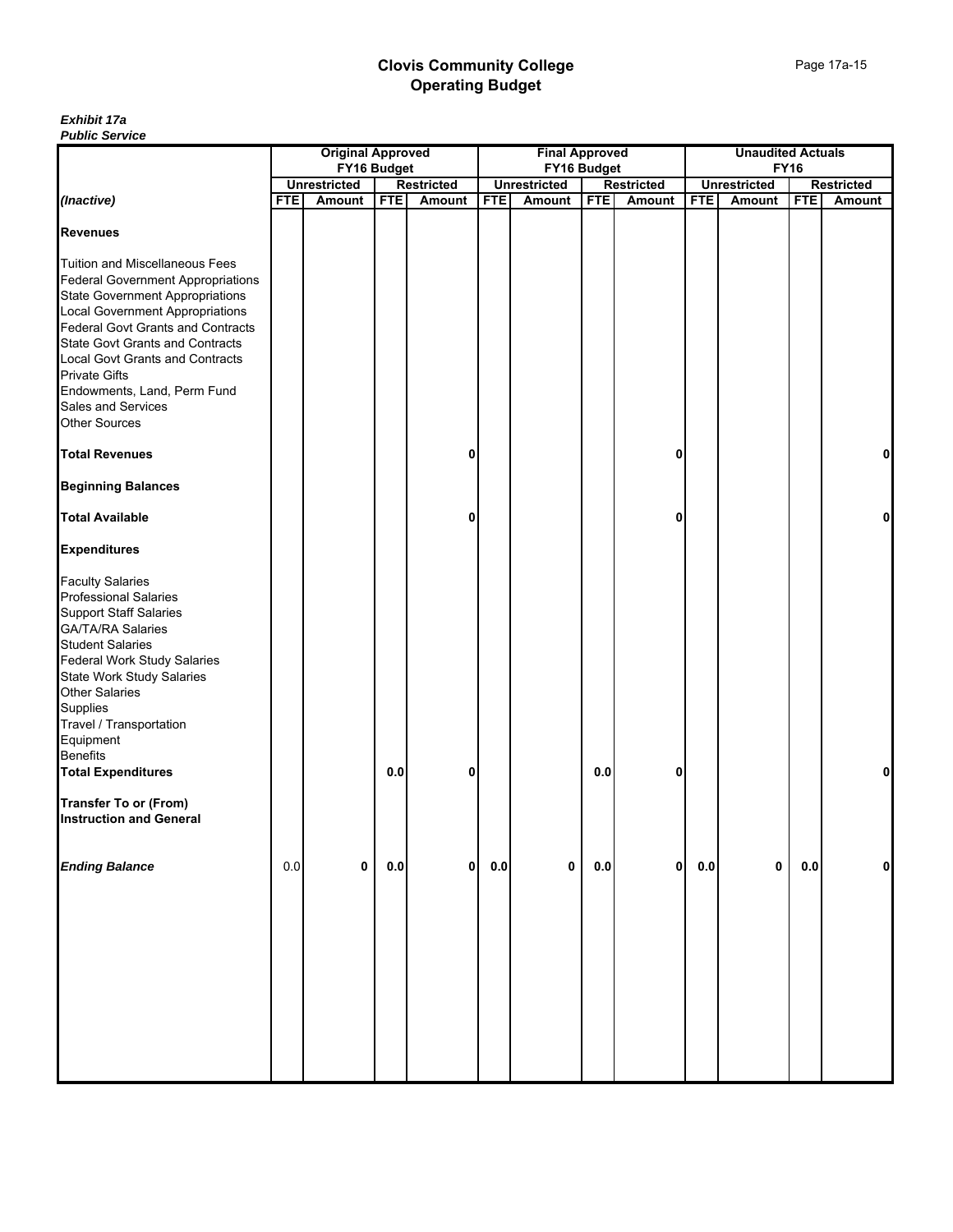| <b><i>L</i></b> ANILE OCLAIGE            | <b>Original Approved</b> |                     |            |                   |            |                       |            |                   |            |                          |            |                   |
|------------------------------------------|--------------------------|---------------------|------------|-------------------|------------|-----------------------|------------|-------------------|------------|--------------------------|------------|-------------------|
|                                          |                          |                     |            |                   |            | <b>Final Approved</b> |            |                   |            | <b>Unaudited Actuals</b> |            |                   |
|                                          |                          | FY16 Budget         |            |                   |            | FY16 Budget           |            |                   |            | <b>FY16</b>              |            |                   |
|                                          |                          | <b>Unrestricted</b> |            | <b>Restricted</b> |            | <b>Unrestricted</b>   |            | <b>Restricted</b> |            | <b>Unrestricted</b>      |            | <b>Restricted</b> |
| <b>Enlace</b>                            | <b>FTE</b>               | Amount              | <b>FTE</b> | Amount            | <b>FTE</b> | Amount                | <b>FTE</b> | <b>Amount</b>     | <b>FTE</b> | Amount                   | <b>FTE</b> | Amount            |
| <b>Revenues</b>                          |                          |                     |            |                   |            |                       |            |                   |            |                          |            |                   |
|                                          |                          |                     |            |                   |            |                       |            |                   |            |                          |            |                   |
| <b>Tuition and Miscellaneous Fees</b>    |                          |                     |            |                   |            |                       |            |                   |            |                          |            |                   |
| <b>Federal Government Appropriations</b> |                          |                     |            |                   |            |                       |            |                   |            |                          |            |                   |
| <b>State Government Appropriations</b>   |                          |                     |            |                   |            |                       |            |                   |            |                          |            |                   |
| <b>Local Government Appropriations</b>   |                          |                     |            |                   |            |                       |            |                   |            |                          |            |                   |
| <b>Federal Govt Grants and Contracts</b> |                          |                     |            |                   |            |                       |            | 0                 |            |                          |            |                   |
| <b>State Govt Grants and Contracts</b>   |                          |                     |            | 20,000            |            |                       |            | 20,000            |            |                          |            | 9,777             |
| <b>Local Govt Grants and Contracts</b>   |                          |                     |            |                   |            |                       |            |                   |            |                          |            |                   |
| <b>Private Gifts</b>                     |                          |                     |            |                   |            |                       |            |                   |            |                          |            |                   |
| Endowments, Land, Perm Fund              |                          |                     |            |                   |            |                       |            |                   |            |                          |            |                   |
| Sales and Services                       |                          |                     |            |                   |            |                       |            |                   |            |                          |            |                   |
| <b>Other Sources</b>                     |                          |                     |            |                   |            |                       |            |                   |            |                          |            |                   |
|                                          |                          |                     |            |                   |            |                       |            |                   |            |                          |            |                   |
| <b>Total Revenues</b>                    |                          | 0                   |            | 20,000            |            | 0                     |            | 20,000            |            | 0                        |            | 9,777             |
| <b>Beginning Balances</b>                |                          |                     |            |                   |            |                       |            |                   |            |                          |            |                   |
| <b>Total Available</b>                   |                          | 0                   |            | 20,000            |            | 0                     |            | 20,000            |            | 0                        |            | 9,777             |
| <b>Expenditures</b>                      |                          |                     |            |                   |            |                       |            |                   |            |                          |            |                   |
| <b>Faculty Salaries</b>                  |                          |                     |            |                   |            |                       |            |                   |            |                          |            |                   |
| <b>Professional Salaries</b>             |                          |                     |            |                   |            |                       |            | n                 |            |                          |            |                   |
| <b>Support Staff Salaries</b>            |                          |                     |            |                   |            |                       |            |                   |            |                          |            |                   |
| <b>GA/TA/RA Salaries</b>                 |                          |                     |            |                   |            |                       |            |                   |            |                          |            |                   |
| <b>Student Salaries</b>                  |                          |                     |            |                   |            |                       |            |                   |            |                          |            |                   |
| <b>Federal Work Study Salaries</b>       |                          |                     |            |                   |            |                       |            |                   |            |                          |            |                   |
| State Work Study Salaries                |                          |                     |            |                   |            |                       |            |                   |            |                          |            |                   |
| <b>Other Salaries</b>                    |                          |                     |            | 16,800            |            |                       |            | 16,800            |            |                          |            | 8,234             |
| Supplies                                 |                          |                     |            | 200               |            |                       |            | 200               |            |                          |            | 132               |
| Travel                                   |                          |                     |            |                   |            |                       |            |                   |            |                          |            |                   |
| Equipment                                |                          |                     |            |                   |            |                       |            |                   |            |                          |            |                   |
| <b>Benefits</b>                          |                          |                     |            | 3,000             |            |                       |            | 3,000             |            |                          |            | 1,411             |
| <b>Total Expenditures</b>                | 0.0                      | 0                   | 0.0        | 20,000            | $0.0\,$    | 0                     | 0.0        | 20,000            | 0.0        | 0                        | 0.0        | 9,777             |
|                                          |                          |                     |            |                   |            |                       |            |                   |            |                          |            |                   |
| <b>Transfer To or (From)</b>             |                          |                     |            |                   |            |                       |            |                   |            |                          |            |                   |
| <b>Instruction and General</b>           |                          |                     |            |                   |            |                       |            |                   |            |                          |            |                   |
| <b>Ending Balance</b>                    |                          | 0                   |            | 0                 |            | 0                     |            | 0                 |            | 0                        |            | 0                 |
|                                          |                          |                     |            |                   |            |                       |            |                   |            |                          |            |                   |
|                                          |                          |                     |            |                   |            |                       |            |                   |            |                          |            |                   |
|                                          |                          |                     |            |                   |            |                       |            |                   |            |                          |            |                   |
|                                          |                          |                     |            |                   |            |                       |            |                   |            |                          |            |                   |
|                                          |                          |                     |            |                   |            |                       |            |                   |            |                          |            |                   |
|                                          |                          |                     |            |                   |            |                       |            |                   |            |                          |            |                   |
|                                          |                          |                     |            |                   |            |                       |            |                   |            |                          |            |                   |
|                                          |                          |                     |            |                   |            |                       |            |                   |            |                          |            |                   |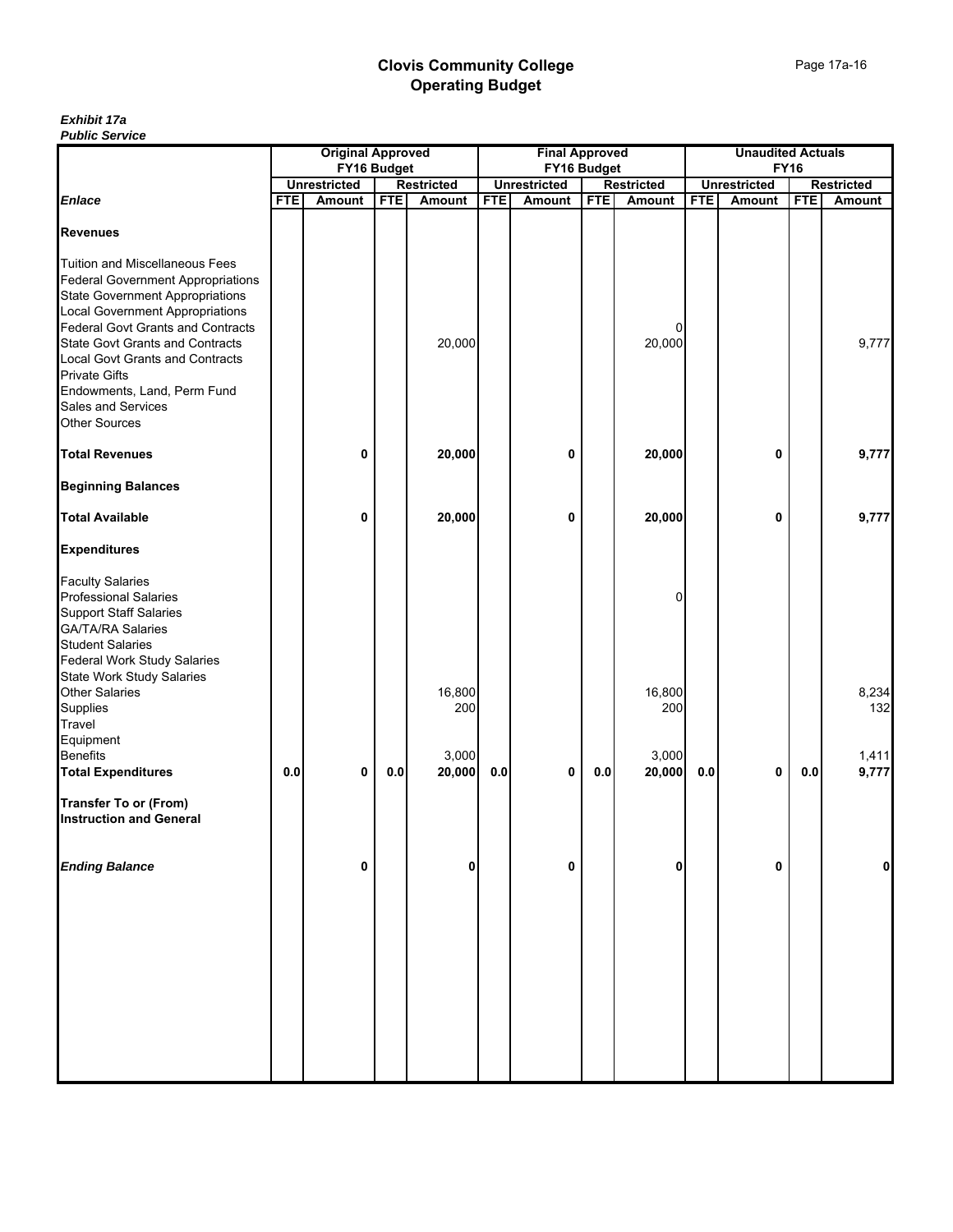| <b><i>L</i></b> ANIIC OCLAIG                                                                                                                                                                                                                                                                                                                          |            |                          |            |                   |            |                       |            |                       |            |                          |            |                   |
|-------------------------------------------------------------------------------------------------------------------------------------------------------------------------------------------------------------------------------------------------------------------------------------------------------------------------------------------------------|------------|--------------------------|------------|-------------------|------------|-----------------------|------------|-----------------------|------------|--------------------------|------------|-------------------|
|                                                                                                                                                                                                                                                                                                                                                       |            | <b>Original Approved</b> |            |                   |            | <b>Final Approved</b> |            |                       |            | <b>Unaudited Actuals</b> |            |                   |
|                                                                                                                                                                                                                                                                                                                                                       |            | FY16 Budget              |            |                   |            | FY16 Budget           |            |                       |            | <b>FY16</b>              |            |                   |
|                                                                                                                                                                                                                                                                                                                                                       |            | <b>Unrestricted</b>      |            | <b>Restricted</b> |            | <b>Unrestricted</b>   |            | <b>Restricted</b>     |            | <b>Unrestricted</b>      |            | <b>Restricted</b> |
| (Inactive)                                                                                                                                                                                                                                                                                                                                            | <b>FTE</b> | <b>Amount</b>            | <b>FTE</b> | <b>Amount</b>     | <b>FTE</b> | Amount                | <b>FTE</b> | Amount                | <b>FTE</b> | Amount                   | <b>FTE</b> | Amount            |
| <b>Revenues</b>                                                                                                                                                                                                                                                                                                                                       |            |                          |            |                   |            |                       |            |                       |            |                          |            |                   |
| Tuition and Miscellaneous Fees<br><b>Federal Government Appropriations</b><br><b>State Government Appropriations</b><br><b>Local Government Appropriations</b><br><b>Federal Govt Grants and Contracts</b><br><b>State Govt Grants and Contracts</b><br><b>Local Govt Grants and Contracts</b><br><b>Private Gifts</b><br>Endowments, Land, Perm Fund |            |                          |            |                   |            |                       |            | 0                     |            |                          |            |                   |
| Sales and Services                                                                                                                                                                                                                                                                                                                                    |            |                          |            |                   |            |                       |            |                       |            |                          |            |                   |
| <b>Other Sources</b>                                                                                                                                                                                                                                                                                                                                  |            |                          |            |                   |            |                       |            |                       |            |                          |            |                   |
| <b>Total Revenues</b>                                                                                                                                                                                                                                                                                                                                 |            | 0                        |            | 0                 |            | 0                     |            | 0                     |            | 0                        |            | 0                 |
| <b>Beginning Balances</b>                                                                                                                                                                                                                                                                                                                             |            |                          |            |                   |            |                       |            |                       |            |                          |            |                   |
| <b>Total Available</b>                                                                                                                                                                                                                                                                                                                                |            | 0                        |            | 0                 |            | 0                     |            | 0                     |            | 0                        |            | 0                 |
| <b>Expenditures</b>                                                                                                                                                                                                                                                                                                                                   |            |                          |            |                   |            |                       |            |                       |            |                          |            |                   |
| <b>Faculty Salaries</b><br><b>Professional Salaries</b><br><b>Support Staff Salaries</b><br><b>GA/TA/RA Salaries</b><br><b>Student Salaries</b><br><b>Federal Work Study Salaries</b><br><b>State Work Study Salaries</b>                                                                                                                             |            |                          |            |                   |            |                       |            | 0                     |            |                          |            |                   |
| <b>Other Salaries</b><br>Supplies<br>Travel<br>Equipment<br><b>Benefits</b><br><b>Total Expenditures</b>                                                                                                                                                                                                                                              |            | 0                        |            | 0                 |            | 0                     |            | 0<br>0<br>0<br>U<br>U |            | 0                        |            | $\mathbf{0}$      |
| <b>Transfer To or (From)</b><br><b>Instruction and General</b>                                                                                                                                                                                                                                                                                        |            |                          |            |                   |            |                       |            |                       |            |                          |            |                   |
| <b>Ending Balance</b>                                                                                                                                                                                                                                                                                                                                 | 0.0        | 0                        |            | 0                 |            | 0                     |            | 0                     |            | 0                        |            | 0                 |
|                                                                                                                                                                                                                                                                                                                                                       |            |                          |            |                   |            |                       |            |                       |            |                          |            |                   |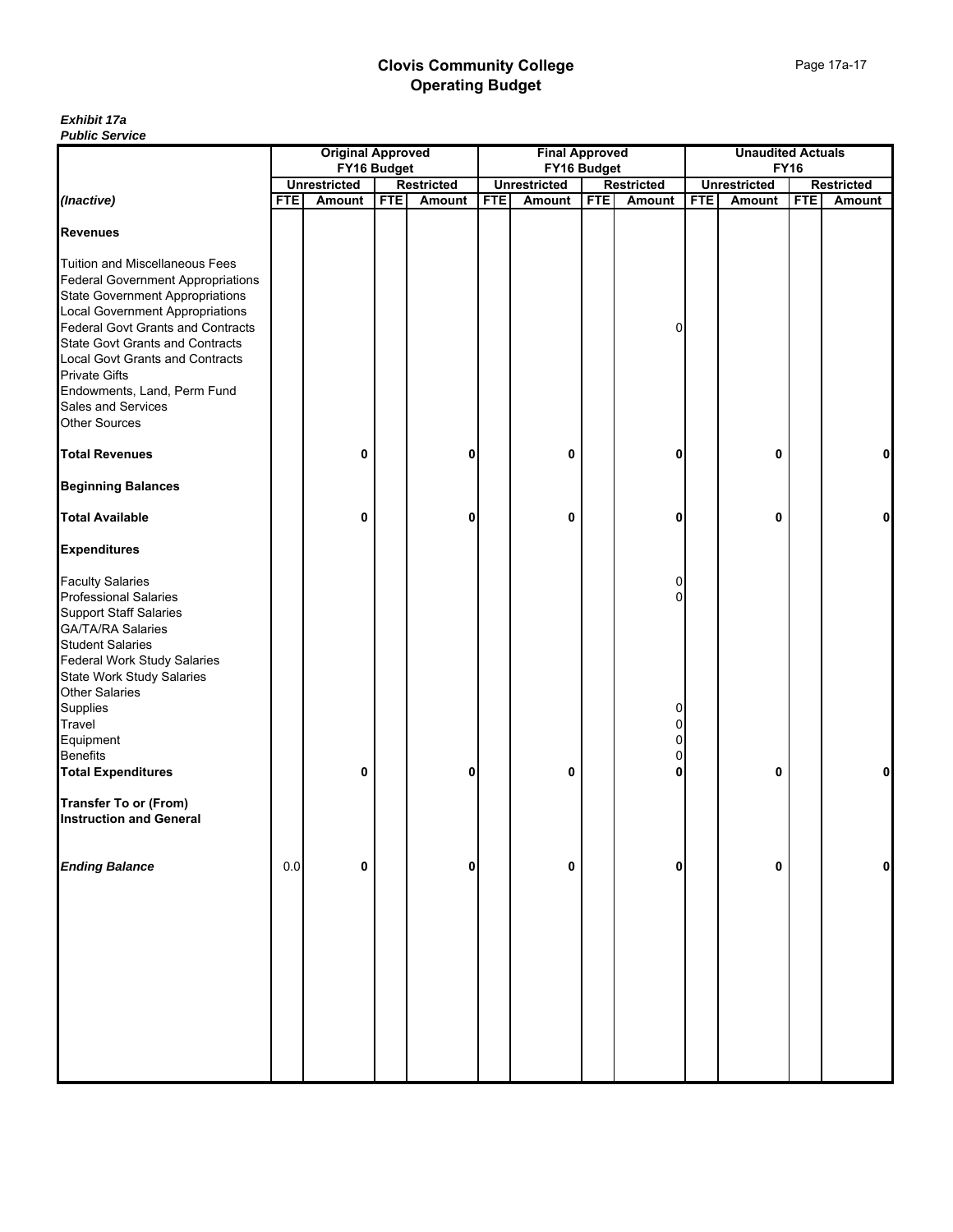| <u>r upilo oci vice</u>                                                                                                                                                                                                                                                                                                                                                                                    | <b>Original Approved</b> |                     |                   |                       |            |                       |                   |                              |            |                          |                   |                       |
|------------------------------------------------------------------------------------------------------------------------------------------------------------------------------------------------------------------------------------------------------------------------------------------------------------------------------------------------------------------------------------------------------------|--------------------------|---------------------|-------------------|-----------------------|------------|-----------------------|-------------------|------------------------------|------------|--------------------------|-------------------|-----------------------|
|                                                                                                                                                                                                                                                                                                                                                                                                            |                          |                     |                   |                       |            | <b>Final Approved</b> |                   |                              |            | <b>Unaudited Actuals</b> |                   |                       |
|                                                                                                                                                                                                                                                                                                                                                                                                            |                          | FY16 Budget         |                   |                       |            | FY16 Budget           |                   |                              |            |                          | <b>FY16</b>       |                       |
|                                                                                                                                                                                                                                                                                                                                                                                                            |                          | <b>Unrestricted</b> |                   | <b>Restricted</b>     |            | <b>Unrestricted</b>   |                   | <b>Restricted</b>            |            | <b>Unrestricted</b>      |                   | <b>Restricted</b>     |
| (Inactive)                                                                                                                                                                                                                                                                                                                                                                                                 | <b>FTE</b>               | Amount              | <b>FTE</b>        | Amount                | <b>FTE</b> | Amount                | <b>FTE</b>        | Amount                       | <b>FTE</b> | Amount                   | <b>FTE</b>        | Amount                |
| <b>Revenues</b>                                                                                                                                                                                                                                                                                                                                                                                            |                          |                     |                   |                       |            |                       |                   |                              |            |                          |                   |                       |
| <b>Tuition and Miscellaneous Fees</b><br><b>Federal Government Appropriations</b><br><b>State Government Appropriations</b><br><b>Local Government Appropriations</b><br><b>Federal Govt Grants and Contracts</b><br><b>State Govt Grants and Contracts</b><br><b>Local Govt Grants and Contracts</b><br><b>Private Gifts</b><br>Endowments, Land, Perm Fund<br>Sales and Services<br><b>Other Sources</b> |                          |                     |                   | 0                     |            |                       |                   | 0                            |            |                          |                   | 0                     |
| <b>Total Revenues</b>                                                                                                                                                                                                                                                                                                                                                                                      |                          | 0                   |                   | 0                     |            | 0                     |                   | 0                            |            | 0                        |                   | 0                     |
| <b>Beginning Balances</b>                                                                                                                                                                                                                                                                                                                                                                                  |                          |                     |                   |                       |            |                       |                   |                              |            |                          |                   |                       |
| <b>Total Available</b>                                                                                                                                                                                                                                                                                                                                                                                     |                          | 0                   |                   | 0                     |            | 0                     |                   | 0                            |            | 0                        |                   | 0                     |
| <b>Expenditures</b>                                                                                                                                                                                                                                                                                                                                                                                        |                          |                     |                   |                       |            |                       |                   |                              |            |                          |                   |                       |
| <b>Faculty Salaries</b><br><b>Professional Salaries</b><br><b>Support Staff Salaries</b><br><b>GA/TA/RA Salaries</b><br><b>Student Salaries</b><br><b>Federal Work Study Salaries</b>                                                                                                                                                                                                                      |                          |                     | 0.0<br>0.0<br>0.0 | 0<br>0<br>0           |            |                       | 0.0<br>0.0<br>0.0 | 0<br>$\Omega$<br>0           |            |                          | 0.0<br>0.0<br>0.0 | 0<br>0<br>0           |
| <b>State Work Study Salaries</b><br><b>Other Salaries</b><br>Supplies<br>Travel<br>Equipment<br><b>Benefits</b>                                                                                                                                                                                                                                                                                            |                          |                     | 0.0               | 0<br>0<br>0<br>0<br>0 |            |                       | 0.0               | 0<br>0<br>0<br>0<br>$\Omega$ |            |                          | 0.0               | 0<br>0<br>0<br>0<br>0 |
| <b>Total Expenditures</b>                                                                                                                                                                                                                                                                                                                                                                                  | 0.0                      | 0                   | 0.0               | $\mathbf{0}$          | 0.0        | 0                     | $\mathbf{0.0}$    | 0                            | $0.0\,$    | 0                        | 0.0               | 0                     |
| <b>Transfer To or (From)</b><br><b>Instruction and General</b>                                                                                                                                                                                                                                                                                                                                             |                          |                     |                   |                       |            |                       |                   |                              |            |                          |                   |                       |
| <b>Ending Balance</b>                                                                                                                                                                                                                                                                                                                                                                                      |                          | 0                   |                   | 0                     |            | 0                     |                   | 0                            |            | 0                        |                   | 0                     |
|                                                                                                                                                                                                                                                                                                                                                                                                            |                          |                     |                   |                       |            |                       |                   |                              |            |                          |                   |                       |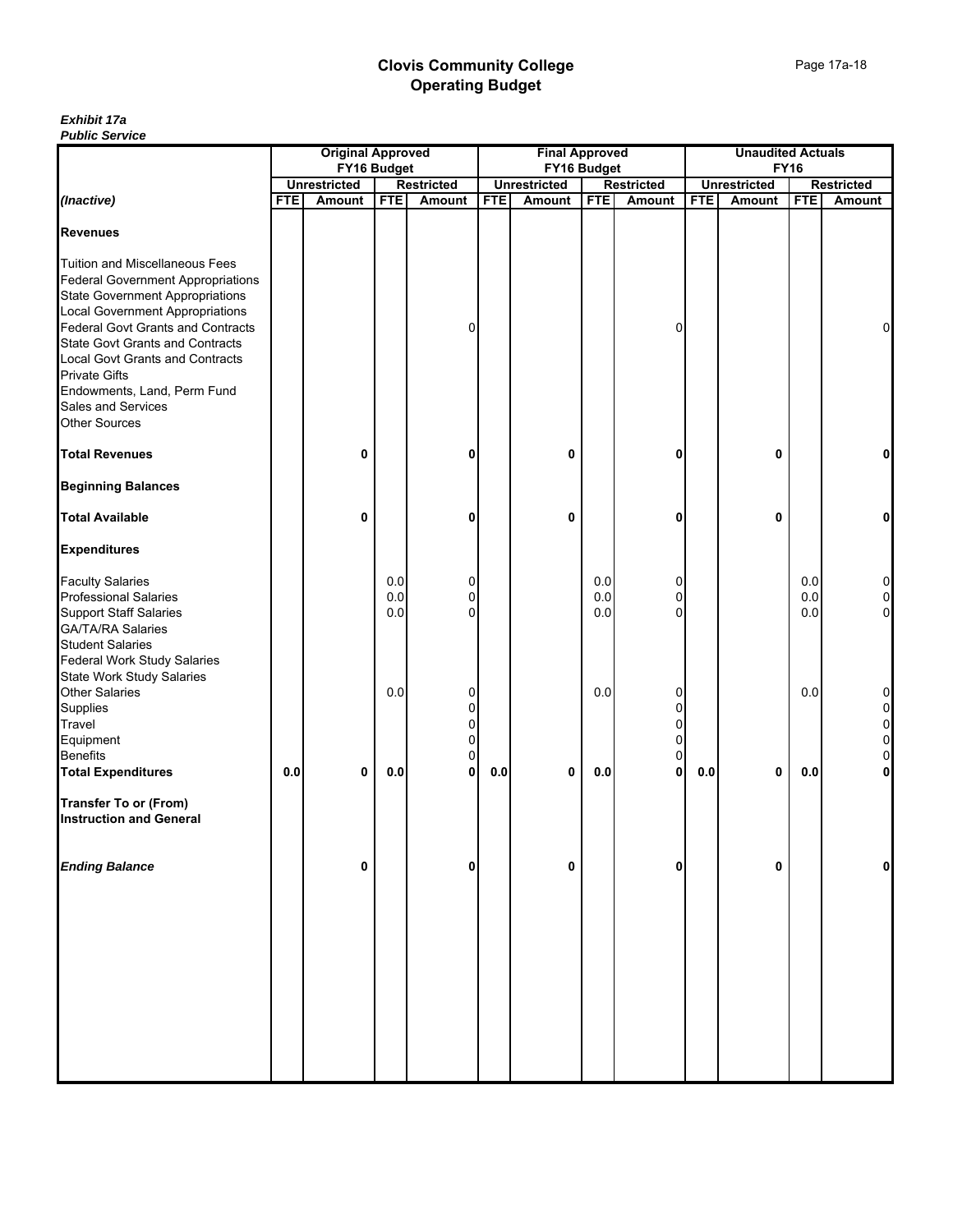| <b>L'ANIIC OCLAIGE</b>                                                                                                                                                                                                                      |            |                          |            |                   |            |                       |            |                   |            |                          |             |                   |
|---------------------------------------------------------------------------------------------------------------------------------------------------------------------------------------------------------------------------------------------|------------|--------------------------|------------|-------------------|------------|-----------------------|------------|-------------------|------------|--------------------------|-------------|-------------------|
|                                                                                                                                                                                                                                             |            | <b>Original Approved</b> |            |                   |            | <b>Final Approved</b> |            |                   |            | <b>Unaudited Actuals</b> |             |                   |
|                                                                                                                                                                                                                                             |            | FY16 Budget              |            |                   |            | FY16 Budget           |            |                   |            |                          | <b>FY16</b> |                   |
|                                                                                                                                                                                                                                             |            | <b>Unrestricted</b>      |            | <b>Restricted</b> |            | <b>Unrestricted</b>   |            | <b>Restricted</b> |            | <b>Unrestricted</b>      |             | <b>Restricted</b> |
| (Inactive)                                                                                                                                                                                                                                  | <b>FTE</b> | Amount                   | <b>FTE</b> | Amount            | <b>FTE</b> | Amount                | <b>FTE</b> | <b>Amount</b>     | <b>FTE</b> | Amount                   | <b>FTE</b>  | Amount            |
| <b>Revenues</b>                                                                                                                                                                                                                             |            |                          |            |                   |            |                       |            |                   |            |                          |             |                   |
| <b>Tuition and Miscellaneous Fees</b><br><b>Federal Government Appropriations</b><br><b>State Government Appropriations</b>                                                                                                                 |            |                          |            |                   |            |                       |            |                   |            |                          |             |                   |
| <b>Local Government Appropriations</b><br><b>Federal Govt Grants and Contracts</b><br><b>State Govt Grants and Contracts</b><br><b>Local Govt Grants and Contracts</b><br><b>Private Gifts</b>                                              |            |                          |            |                   |            |                       |            |                   |            |                          |             |                   |
| Endowments, Land, Perm Fund<br>Sales and Services<br><b>Other Sources</b>                                                                                                                                                                   |            |                          |            |                   |            |                       |            |                   |            |                          |             |                   |
| <b>Total Revenues</b>                                                                                                                                                                                                                       |            | 0                        |            | 0                 |            | 0                     |            | 0                 |            | 0                        |             | 0                 |
| <b>Beginning Balances</b>                                                                                                                                                                                                                   |            |                          |            |                   |            |                       |            |                   |            |                          |             |                   |
| <b>Total Available</b>                                                                                                                                                                                                                      |            | 0                        |            | 0                 |            | 0                     |            | 0                 |            | 0                        |             | 0                 |
| <b>Expenditures</b>                                                                                                                                                                                                                         |            |                          |            |                   |            |                       |            |                   |            |                          |             |                   |
| <b>Faculty Salaries</b><br><b>Professional Salaries</b><br><b>Support Staff Salaries</b><br><b>GA/TA/RA Salaries</b><br><b>Student Salaries</b><br><b>Federal Work Study Salaries</b><br>State Work Study Salaries<br><b>Other Salaries</b> |            |                          |            |                   |            |                       |            |                   |            |                          |             |                   |
| Supplies<br>Travel                                                                                                                                                                                                                          |            |                          |            |                   |            |                       |            |                   |            |                          |             |                   |
| Equipment                                                                                                                                                                                                                                   |            |                          |            |                   |            |                       |            |                   |            |                          |             |                   |
| <b>Benefits</b>                                                                                                                                                                                                                             |            |                          |            |                   |            |                       |            |                   |            |                          |             |                   |
| <b>Total Expenditures</b><br><b>Transfer To or (From)</b><br><b>Instruction and General</b>                                                                                                                                                 | $0.0\,$    | 0                        | 0.0        | $\mathbf{0}$      | 0.0        | 0                     | 0.0        | 0                 | 0.0        | 0                        | 0.0         | 0                 |
|                                                                                                                                                                                                                                             |            |                          |            |                   |            |                       |            |                   |            |                          |             |                   |
| <b>Ending Balance</b>                                                                                                                                                                                                                       |            | 0                        |            | 0                 |            | 0                     |            | 0                 |            | 0                        |             | 0                 |
|                                                                                                                                                                                                                                             |            |                          |            |                   |            |                       |            |                   |            |                          |             |                   |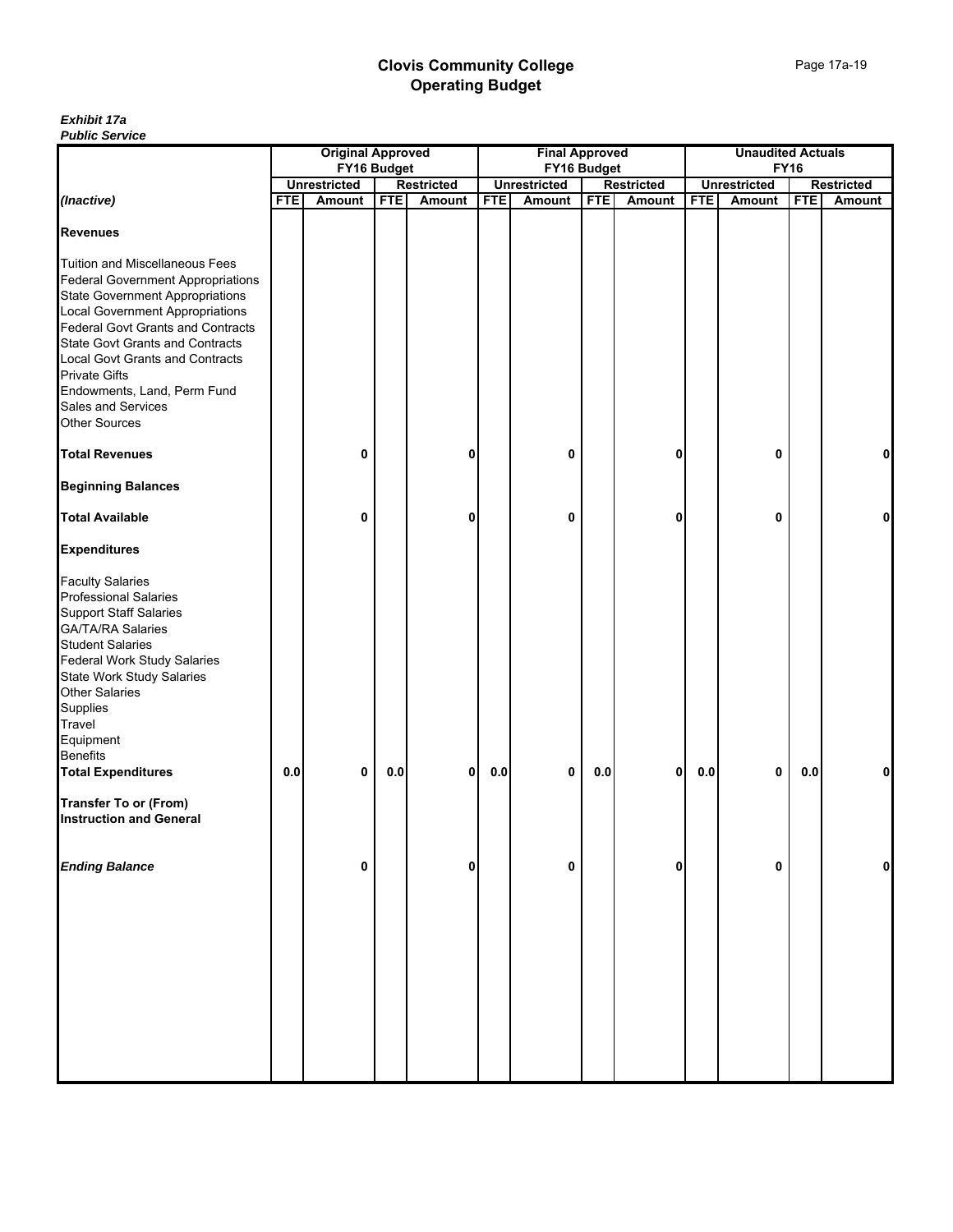|                                          |            | <b>Original Approved</b> |            |                   |            | <b>Final Approved</b> |                |                   |            | <b>Unaudited Actuals</b> |             |                   |
|------------------------------------------|------------|--------------------------|------------|-------------------|------------|-----------------------|----------------|-------------------|------------|--------------------------|-------------|-------------------|
|                                          |            | FY16 Budget              |            |                   |            | FY16 Budget           |                |                   |            |                          | <b>FY16</b> |                   |
|                                          |            | <b>Unrestricted</b>      |            | <b>Restricted</b> |            | <b>Unrestricted</b>   |                | <b>Restricted</b> |            | <b>Unrestricted</b>      |             | <b>Restricted</b> |
| (Inactive)                               | <b>FTE</b> | Amount                   | <b>FTE</b> | Amount            | <b>FTE</b> | Amount                | <b>FTE</b>     | <b>Amount</b>     | <b>FTE</b> | Amount                   | <b>FTE</b>  | Amount            |
|                                          |            |                          |            |                   |            |                       |                |                   |            |                          |             |                   |
| <b>Revenues</b>                          |            |                          |            |                   |            |                       |                |                   |            |                          |             |                   |
|                                          |            |                          |            |                   |            |                       |                |                   |            |                          |             |                   |
| <b>Tuition and Miscellaneous Fees</b>    |            |                          |            |                   |            |                       |                |                   |            |                          |             |                   |
|                                          |            |                          |            |                   |            |                       |                |                   |            |                          |             |                   |
| <b>Federal Government Appropriations</b> |            |                          |            |                   |            |                       |                |                   |            |                          |             |                   |
| <b>State Government Appropriations</b>   |            |                          |            |                   |            |                       |                |                   |            |                          |             |                   |
| <b>Local Government Appropriations</b>   |            |                          |            |                   |            |                       |                |                   |            |                          |             |                   |
| <b>Federal Govt Grants and Contracts</b> |            |                          |            |                   |            |                       |                |                   |            |                          |             |                   |
| <b>State Govt Grants and Contracts</b>   |            |                          |            | 0                 |            |                       |                |                   |            |                          |             |                   |
| <b>Local Govt Grants and Contracts</b>   |            |                          |            |                   |            |                       |                |                   |            |                          |             |                   |
| <b>Private Gifts</b>                     |            |                          |            |                   |            |                       |                |                   |            |                          |             |                   |
|                                          |            |                          |            |                   |            |                       |                |                   |            |                          |             |                   |
| Endowments, Land, Perm Fund              |            |                          |            |                   |            |                       |                |                   |            |                          |             |                   |
| Sales and Services                       |            |                          |            |                   |            |                       |                |                   |            |                          |             |                   |
| <b>Other Sources</b>                     |            |                          |            |                   |            |                       |                |                   |            |                          |             |                   |
|                                          |            |                          |            |                   |            |                       |                |                   |            |                          |             |                   |
| <b>Total Revenues</b>                    |            | 0                        |            | 0                 |            | 0                     |                | 0                 |            | 0                        |             | 0                 |
|                                          |            |                          |            |                   |            |                       |                |                   |            |                          |             |                   |
| <b>Beginning Balances</b>                |            |                          |            |                   |            |                       |                |                   |            |                          |             |                   |
|                                          |            |                          |            |                   |            |                       |                |                   |            |                          |             |                   |
|                                          |            |                          |            |                   |            |                       |                |                   |            |                          |             |                   |
| <b>Total Available</b>                   |            | 0                        |            | 0                 |            | 0                     |                | 0                 |            | 0                        |             | 0                 |
|                                          |            |                          |            |                   |            |                       |                |                   |            |                          |             |                   |
| <b>Expenditures</b>                      |            |                          |            |                   |            |                       |                |                   |            |                          |             |                   |
|                                          |            |                          |            |                   |            |                       |                |                   |            |                          |             |                   |
| <b>Faculty Salaries</b>                  |            |                          |            |                   |            |                       |                |                   |            |                          |             |                   |
| <b>Professional Salaries</b>             |            |                          |            | 0                 |            |                       |                |                   |            |                          |             |                   |
|                                          |            |                          |            |                   |            |                       |                |                   |            |                          |             |                   |
| <b>Support Staff Salaries</b>            |            |                          |            |                   |            |                       |                |                   |            |                          |             |                   |
| <b>GA/TA/RA Salaries</b>                 |            |                          |            |                   |            |                       |                |                   |            |                          |             |                   |
| <b>Student Salaries</b>                  |            |                          |            |                   |            |                       |                |                   |            |                          |             |                   |
| <b>Federal Work Study Salaries</b>       |            |                          |            |                   |            |                       |                |                   |            |                          |             |                   |
| State Work Study Salaries                |            |                          |            |                   |            |                       |                |                   |            |                          |             |                   |
| <b>Other Salaries</b>                    |            |                          |            |                   |            |                       |                |                   |            |                          |             |                   |
| Supplies                                 |            |                          |            | 0                 |            |                       |                |                   |            |                          |             |                   |
| Travel                                   |            |                          |            | 0                 |            |                       |                |                   |            |                          |             |                   |
|                                          |            |                          |            |                   |            |                       |                |                   |            |                          |             |                   |
| Equipment                                |            |                          |            |                   |            |                       |                |                   |            |                          |             |                   |
| <b>Benefits</b>                          |            |                          |            | 0                 |            |                       |                |                   |            |                          |             |                   |
| <b>Total Expenditures</b>                | $0.0\,$    | 0                        | 0.0        | $\mathbf{0}$      | 0.0        | 0                     | $\mathbf{0.0}$ | 0                 | 0.0        | 0                        | 0.0         | 0                 |
|                                          |            |                          |            |                   |            |                       |                |                   |            |                          |             |                   |
| <b>Transfer To or (From)</b>             |            |                          |            |                   |            |                       |                |                   |            |                          |             |                   |
| <b>Instruction and General</b>           |            |                          |            |                   |            |                       |                |                   |            |                          |             |                   |
|                                          |            |                          |            |                   |            |                       |                |                   |            |                          |             |                   |
|                                          |            |                          |            |                   |            |                       |                |                   |            |                          |             |                   |
| <b>Ending Balance</b>                    |            |                          |            |                   |            |                       |                |                   |            |                          |             |                   |
|                                          |            | 0                        |            | 0                 |            | 0                     |                | 0                 |            | 0                        |             | 0                 |
|                                          |            |                          |            |                   |            |                       |                |                   |            |                          |             |                   |
|                                          |            |                          |            |                   |            |                       |                |                   |            |                          |             |                   |
|                                          |            |                          |            |                   |            |                       |                |                   |            |                          |             |                   |
|                                          |            |                          |            |                   |            |                       |                |                   |            |                          |             |                   |
|                                          |            |                          |            |                   |            |                       |                |                   |            |                          |             |                   |
|                                          |            |                          |            |                   |            |                       |                |                   |            |                          |             |                   |
|                                          |            |                          |            |                   |            |                       |                |                   |            |                          |             |                   |
|                                          |            |                          |            |                   |            |                       |                |                   |            |                          |             |                   |
|                                          |            |                          |            |                   |            |                       |                |                   |            |                          |             |                   |
|                                          |            |                          |            |                   |            |                       |                |                   |            |                          |             |                   |
|                                          |            |                          |            |                   |            |                       |                |                   |            |                          |             |                   |
|                                          |            |                          |            |                   |            |                       |                |                   |            |                          |             |                   |
|                                          |            |                          |            |                   |            |                       |                |                   |            |                          |             |                   |
|                                          |            |                          |            |                   |            |                       |                |                   |            |                          |             |                   |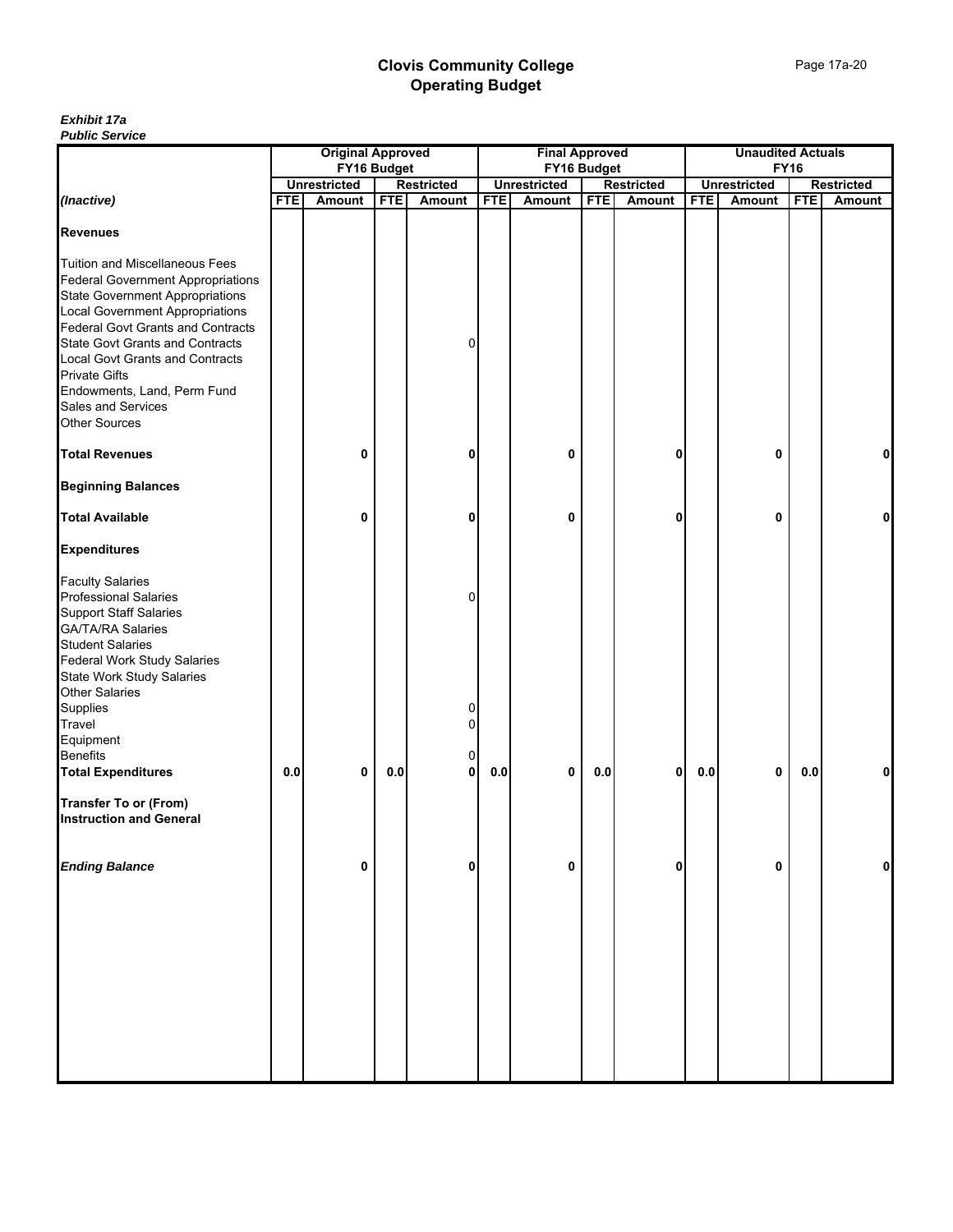| <u>r upilo oci vice</u>                                                                                                                                                                                                                                                                                                                                                                                    |            |                          |            |                   |            |                       |                |                   |            |                          |             |                   |
|------------------------------------------------------------------------------------------------------------------------------------------------------------------------------------------------------------------------------------------------------------------------------------------------------------------------------------------------------------------------------------------------------------|------------|--------------------------|------------|-------------------|------------|-----------------------|----------------|-------------------|------------|--------------------------|-------------|-------------------|
|                                                                                                                                                                                                                                                                                                                                                                                                            |            | <b>Original Approved</b> |            |                   |            | <b>Final Approved</b> |                |                   |            | <b>Unaudited Actuals</b> |             |                   |
|                                                                                                                                                                                                                                                                                                                                                                                                            |            | FY16 Budget              |            |                   |            | FY16 Budget           |                |                   |            |                          | <b>FY16</b> |                   |
|                                                                                                                                                                                                                                                                                                                                                                                                            |            | <b>Unrestricted</b>      |            | <b>Restricted</b> |            | <b>Unrestricted</b>   |                | <b>Restricted</b> |            | <b>Unrestricted</b>      |             | <b>Restricted</b> |
| (Inactive)                                                                                                                                                                                                                                                                                                                                                                                                 | <b>FTE</b> | Amount                   | <b>FTE</b> | Amount            | <b>FTE</b> | Amount                | <b>FTE</b>     | <b>Amount</b>     | <b>FTE</b> | Amount                   | <b>FTE</b>  | Amount            |
| <b>Revenues</b>                                                                                                                                                                                                                                                                                                                                                                                            |            |                          |            |                   |            |                       |                |                   |            |                          |             |                   |
| <b>Tuition and Miscellaneous Fees</b><br><b>Federal Government Appropriations</b><br><b>State Government Appropriations</b><br><b>Local Government Appropriations</b><br><b>Federal Govt Grants and Contracts</b><br><b>State Govt Grants and Contracts</b><br><b>Local Govt Grants and Contracts</b><br><b>Private Gifts</b><br>Endowments, Land, Perm Fund<br>Sales and Services<br><b>Other Sources</b> |            |                          |            | 0                 |            |                       |                |                   |            |                          |             |                   |
| <b>Total Revenues</b>                                                                                                                                                                                                                                                                                                                                                                                      |            | 0                        |            | 0                 |            | 0                     |                | 0                 |            | 0                        |             | 0                 |
| <b>Beginning Balances</b>                                                                                                                                                                                                                                                                                                                                                                                  |            |                          |            |                   |            |                       |                |                   |            |                          |             |                   |
| <b>Total Available</b>                                                                                                                                                                                                                                                                                                                                                                                     |            | 0                        |            | 0                 |            | 0                     |                | 0                 |            | 0                        |             | 0                 |
| <b>Expenditures</b>                                                                                                                                                                                                                                                                                                                                                                                        |            |                          |            |                   |            |                       |                |                   |            |                          |             |                   |
| <b>Faculty Salaries</b><br><b>Professional Salaries</b><br><b>Support Staff Salaries</b><br><b>GA/TA/RA Salaries</b><br><b>Student Salaries</b><br><b>Federal Work Study Salaries</b><br>State Work Study Salaries<br><b>Other Salaries</b><br>Supplies<br>Travel<br>Equipment                                                                                                                             |            |                          | 0.0        | 0<br>0            |            |                       |                |                   |            |                          |             |                   |
| <b>Benefits</b><br><b>Total Expenditures</b>                                                                                                                                                                                                                                                                                                                                                               | $0.0\,$    | 0                        | 0.0        | 0<br>$\mathbf{0}$ | 0.0        | 0                     | $\mathbf{0.0}$ | 0                 | 0.0        | 0                        | 0.0         | 0                 |
| <b>Transfer To or (From)</b><br><b>Instruction and General</b>                                                                                                                                                                                                                                                                                                                                             |            |                          |            |                   |            |                       |                |                   |            |                          |             |                   |
| <b>Ending Balance</b>                                                                                                                                                                                                                                                                                                                                                                                      | 0.0        | 0                        |            | 0                 |            | 0                     |                | 0                 |            | 0                        |             | 0                 |
|                                                                                                                                                                                                                                                                                                                                                                                                            |            |                          |            |                   |            |                       |                |                   |            |                          |             |                   |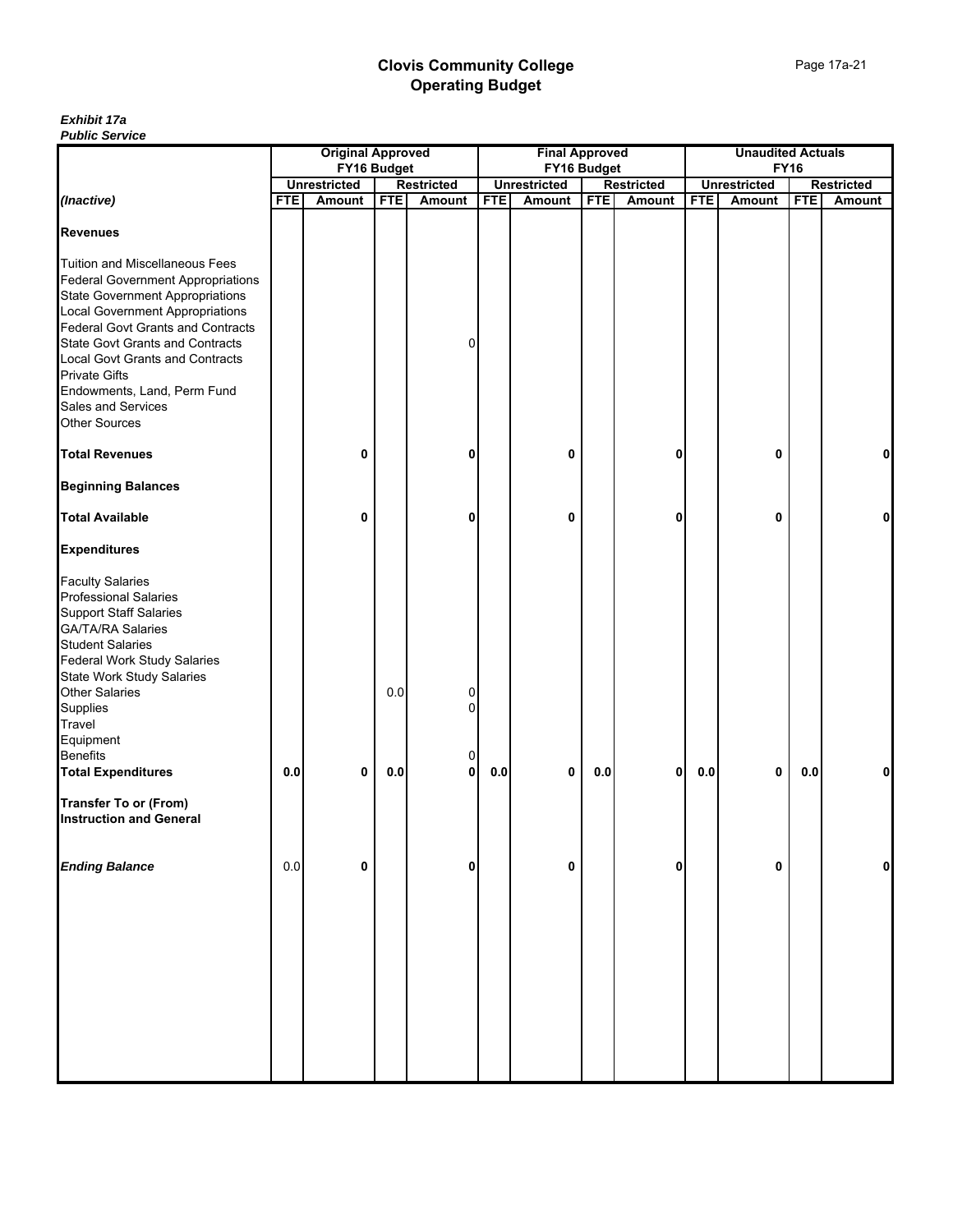|                                                                                                                                                                                                                                                                                                                                                                                                            |            | <b>Original Approved</b>           |            |                   |            | <b>Final Approved</b>              |            |                   |            | <b>Unaudited Actuals</b>           |            |                   |
|------------------------------------------------------------------------------------------------------------------------------------------------------------------------------------------------------------------------------------------------------------------------------------------------------------------------------------------------------------------------------------------------------------|------------|------------------------------------|------------|-------------------|------------|------------------------------------|------------|-------------------|------------|------------------------------------|------------|-------------------|
|                                                                                                                                                                                                                                                                                                                                                                                                            |            | FY16 Budget<br><b>Unrestricted</b> |            | <b>Restricted</b> |            | FY16 Budget<br><b>Unrestricted</b> |            | <b>Restricted</b> |            | <b>FY16</b><br><b>Unrestricted</b> |            | <b>Restricted</b> |
| <b>Xcel Arts</b>                                                                                                                                                                                                                                                                                                                                                                                           | <b>FTE</b> | Amount                             | <b>FTE</b> | Amount            | <b>FTE</b> | <b>Amount</b>                      | <b>FTE</b> | Amount            | <b>FTE</b> | Amount                             | <b>FTE</b> | <b>Amount</b>     |
| <b>Revenues</b>                                                                                                                                                                                                                                                                                                                                                                                            |            |                                    |            |                   |            |                                    |            |                   |            |                                    |            |                   |
| <b>Tuition and Miscellaneous Fees</b><br><b>Federal Government Appropriations</b><br><b>State Government Appropriations</b><br><b>Local Government Appropriations</b><br><b>Federal Govt Grants and Contracts</b><br><b>State Govt Grants and Contracts</b><br><b>Local Govt Grants and Contracts</b><br><b>Private Gifts</b><br>Endowments, Land, Perm Fund<br>Sales and Services<br><b>Other Sources</b> |            |                                    |            | 3,500             |            |                                    |            | 3,500             |            |                                    |            | 3,500             |
| <b>Total Revenues</b>                                                                                                                                                                                                                                                                                                                                                                                      |            | 0                                  |            | 3,500             |            | 0                                  |            | 3,500             |            | 0                                  |            | 3,500             |
| <b>Beginning Balances</b>                                                                                                                                                                                                                                                                                                                                                                                  |            |                                    |            |                   |            |                                    |            |                   |            |                                    |            |                   |
| <b>Total Available</b>                                                                                                                                                                                                                                                                                                                                                                                     |            | 0                                  |            | 3,500             |            | 0                                  |            | 3,500             |            | 0                                  |            | 3,500             |
| <b>Expenditures</b>                                                                                                                                                                                                                                                                                                                                                                                        |            |                                    |            |                   |            |                                    |            |                   |            |                                    |            |                   |
| <b>Faculty Salaries</b><br><b>Professional Salaries</b><br><b>Support Staff Salaries</b><br><b>GA/TA/RA Salaries</b><br><b>Student Salaries</b><br><b>Federal Work Study Salaries</b><br><b>State Work Study Salaries</b><br><b>Other Salaries</b>                                                                                                                                                         |            |                                    |            |                   |            |                                    |            |                   |            |                                    |            |                   |
| Supplies<br>Travel<br>Equipment<br><b>Benefits</b>                                                                                                                                                                                                                                                                                                                                                         |            |                                    |            | 3,500             |            |                                    |            | 3,500             |            |                                    |            | 3,500             |
| <b>Total Expenditures</b>                                                                                                                                                                                                                                                                                                                                                                                  | 0.0        | 0                                  | 0.0        | 3,500             | $0.0\,$    | 0                                  | 0.0        | 3,500             | 0.0        | 0                                  | $0.0\,$    | 3,500             |
| <b>Transfer To or (From)</b><br><b>Instruction and General</b>                                                                                                                                                                                                                                                                                                                                             |            |                                    |            |                   |            |                                    |            |                   |            |                                    |            |                   |
| <b>Ending Balance</b>                                                                                                                                                                                                                                                                                                                                                                                      | 0.0        | 0                                  |            | 0                 |            | 0                                  |            | 0                 |            | 0                                  |            | 0                 |
|                                                                                                                                                                                                                                                                                                                                                                                                            |            |                                    |            |                   |            |                                    |            |                   |            |                                    |            |                   |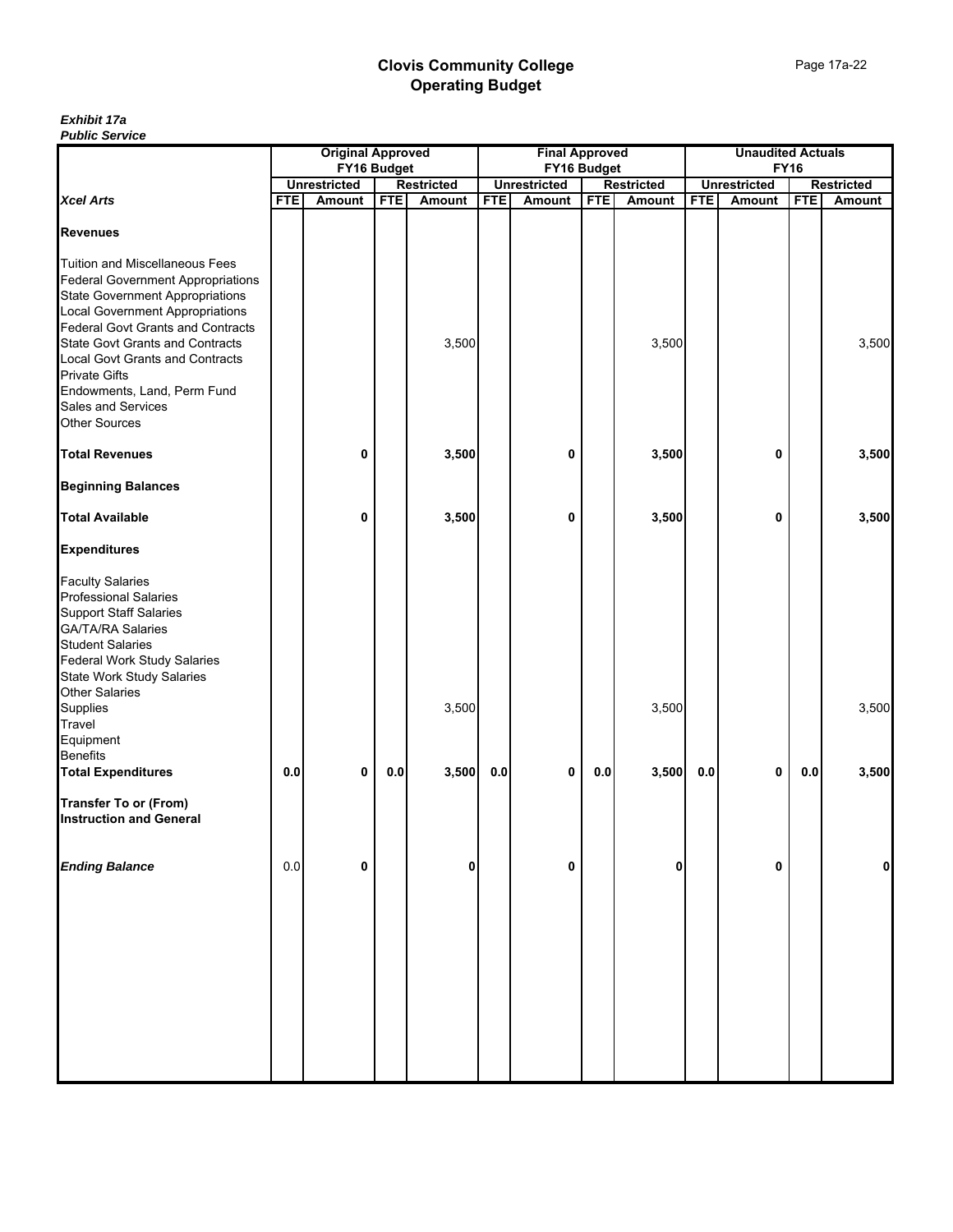|                                                                                                                                                                                                                                                                                                                                                                                                                   |            | <b>Original Approved</b>           |            |                             |            | <b>Final Approved</b>                |            |                                    |            | <b>Unaudited Actuals</b>      |            |                             |
|-------------------------------------------------------------------------------------------------------------------------------------------------------------------------------------------------------------------------------------------------------------------------------------------------------------------------------------------------------------------------------------------------------------------|------------|------------------------------------|------------|-----------------------------|------------|--------------------------------------|------------|------------------------------------|------------|-------------------------------|------------|-----------------------------|
|                                                                                                                                                                                                                                                                                                                                                                                                                   |            | FY16 Budget<br><b>Unrestricted</b> |            |                             |            | FY16 Budget                          |            |                                    |            | <b>FY16</b>                   |            |                             |
| <b>Perkins Redistribution</b>                                                                                                                                                                                                                                                                                                                                                                                     | <b>FTE</b> | <b>Amount</b>                      | <b>FTE</b> | <b>Restricted</b><br>Amount | <b>FTE</b> | <b>Unrestricted</b><br><b>Amount</b> | <b>FTE</b> | <b>Restricted</b><br><b>Amount</b> | <b>FTE</b> | <b>Unrestricted</b><br>Amount | <b>FTE</b> | <b>Restricted</b><br>Amount |
| <b>Revenues</b>                                                                                                                                                                                                                                                                                                                                                                                                   |            |                                    |            |                             |            |                                      |            |                                    |            |                               |            |                             |
| <b>Tuition and Miscellaneous Fees</b><br><b>Federal Government Appropriations</b><br><b>State Government Appropriations</b><br><b>Local Government Appropriations</b><br><b>Federal Govt Grants and Contracts</b><br><b>State Govt Grants and Contracts</b><br><b>Local Govt Grants and Contracts</b><br><b>Private Gifts</b><br>Endowments, Land, Perm Fund<br><b>Sales and Services</b><br><b>Other Sources</b> |            |                                    |            | 24,778                      |            |                                      |            | 46,949                             |            |                               |            | 34,426                      |
| <b>Total Revenues</b>                                                                                                                                                                                                                                                                                                                                                                                             |            | 0                                  |            | 24,778                      |            | 0                                    |            | 46,949                             |            | 0                             |            | 34,426                      |
| <b>Beginning Balances</b>                                                                                                                                                                                                                                                                                                                                                                                         |            |                                    |            |                             |            |                                      |            |                                    |            |                               |            |                             |
| <b>Total Available</b>                                                                                                                                                                                                                                                                                                                                                                                            |            | 0                                  |            | 24,778                      |            | 0                                    |            | 46,949                             |            | 0                             |            | 34,426                      |
| <b>Expenditures</b>                                                                                                                                                                                                                                                                                                                                                                                               |            |                                    |            |                             |            |                                      |            |                                    |            |                               |            |                             |
| <b>Faculty Salaries</b><br><b>Professional Salaries</b><br><b>Support Staff Salaries</b><br><b>GA/TA/RA Salaries</b><br><b>Student Salaries</b><br><b>Federal Work Study Salaries</b><br>State Work Study Salaries                                                                                                                                                                                                |            |                                    |            |                             |            |                                      |            | $\Omega$                           |            |                               |            |                             |
| Other Salaries<br>Supplies                                                                                                                                                                                                                                                                                                                                                                                        |            |                                    |            | 24,778                      |            |                                      |            | 46,949                             |            |                               |            | 1,170<br>10,999             |
| Travel                                                                                                                                                                                                                                                                                                                                                                                                            |            |                                    |            |                             |            |                                      |            | 0                                  |            |                               |            |                             |
| Equipment                                                                                                                                                                                                                                                                                                                                                                                                         |            |                                    |            |                             |            |                                      |            | 0                                  |            |                               |            | 22,010                      |
| <b>Benefits</b><br><b>Total Expenditures</b>                                                                                                                                                                                                                                                                                                                                                                      | 0.0        | 0                                  | $0.0\,$    | 24,778                      | $0.0\,$    | 0                                    | 0.0        | 46,949                             | $0.0\,$    | 0                             | $0.0\,$    | 247<br>34,426               |
| <b>Transfer To or (From)</b><br><b>Instruction and General</b>                                                                                                                                                                                                                                                                                                                                                    |            |                                    |            |                             |            |                                      |            |                                    |            |                               |            |                             |
| <b>Ending Balance</b>                                                                                                                                                                                                                                                                                                                                                                                             | 0.0        | 0                                  |            | 0                           |            | 0                                    |            | 0                                  |            | 0                             |            | O                           |
|                                                                                                                                                                                                                                                                                                                                                                                                                   |            |                                    |            |                             |            |                                      |            |                                    |            |                               |            |                             |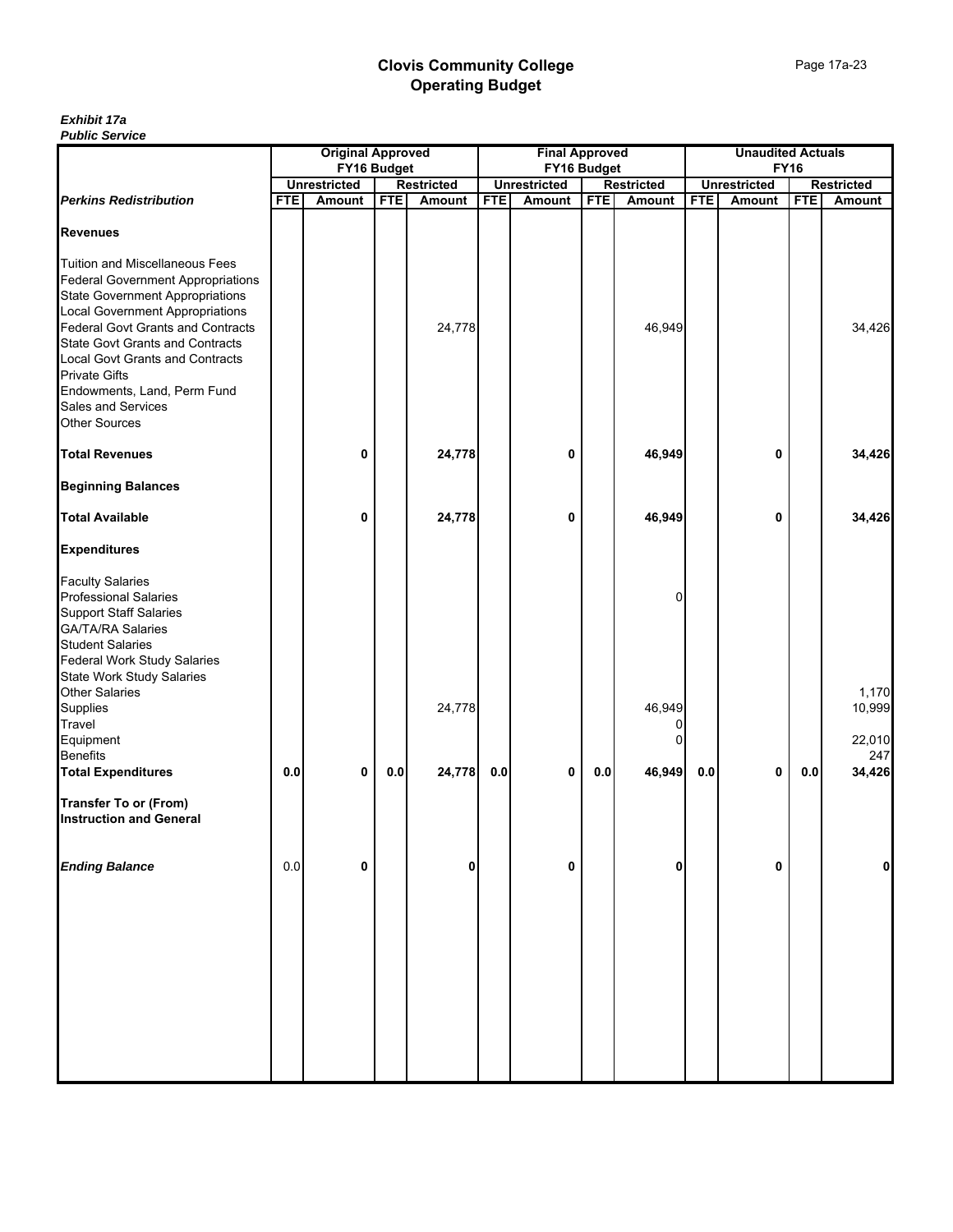| <u>r upilo oci vice</u>                                                                                                                                                                                                                                                                                                                                                                                    |            |                          |            |                   |            |                       |                |                   |            |                          |             |                   |
|------------------------------------------------------------------------------------------------------------------------------------------------------------------------------------------------------------------------------------------------------------------------------------------------------------------------------------------------------------------------------------------------------------|------------|--------------------------|------------|-------------------|------------|-----------------------|----------------|-------------------|------------|--------------------------|-------------|-------------------|
|                                                                                                                                                                                                                                                                                                                                                                                                            |            | <b>Original Approved</b> |            |                   |            | <b>Final Approved</b> |                |                   |            | <b>Unaudited Actuals</b> |             |                   |
|                                                                                                                                                                                                                                                                                                                                                                                                            |            | FY16 Budget              |            |                   |            | FY16 Budget           |                |                   |            |                          | <b>FY16</b> |                   |
|                                                                                                                                                                                                                                                                                                                                                                                                            |            | <b>Unrestricted</b>      |            | <b>Restricted</b> |            | <b>Unrestricted</b>   |                | <b>Restricted</b> |            | <b>Unrestricted</b>      |             | <b>Restricted</b> |
| (Inactive)                                                                                                                                                                                                                                                                                                                                                                                                 | <b>FTE</b> | Amount                   | <b>FTE</b> | Amount            | <b>FTE</b> | Amount                | <b>FTE</b>     | <b>Amount</b>     | <b>FTE</b> | Amount                   | <b>FTE</b>  | Amount            |
| <b>Revenues</b>                                                                                                                                                                                                                                                                                                                                                                                            |            |                          |            |                   |            |                       |                |                   |            |                          |             |                   |
| <b>Tuition and Miscellaneous Fees</b><br><b>Federal Government Appropriations</b><br><b>State Government Appropriations</b><br><b>Local Government Appropriations</b><br><b>Federal Govt Grants and Contracts</b><br><b>State Govt Grants and Contracts</b><br><b>Local Govt Grants and Contracts</b><br><b>Private Gifts</b><br>Endowments, Land, Perm Fund<br>Sales and Services<br><b>Other Sources</b> |            |                          |            | 0                 |            |                       |                | 0                 |            |                          |             | 0                 |
| <b>Total Revenues</b>                                                                                                                                                                                                                                                                                                                                                                                      |            | 0                        |            | 0                 |            | 0                     |                | 0                 |            | 0                        |             | 0                 |
| <b>Beginning Balances</b>                                                                                                                                                                                                                                                                                                                                                                                  |            |                          |            |                   |            |                       |                |                   |            |                          |             |                   |
| <b>Total Available</b>                                                                                                                                                                                                                                                                                                                                                                                     |            | 0                        |            | 0                 |            | 0                     |                | 0                 |            | 0                        |             | 0                 |
| <b>Expenditures</b>                                                                                                                                                                                                                                                                                                                                                                                        |            |                          |            |                   |            |                       |                |                   |            |                          |             |                   |
| <b>Faculty Salaries</b><br><b>Professional Salaries</b><br><b>Support Staff Salaries</b><br><b>GA/TA/RA Salaries</b><br><b>Student Salaries</b><br><b>Federal Work Study Salaries</b>                                                                                                                                                                                                                      |            |                          | 0.0        | 0                 |            |                       | 0.0            | 0                 |            |                          | 0.0         | 0                 |
| <b>State Work Study Salaries</b><br><b>Other Salaries</b><br>Supplies<br>Travel                                                                                                                                                                                                                                                                                                                            |            |                          |            | 0<br>0<br>0       |            |                       |                | 0<br>0<br>0       |            |                          |             | 0                 |
| Equipment<br><b>Benefits</b>                                                                                                                                                                                                                                                                                                                                                                               |            |                          |            | 0                 |            |                       |                | 0<br>0            |            |                          |             |                   |
| <b>Total Expenditures</b><br><b>Transfer To or (From)</b><br><b>Instruction and General</b>                                                                                                                                                                                                                                                                                                                | $0.0\,$    | 0                        | 0.0        | $\mathbf{0}$      | 0.0        | 0                     | $\mathbf{0.0}$ | 0                 | $0.0\,$    | 0                        | 0.0         | 0                 |
| <b>Ending Balance</b>                                                                                                                                                                                                                                                                                                                                                                                      | 0.0        | 0                        |            | 0                 |            | 0                     |                | 0                 |            | 0                        |             | 0                 |
|                                                                                                                                                                                                                                                                                                                                                                                                            |            |                          |            |                   |            |                       |                |                   |            |                          |             |                   |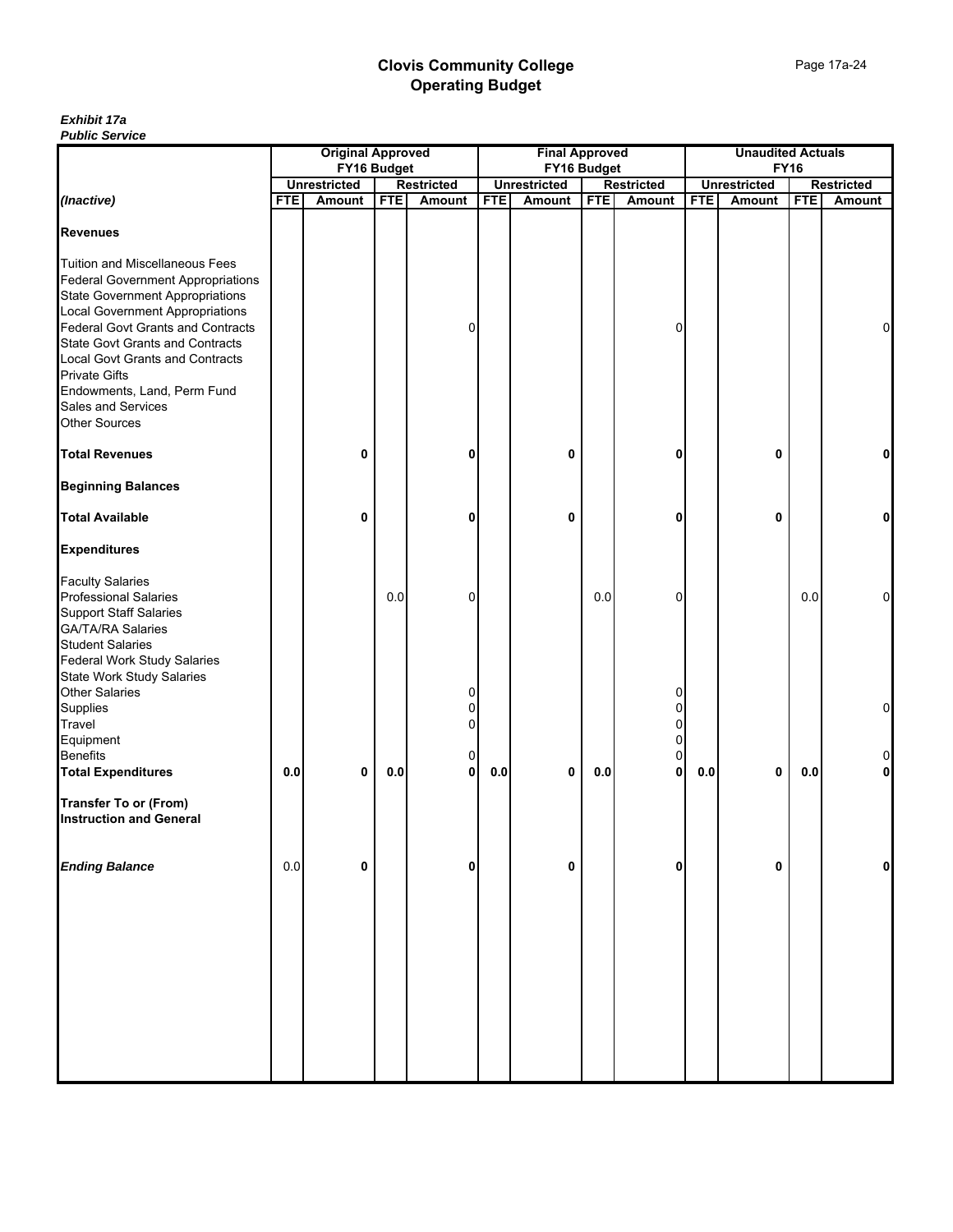|                                                                                                                                                                                                                                                                                                                                                                                                            |            | <b>Original Approved</b>           |            |                                    |            | <b>Final Approved</b>              |            |                             |            | <b>Unaudited Actuals</b> |             |                                               |
|------------------------------------------------------------------------------------------------------------------------------------------------------------------------------------------------------------------------------------------------------------------------------------------------------------------------------------------------------------------------------------------------------------|------------|------------------------------------|------------|------------------------------------|------------|------------------------------------|------------|-----------------------------|------------|--------------------------|-------------|-----------------------------------------------|
|                                                                                                                                                                                                                                                                                                                                                                                                            |            | FY16 Budget<br><b>Unrestricted</b> |            |                                    |            | FY16 Budget<br><b>Unrestricted</b> |            |                             |            | <b>Unrestricted</b>      | <b>FY16</b> |                                               |
| <b>TRIO CASA</b>                                                                                                                                                                                                                                                                                                                                                                                           | <b>FTE</b> | Amount                             | <b>FTE</b> | <b>Restricted</b><br><b>Amount</b> | <b>FTE</b> | <b>Amount</b>                      | <b>FTE</b> | <b>Restricted</b><br>Amount | <b>FTE</b> | Amount                   | <b>FTE</b>  | <b>Restricted</b><br>Amount                   |
| <b>Revenues</b>                                                                                                                                                                                                                                                                                                                                                                                            |            |                                    |            |                                    |            |                                    |            |                             |            |                          |             |                                               |
| <b>Tuition and Miscellaneous Fees</b><br><b>Federal Government Appropriations</b><br><b>State Government Appropriations</b><br><b>Local Government Appropriations</b><br><b>Federal Govt Grants and Contracts</b><br><b>State Govt Grants and Contracts</b><br><b>Local Govt Grants and Contracts</b><br><b>Private Gifts</b><br>Endowments, Land, Perm Fund<br>Sales and Services<br><b>Other Sources</b> |            |                                    |            | 325,000                            |            |                                    |            | 303,565                     |            |                          |             | 243,796                                       |
| <b>Total Revenues</b>                                                                                                                                                                                                                                                                                                                                                                                      |            | 0                                  |            | 325,000                            |            | 0                                  |            | 303,565                     |            | 0                        |             | 243,796                                       |
| <b>Beginning Balances</b>                                                                                                                                                                                                                                                                                                                                                                                  |            |                                    |            |                                    |            |                                    |            |                             |            |                          |             |                                               |
| <b>Total Available</b>                                                                                                                                                                                                                                                                                                                                                                                     |            | 0                                  |            | 325,000                            |            | 0                                  |            | 303,565                     |            | 0                        |             | 243,796                                       |
| <b>Expenditures</b>                                                                                                                                                                                                                                                                                                                                                                                        |            |                                    |            |                                    |            |                                    |            |                             |            |                          |             |                                               |
| <b>Faculty Salaries</b><br><b>Professional Salaries</b><br><b>Support Staff Salaries</b><br><b>GA/TA/RA Salaries</b><br><b>Student Salaries</b><br><b>Federal Work Study Salaries</b>                                                                                                                                                                                                                      |            |                                    | 2.0<br>1.0 | 90,000<br>25,000                   |            |                                    | 2.0<br>1.0 | 86,582<br>26,248<br>0       |            |                          | 2.0<br>1.0  | 72,346<br>21,820                              |
| <b>State Work Study Salaries</b><br>Other Salaries<br>Supplies<br>Travel<br>Equipment                                                                                                                                                                                                                                                                                                                      |            |                                    | 1.0        | 15,000<br>15,000<br>140,000        |            |                                    | 1.0        | 56,142<br>83,682<br>5,453   |            |                          | 1.0         | 28,708<br>$\Omega$<br>77,178<br>0<br>$\Omega$ |
| <b>Benefits</b><br><b>Total Expenditures</b>                                                                                                                                                                                                                                                                                                                                                               | 0.0        | 0                                  | 4.0        | 40,000<br>325,000                  | 0.0        | 0                                  | 4.0        | 45,458<br>303,565           | 0.0        | 0                        | 4.0         | 43,743<br>243,796                             |
| <b>Transfer To or (From)</b><br><b>Instruction and General</b>                                                                                                                                                                                                                                                                                                                                             |            |                                    |            |                                    |            |                                    |            |                             |            |                          |             |                                               |
| <b>Ending Balance</b>                                                                                                                                                                                                                                                                                                                                                                                      | 0.0        | 0                                  |            | 0                                  |            | 0                                  |            | 0                           |            | 0                        |             | 0                                             |
|                                                                                                                                                                                                                                                                                                                                                                                                            |            |                                    |            |                                    |            |                                    |            |                             |            |                          |             |                                               |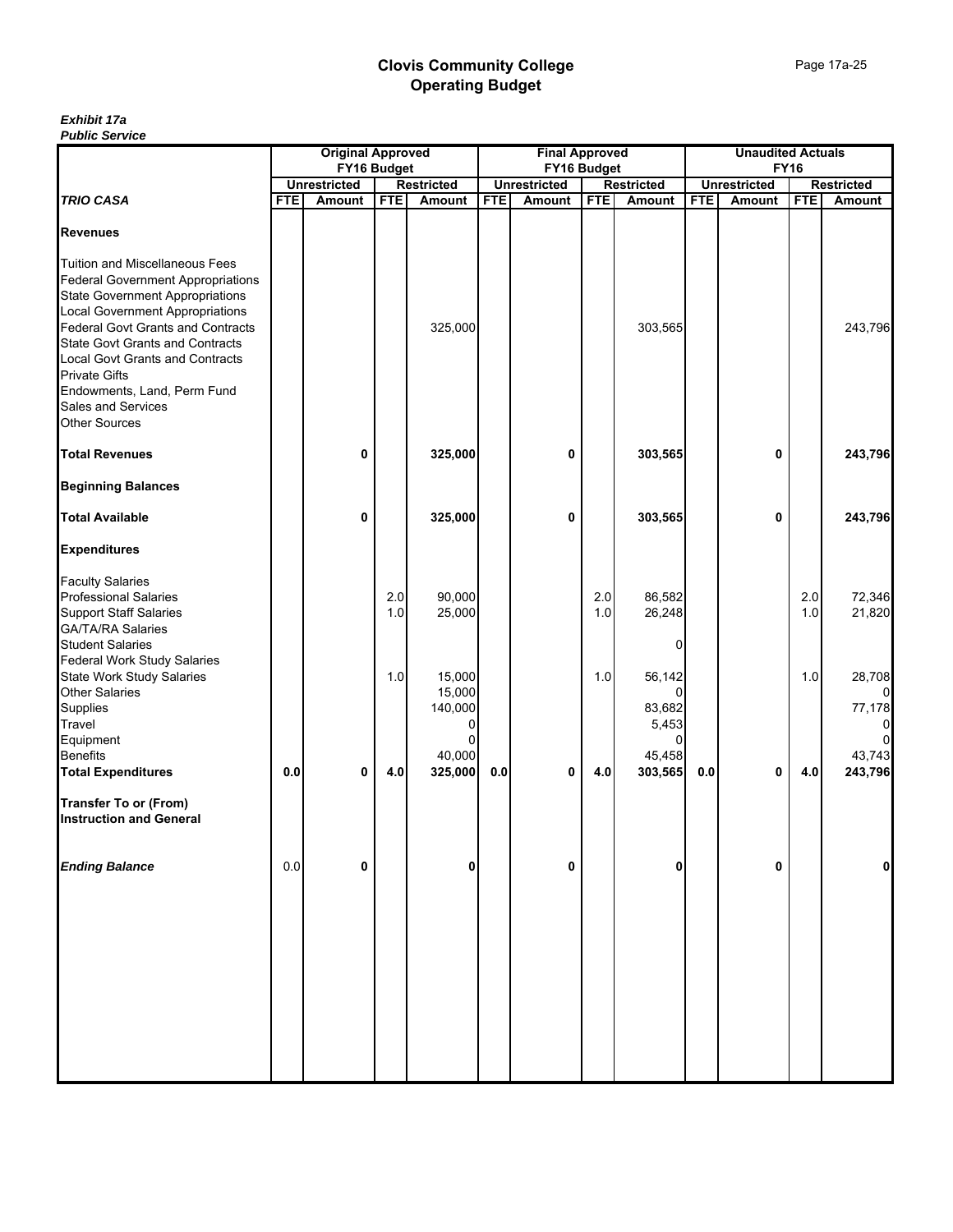|                                                                                                                                                                                                                                                                                                                                                                                                            |            | <b>Original Approved</b>           |            |                             |            | <b>Final Approved</b>              |            |                                  |            | <b>Unaudited Actuals</b>           |            |                                              |
|------------------------------------------------------------------------------------------------------------------------------------------------------------------------------------------------------------------------------------------------------------------------------------------------------------------------------------------------------------------------------------------------------------|------------|------------------------------------|------------|-----------------------------|------------|------------------------------------|------------|----------------------------------|------------|------------------------------------|------------|----------------------------------------------|
|                                                                                                                                                                                                                                                                                                                                                                                                            |            | FY16 Budget<br><b>Unrestricted</b> |            |                             |            | FY16 Budget<br><b>Unrestricted</b> |            |                                  |            | <b>FY16</b><br><b>Unrestricted</b> |            |                                              |
| <b>Upward Bound</b>                                                                                                                                                                                                                                                                                                                                                                                        | <b>FTE</b> | Amount                             | <b>FTE</b> | <b>Restricted</b><br>Amount | <b>FTE</b> | Amount                             | <b>FTE</b> | <b>Restricted</b><br>Amount      | <b>FTE</b> | Amount                             | <b>FTE</b> | <b>Restricted</b><br><b>Amount</b>           |
| <b>Revenues</b>                                                                                                                                                                                                                                                                                                                                                                                            |            |                                    |            |                             |            |                                    |            |                                  |            |                                    |            |                                              |
| <b>Tuition and Miscellaneous Fees</b><br><b>Federal Government Appropriations</b><br><b>State Government Appropriations</b><br><b>Local Government Appropriations</b><br><b>Federal Govt Grants and Contracts</b><br><b>State Govt Grants and Contracts</b><br><b>Local Govt Grants and Contracts</b><br><b>Private Gifts</b><br>Endowments, Land, Perm Fund<br>Sales and Services<br><b>Other Sources</b> |            |                                    |            | 350,000                     |            |                                    |            | 340,524                          |            |                                    |            | 248,842                                      |
| <b>Total Revenues</b>                                                                                                                                                                                                                                                                                                                                                                                      |            | 0                                  |            | 350,000                     |            | 0                                  |            | 340,524                          |            | 0                                  |            | 248,842                                      |
| <b>Beginning Balances</b>                                                                                                                                                                                                                                                                                                                                                                                  |            |                                    |            |                             |            |                                    |            |                                  |            |                                    |            |                                              |
| <b>Total Available</b>                                                                                                                                                                                                                                                                                                                                                                                     |            | 0                                  |            | 350,000                     |            | 0                                  |            | 340,524                          |            | 0                                  |            | 248,842                                      |
| <b>Expenditures</b>                                                                                                                                                                                                                                                                                                                                                                                        |            |                                    |            |                             |            |                                    |            |                                  |            |                                    |            |                                              |
| <b>Faculty Salaries</b><br><b>Professional Salaries</b><br><b>Support Staff Salaries</b><br><b>GA/TA/RA Salaries</b><br><b>Student Salaries</b><br><b>Federal Work Study Salaries</b>                                                                                                                                                                                                                      |            |                                    | 2.0<br>1.0 | 126,000<br>35,000           |            |                                    | 2.0<br>1.0 | 81,234<br>29,357<br>10600        |            |                                    | 2.0<br>1.0 | 70,699<br>21,903                             |
| <b>State Work Study Salaries</b><br>Other Salaries<br>Supplies<br>Travel<br>Equipment                                                                                                                                                                                                                                                                                                                      |            |                                    | $0.0\,$    | 0<br>104,000<br>50,000      |            |                                    | 0.0        | 21,355<br>111,799<br>50,287<br>0 |            |                                    | $0.0\,$    | $\overline{0}$<br>13,673<br>74,836<br>44,702 |
| <b>Benefits</b><br><b>Total Expenditures</b>                                                                                                                                                                                                                                                                                                                                                               | 0.0        | 0                                  | 3.0        | 35,000<br>350,000           | 0.0        | 0                                  | 3.0        | 35,892<br>340,524                | 0.0        | 0                                  | 3.0        | 23,029<br>248,842                            |
| <b>Transfer To or (From)</b><br><b>Instruction and General</b>                                                                                                                                                                                                                                                                                                                                             |            |                                    |            |                             |            |                                    |            |                                  |            |                                    |            |                                              |
| <b>Ending Balance</b>                                                                                                                                                                                                                                                                                                                                                                                      | 0.0        | 0                                  |            | 0                           |            | 0                                  |            | 0                                |            | 0                                  |            | 0                                            |
|                                                                                                                                                                                                                                                                                                                                                                                                            |            |                                    |            |                             |            |                                    |            |                                  |            |                                    |            |                                              |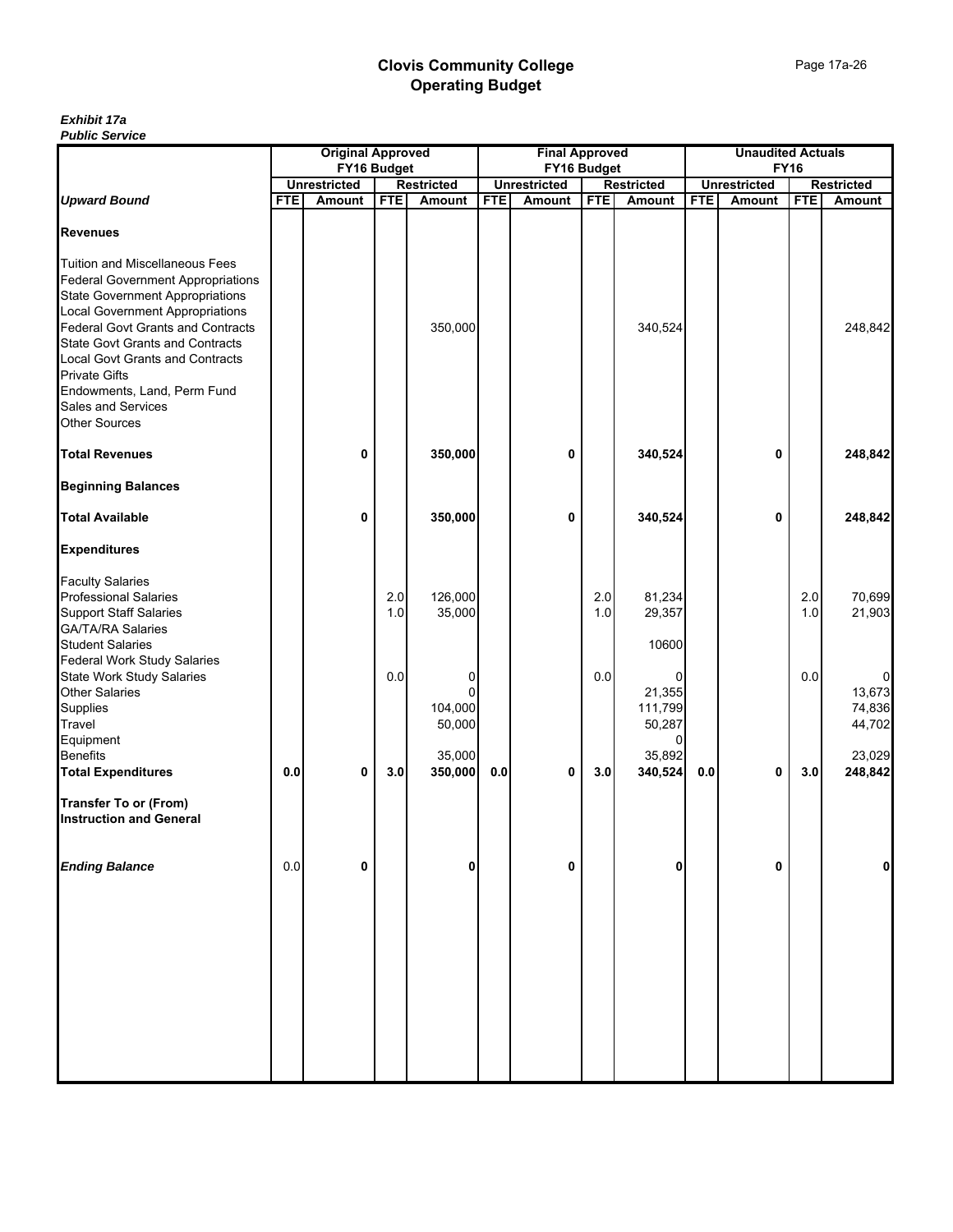|                                                                                                                                                                                                                                                                                                                                                                                                            |            | <b>Original Approved</b>           |            |                   |            | <b>Final Approved</b>              |            |                   |            | <b>Unaudited Actuals</b>           |            |                   |
|------------------------------------------------------------------------------------------------------------------------------------------------------------------------------------------------------------------------------------------------------------------------------------------------------------------------------------------------------------------------------------------------------------|------------|------------------------------------|------------|-------------------|------------|------------------------------------|------------|-------------------|------------|------------------------------------|------------|-------------------|
|                                                                                                                                                                                                                                                                                                                                                                                                            |            | FY16 Budget<br><b>Unrestricted</b> |            | <b>Restricted</b> |            | FY16 Budget<br><b>Unrestricted</b> |            | <b>Restricted</b> |            | <b>FY16</b><br><b>Unrestricted</b> |            | <b>Restricted</b> |
| <b>New Mexico Arts</b>                                                                                                                                                                                                                                                                                                                                                                                     | <b>FTE</b> | Amount                             | <b>FTE</b> | Amount            | <b>FTE</b> | Amount                             | <b>FTE</b> | Amount            | <b>FTE</b> | Amount                             | <b>FTE</b> | Amount            |
| <b>Revenues</b>                                                                                                                                                                                                                                                                                                                                                                                            |            |                                    |            |                   |            |                                    |            |                   |            |                                    |            |                   |
| <b>Tuition and Miscellaneous Fees</b><br><b>Federal Government Appropriations</b><br><b>State Government Appropriations</b><br>Local Government Appropriations<br><b>Federal Govt Grants and Contracts</b><br><b>State Govt Grants and Contracts</b><br><b>Local Govt Grants and Contracts</b><br><b>Private Gifts</b><br>Endowments, Land, Perm Fund<br><b>Sales and Services</b><br><b>Other Sources</b> |            |                                    |            | 7,000             |            |                                    |            | 0<br>6,628        |            |                                    |            | 6,628             |
| <b>Total Revenues</b>                                                                                                                                                                                                                                                                                                                                                                                      |            | 0                                  |            | 7,000             |            | 0                                  |            | 6,628             |            | 0                                  |            | 6,628             |
| <b>Beginning Balances</b>                                                                                                                                                                                                                                                                                                                                                                                  |            |                                    |            |                   |            |                                    |            |                   |            |                                    |            |                   |
| <b>Total Available</b>                                                                                                                                                                                                                                                                                                                                                                                     |            | 0                                  |            | 7,000             |            | 0                                  |            | 6,628             |            | 0                                  |            | 6,628             |
| <b>Expenditures</b>                                                                                                                                                                                                                                                                                                                                                                                        |            |                                    |            |                   |            |                                    |            |                   |            |                                    |            |                   |
| <b>Faculty Salaries</b><br><b>Professional Salaries</b><br><b>Support Staff Salaries</b><br><b>GA/TA/RA Salaries</b><br><b>Student Salaries</b><br><b>Federal Work Study Salaries</b><br>State Work Study Salaries<br><b>Other Salaries</b>                                                                                                                                                                |            |                                    |            |                   |            |                                    |            |                   |            |                                    |            |                   |
| Supplies<br>Travel<br>Equipment<br><b>Benefits</b>                                                                                                                                                                                                                                                                                                                                                         |            |                                    |            | 7,000             |            |                                    |            | 6,628             |            |                                    |            | 6,628             |
| <b>Total Expenditures</b>                                                                                                                                                                                                                                                                                                                                                                                  | 0.0        | 0                                  | $0.0\,$    | 7,000             | 0.0        | 0                                  | 0.0        | 6,628             | 0.0        | 0                                  | $0.0\,$    | 6,628             |
| <b>Transfer To or (From)</b><br><b>Instruction and General</b>                                                                                                                                                                                                                                                                                                                                             |            |                                    |            |                   |            |                                    |            |                   |            |                                    |            |                   |
| <b>Ending Balance</b>                                                                                                                                                                                                                                                                                                                                                                                      | 0.0        | 0                                  |            | 0                 |            | 0                                  |            | 0                 |            | 0                                  |            | $\mathbf{0}$      |
|                                                                                                                                                                                                                                                                                                                                                                                                            |            |                                    |            |                   |            |                                    |            |                   |            |                                    |            |                   |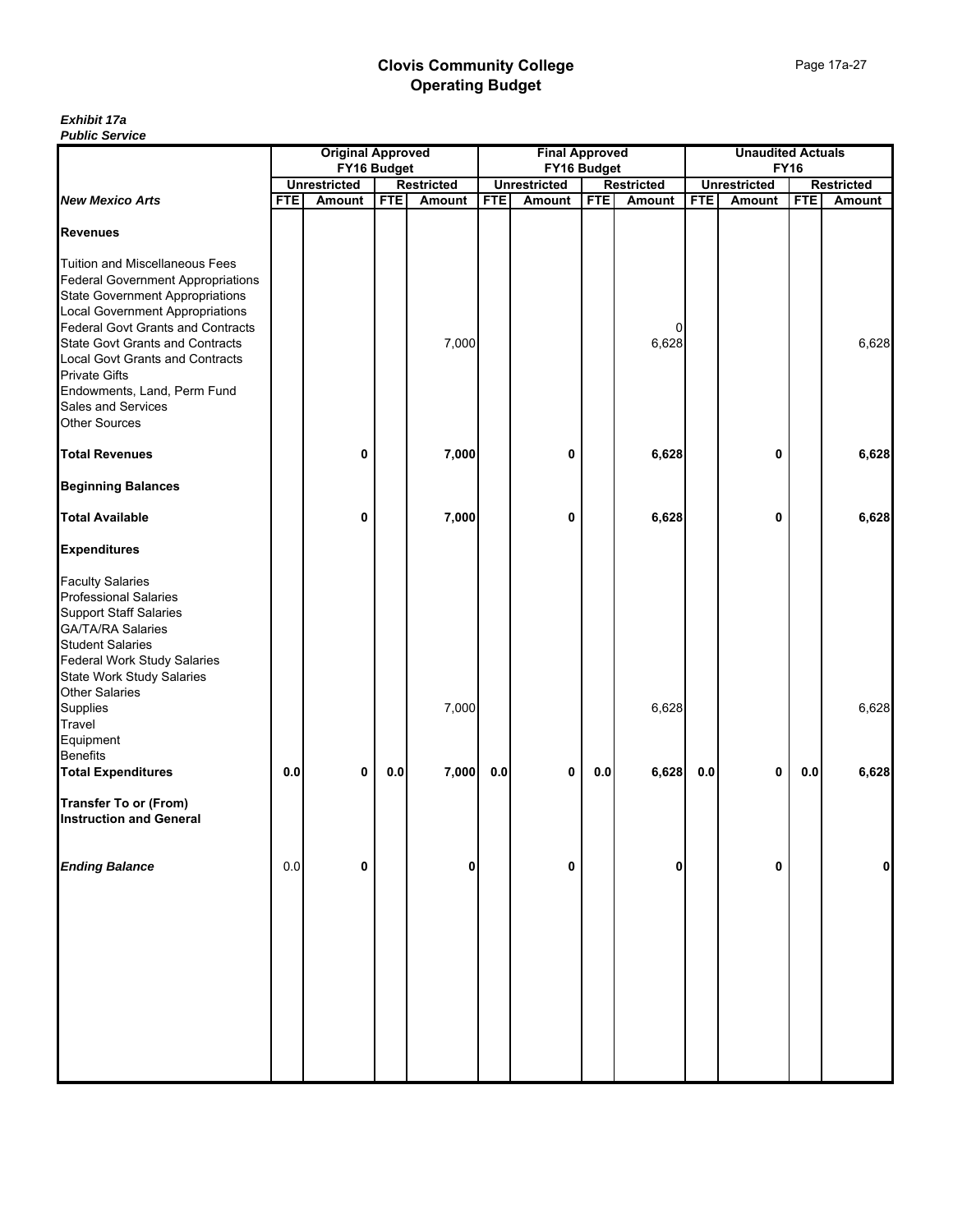|                                                                                                                                                                                                                                                                                                       |            | <b>Original Approved</b>      |            |                             |            | <b>Final Approved</b>         |            |                             |            | <b>Unaudited Actuals</b>      |             |                                    |
|-------------------------------------------------------------------------------------------------------------------------------------------------------------------------------------------------------------------------------------------------------------------------------------------------------|------------|-------------------------------|------------|-----------------------------|------------|-------------------------------|------------|-----------------------------|------------|-------------------------------|-------------|------------------------------------|
|                                                                                                                                                                                                                                                                                                       |            | FY16 Budget                   |            |                             |            | FY16 Budget                   |            |                             |            |                               | <b>FY16</b> |                                    |
| <b>Western States Arts</b>                                                                                                                                                                                                                                                                            | <b>FTE</b> | <b>Unrestricted</b><br>Amount | <b>FTE</b> | <b>Restricted</b><br>Amount | <b>FTE</b> | <b>Unrestricted</b><br>Amount | <b>FTE</b> | <b>Restricted</b><br>Amount | <b>FTE</b> | <b>Unrestricted</b><br>Amount | <b>FTE</b>  | <b>Restricted</b><br><b>Amount</b> |
|                                                                                                                                                                                                                                                                                                       |            |                               |            |                             |            |                               |            |                             |            |                               |             |                                    |
| <b>Revenues</b>                                                                                                                                                                                                                                                                                       |            |                               |            |                             |            |                               |            |                             |            |                               |             |                                    |
| <b>Tuition and Miscellaneous Fees</b><br><b>Federal Government Appropriations</b><br><b>State Government Appropriations</b><br><b>Local Government Appropriations</b><br><b>Federal Govt Grants and Contracts</b><br><b>State Govt Grants and Contracts</b><br><b>Local Govt Grants and Contracts</b> |            |                               |            | 2,000                       |            |                               |            | 0<br>1,600                  |            |                               |             | 1,600                              |
| <b>Private Gifts</b><br>Endowments, Land, Perm Fund<br>Sales and Services<br><b>Other Sources</b>                                                                                                                                                                                                     |            |                               |            |                             |            |                               |            |                             |            |                               |             |                                    |
| <b>Total Revenues</b>                                                                                                                                                                                                                                                                                 |            | 0                             |            | 2,000                       |            | 0                             |            | 1,600                       |            | 0                             |             | 1,600                              |
| <b>Beginning Balances</b>                                                                                                                                                                                                                                                                             |            |                               |            |                             |            |                               |            |                             |            |                               |             |                                    |
| <b>Total Available</b>                                                                                                                                                                                                                                                                                |            | 0                             |            | 2,000                       |            | 0                             |            | 1,600                       |            | 0                             |             | 1,600                              |
| <b>Expenditures</b>                                                                                                                                                                                                                                                                                   |            |                               |            |                             |            |                               |            |                             |            |                               |             |                                    |
| <b>Faculty Salaries</b><br><b>Professional Salaries</b><br><b>Support Staff Salaries</b><br><b>GA/TA/RA Salaries</b><br><b>Student Salaries</b><br>Federal Work Study Salaries<br>State Work Study Salaries<br><b>Other Salaries</b>                                                                  |            |                               |            |                             |            |                               |            |                             |            |                               |             |                                    |
| Supplies<br>Travel<br>Equipment<br><b>Benefits</b>                                                                                                                                                                                                                                                    |            |                               |            | 2,000                       |            |                               |            | 1,600                       |            |                               |             | 1,600                              |
| <b>Total Expenditures</b><br><b>Transfer To or (From)</b><br><b>Instruction and General</b>                                                                                                                                                                                                           | $0.0\,$    | 0                             | 0.0        | 2,000                       | 0.0        | 0                             | $0.0\,$    | 1,600                       | $0.0\,$    | 0                             | $0.0\,$     | 1,600                              |
| <b>Ending Balance</b>                                                                                                                                                                                                                                                                                 | 0.0        | 0                             |            | 0                           |            | 0                             |            | 0                           |            | 0                             |             | 0                                  |
|                                                                                                                                                                                                                                                                                                       |            |                               |            |                             |            |                               |            |                             |            |                               |             |                                    |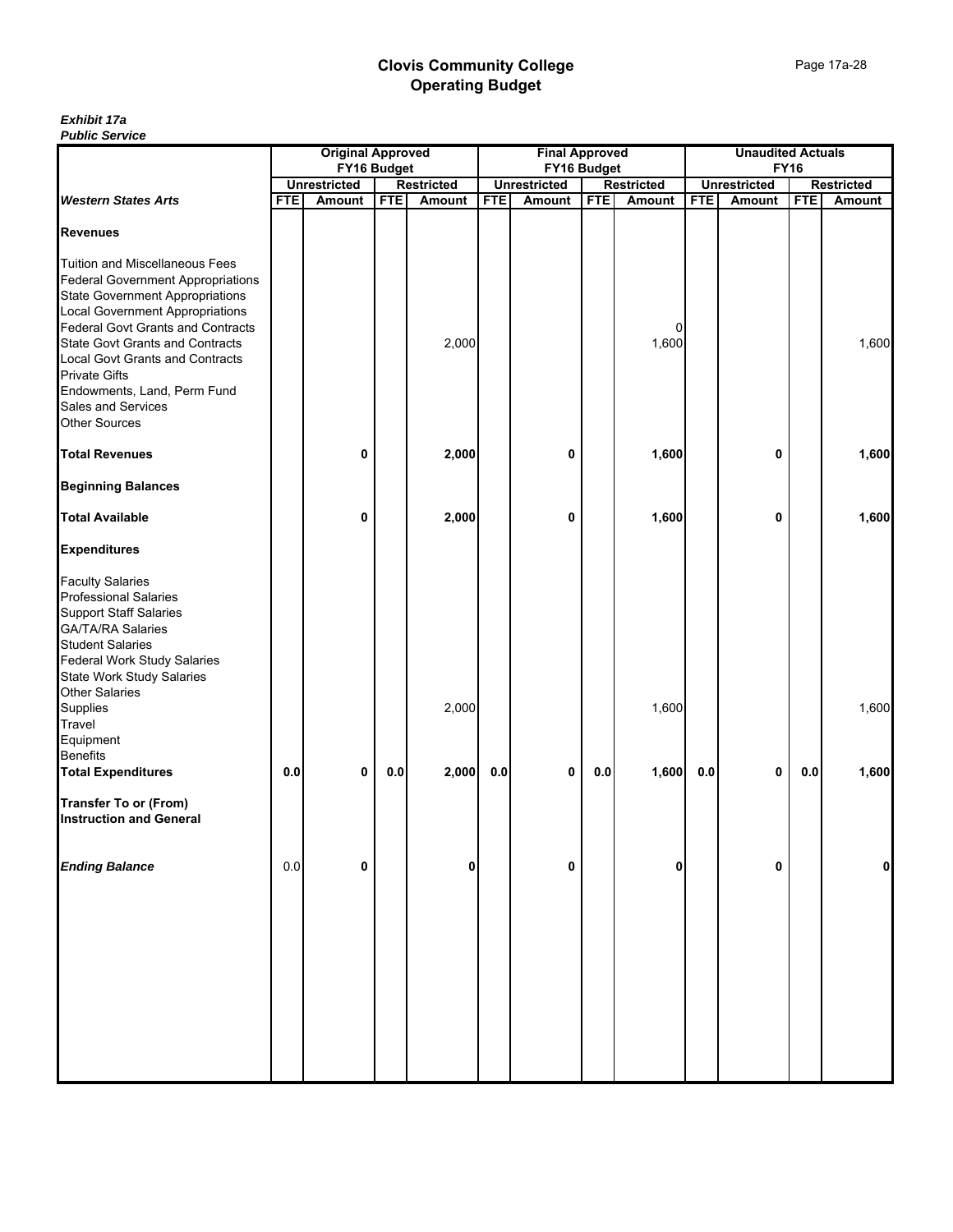| <b><i>L</i></b> ANIIC OCLAIG             |            |                          |            |                   |             |                       |            |                   |            |                          |            |                   |
|------------------------------------------|------------|--------------------------|------------|-------------------|-------------|-----------------------|------------|-------------------|------------|--------------------------|------------|-------------------|
|                                          |            | <b>Original Approved</b> |            |                   |             | <b>Final Approved</b> |            |                   |            | <b>Unaudited Actuals</b> |            |                   |
|                                          |            | FY16 Budget              |            |                   | FY16 Budget |                       |            |                   |            | <b>FY16</b>              |            |                   |
|                                          |            | <b>Unrestricted</b>      |            | <b>Restricted</b> |             | <b>Unrestricted</b>   |            | <b>Restricted</b> |            | <b>Unrestricted</b>      |            | <b>Restricted</b> |
|                                          | <b>FTE</b> |                          | <b>FTE</b> |                   | <b>FTE</b>  | Amount                | <b>FTE</b> |                   | <b>FTE</b> |                          | <b>FTE</b> | Amount            |
| <b>New England Fed of the Arts</b>       |            | Amount                   |            | Amount            |             |                       |            | Amount            |            | Amount                   |            |                   |
|                                          |            |                          |            |                   |             |                       |            |                   |            |                          |            |                   |
| <b>Revenues</b>                          |            |                          |            |                   |             |                       |            |                   |            |                          |            |                   |
|                                          |            |                          |            |                   |             |                       |            |                   |            |                          |            |                   |
| <b>Tuition and Miscellaneous Fees</b>    |            |                          |            |                   |             |                       |            |                   |            |                          |            |                   |
| <b>Federal Government Appropriations</b> |            |                          |            |                   |             |                       |            |                   |            |                          |            |                   |
| <b>State Government Appropriations</b>   |            |                          |            |                   |             |                       |            |                   |            |                          |            |                   |
| <b>Local Government Appropriations</b>   |            |                          |            |                   |             |                       |            |                   |            |                          |            |                   |
|                                          |            |                          |            |                   |             |                       |            |                   |            |                          |            |                   |
| <b>Federal Govt Grants and Contracts</b> |            |                          |            |                   |             |                       |            |                   |            |                          |            |                   |
| <b>State Govt Grants and Contracts</b>   |            |                          |            |                   |             |                       |            | 0                 |            |                          |            |                   |
| <b>Local Govt Grants and Contracts</b>   |            |                          |            |                   |             |                       |            |                   |            |                          |            |                   |
| <b>Private Gifts</b>                     |            |                          |            |                   |             |                       |            |                   |            |                          |            |                   |
| Endowments, Land, Perm Fund              |            |                          |            |                   |             |                       |            |                   |            |                          |            |                   |
|                                          |            |                          |            |                   |             |                       |            |                   |            |                          |            |                   |
| Sales and Services                       |            |                          |            |                   |             |                       |            |                   |            |                          |            |                   |
| <b>Other Sources</b>                     |            |                          |            |                   |             |                       |            |                   |            |                          |            |                   |
|                                          |            |                          |            |                   |             |                       |            |                   |            |                          |            |                   |
| <b>Total Revenues</b>                    |            | 0                        |            | 0                 |             | 0                     |            | 0                 |            | 0                        |            | 0                 |
| <b>Beginning Balances</b>                |            |                          |            |                   |             |                       |            |                   |            |                          |            |                   |
| <b>Total Available</b>                   |            | 0                        |            | Λ                 |             | 0                     |            | 0                 |            | 0                        |            | 0                 |
| <b>Expenditures</b>                      |            |                          |            |                   |             |                       |            |                   |            |                          |            |                   |
|                                          |            |                          |            |                   |             |                       |            |                   |            |                          |            |                   |
| <b>Faculty Salaries</b>                  |            |                          |            |                   |             |                       |            |                   |            |                          |            |                   |
| <b>Professional Salaries</b>             |            |                          |            |                   |             |                       |            |                   |            |                          |            |                   |
| <b>Support Staff Salaries</b>            |            |                          |            |                   |             |                       |            |                   |            |                          |            |                   |
| <b>GA/TA/RA Salaries</b>                 |            |                          |            |                   |             |                       |            |                   |            |                          |            |                   |
| <b>Student Salaries</b>                  |            |                          |            |                   |             |                       |            |                   |            |                          |            |                   |
| <b>Federal Work Study Salaries</b>       |            |                          |            |                   |             |                       |            |                   |            |                          |            |                   |
|                                          |            |                          |            |                   |             |                       |            |                   |            |                          |            |                   |
| State Work Study Salaries                |            |                          |            |                   |             |                       |            |                   |            |                          |            |                   |
| <b>Other Salaries</b>                    |            |                          |            |                   |             |                       |            |                   |            |                          |            |                   |
| Supplies                                 |            |                          |            |                   |             |                       |            | 0                 |            |                          |            |                   |
| Travel                                   |            |                          |            |                   |             |                       |            |                   |            |                          |            |                   |
| Equipment                                |            |                          |            |                   |             |                       |            |                   |            |                          |            |                   |
| <b>Benefits</b>                          |            |                          |            |                   |             |                       |            |                   |            |                          |            |                   |
|                                          |            |                          |            |                   |             |                       |            |                   |            |                          |            |                   |
| <b>Total Expenditures</b>                | 0.0        | 0                        | 0.0        | 0                 | $0.0\,$     | 0                     | $0.0\,$    | 0                 | 0.0        | 0                        | 0.0        | 0                 |
|                                          |            |                          |            |                   |             |                       |            |                   |            |                          |            |                   |
| <b>Transfer To or (From)</b>             |            |                          |            |                   |             |                       |            |                   |            |                          |            |                   |
| <b>Instruction and General</b>           |            |                          |            |                   |             |                       |            |                   |            |                          |            |                   |
|                                          |            |                          |            |                   |             |                       |            |                   |            |                          |            |                   |
| <b>Ending Balance</b>                    | 0.0        | 0                        |            | 0                 |             | 0                     |            | 0                 |            | 0                        |            | 0                 |
|                                          |            |                          |            |                   |             |                       |            |                   |            |                          |            |                   |
|                                          |            |                          |            |                   |             |                       |            |                   |            |                          |            |                   |
|                                          |            |                          |            |                   |             |                       |            |                   |            |                          |            |                   |
|                                          |            |                          |            |                   |             |                       |            |                   |            |                          |            |                   |
|                                          |            |                          |            |                   |             |                       |            |                   |            |                          |            |                   |
|                                          |            |                          |            |                   |             |                       |            |                   |            |                          |            |                   |
|                                          |            |                          |            |                   |             |                       |            |                   |            |                          |            |                   |
|                                          |            |                          |            |                   |             |                       |            |                   |            |                          |            |                   |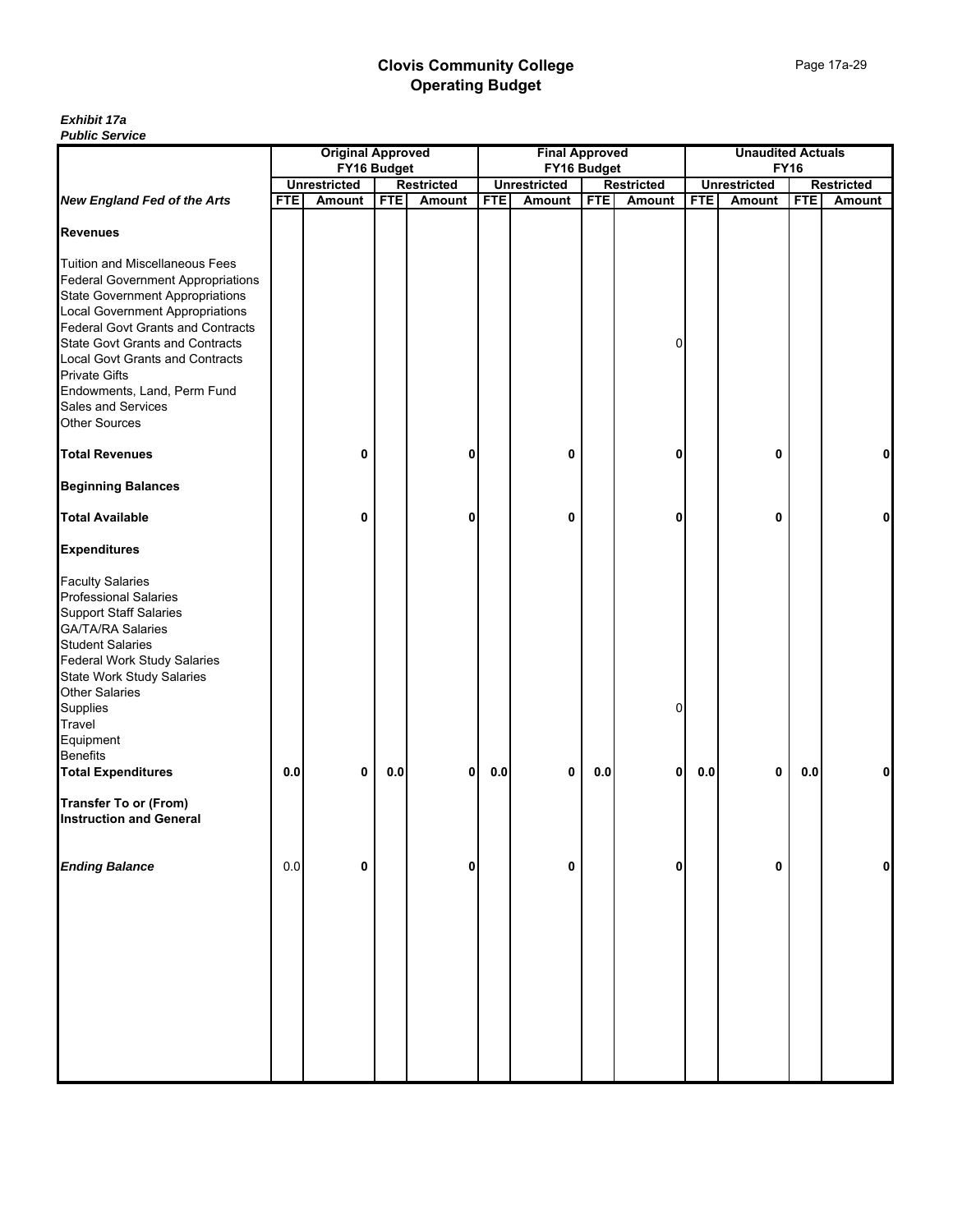| <u>r upilo oci vice</u>                                                                                                                                                                                                                                                                                                                                                                                    | <b>Original Approved</b> |                     |            |                                       |            |                       |                       |                       |            |                          |             |                            |
|------------------------------------------------------------------------------------------------------------------------------------------------------------------------------------------------------------------------------------------------------------------------------------------------------------------------------------------------------------------------------------------------------------|--------------------------|---------------------|------------|---------------------------------------|------------|-----------------------|-----------------------|-----------------------|------------|--------------------------|-------------|----------------------------|
|                                                                                                                                                                                                                                                                                                                                                                                                            |                          |                     |            |                                       |            | <b>Final Approved</b> |                       |                       |            | <b>Unaudited Actuals</b> |             |                            |
|                                                                                                                                                                                                                                                                                                                                                                                                            |                          | FY16 Budget         |            |                                       |            | FY16 Budget           |                       |                       |            |                          | <b>FY16</b> |                            |
|                                                                                                                                                                                                                                                                                                                                                                                                            |                          | <b>Unrestricted</b> |            | <b>Restricted</b>                     |            | <b>Unrestricted</b>   |                       | <b>Restricted</b>     |            | <b>Unrestricted</b>      |             | <b>Restricted</b>          |
| (Inactive)                                                                                                                                                                                                                                                                                                                                                                                                 | <b>FTE</b>               | Amount              | <b>FTE</b> | Amount                                | <b>FTE</b> | Amount                | <b>FTE</b>            | <b>Amount</b>         | <b>FTE</b> | Amount                   | <b>FTE</b>  | Amount                     |
| <b>Revenues</b>                                                                                                                                                                                                                                                                                                                                                                                            |                          |                     |            |                                       |            |                       |                       |                       |            |                          |             |                            |
| <b>Tuition and Miscellaneous Fees</b><br><b>Federal Government Appropriations</b><br><b>State Government Appropriations</b><br><b>Local Government Appropriations</b><br><b>Federal Govt Grants and Contracts</b><br><b>State Govt Grants and Contracts</b><br><b>Local Govt Grants and Contracts</b><br><b>Private Gifts</b><br>Endowments, Land, Perm Fund<br>Sales and Services<br><b>Other Sources</b> |                          |                     |            | 0                                     |            |                       |                       | 0                     |            |                          |             | 0                          |
| <b>Total Revenues</b>                                                                                                                                                                                                                                                                                                                                                                                      |                          | 0                   |            | 0                                     |            | 0                     |                       | 0                     |            | 0                        |             | 0                          |
| <b>Beginning Balances</b>                                                                                                                                                                                                                                                                                                                                                                                  |                          |                     |            |                                       |            |                       |                       |                       |            |                          |             |                            |
| <b>Total Available</b>                                                                                                                                                                                                                                                                                                                                                                                     |                          | 0                   |            | 0                                     |            | 0                     |                       | 0                     |            | 0                        |             | 0                          |
| <b>Expenditures</b>                                                                                                                                                                                                                                                                                                                                                                                        |                          |                     |            |                                       |            |                       |                       |                       |            |                          |             |                            |
| <b>Faculty Salaries</b><br><b>Professional Salaries</b><br><b>Support Staff Salaries</b><br><b>GA/TA/RA Salaries</b><br><b>Student Salaries</b><br><b>Federal Work Study Salaries</b>                                                                                                                                                                                                                      |                          |                     | 0.0        | 0                                     |            |                       | 0.0                   | 0<br>U                |            |                          | 0.0         | 0                          |
| <b>State Work Study Salaries</b><br><b>Other Salaries</b><br>Supplies<br>Travel<br>Equipment<br><b>Benefits</b><br><b>Total Expenditures</b>                                                                                                                                                                                                                                                               | $0.0\,$                  | 0                   | 0.0<br>0.0 | 0<br>0<br>0<br>0<br>0<br>$\mathbf{0}$ | 0.0        | 0                     | 0.0<br>$\mathbf{0.0}$ | 0<br>0<br>0<br>0<br>0 | $0.0\,$    | 0                        | 0.0<br>0.0  | 0<br>0<br>0<br>0<br>0<br>0 |
| <b>Transfer To or (From)</b><br><b>Instruction and General</b>                                                                                                                                                                                                                                                                                                                                             |                          |                     |            |                                       |            |                       |                       |                       |            |                          |             |                            |
| <b>Ending Balance</b>                                                                                                                                                                                                                                                                                                                                                                                      | 0.0                      | 0                   |            | 0                                     |            | 0                     |                       | 0                     |            | 0                        |             | 0                          |
|                                                                                                                                                                                                                                                                                                                                                                                                            |                          |                     |            |                                       |            |                       |                       |                       |            |                          |             |                            |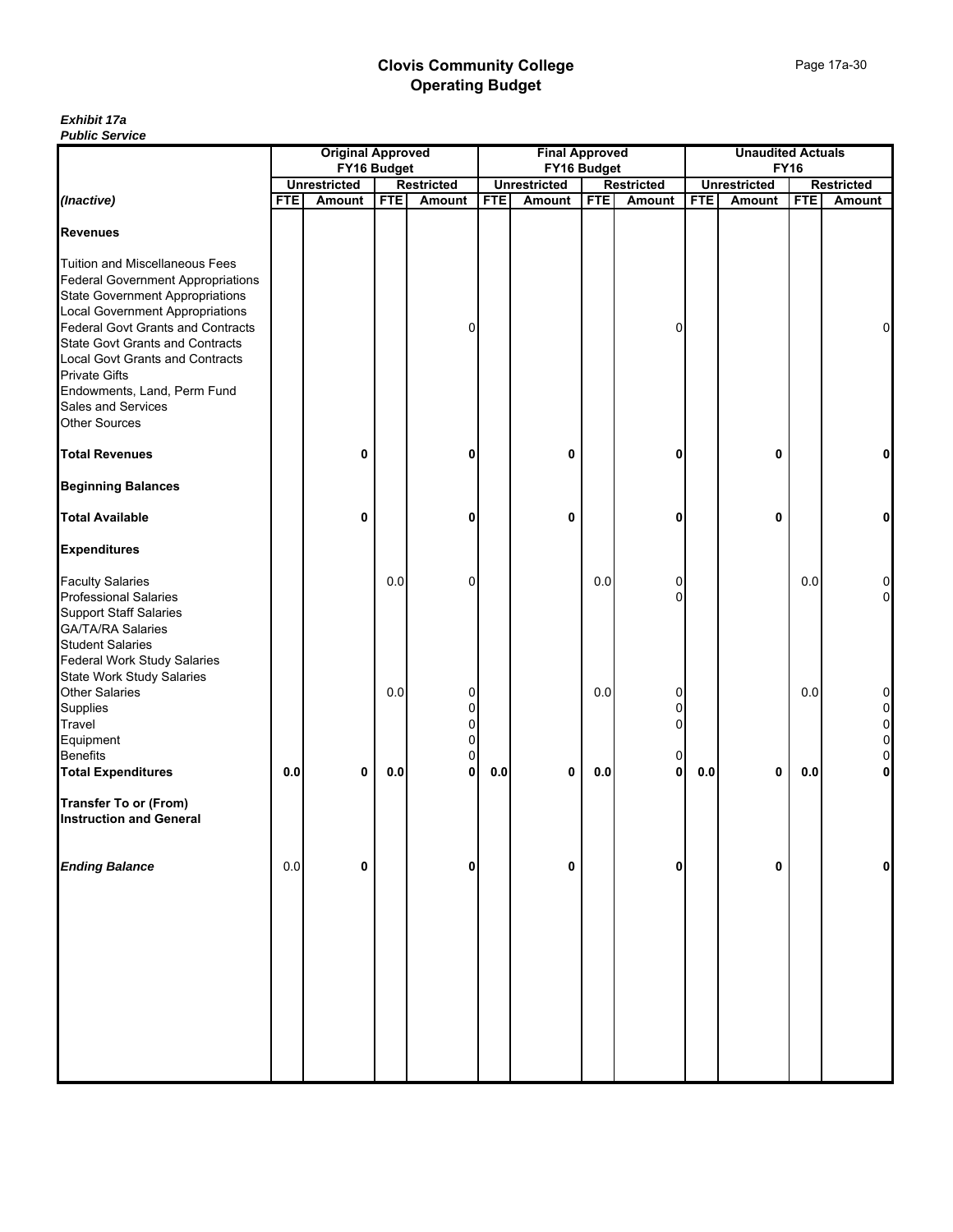| <u>r upilo oci vice</u>                                                                                                                                                                                                                                                                                                                                                                                    | <b>Original Approved</b> |                     |            |                                       |            |                       |            |                            |            |                          |             |                       |
|------------------------------------------------------------------------------------------------------------------------------------------------------------------------------------------------------------------------------------------------------------------------------------------------------------------------------------------------------------------------------------------------------------|--------------------------|---------------------|------------|---------------------------------------|------------|-----------------------|------------|----------------------------|------------|--------------------------|-------------|-----------------------|
|                                                                                                                                                                                                                                                                                                                                                                                                            |                          |                     |            |                                       |            | <b>Final Approved</b> |            |                            |            | <b>Unaudited Actuals</b> |             |                       |
|                                                                                                                                                                                                                                                                                                                                                                                                            |                          | FY16 Budget         |            |                                       |            | FY16 Budget           |            |                            |            |                          | <b>FY16</b> |                       |
|                                                                                                                                                                                                                                                                                                                                                                                                            |                          | <b>Unrestricted</b> |            | <b>Restricted</b>                     |            | <b>Unrestricted</b>   |            | <b>Restricted</b>          |            | <b>Unrestricted</b>      |             | <b>Restricted</b>     |
| (Inactive)                                                                                                                                                                                                                                                                                                                                                                                                 | <b>FTE</b>               | Amount              | <b>FTE</b> | Amount                                | <b>FTE</b> | Amount                | <b>FTE</b> | <b>Amount</b>              | <b>FTE</b> | Amount                   | <b>FTE</b>  | Amount                |
| <b>Revenues</b>                                                                                                                                                                                                                                                                                                                                                                                            |                          |                     |            |                                       |            |                       |            |                            |            |                          |             |                       |
| <b>Tuition and Miscellaneous Fees</b><br><b>Federal Government Appropriations</b><br><b>State Government Appropriations</b><br><b>Local Government Appropriations</b><br><b>Federal Govt Grants and Contracts</b><br><b>State Govt Grants and Contracts</b><br><b>Local Govt Grants and Contracts</b><br><b>Private Gifts</b><br>Endowments, Land, Perm Fund<br>Sales and Services<br><b>Other Sources</b> |                          |                     |            | 0                                     |            |                       |            | 0                          |            |                          |             | 0                     |
| <b>Total Revenues</b>                                                                                                                                                                                                                                                                                                                                                                                      |                          | 0                   |            | 0                                     |            | 0                     |            | 0                          |            | 0                        |             | 0                     |
| <b>Beginning Balances</b>                                                                                                                                                                                                                                                                                                                                                                                  |                          |                     |            |                                       |            |                       |            |                            |            |                          |             |                       |
| <b>Total Available</b>                                                                                                                                                                                                                                                                                                                                                                                     |                          | 0                   |            | 0                                     |            | 0                     |            | 0                          |            | 0                        |             | 0                     |
| <b>Expenditures</b>                                                                                                                                                                                                                                                                                                                                                                                        |                          |                     |            |                                       |            |                       |            |                            |            |                          |             |                       |
| <b>Faculty Salaries</b><br><b>Professional Salaries</b><br><b>Support Staff Salaries</b><br><b>GA/TA/RA Salaries</b><br><b>Student Salaries</b><br><b>Federal Work Study Salaries</b><br>State Work Study Salaries                                                                                                                                                                                         |                          |                     | 0.0        | 0                                     |            |                       | 0.8        | 0                          |            |                          | 0.0         | 0                     |
| <b>Other Salaries</b><br>Supplies<br>Travel<br>Equipment<br><b>Benefits</b><br><b>Total Expenditures</b>                                                                                                                                                                                                                                                                                                   | $0.0\,$                  | 0                   | 0.8        | 0<br>0<br>0<br>0<br>0<br>$\mathbf{0}$ | 0.0        | 0                     | 0.8        | 0<br>0<br>0<br>0<br>0<br>0 | $0.0\,$    | 0                        | 0.0         | 0<br>0<br>0<br>0<br>0 |
| <b>Transfer To or (From)</b><br><b>Instruction and General</b>                                                                                                                                                                                                                                                                                                                                             |                          |                     |            |                                       |            |                       |            |                            |            |                          |             |                       |
| <b>Ending Balance</b>                                                                                                                                                                                                                                                                                                                                                                                      | 0.0                      | 0                   |            | 0                                     |            | 0                     |            | 0                          |            | 0                        |             | 0                     |
|                                                                                                                                                                                                                                                                                                                                                                                                            |                          |                     |            |                                       |            |                       |            |                            |            |                          |             |                       |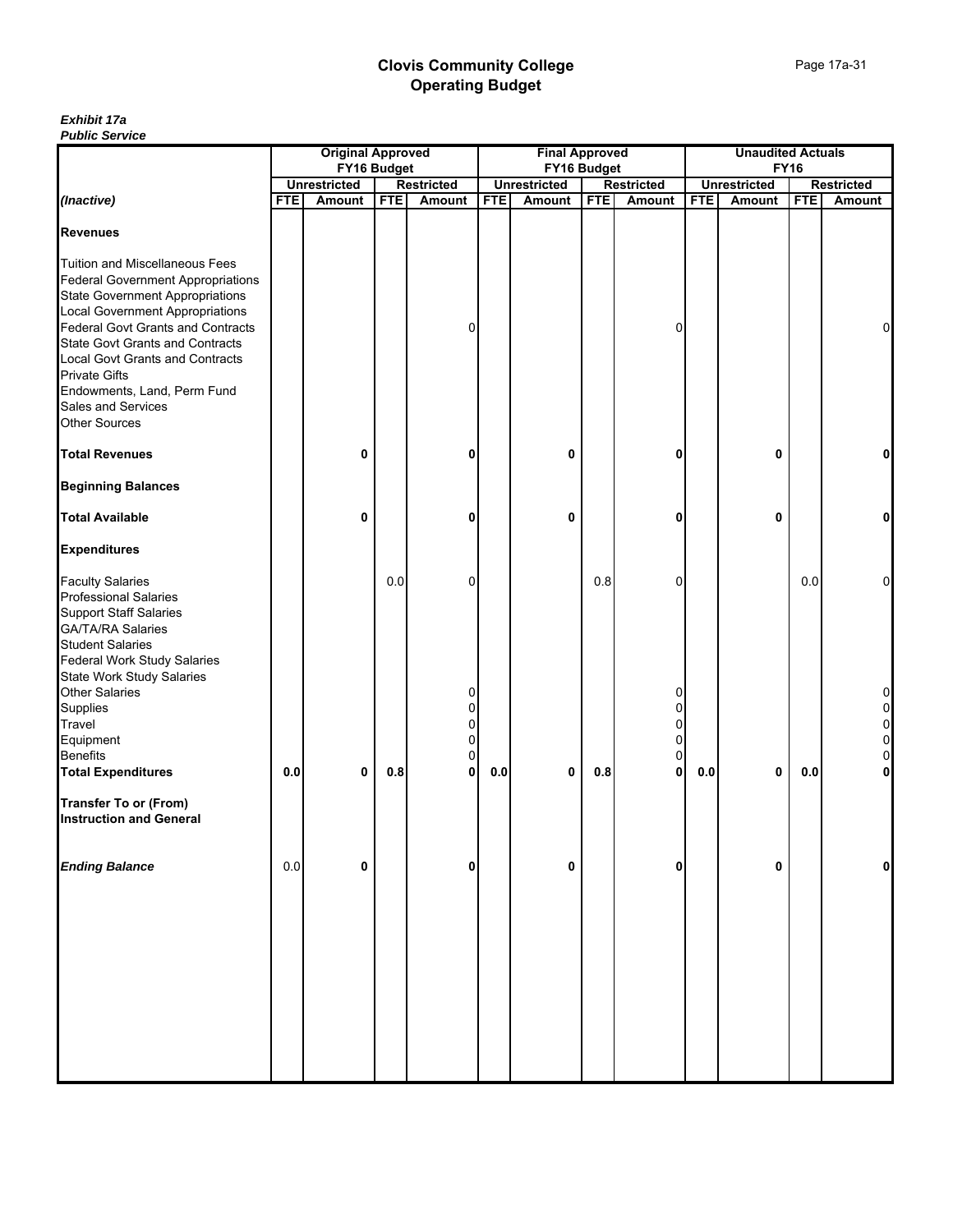|                                                                                                                              | <b>Original Approved</b> |                     |            |                   |            | <b>Final Approved</b> |            |                   |            | <b>Unaudited Actuals</b> |            |                   |
|------------------------------------------------------------------------------------------------------------------------------|--------------------------|---------------------|------------|-------------------|------------|-----------------------|------------|-------------------|------------|--------------------------|------------|-------------------|
|                                                                                                                              |                          | FY16 Budget         |            |                   |            | FY16 Budget           |            |                   |            | <b>FY16</b>              |            |                   |
|                                                                                                                              |                          | <b>Unrestricted</b> |            | <b>Restricted</b> |            | <b>Unrestricted</b>   |            | <b>Restricted</b> |            | <b>Unrestricted</b>      |            | <b>Restricted</b> |
|                                                                                                                              | <b>FTE</b>               | <b>Amount</b>       | <b>FTE</b> | <b>Amount</b>     | <b>FTE</b> | <b>Amount</b>         | <b>FTE</b> | <b>Amount</b>     | <b>FTE</b> | Amount                   | <b>FTE</b> | <b>Amount</b>     |
| <b>Revenues</b>                                                                                                              |                          |                     |            |                   |            |                       |            |                   |            |                          |            |                   |
| <b>Tuition and Miscellaneous Fees</b><br><b>Federal Government Appropriations</b>                                            |                          |                     |            |                   |            |                       |            |                   |            |                          |            |                   |
| <b>State Government Appropriations</b>                                                                                       |                          |                     |            |                   |            |                       |            |                   |            |                          |            |                   |
| <b>Local Government Appropriations</b><br><b>Federal Govt Grants and Contracts</b><br><b>State Govt Grants and Contracts</b> |                          | $\Omega$            |            | 0                 |            | 0                     |            | 0                 |            | 0                        |            | $\mathbf 0$       |
| <b>Private Gifts</b><br>Endowments, Land, Perm Fund                                                                          |                          |                     |            |                   |            |                       |            |                   |            |                          |            |                   |
| Sales and Services<br><b>Other Sources</b>                                                                                   |                          | 5,000               |            |                   |            | 8,000                 |            |                   |            | 1,803                    |            |                   |
| <b>Total Revenues</b>                                                                                                        |                          | 5,000               |            | 0                 | 0.0        | 8,000                 | 0.0        | 0                 | 0.0        | 1,803                    |            | 0                 |
| <b>Beginning Balances</b>                                                                                                    |                          | 349,680             |            | 0                 |            | 455,216               |            | 0                 |            | 455,216                  |            | $\mathbf 0$       |
| <b>Total Available</b>                                                                                                       |                          | 354,680             |            | 0                 |            | 463,216               |            | 0                 |            | 457,019                  | 0.0        | $\mathbf{0}$      |
| <b>Expenditures</b>                                                                                                          |                          |                     |            |                   |            |                       |            |                   |            |                          |            |                   |
| <b>Faculty Salaries</b>                                                                                                      |                          |                     |            |                   |            |                       |            |                   |            |                          |            |                   |
| <b>Professional Salaries</b>                                                                                                 | 13.0                     | 528,594             |            |                   | 13.0       | 524,594               |            |                   | 13.5       | 509,555                  |            |                   |
| <b>Support Staff Salaries</b>                                                                                                |                          |                     |            |                   |            |                       |            |                   |            | 19,938                   |            |                   |
| <b>GA/TA/RA Salaries</b>                                                                                                     |                          |                     |            |                   |            | 0                     |            |                   |            |                          |            |                   |
| <b>Student Salaries</b>                                                                                                      |                          |                     |            |                   |            | 0                     |            |                   |            |                          |            |                   |
| <b>Federal Work Study Salaries</b>                                                                                           |                          | 0                   |            |                   |            |                       |            |                   |            |                          |            |                   |
| <b>State Work Study Salaries</b>                                                                                             |                          | 0                   |            |                   |            |                       |            |                   |            |                          |            |                   |
| <b>Other Salaries</b>                                                                                                        |                          |                     |            |                   |            | 0                     |            |                   |            |                          |            |                   |
| Supplies                                                                                                                     |                          | 942,000             |            |                   |            | 971,500               |            |                   |            | 836,263                  |            |                   |
| Travel                                                                                                                       |                          | 7,000               |            |                   |            | 7,000                 |            |                   |            | 1,934                    |            |                   |
| Equipment                                                                                                                    |                          | 16,000              |            |                   |            | 39,500                |            |                   |            | 39,032                   |            |                   |
| <b>Benefits</b>                                                                                                              |                          | 188,624             |            |                   |            | 190,724               |            |                   |            | 187,278                  |            |                   |
| <b>Total Expenditures</b>                                                                                                    | 13.0                     | 1,682,218           | 0.0        | 0                 | 13.0       | 1,733,318             | 0.0        |                   | $0$ 13.5   | 1,594,000                | 0.0        | 0                 |
| <b>Internal Department Charges</b><br>Instruction                                                                            |                          | 815,562             |            |                   |            | 815,562               |            |                   |            | 819,139                  |            |                   |
| Academic Support                                                                                                             |                          | 173,705             |            |                   |            | 173,705               |            |                   |            | 153,477                  |            |                   |
| <b>Student Services</b>                                                                                                      |                          | 212,247             |            |                   |            | 212,247               |            |                   |            | 203,077                  |            |                   |
| <b>Institutional Support</b>                                                                                                 |                          | 321,412             |            |                   |            | 321,412               |            |                   |            | 319,430                  |            |                   |
| Operation & Maintenance of Plant                                                                                             |                          | 130,165             |            |                   |            | 130,165               |            |                   |            | 121,795                  |            |                   |
| <b>Auxiliaries</b>                                                                                                           |                          | 4,000               |            |                   |            | 4,000                 |            |                   |            | 1,465                    |            |                   |
| Information Technology                                                                                                       |                          | 0                   |            |                   |            | 0                     |            |                   |            | 14,609                   |            |                   |
| Grants                                                                                                                       |                          |                     |            |                   |            |                       |            |                   |            | 70                       |            |                   |
| Miscellaneous                                                                                                                |                          |                     |            |                   |            |                       |            |                   |            | 31,222                   |            |                   |
| <b>Total Charges</b>                                                                                                         |                          | 1,657,091           |            |                   |            | 1,657,091             |            |                   |            | 1,664,285                |            |                   |
|                                                                                                                              |                          |                     |            |                   |            |                       |            |                   |            |                          |            |                   |
| <b>Expenses Net of</b>                                                                                                       |                          |                     |            |                   |            |                       |            |                   |            |                          |            |                   |
| <b>Internal Department Charges</b>                                                                                           |                          | 25,127              |            | 0                 |            | 76,227                |            | 0                 |            | $-70,285$                |            | 0                 |
| <b>Transfers TO (From)</b>                                                                                                   |                          |                     |            |                   |            |                       |            |                   |            |                          |            |                   |
| Capital Outlay Minor Projects                                                                                                |                          | 0                   |            |                   |            | 0                     |            |                   |            |                          |            |                   |
| <b>Internal Service</b><br><b>Total Net Transfers</b>                                                                        |                          | 0                   |            |                   |            | 0<br>0                |            |                   |            | 0                        |            |                   |
| <b>Ending Balance</b>                                                                                                        |                          | 329,553             |            | 0                 |            | 386,989               |            | $\mathbf{0}$      |            | 527,304                  |            | $\mathbf{0}$      |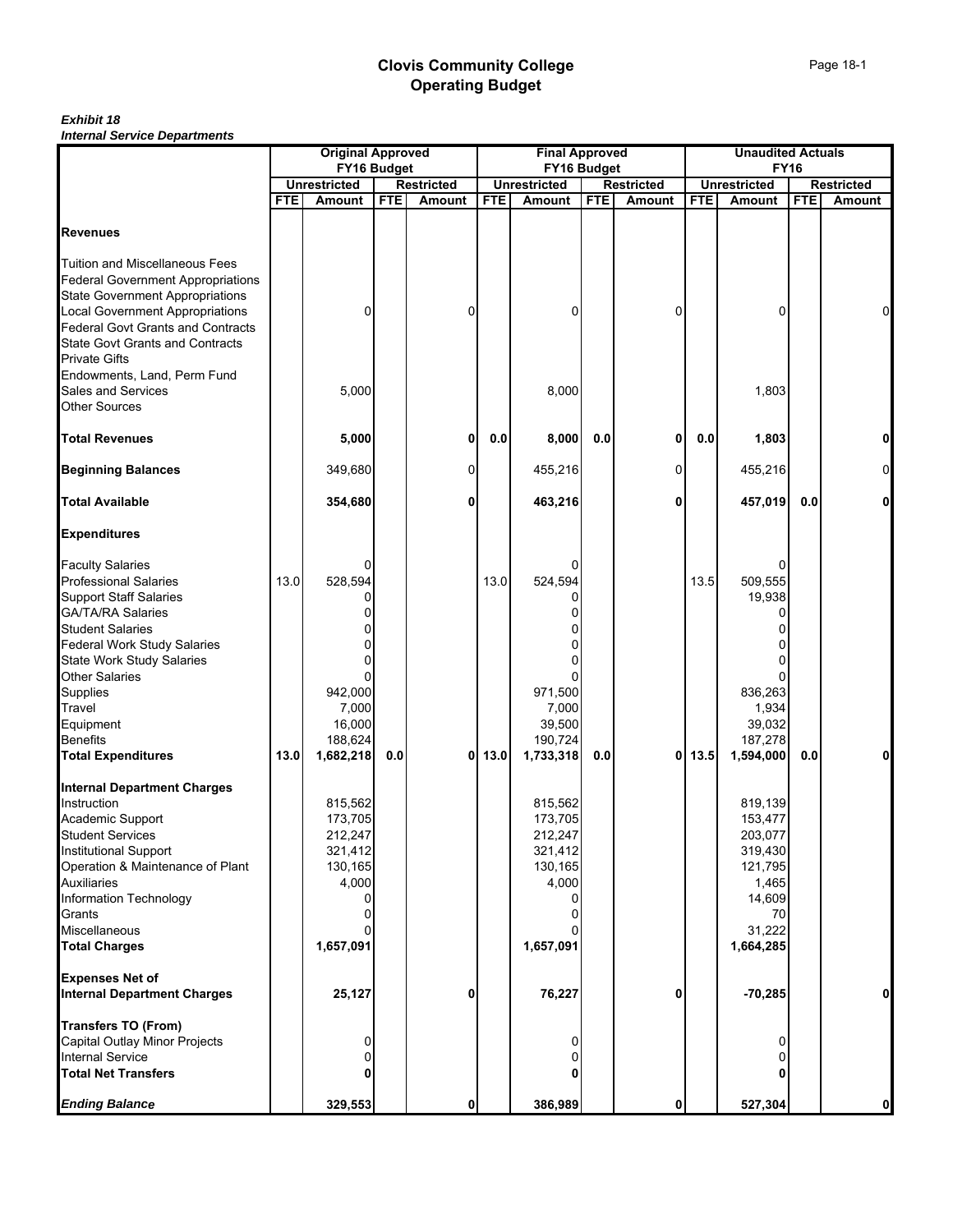| mental och noc Departments                                                                                                                                                                                                                                                                                                                                                                                 |            | <b>Original Approved</b><br>FY16 Budget        |            |                   |            | <b>Final Approved</b><br>FY16 Budget           |            |                   |            | <b>Unaudited Actuals</b><br><b>FY16</b> |            |                   |
|------------------------------------------------------------------------------------------------------------------------------------------------------------------------------------------------------------------------------------------------------------------------------------------------------------------------------------------------------------------------------------------------------------|------------|------------------------------------------------|------------|-------------------|------------|------------------------------------------------|------------|-------------------|------------|-----------------------------------------|------------|-------------------|
|                                                                                                                                                                                                                                                                                                                                                                                                            |            | <b>Unrestricted</b>                            |            | <b>Restricted</b> |            | <b>Unrestricted</b>                            |            | <b>Restricted</b> |            | <b>Unrestricted</b>                     |            | <b>Restricted</b> |
| <b>Car Pool</b>                                                                                                                                                                                                                                                                                                                                                                                            | <b>FTE</b> | Amount                                         | <b>FTE</b> | <b>Amount</b>     | <b>FTE</b> | Amount                                         | <b>FTE</b> | Amount            | <b>FTE</b> | Amount                                  | <b>FTE</b> | Amount            |
| <b>Revenues</b>                                                                                                                                                                                                                                                                                                                                                                                            |            |                                                |            |                   |            |                                                |            |                   |            |                                         |            |                   |
| <b>Tuition and Miscellaneous Fees</b><br><b>Federal Government Appropriations</b><br><b>State Government Appropriations</b><br><b>Local Government Appropriations</b><br><b>Federal Govt Grants and Contracts</b><br><b>State Govt Grants and Contracts</b><br><b>Local Govt Grants and Contracts</b><br><b>Private Gifts</b><br>Endowments, Land, Perm Fund<br>Sales and Services<br><b>Other Sources</b> |            |                                                |            |                   |            |                                                |            |                   |            |                                         |            |                   |
| <b>Total Revenues</b>                                                                                                                                                                                                                                                                                                                                                                                      |            | 0                                              |            | 0                 |            | 0                                              |            | 0                 |            | 0                                       |            | 0                 |
| <b>Beginning Balances</b>                                                                                                                                                                                                                                                                                                                                                                                  |            | 36,803                                         |            |                   |            | 34,686                                         |            |                   |            | 34,686                                  |            |                   |
| <b>Total Available</b>                                                                                                                                                                                                                                                                                                                                                                                     |            | 36,803                                         |            | 0                 |            | 34,686                                         |            | 0                 |            | 34,686                                  |            | 0                 |
| <b>Expenditures</b>                                                                                                                                                                                                                                                                                                                                                                                        |            |                                                |            |                   |            |                                                |            |                   |            |                                         |            |                   |
| <b>Faculty Salaries</b><br><b>Professional Salaries</b><br><b>Support Staff Salaries</b><br><b>GA/TA/RA Salaries</b><br><b>Student Salaries</b><br><b>Federal Work Study Salaries</b><br><b>State Work Study Salaries</b><br><b>Other Salaries</b><br>Supplies<br>Travel<br>Equipment                                                                                                                      |            | 15,000                                         |            |                   |            | 15,000                                         |            |                   |            | 6,439                                   |            |                   |
| <b>Benefits</b><br><b>Total Expenditures</b>                                                                                                                                                                                                                                                                                                                                                               | 0.0        | 15,000                                         | 0.0        | 0                 | 0.0        | 15,000                                         | 0.0        | 0                 | 0.0        | 6,439                                   | 0.0        | 0                 |
| <b>Internal Department Charges</b><br>Instruction<br>Academic Support<br><b>Student Services</b><br><b>Institutional Support</b><br>Operation & Maintenance of Plant<br>Other                                                                                                                                                                                                                              |            | 5,000<br>2,000<br>2,000<br>2,000<br>4,000<br>0 |            |                   |            | 5,000<br>2,000<br>2,000<br>2,000<br>4,000<br>0 |            |                   |            | 74<br>41<br>0<br>492<br>2,529<br>694    |            |                   |
| <b>Total Charges</b>                                                                                                                                                                                                                                                                                                                                                                                       |            | 15,000                                         |            | 0                 |            | 15,000                                         |            | $\Omega$          |            | 3,830                                   |            | $\overline{0}$    |
| <b>Expenses Net</b><br>of Internal Department Charges                                                                                                                                                                                                                                                                                                                                                      |            | 0                                              |            | 0                 |            | 0                                              |            | $\Omega$          |            | 2,610                                   |            | $\overline{0}$    |
| <b>Transfers TO (From)</b><br>Capital Outlay Minor Projects<br><b>Total Net Transfers</b>                                                                                                                                                                                                                                                                                                                  |            | 0                                              |            |                   |            | 0<br>$\Omega$                                  |            |                   |            | 0                                       |            |                   |
| <b>Ending Balance</b>                                                                                                                                                                                                                                                                                                                                                                                      |            | 36,803                                         |            | 0                 |            | 34,686                                         |            | $\overline{0}$    |            | 32,076                                  |            | $\overline{0}$    |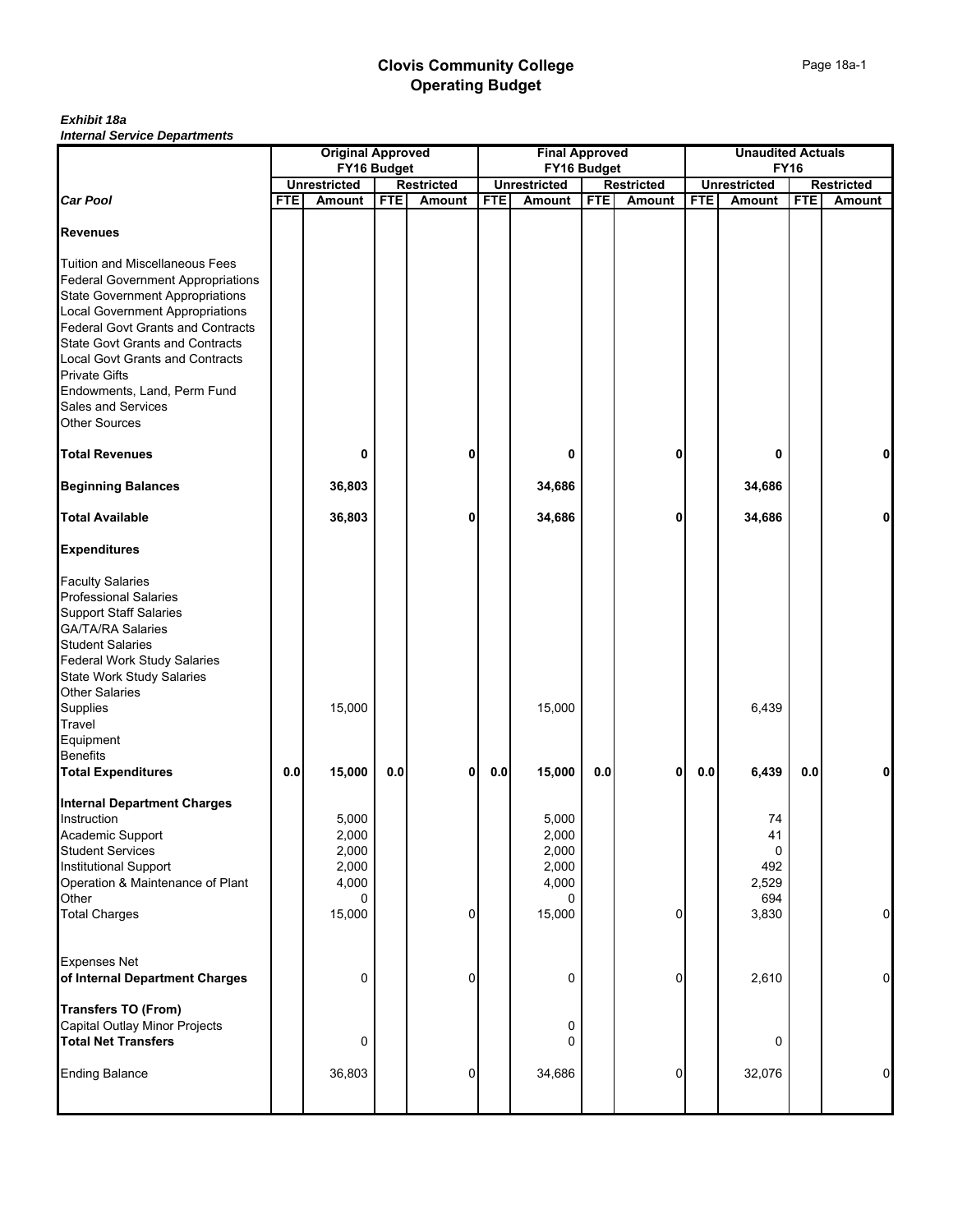| <i><u><b>INGHAI JERVICE DEPARTIMENTS</b></u></i>                   |            | <b>Original Approved</b> |            |                   | <b>Final Approved</b> |                     |            |                   | <b>Unaudited Actuals</b> |                     |             |                   |
|--------------------------------------------------------------------|------------|--------------------------|------------|-------------------|-----------------------|---------------------|------------|-------------------|--------------------------|---------------------|-------------|-------------------|
|                                                                    |            | FY16 Budget              |            |                   |                       | FY16 Budget         |            |                   |                          |                     | <b>FY16</b> |                   |
|                                                                    |            | <b>Unrestricted</b>      |            | <b>Restricted</b> |                       | <b>Unrestricted</b> |            | <b>Restricted</b> |                          | <b>Unrestricted</b> |             | <b>Restricted</b> |
| <b>Printing Services</b>                                           | <b>FTE</b> | Amount                   | <b>FTE</b> | Amount            | <b>FTE</b>            | <b>Amount</b>       | <b>FTE</b> | Amount            | <b>FTE</b>               | Amount              | <b>FTE</b>  | Amount            |
| <b>Revenues</b>                                                    |            |                          |            |                   |                       |                     |            |                   |                          |                     |             |                   |
| <b>Tuition and Miscellaneous Fees</b>                              |            |                          |            |                   |                       |                     |            |                   |                          |                     |             |                   |
| <b>Federal Government Appropriations</b>                           |            |                          |            |                   |                       |                     |            |                   |                          |                     |             |                   |
| State Government Appropriations<br>Local Government Appropriations |            |                          |            |                   |                       |                     |            |                   |                          |                     |             |                   |
|                                                                    |            |                          |            |                   |                       |                     |            |                   |                          |                     |             |                   |
| <b>Federal Govt Grants and Contracts</b>                           |            |                          |            |                   |                       |                     |            |                   |                          |                     |             |                   |
| <b>State Govt Grants and Contracts</b>                             |            |                          |            |                   |                       |                     |            |                   |                          |                     |             |                   |
| <b>Local Govt Grants and Contracts</b>                             |            |                          |            |                   |                       |                     |            |                   |                          |                     |             |                   |
| <b>Private Gifts</b>                                               |            |                          |            |                   |                       |                     |            |                   |                          |                     |             |                   |
| Endowments, Land, Perm Fund                                        |            |                          |            |                   |                       |                     |            |                   |                          |                     |             |                   |
| Sales and Services<br>Other Sources                                |            | 3,000                    |            |                   |                       | 6,000               |            |                   |                          | 1,803               |             |                   |
|                                                                    |            |                          |            |                   |                       |                     |            |                   |                          |                     |             |                   |
| <b>Total Revenues</b>                                              |            | 3,000                    |            | 0                 |                       | 6,000               |            | 0                 |                          | 1,803               |             | 0                 |
| <b>Beginning Balances</b>                                          |            | 109,468                  |            |                   |                       | 146,730             |            |                   |                          | 146,730             |             |                   |
| <b>Total Available</b>                                             |            | 112,468                  |            | 0                 |                       | 152,730             |            | 0                 |                          | 148,533             |             | 0                 |
| <b>Expenditures</b>                                                |            |                          |            |                   |                       |                     |            |                   |                          |                     |             |                   |
| <b>Faculty Salaries</b>                                            |            |                          |            |                   |                       |                     |            |                   |                          |                     |             |                   |
| <b>Professional Salaries</b>                                       |            |                          |            |                   |                       |                     |            |                   |                          |                     |             |                   |
| <b>Support Staff Salaries</b>                                      |            |                          |            |                   |                       |                     |            |                   |                          |                     |             |                   |
| GA/TA/RA Salaries                                                  |            |                          |            |                   |                       |                     |            |                   |                          |                     |             |                   |
| <b>Student Salaries</b>                                            |            |                          |            |                   |                       |                     |            |                   |                          |                     |             |                   |
| <b>Federal Work Study Salaries</b>                                 |            |                          |            |                   |                       |                     |            |                   |                          |                     |             |                   |
| State Work Study Salaries                                          |            |                          |            |                   |                       |                     |            |                   |                          |                     |             |                   |
| <b>Other Salaries</b>                                              |            |                          |            |                   |                       |                     |            |                   |                          |                     |             |                   |
| Supplies                                                           |            | 35,000                   |            |                   |                       | 48,000              |            |                   |                          | 42,590              |             |                   |
| Travel<br>Equipment                                                |            | 10,000                   |            |                   |                       | 0                   |            |                   |                          | 0                   |             |                   |
| <b>Benefits</b>                                                    |            |                          |            |                   |                       |                     |            |                   |                          |                     |             |                   |
| <b>Total Expenditures</b>                                          | 0.0        | 45,000                   | 0.0        | $\mathbf{0}$      | $0.0\,$               | 48,000              | 0.0        | 0                 | $0.0\,$                  | 42,590              | 0.0         | 0                 |
| <b>Internal Department Charges</b>                                 |            |                          |            |                   |                       |                     |            |                   |                          |                     |             |                   |
| Instruction                                                        |            | 21,000                   |            |                   |                       | 21,000              |            |                   |                          | 34,684              |             |                   |
| Academic Support                                                   |            | 5,000                    |            |                   |                       | 5,000               |            |                   |                          | 1,918               |             |                   |
| Academic Support                                                   |            | 13,000                   |            |                   |                       | 13,000              |            |                   |                          | 13,688              |             |                   |
| <b>Institutional Support</b>                                       |            | 5,000                    |            |                   |                       | 5,000               |            |                   |                          | 14,652              |             |                   |
| Operation & Maintenance of Plant                                   |            | 1,000                    |            |                   |                       | 1,000               |            |                   |                          | 51                  |             |                   |
| Other                                                              |            |                          |            |                   |                       |                     |            |                   |                          | 12,225              |             |                   |
| <b>Total Charges</b>                                               |            | 45,000                   |            | $\mathbf 0$       |                       | 45,000              |            | $\mathbf 0$       |                          | 77,219              |             | 0                 |
| <b>Expenses Net of</b>                                             |            |                          |            |                   |                       |                     |            |                   |                          |                     |             |                   |
| <b>Internal Department Charges</b>                                 |            | $\mathbf 0$              |            | $\overline{0}$    |                       | 3,000               |            | 0                 |                          | (34, 629)           |             | 0                 |
| <b>Transfers TO (From)</b>                                         |            |                          |            |                   |                       |                     |            |                   |                          |                     |             |                   |
| Capital Outlay Minor Projectss                                     |            |                          |            |                   |                       | 0                   |            |                   |                          |                     |             |                   |
| <b>Total Net Transfers</b>                                         |            | 0                        |            |                   |                       |                     |            |                   |                          | 0                   |             |                   |
| <b>Ending Balance</b>                                              |            | 112,468                  |            | 0                 |                       | 149,730             |            | 0                 |                          | 183,162             |             | 0                 |
|                                                                    |            |                          |            |                   |                       |                     |            |                   |                          |                     |             |                   |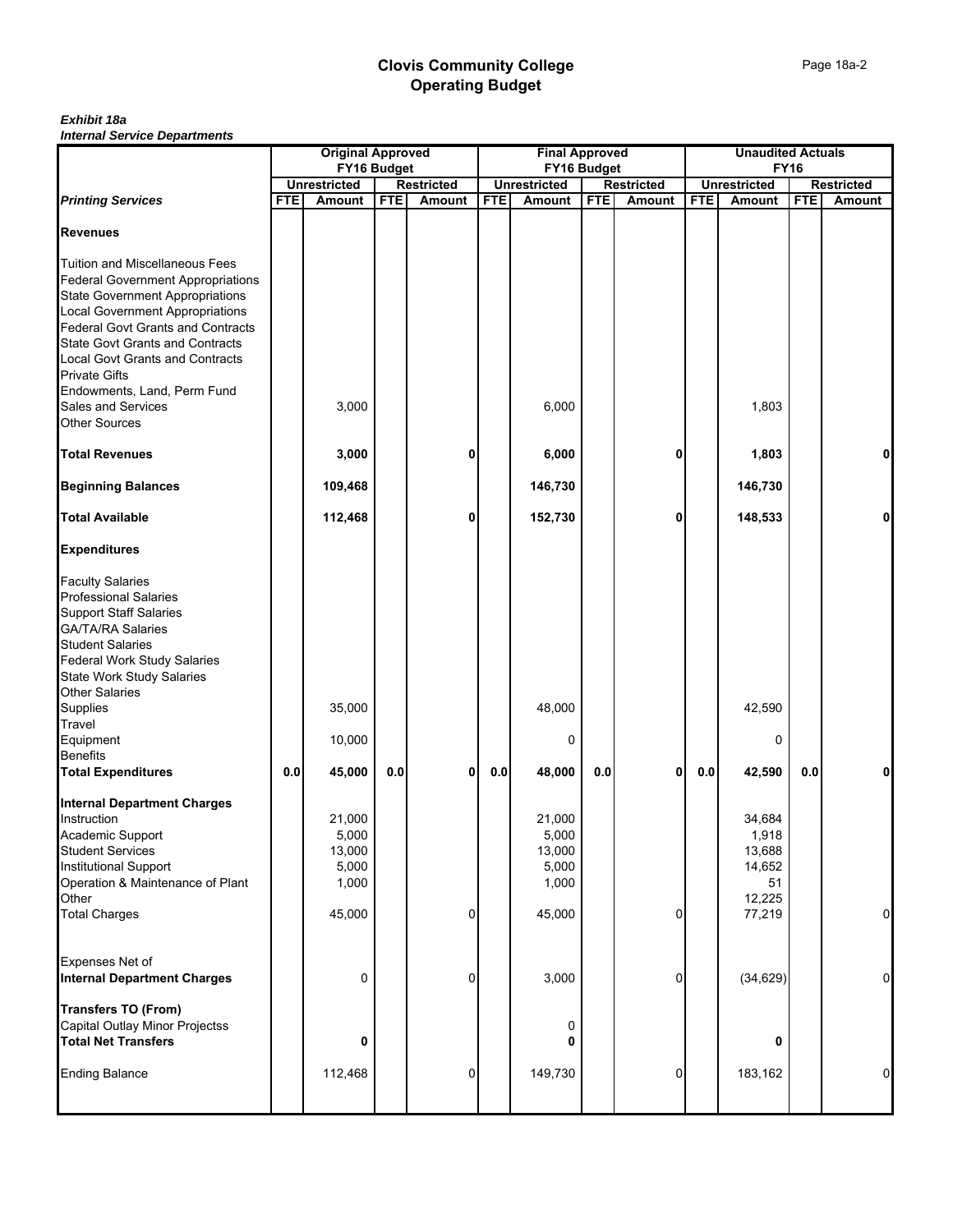| <i><u><b>HIGHAI SEIVICE DEPARTIMENTS</b></u></i> |            | <b>Original Approved</b> |            |                   |            | <b>Final Approved</b> |            |                   |            | <b>Unaudited Actuals</b> |             |                   |
|--------------------------------------------------|------------|--------------------------|------------|-------------------|------------|-----------------------|------------|-------------------|------------|--------------------------|-------------|-------------------|
|                                                  |            | FY16 Budget              |            |                   |            | FY16 Budget           |            |                   |            |                          | <b>FY16</b> |                   |
|                                                  |            | <b>Unrestricted</b>      |            | <b>Restricted</b> |            | <b>Unrestricted</b>   |            | <b>Restricted</b> |            | <b>Unrestricted</b>      |             | <b>Restricted</b> |
| <b>Telephone Service</b>                         | <b>FTE</b> | Amount                   | <b>FTE</b> | Amount            | <b>FTE</b> | Amount                | <b>FTE</b> | <b>Amount</b>     | <b>FTE</b> | Amount                   | <b>FTE</b>  | Amount            |
| <b>Revenues</b>                                  |            |                          |            |                   |            |                       |            |                   |            |                          |             |                   |
| <b>Tuition and Miscellaneous Fees</b>            |            |                          |            |                   |            |                       |            |                   |            |                          |             |                   |
| <b>Federal Government Appropriations</b>         |            |                          |            |                   |            |                       |            |                   |            |                          |             |                   |
| <b>State Government Appropriations</b>           |            |                          |            |                   |            |                       |            |                   |            |                          |             |                   |
| <b>Federal Govt Grants and Contracts</b>         |            |                          |            |                   |            |                       |            |                   |            |                          |             |                   |
| <b>State Govt Grants and Contracts</b>           |            |                          |            |                   |            |                       |            |                   |            |                          |             |                   |
| <b>Local Govt Grants and Contracts</b>           |            |                          |            |                   |            |                       |            |                   |            |                          |             |                   |
| <b>Private Gifts</b>                             |            |                          |            |                   |            |                       |            |                   |            |                          |             |                   |
| <b>Sales and Services</b>                        |            | 2,000                    |            |                   |            | 2,000                 |            |                   |            | 0                        |             |                   |
| <b>Total Revenues</b>                            |            | 2,000                    |            | 0                 |            | 2,000                 |            | 0                 |            | 0                        |             | 0                 |
| <b>Beginning Balances</b>                        |            | 22,104                   |            |                   |            | 23,154                |            |                   |            | 23,154                   |             |                   |
|                                                  |            |                          |            |                   |            |                       |            |                   |            |                          |             |                   |
| <b>Total Available</b>                           |            | 24,104                   |            |                   |            | 25,154                |            | 0                 |            | 23,154                   |             | 0                 |
| <b>Expenditures</b>                              |            |                          |            |                   |            |                       |            |                   |            |                          |             |                   |
| <b>Faculty Salaries</b>                          |            |                          |            |                   |            |                       |            |                   |            |                          |             |                   |
| <b>Professional Salaries</b>                     |            |                          |            |                   |            |                       |            |                   |            |                          |             |                   |
| <b>Support Staff Salaries</b>                    |            |                          |            |                   |            |                       |            |                   |            |                          |             |                   |
| <b>GA/TA/RA Salaries</b>                         |            |                          |            |                   |            |                       |            |                   |            |                          |             |                   |
| <b>Student Salaries</b>                          |            |                          |            |                   |            |                       |            |                   |            |                          |             |                   |
| Federal Work Study Salaries                      |            |                          |            |                   |            |                       |            |                   |            |                          |             |                   |
| <b>State Work Study Salaries</b>                 |            |                          |            |                   |            |                       |            |                   |            |                          |             |                   |
| <b>Other Salaries</b>                            |            |                          |            |                   |            |                       |            |                   |            |                          |             |                   |
| Supplies                                         |            | 42,000                   |            |                   |            | 42,000                |            |                   |            | 35,039                   |             |                   |
| Travel                                           |            |                          |            |                   |            |                       |            |                   |            |                          |             |                   |
| Equipment                                        |            |                          |            |                   |            |                       |            |                   |            |                          |             |                   |
| <b>Benefits</b>                                  |            |                          |            |                   |            |                       |            |                   |            |                          |             |                   |
| <b>Total Expenditures</b>                        | 0.0        | 42,000                   | 0.0        | 0                 | $0.0\,$    | 42,000                | $0.0\,$    | 0                 | 0.0        | 35,039                   | $0.0\,$     | 0                 |
| <b>Internal Department Charges</b>               |            |                          |            |                   |            |                       |            |                   |            |                          |             |                   |
| Instruction                                      |            | 11,000                   |            |                   |            | 11,000                |            |                   |            | 12,930                   |             |                   |
| Academic Support                                 |            | 9,000                    |            |                   |            | 9,000                 |            |                   |            | 2,608                    |             |                   |
| <b>Student Services</b>                          |            | 10,000                   |            |                   |            | 10,000                |            |                   |            | 8,689                    |             |                   |
| <b>Institutional Support</b>                     |            | 9,000                    |            |                   |            | 9,000                 |            |                   |            | 5,792                    |             |                   |
| Operation & Maintenance of Plant                 |            | 3,000                    |            |                   |            | 3,000                 |            |                   |            | 833                      |             |                   |
| Other                                            |            |                          |            |                   |            |                       |            |                   |            | 8,868                    |             |                   |
| <b>Total Charges</b>                             |            | 42,000                   |            | 0                 |            | 42,000                |            | $\mathbf 0$       |            | 39,720                   |             | $\mathbf 0$       |
| <b>Expenses Net of</b>                           |            |                          |            |                   |            |                       |            |                   |            |                          |             |                   |
|                                                  |            |                          |            |                   |            |                       |            |                   |            |                          |             |                   |
| <b>Internal Department Charges</b>               |            | $\pmb{0}$                |            | 0                 |            | 0                     |            | $\overline{0}$    |            | (4,681)                  |             | 0                 |
| <b>Transfers TO (From)</b>                       |            |                          |            |                   |            |                       |            |                   |            |                          |             |                   |
| From IT                                          |            |                          |            |                   |            | 0                     |            |                   |            |                          |             |                   |
| <b>Total Net Transfers</b>                       |            | 0                        |            |                   |            | $\Omega$              |            |                   |            | 0                        |             |                   |
| <b>Ending Balance</b>                            |            | 24,104                   |            | 0                 |            | 25,154                |            | $\overline{0}$    |            | 27,835                   |             | 0                 |
|                                                  |            |                          |            |                   |            |                       |            |                   |            |                          |             |                   |
|                                                  |            |                          |            |                   |            |                       |            |                   |            |                          |             |                   |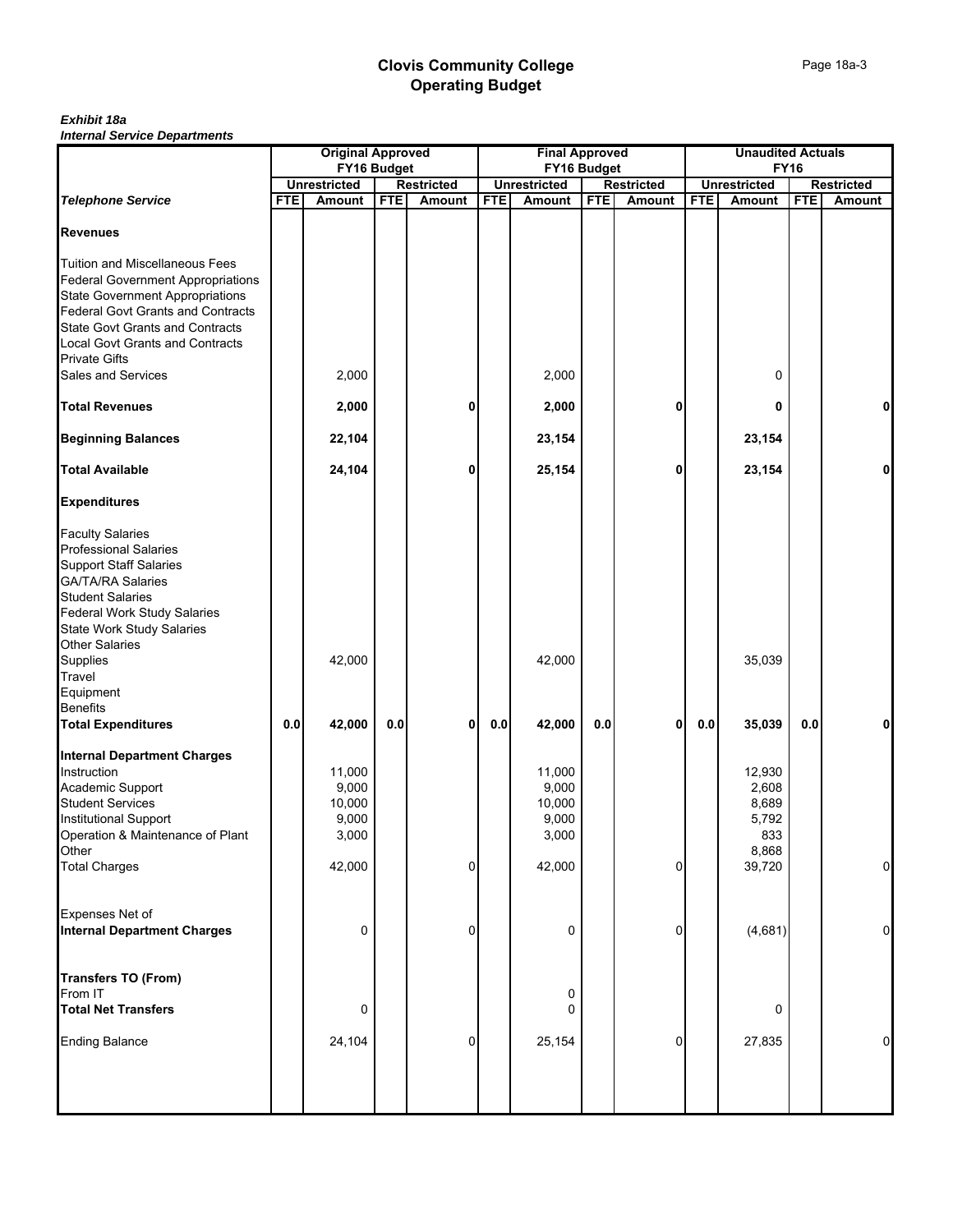| <i><u><b>INGHAI JERVICE DEPARTIMENTS</b></u></i>                                                                                                                                                           | <b>Original Approved</b> |                               |            |                   |            | <b>Final Approved</b>         |            |                   |            | <b>Unaudited Actuals</b>      |             |                   |
|------------------------------------------------------------------------------------------------------------------------------------------------------------------------------------------------------------|--------------------------|-------------------------------|------------|-------------------|------------|-------------------------------|------------|-------------------|------------|-------------------------------|-------------|-------------------|
|                                                                                                                                                                                                            |                          | FY16 Budget                   |            |                   |            | FY16 Budget                   |            |                   |            |                               | <b>FY16</b> |                   |
| <b>Information Technology</b>                                                                                                                                                                              | <b>FTE</b>               | <b>Unrestricted</b>           | <b>FTE</b> | <b>Restricted</b> | <b>FTE</b> | <b>Unrestricted</b>           | <b>FTE</b> | <b>Restricted</b> | <b>FTE</b> | <b>Unrestricted</b>           | <b>FTE</b>  | <b>Restricted</b> |
|                                                                                                                                                                                                            |                          | Amount                        |            | Amount            |            | <b>Amount</b>                 |            | <b>Amount</b>     |            | Amount                        |             | Amount            |
| <b>Revenues</b>                                                                                                                                                                                            |                          |                               |            |                   |            |                               |            |                   |            |                               |             |                   |
| <b>Tuition and Miscellaneous Fees</b><br><b>Federal Government Appropriations</b><br><b>State Government Appropriations</b><br>Local Government Appropriations<br><b>Federal Govt Grants and Contracts</b> |                          |                               |            |                   |            |                               |            |                   |            |                               |             |                   |
| <b>State Govt Grants and Contracts</b><br><b>Local Govt Grants and Contracts</b><br><b>Private Gifts</b><br>Endowments, Land, Perm Fund                                                                    |                          |                               |            |                   |            |                               |            |                   |            |                               |             |                   |
| Sales and Services<br>Other Sources                                                                                                                                                                        |                          |                               |            |                   |            |                               |            |                   |            |                               |             |                   |
| <b>Total Revenues</b>                                                                                                                                                                                      |                          | 0                             |            | 0                 |            | 0                             |            | 0                 |            | 0                             |             | 0                 |
| <b>Beginning Balances</b>                                                                                                                                                                                  |                          | 180,761                       |            |                   |            | 249,746                       |            |                   |            | 249,746                       |             |                   |
| <b>Total Available</b>                                                                                                                                                                                     |                          | 180,761                       |            | 0                 |            | 249,746                       |            | 0                 |            | 249,746                       |             | 0                 |
| <b>Expenditures</b>                                                                                                                                                                                        |                          |                               |            |                   |            |                               |            |                   |            |                               |             |                   |
| <b>Faculty Salaries</b><br><b>Professional Salaries</b>                                                                                                                                                    | 13.0                     | 528,594                       |            |                   | 13.0       | 524,594                       |            |                   | 13.5       | 509,555                       |             |                   |
| <b>Support Staff Salaries</b><br>GA/TA/RA Salaries<br><b>Student Salaries</b>                                                                                                                              |                          | 0                             |            |                   |            |                               |            |                   | 1.0        | 19,938                        |             |                   |
| <b>Federal Work Study Salaries</b><br>State Work Study Salaries<br><b>Other Salaries</b>                                                                                                                   |                          | 0                             |            |                   |            |                               |            |                   |            | 0                             |             |                   |
| Supplies<br>Travel<br>Equipment                                                                                                                                                                            |                          | 800,000<br>7,000<br>6,000     |            |                   |            | 816,500<br>7,000<br>39,500    |            |                   |            | 714,101<br>1,934<br>39,032    |             |                   |
| <b>Benefits</b><br><b>Total Expenditures</b>                                                                                                                                                               | 13.0                     | 188,624<br>1,530,218          | 0.0        | 01                | 13.0       | 190,724<br>1,578,318          | 0.0        | 0                 | 14.5       | 187,278<br>1,471,838          | 0.0         | 0                 |
| <b>Internal Department Charges</b><br>Instruction                                                                                                                                                          |                          | 766,562                       |            |                   |            | 766,562                       |            |                   |            | 766,562                       |             |                   |
| Academic Support<br>Student Services<br><b>Institutional Support</b>                                                                                                                                       |                          | 147,705<br>177,247<br>295,412 |            |                   |            | 147,705<br>177,247<br>295,412 |            |                   |            | 147,705<br>177,247<br>295,412 |             |                   |
| Operation & Maintenance of Plant<br>Auxiliary Enterprises<br><b>Total Charges</b>                                                                                                                          |                          | 118,165<br>0<br>1,505,091     |            | 0                 |            | 118,165<br>1,505,091          |            | $\mathbf 0$       |            | 118,165<br>1,505,091          |             | 0                 |
| <b>Expenses Net of</b><br><b>Internal Department Charges</b>                                                                                                                                               |                          | 25,127                        |            | 0                 |            | 73,227                        |            | 0                 |            | (33, 253)                     |             | $\mathbf{0}$      |
| <b>Transfers TO (From)</b>                                                                                                                                                                                 |                          |                               |            |                   |            |                               |            |                   |            |                               |             |                   |
| Capital Outlay Minor Projects<br>Telcom<br><b>Total Net Transfers</b>                                                                                                                                      |                          | 0                             |            |                   |            | 0<br>0<br>0                   |            |                   |            | 0                             |             |                   |
| <b>Ending Balance</b>                                                                                                                                                                                      |                          | 155,634                       |            | 0                 |            | 176,519                       |            | 0                 |            | 282,998                       |             | $\mathbf 0$       |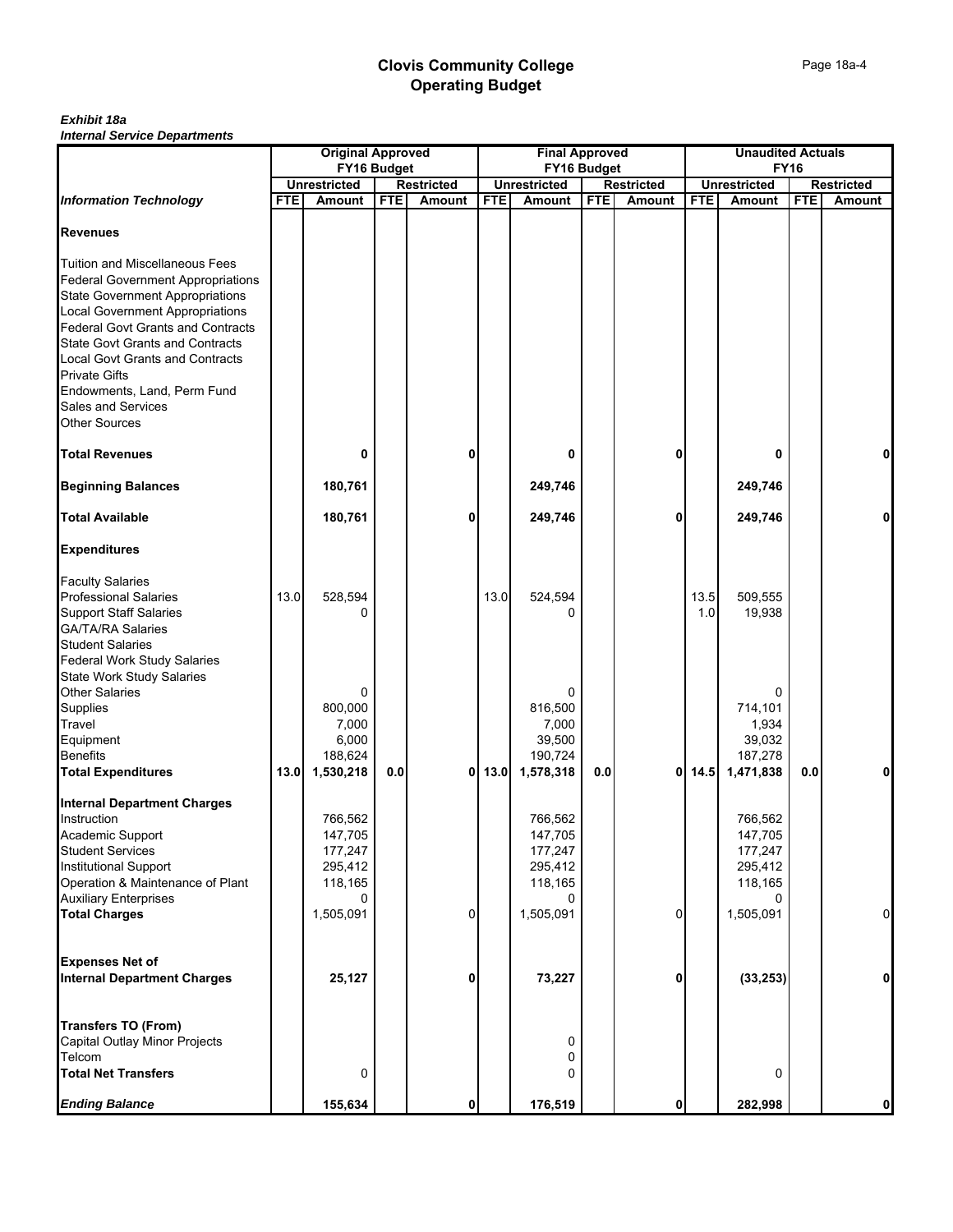### *Exhibit 18a*

*Internal Service Departments*

|                                                                                                                              |            | <b>Original Approved</b> |            |                   |             | <b>Final Approved</b> |            |                   |             | <b>Unaudited Actuals</b> |            |                   |
|------------------------------------------------------------------------------------------------------------------------------|------------|--------------------------|------------|-------------------|-------------|-----------------------|------------|-------------------|-------------|--------------------------|------------|-------------------|
|                                                                                                                              |            | FY16 Budget              |            |                   | FY16 Budget |                       |            |                   | <b>FY16</b> |                          |            |                   |
| <b>Departmental Supplies</b>                                                                                                 | <b>FTE</b> | <b>Unrestricted</b>      |            | <b>Restricted</b> | <b>FTE</b>  | <b>Unrestricted</b>   |            | <b>Restricted</b> | <b>FTE</b>  | <b>Unrestricted</b>      | <b>FTE</b> | <b>Restricted</b> |
|                                                                                                                              |            | <b>Amount</b>            | <b>FTE</b> | <b>Amount</b>     |             | Amount                | <b>FTE</b> | <b>Amount</b>     |             | <b>Amount</b>            |            | Amount            |
| <b>Revenues</b>                                                                                                              |            |                          |            |                   |             |                       |            |                   |             |                          |            |                   |
| <b>Tuition and Miscellaneous Fees</b><br><b>Federal Government Appropriations</b><br><b>State Government Appropriations</b>  |            |                          |            |                   |             |                       |            |                   |             |                          |            |                   |
| <b>Local Government Appropriations</b><br><b>Federal Govt Grants and Contracts</b><br><b>State Govt Grants and Contracts</b> |            |                          |            |                   |             |                       |            |                   |             |                          |            |                   |
| <b>Local Govt Grants and Contracts</b><br><b>Private Gifts</b><br>Endowments, Land, Perm Fund                                |            |                          |            |                   |             |                       |            |                   |             |                          |            |                   |
| <b>Sales and Services</b><br><b>Other Sources</b>                                                                            |            |                          |            |                   |             |                       |            |                   |             |                          |            |                   |
| <b>Total Revenues</b>                                                                                                        |            | 0                        |            | O                 |             | 0                     |            | 0                 |             | 0                        |            | 0                 |
| <b>Beginning Balances</b>                                                                                                    |            | 544                      |            |                   |             | 900                   |            |                   |             | 900                      |            |                   |
| <b>Total Available</b>                                                                                                       |            | 544                      |            | 0                 |             | 900                   |            | 0                 |             | 900                      |            | 0                 |
| <b>Expenditures</b>                                                                                                          |            |                          |            |                   |             |                       |            |                   |             |                          |            |                   |
| <b>Faculty Salaries</b>                                                                                                      |            |                          |            |                   |             |                       |            |                   |             |                          |            |                   |
| <b>Professional Salaries</b><br><b>Support Staff Salaries</b>                                                                | 0.0        | 0                        |            |                   | 0.0         | 0                     |            |                   | 0.0         | 0                        |            |                   |
| <b>Student Salaries</b>                                                                                                      |            |                          |            |                   |             |                       |            |                   |             |                          |            |                   |
| <b>Federal Work Study Salaries</b><br><b>State Work Study Salaries</b>                                                       |            |                          |            |                   |             |                       |            |                   |             |                          |            |                   |
| <b>Other Salaries</b>                                                                                                        |            |                          |            |                   |             |                       |            |                   |             |                          |            |                   |
| Supplies                                                                                                                     |            | 50,000                   |            |                   |             | 50,000                |            |                   |             | 38,094                   |            |                   |
| Travel<br>Equipment                                                                                                          |            | 0                        |            |                   |             |                       |            |                   |             | 0                        |            |                   |
| <b>Benefits</b>                                                                                                              |            | 0                        |            |                   |             |                       |            |                   |             | 0                        |            |                   |
| <b>Total Expenditures</b>                                                                                                    | 0.0        | 50,000                   | 0.0        | 0                 | $0.0\,$     | 50,000                | 0.0        | 0                 | $0.0\,$     | 38,094                   | 0.0        | 0                 |
| <b>Internal Department Charges</b>                                                                                           |            |                          |            |                   |             |                       |            |                   |             |                          |            |                   |
| Instruction<br>Academic Support                                                                                              |            | 12,000<br>10,000         |            |                   |             | 12,000<br>10,000      |            |                   |             | 4,890<br>1,205           |            |                   |
| <b>Student Services</b>                                                                                                      |            | 10,000                   |            |                   |             | 10,000                |            |                   |             | 3,453                    |            |                   |
| <b>Institutional Support</b>                                                                                                 |            | 10,000                   |            |                   |             | 10,000                |            |                   |             | 3,082                    |            |                   |
| Operation & Maintenance of Plant                                                                                             |            | 4,000                    |            |                   |             | 4,000                 |            |                   |             | 217                      |            |                   |
| <b>Auxiliary Enterprises</b>                                                                                                 |            | 4,000                    |            |                   |             | 4,000                 |            |                   |             | 1,465                    |            |                   |
| Information Technology                                                                                                       |            | 0                        |            |                   |             | 0                     |            |                   |             | 14,609                   |            |                   |
| Grants<br>Miscellaneous                                                                                                      |            | 0<br>0                   |            |                   |             | 0                     |            |                   |             | 70<br>9,434              |            |                   |
| <b>Total Charges</b>                                                                                                         |            | 50,000                   |            | 0                 |             | 50,000                |            | $\overline{0}$    |             | 38,425                   |            | $\pmb{0}$         |
| <b>Expenses Net of</b>                                                                                                       |            |                          |            |                   |             |                       |            |                   |             |                          |            |                   |
| <b>Internal Department Charges</b>                                                                                           |            | 0                        |            | 0                 |             | 0                     |            | 0                 |             | (332)                    |            | 0                 |
| <b>Ending Balance</b>                                                                                                        |            | 544                      |            | 0                 |             | 900                   |            | $\mathbf{0}$      |             | 1,232                    |            | 0                 |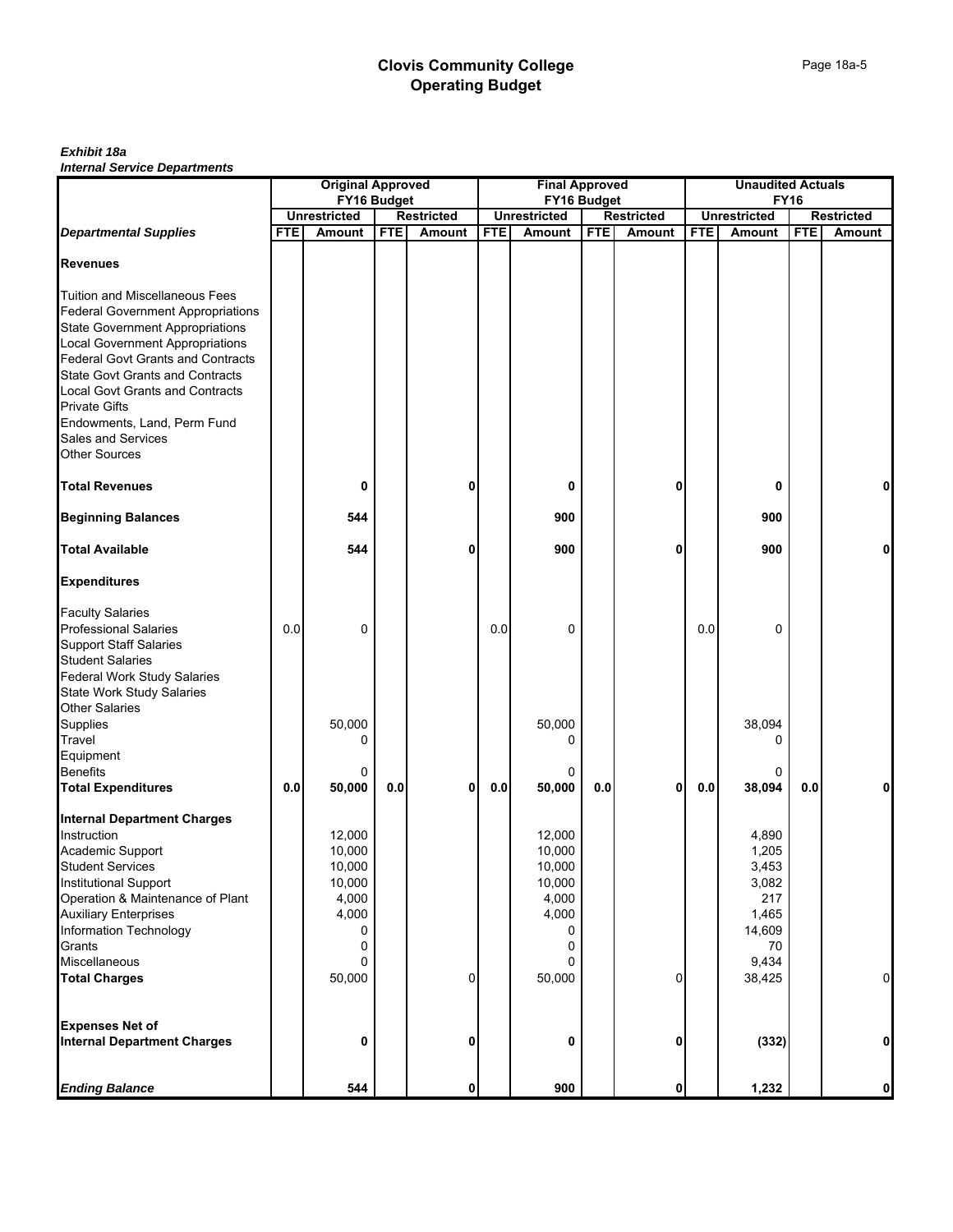### *Exhibit 19 Student Aid, Grants, and Stipends*

|                                                                                                                                                                 |                     | <b>Original Approved</b>         |                     | <b>Final Approved</b>            |                                    | <b>Unaudited Actuals</b> |
|-----------------------------------------------------------------------------------------------------------------------------------------------------------------|---------------------|----------------------------------|---------------------|----------------------------------|------------------------------------|--------------------------|
|                                                                                                                                                                 | <b>Unrestricted</b> | FY16 Budget<br><b>Restricted</b> | <b>Unrestricted</b> | FY16 Budget<br><b>Restricted</b> | <b>FY16</b><br><b>Unrestricted</b> | <b>Restricted</b>        |
| Revenues                                                                                                                                                        |                     |                                  |                     |                                  |                                    |                          |
| Tuition and Miscellaneous Fees                                                                                                                                  |                     |                                  |                     |                                  |                                    |                          |
| <b>Federal Government Appropriations</b>                                                                                                                        |                     |                                  |                     |                                  |                                    |                          |
| <b>SEOG</b>                                                                                                                                                     |                     | 44,411                           |                     | 43,077                           |                                    | 42,268                   |
| <b>ACG</b>                                                                                                                                                      |                     |                                  |                     | 0                                |                                    | 0                        |
| Pell Grants                                                                                                                                                     |                     | 4,500,000                        |                     | 4,500,000                        |                                    | 3,216,048                |
| Direct Loans                                                                                                                                                    |                     | 2,250,000                        |                     | 2,250,000                        |                                    | 798,869                  |
| <b>Total Federal Govt Appropriations</b>                                                                                                                        | 0                   | 6,794,411                        | 0                   | 6,793,077                        | 0                                  | 4,057,185                |
| <b>State Government Appropriations</b>                                                                                                                          |                     |                                  |                     |                                  |                                    |                          |
| <b>NMSIG</b>                                                                                                                                                    |                     | 250,000                          |                     | 250,000                          |                                    | 186,409                  |
| <b>NM Lottery</b>                                                                                                                                               |                     | 90,000                           |                     | 90,000                           |                                    | 46,224                   |
| <b>College Affordability</b>                                                                                                                                    |                     | 45,000                           |                     | 49,824                           |                                    | 49,574                   |
| Legislative Endowment Scholarship                                                                                                                               |                     | 4,000                            |                     | 4,363                            |                                    | 4,363                    |
| <b>CCAMPIS</b>                                                                                                                                                  |                     |                                  |                     | 0                                |                                    |                          |
| <b>Total State Govt Appropriations</b>                                                                                                                          | 0                   | 389,000                          | 0                   | 394,187                          | 0                                  | 286,570                  |
| <b>Local Government Appropriations</b><br><b>Federal Govt Grants and Contracts</b><br><b>State Govt Grants and Contracts</b><br>Local Govt Grants and Contracts |                     |                                  |                     |                                  |                                    |                          |
| <b>Private Gifts</b>                                                                                                                                            |                     | 250,000                          |                     | 250,000                          |                                    | 160,970                  |
| Nursing Loan for Service                                                                                                                                        |                     | 59,000                           |                     | 59,000                           |                                    | 12,000                   |
| Endowments, Land, Perm Fund                                                                                                                                     |                     |                                  |                     |                                  |                                    |                          |
| Sales and Services                                                                                                                                              |                     |                                  |                     |                                  |                                    |                          |
| Other Sources                                                                                                                                                   |                     |                                  |                     |                                  |                                    |                          |
| <b>Total Revenues</b>                                                                                                                                           | 0                   | 7,492,411                        | 0                   | 7,496,264                        | 0                                  | 4,516,725                |
| <b>Beginning Balances</b>                                                                                                                                       |                     |                                  | 0                   |                                  |                                    |                          |
| <b>Total Available</b>                                                                                                                                          | 0                   | 7,492,411                        | 0                   | 7,496,264                        | 0                                  | 4,516,725                |
| <b>Expenditures</b>                                                                                                                                             |                     |                                  |                     |                                  |                                    |                          |
| Federal Work Study Salaries<br><b>State Work Study Salaries</b>                                                                                                 |                     |                                  |                     |                                  |                                    |                          |
| <b>Other Salaries</b>                                                                                                                                           |                     |                                  |                     |                                  |                                    |                          |
| <b>SEOG</b>                                                                                                                                                     |                     | 44,411                           |                     | 43,077                           |                                    | 42,268                   |
| ACG                                                                                                                                                             |                     | 0                                |                     | 0                                |                                    | 0                        |
| <b>Pell Grants</b>                                                                                                                                              |                     | 4,500,000                        |                     | 4,500,000                        |                                    | 3,216,048                |
| <b>Direct Loans</b>                                                                                                                                             |                     | 2,250,000                        |                     | 2,250,000                        |                                    | 798,869                  |
| <b>NMSIG</b>                                                                                                                                                    |                     | 250,000                          |                     | 250,000                          |                                    | 186,409                  |
| Legislative Endowment Scholarship                                                                                                                               |                     | 4,000                            |                     | 4,363                            |                                    | 4,363                    |
| <b>CCAMPIS</b>                                                                                                                                                  |                     |                                  |                     |                                  |                                    |                          |
| Private Scholarships<br>Nursing Loan for Service                                                                                                                |                     | 250,000<br>59,000                |                     | 250,000<br>59,000                |                                    | 160,970<br>12,000        |
| 3% Scholarships                                                                                                                                                 | 86,116              |                                  | 86,116              |                                  | 86,116                             |                          |
| <b>NM Lottery</b>                                                                                                                                               |                     | 90,000                           |                     | 90,000                           |                                    | 46,224                   |
| College Affordability                                                                                                                                           |                     | 45,000                           |                     | 49,824                           |                                    | 49,574                   |
| <b>Total Expenditures</b>                                                                                                                                       | 86,116              | 7,492,411                        | 86,116              | 7,496,264                        | 86,116                             | 4,516,725                |
| <b>Transfer To or (From)</b>                                                                                                                                    |                     |                                  |                     |                                  |                                    |                          |
| <b>Instruction and General</b>                                                                                                                                  | (86, 116)           | 0                                | (86, 116)           | 0                                | (86, 116)                          | 0                        |
| <b>Ending Balance</b>                                                                                                                                           | 0                   |                                  |                     |                                  | 0                                  | $\mathbf{0}$             |
|                                                                                                                                                                 |                     | 0                                | 0                   | 0                                |                                    |                          |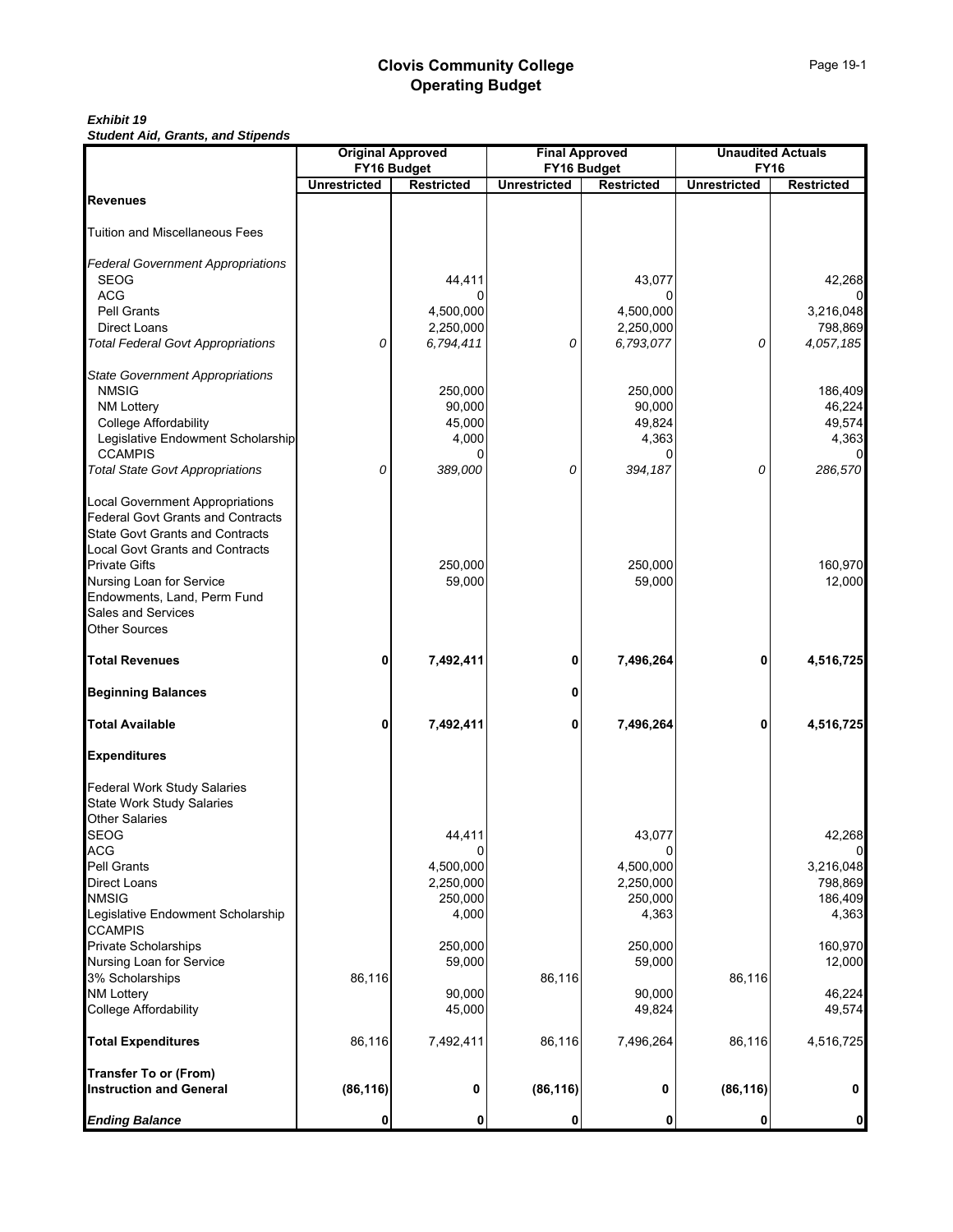### **Exhibit 20 Auxiliary Enterprises**

|                                                                 |            | <b>Original Approved</b>           |            |                   |            | <b>Final Approved</b>         |            |                   |            | <b>Unaudited Actuals</b>           |            |                                    |
|-----------------------------------------------------------------|------------|------------------------------------|------------|-------------------|------------|-------------------------------|------------|-------------------|------------|------------------------------------|------------|------------------------------------|
|                                                                 |            | FY16 Budget<br><b>Unrestricted</b> |            | <b>Restricted</b> |            | FY16 Budget                   |            | <b>Restricted</b> |            | <b>FY16</b><br><b>Unrestricted</b> |            |                                    |
| <b>Cosmetology Clinic</b>                                       | <b>FTE</b> | Amount                             | <b>FTE</b> | <b>Amount</b>     | <b>FTE</b> | <b>Unrestricted</b><br>Amount | <b>FTE</b> | Amount            | <b>FTE</b> | Amount                             | <b>FTE</b> | <b>Restricted</b><br><b>Amount</b> |
|                                                                 |            |                                    |            |                   |            |                               |            |                   |            |                                    |            |                                    |
| <b>Revenues</b>                                                 |            |                                    |            |                   |            |                               |            |                   |            |                                    |            |                                    |
| <b>Tuition and Miscellaneous Fees</b>                           |            |                                    |            |                   |            |                               |            |                   |            |                                    |            |                                    |
| <b>Federal Government Appropriations</b>                        |            |                                    |            |                   |            |                               |            |                   |            |                                    |            |                                    |
| <b>State Government Appropriations</b>                          |            |                                    |            |                   |            |                               |            |                   |            |                                    |            |                                    |
| Local Government Appropriations                                 |            |                                    |            |                   |            |                               |            |                   |            |                                    |            |                                    |
| <b>Federal Govt Grants and Contracts</b>                        |            |                                    |            |                   |            |                               |            |                   |            |                                    |            |                                    |
| <b>State Govt Grants and Contracts</b>                          |            |                                    |            |                   |            |                               |            |                   |            |                                    |            |                                    |
| <b>Local Govt Grants and Contracts</b>                          |            |                                    |            |                   |            |                               |            |                   |            |                                    |            |                                    |
| <b>Private Gifts</b>                                            |            |                                    |            |                   |            |                               |            |                   |            |                                    |            |                                    |
| Endowments, Land, Perm Fund                                     |            |                                    |            |                   |            |                               |            |                   |            |                                    |            |                                    |
| Sales and Services                                              |            | 40,000                             |            |                   |            | 40,000                        |            |                   |            | 38,562                             |            |                                    |
| <b>Other Sources</b>                                            |            |                                    |            |                   |            |                               |            |                   |            |                                    |            |                                    |
| <b>Total Revenues</b>                                           |            | 40,000                             |            | 0                 |            | 40,000                        |            | 0                 |            | 38,562                             |            | 0                                  |
| <b>Beginning Balances</b>                                       |            | 109,642                            |            |                   |            | 124,632                       |            |                   |            | 124,631                            |            |                                    |
| <b>Total Available</b>                                          |            | 149,642                            |            | 0                 |            | 164,632                       |            | 0                 |            | 163,193                            |            | $\mathbf 0$                        |
| <b>Expenditures</b>                                             |            |                                    |            |                   |            |                               |            |                   |            |                                    |            |                                    |
| <b>Faculty Salaries</b>                                         |            |                                    |            |                   |            |                               |            |                   |            |                                    |            |                                    |
| <b>Professional Salaries</b>                                    |            |                                    |            |                   |            |                               |            |                   |            |                                    |            |                                    |
| <b>Support Staff Salaries</b>                                   |            |                                    |            |                   |            |                               |            |                   |            |                                    |            |                                    |
| GA/TA/RA Salaries                                               |            |                                    |            |                   |            |                               |            |                   |            |                                    |            |                                    |
| <b>Student Salaries</b>                                         |            |                                    |            |                   |            |                               |            |                   |            |                                    |            |                                    |
| <b>Federal Work Study Salaries</b>                              |            |                                    |            |                   |            |                               |            |                   |            |                                    |            |                                    |
| <b>State Work Study Salaries</b>                                |            |                                    |            |                   |            |                               |            |                   |            |                                    |            |                                    |
| <b>Other Salaries</b>                                           |            |                                    |            |                   |            |                               |            |                   |            |                                    |            |                                    |
| Supplies                                                        |            | 40,000                             |            |                   |            | 40,000                        |            |                   |            | 20,045                             |            |                                    |
| Travel<br>Equipment                                             |            |                                    |            |                   |            |                               |            |                   |            |                                    |            |                                    |
| <b>Benefits</b>                                                 |            |                                    |            |                   |            |                               |            |                   |            |                                    |            |                                    |
| <b>Computer Service</b>                                         |            |                                    |            |                   |            |                               |            |                   |            |                                    |            |                                    |
| <b>Total Expenditures</b>                                       | 0.0        | 40,000                             | 0.0        | 0                 | 0.0        | 40,000                        | 0.0        | $\mathbf 0$       | 0.0        | 20,045                             | 0.0        | 0                                  |
|                                                                 |            |                                    |            |                   |            |                               |            |                   |            |                                    |            |                                    |
| <b>Transfers To or (From)</b><br><b>Instruction and General</b> |            |                                    |            |                   |            |                               |            |                   |            |                                    |            |                                    |
| <b>Plant Capital Outlay</b>                                     |            |                                    |            |                   |            |                               |            |                   |            |                                    |            |                                    |
|                                                                 |            |                                    |            |                   |            |                               |            |                   |            |                                    |            |                                    |
|                                                                 |            |                                    |            |                   |            |                               |            |                   |            |                                    |            |                                    |
|                                                                 |            |                                    |            |                   |            |                               |            |                   |            |                                    |            |                                    |
|                                                                 |            |                                    |            |                   |            |                               |            |                   |            |                                    |            |                                    |
|                                                                 |            |                                    |            |                   |            |                               |            |                   |            |                                    |            |                                    |
|                                                                 |            |                                    |            |                   |            |                               |            |                   |            |                                    |            |                                    |
|                                                                 |            |                                    |            |                   |            |                               |            |                   |            |                                    |            |                                    |
|                                                                 |            |                                    |            |                   |            |                               |            |                   |            |                                    |            |                                    |
|                                                                 |            |                                    |            |                   |            |                               |            |                   |            |                                    |            |                                    |
| <b>Ending Balance</b>                                           |            | 109,642                            |            | 0                 |            | 124,632                       |            | 0                 |            | 143,149                            |            | 0                                  |
|                                                                 |            |                                    |            |                   |            |                               |            |                   |            |                                    |            |                                    |
|                                                                 |            |                                    |            |                   |            |                               |            |                   |            |                                    |            |                                    |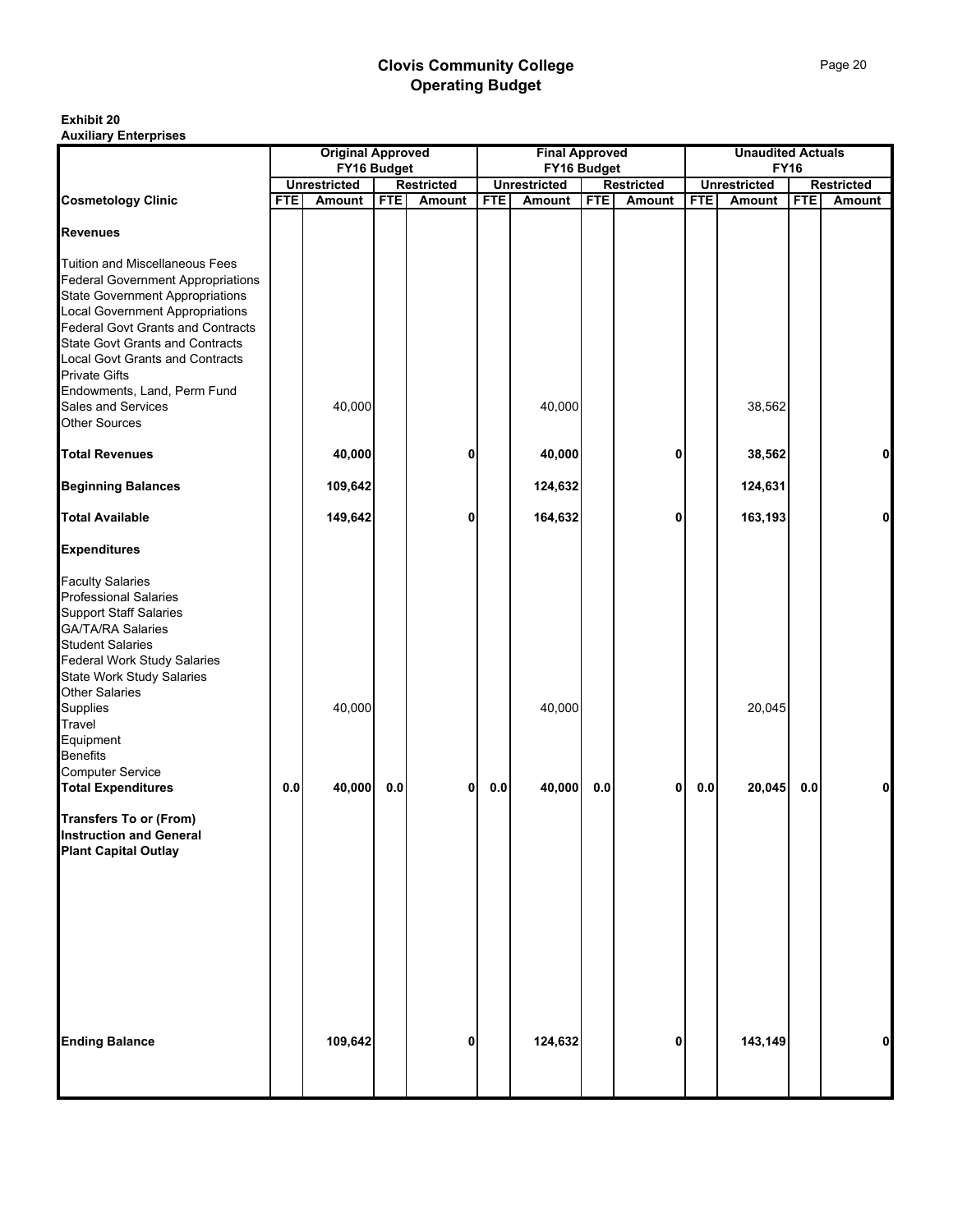|                                               | <b>Original Approved</b> | <b>Final Approved</b> | <b>Unaudited Actuals</b> |
|-----------------------------------------------|--------------------------|-----------------------|--------------------------|
| <b>Allocated</b>                              | FY16 Budget              | FY16 Budget           | <b>FY16</b>              |
| <b>Revenues</b>                               |                          |                       |                          |
|                                               |                          |                       |                          |
| <b>State Appropriation</b>                    | 0                        | 0                     | 0                        |
| <b>State General Obligation Bonds</b>         | 13,000                   | 542,983               | 500,000                  |
| <b>State Severance Tax Bonds</b>              | 0                        | 400,000               | 0                        |
| <b>Student Fees</b>                           | 0                        | 0                     | 0                        |
| Interest on Investments                       | 5,000                    | 5,000                 | 8,233                    |
| <b>Private Gifts</b><br><b>Total Revenues</b> | 0                        |                       | 0                        |
|                                               | 18,000                   | 947,983               | 508,233                  |
| <b>Beginning Balance</b>                      | 1,852,094                | 2,634,872             | 2,634,872                |
| <b>Total Available</b>                        | 1,870,094                | 3,582,855             | 3,143,105                |
| <b>Expenditures</b>                           |                          |                       |                          |
| Major Projects                                | 113,000                  | 1,065,922             | 782,643                  |
| <b>Minor Projects</b>                         | 90,000                   | 615,000               | 98,937                   |
| Infrastructure Projects                       | 0                        | 0                     | 0                        |
| Banner/Technology                             | 100,000                  | 100,000               | 0                        |
| Library materials                             | 0                        | 29,983                | 0                        |
| Equipment                                     | 130,000                  | 270,000               | 198,706                  |
| <b>Total Expenditures</b>                     | 433,000                  | 2,080,905             | 1,080,286                |
| <b>Transfers to (From)</b>                    |                          |                       |                          |
| Instruction and General                       | (60,000)                 | (235,000)             | (235,000)                |
| <b>Student Social and Cultural</b>            | 0                        | 0                     | 0                        |
| Research                                      | 0                        | 0                     | 0                        |
| <b>Public Service</b>                         | 0                        | 0                     | 0                        |
| Internal Service Departments                  | 0                        | 0                     | 0                        |
| Student Aid, Grants, Stipends                 | 0                        | 0                     | 0                        |
| <b>Auxiliary Enterprises</b>                  | 0                        | 0                     | 0                        |
| Endowments                                    | 0                        | 0                     | 0                        |
| Independent Operations                        | 0                        | 0                     | 0                        |
| Renewals and Replacements                     | 0                        | 0                     | 0                        |
| Retirement of Indebtedness                    | 0                        | 0                     | 0                        |
| <b>Capital Projects</b>                       | 0                        | 0                     | 0                        |
| <b>Total Net Transfers</b>                    | (60,000)                 | (235,000)             | (235,000)                |
| <b>Ending Balance, Allocated</b>              | 1,497,094                | 1,736,950             | 2,297,819                |
|                                               |                          |                       |                          |
|                                               |                          |                       |                          |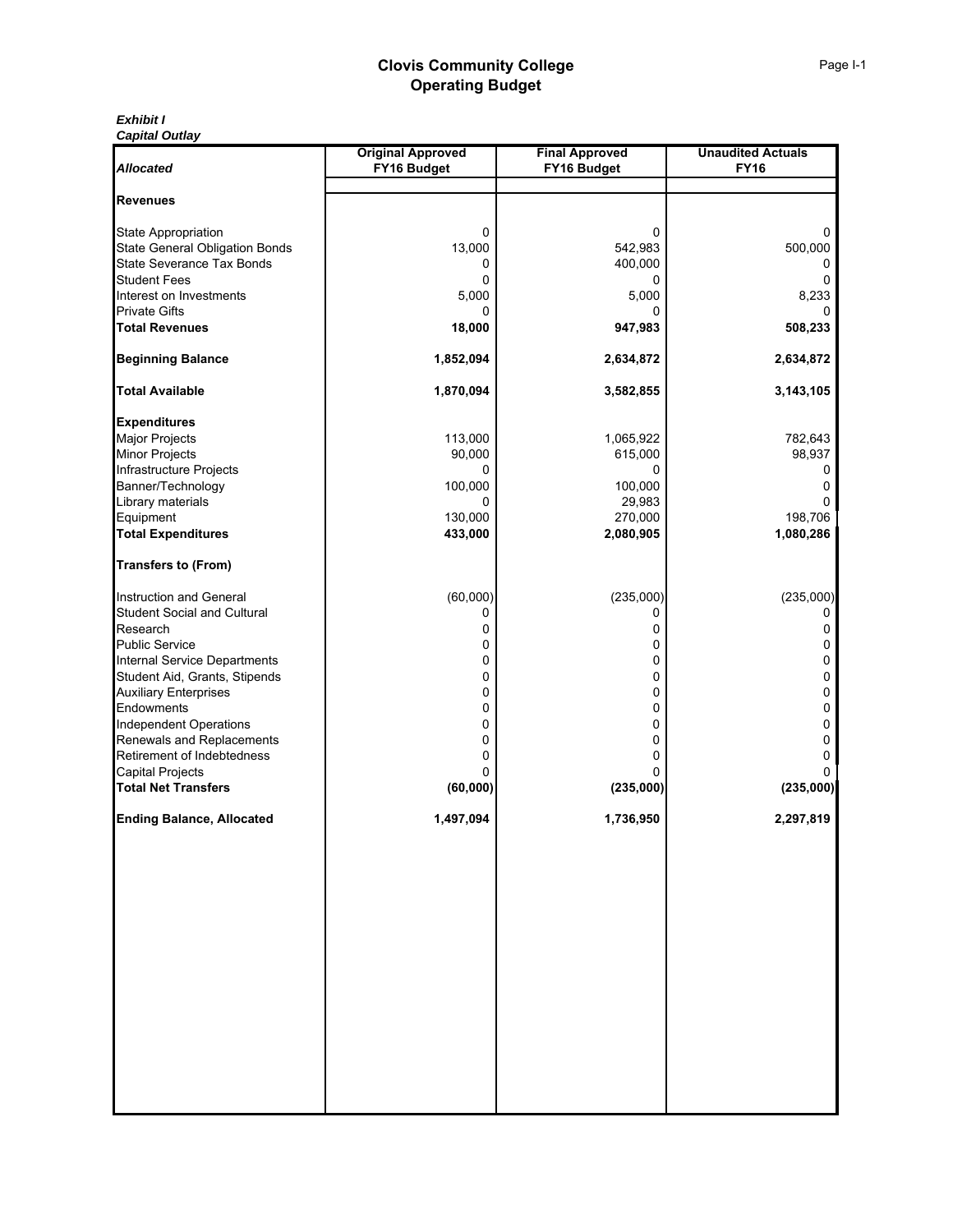|                                                                                                                                                                                                                                                                                                                                                                        | <b>Original Approved</b> | <b>Final Approved</b> | <b>Unaudited Actuals</b> |
|------------------------------------------------------------------------------------------------------------------------------------------------------------------------------------------------------------------------------------------------------------------------------------------------------------------------------------------------------------------------|--------------------------|-----------------------|--------------------------|
| <b>GOB Roof</b>                                                                                                                                                                                                                                                                                                                                                        | FY16 Budget              | FY16 Budget           | <b>FY16</b>              |
| <b>Revenues</b>                                                                                                                                                                                                                                                                                                                                                        |                          |                       |                          |
| State Appropriation<br>State General Obligation Bonds<br><b>State Severance Tax Bonds</b><br><b>Institutional Bonds</b><br>Interest on Investments                                                                                                                                                                                                                     |                          | 500,000               | 500,000                  |
| <b>Private Gifts</b>                                                                                                                                                                                                                                                                                                                                                   |                          |                       |                          |
| <b>Total Revenues</b>                                                                                                                                                                                                                                                                                                                                                  | 0                        | 500,000               | 500,000                  |
| <b>Beginning Balance</b>                                                                                                                                                                                                                                                                                                                                               | 0                        | 0                     | 0                        |
| <b>Total Available</b>                                                                                                                                                                                                                                                                                                                                                 | 0                        | 500,000               | 500,000                  |
| <b>Expenditures</b><br><b>Construction Contract</b><br>Moveable Equipment<br>Architectural/Engineering Fees                                                                                                                                                                                                                                                            |                          | 500,000               | 500,000                  |
| <b>Total Expenditures</b>                                                                                                                                                                                                                                                                                                                                              | 0                        | 500,000               | 500,000                  |
| <b>Transfers</b>                                                                                                                                                                                                                                                                                                                                                       |                          |                       |                          |
| <b>Instruction and General</b><br><b>Student Social and Cultural</b><br>Research<br><b>Public Service</b><br>Internal Service Departments<br>Student Aid, Grants, Stipends<br><b>Auxiliary Enterprises</b><br>Endowments<br>Independent Operations<br>Renewals and Replacements<br>Retirement of Indebtedness<br><b>Capital Projects</b><br><b>Total Net Transfers</b> | 0                        | 0                     | 0                        |
| <b>Ending Balance, Allocated</b>                                                                                                                                                                                                                                                                                                                                       | 0                        | 0                     | 0                        |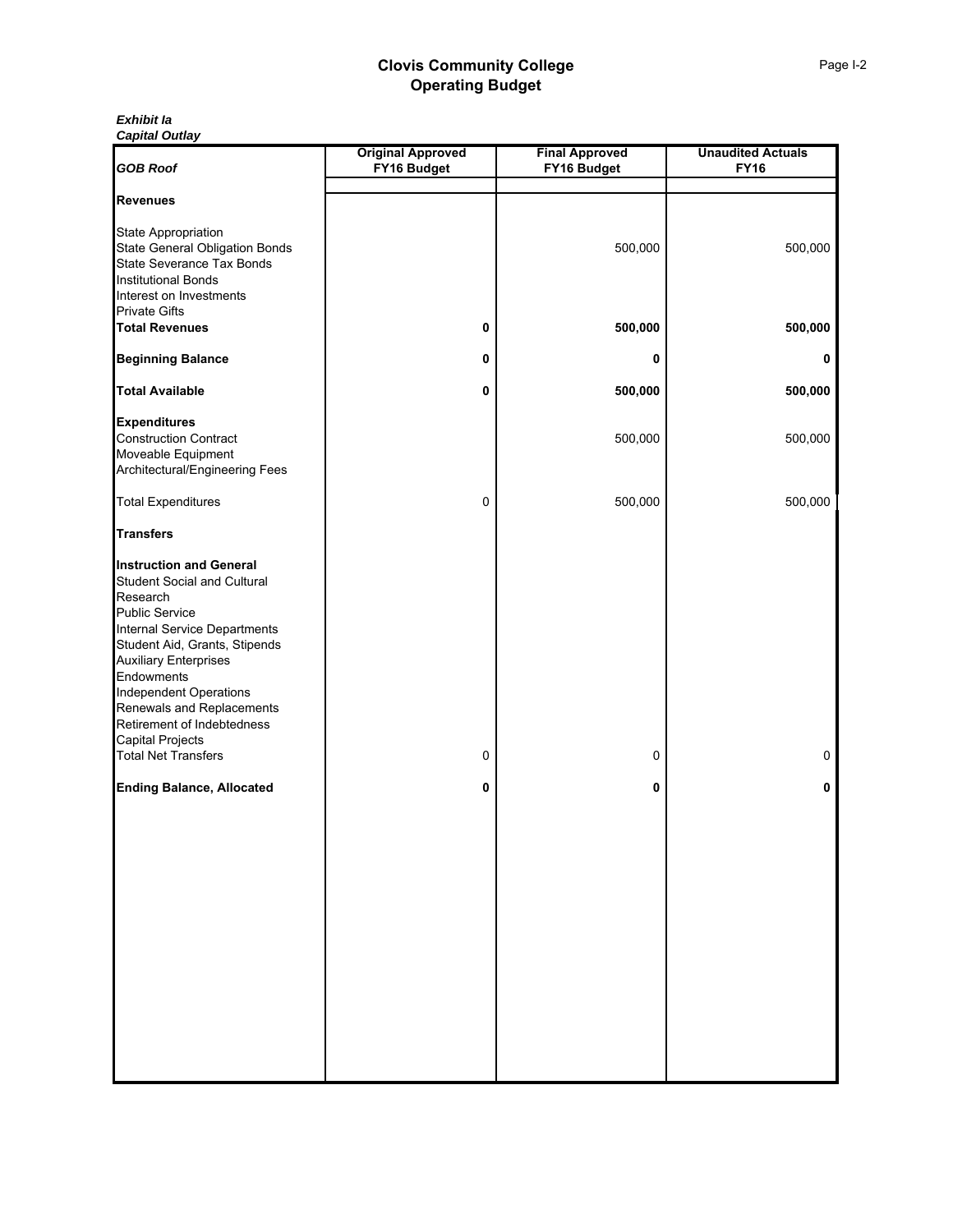|                                                                                                                                                                                                                                                                                                                                                                                      | <b>Original Approved</b> | <b>Final Approved</b> | <b>Unaudited Actuals</b>   |
|--------------------------------------------------------------------------------------------------------------------------------------------------------------------------------------------------------------------------------------------------------------------------------------------------------------------------------------------------------------------------------------|--------------------------|-----------------------|----------------------------|
| <b>Minor Projects</b>                                                                                                                                                                                                                                                                                                                                                                | FY16 Budget              | FY16 Budget           | <b>FY16</b>                |
| <b>Revenues</b>                                                                                                                                                                                                                                                                                                                                                                      |                          |                       |                            |
| <b>State Appropriation</b><br><b>State General Obligation Bonds</b><br>State Severance Tax Bonds                                                                                                                                                                                                                                                                                     | 0                        | 0                     | $\mathsf{O}\xspace$        |
| <b>Institutional Bonds</b><br>Interest on Investments                                                                                                                                                                                                                                                                                                                                | 5,000                    | 5,000                 | 7,424                      |
| <b>Total Revenues</b>                                                                                                                                                                                                                                                                                                                                                                | 5,000                    | 5,000                 | 7,424                      |
| <b>Beginning Balance</b>                                                                                                                                                                                                                                                                                                                                                             | 1,059,291                | 1,111,383             | 1,111,383                  |
| <b>Total Available</b>                                                                                                                                                                                                                                                                                                                                                               | 1,064,291                | 1,116,383             | 1,118,807                  |
| <b>Expenditures</b><br>Parking Lot<br>Roof Repair<br>Miscellaneous<br>Renovation<br>Architect                                                                                                                                                                                                                                                                                        | 50,000<br>20,000         | 50,000<br>145,000     | 38,300<br>12,158<br>48,480 |
| <b>Building Security</b><br>Landscaping<br><b>Facilities Building</b><br><b>Total Expenditures</b>                                                                                                                                                                                                                                                                                   | 20,000<br>90,000         | 20,000<br>215,000     | 0<br>98,937                |
| Transfers                                                                                                                                                                                                                                                                                                                                                                            |                          |                       |                            |
| Instruction and General<br><b>Student Social and Cultural</b><br>Research<br><b>Public Service</b><br><b>Internal Service Departments</b><br>Student Aid, Grants, Stipends<br><b>Auxiliary Enterprises</b><br>Endowments<br><b>Independent Operations</b><br>Renewals and Replacements<br><b>Retirement of Indebtedness</b><br><b>Capital Projects</b><br><b>Total Net Transfers</b> | 0                        | 0<br>0                | 0<br>0                     |
| <b>Ending Balance, Allocated</b>                                                                                                                                                                                                                                                                                                                                                     | 974,291                  | 901,383               | 1,019,870                  |
|                                                                                                                                                                                                                                                                                                                                                                                      |                          |                       |                            |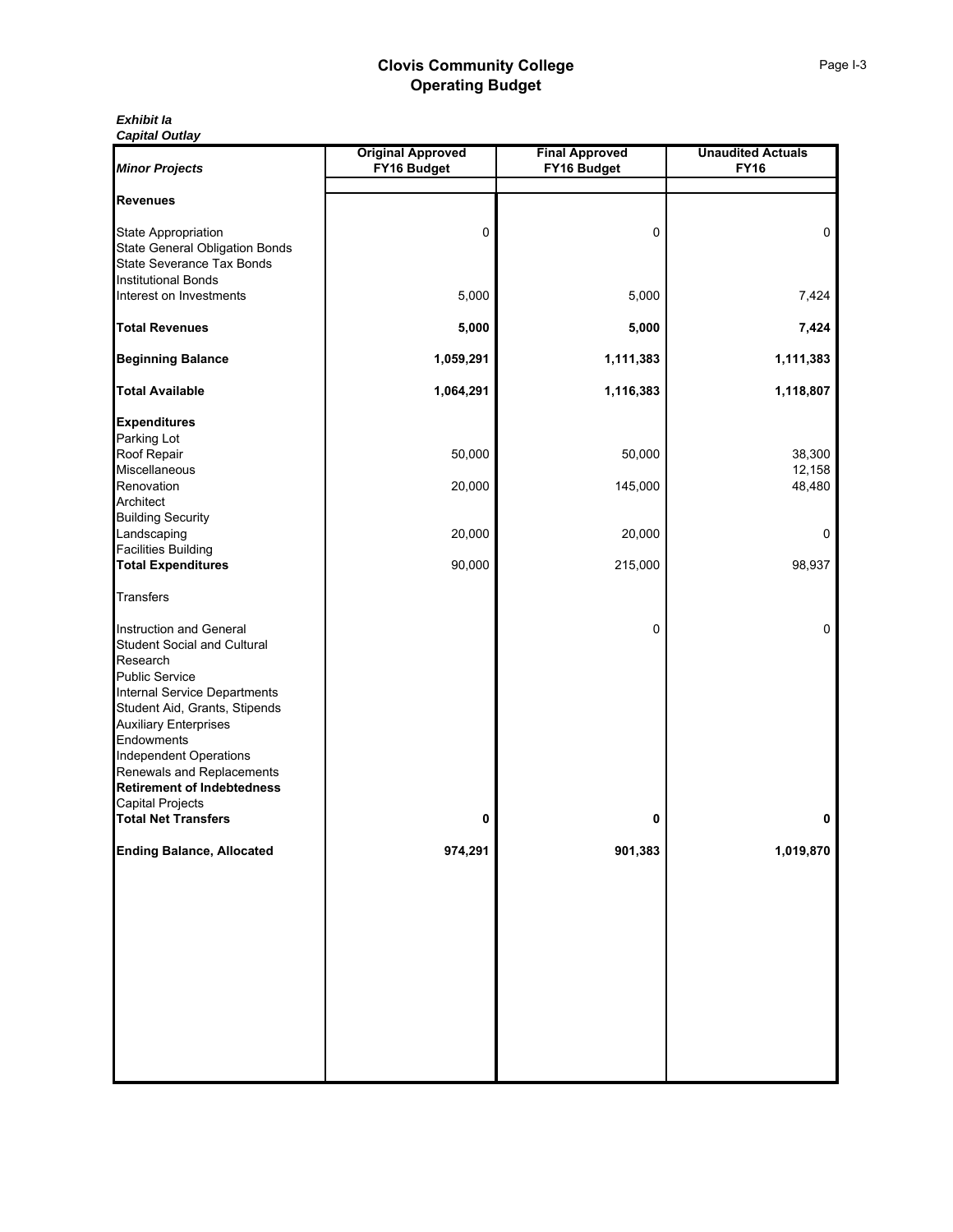|                                                                                                                                                                                                                                                                                                                            | <b>Original Approved</b> | <b>Final Approved</b> | <b>Unaudited Actuals</b> |
|----------------------------------------------------------------------------------------------------------------------------------------------------------------------------------------------------------------------------------------------------------------------------------------------------------------------------|--------------------------|-----------------------|--------------------------|
| <b>Banner/Technology</b>                                                                                                                                                                                                                                                                                                   | FY16 Budget              | FY16 Budget           | <b>FY16</b>              |
| <b>Revenues</b>                                                                                                                                                                                                                                                                                                            |                          |                       |                          |
| State Appropriation<br><b>State General Obligation Bonds</b><br><b>State Severance Tax Bonds</b>                                                                                                                                                                                                                           |                          |                       |                          |
| <b>Student Fees</b><br>Interest on Investments                                                                                                                                                                                                                                                                             | 0                        | 0                     | 0                        |
| <b>Total Revenues</b>                                                                                                                                                                                                                                                                                                      | 0                        | 0                     | 0                        |
| <b>Beginning Balance</b>                                                                                                                                                                                                                                                                                                   | 413,784                  | 513,784               | 513,784                  |
| <b>Total Available</b>                                                                                                                                                                                                                                                                                                     | 413,784                  | 513,784               | 513,784                  |
| <b>Expenditures</b>                                                                                                                                                                                                                                                                                                        |                          |                       |                          |
| Computers<br>Software Licenses                                                                                                                                                                                                                                                                                             | 0<br>100,000             | 0<br>100,000          | 0                        |
| <b>SCT Services</b>                                                                                                                                                                                                                                                                                                        | 0                        | 0                     | 0                        |
| <b>Total Expenditures</b>                                                                                                                                                                                                                                                                                                  | 100,000                  | 100,000               | $\Omega$                 |
| <b>Transfers to (From)</b>                                                                                                                                                                                                                                                                                                 |                          |                       |                          |
| Instruction and General<br>Student Social and Cultural<br>Research<br><b>Public Service</b><br>Internal Service Departments<br>Student Aid, Grants, Stipends<br><b>Auxiliary Enterprises</b><br>Endowments<br>Independent Operations<br>Renewals and Replacements<br>Retirement of Indebtedness<br><b>Capital Projects</b> | 0<br>0                   | 0<br>0                | $\mathsf{O}\xspace$      |
| <b>Total Net Transfers</b>                                                                                                                                                                                                                                                                                                 | 0                        | 0                     | $\mathbf 0$              |
| <b>Ending Balance, Allocated</b>                                                                                                                                                                                                                                                                                           | 313,784                  | 413,784               | 513,784                  |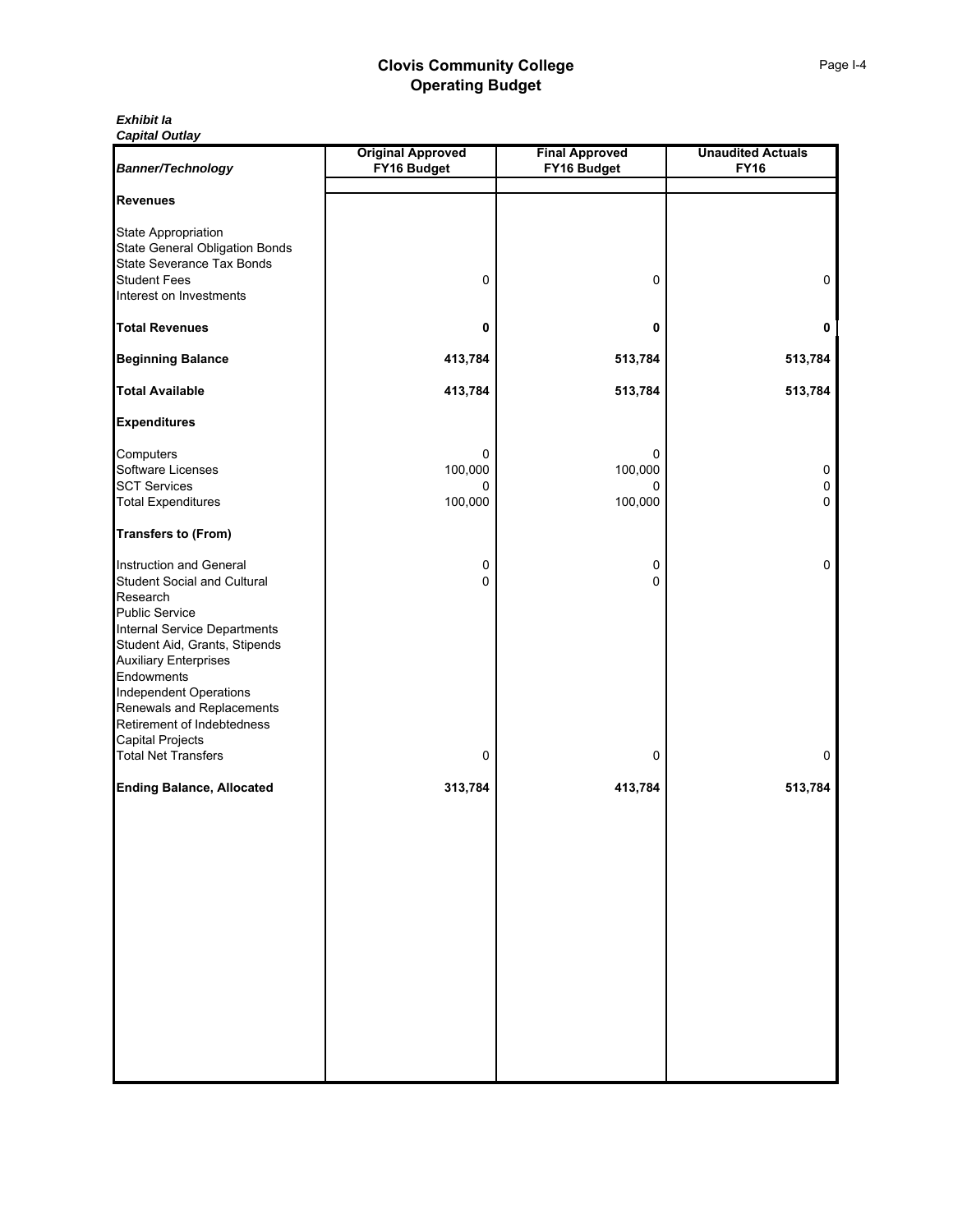|                                                                                                                                                                                                                             | <b>Original Approved</b> | <b>Final Approved</b> | <b>Unaudited Actuals</b> |
|-----------------------------------------------------------------------------------------------------------------------------------------------------------------------------------------------------------------------------|--------------------------|-----------------------|--------------------------|
| <b>IT Equipment</b>                                                                                                                                                                                                         | FY16 Budget              | FY16 Budget           | <b>FY16</b>              |
| <b>Revenues</b>                                                                                                                                                                                                             |                          |                       |                          |
| <b>State Appropriation</b><br><b>State General Obligation Bonds</b><br>State Severance Tax Bonds                                                                                                                            |                          |                       |                          |
| <b>Institutional Bonds</b><br>Interest on Investments                                                                                                                                                                       |                          |                       |                          |
| <b>Private Gifts</b>                                                                                                                                                                                                        |                          |                       |                          |
| <b>Total Revenues</b>                                                                                                                                                                                                       | 0                        | 0                     | 0                        |
| <b>Beginning Balance</b>                                                                                                                                                                                                    | 0                        | 12,371                | 12,371                   |
| <b>Total Available</b>                                                                                                                                                                                                      | 0                        | 12,371                | 12,371                   |
| <b>Expenditures</b>                                                                                                                                                                                                         |                          |                       |                          |
| <b>Construction Contract</b><br>Moveable Equipment                                                                                                                                                                          |                          | 0                     |                          |
| Architectural/Engineering Fees                                                                                                                                                                                              | 60,000                   | 235,000               | 198,148                  |
| <b>Total Expenditures</b>                                                                                                                                                                                                   | 60,000                   | 235,000               | 198,148                  |
| <b>Transfers</b>                                                                                                                                                                                                            |                          |                       |                          |
| Instruction and General<br><b>Student Social and Cultural</b><br>Research<br><b>Public Service</b>                                                                                                                          | (60,000)                 | (235,000)             | (235,000)                |
| Internal Service Departments<br>Student Aid, Grants, Stipends<br><b>Auxiliary Enterprises</b><br>Endowments<br>Independent Operations<br>Renewals and Replacements<br>Retirement of Indebtedness<br><b>Capital Projects</b> |                          | 0                     |                          |
| <b>Total Net Transfers</b>                                                                                                                                                                                                  | (60,000)                 | (235,000)             | (235,000)                |
| <b>Ending Balance, Allocated</b>                                                                                                                                                                                            | 0                        | 12,371                | 49,223                   |
|                                                                                                                                                                                                                             |                          |                       |                          |
|                                                                                                                                                                                                                             |                          |                       |                          |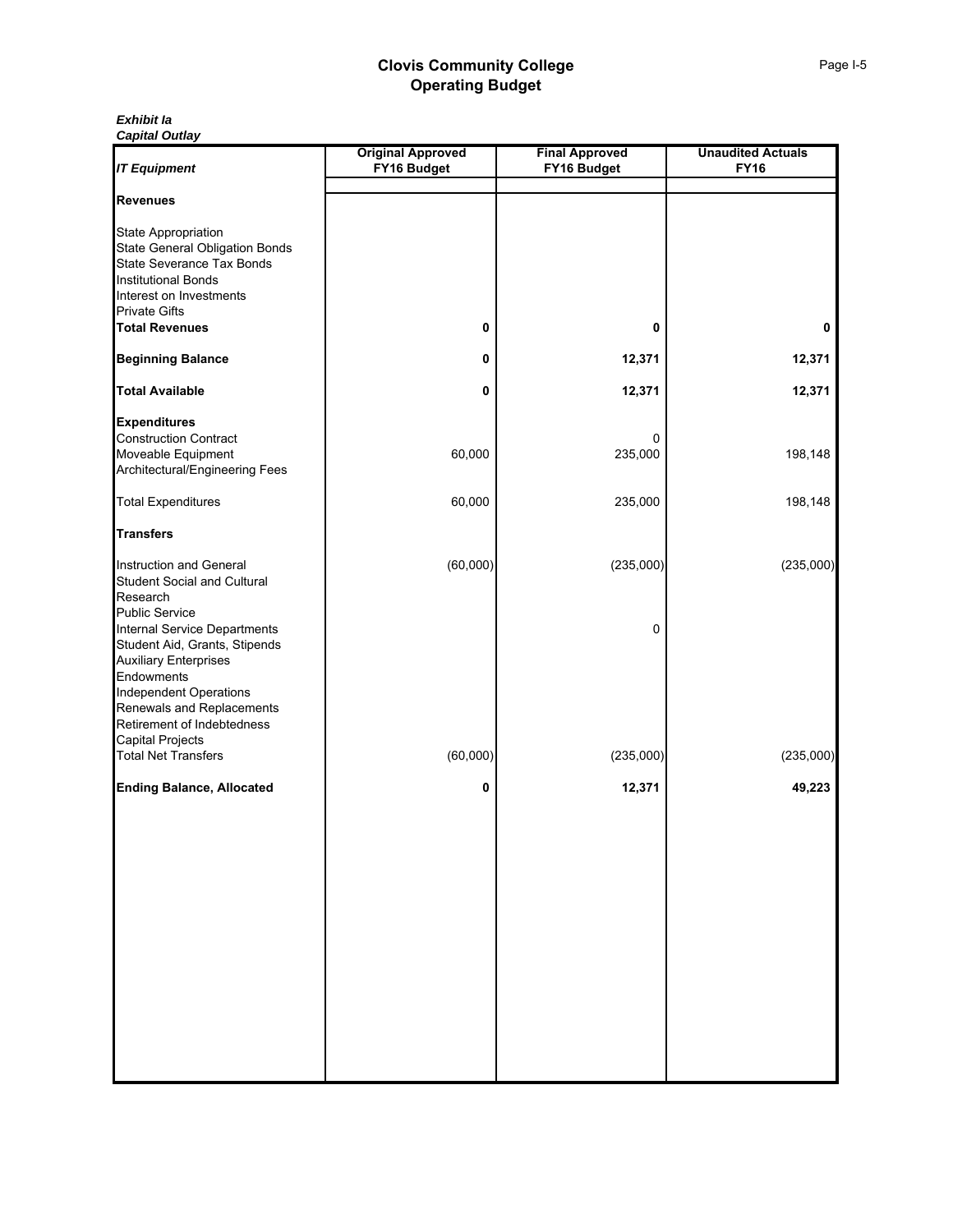|                                                                                                                                                                                                                                                                                                                                                                                              | <b>Original Approved</b> | <b>Final Approved</b> | <b>Unaudited Actuals</b> |
|----------------------------------------------------------------------------------------------------------------------------------------------------------------------------------------------------------------------------------------------------------------------------------------------------------------------------------------------------------------------------------------------|--------------------------|-----------------------|--------------------------|
| <b>Snack Bar</b>                                                                                                                                                                                                                                                                                                                                                                             | FY16 Budget              | FY16 Budget           | <b>FY16</b>              |
| <b>Revenues</b>                                                                                                                                                                                                                                                                                                                                                                              |                          |                       |                          |
| State Appropriation<br>State General Obligation Bonds *<br>State Severance Tax Bonds<br><b>Institutional Bonds</b><br>Interest on Investments<br><b>Private Grants</b>                                                                                                                                                                                                                       |                          |                       |                          |
| <b>Total Revenues</b>                                                                                                                                                                                                                                                                                                                                                                        | 0                        | 0                     | 0                        |
| <b>Beginning Balance</b>                                                                                                                                                                                                                                                                                                                                                                     | 14,600                   | 19,600                | 19,600                   |
| <b>Total Available</b>                                                                                                                                                                                                                                                                                                                                                                       | 14,600                   | 19,600                | 19,600                   |
| <b>Expenditures</b><br><b>Construction Contract</b><br>Moveable Equipment<br>Architectural/Engineering Fees                                                                                                                                                                                                                                                                                  | 10,000                   | 10,000                | 308                      |
| <b>Total Expenditures</b>                                                                                                                                                                                                                                                                                                                                                                    | 10,000                   | 10,000                | 308                      |
| <b>Transfers</b>                                                                                                                                                                                                                                                                                                                                                                             |                          |                       |                          |
| Instruction and General<br>Student Social and Cultural<br>Research<br><b>Public Service</b><br>Internal Service Departments<br>Student Aid, Grants, Stipends<br><b>Auxiliary Enterprises</b><br>Endowments<br>Independent Operations<br>Renewals and Replacements<br>Retirement of Indebtedness<br><b>Capital Projects</b><br><b>Total Net Transfers</b><br><b>Ending Balance, Allocated</b> | 0<br>4,600               | 0<br>0<br>9,600       | $\mathsf{O}$<br>19,292   |
|                                                                                                                                                                                                                                                                                                                                                                                              |                          |                       |                          |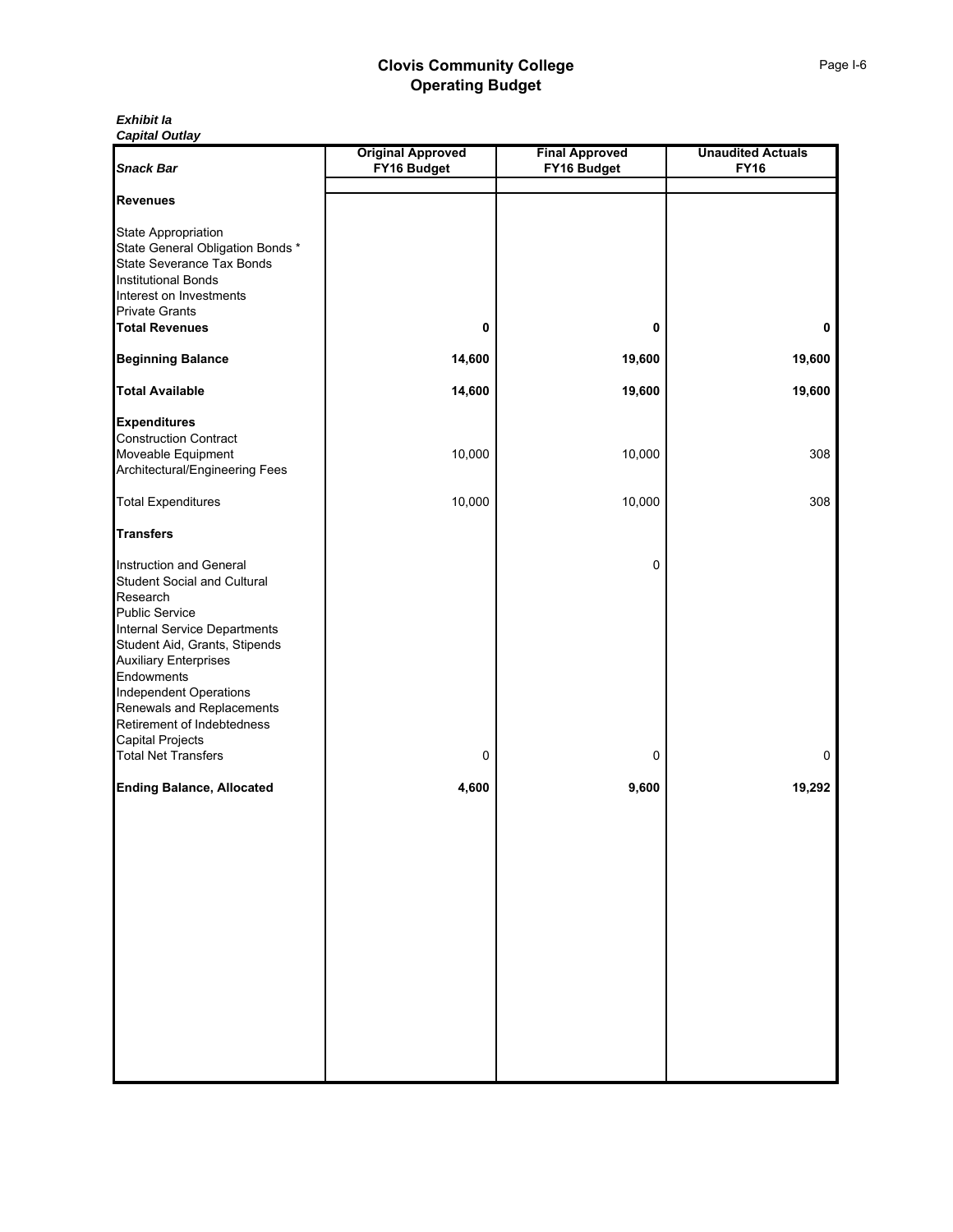|                                                                                                                                                                                                                                                                                                                                                                 | <b>Original Approved</b> | <b>Final Approved</b> | <b>Unaudited Actuals</b> |
|-----------------------------------------------------------------------------------------------------------------------------------------------------------------------------------------------------------------------------------------------------------------------------------------------------------------------------------------------------------------|--------------------------|-----------------------|--------------------------|
| <b>Printing Equipment</b>                                                                                                                                                                                                                                                                                                                                       | FY16 Budget              | FY16 Budget           | <b>FY16</b>              |
| <b>Revenues</b>                                                                                                                                                                                                                                                                                                                                                 |                          |                       |                          |
| <b>State Grants &amp; Contracts</b><br><b>State General Obligation Bonds</b><br>State Severance Tax Bonds<br><b>Institutional Bonds</b><br>Interest on Investments                                                                                                                                                                                              | $\mathbf 0$              | 0                     |                          |
|                                                                                                                                                                                                                                                                                                                                                                 |                          |                       |                          |
| <b>Total Revenues</b>                                                                                                                                                                                                                                                                                                                                           | 0                        | 0                     | 0                        |
| <b>Beginning Balance</b>                                                                                                                                                                                                                                                                                                                                        | 104,209                  | 154,209               | 154,209                  |
| <b>Total Available</b>                                                                                                                                                                                                                                                                                                                                          | 104,209                  | 154,209               | 154,209                  |
| <b>Expenditures</b><br><b>Construction Contract</b><br>Moveable Equipment<br>Architectural/Engineering Fees                                                                                                                                                                                                                                                     | 0<br>50,000              | 0<br>25,000           | 250                      |
| <b>Total Expenditures</b>                                                                                                                                                                                                                                                                                                                                       | 50,000                   | 25,000                | 250                      |
| <b>Transfers</b>                                                                                                                                                                                                                                                                                                                                                |                          |                       |                          |
| Instruction and General<br><b>Student Social and Cultural</b><br>Research<br><b>Public Service</b><br>Internal Service Departments<br>Student Aid, Grants, Stipends<br><b>Auxiliary Enterprises</b><br>Endowments<br>Independent Operations<br>Renewals and Replacements<br>Retirement of Indebtedness<br><b>Capital Projects</b><br><b>Total Net Transfers</b> | 0                        | 0<br>0                | 0<br>$\mathbf 0$         |
| <b>Ending Balance, Allocated</b>                                                                                                                                                                                                                                                                                                                                | 54,209                   | 129,209               | 153,959                  |
|                                                                                                                                                                                                                                                                                                                                                                 |                          |                       |                          |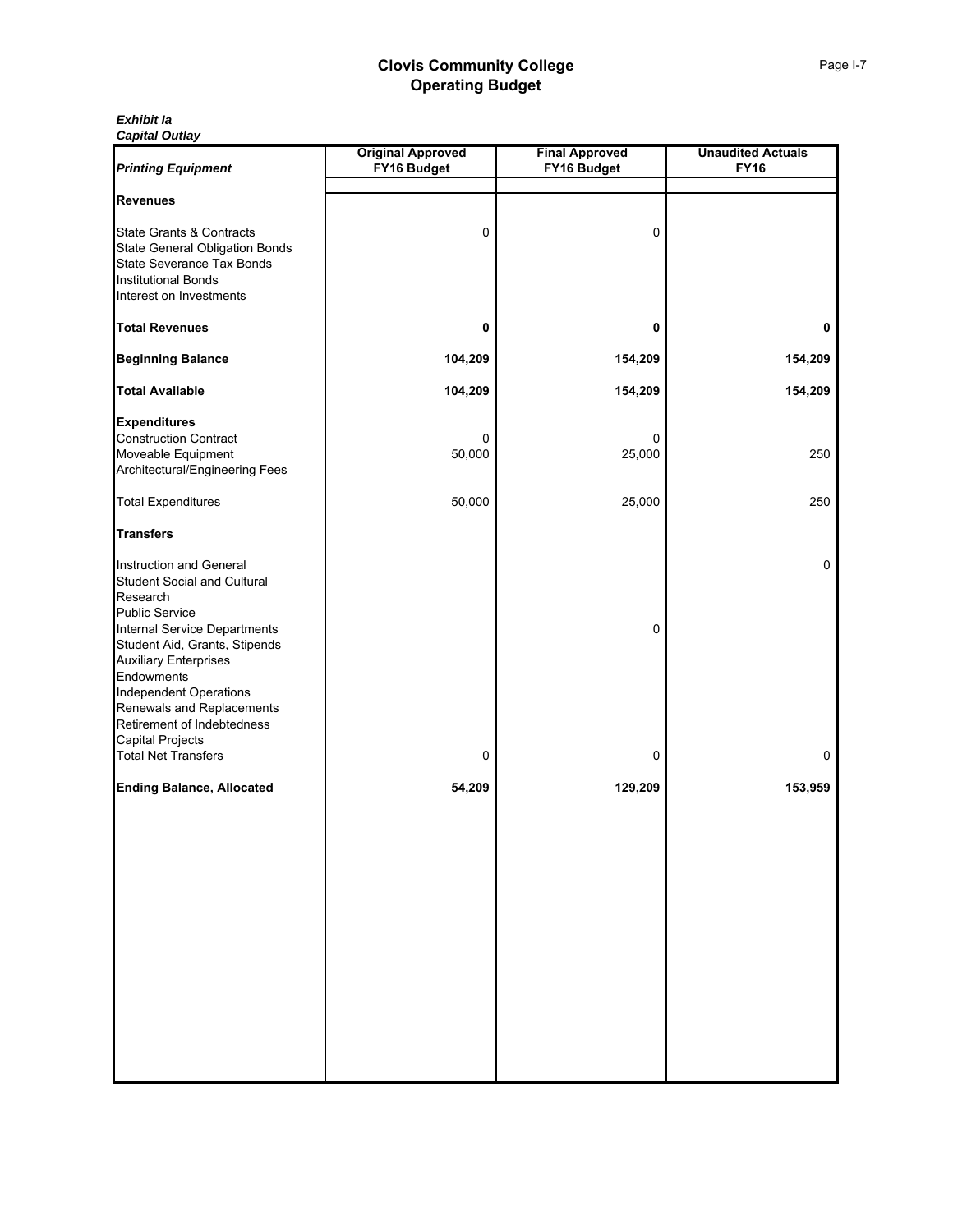| <b>GOB Library 14</b>                                                                                                                                                                                                                                                                                                                                           | <b>Original Approved</b><br>FY16 Budget | <b>Final Approved</b><br>FY16 Budget | <b>Unaudited Actuals</b><br><b>FY16</b> |
|-----------------------------------------------------------------------------------------------------------------------------------------------------------------------------------------------------------------------------------------------------------------------------------------------------------------------------------------------------------------|-----------------------------------------|--------------------------------------|-----------------------------------------|
|                                                                                                                                                                                                                                                                                                                                                                 |                                         |                                      |                                         |
| <b>Revenues</b>                                                                                                                                                                                                                                                                                                                                                 |                                         |                                      |                                         |
| State Appropriation<br>State General Obligation Bonds *<br><b>State Severance Tax Bonds</b><br><b>Institutional Bonds</b><br>Interest on Investments                                                                                                                                                                                                            | 0                                       | 29,983                               | 0                                       |
| <b>Total Revenues</b>                                                                                                                                                                                                                                                                                                                                           | 0                                       | 29,983                               | 0                                       |
| <b>Beginning Balance</b>                                                                                                                                                                                                                                                                                                                                        | 0                                       | 0                                    | 0                                       |
| <b>Total Available</b>                                                                                                                                                                                                                                                                                                                                          | 0                                       | 29,983                               | 0                                       |
| <b>Expenditures</b><br><b>Construction Contract</b><br>Moveable Equipment<br>Architectural/Engineering Fees<br><b>Library Materials</b><br><b>Total Expenditures</b>                                                                                                                                                                                            | 0<br>0                                  | 29,983<br>29,983                     | 0<br>$\mathbf 0$                        |
| <b>Transfers</b>                                                                                                                                                                                                                                                                                                                                                |                                         |                                      |                                         |
| Instruction and General<br><b>Student Social and Cultural</b><br>Research<br><b>Public Service</b><br>Internal Service Departments<br>Student Aid, Grants, Stipends<br><b>Auxiliary Enterprises</b><br>Endowments<br><b>Independent Operations</b><br>Renewals and Replacements<br>Retirement of Indebtedness<br>Capital Projects<br><b>Total Net Transfers</b> | 0                                       | 0                                    | 0                                       |
| <b>Ending Balance, Allocated</b>                                                                                                                                                                                                                                                                                                                                | 0                                       | 0                                    | 0                                       |
|                                                                                                                                                                                                                                                                                                                                                                 |                                         |                                      |                                         |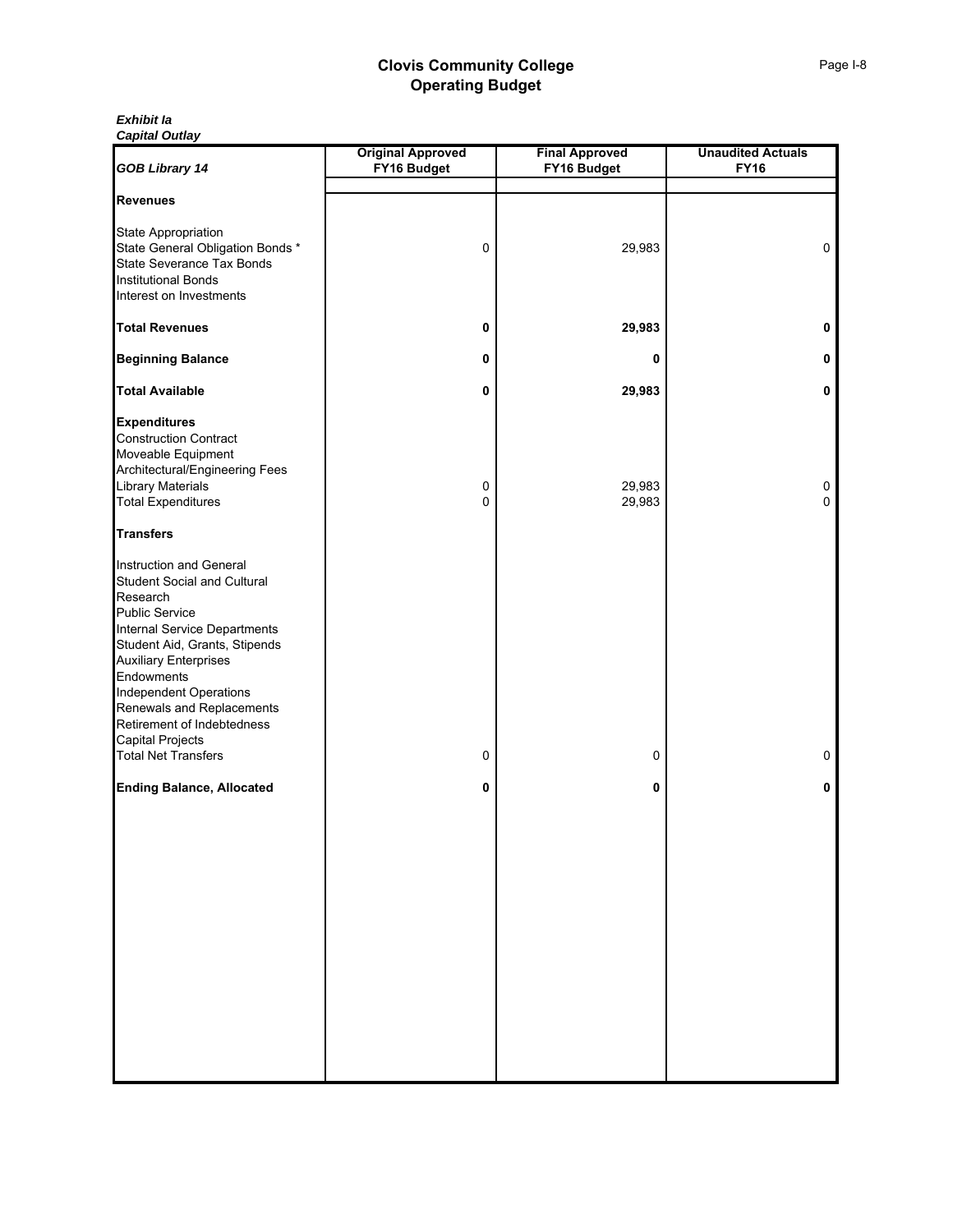|                                                                                                                                                                                                                                                                                                                                                          | <b>Original Approved</b> | <b>Final Approved</b> | <b>Unaudited Actuals</b> |
|----------------------------------------------------------------------------------------------------------------------------------------------------------------------------------------------------------------------------------------------------------------------------------------------------------------------------------------------------------|--------------------------|-----------------------|--------------------------|
| <b>CarPool</b>                                                                                                                                                                                                                                                                                                                                           | FY16 Budget              | FY16 Budget           | <b>FY16</b>              |
| <b>Revenues</b>                                                                                                                                                                                                                                                                                                                                          |                          |                       |                          |
| <b>State Appropriation</b><br>State General Obligation Bonds *<br><b>State Severance Tax Bonds</b><br><b>Institutional Bonds</b><br>Interest on Investments                                                                                                                                                                                              |                          |                       |                          |
| <b>Total Revenues</b>                                                                                                                                                                                                                                                                                                                                    | 0                        | 0                     | 0                        |
| <b>Beginning Balance</b>                                                                                                                                                                                                                                                                                                                                 | 40,000                   | 50,000                | 50,000                   |
| <b>Total Available</b>                                                                                                                                                                                                                                                                                                                                   | 40,000                   | 50,000                | 50,000                   |
| <b>Expenditures</b><br><b>Construction Contract</b><br>Moveable Equipment<br>Architectural/Engineering Fees                                                                                                                                                                                                                                              | 10,000                   | 0                     | 0                        |
| <b>Total Expenditures</b>                                                                                                                                                                                                                                                                                                                                | 10,000                   | 0                     | 0                        |
| <b>Transfers</b>                                                                                                                                                                                                                                                                                                                                         |                          |                       |                          |
| Instruction and General<br><b>Student Social and Cultural</b><br>Research<br><b>Public Service</b><br>Internal Service Departments<br>Student Aid, Grants, Stipends<br><b>Auxiliary Enterprises</b><br>Endowments<br>Independent Operations<br>Renewals and Replacements<br>Retirement of Indebtedness<br>Capital Projects<br><b>Total Net Transfers</b> | 0                        | 0<br>0                | 0<br>$\mathsf{O}$        |
| <b>Ending Balance, Allocated</b>                                                                                                                                                                                                                                                                                                                         | 30,000                   | 50,000                | 50,000                   |
|                                                                                                                                                                                                                                                                                                                                                          |                          |                       |                          |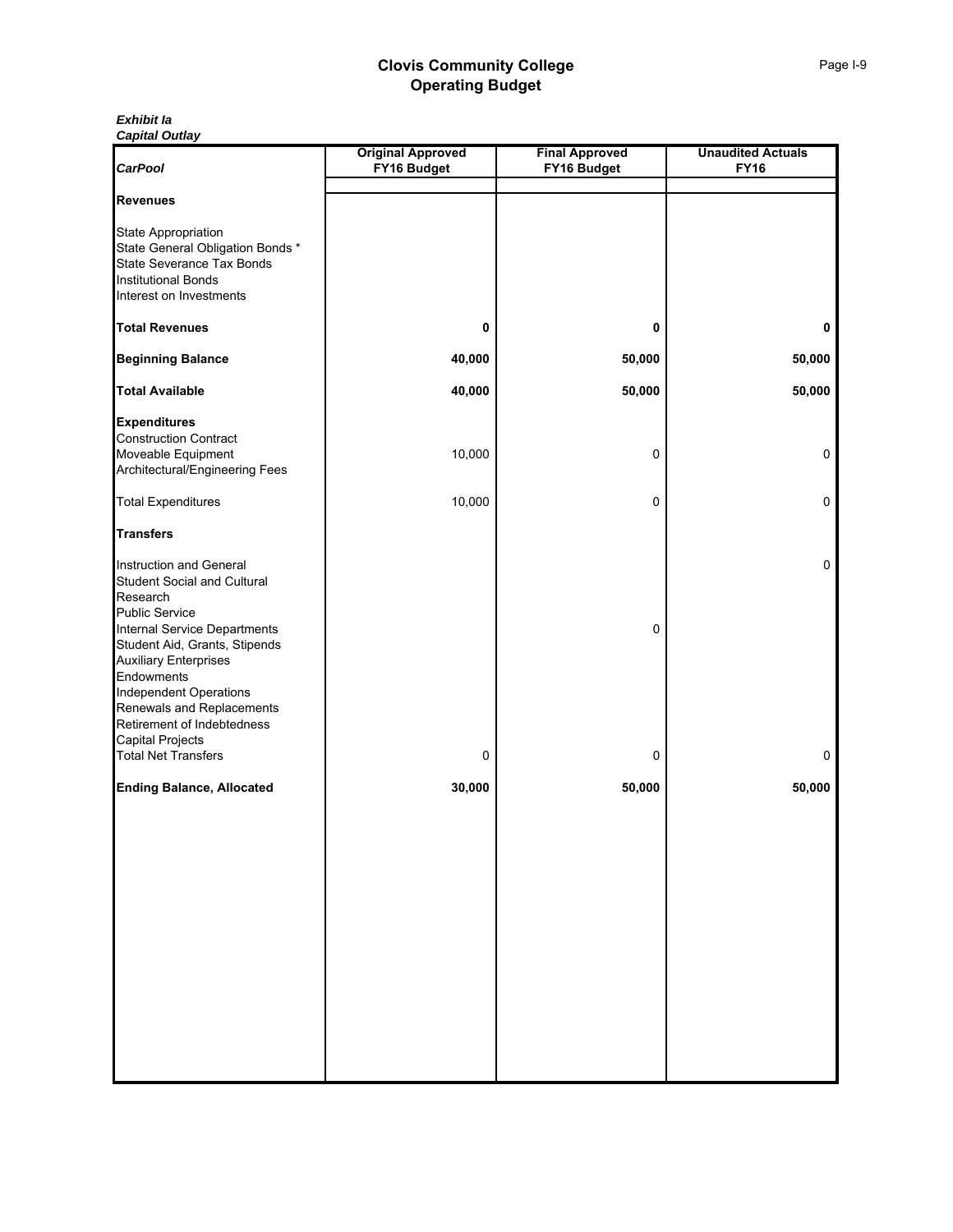| <b>GOB</b> for Phase 6                                                                                                                                                                                                                                                                                                                                                                              | <b>Original Approved</b><br>FY16 Budget | <b>Final Approved</b><br>FY16 Budget | <b>Unaudited Actuals</b><br><b>FY16</b> |
|-----------------------------------------------------------------------------------------------------------------------------------------------------------------------------------------------------------------------------------------------------------------------------------------------------------------------------------------------------------------------------------------------------|-----------------------------------------|--------------------------------------|-----------------------------------------|
|                                                                                                                                                                                                                                                                                                                                                                                                     |                                         |                                      |                                         |
| <b>Revenues</b>                                                                                                                                                                                                                                                                                                                                                                                     |                                         |                                      |                                         |
| <b>State Appropriation</b><br>State General Obligation Bonds<br><b>State Severance Tax Bonds</b><br><b>Institutional Bonds</b><br>Interest on Investments                                                                                                                                                                                                                                           | 13,000                                  | 13,000                               | $\mathbf 0$                             |
| <b>Total Revenues</b>                                                                                                                                                                                                                                                                                                                                                                               | 13,000                                  | 13,000                               | 0                                       |
| <b>Beginning Balance</b>                                                                                                                                                                                                                                                                                                                                                                            | 0                                       | 0                                    | 0                                       |
| <b>Total Available</b>                                                                                                                                                                                                                                                                                                                                                                              | 13,000                                  | 13,000                               | 0                                       |
| <b>Expenditures</b><br><b>Construction Contract</b><br>Moveable Equipment                                                                                                                                                                                                                                                                                                                           | 13,000                                  | 13,000                               | 0                                       |
| Architectural/Engineering Fees<br>Supplies and Expense<br><b>Total Expenditures</b>                                                                                                                                                                                                                                                                                                                 | 13,000                                  | 13,000                               | 0                                       |
| <b>Transfers</b>                                                                                                                                                                                                                                                                                                                                                                                    |                                         |                                      |                                         |
| <b>Instruction and General</b><br>Student Social and Cultural<br>Research<br><b>Public Service</b><br>Internal Service Departments<br>Student Aid, Grants, Stipends<br><b>Auxiliary Enterprises</b><br>Endowments<br>Independent Operations<br>Renewals and Replacements<br>Retirement of Indebtedness<br><b>Capital Projects</b><br><b>Total Net Transfers</b><br><b>Ending Balance, Allocated</b> | 0<br>0                                  | 0<br>0                               | $\mathsf{O}$<br>$\pmb{0}$               |
|                                                                                                                                                                                                                                                                                                                                                                                                     |                                         |                                      |                                         |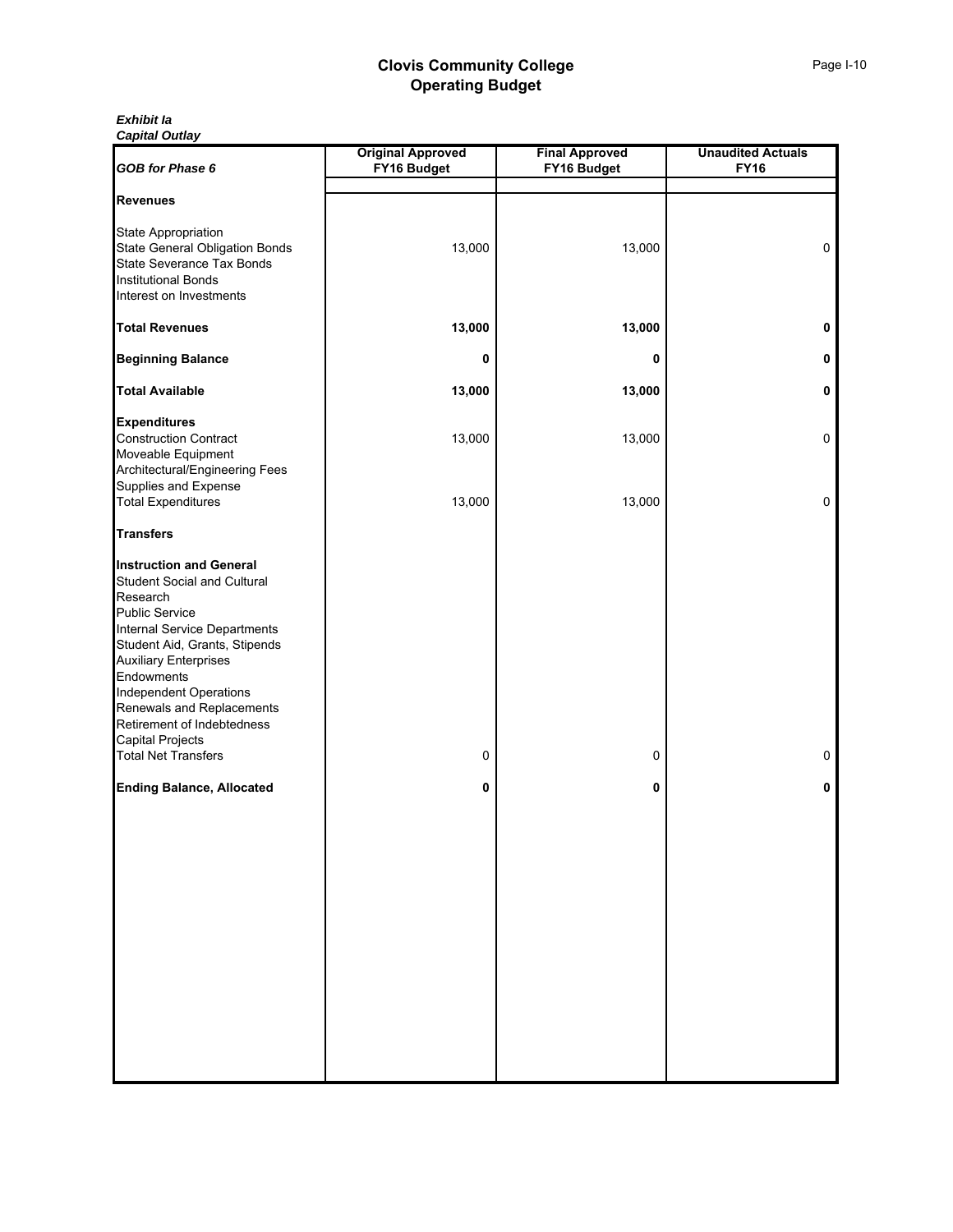| <b>STB Barracks Demolition</b>                                                                                                                                                                                                                                                                                                                                  | <b>Original Approved</b><br>FY16 Budget | <b>Final Approved</b><br>FY16 Budget | <b>Unaudited Actuals</b><br><b>FY16</b> |
|-----------------------------------------------------------------------------------------------------------------------------------------------------------------------------------------------------------------------------------------------------------------------------------------------------------------------------------------------------------------|-----------------------------------------|--------------------------------------|-----------------------------------------|
| <b>Revenues</b>                                                                                                                                                                                                                                                                                                                                                 |                                         |                                      |                                         |
| State Appropriation<br>State General Obligation Bonds *<br>State Severance Tax Bonds<br><b>Institutional Bonds</b><br>Interest on Investments                                                                                                                                                                                                                   |                                         | 400,000                              |                                         |
| <b>Total Revenues</b>                                                                                                                                                                                                                                                                                                                                           | 0                                       | 400,000                              | 0                                       |
| <b>Beginning Balance</b>                                                                                                                                                                                                                                                                                                                                        | 0                                       | 0                                    | 0                                       |
| <b>Total Available</b>                                                                                                                                                                                                                                                                                                                                          | 0                                       | 400,000                              | 0                                       |
| <b>Expenditures</b><br><b>Construction Contract</b><br>Moveable Equipment<br>Architectural/Engineering Fees<br><b>Supplies and Expense</b><br><b>Total Expenditures</b>                                                                                                                                                                                         | 0                                       | 400,000<br>0<br>400,000              | 0                                       |
| <b>Transfers</b>                                                                                                                                                                                                                                                                                                                                                |                                         |                                      |                                         |
| Instruction and General<br><b>Student Social and Cultural</b><br>Research<br><b>Public Service</b><br><b>Internal Service Departments</b><br>Student Aid, Grants, Stipends<br><b>Auxiliary Enterprises</b><br>Endowments<br>Independent Operations<br>Renewals and Replacements<br>Retirement of Indebtedness<br>Capital Projects<br><b>Total Net Transfers</b> | 0                                       | 0<br>0                               | 0                                       |
| <b>Ending Balance, Allocated</b>                                                                                                                                                                                                                                                                                                                                | 0                                       | 0                                    | 0                                       |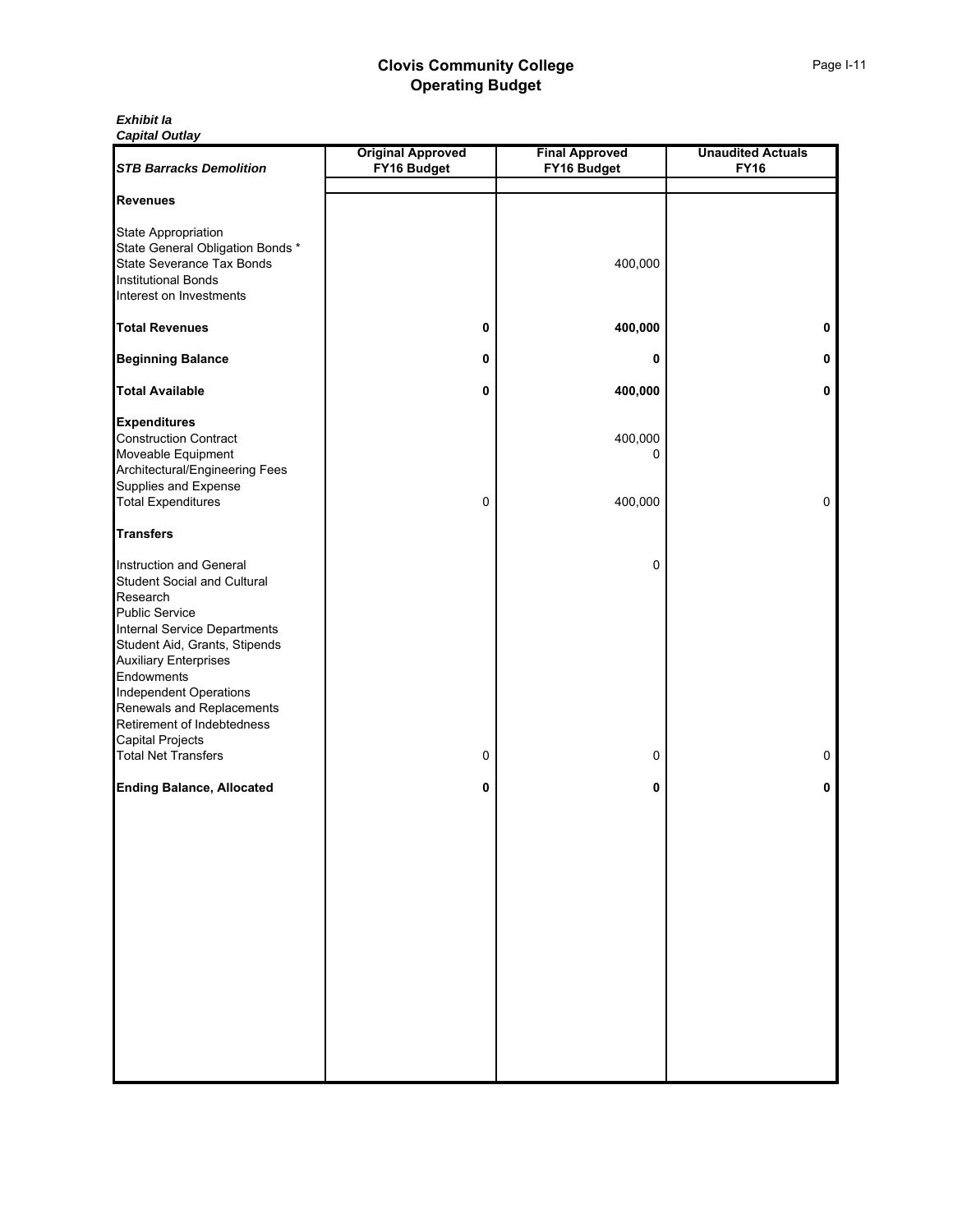#### *Exhibit Ia Capital Outlay*

|                                                        | <b>Original Approved</b> | <b>Final Approved</b> | <b>Unaudited Actuals</b><br><b>FY16</b> |  |  |  |
|--------------------------------------------------------|--------------------------|-----------------------|-----------------------------------------|--|--|--|
| <b>Petty Performing Arts Center</b>                    | FY16 Budget              | FY16 Budget           |                                         |  |  |  |
|                                                        |                          |                       |                                         |  |  |  |
| <b>Revenues</b>                                        |                          |                       |                                         |  |  |  |
| State Appropriation                                    |                          |                       |                                         |  |  |  |
| <b>State General Obligation Bonds</b>                  | 0                        |                       | 0                                       |  |  |  |
| State Severance Tax Bonds                              |                          |                       |                                         |  |  |  |
| <b>Institutional Bonds</b><br>Interest on Investments  |                          |                       |                                         |  |  |  |
| <b>Private Gifts</b>                                   | 0                        | 0                     | $\mathbf 0$                             |  |  |  |
|                                                        |                          |                       |                                         |  |  |  |
| <b>Total Revenues</b>                                  | 0                        | 0                     | 0                                       |  |  |  |
| <b>Beginning Balance</b>                               | 0                        | 452,922               | 452,922                                 |  |  |  |
| <b>Total Available</b>                                 | 0                        | 452,922               | 452,922                                 |  |  |  |
| Expenditures                                           |                          |                       |                                         |  |  |  |
| <b>Construction Contract</b>                           | 0                        | 452,922               | 273,229                                 |  |  |  |
| Moveable Equipment                                     |                          |                       |                                         |  |  |  |
| Architectural/Engineering Fees<br>Supplies and Expense |                          |                       |                                         |  |  |  |
| <b>Total Expenditures</b>                              | $\pmb{0}$                | 452,922               | 273,229                                 |  |  |  |
| <b>Transfers</b>                                       |                          |                       |                                         |  |  |  |
|                                                        |                          |                       |                                         |  |  |  |
| Instruction and General                                |                          |                       |                                         |  |  |  |
| Student Social and Cultural<br>Research                |                          |                       |                                         |  |  |  |
| <b>Public Service</b>                                  |                          |                       |                                         |  |  |  |
| <b>Internal Service Departments</b>                    |                          |                       |                                         |  |  |  |
| Student Aid, Grants, Stipends                          |                          |                       |                                         |  |  |  |
| <b>Auxiliary Enterprises</b><br>Endowments             |                          | 0                     |                                         |  |  |  |
| <b>Independent Operations</b>                          |                          |                       |                                         |  |  |  |
| Renewals and Replacements                              |                          |                       |                                         |  |  |  |
| Retirement of Indebtedness                             |                          |                       |                                         |  |  |  |
| <b>Capital Projects</b><br><b>Total Net Transfers</b>  | 0                        | 0<br>0                | 0                                       |  |  |  |
|                                                        |                          |                       |                                         |  |  |  |
| Ending Balance, Allocated                              | 0                        | 0                     | 179,692                                 |  |  |  |
|                                                        |                          |                       |                                         |  |  |  |
|                                                        |                          |                       |                                         |  |  |  |
|                                                        |                          |                       |                                         |  |  |  |
|                                                        |                          |                       |                                         |  |  |  |
|                                                        |                          |                       |                                         |  |  |  |
|                                                        |                          |                       |                                         |  |  |  |
|                                                        |                          |                       |                                         |  |  |  |
|                                                        |                          |                       |                                         |  |  |  |
|                                                        |                          |                       |                                         |  |  |  |
|                                                        |                          |                       |                                         |  |  |  |
|                                                        |                          |                       |                                         |  |  |  |
|                                                        |                          |                       |                                         |  |  |  |
|                                                        |                          |                       |                                         |  |  |  |
|                                                        |                          |                       |                                         |  |  |  |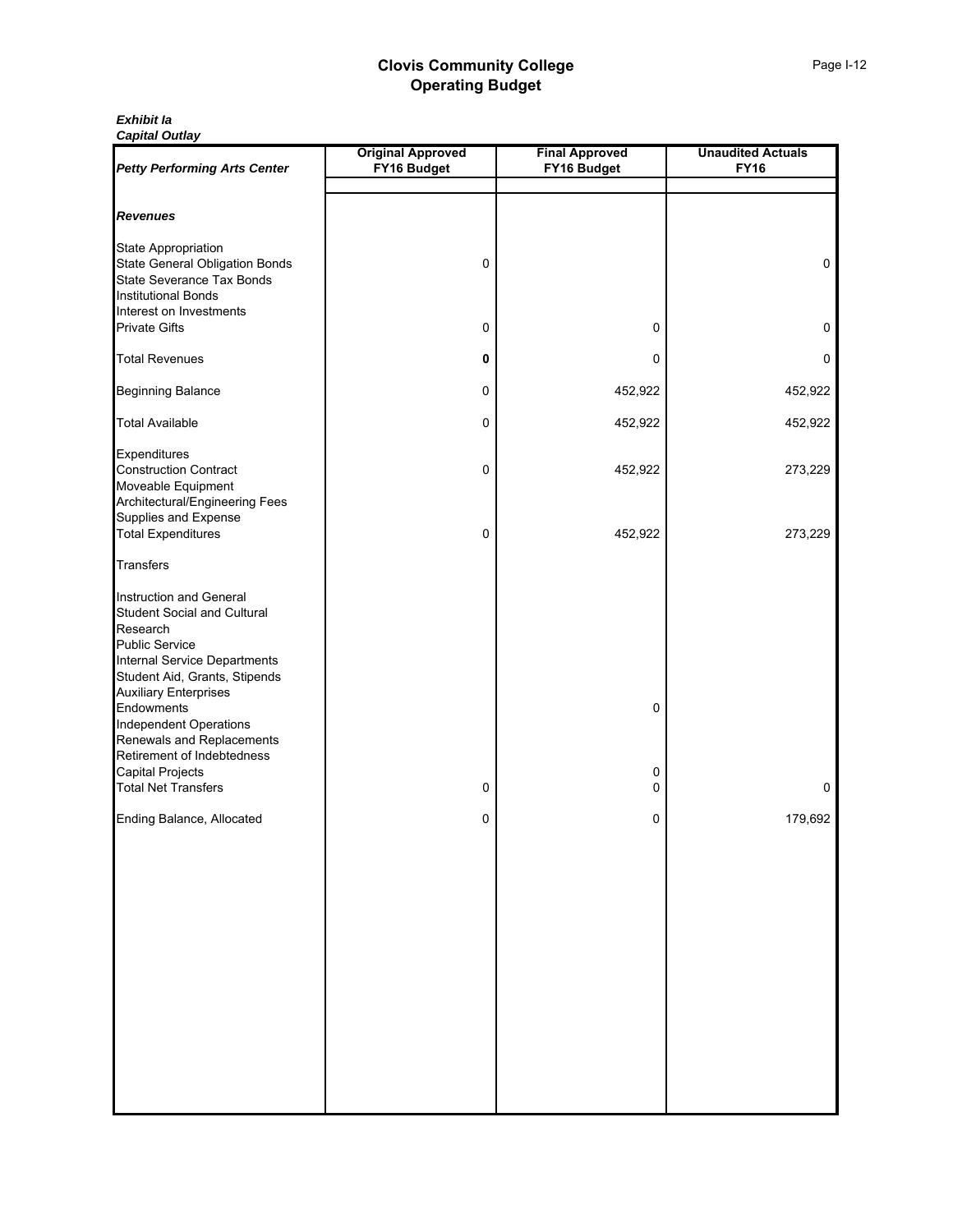#### *Exhibit Ia Capital Outlay*

| <b>AHC Phase II</b>                                                                                                                                                                                                                                                                                                                               | <b>Original Approved</b><br>FY16 Budget | <b>Final Approved</b><br>FY16 Budget | <b>Unaudited Actuals</b><br><b>FY16</b> |  |  |  |  |
|---------------------------------------------------------------------------------------------------------------------------------------------------------------------------------------------------------------------------------------------------------------------------------------------------------------------------------------------------|-----------------------------------------|--------------------------------------|-----------------------------------------|--|--|--|--|
|                                                                                                                                                                                                                                                                                                                                                   |                                         |                                      |                                         |  |  |  |  |
| <b>Revenues</b>                                                                                                                                                                                                                                                                                                                                   |                                         |                                      |                                         |  |  |  |  |
| <b>State Appropriation</b><br>State General Obligation Bonds *<br>State Severance Tax Bonds<br><b>Institutional Bonds</b>                                                                                                                                                                                                                         | 0                                       | 0                                    | 0                                       |  |  |  |  |
| Interest on Investments<br><b>Private Gifts</b>                                                                                                                                                                                                                                                                                                   | 0                                       | 0<br>$\mathbf 0$                     | 809                                     |  |  |  |  |
| <b>Total Revenues</b>                                                                                                                                                                                                                                                                                                                             | 0                                       | 0                                    | 809                                     |  |  |  |  |
| <b>Beginning Balance</b>                                                                                                                                                                                                                                                                                                                          | 220,211                                 | 320,603                              | 320,603                                 |  |  |  |  |
| <b>Total Available</b>                                                                                                                                                                                                                                                                                                                            | 220,211                                 | 320,603                              | 321,413                                 |  |  |  |  |
| <b>Expenditures</b><br><b>Construction Contract</b><br>Moveable Equipment<br>Architectural/Engineering Fees<br>Supplies and Expense<br><b>Total Expenditures</b>                                                                                                                                                                                  | 100,000<br>0<br>0<br>0<br>100,000       | 100,000<br>0<br>0<br>0<br>100,000    | 9,414<br>0<br>0<br>0<br>9,414           |  |  |  |  |
| <b>Transfers</b>                                                                                                                                                                                                                                                                                                                                  |                                         |                                      |                                         |  |  |  |  |
| Instruction and General<br>Student Social and Cultural<br>Research<br><b>Public Service</b><br>Internal Service Departments<br>Student Aid, Grants, Stipends<br><b>Auxiliary Enterprises</b><br>Endowments<br>Independent Operations<br>Renewals and Replacements<br>Retirement of Indebtedness<br>Capital Projects<br><b>Total Net Transfers</b> | 0                                       | 0<br>0                               | $\mathbf 0$                             |  |  |  |  |
| <b>Ending Balance, Allocated</b>                                                                                                                                                                                                                                                                                                                  | 120,211                                 | 220,603                              | 311,999                                 |  |  |  |  |
|                                                                                                                                                                                                                                                                                                                                                   |                                         |                                      |                                         |  |  |  |  |

*Exhibit Ia Capital Outlay*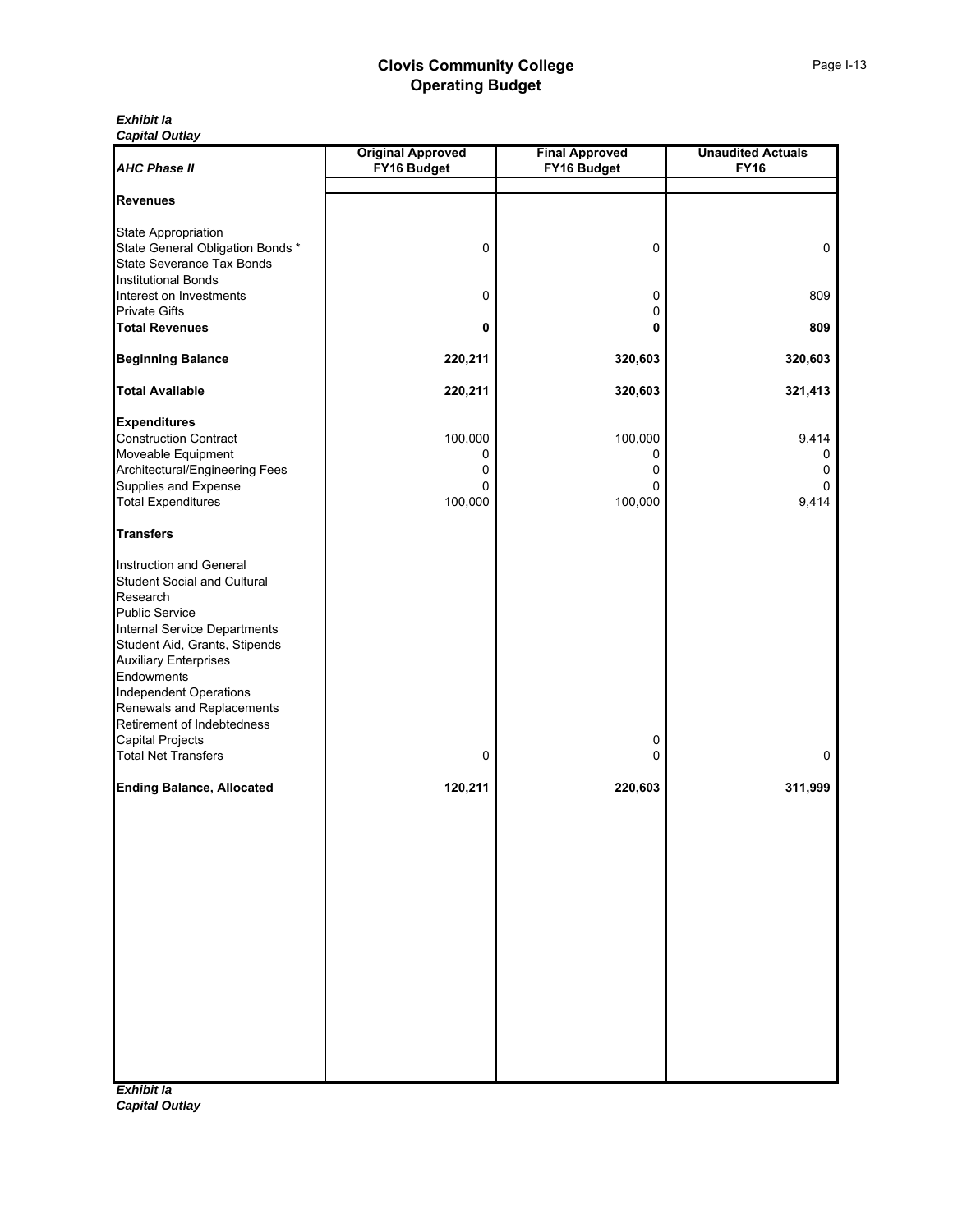|                                                                                                                                                                                                                                                                                                                                                                 | <b>Original Approved</b> | <b>Final Approved</b> | <b>Unaudited Actuals</b><br><b>FY16</b> |  |  |  |  |  |
|-----------------------------------------------------------------------------------------------------------------------------------------------------------------------------------------------------------------------------------------------------------------------------------------------------------------------------------------------------------------|--------------------------|-----------------------|-----------------------------------------|--|--|--|--|--|
| <b>AHC Enhancments</b>                                                                                                                                                                                                                                                                                                                                          | FY16 Budget              | FY16 Budget           |                                         |  |  |  |  |  |
| <b>Revenues</b>                                                                                                                                                                                                                                                                                                                                                 |                          |                       |                                         |  |  |  |  |  |
| <b>State Appropriation</b><br>State General Obligation Bonds *<br>State Severance Tax Bonds<br><b>Institutional Bonds</b>                                                                                                                                                                                                                                       | 0                        | 0                     | $\mathbf 0$                             |  |  |  |  |  |
| Interest on Investments<br><b>Private Gifts</b>                                                                                                                                                                                                                                                                                                                 | 0                        | 0<br>0                | 0                                       |  |  |  |  |  |
| <b>Total Revenues</b>                                                                                                                                                                                                                                                                                                                                           | 0                        | 0                     | 0                                       |  |  |  |  |  |
| <b>Beginning Balance</b>                                                                                                                                                                                                                                                                                                                                        | 0                        | 0                     | 0                                       |  |  |  |  |  |
| <b>Total Available</b>                                                                                                                                                                                                                                                                                                                                          | 0                        | 0                     | $\mathbf 0$                             |  |  |  |  |  |
| <b>Expenditures</b><br><b>Construction Contract</b><br>Moveable Equipment<br>Architectural/Engineering Fees<br>Supplies and Expense<br><b>Total Expenditures</b>                                                                                                                                                                                                | 0<br>0<br>0<br>0<br>0    | 0<br>0<br>0<br>0<br>0 | 0<br>0<br>0<br>0<br>0                   |  |  |  |  |  |
| <b>Transfers</b>                                                                                                                                                                                                                                                                                                                                                |                          |                       |                                         |  |  |  |  |  |
| Instruction and General<br>Student Social and Cultural<br>Research<br><b>Public Service</b><br>Internal Service Departments<br>Student Aid, Grants, Stipends<br><b>Auxiliary Enterprises</b><br>Endowments<br><b>Independent Operations</b><br>Renewals and Replacements<br>Retirement of Indebtedness<br><b>Capital Projects</b><br><b>Total Net Transfers</b> | $\pmb{0}$                | 0<br>0                | 0<br>$\mathbf 0$                        |  |  |  |  |  |
| <b>Ending Balance, Allocated</b>                                                                                                                                                                                                                                                                                                                                | 0                        | 0                     | 0                                       |  |  |  |  |  |
|                                                                                                                                                                                                                                                                                                                                                                 |                          |                       |                                         |  |  |  |  |  |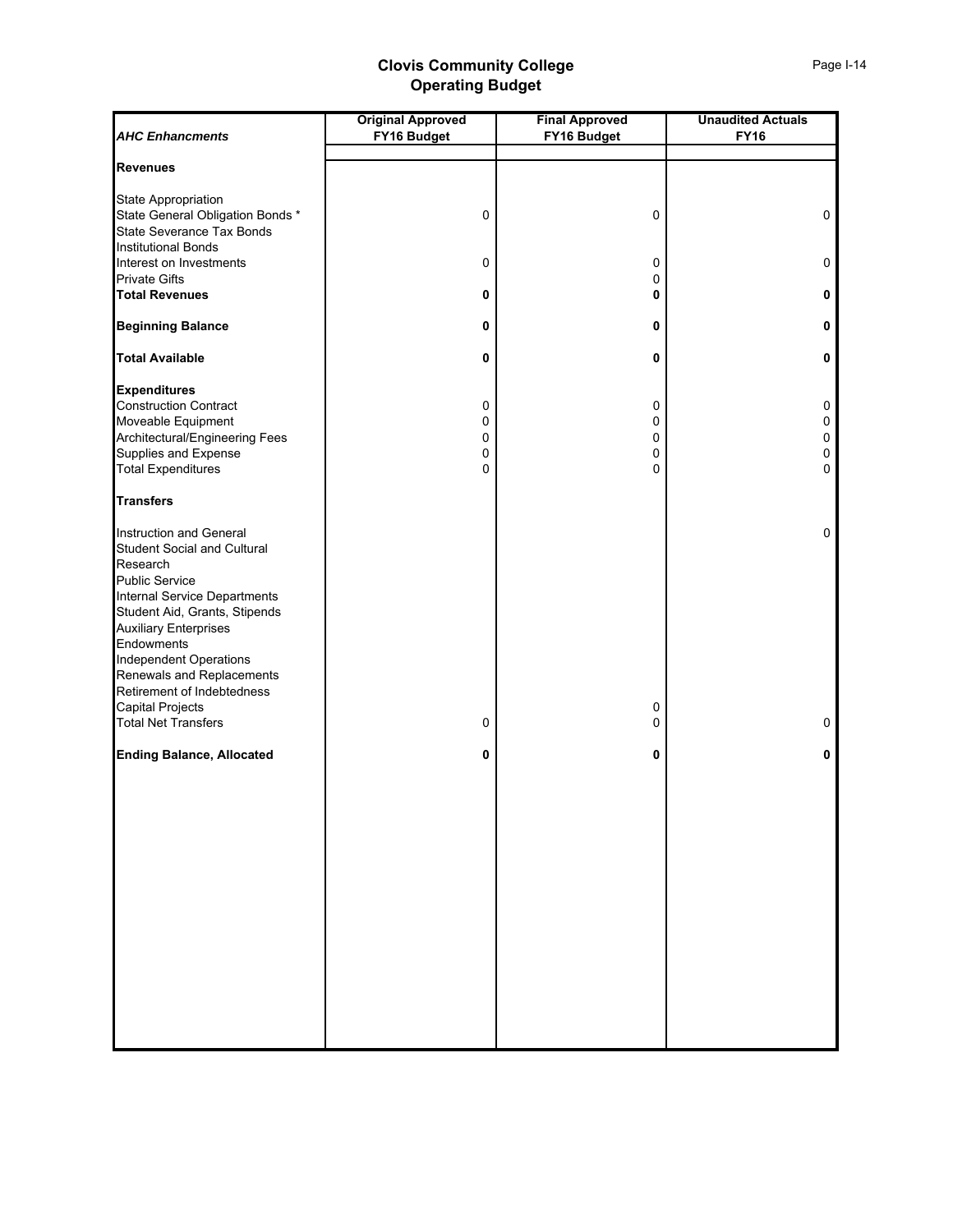Page II-1

*Exhibit II Renewals and Replacements*

|                                                            | <b>Original Approved</b> | <b>Final Approved</b> | <b>Unaudited Actuals</b> |
|------------------------------------------------------------|--------------------------|-----------------------|--------------------------|
|                                                            | FY16 Budget              | FY16 Budget           | <b>FY16</b>              |
| <b>Revenues</b>                                            |                          |                       |                          |
| <b>Federal Grant</b>                                       | 0                        | 0                     | 0                        |
| State Appropriation                                        | 0                        | 0                     | 0                        |
| State General Obligation Bonds                             | 0                        | 0                     | 0                        |
| State Severance Tax Bonds                                  | 0                        | 0                     | 0                        |
| <b>Institutional Bonds</b>                                 | 0                        | 0                     | 0                        |
| Interest on Investments                                    | 0                        | 0                     | 0                        |
| Other                                                      | 0                        | 0                     | 0                        |
| <b>Total Revenues</b>                                      | 0                        | 0                     | 0                        |
| <b>Beginning Balance</b>                                   | 1,585,673                | 1,759,859             | 1,759,859                |
| <b>Total Available</b>                                     | 1,585,673                | 1,759,859             | 1,759,859                |
| <b>Expenditures</b>                                        |                          |                       |                          |
| <b>Building Renewal</b>                                    | 1,150,000                | 1,150,000             | 759,781                  |
| Equipment Replacement                                      | 71,377                   | 71,377                | 44,512                   |
| <b>ARRA Project</b>                                        | 0                        | 0                     | 0                        |
| <b>Total Expenditures</b>                                  | 1,221,377                | 1,221,377             | 804,293                  |
| <b>Transfers</b>                                           |                          |                       |                          |
| Instruction and General                                    | (302, 434)               | (302, 434)            | (302, 434)               |
| <b>Student Social and Cultural</b>                         | 0                        | 0                     | 0                        |
| Research                                                   | 0                        | 0                     | 0                        |
| <b>Public Service</b>                                      | 0                        | 0                     | 0                        |
| Internal Service Departments                               | 0                        | 0                     | 0                        |
| Student Aid, Grants, Stipends                              | 0                        | 0                     | 0                        |
| <b>Auxiliary Enterprises</b>                               | 0                        | 0<br>0                | 0                        |
| Intercollegiate Athletics<br><b>Independent Operations</b> | 0<br>0                   | 0                     | 0<br>0                   |
| Capital Outlay                                             | 0                        | 0                     | 0                        |
| Retirement of Indebtedness                                 | 0                        | 0                     | 0                        |
| <b>Total Net Transfers</b>                                 | (302, 434)               | (302, 434)            | (302, 434)               |
| <b>Ending Balance</b>                                      | 666,730                  | 840,916               | 1,258,000                |
|                                                            |                          |                       |                          |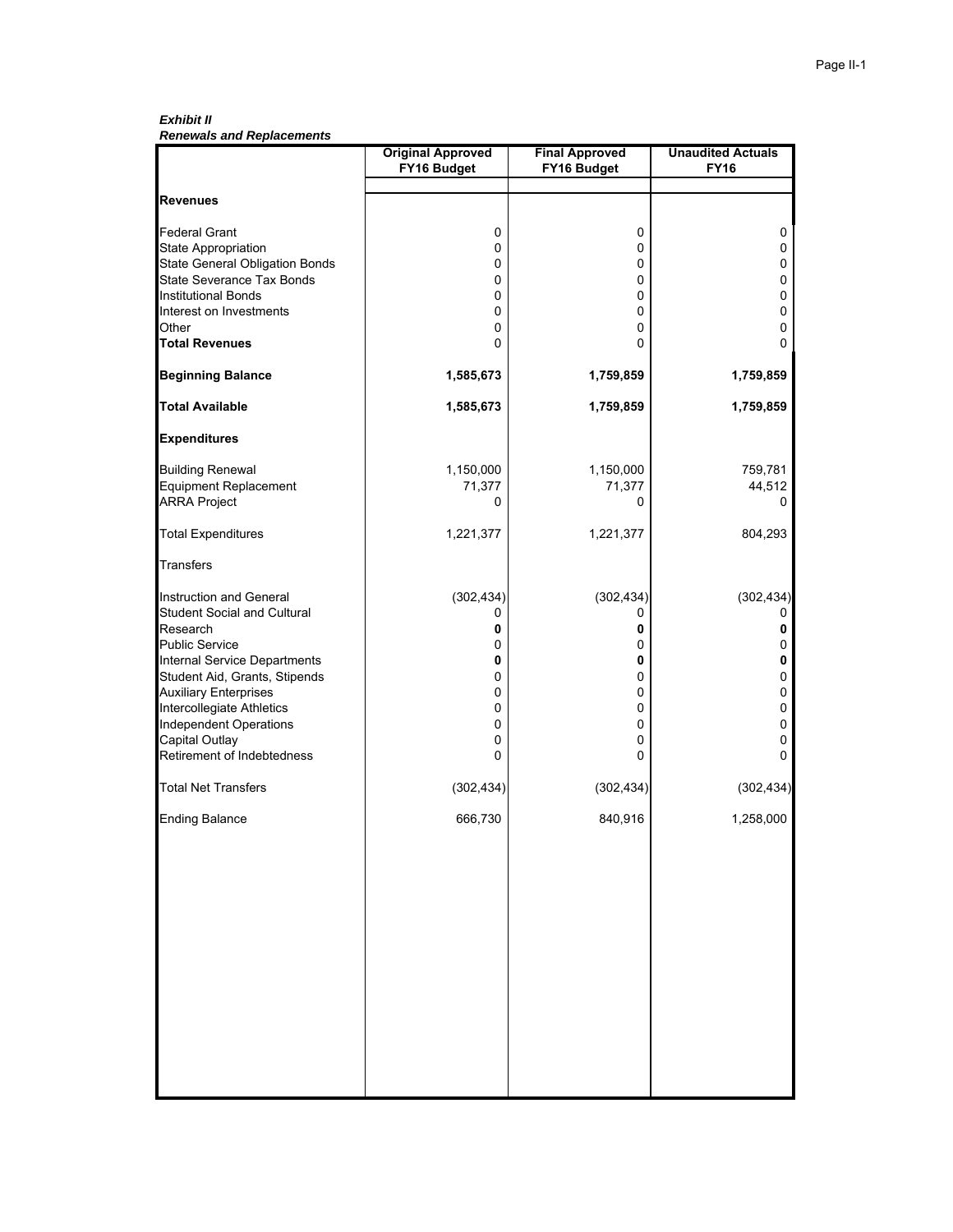Page II-2

*Exhibit IIa Renewals and Replacements*

| <b>Building R &amp; R</b>             | <b>Original Approved</b><br>FY16 Budget | <b>Final Approved</b><br>FY16 Budget | <b>Unaudited Actuals</b><br><b>FY16</b> |
|---------------------------------------|-----------------------------------------|--------------------------------------|-----------------------------------------|
|                                       |                                         |                                      |                                         |
| <b>Revenues</b>                       |                                         |                                      |                                         |
| <b>Federal Grant</b>                  |                                         |                                      | 0                                       |
| <b>State Appropriation</b>            |                                         |                                      |                                         |
| <b>State General Obligation Bonds</b> |                                         |                                      |                                         |
| <b>State Severance Tax Bonds</b>      |                                         |                                      |                                         |
| <b>Institutional Bonds</b>            |                                         |                                      |                                         |
| Interest on Investments               |                                         |                                      |                                         |
|                                       |                                         |                                      |                                         |
| Other<br><b>Total Revenues</b>        | 0                                       | 0<br>0                               | 0                                       |
| <b>Beginning Balance</b>              | 1,492,832                               | 1,637,716                            | 1,637,716                               |
| <b>Total Available</b>                | 1,492,832                               | 1,637,716                            | 1,637,716                               |
|                                       |                                         |                                      |                                         |
| <b>Expenditures</b>                   |                                         |                                      |                                         |
| Miscellaneous                         | 50,000                                  | 50,000                               | 0                                       |
| Air Handler                           | 750,000                                 | 750,000                              | 759,781                                 |
| Roof Repairs                          | 200,000                                 | 200,000                              | 0                                       |
| <b>Construction Contract</b>          | 150,000                                 | 150,000                              | 0                                       |
| <b>Total Expenditures</b>             | 1,150,000                               | 1,150,000                            | 759,781                                 |
| <b>Transfers</b>                      |                                         |                                      |                                         |
| Instruction and General               | (231, 057)                              | (231, 057)                           | (231, 057)                              |
| <b>Student Social and Cultural</b>    |                                         |                                      |                                         |
| Research                              |                                         |                                      |                                         |
| <b>Public Service</b>                 |                                         |                                      |                                         |
| Internal Service Departments          |                                         |                                      |                                         |
| Student Aid, Grants, Stipends         |                                         |                                      |                                         |
| <b>Auxiliary Enterprises</b>          |                                         |                                      |                                         |
| Intercollegiate Athletics             |                                         |                                      |                                         |
| <b>Independent Operations</b>         |                                         |                                      |                                         |
| Capital Outlay                        |                                         |                                      |                                         |
| Retirement of Indebtedness            |                                         |                                      |                                         |
| <b>Total Net Transfers</b>            | (231, 057)                              | (231, 057)                           | (231, 057)                              |
| <b>Ending Balance</b>                 | 573,889                                 | 718,773                              | 1,108,992                               |
|                                       |                                         |                                      |                                         |
|                                       |                                         |                                      |                                         |
|                                       |                                         |                                      |                                         |
|                                       |                                         |                                      |                                         |
|                                       |                                         |                                      |                                         |
|                                       |                                         |                                      |                                         |
|                                       |                                         |                                      |                                         |
|                                       |                                         |                                      |                                         |
|                                       |                                         |                                      |                                         |
|                                       |                                         |                                      |                                         |
|                                       |                                         |                                      |                                         |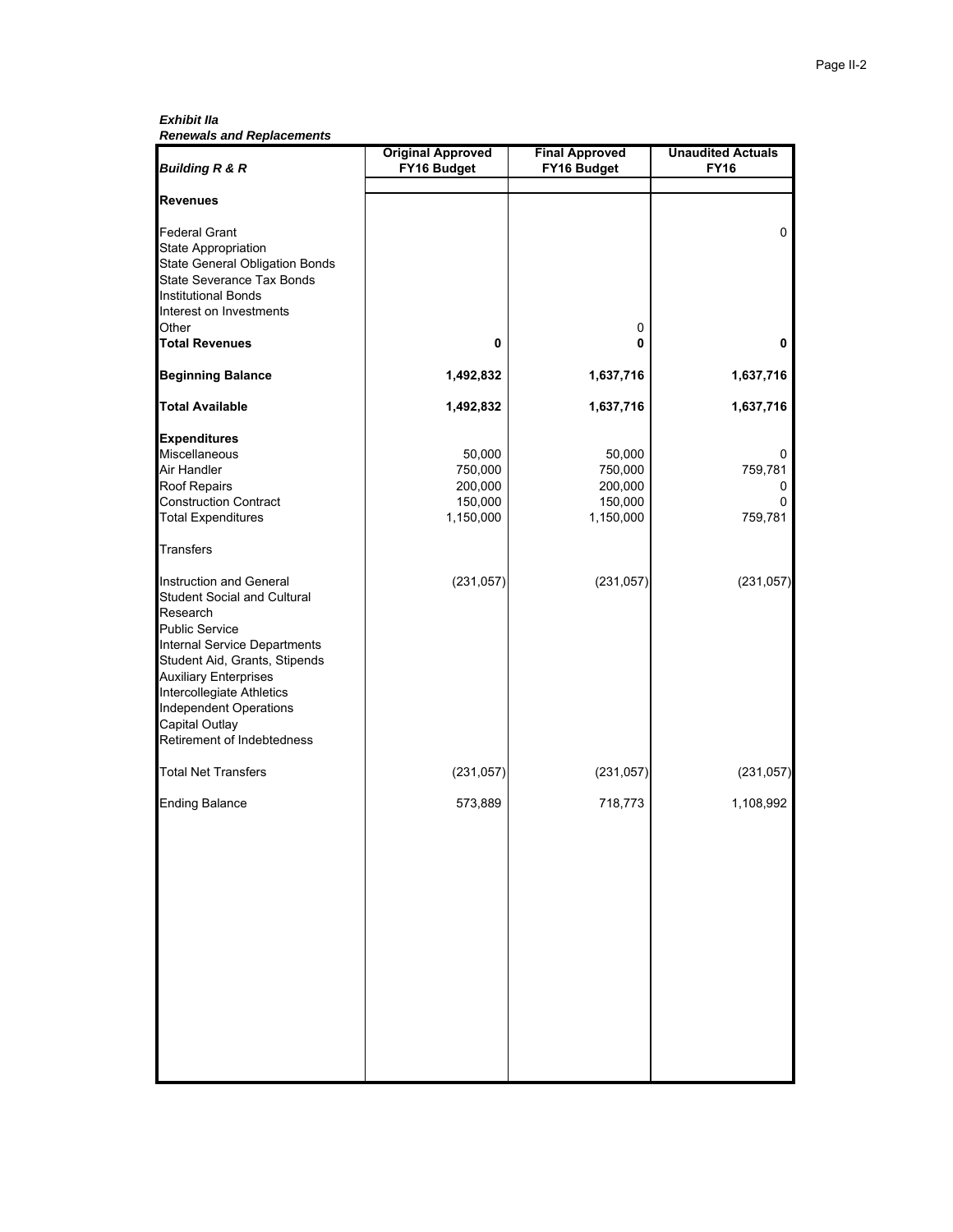Page II-3

*Exhibit IIa Renewals and Replacements*

| <b>Equipment R &amp; R</b>                                                                                                                                                                                                                                                                                     | <b>Original Approved</b><br>FY16 Budget | <b>Final Approved</b><br>FY16 Budget | <b>Unaudited Actuals</b><br><b>FY16</b> |  |  |  |
|----------------------------------------------------------------------------------------------------------------------------------------------------------------------------------------------------------------------------------------------------------------------------------------------------------------|-----------------------------------------|--------------------------------------|-----------------------------------------|--|--|--|
|                                                                                                                                                                                                                                                                                                                |                                         |                                      |                                         |  |  |  |
| <b>Revenues</b>                                                                                                                                                                                                                                                                                                |                                         |                                      |                                         |  |  |  |
| <b>State Appropriation</b><br><b>State General Obligation Bonds</b><br>State Severance Tax Bonds<br><b>Institutional Bonds</b><br>Interest on Investments                                                                                                                                                      |                                         |                                      |                                         |  |  |  |
| <b>Total Revenues</b>                                                                                                                                                                                                                                                                                          | 0                                       | 0                                    | 0                                       |  |  |  |
| <b>Beginning Balance</b>                                                                                                                                                                                                                                                                                       | 92,841                                  | 122,143                              | 122,143                                 |  |  |  |
| <b>Total Available</b>                                                                                                                                                                                                                                                                                         | 92,841                                  | 122,143                              | 122,143                                 |  |  |  |
| <b>Expenditures</b>                                                                                                                                                                                                                                                                                            |                                         |                                      |                                         |  |  |  |
| Equipment Replacement                                                                                                                                                                                                                                                                                          | 71,377                                  | 71,377                               | 44,512                                  |  |  |  |
| <b>Total Expenditures</b>                                                                                                                                                                                                                                                                                      | 71,377                                  | 71,377                               | 44,512                                  |  |  |  |
| <b>Transfers</b>                                                                                                                                                                                                                                                                                               |                                         |                                      |                                         |  |  |  |
| Instruction and General<br>Student Social and Cultural<br>Research<br><b>Public Service</b><br>Internal Service Departments<br>Student Aid, Grants, Stipends<br><b>Auxiliary Enterprises</b><br>Intercollegiate Athletics<br>Independent Operations<br>Renewals and Replacements<br>Retirement of Indebtedness | (71, 377)                               | (71, 377)                            | (71, 377)                               |  |  |  |
| <b>Total Net Transfers</b>                                                                                                                                                                                                                                                                                     | (71, 377)                               | (71, 377)                            | (71, 377)                               |  |  |  |
| <b>Ending Balance, Allocated</b>                                                                                                                                                                                                                                                                               | 92,841                                  | 122,143                              | 149,008                                 |  |  |  |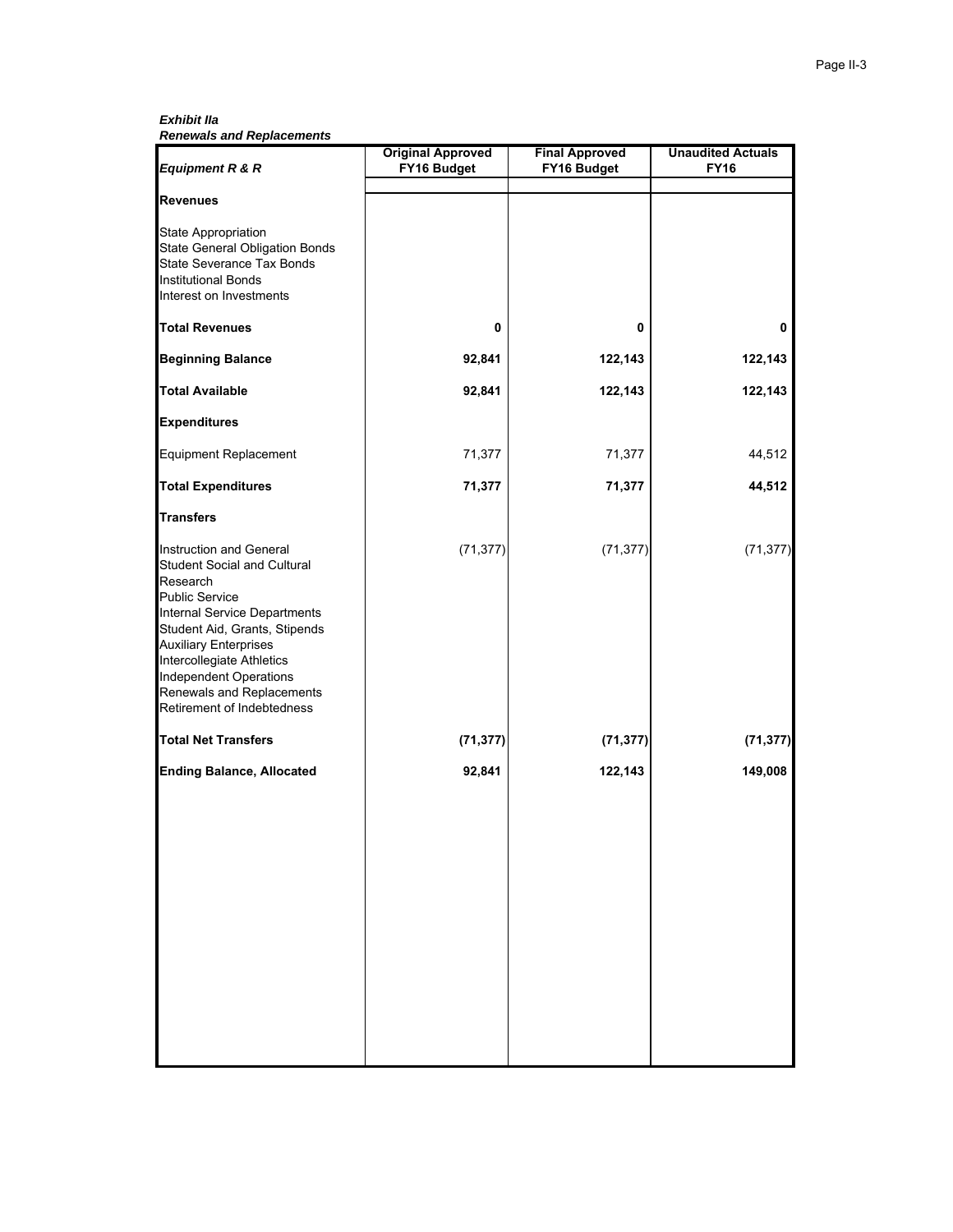*Exhibit III Retirement of Indebtedness*

|                                                                                                                                                                                                                                                                                                           | <b>Original Approved</b><br>FY16 Budget    | <b>Final Approved</b><br>FY16 Budget       | <b>Unaudited Actuals</b><br><b>FY16</b> |
|-----------------------------------------------------------------------------------------------------------------------------------------------------------------------------------------------------------------------------------------------------------------------------------------------------------|--------------------------------------------|--------------------------------------------|-----------------------------------------|
|                                                                                                                                                                                                                                                                                                           |                                            |                                            |                                         |
| <b>Revenues</b>                                                                                                                                                                                                                                                                                           |                                            |                                            |                                         |
| <b>Required Student Fees</b><br>Interest Income<br>Other                                                                                                                                                                                                                                                  | 105,590<br>500                             | 105,590<br>500                             | 117,684<br>370                          |
| <b>Total Revenues</b>                                                                                                                                                                                                                                                                                     | 106,090                                    | 106,090                                    | 118,055                                 |
| <b>Beginning Balance</b>                                                                                                                                                                                                                                                                                  | 28,586                                     | 18,463                                     | 18,463                                  |
| <b>Total Available</b>                                                                                                                                                                                                                                                                                    | 134,676                                    | 124,553                                    | 136,518                                 |
| <b>Expenditures</b><br>Retirement of Principal<br>Payment of Interest<br>Paying Agent<br>Other<br><b>Total Expenditures</b>                                                                                                                                                                               | 145,000<br>25,486<br>0<br>2,500<br>172,986 | 145,000<br>25,486<br>0<br>2,500<br>172,986 | 145,000<br>23,384<br>0<br>0<br>168,384  |
| <b>Transfers</b>                                                                                                                                                                                                                                                                                          |                                            |                                            |                                         |
| Instruction and General<br><b>Student Social and Cultural</b><br>Research<br><b>Public Service</b><br>Internal Service Departments<br>Student Aid, Grants, Stipends<br><b>Auxiliary Enterprises</b><br>Intercollegiate Athletics<br>Independent Operations<br>Capital Outlay<br>Renewals and Replacements | (65,000)                                   | (65,000)                                   | (65,000)                                |
| <b>Total Net Transfers</b>                                                                                                                                                                                                                                                                                | (65,000)                                   | (65,000)                                   | (65,000)                                |
| <b>Ending Balance</b>                                                                                                                                                                                                                                                                                     | 26,690                                     | 16,567                                     | 33,134                                  |
|                                                                                                                                                                                                                                                                                                           |                                            |                                            |                                         |
|                                                                                                                                                                                                                                                                                                           |                                            |                                            |                                         |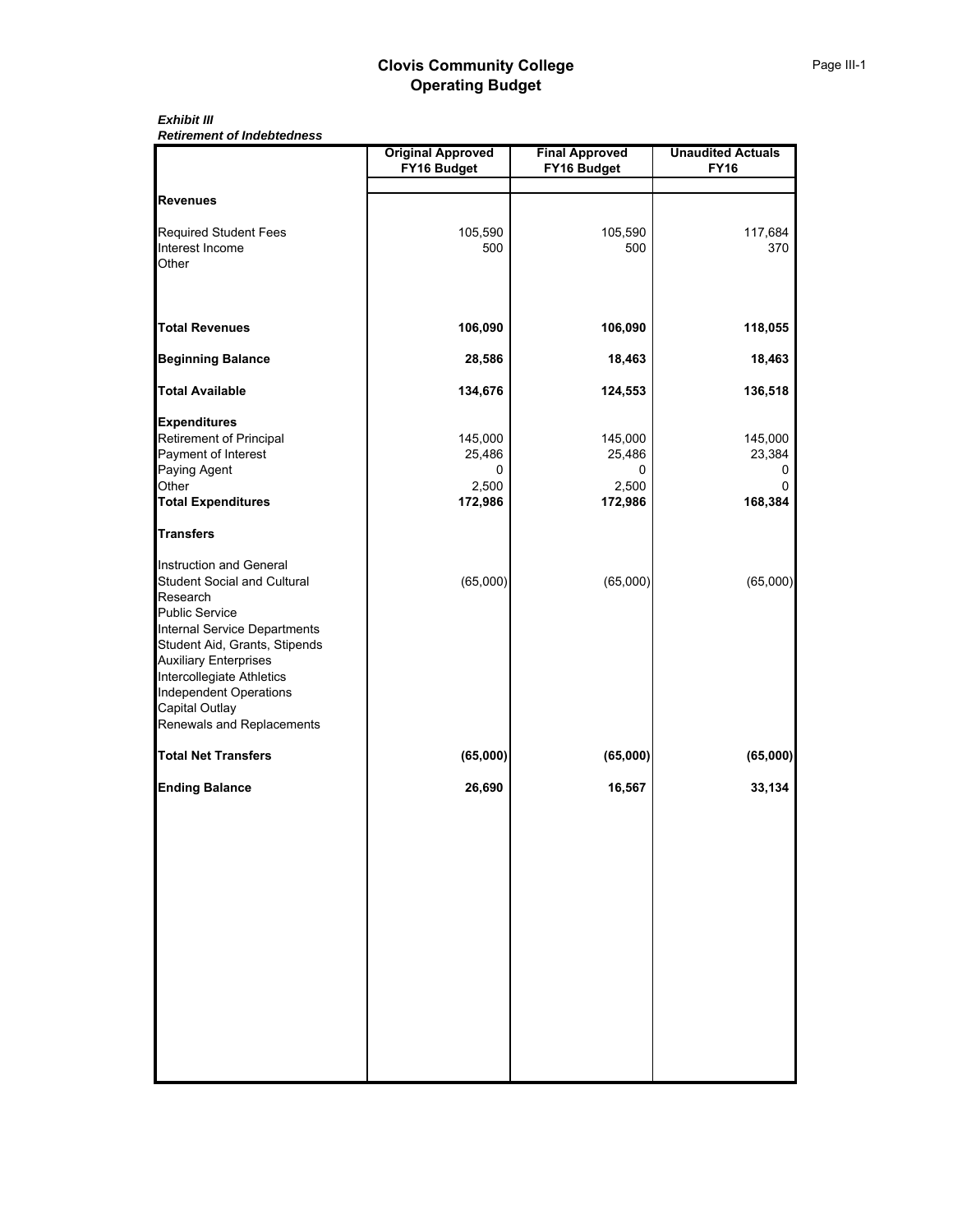#### *Exhibit a*

*Summary of Current Funds Revenue by Source*

|                                         | <b>Original Approved</b> |                   |                     | <b>Final Approved</b> |                     | <b>Unaudited Actuals</b>                  |
|-----------------------------------------|--------------------------|-------------------|---------------------|-----------------------|---------------------|-------------------------------------------|
|                                         | FY16 Budget              |                   |                     | FY16 Budget           | <b>FY16</b>         |                                           |
| <b>Tuition and Fees</b>                 | <b>Unrestricted</b>      | <b>Restricted</b> | <b>Unrestricted</b> | <b>Restricted</b>     | <b>Unrestricted</b> | <b>Restricted</b>                         |
|                                         |                          |                   |                     |                       |                     |                                           |
| Instruction and General                 | 2,907,240                | 0                 | 2,925,139           | 0                     | 3,142,568           | 0                                         |
| Student Social and Cultural             | 16,500                   | 0                 | 16,500              | 0                     | 18,388              | 0                                         |
| Research                                |                          | 0                 |                     | 0                     | 0                   | 0                                         |
| <b>Public Service</b>                   |                          | 0                 | 0                   | 0                     | 0                   | 0                                         |
| Internal Service Departments            |                          | 0                 |                     | 0                     | 0                   | 0                                         |
| Student Aid, Grants, Stipends           | 0                        | 0                 | 0                   | 0                     | 0                   | $\mathbf 0$                               |
| <b>Auxiliary Enterprises</b>            |                          | 0                 | 0                   | 0                     | 0                   | 0                                         |
| Intercollegiate Athletics               |                          | 0                 |                     | 0                     | 0                   | 0                                         |
| Independent Operations                  | ი                        | 0                 | 0                   | 0                     | n                   | $\overline{0}$                            |
|                                         |                          |                   |                     |                       |                     |                                           |
| <b>Total Tuition and Fees</b>           | 2,923,740                | 0                 | 2,941,639           | 0                     | 3,160,957           | $\mathbf{0}$                              |
| <b>Federal Govt Appropriation</b>       |                          |                   |                     |                       |                     |                                           |
| Instruction and General                 |                          | 0                 |                     | 0                     | 0                   | 0                                         |
| <b>Student Social and Cultural</b>      |                          | 0                 | 0                   | 0                     | 0                   | 0                                         |
| Research                                |                          | 0                 | 0                   | 0                     | 0                   | 0                                         |
| <b>Public Service</b>                   |                          |                   |                     | 0                     | 0                   | 0                                         |
| Internal Service Departments            | ი                        |                   | 0                   |                       | 0                   | $\Omega$                                  |
| Student Aid, Grants, Stipends           | 0                        | 6,794,411         | 0                   | 6,793,077             | 0                   | 4,057,185                                 |
| <b>Auxiliary Enterprises</b>            |                          |                   | 0                   | 0                     | 0                   | 0                                         |
| Intercollegiate Athletics               |                          |                   | 0                   | 0                     | 0                   | 0                                         |
| <b>Independent Operations</b>           |                          |                   | O                   |                       | 0                   |                                           |
|                                         |                          |                   |                     |                       |                     |                                           |
| <b>Total Federal Govt Appropriation</b> | 0                        | 6,794,411         | 0                   | 6,793,077             | 0                   | 4,057,185                                 |
| <b>State Govt Appropriation</b>         |                          |                   |                     |                       |                     |                                           |
| Instruction and General                 | 10,242,600               | 0                 | 10,181,300          | 0                     | 10,181,915          | 0                                         |
| <b>Student Social and Cultural</b>      |                          |                   |                     | 0                     |                     | 0                                         |
| Research                                |                          | 0                 |                     |                       |                     | 0                                         |
| <b>Public Service</b>                   |                          | 0                 |                     | 0                     | 0                   | 0                                         |
| Internal Service Departments            | 0                        |                   | 0                   |                       | 0                   | 0                                         |
| Student Aid, Grants, Stipends           | 0                        | 389,000           | 0                   | 394,187               | 0                   | 286,570                                   |
| <b>Auxiliary Enterprises</b>            |                          |                   |                     | 0                     | 0                   | 0                                         |
| Intercollegiate Athletics               |                          |                   |                     |                       | 0                   | 0                                         |
| <b>Independent Operations</b>           |                          |                   |                     |                       |                     | 0                                         |
| <b>Total State Govt Appropriation</b>   | 10,242,600               | 389,000           | 10,181,300          | 394,187               | 10,181,915          | 286,570                                   |
| <b>Local Govt Appropriation</b>         |                          |                   |                     |                       |                     |                                           |
| Instruction and General                 | 1,350,000                | 0                 | 1,350,000           | 0                     | 1,456,317           | 0                                         |
| <b>Student Social and Cultural</b>      |                          | 0                 |                     | 0                     | 0                   | $\mathbf 0$                               |
| Research                                | 0                        | 0                 | 0                   | 0                     | 0                   | $\mathbf 0$                               |
| <b>Public Service</b>                   | 0                        | 0                 | 0                   | 0                     | 0                   | $\mathbf 0$                               |
| <b>Internal Service Departments</b>     | 0                        | 0                 | 0                   | 0                     | 0                   |                                           |
| Student Aid, Grants, Stipends           | 0                        | 0                 | 0                   | 0                     | 0                   | $\begin{matrix} 0 \\ 0 \\ 0 \end{matrix}$ |
| <b>Auxiliary Enterprises</b>            | 0                        | 0                 | 0                   | 0                     | 0                   |                                           |
| Intercollegiate Athletics               | 0                        | 0                 | 0                   | 0                     | 0                   | $\mathbf{0}$                              |
| Independent Operations                  | 0                        | 0                 | 0                   | 0                     | 0                   | $\overline{0}$                            |
| <b>Local Govt Appropriation</b>         | 1,350,000                | 0                 | 1,350,000           | 0                     | 1,456,317           | $\mathbf{0}$                              |
|                                         |                          |                   |                     |                       |                     |                                           |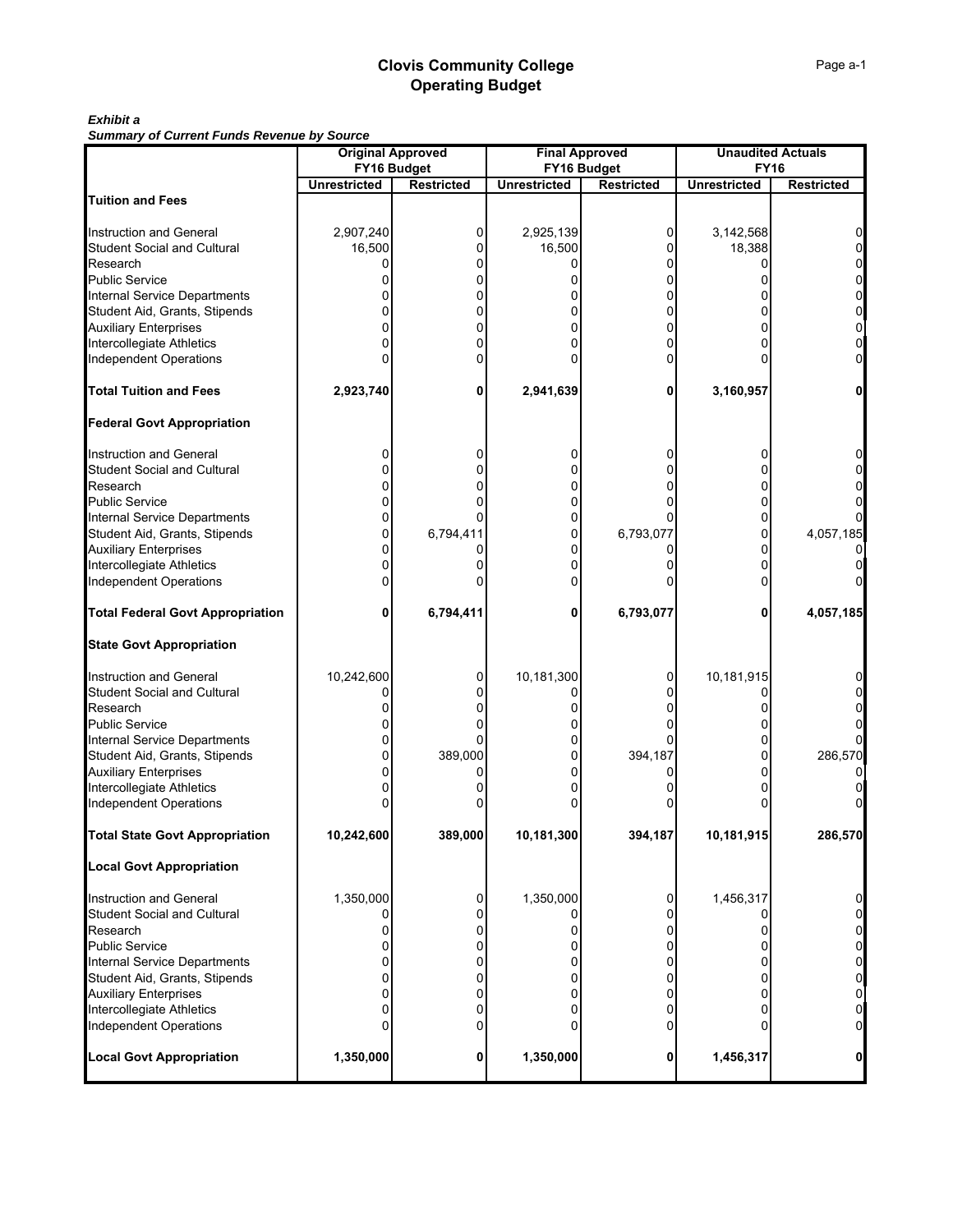#### *Exhibit a*

*Summary of Current Funds Revenue by Source*

|                                             | FY16 Budget         |                   |                     |                                  |                                    |                   |
|---------------------------------------------|---------------------|-------------------|---------------------|----------------------------------|------------------------------------|-------------------|
|                                             | <b>Unrestricted</b> | <b>Restricted</b> | <b>Unrestricted</b> | FY16 Budget<br><b>Restricted</b> | <b>FY16</b><br><b>Unrestricted</b> | <b>Restricted</b> |
| <b>Federal Govt Grants &amp; Contracts</b>  |                     |                   |                     |                                  |                                    |                   |
|                                             |                     |                   |                     |                                  |                                    |                   |
| Instruction and General                     | 2,000               | 1,493,459         | 2,000               | 1,482,031                        | 10,716                             | 1,104,908         |
| Student Social and Cultural                 | 0                   |                   | 0                   | 0                                | 0                                  |                   |
| Research                                    | ი                   |                   | 0                   | 0                                | 0                                  | 0                 |
| Public Service                              | 0                   | 699,778           | 0                   | 1,216,019                        | 0                                  | 729,833           |
| Internal Service Departments                | 0                   | 0                 | 0                   | 0                                | 0                                  | $\overline{0}$    |
| Student Aid, Grants, Stipends               |                     |                   | 0                   |                                  |                                    | 0                 |
| <b>Auxiliary Enterprises</b>                |                     |                   | 0                   |                                  |                                    | 0                 |
| Intercollegiate Athletics                   |                     | 0                 | 0                   | 0                                |                                    | 0                 |
| <b>Independent Operations</b>               |                     |                   | O                   |                                  |                                    | $\Omega$          |
| <b>Total Fed Govt Grants &amp; Contract</b> | 2,000               | 2,193,237         | 2,000               | 2,698,049                        | 10,716                             | 1,834,741         |
| <b>State Govt Grants &amp; Contracts</b>    |                     |                   |                     |                                  |                                    |                   |
| Instruction and General                     | 0                   | 135,460           | 0                   | 135,460                          | 0                                  | 105,971           |
| Student Social and Cultural                 | 0                   |                   | 0                   |                                  | 0                                  |                   |
| Research                                    | U                   |                   | 0                   | 0                                | 0                                  | 0                 |
| Public Service                              | 0                   | 204,500           | 0                   | 204,228                          | 0                                  | 181,675           |
| Internal Service Departments                |                     |                   | 0                   | 0                                |                                    | 0                 |
| Student Aid, Grants, Stipends               | 0                   |                   | 0                   | 0                                | 0                                  | 0                 |
| <b>Auxiliary Enterprises</b>                | n                   |                   | 0                   | 0                                | 0                                  | 0                 |
| Intercollegiate Athletics                   | 0                   | 0                 | 0                   | 0                                | 0                                  | 0                 |
| <b>Independent Operations</b>               |                     | ŋ                 | 0                   |                                  |                                    | 0                 |
| <b>Total State Govt Grants &amp; Contr</b>  | 0                   | 339,960           | 0                   | 339,688                          | 0                                  | 287,646           |
| <b>Local Govt Grants &amp; Contracts</b>    |                     |                   |                     |                                  |                                    |                   |
| Instruction and General                     |                     | 0                 | 0                   | 0                                | 0                                  | 0                 |
| <b>Student Social and Cultural</b>          | 0                   | 0                 | 0                   | 0                                | 0                                  | $\mathsf 0$       |
| Research                                    | U                   | 0                 | 0                   | 0                                | 0                                  | 0                 |
| Public Service                              | 0                   | 0                 | 0                   | 0                                | 0                                  | $\pmb{0}$         |
| Internal Service Departments                | 0                   | 0                 | 0                   | 0                                | 0                                  | 0                 |
| Student Aid, Grants, Stipends               | 0                   | 0                 | 0                   | 0                                | 0                                  | 0                 |
| <b>Auxiliary Enterprises</b>                | 0                   | 0                 | 0                   | 0                                | 0                                  | 0                 |
| Intercollegiate Athletics                   |                     | 0                 | 0                   | 0                                | 0                                  | 0                 |
| Independent Operations                      |                     | 0                 | 0                   | 0                                |                                    | 0                 |
| <b>Total Local Govt Grants &amp; Contr</b>  | 0                   | 0                 | 0                   | 0                                | 0                                  | 0                 |
| <b>Private Gifts</b>                        |                     |                   |                     |                                  |                                    |                   |
| <b>Instruction and General</b>              | 0                   | 0                 | 0                   | 0                                | 0                                  | 0                 |
| <b>Student Social and Cultural</b>          | 0                   | 0                 | 0                   | 0                                | 0                                  | 0                 |
| Research                                    | 0                   | 0                 | 0                   | 0                                | 0                                  | $\mathbf 0$       |
| <b>Public Service</b>                       | 0                   | 0                 | 0                   | 0                                | 0                                  | $\pmb{0}$         |
| Internal Service Departments                | 0                   |                   | 0                   |                                  | 0                                  | 0                 |
| Student Aid, Grants, Stipends               | 0                   | 309,000           | 0                   | 309,000                          | 0                                  | 172,970           |
| <b>Auxiliary Enterprises</b>                | 0                   |                   | 0                   | 0                                | 0                                  | $\mathbf 0$       |
| Intercollegiate Athletics                   | 0                   |                   | 0                   | 0                                | 0                                  | $\mathbf 0$       |
| <b>Independent Operations</b>               | 0                   |                   | 0                   | N                                | U                                  | $\mathbf 0$       |
| <b>Total Private Gifts</b>                  | 0                   | 309,000           | 0                   | 309,000                          | 0                                  | 172,970           |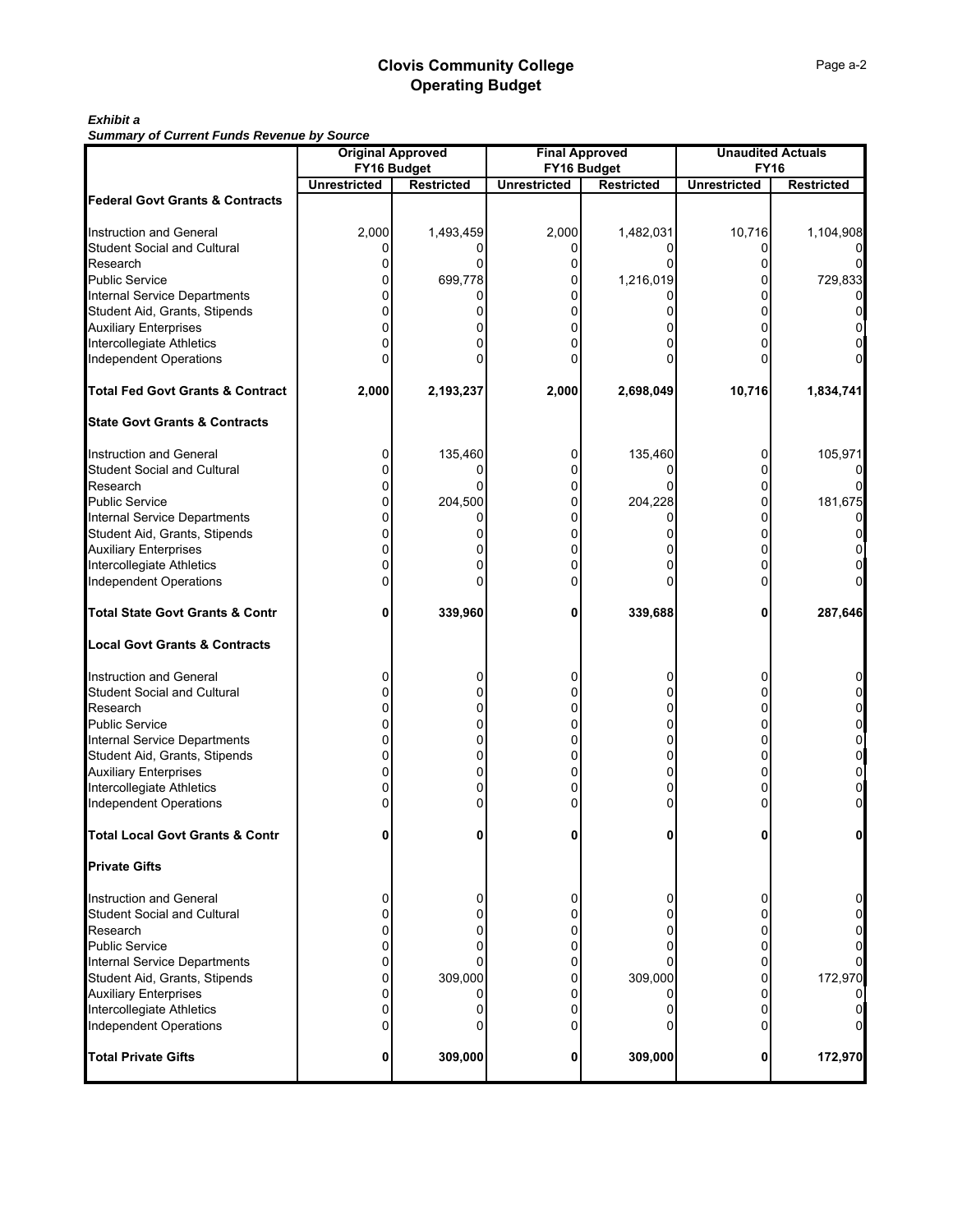#### *Exhibit a*

*Summary of Current Funds Revenue by Source*

|            |                                                                                                                                    |                                                                                                                                                                       |                                                                                                                                | <b>Unaudited Actuals</b>                                                                                                                                                   |                                                                                                                                                                                          |  |  |
|------------|------------------------------------------------------------------------------------------------------------------------------------|-----------------------------------------------------------------------------------------------------------------------------------------------------------------------|--------------------------------------------------------------------------------------------------------------------------------|----------------------------------------------------------------------------------------------------------------------------------------------------------------------------|------------------------------------------------------------------------------------------------------------------------------------------------------------------------------------------|--|--|
|            |                                                                                                                                    |                                                                                                                                                                       |                                                                                                                                | <b>FY16</b>                                                                                                                                                                |                                                                                                                                                                                          |  |  |
|            |                                                                                                                                    |                                                                                                                                                                       |                                                                                                                                |                                                                                                                                                                            | <b>Restricted</b>                                                                                                                                                                        |  |  |
|            |                                                                                                                                    |                                                                                                                                                                       |                                                                                                                                |                                                                                                                                                                            |                                                                                                                                                                                          |  |  |
|            |                                                                                                                                    |                                                                                                                                                                       |                                                                                                                                |                                                                                                                                                                            | 0                                                                                                                                                                                        |  |  |
|            |                                                                                                                                    |                                                                                                                                                                       |                                                                                                                                |                                                                                                                                                                            | 0                                                                                                                                                                                        |  |  |
|            |                                                                                                                                    |                                                                                                                                                                       |                                                                                                                                |                                                                                                                                                                            | 0                                                                                                                                                                                        |  |  |
| U          |                                                                                                                                    |                                                                                                                                                                       |                                                                                                                                |                                                                                                                                                                            | 0                                                                                                                                                                                        |  |  |
|            |                                                                                                                                    |                                                                                                                                                                       |                                                                                                                                |                                                                                                                                                                            | 0                                                                                                                                                                                        |  |  |
|            |                                                                                                                                    |                                                                                                                                                                       |                                                                                                                                |                                                                                                                                                                            | 0                                                                                                                                                                                        |  |  |
|            |                                                                                                                                    |                                                                                                                                                                       |                                                                                                                                |                                                                                                                                                                            | 0                                                                                                                                                                                        |  |  |
|            |                                                                                                                                    |                                                                                                                                                                       |                                                                                                                                |                                                                                                                                                                            | 0                                                                                                                                                                                        |  |  |
|            |                                                                                                                                    |                                                                                                                                                                       |                                                                                                                                |                                                                                                                                                                            | 0                                                                                                                                                                                        |  |  |
|            |                                                                                                                                    |                                                                                                                                                                       |                                                                                                                                |                                                                                                                                                                            |                                                                                                                                                                                          |  |  |
| 0          | 0                                                                                                                                  | 0                                                                                                                                                                     | 0                                                                                                                              | 0                                                                                                                                                                          | 0                                                                                                                                                                                        |  |  |
|            |                                                                                                                                    |                                                                                                                                                                       |                                                                                                                                |                                                                                                                                                                            |                                                                                                                                                                                          |  |  |
| 0          |                                                                                                                                    |                                                                                                                                                                       | 0                                                                                                                              |                                                                                                                                                                            | 0                                                                                                                                                                                        |  |  |
| 75,000     |                                                                                                                                    | 75,000                                                                                                                                                                | 0                                                                                                                              | 69,708                                                                                                                                                                     | 0                                                                                                                                                                                        |  |  |
|            |                                                                                                                                    |                                                                                                                                                                       |                                                                                                                                |                                                                                                                                                                            | 0                                                                                                                                                                                        |  |  |
| 10,000     |                                                                                                                                    | 10,000                                                                                                                                                                |                                                                                                                                | 290                                                                                                                                                                        | 3,865                                                                                                                                                                                    |  |  |
| 5,000      | 0                                                                                                                                  | 8,000                                                                                                                                                                 | 0                                                                                                                              | 1,803                                                                                                                                                                      | 0                                                                                                                                                                                        |  |  |
| 0          |                                                                                                                                    |                                                                                                                                                                       | 0                                                                                                                              |                                                                                                                                                                            | 0                                                                                                                                                                                        |  |  |
|            | 0                                                                                                                                  | 40,000                                                                                                                                                                | 0                                                                                                                              |                                                                                                                                                                            | 0                                                                                                                                                                                        |  |  |
|            | 0                                                                                                                                  |                                                                                                                                                                       | 0                                                                                                                              | 0                                                                                                                                                                          |                                                                                                                                                                                          |  |  |
| O          | 0                                                                                                                                  |                                                                                                                                                                       |                                                                                                                                |                                                                                                                                                                            | $\Omega$                                                                                                                                                                                 |  |  |
| 130,000    | 7,000                                                                                                                              | 133,000                                                                                                                                                               | 7,000                                                                                                                          | 110,363                                                                                                                                                                    | 3,865                                                                                                                                                                                    |  |  |
|            |                                                                                                                                    |                                                                                                                                                                       |                                                                                                                                |                                                                                                                                                                            |                                                                                                                                                                                          |  |  |
|            |                                                                                                                                    |                                                                                                                                                                       |                                                                                                                                |                                                                                                                                                                            | 0                                                                                                                                                                                        |  |  |
|            |                                                                                                                                    |                                                                                                                                                                       |                                                                                                                                |                                                                                                                                                                            | 0                                                                                                                                                                                        |  |  |
|            |                                                                                                                                    |                                                                                                                                                                       |                                                                                                                                |                                                                                                                                                                            | 0                                                                                                                                                                                        |  |  |
|            |                                                                                                                                    |                                                                                                                                                                       |                                                                                                                                |                                                                                                                                                                            | 0                                                                                                                                                                                        |  |  |
|            |                                                                                                                                    |                                                                                                                                                                       |                                                                                                                                |                                                                                                                                                                            | 0                                                                                                                                                                                        |  |  |
|            |                                                                                                                                    |                                                                                                                                                                       |                                                                                                                                |                                                                                                                                                                            | 0                                                                                                                                                                                        |  |  |
|            |                                                                                                                                    |                                                                                                                                                                       |                                                                                                                                |                                                                                                                                                                            | 0                                                                                                                                                                                        |  |  |
|            |                                                                                                                                    |                                                                                                                                                                       |                                                                                                                                |                                                                                                                                                                            | 0                                                                                                                                                                                        |  |  |
|            |                                                                                                                                    |                                                                                                                                                                       |                                                                                                                                |                                                                                                                                                                            | 0                                                                                                                                                                                        |  |  |
|            |                                                                                                                                    |                                                                                                                                                                       |                                                                                                                                |                                                                                                                                                                            |                                                                                                                                                                                          |  |  |
|            | 0                                                                                                                                  |                                                                                                                                                                       | 0                                                                                                                              |                                                                                                                                                                            | 0                                                                                                                                                                                        |  |  |
|            |                                                                                                                                    |                                                                                                                                                                       |                                                                                                                                |                                                                                                                                                                            |                                                                                                                                                                                          |  |  |
| 14,639,343 | 1,628,919                                                                                                                          | 14,595,942                                                                                                                                                            | 1,617,491                                                                                                                      | 14,992,441                                                                                                                                                                 | 1,210,879                                                                                                                                                                                |  |  |
| 91,500     |                                                                                                                                    | 91,500                                                                                                                                                                |                                                                                                                                | 88,097                                                                                                                                                                     |                                                                                                                                                                                          |  |  |
| 0          |                                                                                                                                    |                                                                                                                                                                       |                                                                                                                                | $\Omega$                                                                                                                                                                   |                                                                                                                                                                                          |  |  |
| 33,000     |                                                                                                                                    |                                                                                                                                                                       | 1,427,247                                                                                                                      |                                                                                                                                                                            | 915,373                                                                                                                                                                                  |  |  |
|            |                                                                                                                                    | 8,000                                                                                                                                                                 |                                                                                                                                |                                                                                                                                                                            |                                                                                                                                                                                          |  |  |
| 0          | 7,492,411                                                                                                                          | 0                                                                                                                                                                     | 7,496,264                                                                                                                      | $\Omega$                                                                                                                                                                   | 4,516,725                                                                                                                                                                                |  |  |
| 40,000     |                                                                                                                                    |                                                                                                                                                                       |                                                                                                                                |                                                                                                                                                                            |                                                                                                                                                                                          |  |  |
| 0          |                                                                                                                                    | 0                                                                                                                                                                     | 0                                                                                                                              | 0                                                                                                                                                                          | 0                                                                                                                                                                                        |  |  |
| U          |                                                                                                                                    | n                                                                                                                                                                     |                                                                                                                                | U                                                                                                                                                                          | $\Omega$                                                                                                                                                                                 |  |  |
| 14,808,843 | 10,032,608                                                                                                                         | 14,768,442                                                                                                                                                            |                                                                                                                                | 15,154,308                                                                                                                                                                 | 6,642,977                                                                                                                                                                                |  |  |
|            | <b>Unrestricted</b><br>0<br>0<br>0<br>ი<br>0<br>ი<br>U<br>40,000<br>137,503<br>0<br>0<br>23,000<br>0<br>0<br>ი<br>160,503<br>5,000 | <b>Original Approved</b><br>FY16 Budget<br><b>Restricted</b><br>0<br>0<br>0<br>0<br>0<br>0<br>0<br>0<br>0<br>7,000<br>0<br>0<br>0<br>0<br>0<br>0<br>0<br>0<br>911,278 | <b>Unrestricted</b><br>0<br>0<br>0<br>0<br>0<br>0<br>0<br>0<br>0<br>137,503<br>Ω<br>23,000<br>0<br>160,503<br>33,000<br>40,000 | <b>Final Approved</b><br>FY16 Budget<br><b>Restricted</b><br>0<br>0<br>0<br>0<br>0<br>0<br>0<br>0<br>$\Omega$<br>7,000<br>0<br>0<br>0<br>0<br>0<br>0<br>0<br>0<br>$\Omega$ | <b>Unrestricted</b><br>0<br>0<br>0<br>0<br>0<br>0<br>0<br>0<br>0<br>38,562<br>200,925<br>0<br>0<br>33,116<br>0<br>0<br>0<br>0<br>ი<br>234,041<br>33,406<br>1,803<br>38,562<br>10,541,001 |  |  |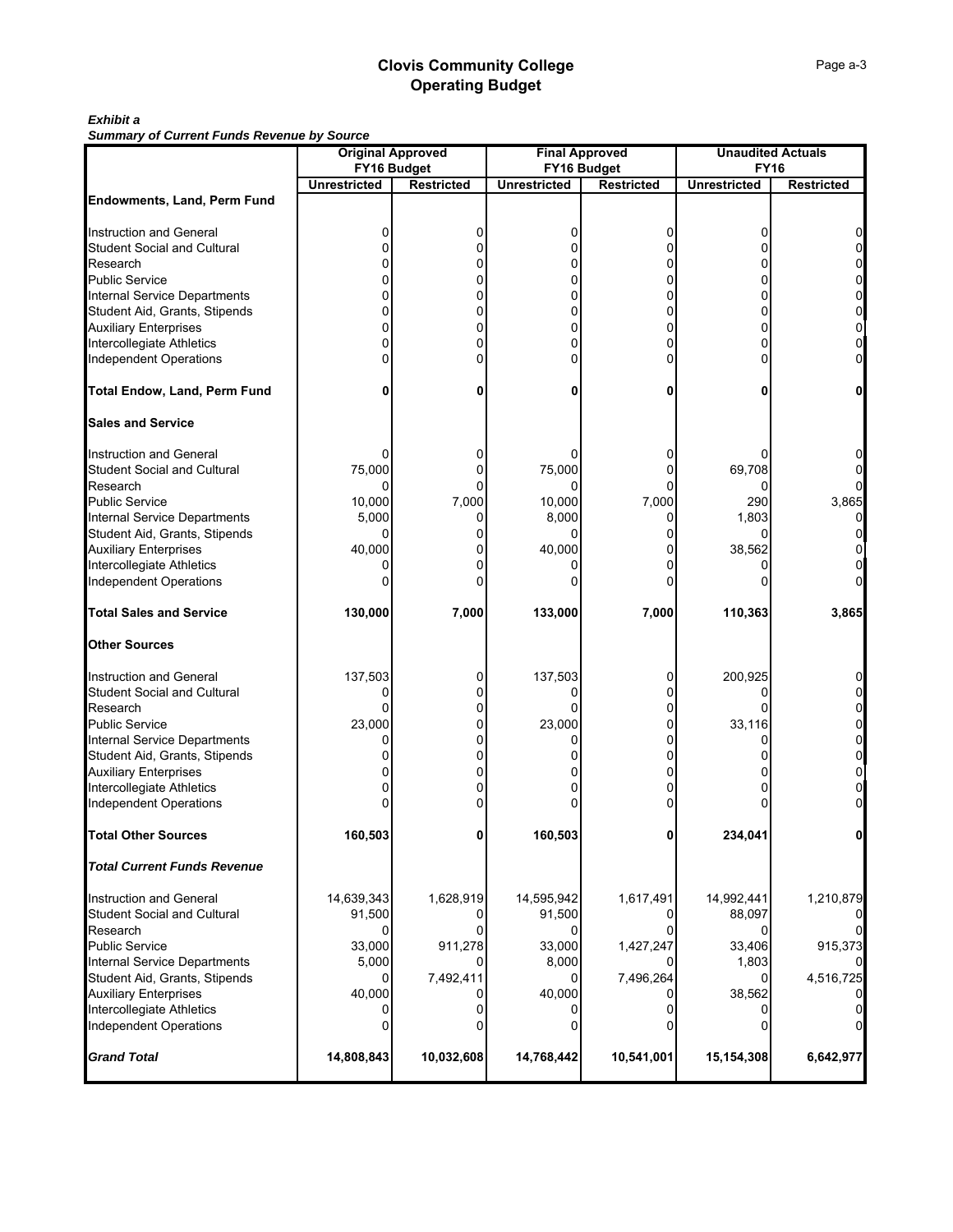#### *Exhibit b Summary of Salaries in All Current Funds*

|                                                                   |            | <b>Original Approved</b> |            |                   |            | <b>Final Approved</b> |            |                   |            | <b>Unaudited Actuals</b> |            |                   |  |
|-------------------------------------------------------------------|------------|--------------------------|------------|-------------------|------------|-----------------------|------------|-------------------|------------|--------------------------|------------|-------------------|--|
|                                                                   |            | FY16 Budget              |            |                   |            | FY16 Budget           |            |                   |            | <b>FY16</b>              |            |                   |  |
|                                                                   |            | <b>Unrestricted</b>      |            | <b>Restricted</b> |            | <b>Unrestricted</b>   |            | <b>Restricted</b> |            | <b>Unrestricted</b>      |            | <b>Restricted</b> |  |
| <b>Faculty Salaries</b>                                           | <b>FTE</b> | <b>Amount</b>            | <b>FTE</b> | <b>Amount</b>     | <b>FTE</b> | <b>Amount</b>         | <b>FTE</b> | Amount            | <b>FTE</b> | <b>Amount</b>            | <b>FTE</b> | <b>Amount</b>     |  |
| Instruction                                                       | 133.5      | 3,648,637                | 4.0        | 287,031 134.4     |            | 3,847,700             | 4.0        | 228,672 132.4     |            | 3,538,985                | 4.0        | 197,023           |  |
|                                                                   | 0.0        | 0                        | 0.0        | 0                 | 0.0        | 0                     | 0.0        | 0                 | 0.0        |                          | 0.0        |                   |  |
| Academic Support                                                  | 0.0        | 0                        | 0.0        |                   | 0.0        |                       | 0.0        | 0                 | 0.0        |                          | 0.0        |                   |  |
| <b>Student Services</b><br><b>Institutional Support</b>           |            |                          |            | 0                 |            | 0                     |            |                   |            | 0                        |            | $\mathbf 0$       |  |
|                                                                   | 0.0        | $\mathbf 0$              | 0.0        | $\Omega$          | 0.0        | 0                     | 0.0        | 0                 | 0.0        | 0                        | 0.0        | 0                 |  |
| Operation and Maintenance of Plant                                | 0.0        | $\mathbf 0$              | 0.0        | $\overline{0}$    | 0.0        |                       | 0.0        | 0                 | 0.0        | $\Omega$                 | 0.0        | 0                 |  |
| <b>Student Social and Cultural</b>                                | 0.0        | 0                        | 0.0        | $\overline{0}$    | 0.0        | 0                     | 0.0        | $\Omega$          | 0.0        | 0                        | 0.0        | $\Omega$          |  |
| <b>Public Service</b>                                             | 0.0        | $\Omega$                 | 0.0        | 0                 | 0.0        | 0                     | 1.8        | 28,485            | 0.0        | 0                        | 5.0        | 8,767             |  |
| <b>Internal Service</b>                                           | 0.0        | $\mathbf 0$              | 0.0        | 0                 | 0.0        | 0                     | 0.0        |                   | 0.0        | 0                        | 0.0        | 0                 |  |
| <b>Auxiliary Enterprises</b>                                      | 0.0        | 0.0                      | 0.0        | 0.0               | 0.0        | 0.0                   | 0.0        | 0.0               | 0.0        | 0.0                      | 0.0        | 0.0               |  |
| <b>Total Faculty Salaries</b>                                     | 133.5      | 3,648,637                | 4.0        | 287,031 134.4     |            | 3,847,700             | 5.8        | 257, 157 132.4    |            | 3,538,985                | 9.0        | 205,790           |  |
| <b>Professional Salaries</b>                                      |            |                          |            |                   |            |                       |            |                   |            |                          |            |                   |  |
| Instruction                                                       | 1.0        | 28,650                   | 4.9        | 221,812           | 1.0        | 28,650                | 9.9        | 268,798           | 1.0        | 37.626                   | 9.9        | 161,786           |  |
| Academic Support                                                  | 10.0       | 604,192                  | 0.0        | $\Omega$          | 9.0        | 606,792               | 0.0        | 0                 | 10.0       | 580,577                  | 0.0        |                   |  |
| <b>Student Services</b>                                           | 19.2       | 677,320                  | 0.0        | 0                 | 18.9       | 678,277               | 0.0        | 0                 | 18.9       | 670,564                  | 0.0        | 0                 |  |
| <b>Institutional Support</b>                                      | 18.0       | 1,130,953                | 0.0        | 0                 | 18.4       | 1,094,249             | 0.0        | 0                 | 18.5       | 1,056,127                | 0.0        | 0                 |  |
| Operation and Maintenance of Plant                                | 2.0        | 89,572                   | 0.0        | $\Omega$          | 2.0        | 92,609                | 0.0        | 0                 | 2.0        | 86,535                   | 0.0        | $\Omega$          |  |
| <b>Student Social and Cultural</b>                                | 0.0        | 0                        | 0.0        | $\Omega$          | 0.0        | 0                     | 0.0        | 0                 | 0.0        | 0                        | 0.0        | 0                 |  |
| <b>Public Service</b>                                             | 1.0        | 49,348                   | 7.0        | 338,000           | 1.0        | 49,348                | 10.0       | 390,144           | 1.0        | 32,345                   | 10.0       | 268,323           |  |
| <b>Internal Service</b>                                           | 13.0       | 528.594                  | 0.0        | 0                 | 13.0       | 524,594               | 0.0        | 0                 | 13.5       | 509.555                  | 0.0        |                   |  |
| <b>Auxiliary Enterprises</b>                                      | 0.0        | 0.0                      | 0.0        | 0.0               | 0.0        | 0.0                   | 0.0        | 0.0               | 0.0        | 0.0                      | 0.0        | 0.0               |  |
| <b>Total Professional Salaries</b>                                | 64.2       | 3,108,629 11.9           |            | 559,812           | 63.3       | 3,074,519             | 19.9       | 658,942           | 64.9       | 2,973,328                | 19.9       | 430,109           |  |
|                                                                   |            |                          |            |                   |            |                       |            |                   |            |                          |            |                   |  |
| <b>Support Staff Salaries</b>                                     |            |                          |            |                   |            |                       |            |                   |            |                          |            |                   |  |
| Instruction                                                       | 6.3        | 134,994                  | 2.5        | 45,222            | 6.0        | 133,108               | 2.5        | 65,568            | 6.0        | 130,639                  | 1.5        | 3,158             |  |
| Academic Support                                                  | 2.0        | 46,835                   | 0.0        | 0                 | 3.0        | 57,787                | 0.0        | 0                 | 2.0        | 46,493                   | 0.0        | 0                 |  |
| <b>Student Services</b>                                           | 9.0        | 196,528                  | 0.0        | $\Omega$          | 9.0        | 196,528               | 0.0        | 0                 | 9.0        | 166,568                  | 0.0        | 0                 |  |
| <b>Institutional Support</b>                                      | 9.0        | 199,907                  | 0.0        | $\Omega$          | 10.0       | 244,341               | 0.0        | 0                 | 10.0       | 218,361                  | 0.0        | 0                 |  |
| Operation and Maintenance of Plant<br>Student Social and Cultural | 11.0       | 282,032                  | 0.0        | $\overline{0}$    | 11.0       | 282,681               | 0.0        | 0                 | 11.0       | 254,019                  | 0.0        | $\overline{0}$    |  |
|                                                                   | 0.0        | 0                        | 0.0        | 0                 | 0.0        | <sup>0</sup>          | 0.0        | 0                 | 0.0        | 0                        | 0.0        | 0                 |  |
| <b>Public Service</b>                                             | 0.0        | 0                        | 2.0        | 60,000            | 0.0        |                       | 2.5        | 66.855            | 0.0        |                          | 2.5        | 50,161            |  |
| <b>Internal Service</b>                                           | 0.0        | 0                        | 0.0        | $\Omega$          | 0.0        | 0                     | 0.0        | 0                 | 0.0        | 19,938                   | 0.0        | 0                 |  |
| <b>Auxiliary Enterprises</b>                                      | 0.0        | 0.0                      | 0.0        | 0.0               | 0.0        | 0.0                   | 0.0        | 0.0               | 0.0        | 0.0                      | 0.0        | 0.0               |  |
| <b>Total Support Staff Salaries</b>                               | 37.3       | 860,296                  | 4.5        | 105,222           | 39.0       | 914,445               | 5.0        | 132.423           | 38.0       | 836,019                  | 4.0        | 53,318            |  |
| <b>GA/TA/RA Salaries</b>                                          |            |                          |            |                   |            |                       |            |                   |            |                          |            |                   |  |
| Instruction                                                       | 0.0        | $\mathbf 0$              | 0.0        | $\overline{0}$    | 0.0        | 0                     | 0.0        | 0                 | 0.0        | $\overline{0}$           | 0.0        | 0                 |  |
| Academic Support                                                  | 0.0        | 0                        | 0.0        | $\overline{0}$    | 0.0        | 0                     | 0.0        | $\mathbf 0$       | 0.0        | 0                        | 0.0        | $\pmb{0}$         |  |
| <b>Student Services</b>                                           | 0.0        | 0                        | 0.0        | $\overline{0}$    | 0.0        | 0                     | 0.0        | 0                 | 0.0        | 0                        | 0.0        | 0                 |  |
| <b>Institutional Support</b>                                      | 0.0        | $\mathbf 0$              | 0.0        | $\overline{0}$    | 0.0        | 0                     | 0.0        | 0                 | 0.0        | $\mathbf 0$              | 0.0        | $\pmb{0}$         |  |
| Operation and Maintenance of Plant                                | 0.0        | 0                        | 0.0        | $\overline{0}$    | 0.0        | 0                     | 0.0        | 0                 | 0.0        | 0                        | 0.0        | 0                 |  |
| Student Social and Cultural                                       | 0.0        | 0                        | 0.0        | $\overline{0}$    | 0.0        | 0                     | 0.0        | 0                 | 0.0        | 0                        | 0.0        | 0                 |  |
| <b>Public Service</b>                                             | 0.0        | 0                        | 0.0        | $\overline{0}$    | 0.0        | 0                     | 0.0        | 0                 | 0.0        | 0                        | 0.0        | $\pmb{0}$         |  |
| <b>Internal Service</b>                                           | 0.0        | 0                        | 0.0        | $\overline{0}$    | 0.0        | 0                     | 0.0        | 0                 | 0.0        | 0                        | 0.0        | $\mathbf 0$       |  |
| <b>Auxiliary Enterprises</b>                                      | 0.0        | 0.0                      | 0.0        | 0.0               | 0.0        | 0.0                   | 0.0        | 0.0               | 0.0        | 0.0                      | 0.0        | 0.0               |  |
| <b>Total GA/TA/RA Salaries</b>                                    | 0.0        | 0                        | 0.0        | $\mathbf{0}$      | 0.0        | 0                     | 0.0        | 0                 | 0.0        | 0                        | 0.0        | 0                 |  |
|                                                                   |            |                          |            |                   |            |                       |            |                   |            |                          |            |                   |  |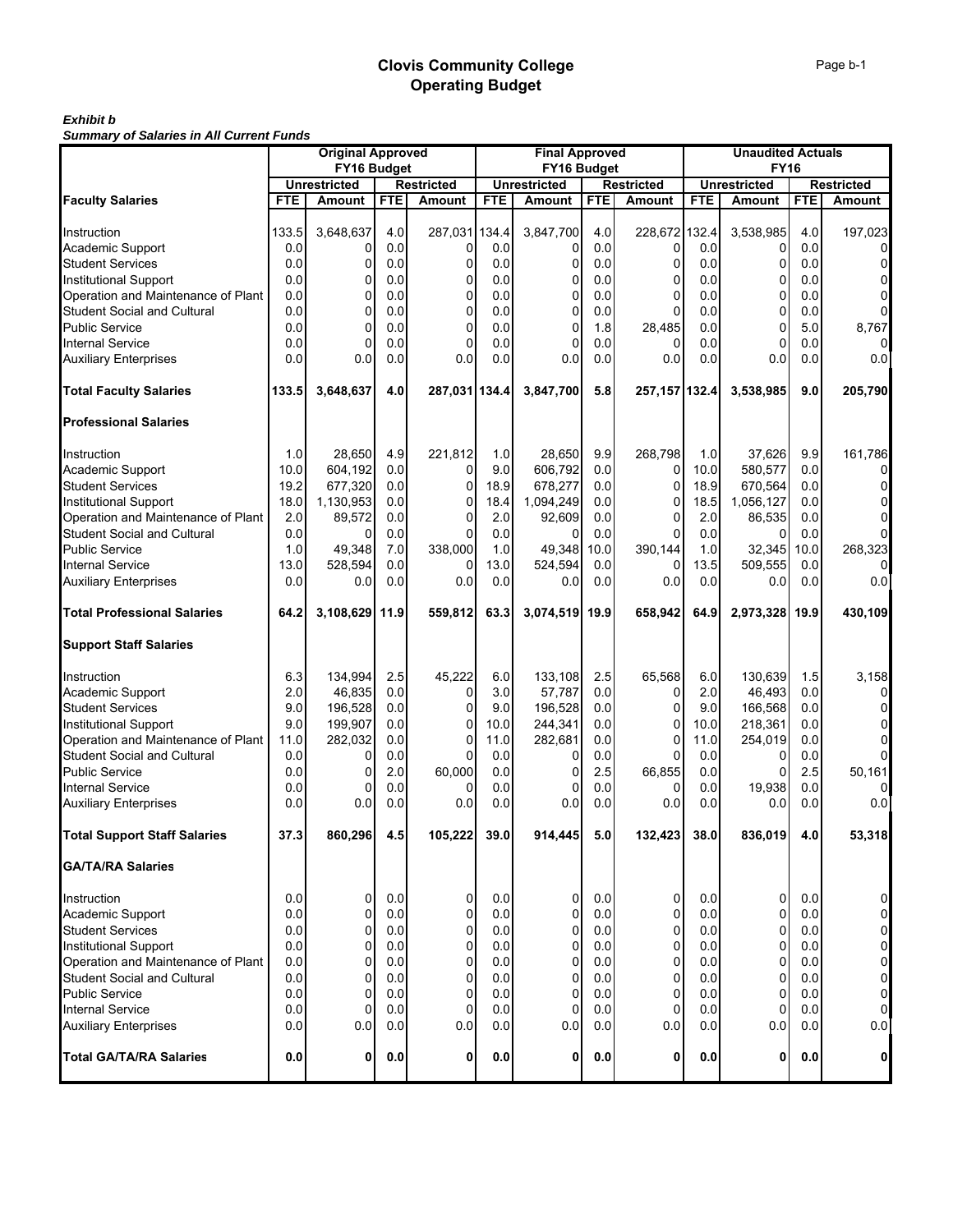#### *Exhibit b Summary of Salaries in All Current Funds*

|                                        | <b>Original Approved</b>                                |               |            |                |      | <b>Final Approved</b>         |            | <b>Unaudited Actuals</b>           |            |                               |            |                                    |
|----------------------------------------|---------------------------------------------------------|---------------|------------|----------------|------|-------------------------------|------------|------------------------------------|------------|-------------------------------|------------|------------------------------------|
|                                        | FY16 Budget<br><b>Unrestricted</b><br><b>Restricted</b> |               |            |                |      | FY16 Budget                   |            |                                    |            | <b>FY16</b>                   |            |                                    |
| <b>Student Salaries</b>                | FTE                                                     | <b>Amount</b> | <b>FTE</b> | <b>Amount</b>  | FTE  | <b>Unrestricted</b><br>Amount | <b>FTE</b> | <b>Restricted</b><br><b>Amount</b> | <b>FTE</b> | <b>Unrestricted</b><br>Amount | <b>FTE</b> | <b>Restricted</b><br><b>Amount</b> |
|                                        |                                                         |               |            |                |      |                               |            |                                    |            |                               |            |                                    |
| Instruction                            | 17.6                                                    | 225,000       | 0.0        | 0              | 17.6 | 225,000                       | 0.0        | 0                                  | 17.6       | 188,059                       | 0.0        | 0                                  |
| Academic Support                       | 0.0                                                     | 0             | 0.0        | 0              | 0.0  |                               | 0.0        | $\mathbf 0$                        | 0.0        | 0                             | 0.0        | $\overline{0}$                     |
| <b>Student Services</b>                | 0.0                                                     | 0             | 0.0        | $\overline{0}$ | 0.0  | 0                             | 0.0        | 0                                  | 0.0        | 0                             | 0.0        | $\overline{0}$                     |
| <b>Institutional Support</b>           | 0.0                                                     | 0             | 0.0        | $\overline{0}$ | 0.0  | 0                             | 0.0        | 0                                  | 0.0        | 0                             | 0.0        | $\overline{0}$                     |
| Operation and Maintenance of Plant     | 0.0                                                     | 0             | 0.0        | 0              | 0.0  | 0                             | 0.0        | 0                                  | 0.0        | 0                             | 0.0        | $\overline{0}$                     |
| <b>Student Social and Cultural</b>     | 0.0                                                     | $\Omega$      | 0.0        | 0              | 0.0  | 0                             | 0.0        | $\mathbf 0$                        | 0.0        | 0                             | 0.0        | $\overline{0}$                     |
| <b>Public Service</b>                  | 0.0                                                     | 0             | 0.0        | 0              | 0.0  | 0                             | 0.0        | 10600                              | 0.0        | 0                             | 0.0        | $\overline{0}$                     |
| <b>Internal Service</b>                | 0.0                                                     | 0             | 0.0        | 0              | 0.0  | 0                             | 0.0        | 0                                  | 0.0        | 0                             | 0.0        | $\overline{0}$                     |
| <b>Auxiliary Enterprises</b>           | 0.0                                                     | 0.0           | 0.0        | 0.0            | 0.0  | 0.0                           | 0.0        | 0.0                                | 0.0        | 0.0                           | 0.0        | 0.0                                |
| <b>Total Student Salaries</b>          | 17.6                                                    | 225,000       | 0.0        | 0              | 17.6 | 225,000                       | 0.0        | 10,600                             | 17.6       | 188,059                       | 0.0        | 0                                  |
| <b>Federal Work Study Salaries</b>     |                                                         |               |            |                |      |                               |            |                                    |            |                               |            |                                    |
| Instruction                            | 0.0                                                     | 0             | 3.2        | 49,469         | 0.0  | 0                             | 3.2        | 46,773                             | 0.0        | 0                             | 3.2        | 42,782                             |
| Academic Support                       | 0.0                                                     | $\mathbf 0$   | 0.0        | 0              | 0.0  | 0                             | 0.0        | 0                                  | 0.0        | 0                             | 0.0        | 0                                  |
| <b>Student Services</b>                | 0.0                                                     | 0             | 0.0        | 0              | 0.0  | 0                             | 0.0        | 0                                  | 0.0        | 0                             | 0.0        | $\overline{0}$                     |
| <b>Institutional Support</b>           | 0.0                                                     | 0             | 0.0        | 0              | 0.0  | 0                             | 0.0        | 0                                  | 0.0        | 0                             | 0.0        | $\overline{0}$                     |
| Operation and Maintenance of Plant     | 0.0                                                     | $\Omega$      | 0.0        | 0              | 0.0  | 0                             | 0.0        | 0                                  | 0.0        | 0                             | 0.0        | $\overline{0}$                     |
| <b>Student Social and Cultural</b>     | 0.0                                                     | 0             | 0.0        | $\overline{0}$ | 0.0  | $\Omega$                      | 0.0        | $\mathbf 0$                        | 0.0        | 0                             | 0.0        | $\overline{0}$                     |
| <b>Public Service</b>                  | 0.0                                                     | $\Omega$      | 0.0        | 0              | 0.0  | 0                             | 0.0        | $\mathbf 0$                        | 0.0        | 0                             | 0.0        | $\overline{0}$                     |
| <b>Internal Service</b>                | 0.0                                                     | $\Omega$      | 0.0        | 0              | 0.0  | 0                             | 0.0        | $\Omega$                           | 0.0        | 0                             | 0.0        | $\overline{0}$                     |
| <b>Auxiliary Enterprises</b>           | 0.0                                                     | 0.0           | 0.0        | 0.0            | 0.0  | 0.0                           | 0.0        | 0.0                                | 0.0        | 0.0                           | 0.0        | 0.0                                |
| <b>Total Federal Work Study</b>        | 0.0                                                     | 0             | 3.2        | 49,469         | 0.0  | 0                             | 3.2        | 46,773                             | 0.0        | 0                             | 3.2        | 42,782                             |
| <b>State Work Study Salaries</b>       |                                                         |               |            |                |      |                               |            |                                    |            |                               |            |                                    |
| Instruction                            | 2.2                                                     | 35,000        | 8.5        | 132,000        | 2.2  | 35,000                        | 8.5        | 132,000                            | 2.2        | 22,141                        | 8.5        | 105,971                            |
| Academic Support                       | 0.0                                                     | 0             | 0.0        | 0              | 0.0  | 0                             | 0.0        | 0                                  | 0.0        | 0                             | 0.0        | 0                                  |
| <b>Student Services</b>                | 0.0                                                     | 0             | 0.0        | 0              | 0.0  | $\Omega$                      | 0.0        | 0                                  | 0.0        | 0                             | 0.0        | 0                                  |
| <b>Institutional Support</b>           | 0.0                                                     | $\Omega$      | 0.0        | 0              | 0.0  | 0                             | 0.0        | 0                                  | 0.0        | 0                             | 0.0        | 0                                  |
| Operation and Maintenance of Plant     | 0.0                                                     | 0             | 0.0        | $\overline{0}$ | 0.0  | 0                             | 0.0        | 0                                  | 0.0        | 0                             | 0.0        | 0                                  |
| <b>Student Social and Cultural</b>     | 0.0                                                     | 0             | 0.0        | 0              | 0.0  | 0                             | 0.0        | 0                                  | 0.0        | 0                             | 0.0        | 0                                  |
| <b>Public Service</b>                  | 0.0                                                     | $\Omega$      | 1.0        | 15.000         | 0.0  | 0                             | 1.0        | 56.142                             | 0.0        | 0                             | 1.0        | 28,708                             |
| <b>Internal Service</b>                | 0.0                                                     | $\mathbf 0$   | 0.0        | 0              | 0.0  | 0                             | 0.0        | 0                                  | 0.0        | 0                             | 0.0        | 0                                  |
| <b>Auxiliary Enterprises</b>           | 0.0                                                     | 0.0           | 0.0        | 0.0            | 0.0  | 0.0                           | 0.0        | 0.0                                | 0.0        | 0.0                           | 0.0        | 0.0                                |
| <b>Total State Work Study Salaries</b> | 2.2                                                     | 35,000        | 9.5        | 147,000        | 2.2  | 35.000                        | 9.5        | 188,142                            | 2.2        | 22,141                        | 9.5        | 134,679                            |
| <b>Other Salaries</b>                  |                                                         |               |            |                |      |                               |            |                                    |            |                               |            |                                    |
| Instruction                            | 0.5                                                     | 8,500         | 3.0        | 70,000         | 0.5  | 8,500                         | 3.0        | 98,000                             | 0.5        | 23.712                        | 3.0        | 101,302                            |
| Academic Support                       | 1.5                                                     | 72,000        | 0.0        | 0              | 1.5  | 72,000                        | 0.0        | 0                                  | 1.5        | 58,642                        | 0.0        | 0                                  |
| <b>Student Services</b>                | 1.1                                                     | 76,529        | 0.0        | $\overline{0}$ | 1.1  | 76,529                        | 0.0        | 0                                  | 1.1        | 61,153                        | 0.0        | $\overline{0}$                     |
| <b>Institutional Support</b>           | 0.0                                                     | 0             | 0.0        | $\overline{0}$ | 0.0  | 0                             | 0.0        | 0                                  | 0.0        | 0                             | 0.0        | 0                                  |
| Operation and Maintenance of Plant     | 0.0                                                     | 0             | 0.0        | $\overline{0}$ | 0.0  | 0                             | 0.0        | 0                                  | 0.0        | $\overline{0}$                | 0.0        | $\overline{0}$                     |
| Student Social and Cultural            | 0.0                                                     | 0             | 0.0        | 0              | 0.0  | 0                             | 0.0        | 0                                  | 0.0        | 0                             | 0.0        | $\overline{0}$                     |
| <b>Public Service</b>                  | 0.5                                                     | 5,000         | 0.0        | 31,800         | 0.5  | 5,000                         | 0.0        | 38.155                             | 0.5        | 0                             | 0.0        | 23,077                             |
| <b>Internal Service</b>                | 0.0                                                     | 0             | 0.0        | $\Omega$       | 0.0  | 0                             | 0.0        | 0                                  | 0.0        | $\mathbf 0$                   | 0.0        | $\overline{0}$                     |
| <b>Auxiliary Enterprises</b>           | 0.0                                                     | 0.0           | 0.0        | 0.0            | 0.0  | 0.0                           | 0.0        | 0.0                                | 0.0        | 0.0                           | 0.0        | 0.0                                |
| <b>Total Other Salaries</b>            | 3.6                                                     | 162,029       | 3.0        | 101,800        | 3.6  | 162,029                       | 3.0        | 136,155                            | 3.6        | 143,507                       | 3.0        | 124,378                            |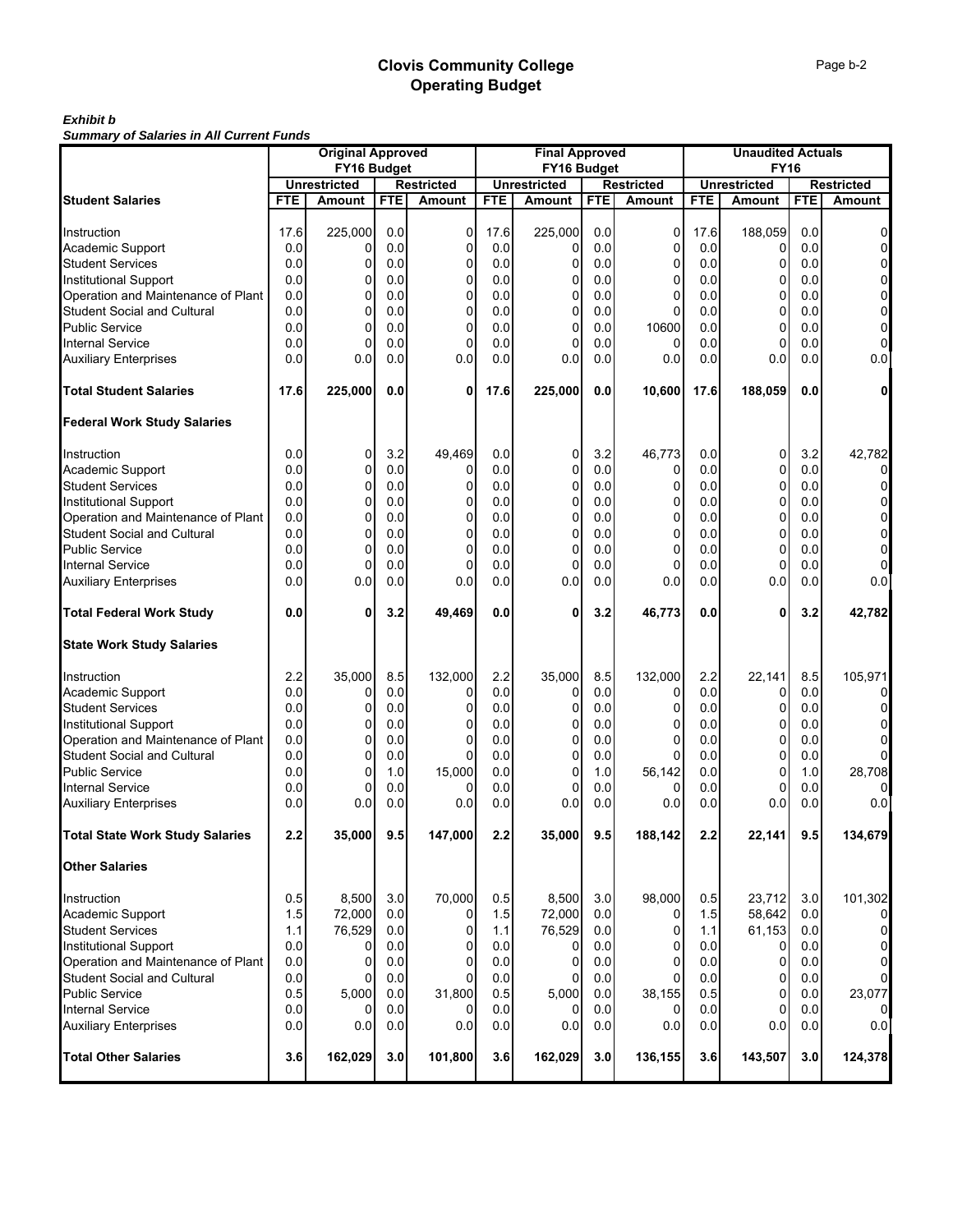#### *Exhibit b Summary of Salary in All Current Funds*

|                                     | <b>Original Approved</b> |              |                  | <b>Final Approved</b> |                     |                | <b>Unaudited Actuals</b> |                 |              |                |                   |         |
|-------------------------------------|--------------------------|--------------|------------------|-----------------------|---------------------|----------------|--------------------------|-----------------|--------------|----------------|-------------------|---------|
|                                     | <b>FY16 Budget</b>       |              |                  | FY16 Budget           |                     |                | <b>FY16</b>              |                 |              |                |                   |         |
|                                     |                          | Unrestricted |                  | <b>Restricted</b>     | <b>Unrestricted</b> |                | <b>Restricted</b>        |                 | Unrestricted |                | <b>Restricted</b> |         |
|                                     | <b>FTE</b>               | Amount       | FTE.             | Amount                | <b>FTE</b>          | Amount         | <b>FTE</b>               | Amount          | <b>FTE</b>   | Amount         | FTE.              | Amount  |
| <b>Total Current Funds Salaries</b> |                          |              |                  |                       |                     |                |                          |                 |              |                |                   |         |
| Instruction                         | 161.1                    | 4,080,781    | 26.1             | 805,534 161.7         |                     | 4,277,958 31.1 |                          | 839,811 159.7   |              | 3,941,162 30.1 |                   | 612,021 |
| Academic Support                    | 13.5                     | 723,027      | 0.0              |                       | 13.5                | 736,579        | 0.0                      | 01              | 13.5         | 685,712        | 0.0               |         |
| <b>Student Services</b>             | 29.3                     | 950,377      | 0.0              |                       | 29.0                | 951,334        | 0.0                      | 01              | 29.0         | 898,285        | 0.0               |         |
| <b>Institutional Support</b>        | 27.0                     | 330,860      | 0.0              |                       | 28.4                | 1,338,590      | 0.0                      | 01              | 28.5         | 1,274,488      | 0.0               |         |
| Operation and Maintenance of Plant  | 13.0                     | 371,604      | 0.0              |                       | 13.0                | 375,290        | 0.0                      | 01              | 13.0         | 340,554        | 0.0               |         |
| <b>Student Social and Cultural</b>  | 0.0                      |              | 0.0              |                       | 0.0                 |                | 0.01                     | ΩI              | 0.0          | $\Omega$       | 0.0               |         |
| <b>Public Service</b>               | 1.5 <sub>l</sub>         | 54,348       | 10.0             | 444.800               | 1.5                 | 54,348         | 15.3                     | 590,381         | 1.5          | 32,345         | 18.5              | 379,036 |
| <b>Internal Service</b>             | 13.0                     | 528,594      | 0.0 <sub>l</sub> |                       | 13.OI               | 524,594        | 0.01                     | ΩI              | 13.5         | 529,494        | 0.0               |         |
| <b>Auxiliary Enterprises</b>        | 0.01                     |              | 0.0              |                       | 0.01                | $\Omega$       | 0.0                      | ΩI              | 0.0          |                | 0.0               | 01      |
| <b>Grand Total</b>                  | 258.4                    | 8,039,591    | 36.1             | 1,250,334 260.1       |                     | 8,258,693 46.4 |                          | 1,430,192 258.7 |              | 7,702,038 48.6 |                   | 991,056 |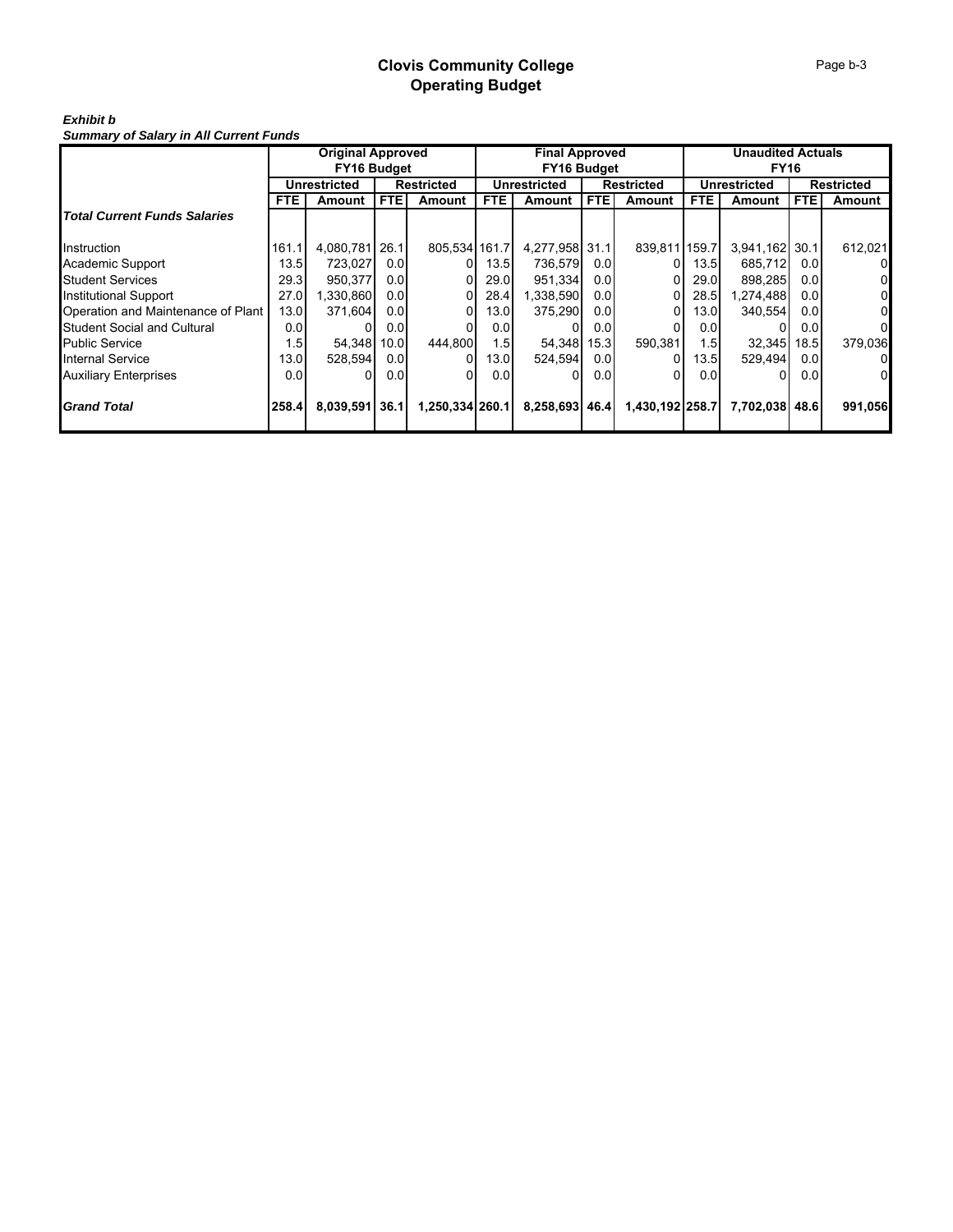#### *Exhibit c Proposed Salary Increases*

|                                     | Proposed Percentage Salary Increase |
|-------------------------------------|-------------------------------------|
| <b>Returning Faculty</b>            | $0.00\%$                            |
| <b>Adjunct Faculty</b>              | $0.00\%$                            |
| Administration                      | $0.00\%$                            |
| <b>Directors</b>                    | $0.00\%$                            |
| <b>Returning Professional Staff</b> | $0.00\%$                            |
| <b>Returning Support Staff</b>      | $0.00\%$                            |
| <b>GA/TA</b>                        | 0.00%                               |
| <b>Students</b>                     | $0.00\%$                            |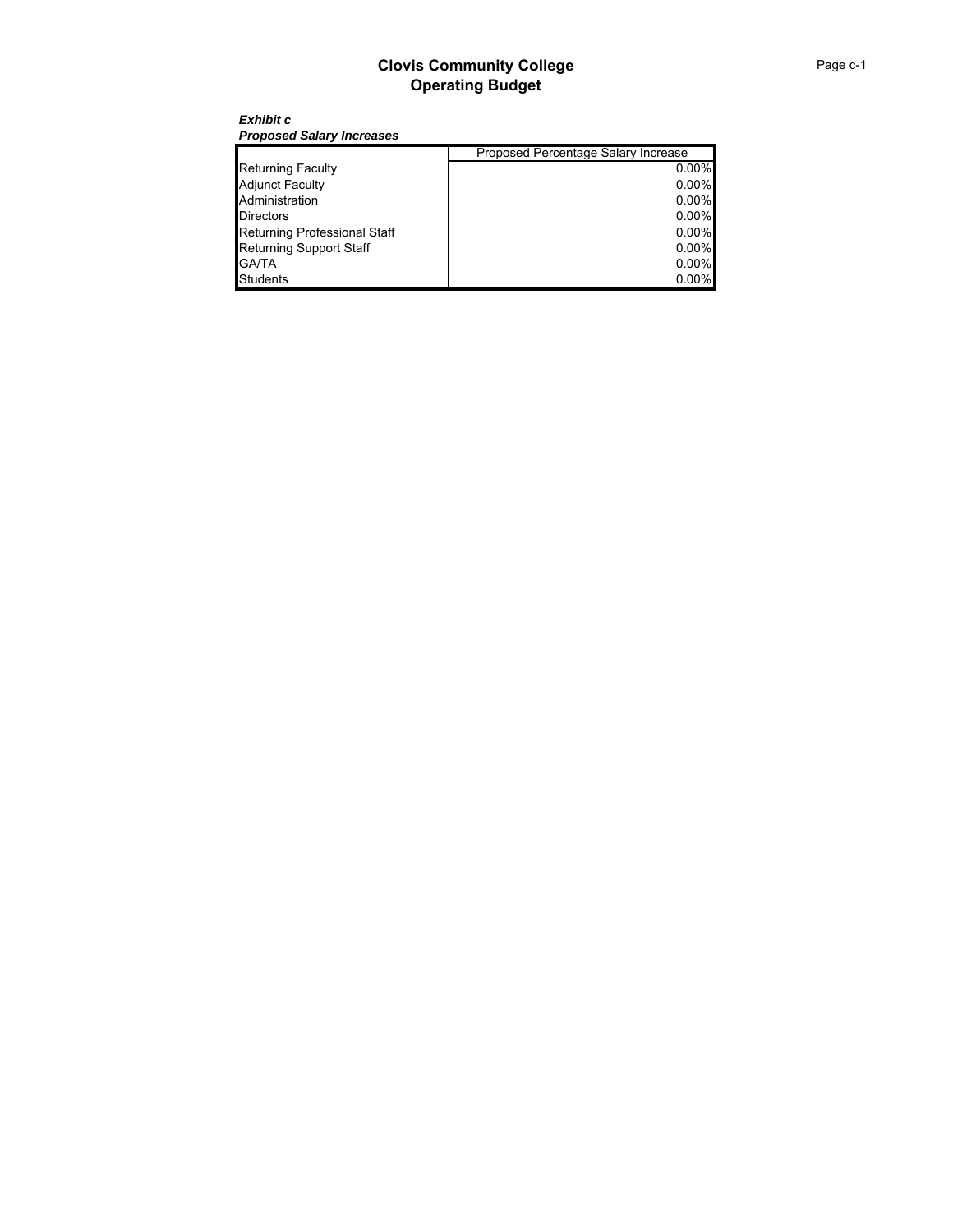*Exhibit d*

*Tuition, Summer Session, Required Fees, Revenue from Fees and Board Rates*

|                                                                | <b>Original Approved</b> | <b>Final Approved</b> | <b>Unaudited Actuals</b> |
|----------------------------------------------------------------|--------------------------|-----------------------|--------------------------|
|                                                                | FY16 Budget              | FY16 Budget           | <b>FY16</b>              |
|                                                                |                          |                       |                          |
|                                                                |                          |                       |                          |
| <b>Undergraduate Tuition</b>                                   |                          |                       |                          |
| Part-time Students (Hourly Rate)                               |                          |                       |                          |
| <b>Resident In-District</b>                                    | \$39.00                  | \$39.00               | \$39.00                  |
| <b>Resident Out-of-District</b>                                | \$42.00                  | \$42.00               | \$42.00                  |
| Non-Resident                                                   | \$89.00                  | \$89.00               | \$89.00                  |
|                                                                |                          |                       |                          |
| Full-time Students (Per Semester)                              |                          |                       |                          |
| <b>Resident In-District</b><br><b>Resident Out-of-District</b> | \$468.00<br>\$504.00     | \$468.00<br>\$504.00  | \$468.00<br>\$504.00     |
| Non-Resident                                                   | \$1,068.00               | \$1,068.00            | \$1,068.00               |
|                                                                |                          |                       |                          |
| Summer Session (Hourly Rate)                                   |                          |                       |                          |
| Resident In-District                                           | \$39.00                  | \$39.00               | \$39.00                  |
| <b>Resident Out-of-District</b>                                | \$42.00                  | \$42.00               | \$42.00                  |
|                                                                |                          |                       |                          |
|                                                                |                          |                       |                          |
| <b>Required Student Fees</b>                                   |                          |                       |                          |
| <b>Full-time Students</b><br>Part-time Students                | \$140.00                 | \$140.00              | \$140.00                 |
| Non-Resident                                                   | \$80.00<br>\$140.00      | \$80.00<br>\$140.00   | \$80.00<br>\$140.00      |
|                                                                |                          |                       |                          |
|                                                                |                          |                       |                          |
| <b>Total Tuition and Required Fees</b>                         |                          |                       |                          |
| Full-time Undergraduate                                        |                          |                       |                          |
| <b>Resident In-District</b>                                    | \$608.00                 | \$608.00              | \$608.00                 |
| <b>Resident Out-of-District</b>                                | \$644.00                 | \$644.00              | \$644.00                 |
| Non-Resident                                                   | \$1,208.00               | \$1,208.00            | \$1,208.00               |
|                                                                |                          |                       |                          |
|                                                                |                          |                       |                          |
|                                                                |                          |                       |                          |
|                                                                |                          |                       |                          |
|                                                                |                          |                       |                          |
|                                                                |                          |                       |                          |
|                                                                |                          |                       |                          |
|                                                                |                          |                       |                          |
|                                                                |                          |                       |                          |
|                                                                |                          |                       |                          |
|                                                                |                          |                       |                          |
|                                                                |                          |                       |                          |
|                                                                |                          |                       |                          |
|                                                                |                          |                       |                          |
|                                                                |                          |                       |                          |
|                                                                |                          |                       |                          |
|                                                                |                          |                       |                          |
|                                                                |                          |                       |                          |
|                                                                |                          |                       |                          |
|                                                                |                          |                       |                          |
|                                                                |                          |                       |                          |
|                                                                |                          |                       |                          |
|                                                                |                          |                       |                          |
|                                                                |                          |                       |                          |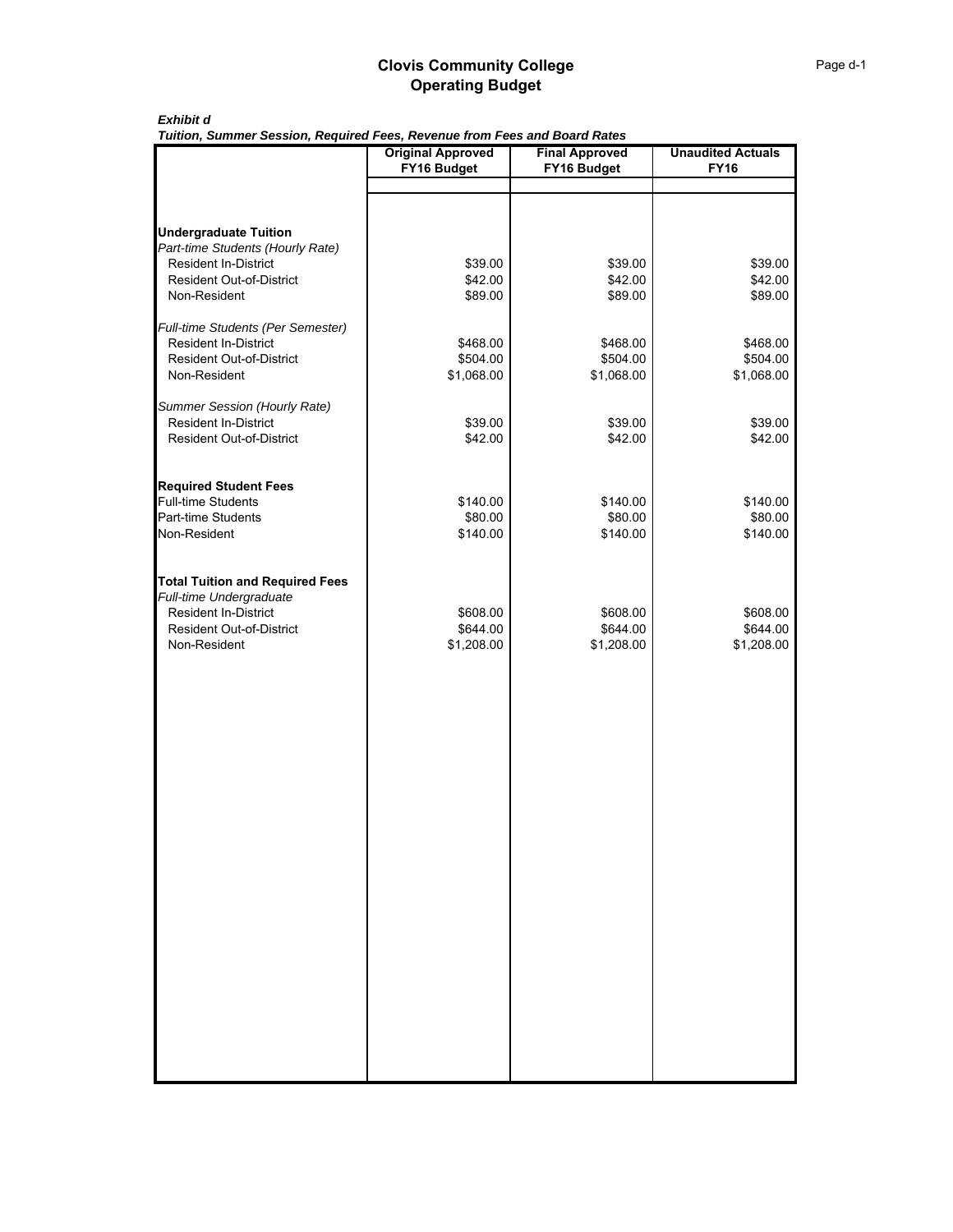*Exhibit e Salaries of Principal Officers*

|                                      | <b>Original Approved</b><br>FY16 Budget | <b>Final Approved</b><br>FY16 Budget | <b>Unaudited Actuals</b><br><b>FY16</b> |
|--------------------------------------|-----------------------------------------|--------------------------------------|-----------------------------------------|
|                                      |                                         |                                      |                                         |
|                                      |                                         |                                      |                                         |
| <b>Exhibit 11</b>                    |                                         |                                      |                                         |
| Exec Vice President for Ed. Services | \$117,691                               | \$120,045                            | \$120,045                               |
|                                      |                                         |                                      |                                         |
| <b>Exhibit 13</b>                    |                                         |                                      |                                         |
| President                            | \$148,393                               | \$151,361                            | \$151,361                               |
| <b>Chief Financial Officer</b>       | \$107,457                               | \$114,000                            | \$92,071                                |
| Vice President for Administration    | \$110,527                               | \$112,738                            | \$112,738                               |
| <b>Chief Information Officer</b>     | \$90,000                                | \$93,948                             | \$93,948                                |
|                                      |                                         |                                      |                                         |
|                                      |                                         |                                      |                                         |
|                                      |                                         |                                      |                                         |
|                                      |                                         |                                      |                                         |
|                                      |                                         |                                      |                                         |
|                                      |                                         |                                      |                                         |
|                                      |                                         |                                      |                                         |
|                                      |                                         |                                      |                                         |
|                                      |                                         |                                      |                                         |
|                                      |                                         |                                      |                                         |
|                                      |                                         |                                      |                                         |
|                                      |                                         |                                      |                                         |
|                                      |                                         |                                      |                                         |
|                                      |                                         |                                      |                                         |
|                                      |                                         |                                      |                                         |
|                                      |                                         |                                      |                                         |
|                                      |                                         |                                      |                                         |
|                                      |                                         |                                      |                                         |
|                                      |                                         |                                      |                                         |
|                                      |                                         |                                      |                                         |
|                                      |                                         |                                      |                                         |
|                                      |                                         |                                      |                                         |
|                                      |                                         |                                      |                                         |
|                                      |                                         |                                      |                                         |
|                                      |                                         |                                      |                                         |
|                                      |                                         |                                      |                                         |
|                                      |                                         |                                      |                                         |
|                                      |                                         |                                      |                                         |
|                                      |                                         |                                      |                                         |
|                                      |                                         |                                      |                                         |
|                                      |                                         |                                      |                                         |
|                                      |                                         |                                      |                                         |
|                                      |                                         |                                      |                                         |
|                                      |                                         |                                      |                                         |
|                                      |                                         |                                      |                                         |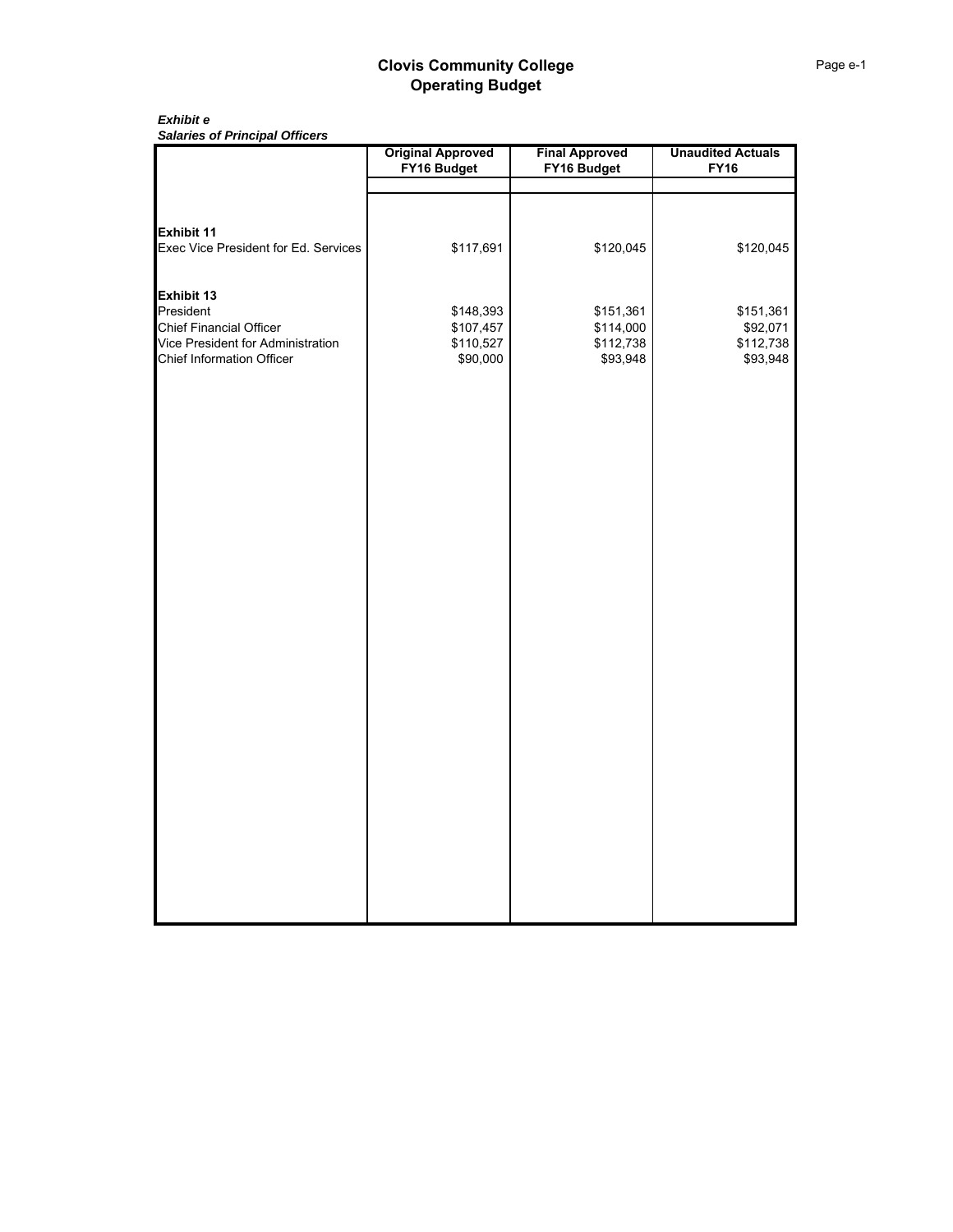| Institution:<br><b>Prepared by:</b> | <b>Clovis Community College</b><br><b>John Rush</b> |           |  |  |  |
|-------------------------------------|-----------------------------------------------------|-----------|--|--|--|
| Date:                               | 8/30/2016                                           |           |  |  |  |
|                                     | FY 2015                                             | FY 2016   |  |  |  |
| <b>BR&amp;R</b>                     | \$231,057                                           | \$231,057 |  |  |  |
| ER&R                                | \$71,377                                            | \$71,377  |  |  |  |
| 3% scholarship                      | \$86,116                                            | \$86,116  |  |  |  |
|                                     |                                                     |           |  |  |  |
|                                     |                                                     |           |  |  |  |
|                                     |                                                     |           |  |  |  |
|                                     |                                                     |           |  |  |  |
|                                     |                                                     |           |  |  |  |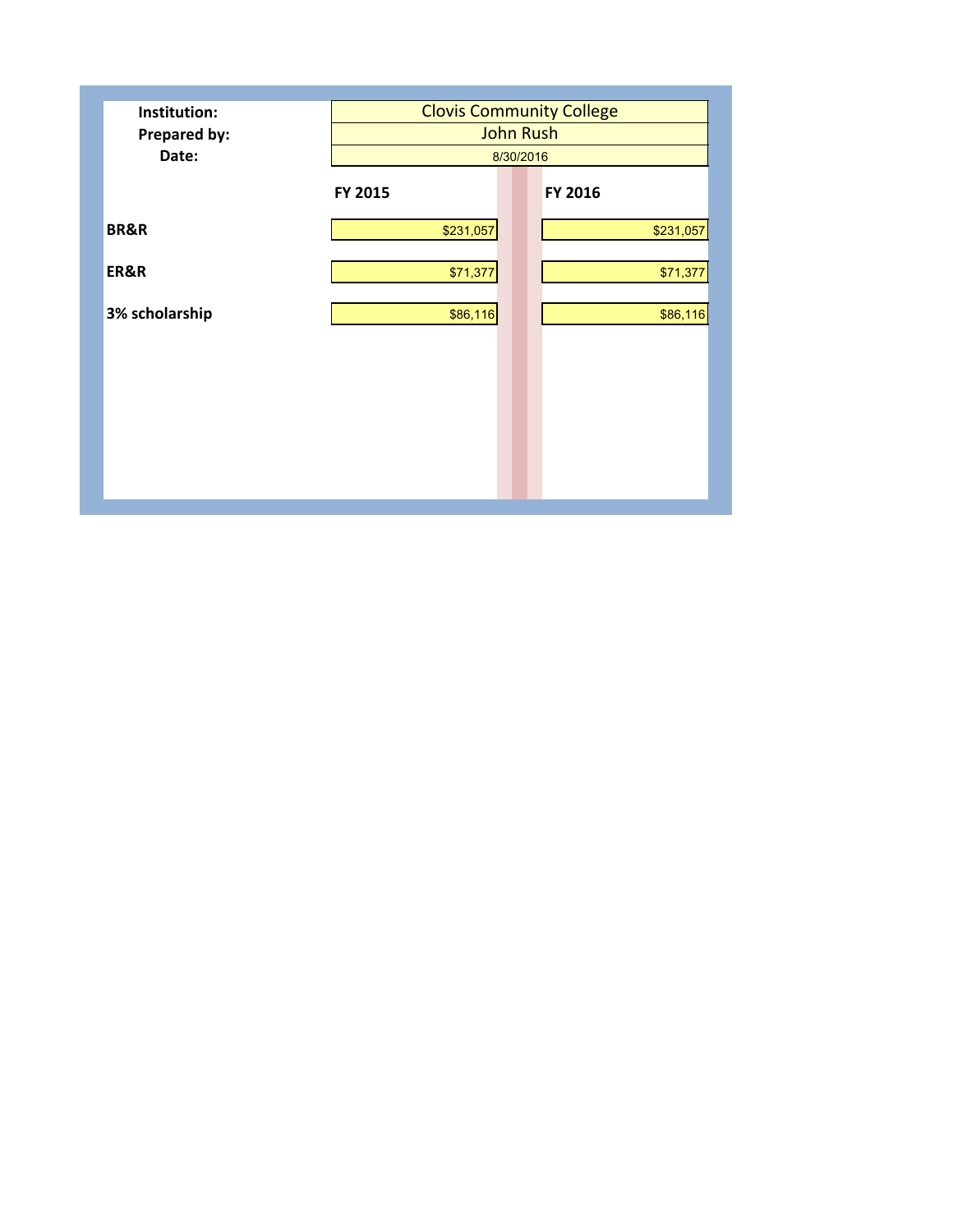| <b>INSTITUTION: Clovis Community College</b>                           |                                                   |                                                   |                                               |
|------------------------------------------------------------------------|---------------------------------------------------|---------------------------------------------------|-----------------------------------------------|
| Prepared By: John Rush                                                 |                                                   | Date:                                             | 30-Aug-16                                     |
| PROGRAM DESCRIPTION                                                    | <b>ESTIMATED</b><br><b>ACTUALS</b><br><b>FY16</b> | <b>UNAUDITED</b><br><b>ACTUALS</b><br><b>FY16</b> | EXHIBIT(S)<br><b>WHERE</b><br><b>BUDGETED</b> |
| GF APPROPRIATIONS DIRECTLY TO THE INSTITUTION:<br>(add rows as needed) |                                                   |                                                   |                                               |
| Instruction and General                                                | \$9,885,681                                       | \$9,886,294                                       | 4                                             |
| Nursing Expansion                                                      | \$295,619                                         | \$295,621                                         | $\overline{4}$                                |
| <b>Nursing Supplemental</b>                                            | \$0                                               | \$0                                               |                                               |
| <b>Vocational HS Curriculum</b>                                        | \$0                                               | \$0                                               |                                               |
| Perfoming Arts                                                         | \$0                                               | \$0                                               |                                               |
| <b>Special Projects Flexibility</b>                                    | \$0                                               | \$0                                               |                                               |
| <b>SUBTOTAL DIRECT</b>                                                 | \$10,181,300                                      | \$10,181,915                                      |                                               |
| <b>GF APPROPRIATIONS THROUGH NMHED:</b><br>(add rows as needed)        |                                                   |                                                   |                                               |
| SUBTOTAL FLOW-THROUGH                                                  | \$0                                               | \$0                                               |                                               |
| <b>TOTAL GF APPROPRIATIONS</b><br>(must agree with NMHED GF Summary)   | \$10,181,300                                      | \$10,181,915                                      |                                               |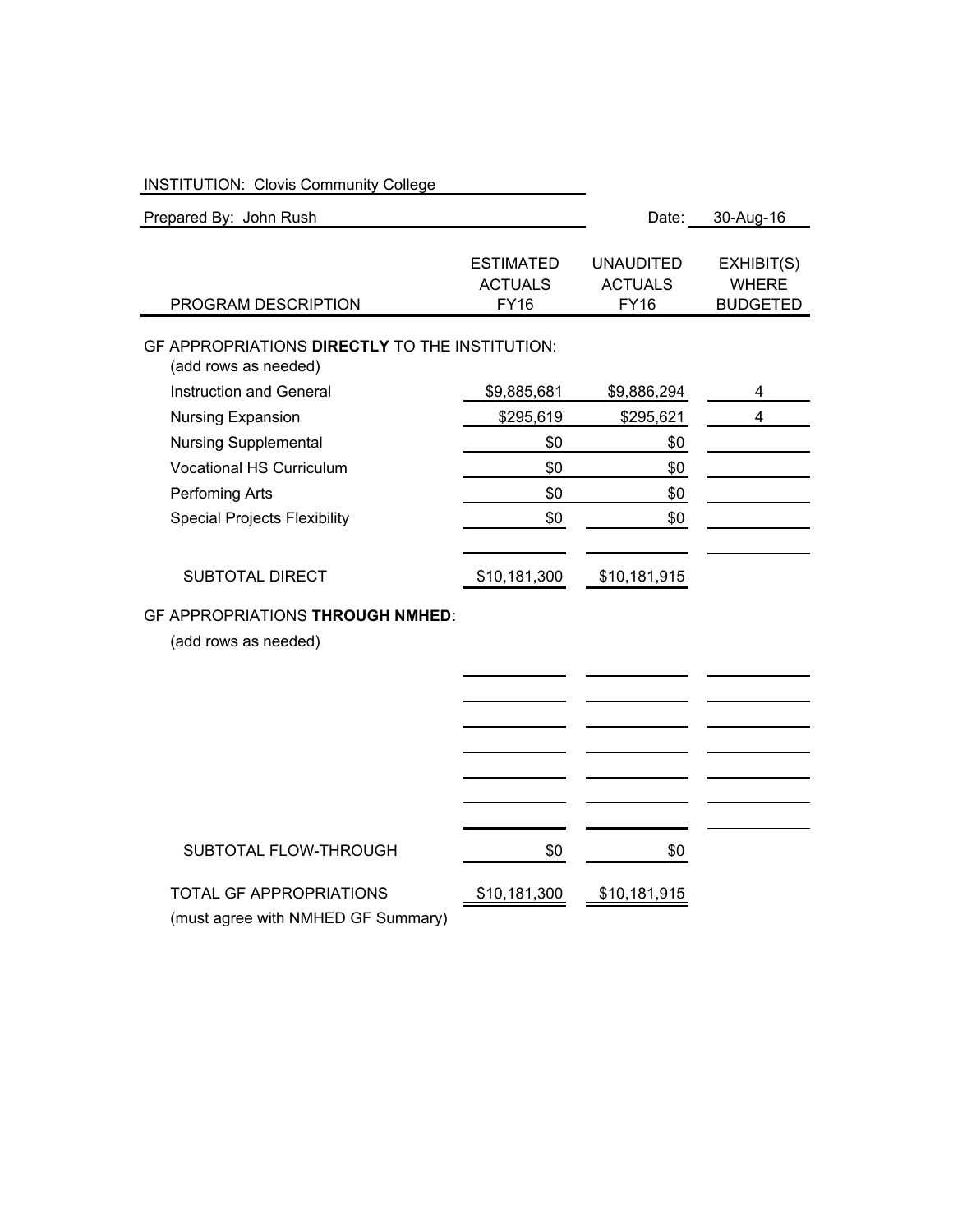# **NEW MEXICO HIGHER EDUCATION DEPARTMENT Tuition, Required Fees, Room & Board Rates FY 2016 (Academic Year 2015-2016)**

| INSTITUTION:                                                                            |                                                     | <b>Clovis Community College</b> |                                |                      |                              |                                 |                                |
|-----------------------------------------------------------------------------------------|-----------------------------------------------------|---------------------------------|--------------------------------|----------------------|------------------------------|---------------------------------|--------------------------------|
| <b>Approved by:</b><br>(required)                                                       | John Rush<br>Name of Chief Financial Officer (type) |                                 |                                |                      |                              | 30-Aug-16<br>Date               |                                |
|                                                                                         |                                                     | <b>Tuition</b>                  |                                | <b>Required Fees</b> |                              | <b>Total Tuition &amp; Fees</b> |                                |
|                                                                                         |                                                     | per semester                    | per year                       | per semester         | per year                     | per semester                    | per year                       |
| <b>Resident - Full Time</b><br>undergraduate<br>graduate<br>professional (UNM only)     |                                                     | \$468.00                        | \$936.00<br>\$0.00<br>\$0.00   | \$120.00             | \$240.00<br>\$0.00<br>\$0.00 | \$588.00<br>\$0.00<br>\$0.00    | \$1,176.00<br>\$0.00<br>\$0.00 |
| <b>Non-Resident - Full Time</b><br>undergraduate<br>graduate<br>professional (UNM only) |                                                     | \$1,068.00                      | \$2,136.00<br>\$0.00<br>\$0.00 | \$120.00             | \$240.00<br>\$0.00<br>\$0.00 | \$1,188.00<br>\$0.00<br>\$0.00  | \$2,376.00<br>\$0.00<br>\$0.00 |
| Resident - per credit hour<br>undergraduate<br>graduate<br>professional (UNM only)      |                                                     | \$39.00                         | \$78.00<br>\$0.00<br>\$0.00    | \$10.00              | \$20.00<br>\$0.00<br>\$0.00  | \$49.00<br>\$0.00<br>\$0.00     | \$98.00<br>\$0.00<br>\$0.00    |
| Non-Resident - per credit hrs.<br>undergraduate<br>graduate<br>professional (UNM only)  |                                                     | \$89.00                         | \$178.00<br>\$0.00<br>\$0.00   | \$10.00              | \$20.00<br>\$0.00<br>\$0.00  | \$99.00<br>\$0.00<br>\$0.00     | \$198.00<br>\$0.00<br>\$0.00   |
| <b>Summer Session</b>                                                                   |                                                     | \$39.00                         | per credit hr.                 | \$10.00              |                              |                                 |                                |

#### **Notes:**

- **resident rate of community colleges is in-district rate**
- **consistent with www.commondataset.org initiative, post the tuition and required fees for a full-time undergraduate stu**
- **per year rates in tables above are calculated do not override formulae.**

#### **Room and Board Rates**

| (per semester) | Min Rate | Max Rate |
|----------------|----------|----------|
| Room           |          |          |
| <b>Board</b>   |          |          |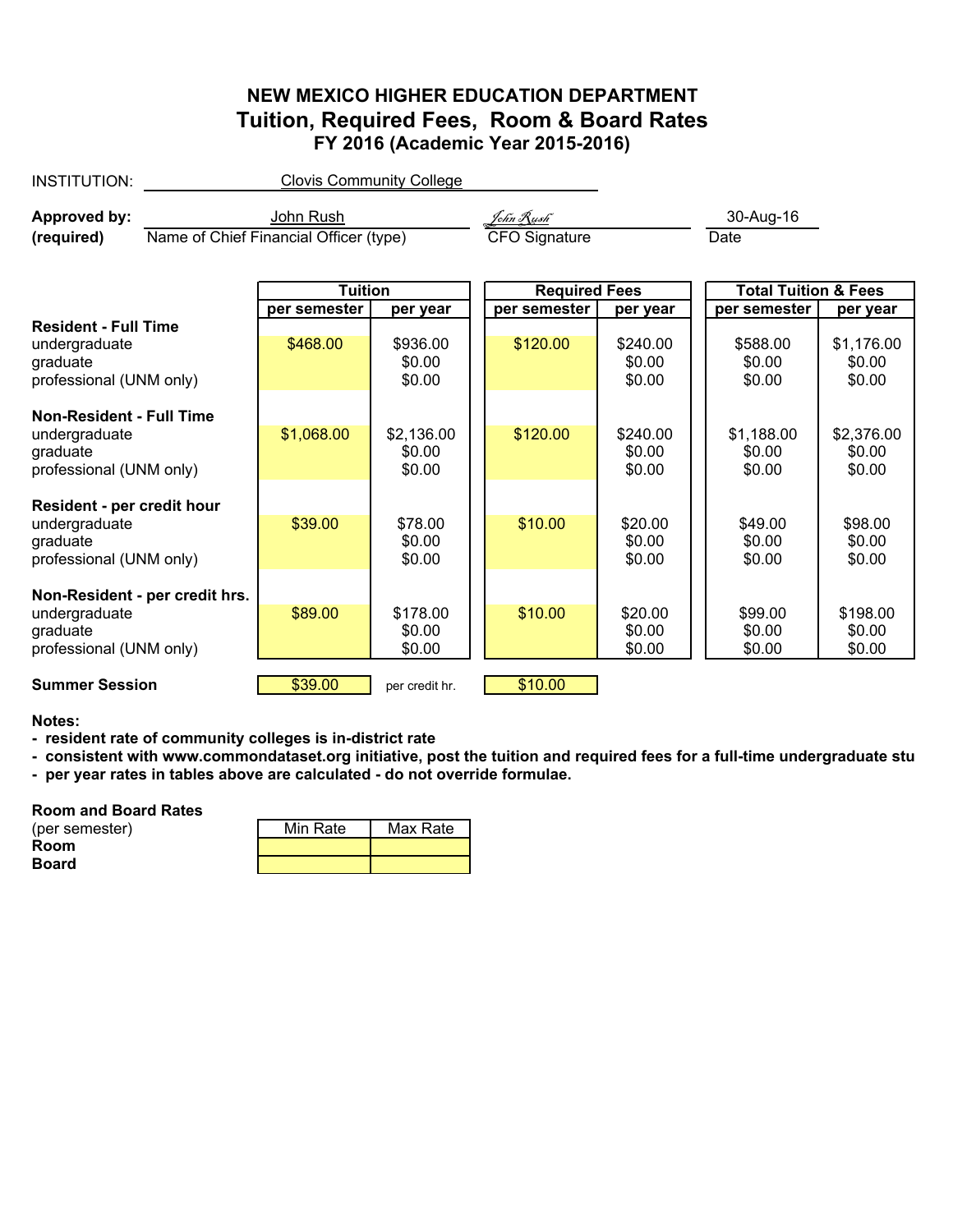# **NEW MEXICO HIGHER EDUCATION DEPARTMENT Budgeting of Equipment FY 2016 (Academic Year 2015-2016)**

|                                                                                      | <b>INSTITUTION Clovis Community College</b>           |                                               |                                              |                                                   |
|--------------------------------------------------------------------------------------|-------------------------------------------------------|-----------------------------------------------|----------------------------------------------|---------------------------------------------------|
| Prepared By: John Rush                                                               |                                                       |                                               | Date:                                        | 30-Aug-16                                         |
|                                                                                      |                                                       |                                               |                                              |                                                   |
| General Fund Appropriation for I&G ER&R Formula:<br>(see I&G Master File for amount) |                                                       |                                               | \$71,377                                     | \$71,377                                          |
|                                                                                      | UNRESTRICTED CURRENT FUND EXPENDITURES FOR EQUIPMENT: |                                               |                                              |                                                   |
|                                                                                      |                                                       | EXHIBIT(S)<br><b>WHERE</b><br><b>BUDGETED</b> | <b>FINAL</b><br><b>BUDGET</b><br><b>FY16</b> | <b>UNAUDITED</b><br><b>ACTUALS</b><br><b>FY16</b> |
|                                                                                      | Instruction                                           | 10                                            |                                              |                                                   |
|                                                                                      | Academic Support                                      | 11                                            |                                              |                                                   |
|                                                                                      | <b>Student Services</b>                               | 12                                            |                                              |                                                   |
|                                                                                      | <b>Institutional Support</b>                          | 13                                            |                                              |                                                   |
|                                                                                      | Operation & Maintenance of Plant                      | 14                                            |                                              |                                                   |
|                                                                                      | <b>Student Social &amp; Cultural Activities</b>       | 15                                            |                                              |                                                   |
|                                                                                      | Research                                              | 16                                            |                                              |                                                   |
|                                                                                      | <b>Public Service</b>                                 | 17                                            |                                              |                                                   |
|                                                                                      | <b>Internal Services</b>                              | 18                                            |                                              |                                                   |
|                                                                                      | <b>Auxiliary Enterprises</b>                          | 20                                            |                                              |                                                   |
|                                                                                      | <b>Athletics</b>                                      | 21                                            |                                              |                                                   |
|                                                                                      | <b>Independent Operations</b>                         | 22                                            |                                              |                                                   |
|                                                                                      | <b>SUB-TOTAL CURRENT FUNDS</b>                        |                                               | \$0                                          | \$0                                               |
|                                                                                      | <b>TRANSFERS FOR EQUIPMENT:</b>                       |                                               |                                              |                                                   |
|                                                                                      | to Capital Outlay                                     | T                                             | \$0                                          | \$0                                               |
|                                                                                      | to Renewals & Replacements                            | $\mathbf{I}$                                  | \$71,377                                     | \$44,512                                          |
|                                                                                      | <b>SUB-TOTAL PLANT FUNDS</b>                          |                                               | \$71,377                                     | \$44,512                                          |
|                                                                                      | TOTAL EXPENDITURES & TRANSFERS:                       |                                               | \$71,377                                     | \$44,512                                          |

Comments: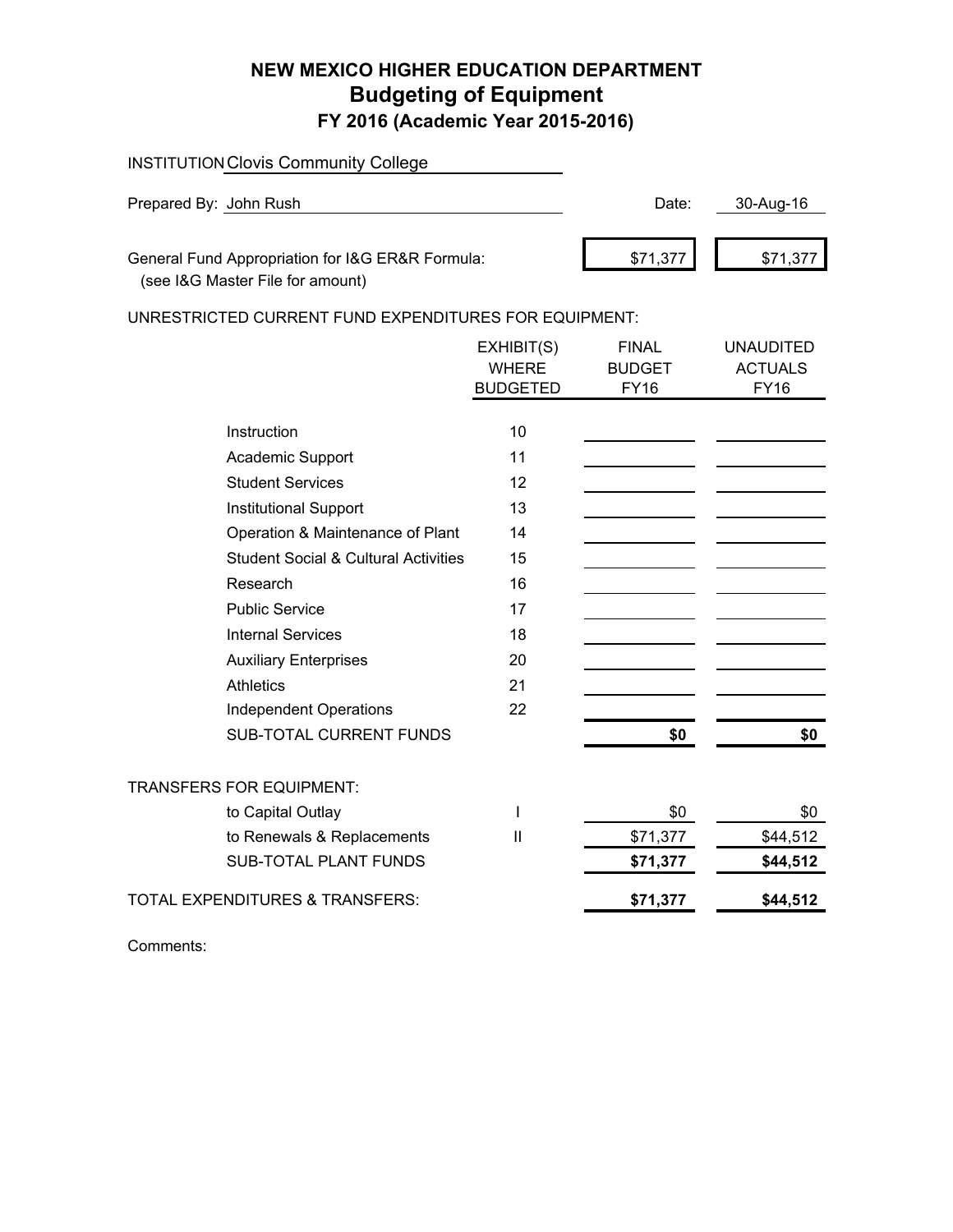# **NEW MEXICO HIGHER EDUCATION DEPARTMENT Budgeting of Sources and Uses of Indirect Cost Revenue FY 2016 (Academic Year 2015-2016)**

INSTITUTION Clovis Community College

| Prepared By: John Rush             |                                              | Date:                                             | 30-Aug-16                                     |
|------------------------------------|----------------------------------------------|---------------------------------------------------|-----------------------------------------------|
|                                    | <b>FINAL</b><br><b>BUDGET</b><br><b>FY16</b> | <b>UNAUDITED</b><br><b>ACTUALS</b><br><b>FY16</b> | EXHIBIT(S)<br><b>WHERE</b><br><b>BUDGETED</b> |
| SOURCES OF INDIRECT COST REVENUE:  |                                              |                                                   |                                               |
| Instruction & General<br>Research  |                                              |                                                   | 9<br>16                                       |
| <b>Public Service</b><br>Other     | \$20,000                                     | \$32,031                                          | 17                                            |
| <b>TOTAL SOURCES</b>               | \$20,000                                     | \$32,031                                          |                                               |
| USES OF INDIRECT COST REVENUE:     |                                              |                                                   |                                               |
| I & G Programs (Specify):          |                                              |                                                   |                                               |
| <b>Accounting/Payroll Services</b> | \$15,000                                     | \$24,024                                          | 13                                            |
| <b>Plant Maintenance</b>           | \$5,000                                      | \$8,008                                           | 14                                            |
| Research Programs (Specify):       |                                              |                                                   |                                               |
|                                    |                                              |                                                   |                                               |
| Public Service Programs (Specify): |                                              |                                                   |                                               |
|                                    |                                              |                                                   |                                               |
| Other Programs (Specify):          |                                              |                                                   |                                               |
|                                    |                                              |                                                   |                                               |
| <b>TOTAL USES</b>                  | \$20,000                                     | \$32,031                                          |                                               |

Comments: